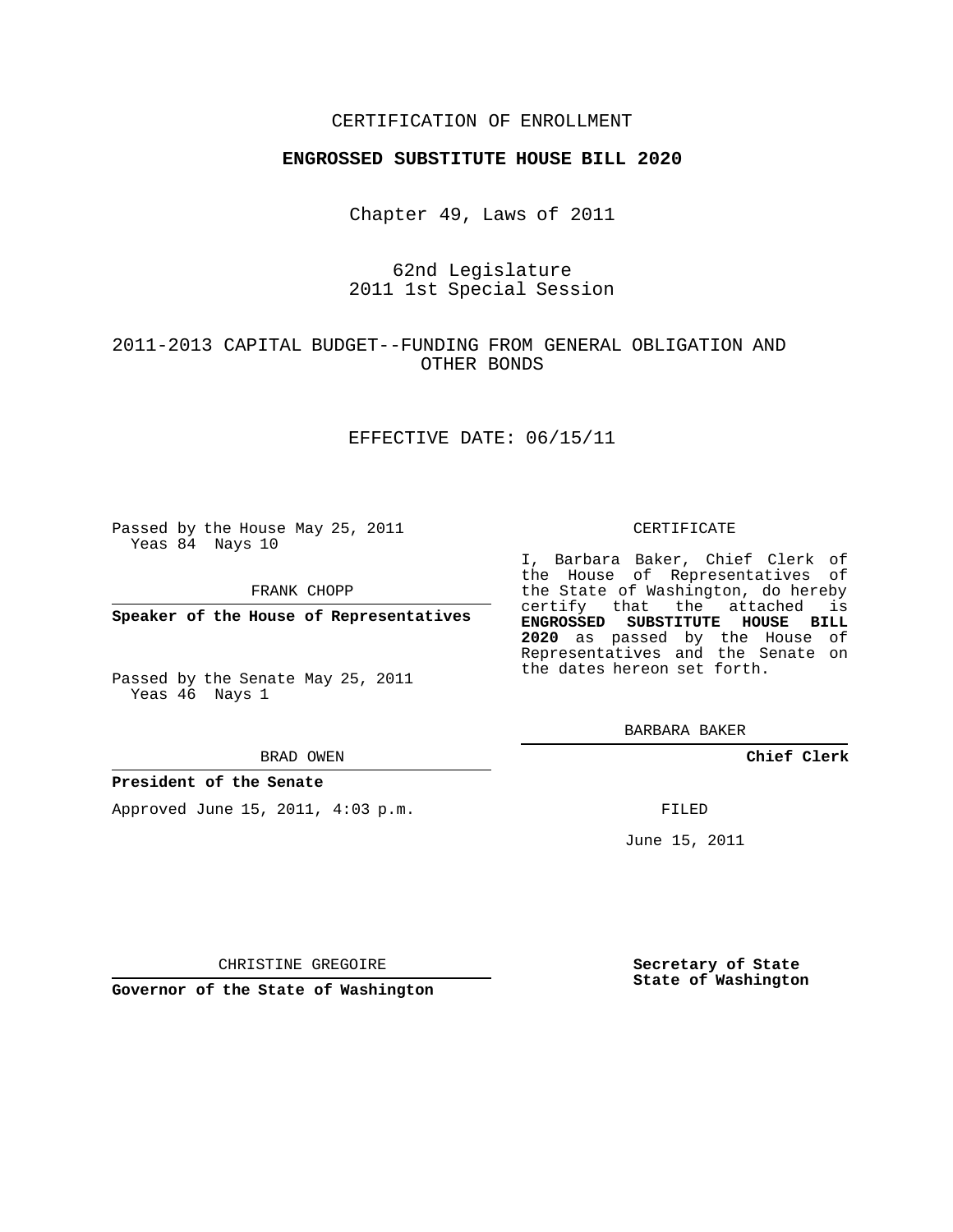## **ENGROSSED SUBSTITUTE HOUSE BILL 2020** \_\_\_\_\_\_\_\_\_\_\_\_\_\_\_\_\_\_\_\_\_\_\_\_\_\_\_\_\_\_\_\_\_\_\_\_\_\_\_\_\_\_\_\_\_

\_\_\_\_\_\_\_\_\_\_\_\_\_\_\_\_\_\_\_\_\_\_\_\_\_\_\_\_\_\_\_\_\_\_\_\_\_\_\_\_\_\_\_\_\_

Passed Legislature - 2011 1st Special Session

**State of Washington 62nd Legislature 2011 Regular Session**

**By** House Capital Budget (originally sponsored by Representative Dunshee)

READ FIRST TIME 04/18/11.

 AN ACT Relating to funding capital projects; amending RCW 43.99Q.130; amending 2009 c 497 ss 1050, 1016, 1017, 1020, 1036, 1041, 1042, 1069, 1076, 1078, 2016, 2025, 2012, 2017, 2041, 2045, 2048, 2043, 2044, 2046, 2049, 2050, 2051, 2052, 2053, 2055, 2056, 2057, 2058, 2062, 2063, 2066, 2074, 2073, 3026, 3011, 3006, 3004, 3008, 3005, 3039, 3055, 3077, 3082, 3135, 3157, 3186, 3174, 3184, 3166, 3175, 3193, 3194, 3195, 3189, 3192, 5015, 5077, 5082, 5144, 5161, 5228, and 5216 (uncodified); amending 2010 1st sp.s. c 36 ss 1001, 1002, 1005, 1003, 1008, 1009, 1011, 1014, 1015, 1016, 1021, 1034, 2006, 2016, 2010, 3015, 3020, 3017, 3024, 5007, 5012, 5041, 5078, and 5080 (uncodified); adding a new section to 2009 c 497 (uncodified); adding a new section to chapter 43.99I RCW; adding a new section to chapter 43.99N RCW; adding a new section to chapter 43.99P RCW; adding a new section to chapter 43.99Q 14 RCW; adding a new chapter to Title 43 RCW; creating new sections; and declaring an emergency.

BE IT ENACTED BY THE LEGISLATURE OF THE STATE OF WASHINGTON:

NEW SECTION. **Sec. 1.** (1) The legislature finds that:

 (a) The capital budget includes appropriations for the construction and repair of public schools, colleges and universities, prisons and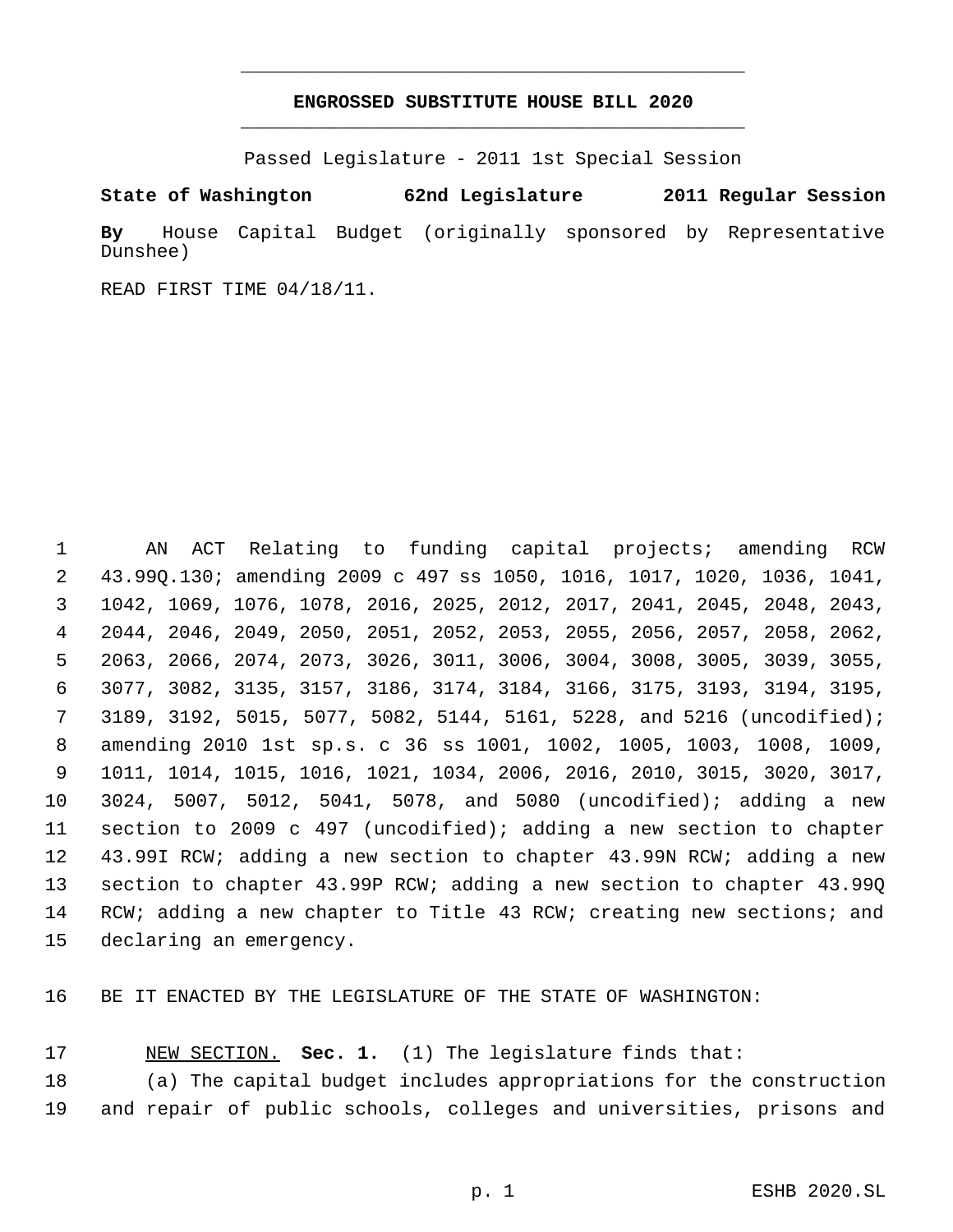juvenile rehabilitation facilities, state office buildings, housing for low-income and disabled persons, farm workers and others, parks, public infrastructure, and for other capital facilities and programs;

 (b) The size of the capital budget is determined by the available bond capacity under the constitutional debt limit and by moneys available from dedicated accounts, trust revenue, and other funding sources;

 (c) Approximately half of the capital budget is financed with state-issued general obligation bonds, which pledge the full faith, credit and taxing power of the state toward payment of debt service; and

 (d) The capital budget has limited purpose if there is no bond authorization bill to finance appropriations.

 (2) The legislature therefore intends to increase the transparency and clarity of the uses and sources of the capital budget for the 2011 supplemental and 2011-2013 fiscal biennium by combining in one bill the authorization of state general obligation bonds with the appropriations that they support.

 NEW SECTION. **Sec. 2.** (1) A capital budget is hereby adopted and, subject to the provisions set forth in this act, the several dollar amounts hereinafter specified, or so much thereof as shall be sufficient to accomplish the purposes designated, are hereby appropriated and authorized to be incurred for capital projects during the period beginning with the effective date of this act and ending June 30, 2013, out of the several funds specified in this act.

 (2) The appropriations in this act are appropriations for capital purposes from proceeds of general obligation and other bonds. Appropriations in this act may not necessarily represent all expenditures authorized for a particular project for the 2011-2013 fiscal biennium. For some projects receiving appropriations in this act, additional appropriations from other sources for those projects may also be contained in chapter . . . ., Laws of 2011 (House Bill No. 1497).

 (3) The definitions in this subsection apply throughout this act unless the context clearly requires otherwise.

 (a) "Fiscal year 2012" or "FY 2012" means the period beginning July 1, 2011, and ending June 30, 2012.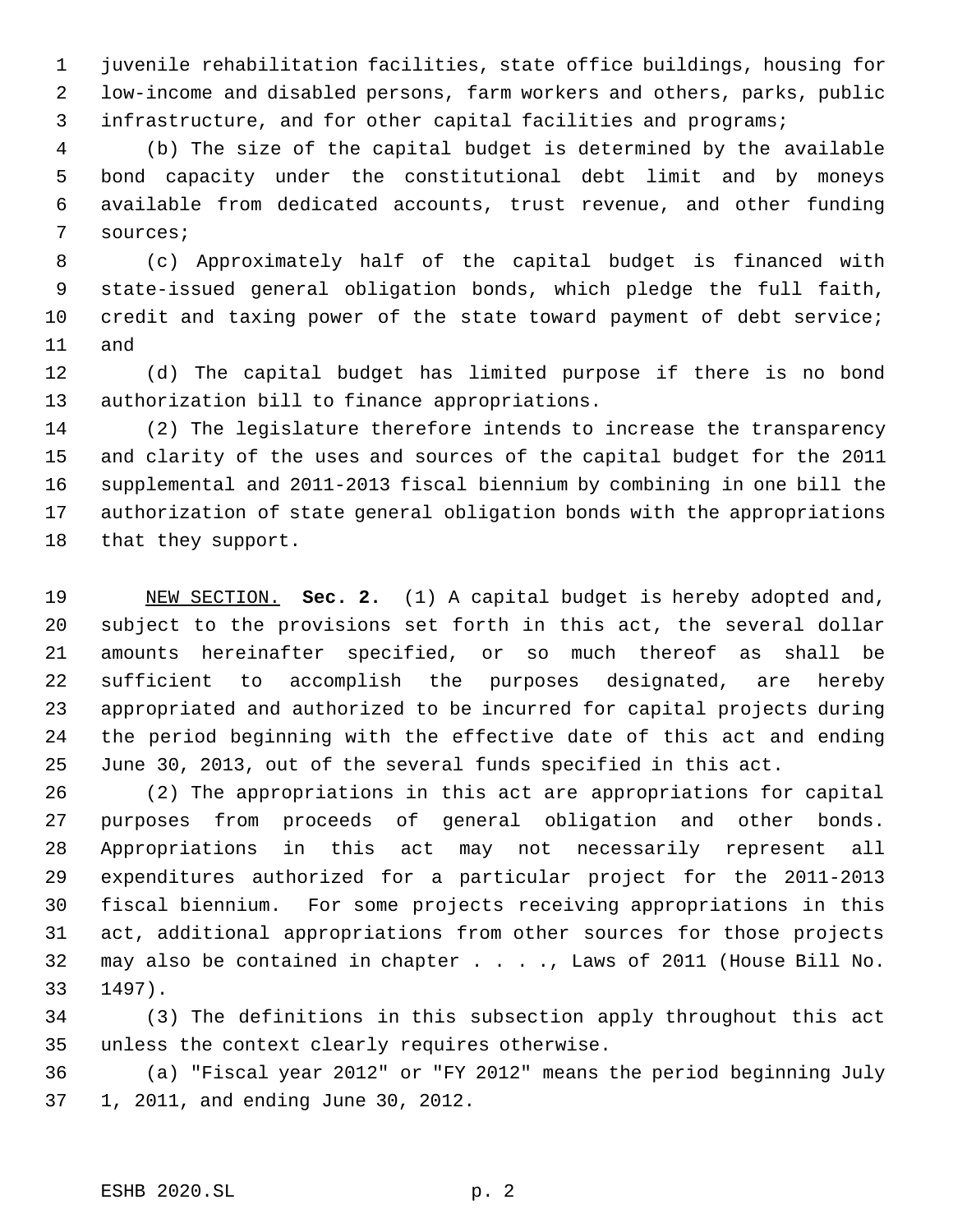(b) "Fiscal year 2013" or "FY 2013" means the period beginning July 1, 2012, and ending June 30, 2013.

 (c) "Lapse" or "revert" means the amount shall return to an unappropriated status.

 (d) "Provided solely" means the specified amount may be spent only for the specified purpose.

 (4) Unless otherwise specifically authorized in this act, any portion of an amount provided solely for a specified purpose that is not expended subject to the specified conditions and limitations to fulfill the specified purpose shall lapse.

 (5) The amounts shown under the headings "Prior Biennia," "Future Biennia," and "Total" in this act are for informational purposes only and do not constitute legislative approval of these amounts. "Prior biennia" typically refers to the immediate prior biennium for reappropriations, but may refer to multiple biennia in the case of specific projects. A "future biennia" amount is an estimate of what may be appropriated for the project or program in the 2011-2013 biennium and the following three biennia; an amount of zero does not necessarily constitute legislative intent to not provide funding for the project or program in the future.

 (6) "Reappropriations" in this act are appropriations and, unless the context clearly provides otherwise, are subject to the relevant conditions and limitations applicable to appropriations. Reappropriations shall be limited to the unexpended balances remaining on June 30, 2011, from the 2009-2011 biennial appropriations for each project.

## **PART 1**

## **GENERAL GOVERNMENT**

## NEW SECTION. **Sec. 1001. FOR THE DEPARTMENT OF COMMERCE**

Local and Community Projects (20064008)

 The reappropriation in this section is subject to the following conditions and limitations: The reappropriation is subject to the provisions of section 1001, chapter 36, Laws of 2010 1st sp. sess.

Reappropriation:

State Building Construction Account--State . . . . . . . \$5,052,000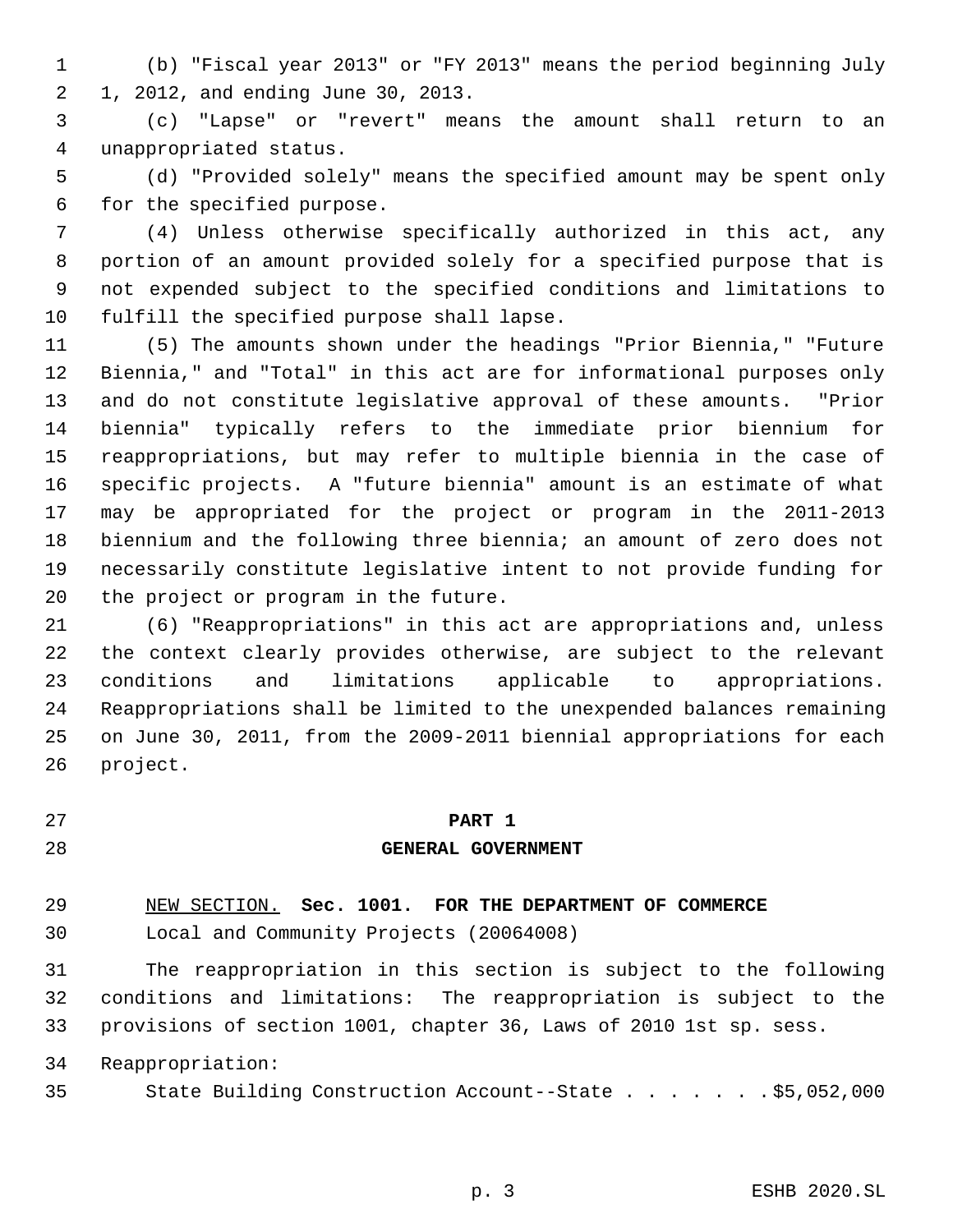| $\mathbf{1}$ | Prior Biennia (Expenditures) $\ldots$ \$40,850,000                      |
|--------------|-------------------------------------------------------------------------|
| 2            | Future Biennia (Projected Costs) \$0                                    |
| 3            |                                                                         |
| 4            | NEW SECTION. Sec. 1002. FOR THE DEPARTMENT OF COMMERCE                  |
| 5            | Job and Economic Development Grants (20064950)                          |
| 6            | The reappropriation in this section is subject to the following         |
| 7            | conditions and limitations: The reappropriation in this section is      |
| 8            | subject to the provisions of section 1002, chapter 36, Laws of 2010 1st |
| 9            | sp. sess.                                                               |
| 10           | Reappropriation:                                                        |
| 11           | State Building Construction Account--State \$4,418,000                  |
| 12           | Prior Biennia (Expenditures) $\ldots$ \$42,523,000                      |
| 13           | Future Biennia (Projected Costs) \$0                                    |
| 14           |                                                                         |
| 15           | NEW SECTION. Sec. 1003. FOR THE DEPARTMENT OF COMMERCE                  |
| 16           | Jobs in Communities (20064951)                                          |
| 17           | The reappropriation in this section is subject to the following         |
| 18           | conditions and limitations: The reappropriation is subject to the       |
| 19           | provisions of section 140, chapter 488, Laws of 2005.                   |
| 20           | Reappropriation:                                                        |
| 21           | State Building Construction Account--State \$1,949,000                  |
| 22           | Prior Biennia (Expenditures) $\ldots$ \$10,301,000                      |
| 23           | Future Biennia (Projected Costs) \$0                                    |
| 24           |                                                                         |
| 25           | NEW SECTION. Sec. 1004. FOR THE DEPARTMENT OF COMMERCE                  |
| 26           | Public Works Trust Fund (20074005)                                      |
| 27           | Reappropriation:                                                        |
| 28           | State Taxable Building Construction Account--State \$26,742,000         |
| 29           | Prior Biennia (Expenditures) \$168,258,000                              |
| 30           | Future Biennia (Projected Costs) \$0                                    |
| 31           |                                                                         |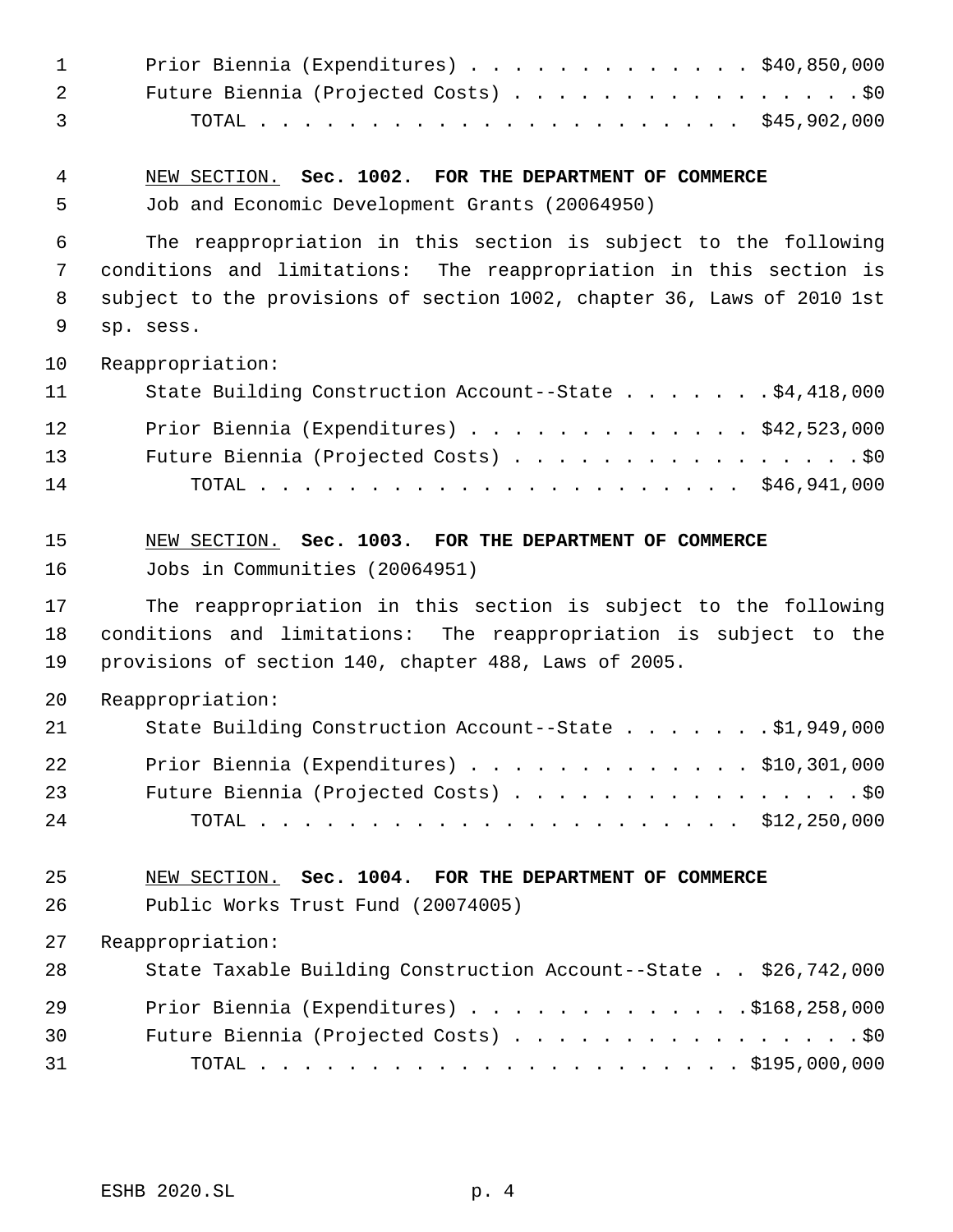NEW SECTION. **Sec. 1005. FOR THE DEPARTMENT OF COMMERCE** Water System Acquisition and Rehabilitation Program (20074006) The reappropriation in this section is subject to the following conditions and limitations: The reappropriation is subject to the provisions of section 1040, chapter 520, Laws of 2007. Reappropriation: 7 State Building Construction Account--State . . . . . . . \$106,000 8 Prior Biennia (Expenditures) . . . . . . . . . . . . . \$3,550,000 9 Future Biennia (Projected Costs) . . . . . . . . . . . . . . . . \$0 TOTAL . . . . . . . . . . . . . . . . . . . . . . . \$3,656,000 NEW SECTION. **Sec. 1006. FOR THE DEPARTMENT OF COMMERCE** Housing Assistance, Weatherization, and Affordable Housing (20074009) Reappropriation: State Building Construction Account--State . . . . . . . . . \$2,000 State Taxable Building Construction Account--State . . . . . . . . . . . . . . . . . . \$10,688,000 Subtotal Reappropriation . . . . . . . . . . . . . \$10,690,000 19 Prior Biennia (Expenditures) . . . . . . . . . . . . . \$176,010,000 20 Future Biennia (Projected Costs) . . . . . . . . . . . . . . . . \$0 TOTAL . . . . . . . . . . . . . . . . . . . . . . \$186,700,000 NEW SECTION. **Sec. 1007. FOR THE DEPARTMENT OF COMMERCE** Job Development Fund Grants (20074010) The reappropriation in this section is subject to the following conditions and limitations: The reappropriation is subject to the provisions of section 1032, chapter 520, Laws of 2007 and section 1005, chapter 36, Laws of 2010 1st sp. sess. Reappropriation: State Building Construction Account--State . . . . . . . \$7,999,000 Prior Biennia (Expenditures) . . . . . . . . . . . . . \$40,931,000 Future Biennia (Projected Costs) . . . . . . . . . . . . . . . . \$0 TOTAL . . . . . . . . . . . . . . . . . . . . . . \$48,930,000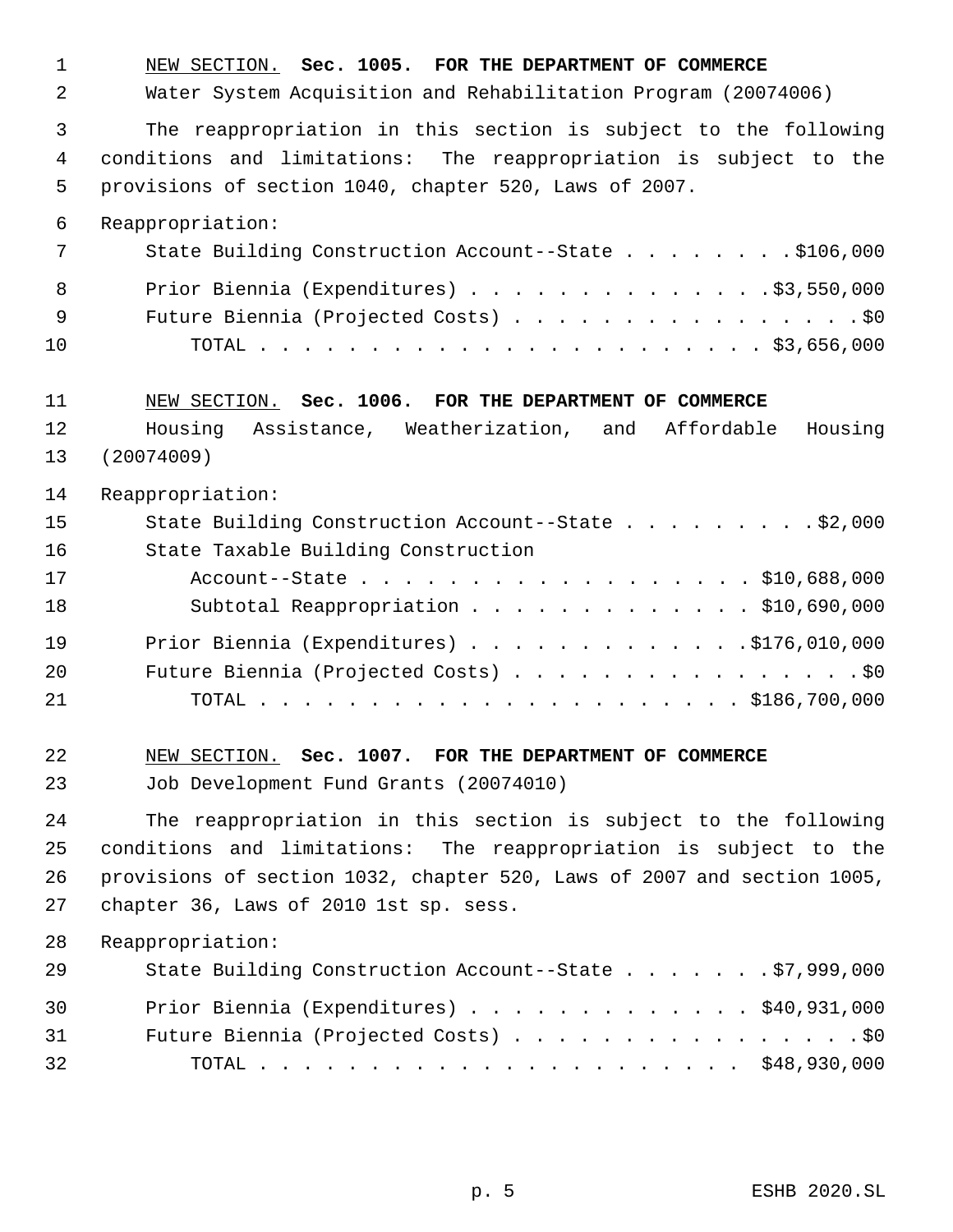NEW SECTION. **Sec. 1008. FOR THE DEPARTMENT OF COMMERCE** Longview Regional Water Treatment Plant Dredging (20081001) The reappropriation in this section is subject to the following conditions and limitations: The reappropriation is subject to the provisions of section 1016, chapter 328, Laws of 2008. Reappropriation: 7 State Building Construction Account--State . . . . . . . \$41,000 8 Prior Biennia (Expenditures) . . . . . . . . . . . . . . . \$109,000 9 Future Biennia (Projected Costs) . . . . . . . . . . . . . . . . \$0 TOTAL . . . . . . . . . . . . . . . . . . . . . . . . \$150,000 NEW SECTION. **Sec. 1009. FOR THE DEPARTMENT OF COMMERCE** Quincy Water Treatment System (20081002) Reappropriation: 14 State Building Construction Account--State . . . . . . . \$172,000 Prior Biennia (Expenditures) . . . . . . . . . . . . . .\$4,328,000 Future Biennia (Projected Costs) . . . . . . . . . . . . . . . . \$0 TOTAL . . . . . . . . . . . . . . . . . . . . . . . \$4,500,000 NEW SECTION. **Sec. 1010. FOR THE DEPARTMENT OF COMMERCE** Innovation Partnership Zones (20082003) Reappropriation: State Building Construction Account--State . . . . . . . \$1,437,000 Prior Biennia (Expenditures) . . . . . . . . . . . . . .\$3,563,000 23 Future Biennia (Projected Costs) . . . . . . . . . . . . . . . . \$0 TOTAL . . . . . . . . . . . . . . . . . . . . . . . \$5,000,000 NEW SECTION. **Sec. 1011. FOR THE DEPARTMENT OF COMMERCE** Local and Community Projects (20084001) The reappropriation in this section is subject to the following conditions and limitations: (1) The projects must comply with RCW 43.63A.125 and other requirements for community projects administered by the department. (2) The reappropriation is subject to the provisions of section 1008, chapter 328, Laws of 2008 and section 1003, chapter 36, Laws of 2010 1st sp. sess.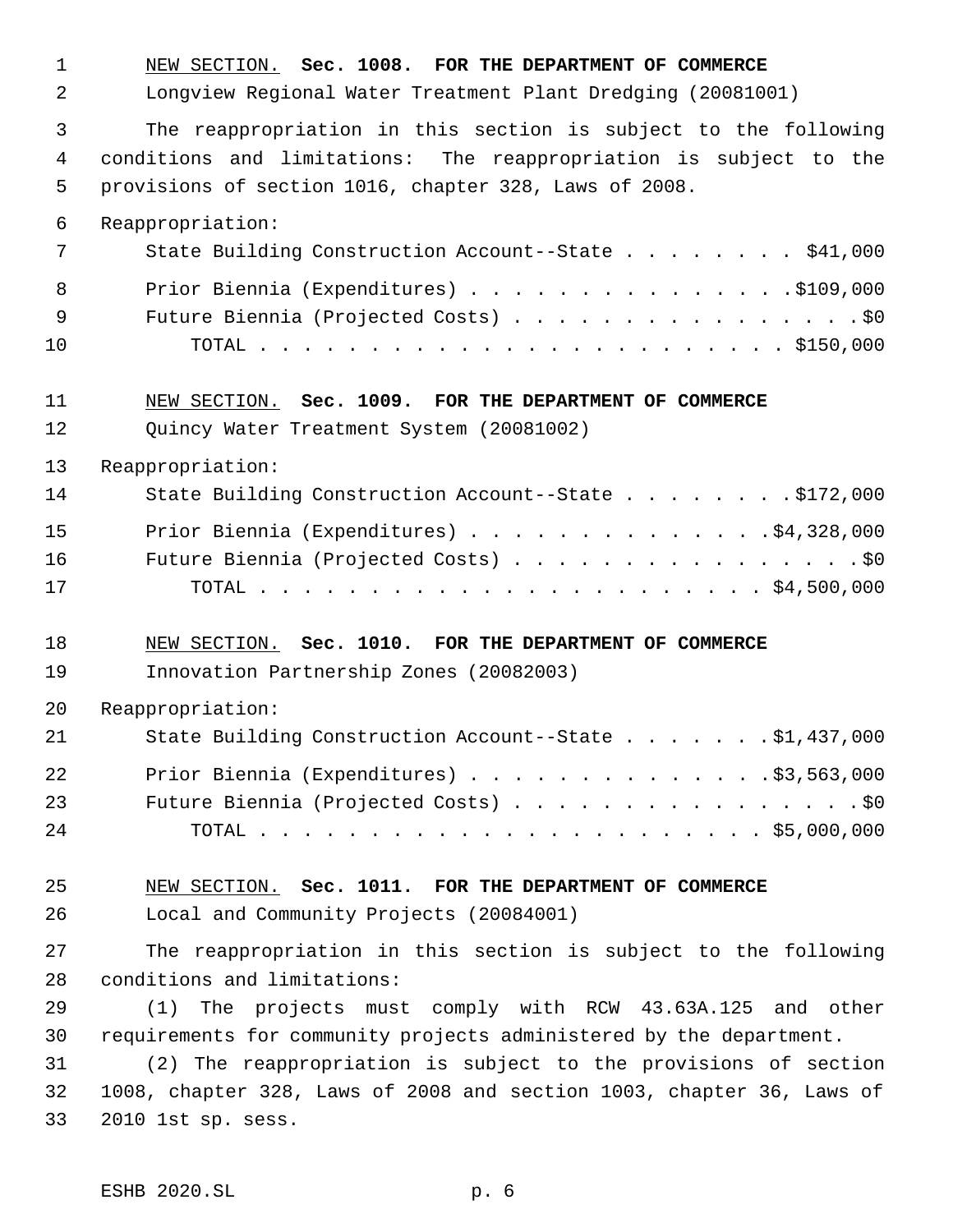| 1  | Reappropriation:                                                   |
|----|--------------------------------------------------------------------|
| 2  | State Building Construction Account--State \$18,387,000            |
| 3  | Prior Biennia (Expenditures) $\ldots$ 9106, 757, 000               |
| 4  | Future Biennia (Projected Costs) \$0                               |
| 5  |                                                                    |
| 6  | NEW SECTION. Sec. 1012. FOR THE DEPARTMENT OF COMMERCE             |
| 7  | Community Development Fund (20084850)                              |
| 8  | The reappropriation in this section is subject to the following    |
| 9  | conditions and limitations: The reappropriation is subject to the  |
| 10 | provisions of section 1006, chapter 36, Laws of 2010 1st sp. sess. |
| 11 | Reappropriation:                                                   |
| 12 | State Building Construction Account--State \$2,507,000             |
| 13 | Prior Biennia (Expenditures) $\ldots$ \$18,409,000                 |
| 14 | Future Biennia (Projected Costs) \$0                               |
| 15 |                                                                    |
| 16 | NEW SECTION. Sec. 1013. FOR THE DEPARTMENT OF COMMERCE             |
| 17 | Belfair Sewer Improvements (20084852)                              |
| 18 | Reappropriation:                                                   |
| 19 | State Building Construction Account--State \$10,294,000            |
| 20 | Prior Biennia (Expenditures) \$6,000                               |
| 21 | Future Biennia (Projected Costs) \$0                               |
| 22 |                                                                    |
| 23 | NEW SECTION. Sec. 1014. FOR THE DEPARTMENT OF COMMERCE             |
| 24 | Community Schools Program (20084856)                               |
| 25 | Reappropriation:                                                   |
| 26 | State Building Construction Account--State \$1,116,000             |
| 27 | Prior Biennia (Expenditures) $\ldots$ 93,469,000                   |
| 28 | Future Biennia (Projected Costs) \$0                               |
| 29 |                                                                    |
| 30 | NEW SECTION. Sec. 1015. FOR THE DEPARTMENT OF COMMERCE             |
| 31 | 2008 Local and Community Projects (20084861)                       |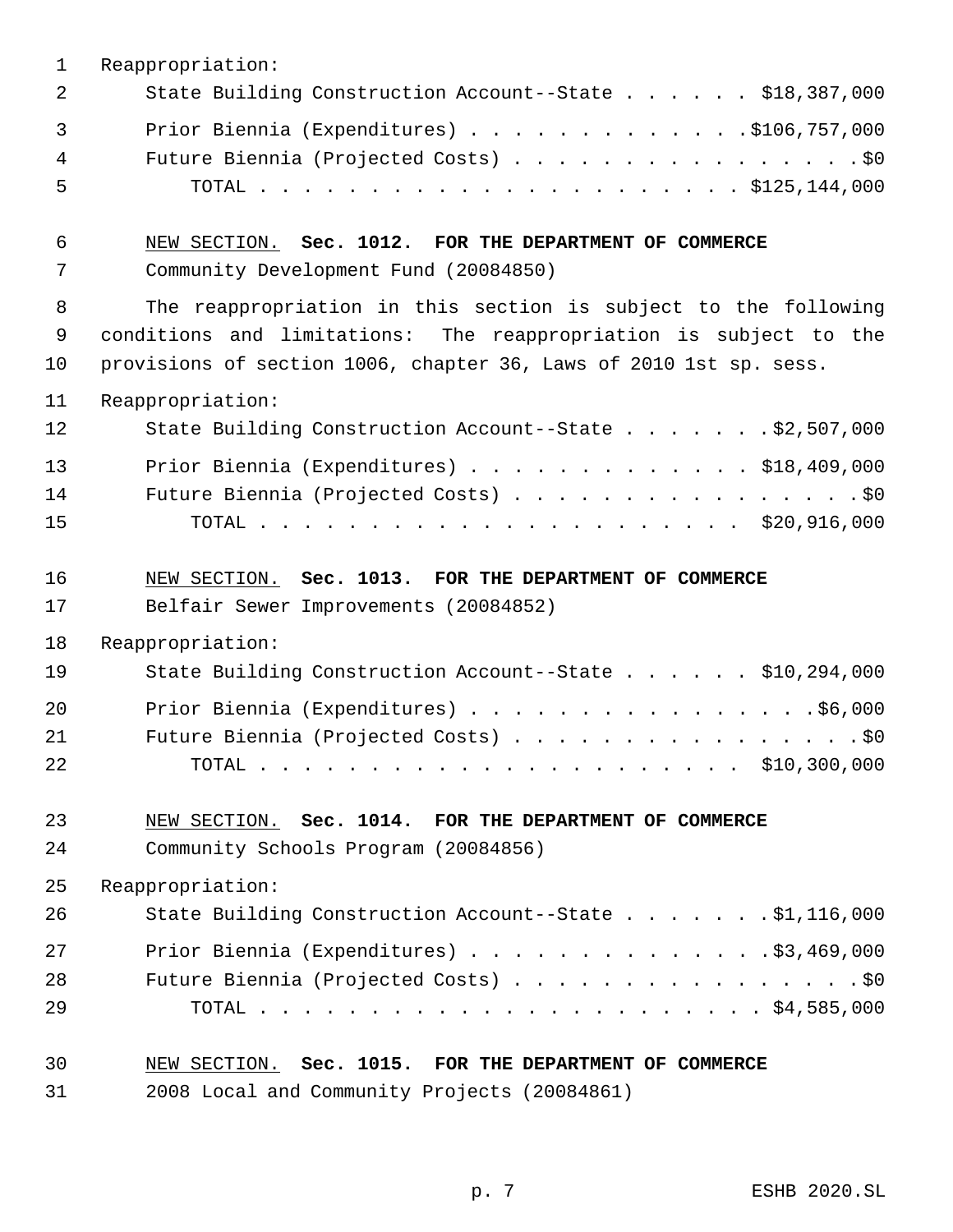| $\mathbf{1}$           | Reappropriation:                                                                                                            |
|------------------------|-----------------------------------------------------------------------------------------------------------------------------|
| 2                      | State Building Construction Account--State \$4,418,000                                                                      |
| $\mathbf{3}$<br>4<br>5 | Prior Biennia (Expenditures) \$13,326,000<br>Future Biennia (Projected Costs) \$0                                           |
| 6<br>7                 | NEW SECTION. Sec. 1016. FOR THE DEPARTMENT OF COMMERCE<br>Building for the Arts Grants (30000006)                           |
| 8<br>9                 | The reappropriation in this section is subject to the provisions of<br>section 1011, chapter 36, Laws of 2010 1st sp. sess. |
| 10                     | Reappropriation:                                                                                                            |
| 11                     | State Building Construction Account--State \$6,028,000                                                                      |
| 12<br>13<br>14         | Prior Biennia (Expenditures) \$4,047,000<br>Future Biennia (Projected Costs) \$0                                            |
| 15<br>16               | NEW SECTION. Sec. 1017. FOR THE DEPARTMENT OF COMMERCE<br>Youth Recreational Facilities Grants (30000007)                   |
| 17                     | Reappropriation:                                                                                                            |
| 18                     | State Building Construction Account--State \$2,774,000                                                                      |
| 19                     | Prior Biennia (Expenditures) \$3,776,000                                                                                    |
| 20                     | Future Biennia (Projected Costs) \$0                                                                                        |
| 21                     |                                                                                                                             |
| 22<br>23               | NEW SECTION. Sec. 1018. FOR THE DEPARTMENT OF COMMERCE<br>Building Communities Fund Grants (30000008)                       |
| 24                     | Reappropriation:                                                                                                            |
| 25                     | State Building Construction Account--State \$5,203,000                                                                      |
| 26                     | Prior Biennia (Expenditures) $\ldots$ \$21,917,000                                                                          |
| 27                     | Future Biennia (Projected Costs) \$0                                                                                        |
| 28                     |                                                                                                                             |
| 29                     | NEW SECTION. Sec. 1019. FOR THE DEPARTMENT OF COMMERCE                                                                      |
| 30                     | Innovation Partnership Zones (30000012)                                                                                     |
| 31                     | Reappropriation:                                                                                                            |

ESHB 2020.SL p. 8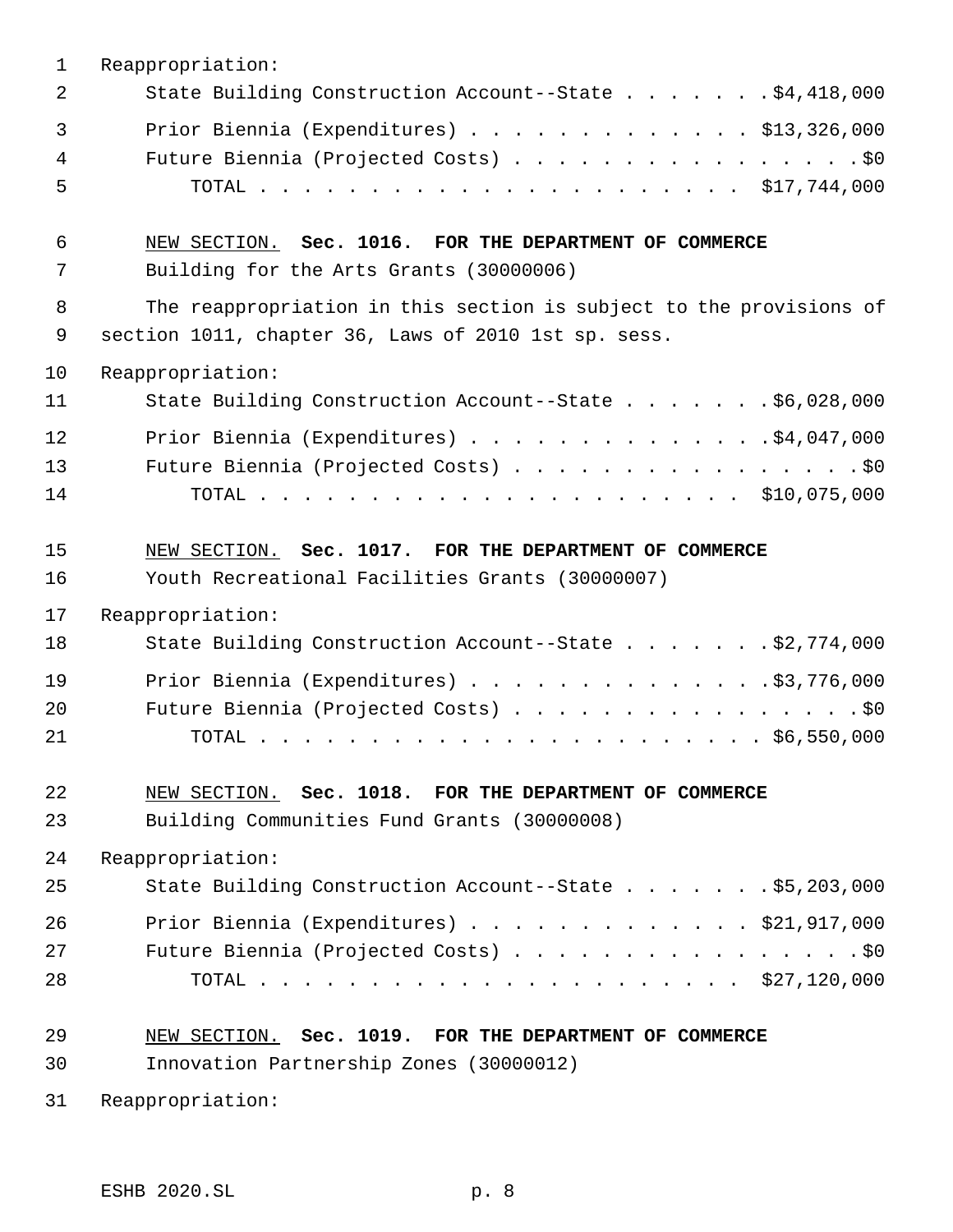| $\sim$ 1       | State Building Construction Account--State \$1,250,000 |
|----------------|--------------------------------------------------------|
| 2              | Prior Biennia (Expenditures) \$250,000                 |
| $\overline{3}$ | Future Biennia (Projected Costs) \$0                   |
| $\overline{4}$ |                                                        |

# NEW SECTION. **Sec. 1020. FOR THE DEPARTMENT OF COMMERCE**

 Housing Assistance, Weatherization, and Affordable Housing (30000013)

 The reappropriations in this section are subject to the following conditions and limitations: The reappropriations are subject to the provisions of section 1012, chapter 36, Laws of 2010 1st sp. sess.

Reappropriation:

| 12 | State Building Construction Account--State \$12,851,000 |
|----|---------------------------------------------------------|
| 13 | State Taxable Building Construction                     |
| 14 | Account--State \$40,700,000                             |
| 15 | Subtotal Reappropriation \$53,551,000                   |
| 16 | Prior Biennia (Expenditures) \$66,449,000               |
| 17 | Future Biennia (Projected Costs) \$0                    |
| 18 |                                                         |

## NEW SECTION. **Sec. 1021. FOR THE DEPARTMENT OF COMMERCE**

Local and Community Projects (30000019)

 The reappropriation in this section is subject to the following conditions and limitations: The reappropriation is subject to section 1014, chapter 36, Laws of 2010 1st sp. sess.

Reappropriation:

| 25 | State Building Construction Account--State \$7,825,000 |  |
|----|--------------------------------------------------------|--|
| 26 | Prior Biennia (Expenditures) $\ldots$ \$12,320,000     |  |
| 27 | Future Biennia (Projected Costs) \$0                   |  |
| 28 |                                                        |  |

## NEW SECTION. **Sec. 1022. FOR THE DEPARTMENT OF COMMERCE**

2010 Local and Community Projects (30000082)

 The reappropriation in this section is subject to the following conditions and limitations: The reappropriation is subject to the provisions of section 1015, chapter 36, Laws of 2010 1st sp. sess.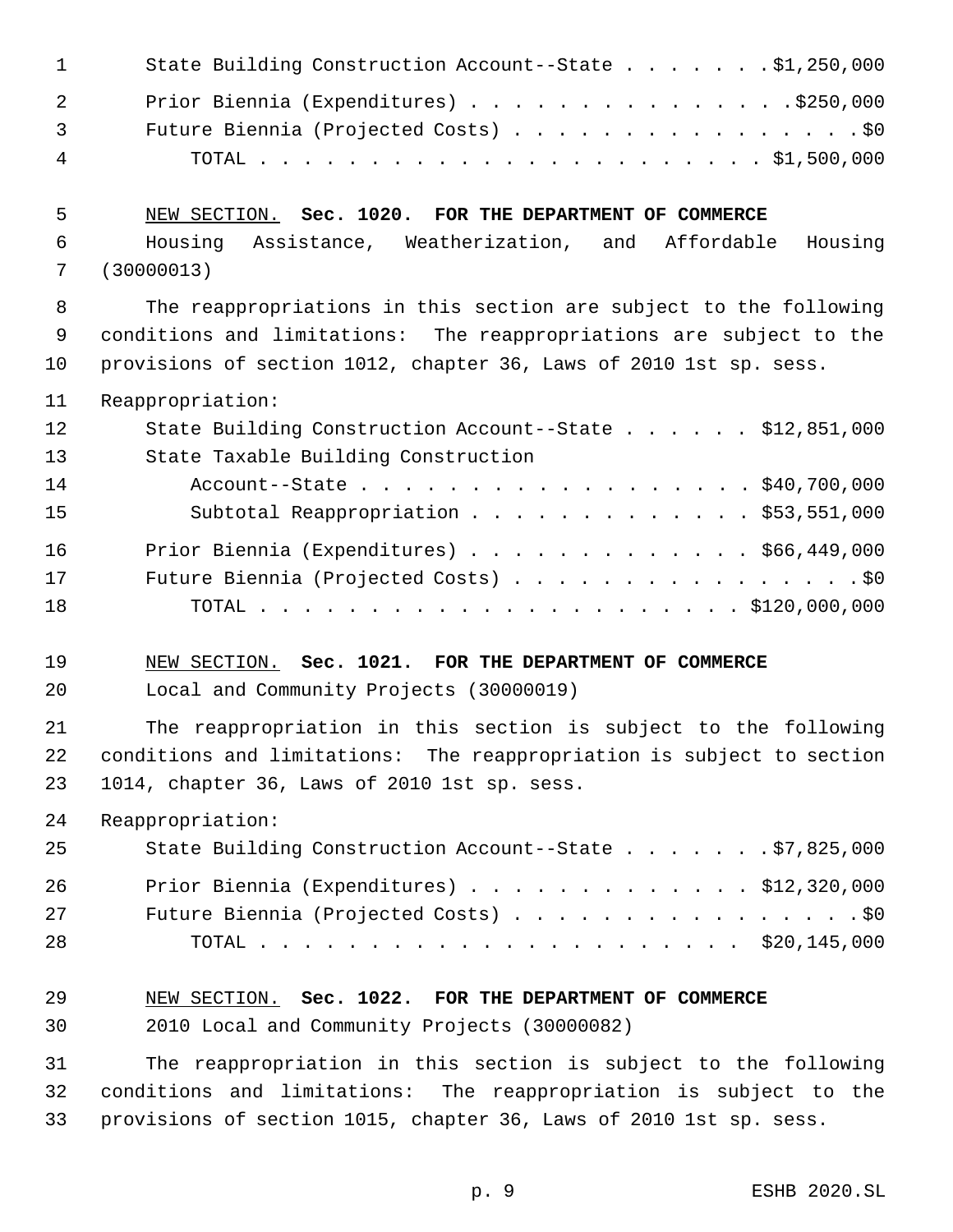| 1                      | Reappropriation:                                                                                                                                                                                           |
|------------------------|------------------------------------------------------------------------------------------------------------------------------------------------------------------------------------------------------------|
| 2                      | State Building Construction Account--State \$12,108,000                                                                                                                                                    |
| $\mathbf{3}$<br>4<br>5 | Prior Biennia (Expenditures) \$2,022,000<br>Future Biennia (Projected Costs) \$0                                                                                                                           |
| 6<br>7                 | NEW SECTION. Sec. 1023. FOR THE DEPARTMENT OF COMMERCE<br>Community Schools (91000002)                                                                                                                     |
| 8<br>9<br>10           | The reappropriation in this section is subject to the following<br>conditions and limitations: The reappropriation is subject to the<br>provisions of section 1013, chapter 36, Laws of 2010 1st sp. sess. |
| 11                     | Reappropriation:                                                                                                                                                                                           |
| 12                     | State Building Construction Account--State \$3,280,000                                                                                                                                                     |
| 13                     | Prior Biennia (Expenditures) \$3,220,000                                                                                                                                                                   |
| 14<br>15               | Future Biennia (Projected Costs) \$0                                                                                                                                                                       |
|                        |                                                                                                                                                                                                            |
| 16<br>17               | NEW SECTION. Sec. 1024. FOR THE DEPARTMENT OF COMMERCE<br>Temporary Public Works Grant Program (92000021)                                                                                                  |
| 18<br>19               | The reappropriation in this section is subject to the provisions of<br>section 1050, chapter 497, Laws of 2009.                                                                                            |
| 20                     | Reappropriation:                                                                                                                                                                                           |
| 21<br>22<br>23         | State Building Construction Account--State \$17,106,000<br>State Taxable Building Construction Account--State \$1,298,000<br>Subtotal Reappropriation \$18,404,000                                         |
| 24<br>25<br>26         | Prior Biennia (Expenditures) \$23,936,000<br>Future Biennia (Projected Costs) \$0                                                                                                                          |
| 27                     | NEW SECTION. Sec. 1025. FOR THE DEPARTMENT OF COMMERCE                                                                                                                                                     |
| 28                     | Jobs Act for K-12 Public Schools & Higher Education Institutions                                                                                                                                           |
| 29                     | (91000085)                                                                                                                                                                                                 |
| 30                     | The reappropriation in this section is subject to the following                                                                                                                                            |
| 31<br>32               | conditions and limitations: The reappropriation is subject to the<br>provisions of section 1016, chapter 36, Laws of 2010 1st sp. sess.                                                                    |
|                        |                                                                                                                                                                                                            |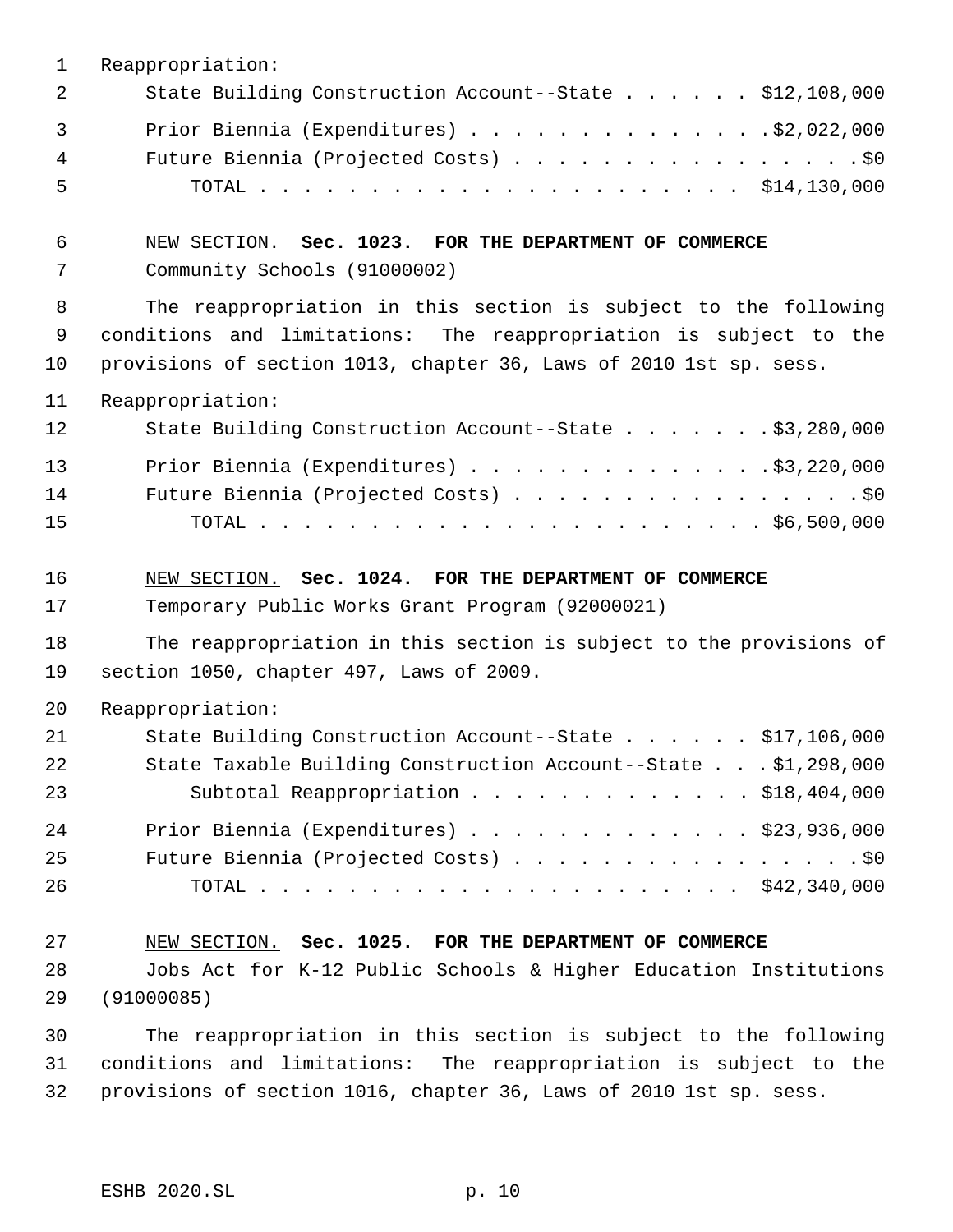Reappropriation: 2 State Building Construction Account--State . . . . . \$44,630,000 3 Prior Biennia (Expenditures) . . . . . . . . . . . . . . . \$179,000 Future Biennia (Projected Costs) . . . . . . . . . . . . . . . . \$0 TOTAL . . . . . . . . . . . . . . . . . . . . . . \$44,809,000

 NEW SECTION. **Sec. 1026. FOR THE DEPARTMENT OF COMMERCE** Housing Assistance, Weatherization, Affordable Housing Trust Fund (30000098)

 The appropriations in this section are subject to the following conditions and limitations:

 (1) \$3,000,000 of the appropriation is provided solely to construct or rehabilitate facilities to house homeless veterans. The department must consult with the department of veterans affairs and must use these funds as matching resources for funds available from the federal veterans administration and the department of housing and urban development.

 (2) \$3,000,000 of the appropriation is provided solely to promote development of safe and affordable housing units for persons eligible for services from the division of developmental disabilities within the department of social and health services.

 (3) \$6,000,000 of the appropriation is provided solely for weatherization administered through the energy matchmakers program.

 (4) \$3,000,000 of the appropriation is provided solely for facilities to house low-income migrant, seasonal, or temporary farmworkers. The department shall work with the farmworker housing advisory committee to prioritize funding of projects to the areas of highest need.

 (5) \$3,000,000 of the appropriation is provided solely to build low-income housing units in underserved communities and to concurrently develop capacity in these same communities. Underserved communities of concern are those that have high levels of poverty, specifically, thirty percent of the local median income; experience chronic homelessness; and lack affordable housing. Underserved communities include veterans, immigrants, refugees, and those communities of color disproportionately impacted by chronic homelessness and lack of affordable housing. The department must collaborate with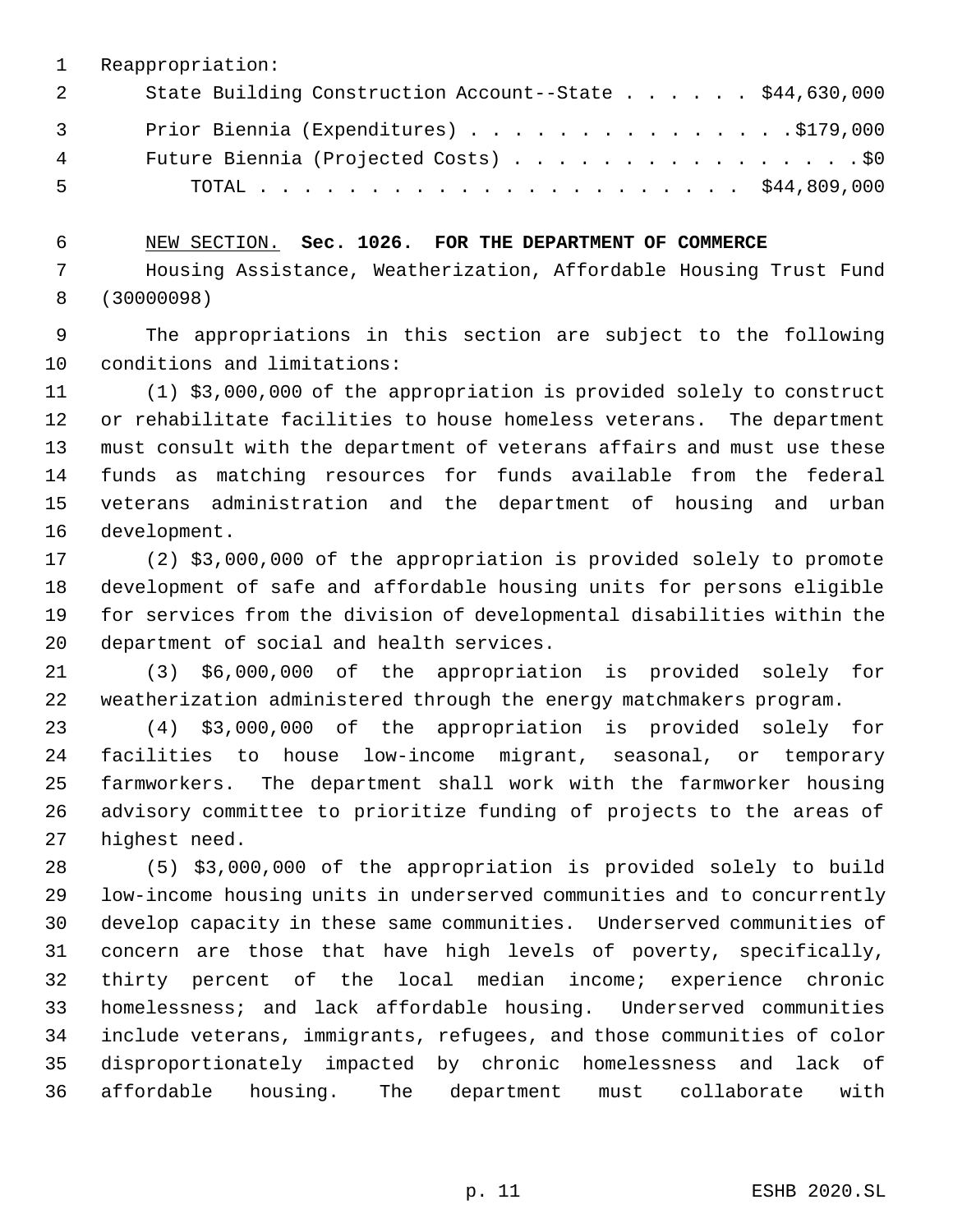representatives of underserved communities and organizations committed to assistance in these efforts to prioritize and plan distribution of funding.

 (6) For counties with populations exceeding one million five hundred thousand during the 2011-2013 fiscal biennium, allocation of funds provided in this section shall account for local policies related to affordable housing as required by chapter 36.70A RCW.

Appropriation:

| - 9 | State Taxable Building Construction Account--  |
|-----|------------------------------------------------|
| 10  |                                                |
| 11  | Prior Biennia (Expenditures) \$0               |
| 12  | Future Biennia (Projected Costs) \$163,200,000 |
| 13  |                                                |

 NEW SECTION. **Sec. 1027. FOR THE DEPARTMENT OF COMMERCE** Building Communities Fund Grants (30000102)

 The appropriation in this section is subject to the following conditions and limitations:

 (1) Except as directed otherwise prior to the effective date of this section, the department shall not expend the appropriation in this section unless and until the nonstate share of project costs have been either expended, or firmly committed, or both, in an amount sufficient to complete the projects or a distinct phase of the project that is useable to the public for this purpose intended by the legislature.

 (2) Prior to receiving funds, project recipients must demonstrate that the project site is under control for a minimum of ten years, either through ownership or a long-term lease. This requirement does not apply to appropriations for preconstruction activities or appropriations whose sole purpose is to purchase real property that does not include a construction or renovation component.

 (3) Projects funded in this section may be required to comply with Washington's high performance building standards as required by chapter 39.35D RCW.

 (4) Project funds are available on a reimbursement basis only, and shall not be advanced under any circumstances.

(5) Projects funded in this section must be held by the recipient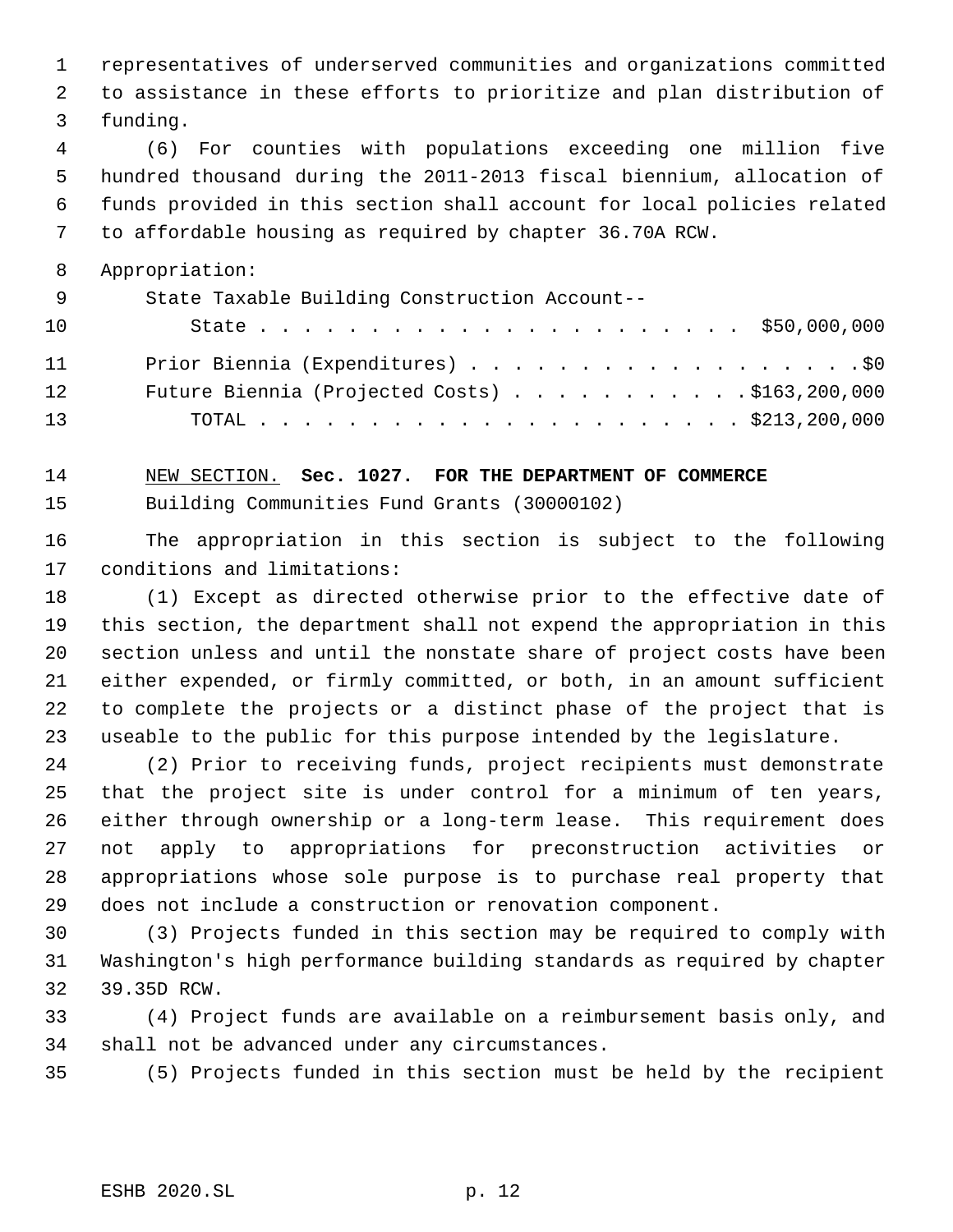for a minimum of ten years and used for the same purpose or purposes intended by the legislature as required in RCW 43.63A.125(6).

 (6) Projects funded in this section, including those that are owned and operated by nonprofit organizations, are generally required to pay state prevailing wages.

 (7) The appropriation is provided solely for the following list of projects:

| 8  |                               | Project                               | Authorized   |              |
|----|-------------------------------|---------------------------------------|--------------|--------------|
| 9  |                               |                                       | Amount       |              |
| 10 |                               | Serenity House of Clallam County      | \$52,000     |              |
| 11 |                               | Boys & Girls Clubs of King County     | \$316,000    |              |
| 12 |                               | YMCA of Pierce and Kitsap             | \$1,250,000  |              |
| 13 |                               | Counties                              |              |              |
| 14 |                               | Jewish Family Service                 | \$2,313,000  |              |
| 15 |                               | Low Income Housing Institute          | \$313,000    |              |
| 16 |                               | The Salvation Army                    | \$56,000     |              |
| 17 |                               | Share                                 | \$581,000    |              |
| 18 |                               | <b>Navos</b>                          | \$2,500,000  |              |
| 19 |                               | <b>Kitsap Community Resources</b>     | \$600,000    |              |
| 20 |                               | Transitions                           | \$109,000    |              |
| 21 |                               | Boys & Girls Clubs of the Columbia    | \$648,000    |              |
| 22 |                               | Basin                                 |              |              |
| 23 |                               | Village Green Foundation              | \$1,029,000  |              |
| 24 |                               | Community Action Council of LMT       | \$95,000     |              |
| 25 |                               | United Way of Kitsap County           | \$605,000    |              |
| 26 |                               | ARC of Spokane                        | \$862,000    |              |
| 27 |                               | <b>Dynamic Family Services</b>        | \$575,000    |              |
| 28 |                               | University District Food Bank         | \$573,000    |              |
| 29 |                               | Total                                 | \$12,327,000 |              |
| 30 | Appropriation:                |                                       |              |              |
| 31 |                               | State Building Construction Account-- |              |              |
| 32 | State<br>$\ddot{\phantom{a}}$ |                                       |              | \$12,327,000 |
| 33 |                               | Prior Biennia (Expenditures)          |              | .\$0         |

 Future Biennia (Projected Costs) . . . . . . . . . . . \$56,000,000 TOTAL . . . . . . . . . . . . . . . . . . . . . . \$68,327,000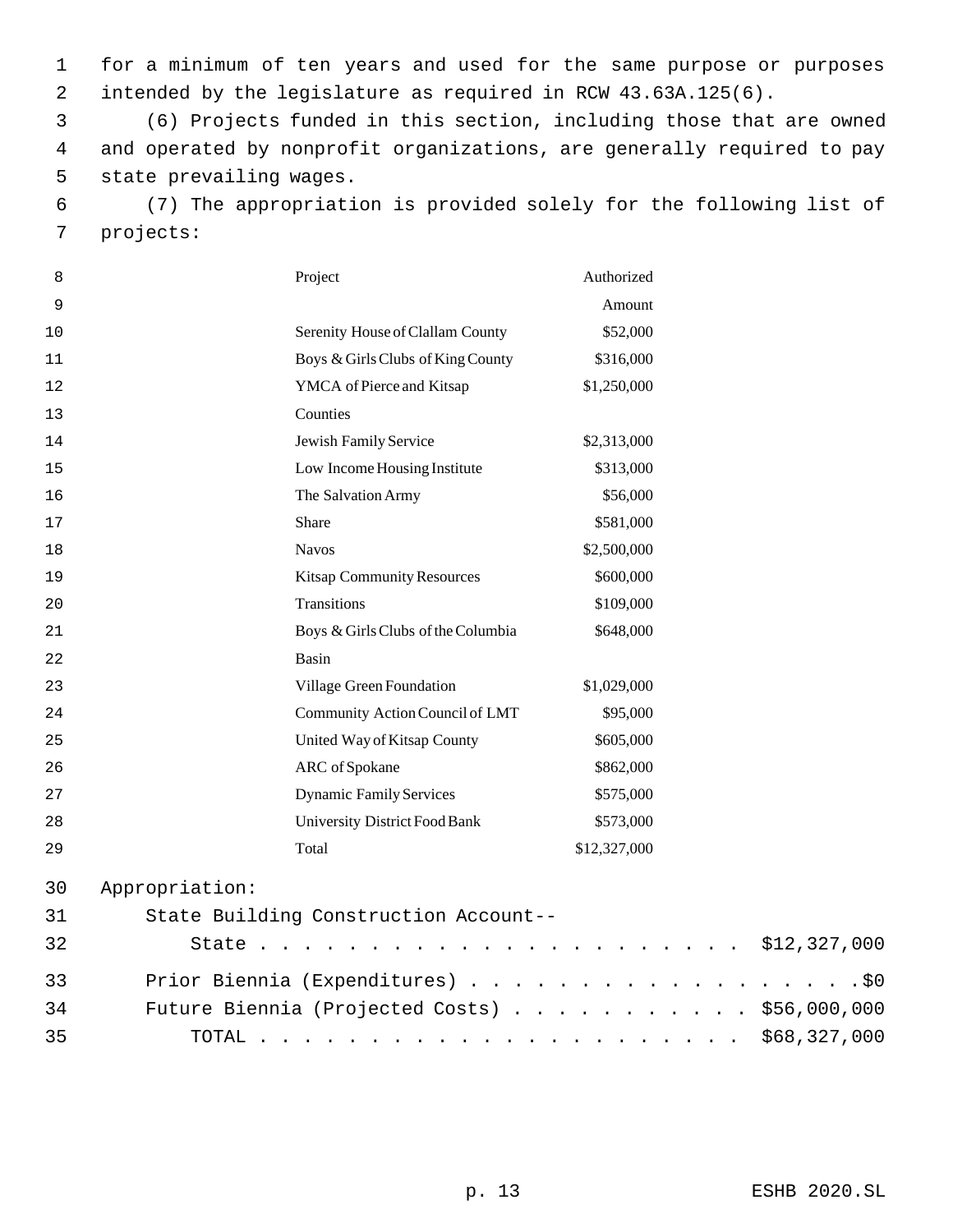NEW SECTION. **Sec. 1028. FOR THE DEPARTMENT OF COMMERCE**

Local and Community Projects (30000166)

 The appropriations in this section are subject to the following conditions and limitations:

 (1) Except as directed otherwise prior to the effective date of this section, the department shall not expend the appropriations in this section unless and until the nonstate share of project costs have been either expended, or firmly committed, or both, in an amount sufficient to complete the project or a distinct phase of the project that is useable to the public for the purpose intended by the legislature.

 (2) Prior to receiving funds, project recipients must demonstrate that the project site is under control for a minimum of ten years, either through ownership or a long-term lease. This requirement does not apply to appropriations for preconstruction activities or appropriations whose sole purpose is to purchase real property that does not include a construction or renovation component.

 (3) Projects funded in this section may be required to comply with Washington's high performance building standards as required by chapter 39.35D RCW.

 (4) Project funds are available on a reimbursement basis only, and shall not be advanced under any circumstances.

 (5) Projects funded in this section must be held by the recipient for a minimum of ten years and used for the same purpose or purposes intended by the legislature as required in RCW 43.63A.125(6).

 (6) Projects funded in this section, including those that are owned and operated by nonprofit organizations, are generally required to pay state prevailing wages.

 (7) The appropriation in this section for the Roslyn Renaissance project is subject to the following conditions and limitations: It is the intent of this appropriation to undertake a feasibility study of structural and program integrity of historic buildings including (a) the northwest improvement company store, (b) the Sylvia's house, and (c) vacant commercial lots within the city of Roslyn. The study will analyze the adaptability of relocating the city offices to the renovated city hall building. The Roslyn downtown association shall submit the completed study to the department by July 1, 2012, including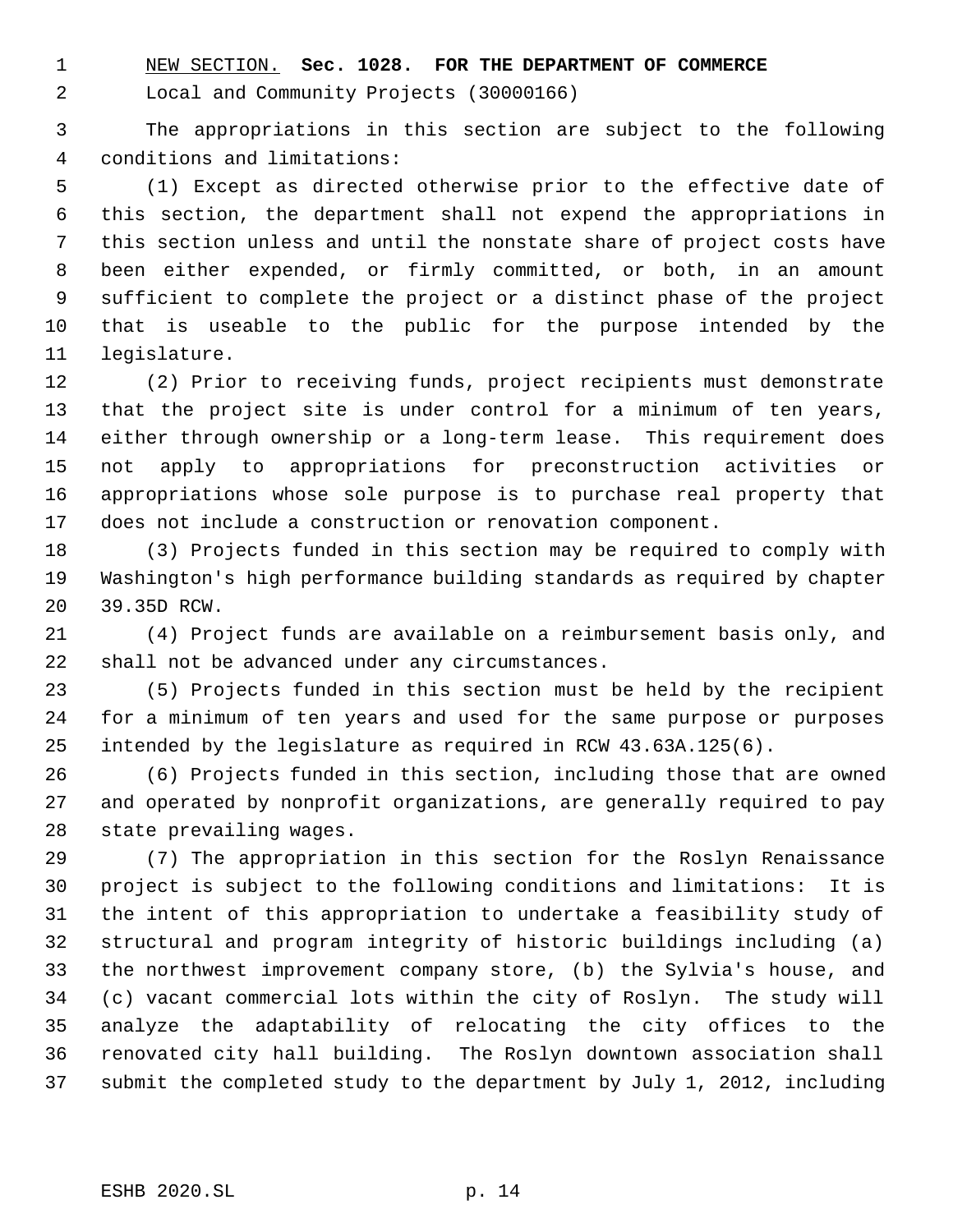1 a detailed cost estimate for the property acquisition and 2 redevelopment, and a capital fundraising plan to support the 3 acquisitions through multiple funding sources.

 4 (8) The appropriation is provided solely for the following list of 5 projects:

6

| 7  | Project                                | <b>Authorized Amount</b> |
|----|----------------------------------------|--------------------------|
| 8  | Adna Athletic and Fitness Facility     | \$80,000                 |
| 9  | American Lake Veterans' Golf           | \$250,000                |
| 10 | Course                                 |                          |
| 11 | <b>Anacortes Depot</b>                 | \$380,000                |
| 12 | <b>Bothell North Creek Forest Land</b> | \$200,000                |
| 13 | Acquisition                            |                          |
| 14 | Boys and Girls Federal Way             | \$50,000                 |
| 15 | Bucoda Odd Fellows Community           | \$150,000                |
| 16 | Center                                 |                          |
| 17 | Central WA State Fair                  | \$35,000                 |
| 18 | Association                            |                          |
| 19 | City of Kirkland Athletic Fields       | \$150,000                |
| 20 | Colville Tribal Museum                 | \$250,000                |
| 21 | Daybreak Youth Services Pre-           | \$100,000                |
| 22 | <b>Construction Activities</b>         |                          |
| 23 | Dekalb Pier Project                    | \$700,000                |
| 24 | Gig Harbor Maritime Pier               | \$390,000                |
| 25 | Grays Harbor Historical Seaport        | \$169,000                |
| 26 | Lady Washington Rehabilitation         |                          |
| 27 | Legion Park Visitors Center and        | \$110,000                |
| 28 | <b>Trailhead Project</b>               |                          |
| 29 | Match FEMA funds for Sprague           | \$300,000                |
| 30 | <b>Response Center</b>                 |                          |
| 31 | North Mason Senior Center              | \$1,360,000              |
| 32 | Port of Bremerton                      | \$1,100,000              |
| 33 | <b>Puyallup Transit Oriented</b>       | \$1,500,000              |
| 34 | Development                            |                          |
| 35 | <b>Redmond Central Connector</b>       | \$850,000                |
| 36 | Roslyn Renaissance                     | \$300,000                |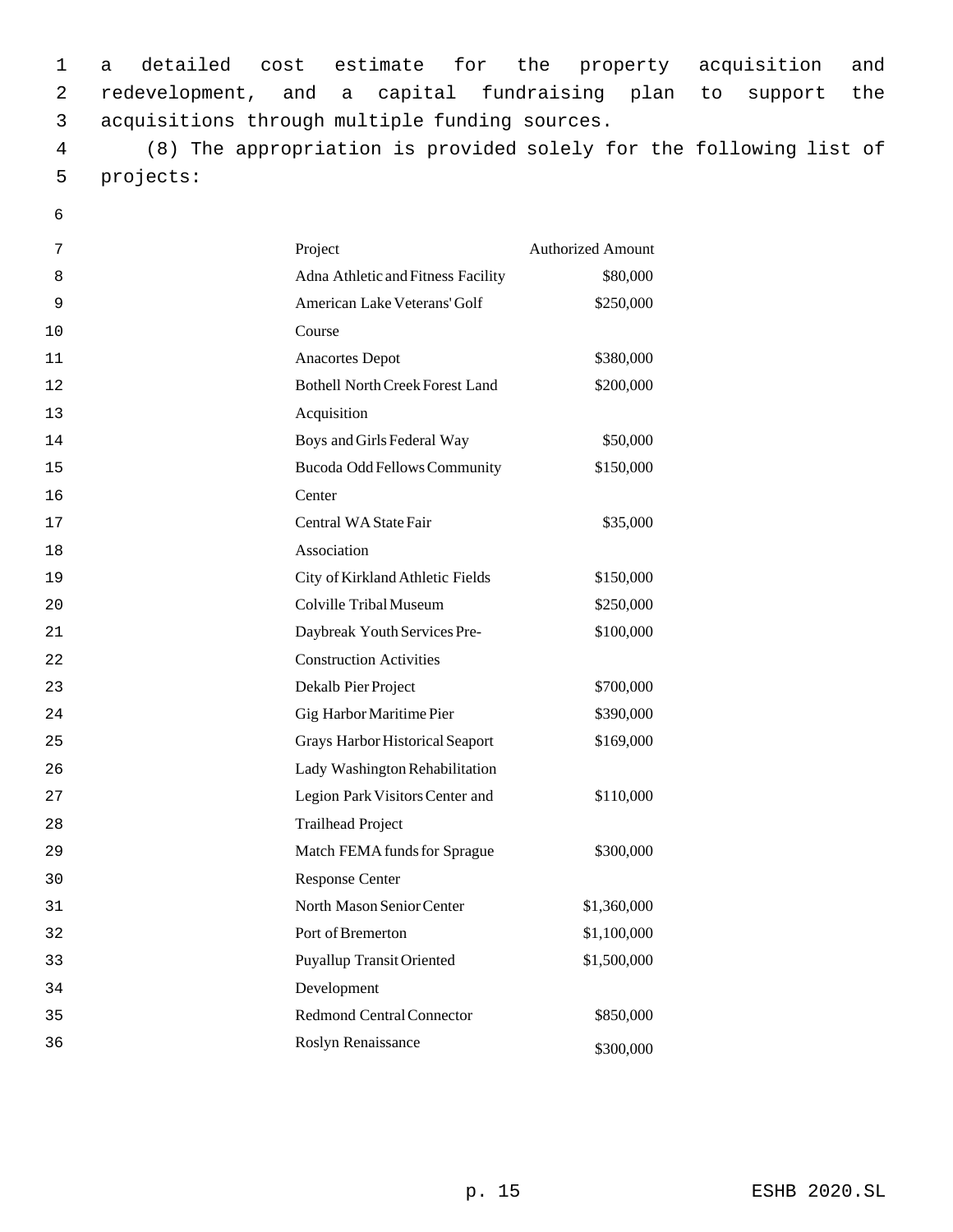| 1  |                                                                                                                                          | Seattle Children's Hospital                                        | \$1,000,000  |     |
|----|------------------------------------------------------------------------------------------------------------------------------------------|--------------------------------------------------------------------|--------------|-----|
| 2  |                                                                                                                                          | <b>Emergency Department</b>                                        |              |     |
| 3  |                                                                                                                                          | Skagit Valley Hospital                                             | \$750,000    |     |
| 4  |                                                                                                                                          | South Tacoma Community Center                                      | \$380,000    |     |
| 5  |                                                                                                                                          | Playground                                                         |              |     |
| 6  |                                                                                                                                          | Spokane Food Bank Distribution                                     | \$1,250,000  |     |
| 7  |                                                                                                                                          | Center Capacity and Renovation                                     |              |     |
| 8  |                                                                                                                                          | Spokane Valley Partners Boiler                                     | \$100,000    |     |
| 9  |                                                                                                                                          | Replacement                                                        |              |     |
| 10 |                                                                                                                                          | Sultan Boys and Girls Club                                         | \$500,000    |     |
| 11 |                                                                                                                                          | Tacoma Hilltop Health Center                                       | \$1,500,000  |     |
| 12 |                                                                                                                                          | The Arc of Tri-Cities Facility                                     | \$350,000    |     |
| 13 |                                                                                                                                          | Traumatic Brain Injury Center                                      | \$900,000    |     |
| 14 |                                                                                                                                          | Vancouver Waterfront Park Pre-                                     | \$500,000    |     |
| 15 |                                                                                                                                          | <b>Construction Activities</b>                                     |              |     |
| 16 |                                                                                                                                          | Veteran's Memorial                                                 | \$210,000    |     |
| 17 |                                                                                                                                          | West Hill Skyway                                                   | \$750,000    |     |
| 18 |                                                                                                                                          | Redevelopment                                                      |              |     |
| 19 |                                                                                                                                          | YWCA Yakima                                                        | \$203,000    |     |
| 20 | Total                                                                                                                                    |                                                                    | \$16,817,000 |     |
| 21 | Appropriation:                                                                                                                           |                                                                    |              |     |
| 22 |                                                                                                                                          | State Building Construction Account--State \$16,817,000            |              |     |
| 23 |                                                                                                                                          |                                                                    |              | .50 |
| 24 | Prior Biennia (Expenditures)<br>Future Biennia (Projected Costs)<br>$.$ \$0                                                              |                                                                    |              |     |
| 25 | \$16,817,000<br>TOTAL<br>the contract of the contract of the contract of the contract of the contract of the contract of the contract of |                                                                    |              |     |
|    |                                                                                                                                          |                                                                    |              |     |
| 26 |                                                                                                                                          | NEW SECTION. Sec. 1029. FOR THE DEPARTMENT OF COMMERCE             |              |     |
| 27 |                                                                                                                                          | Youth Recreational Facilities Grants (30000100)                    |              |     |
| 28 |                                                                                                                                          | The appropriation in this section is subject to the following      |              |     |
| 29 | conditions and limitations:                                                                                                              |                                                                    |              |     |
| 30 | (1)                                                                                                                                      |                                                                    |              |     |
| 31 | 43.63A.135.                                                                                                                              | The appropriation is subject to the provisions of RCW              |              |     |
| 32 |                                                                                                                                          | (2) The appropriation is provided solely for the following list of |              |     |
|    |                                                                                                                                          |                                                                    |              |     |
| 33 | projects:                                                                                                                                |                                                                    |              |     |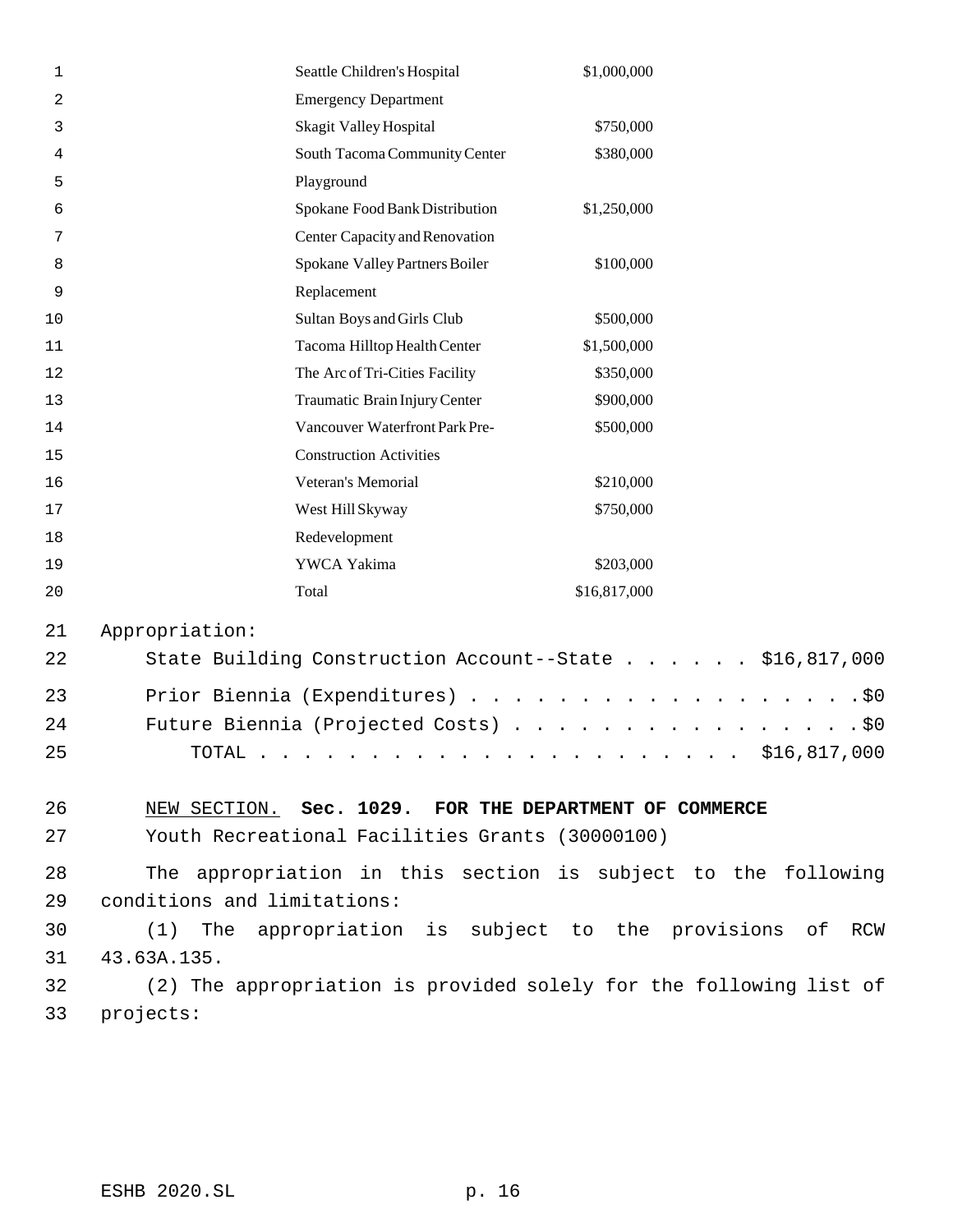| 2  | Project                                  | Authorized  |  |
|----|------------------------------------------|-------------|--|
| 3  |                                          | Amount      |  |
| 4  | Little Bit Therapeutic Riding Center     | \$560,000   |  |
| 5  | Boys & Girls Clubs of King County -      |             |  |
| 6  | Mercer Island PEAK                       | \$800,000   |  |
| 7  | Boys & Girls Clubs of Thurston County    | \$163,000   |  |
| 8  | YMCA of Pierce and Kitsap Counties       | \$800,000   |  |
| 9  | <b>YMCA</b> of Greater Seattle           | \$800,000   |  |
| 10 | Boys & Girls Clubs of King County -      |             |  |
| 11 | Ballard Boys & Girls Club Addition       | \$475,000   |  |
| 12 | Boys & Girls Clubs of the Columbia Basin | \$629,000   |  |
| 13 | Boys & Girls Clubs of Whatcom County     | \$26,000    |  |
| 14 | Total                                    | \$4,253,000 |  |
|    |                                          |             |  |

Appropriation:

| 16 | State Building Construction Account--State \$4,253,000 |  |
|----|--------------------------------------------------------|--|
| 17 | Prior Biennia (Expenditures) \$0                       |  |
| 18 | Future Biennia (Projected Costs) $\ldots$ \$24,000,000 |  |
| 19 |                                                        |  |

 NEW SECTION. **Sec. 1030. FOR THE DEPARTMENT OF COMMERCE** Building for the Arts Grants (30000101)

 The appropriation in this section is subject to the following conditions and limitations:

 (1) Except as directed otherwise prior to the effective date of this section, the department shall not expend the appropriation in this section unless and until the nonstate share of project costs have been either expended, or firmly committed, or both, in an amount sufficient to complete the projects or a distinct phase of the project that is useable to the public for this purpose intended by the legislature.

 (2) Prior to receiving funds, project recipients must demonstrate that the project site is under control for a minimum of ten years, either through ownership or a long-term lease. This requirement does not apply to appropriations for preconstruction activities or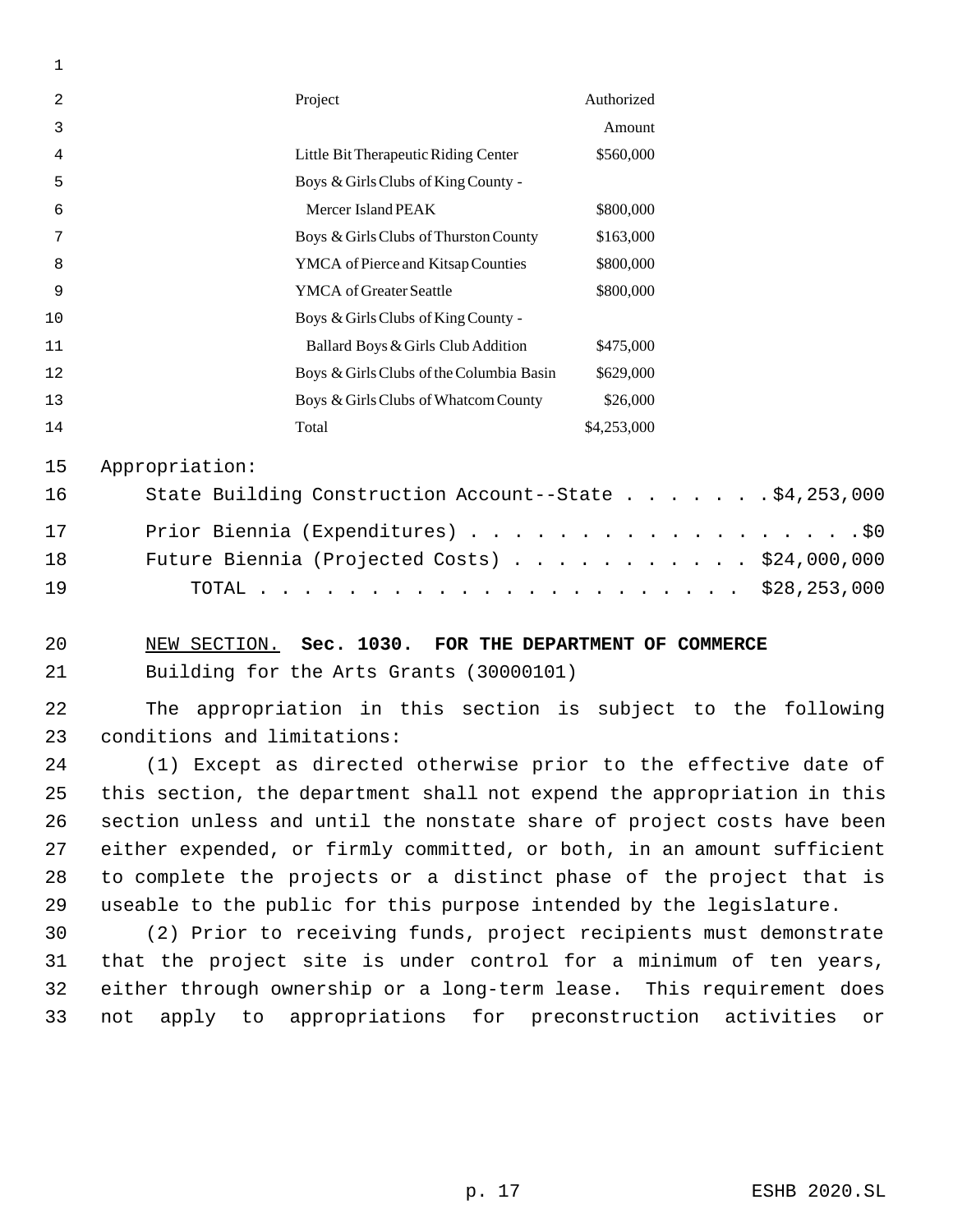appropriations whose sole purpose is to purchase real property that does not include a construction or renovation component.

 (3) Projects funded in this section may be required to comply with Washington's high performance building standards as required by chapter 39.35D RCW.

 (4) Project funds are available on a reimbursement basis only, and shall not be advanced under any circumstances.

 (5) Projects funded in this section must be held by the recipient for a minimum of ten years and used for the same purpose or purposes intended by the legislature as required in RCW 43.63A.125(6).

 (6) Projects funded in this section, including those that are owned and operated by nonprofit organizations, are generally required to pay state prevailing wages.

 (7) The appropriation is provided solely for the following list of projects:

| 17 | Project        |                                         | Authorized                                             |  |
|----|----------------|-----------------------------------------|--------------------------------------------------------|--|
| 18 |                |                                         | Amount                                                 |  |
| 19 |                | Bainbridge Art Museum                   | \$518,000                                              |  |
| 20 |                | Community Theatre, Inc.                 | \$91,000                                               |  |
| 21 |                | Coyote Central                          | \$243,000                                              |  |
| 22 |                | Harrington Opera House                  | \$66,000                                               |  |
| 23 |                | Olympia Little Theatre                  | \$44,000                                               |  |
| 24 |                | <b>Seattle Musical Theatre</b>          | \$163,000                                              |  |
| 25 | <b>SIFF</b>    |                                         | \$491,000                                              |  |
| 26 |                | Studio East Training for the Performing |                                                        |  |
| 27 |                | Arts/Studio                             | \$100,000                                              |  |
| 28 |                | <b>Taproot Theatre Company</b>          | \$570,000                                              |  |
| 29 |                | Town Hall Association dba Town Hall     |                                                        |  |
| 30 | Seattle        |                                         | \$70,000                                               |  |
| 31 |                | <b>Velocity Dance Center</b>            | \$106,000                                              |  |
| 32 | Total          |                                         | \$2,462,000                                            |  |
| 33 | Appropriation: |                                         |                                                        |  |
| 34 |                |                                         | State Building Construction Account--State \$2,462,000 |  |

35 Prior Biennia (Expenditures) . . . . . . . . . . . . . . . . . . \$0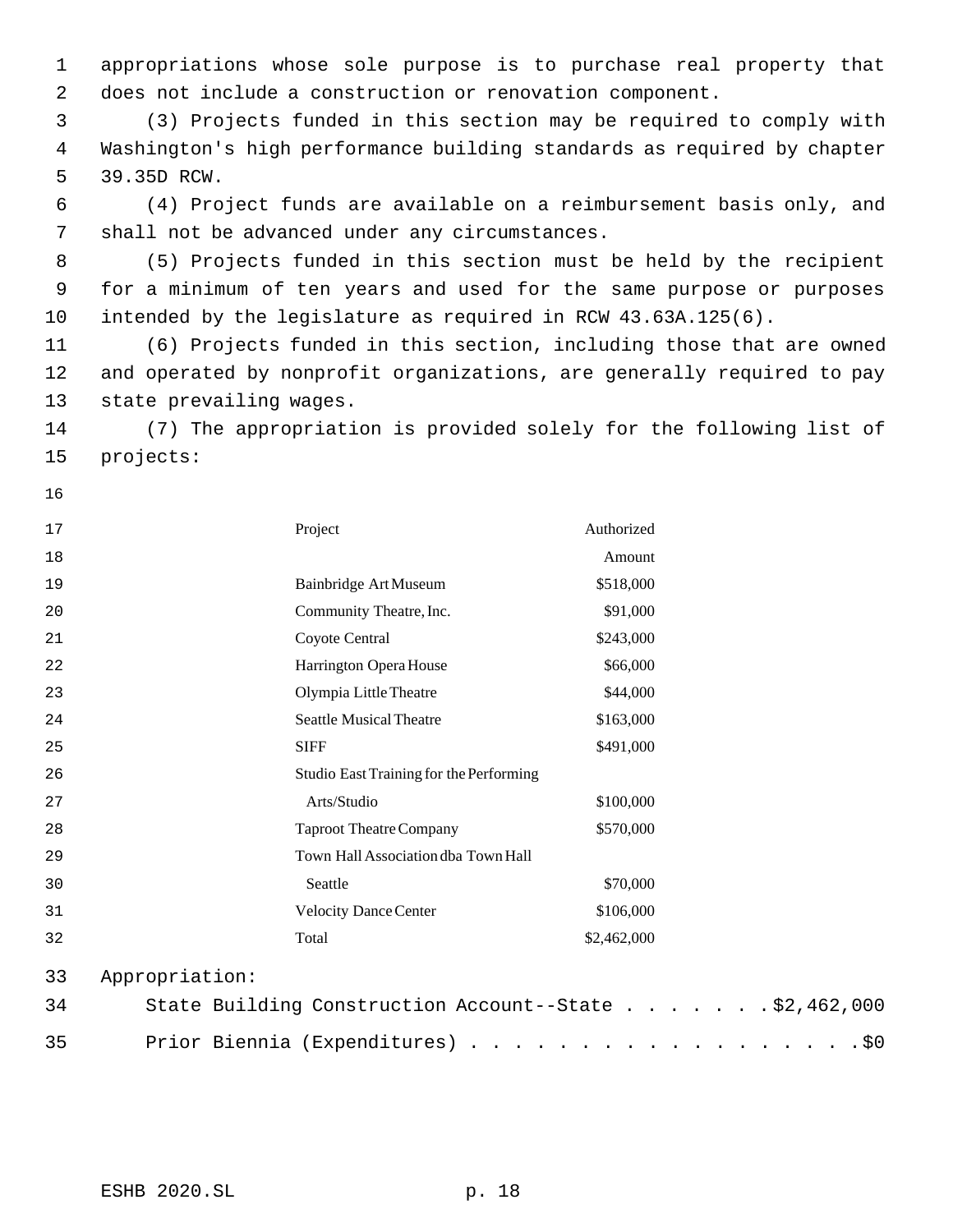| $\mathbf 1$    | Future Biennia (Projected Costs) \$29,506,000                                                                                                    |
|----------------|--------------------------------------------------------------------------------------------------------------------------------------------------|
| $\overline{2}$ |                                                                                                                                                  |
| 3              | NEW SECTION. Sec. 1031. FOR THE OFFICE OF FINANCIAL MANAGEMENT                                                                                   |
| 4              | Oversight of State Facilities (91000002)                                                                                                         |
| 5              | Appropriation:                                                                                                                                   |
| 6              | State Building Construction Account--State \$1,400,000                                                                                           |
| 7              | Prior Biennia (Expenditures) \$0                                                                                                                 |
| 8              | Future Biennia (Projected Costs) \$6,600,000                                                                                                     |
| 9              |                                                                                                                                                  |
| 10             | NEW SECTION. Sec. 1032. FOR THE OFFICE OF FINANCIAL MANAGEMENT                                                                                   |
| 11             | Cowlitz River Dredging (20082856)                                                                                                                |
| 12             | Reappropriation:                                                                                                                                 |
| 13             | State Building Construction Account--State \$856,000                                                                                             |
| 14             | Prior Biennia (Expenditures) \$644,000                                                                                                           |
| 15             | Future Biennia (Projected Costs) \$0                                                                                                             |
| 16             |                                                                                                                                                  |
| 17             | NEW SECTION. Sec. 1033. FOR THE OFFICE OF FINANCIAL MANAGEMENT                                                                                   |
| 18             | Catastrophic Flood Relief (20084850)                                                                                                             |
| 19             | (1) The appropriations in this section are subject to the following                                                                              |
| 20             | conditions and limitations:                                                                                                                      |
| 21             | (a) \$1,320,000 of the appropriations are provided solely for the                                                                                |
| 22             | Chehalis basin flood control authority or other local flood districts                                                                            |
| 23             | (i) to study, develop, construct, maintain, operate, and fund flood                                                                              |
| 24             | control measures throughout the basin, (ii) to complete by December                                                                              |
| 25             | 2011 the ongoing study of the effect of possible retention structures                                                                            |
| 26<br>27       | on fish in the basin, and (iii) to complete the hydraulic model for the<br>Chehalis river to calculate flood levels, flood damages, and benefits |
| 28             | of proposed flood mitigation projects for the lower portions of the                                                                              |
| 29             | river; and                                                                                                                                       |
| 30             | (b) \$1,200,000 of the appropriations are provided solely for                                                                                    |
| 31             | nonfederal matching funds and state agency costs associated with the                                                                             |
| 32             | United States army corps of engineers flood hazard mitigation projects                                                                           |

for the Chehalis river basin.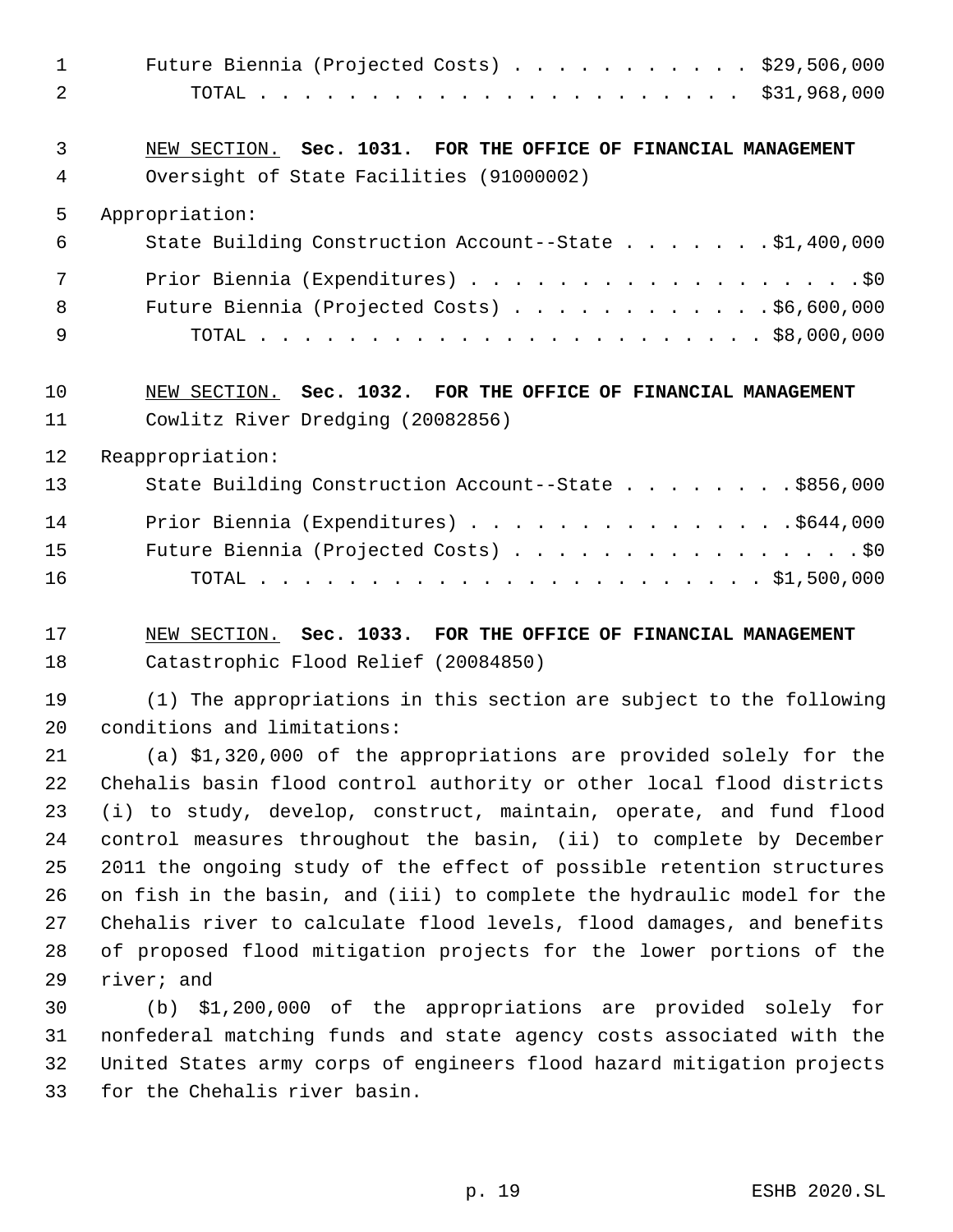(2) By July 2012, the office of financial management, in collaboration with the department of transportation and the department of ecology, and affected and interested federal agencies, tribal governments and local governments, must provide a report to the governor and legislature that identifies recommended priority flood hazard mitigation projects in the Chehalis river basin for continued feasibility and design work. The report must:

 (a) Address the potential for flood mitigation through upstream water retention facilities, including benefits and impacts to fish and 10 potential mitigation of impacts;

 (b) Describe the current alignment and design of the federal flood levees proposed at Centralia and Chehalis, including extent of protection provided to these communities, and any upstream or downstream effects of the levees;

 (c) Evaluate alternative projects that could protect the interstate highway and the municipal airport at Centralia and Chehalis, and ensure access to medical and other critical community facilities during flood events;

 (d) Discuss other alternatives that could provide flood relief and protection in the basin, such as replacement of highway bridges that constrain flood waters, flood easements on agricultural lands, livestock evacuation facilities and routes, small-scale water diversion and retention, use of riparian habitat and environmental restoration projects to mitigate damages from flood waters, and other projects or programs;

 (e) Summarize the benefits and costs of recommended projects, using available information and accepted benefit/cost methods; and

 (f) Identify the responsible parties and procedures for making final decisions on funding, construction and governance of recommended flood projects, any related and necessary government agreements, and a schedule for these decisions.

 (3) It is the intent of the legislature to fulfill the commitment of section 101, chapter 179, Laws of 2008 and chapter 180, Laws of 2008, by appropriating funds when the federal match requirement is needed.

Reappropriation:

 State Building Construction Account--State . . . . . . . \$2,980,000 Appropriation: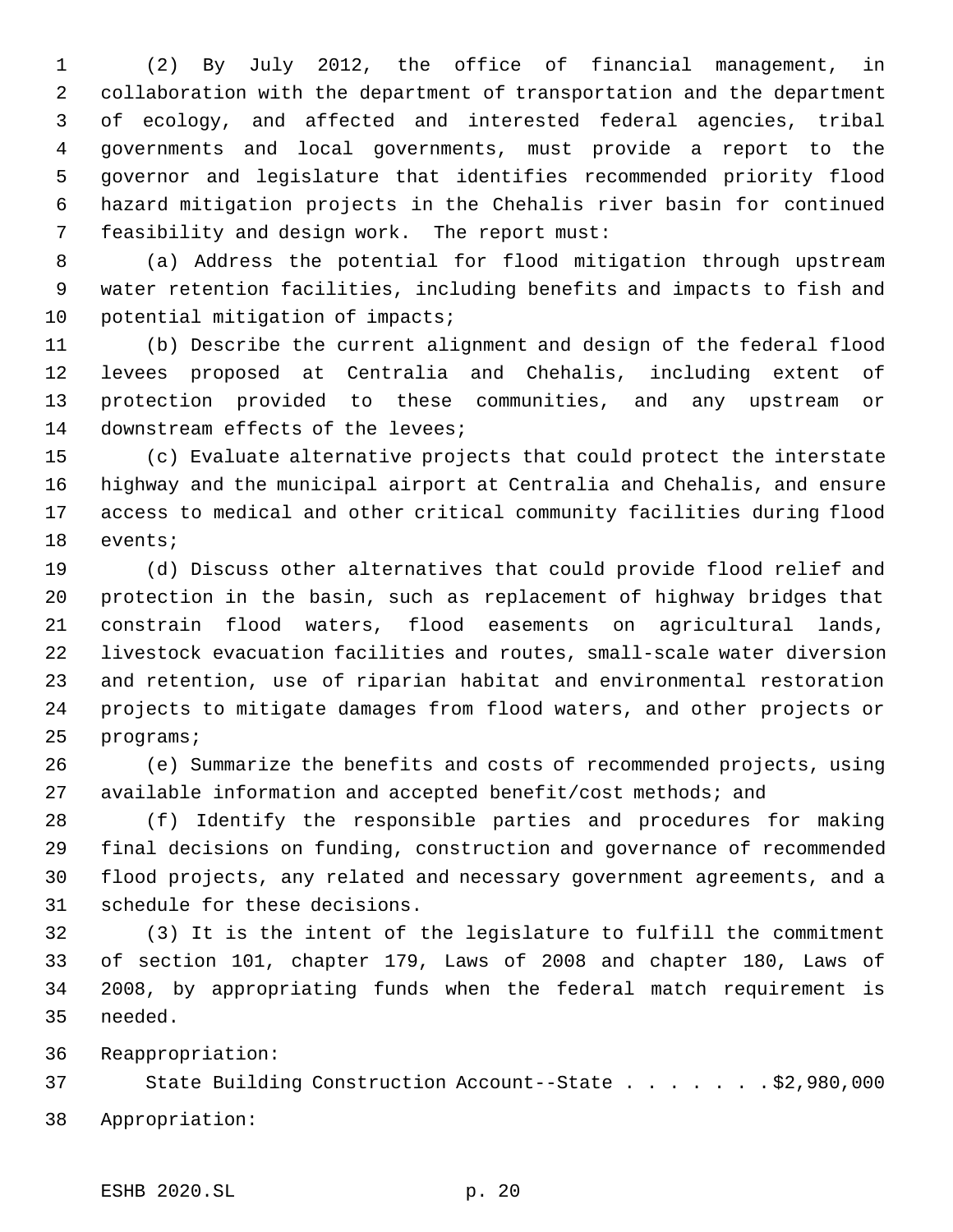| $\mathbf{1}$   | State Building Construction Account--State \$895,000   |
|----------------|--------------------------------------------------------|
| $\overline{2}$ | Prior Biennia (Expenditures) \$5,610,000               |
| $\overline{3}$ | Future Biennia (Projected Costs) $\ldots$ \$40,515,000 |
| $\overline{4}$ |                                                        |

 NEW SECTION. **Sec. 1034. FOR THE OFFICE OF FINANCIAL MANAGEMENT** Graving Dock Settlement (20084001)

### Appropriation:

| - 8 | State Building Construction Account--State \$140,000 |
|-----|------------------------------------------------------|
| - 9 | Prior Biennia (Expenditures) $\ldots$ \$15,760,000   |
| 10  | Future Biennia (Projected Costs) \$0                 |
| 11  |                                                      |

## NEW SECTION. **Sec. 1035. FOR THE OFFICE OF FINANCIAL MANAGEMENT** Emergency Repairs (30000027)

 The appropriations in this section are subject to the following conditions and limitations: Emergency funds shall not be allotted until an emergency declaration signed by the affected agency director, a scope of work, and cost estimate are approved by the office of financial management. Emergency funds may only be used for unexpected building or grounds failures that will impact public health and safety, or the day-to-day operations of the facility. The office of financial management shall report to the house capital budget committee and senate ways and means committee annually on the approved emergency projects.

## Appropriation:

| 25 | State Building Construction Account--State \$8,183,000 |
|----|--------------------------------------------------------|
| 26 | Prior Biennia (Expenditures) \$0                       |
| 27 | Future Biennia (Projected Costs) \$0                   |
| 28 |                                                        |

# NEW SECTION. **Sec. 1036. FOR THE OFFICE OF FINANCIAL MANAGEMENT**

Bid Savings Contingency Pool (92000002)

Appropriation:

| 32 |  | State Building Construction Account--State \$6,500,000 |  |  |  |  |  |  |  |  |
|----|--|--------------------------------------------------------|--|--|--|--|--|--|--|--|
| 33 |  | Prior Biennia (Expenditures) \$0                       |  |  |  |  |  |  |  |  |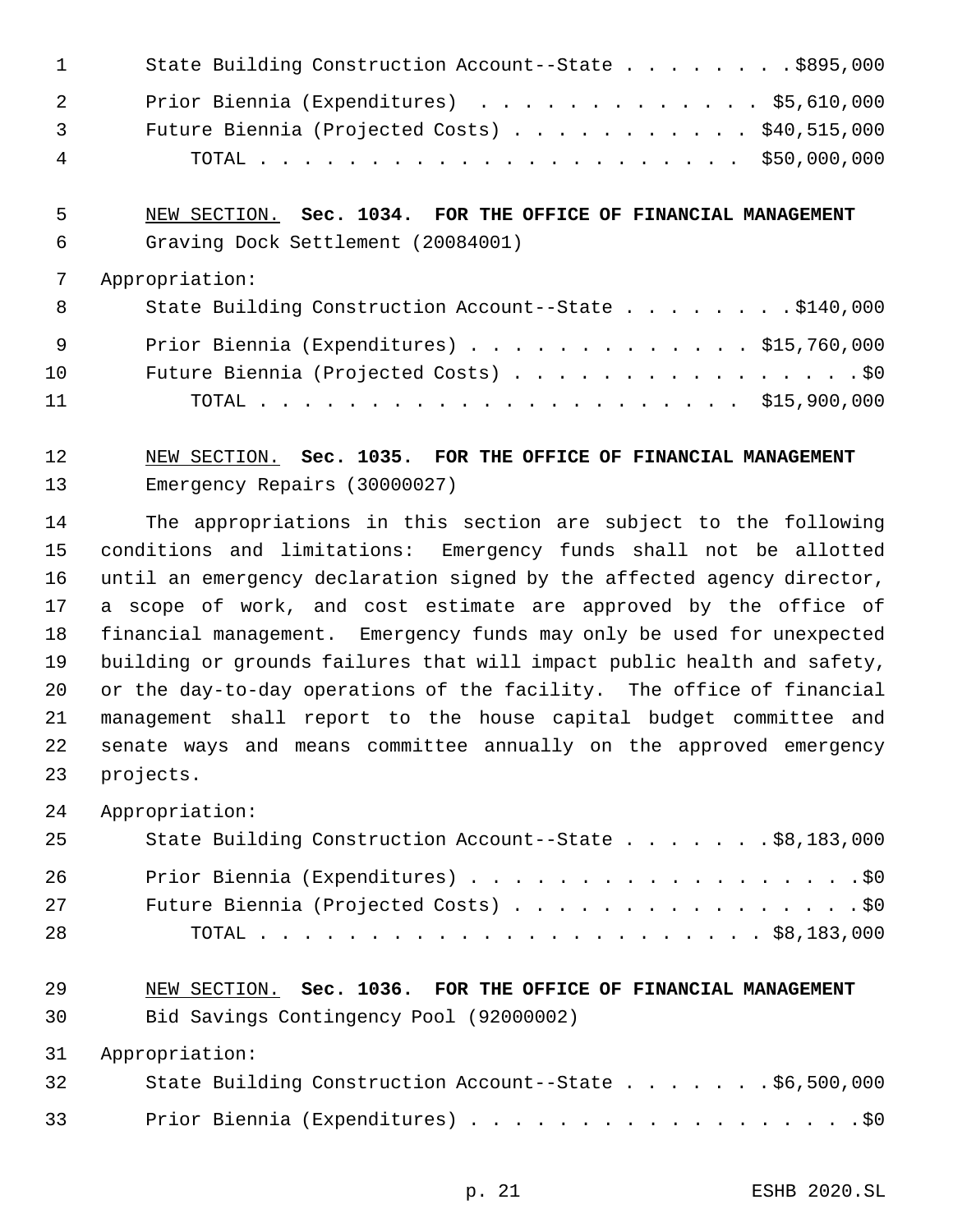| $\mathbf{1}$<br>2 | Future Biennia (Projected Costs) \$0                                                                                                                                                                                                                   |
|-------------------|--------------------------------------------------------------------------------------------------------------------------------------------------------------------------------------------------------------------------------------------------------|
| 3                 | 1037.<br>OF<br>NEW SECTION. Sec.<br><b>FOR</b><br>THE<br><b>GENERAL</b><br><b>DEPARTMENT</b>                                                                                                                                                           |
| 4                 | <b>ADMINISTRATION</b>                                                                                                                                                                                                                                  |
| 5                 | O'Brien Building Improvements (20081007)                                                                                                                                                                                                               |
| 6<br>7<br>8<br>9  | The reappropriation in this section is subject to the following<br>conditions and limitations: Upon completion of the project, temporary<br>modular buildings shall be removed, and the parking lot shall be<br>restored and landscaped within budget. |
| 10                | Reappropriation:                                                                                                                                                                                                                                       |
| 11                | State Building Construction Account--State \$8,257,000                                                                                                                                                                                                 |
| 12<br>13<br>14    | Prior Biennia (Expenditures) \$2,944,000<br>Future Biennia (Projected Costs) \$0                                                                                                                                                                       |
| 15<br>16<br>17    | 1038.<br>NEW SECTION. Sec.<br><b>FOR</b><br>THE<br>OF<br><b>DEPARTMENT</b><br><b>GENERAL</b><br><b>ADMINISTRATION</b><br>Capitol Campus High Voltage System Improvements (20081010)                                                                    |
| 18<br>19          | Reappropriation:<br>State Building Construction Account--State \$111,000                                                                                                                                                                               |
| 20<br>21<br>22    | Prior Biennia (Expenditures) \$2,093,000<br>Future Biennia (Projected Costs) \$0<br>. \$2,204,000<br>TOTAL                                                                                                                                             |
| 23<br>24<br>25    | 1039.<br><b>FOR</b><br>OF<br><b>GENERAL</b><br>NEW SECTION. Sec.<br>THE<br><b>DEPARTMENT</b><br><b>ADMINISTRATION</b><br>Legislative Building Improvements (20081011)                                                                                  |
| 26<br>27          | Reappropriation:<br>State Building Construction Account--State \$92,000                                                                                                                                                                                |
| 28<br>29<br>30    | Prior Biennia (Expenditures) $\ldots$ 51,659,000<br>Future Biennia (Projected Costs) \$0                                                                                                                                                               |
| 31                | NEW __ SECTION.<br>Sec.<br>1040.<br><b>FOR</b><br><b>GENERAL</b><br>THE<br>OF<br><b>DEPARTMENT</b>                                                                                                                                                     |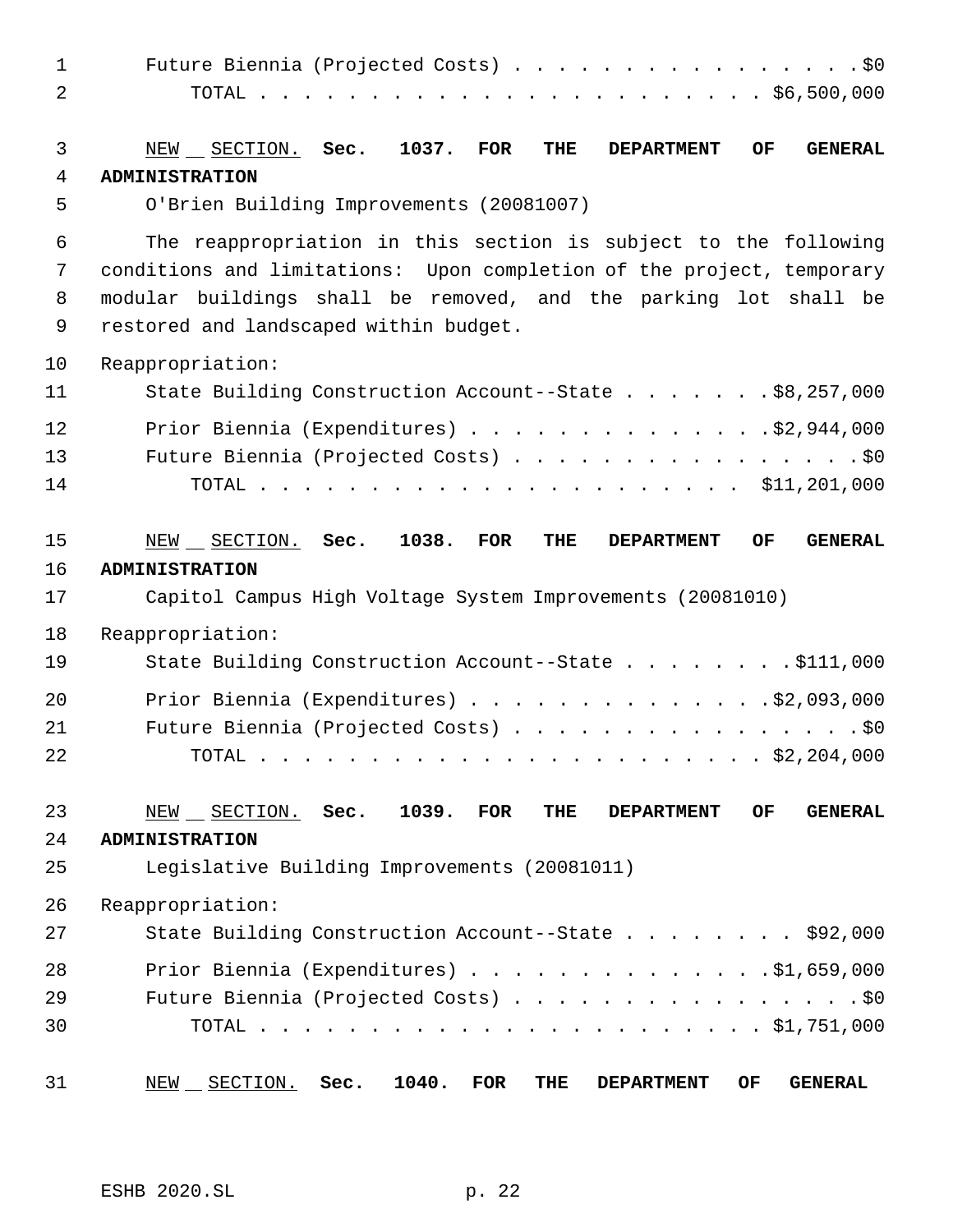| $\mathbf 1$ | <b>ADMINISTRATION</b>                                                                            |
|-------------|--------------------------------------------------------------------------------------------------|
| 2           | Minor Works Preservation (30000012)                                                              |
| 3           | Reappropriation:                                                                                 |
| 4           | State Building Construction Account--State \$868,000                                             |
| 5           | Prior Biennia (Expenditures) \$2,532,000                                                         |
| 6           | Future Biennia (Projected Costs) \$0                                                             |
| 7           |                                                                                                  |
| 8           | NEW SECTION. Sec. 1041.<br><b>THE</b><br><b>FOR</b><br><b>DEPARTMENT</b><br>OF<br><b>GENERAL</b> |
| 9           | <b>ADMINISTRATION</b>                                                                            |
| 10          | Emergency Repairs (30000033)                                                                     |
| 11          | Reappropriation:                                                                                 |
| 12          | State Building Construction Account--State \$400,000                                             |
| 13          | Prior Biennia (Expenditures) \$2,100,000                                                         |
| 14          | Future Biennia (Projected Costs) \$0                                                             |
| 15          |                                                                                                  |
|             |                                                                                                  |
| 16          | NEW SECTION. Sec. 1042. FOR<br>OF<br>THE<br><b>GENERAL</b><br><b>DEPARTMENT</b>                  |
| 17          | <b>ADMINISTRATION</b>                                                                            |
| 18          | Powerhouse:<br>Improvements and Preservation (30000056)                                          |
| 19          | Reappropriation:                                                                                 |
| 20          | State Building Construction Account--State \$815,000                                             |
| 21          | Prior Biennia (Expenditures) \$425,000                                                           |
| 22          | Future Biennia (Projected Costs) \$0                                                             |
| 23          |                                                                                                  |
| 24          | $NEW$ $SECTION.$ Sec. 1043.<br>$\rm FOR$<br>THE<br>OF.<br><b>GENERAL</b><br><b>DEPARTMENT</b>    |
| 25          | <b>ADMINISTRATION</b>                                                                            |
| 26          | Facility Oversight Program: Staffing (91000003)                                                  |
| 27          | Appropriation:                                                                                   |
| 28          | State Building Construction Account--State \$520,000                                             |
| 29          | Prior Biennia (Expenditures) \$0                                                                 |
| 30          | Future Biennia (Projected Costs) \$0                                                             |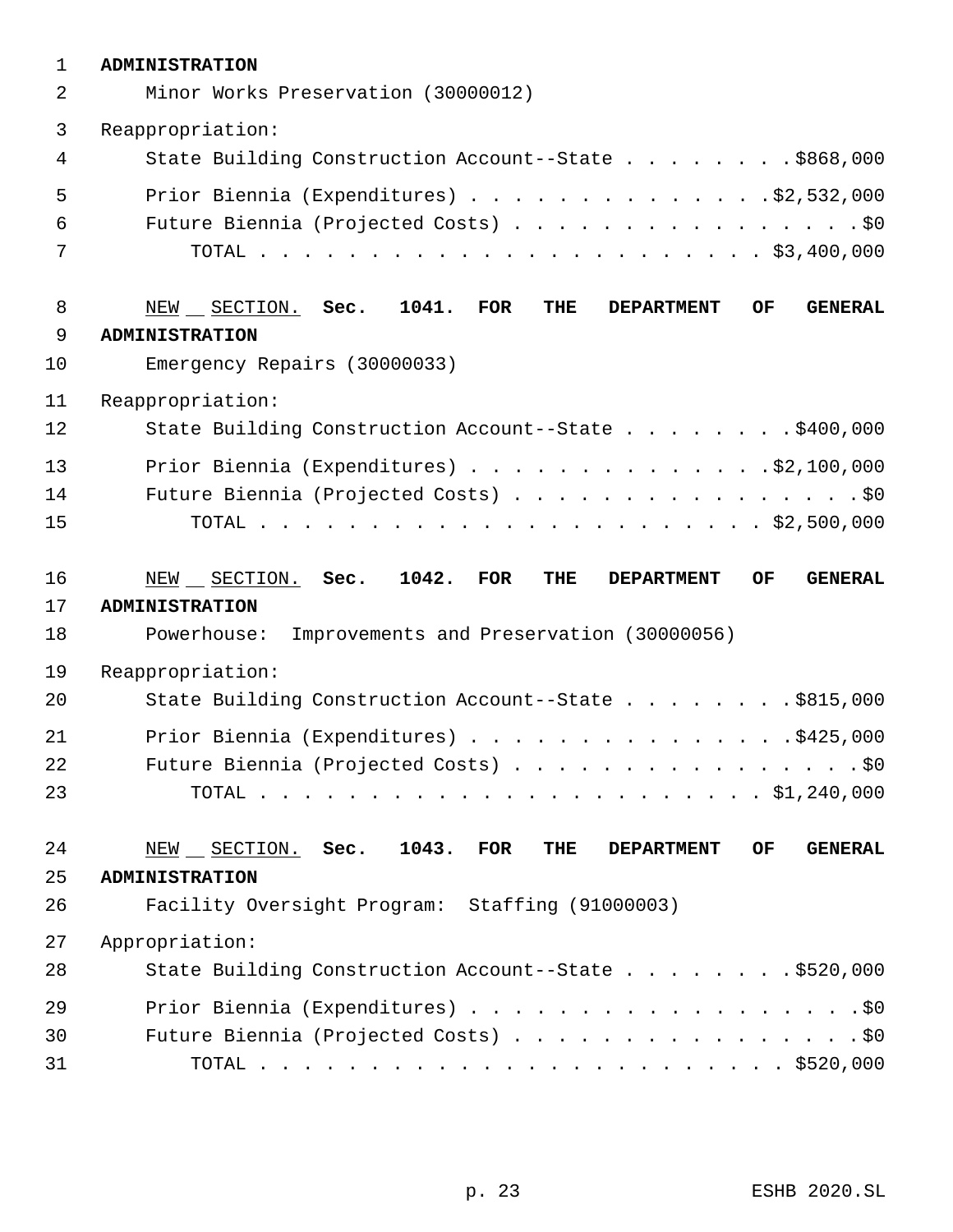| 1              | NEW __ SECTION. Sec.<br>1044.<br><b>GENERAL</b><br><b>FOR</b><br>THE<br><b>DEPARTMENT</b><br>OF                    |
|----------------|--------------------------------------------------------------------------------------------------------------------|
| $\overline{2}$ | <b>ADMINISTRATION</b>                                                                                              |
| 3              | Transportation Building Preservation (20021008)                                                                    |
| $\overline{4}$ | Reappropriation:                                                                                                   |
| 5              | State Building Construction Account--State \$924,000                                                               |
| 6              | Prior Biennia (Expenditures) $\ldots$ \$8,692,000                                                                  |
| 7              | Future Biennia (Projected Costs) \$12,000,000                                                                      |
| 8              |                                                                                                                    |
| 9              | 1045.<br><b>GENERAL</b><br>$NEW$ $\_$ SECTION. Sec.<br><b>FOR</b><br>THE<br><b>DEPARTMENT</b><br>OF                |
| 10             | <b>ADMINISTRATION</b>                                                                                              |
| 11             | Minor Works Preservation (30000550)                                                                                |
| 12             | Appropriation:                                                                                                     |
| 13             | State Building Construction Account--State \$2,334,000                                                             |
| 14             | Prior Biennia (Expenditures) \$0                                                                                   |
| 15             | Future Biennia (Projected Costs) \$14,420,000                                                                      |
| 16             |                                                                                                                    |
| 17             | 1046.<br>$NEW$ $\_$ $SECTION.$ Sec.<br>FOR<br><b>OF</b><br><b>GENERAL</b><br>THE<br><b>DEPARTMENT</b>              |
| 18             | <b>ADMINISTRATION</b>                                                                                              |
| 19             | Engineering and Architectural Services: Staffing (91000005)                                                        |
| 20             | Appropriation:                                                                                                     |
| 21             | State Building Construction Account--State \$5,282,000                                                             |
| 22             | Prior Biennia (Expenditures) \$0                                                                                   |
| 23             | Future Biennia (Projected Costs) \$34,250,000                                                                      |
| 24             |                                                                                                                    |
| 25             | 1047.<br><b>GENERAL</b><br>$NEW$ $\_$ $SECTION.$ Sec.<br>$\overline{\text{FOR}}$<br>THE<br>OF<br><b>DEPARTMENT</b> |
| 26             | <b>ADMINISTRATION</b>                                                                                              |
| 27             | Natural Resource Building Roof Replacement and Exterior Foam                                                       |
| 28             | Insulation System Repairs (30000546)                                                                               |
| 29             | Appropriation:                                                                                                     |
| 30             | State Building Construction Account--State \$4,482,000                                                             |
| 31             | Prior Biennia (Expenditures) \$0                                                                                   |
| 32             | Future Biennia (Projected Costs) \$0                                                                               |
| 33             |                                                                                                                    |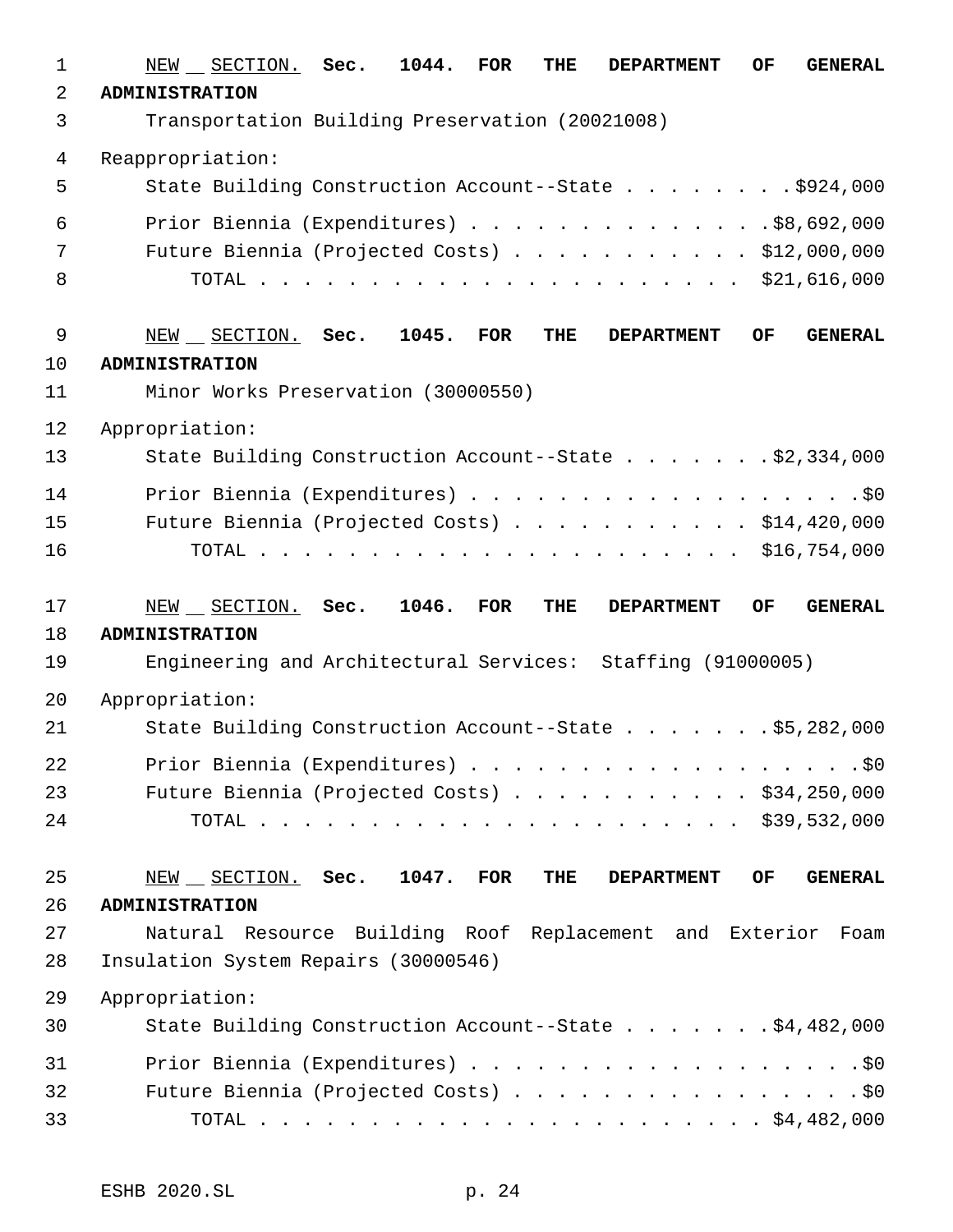| 1  | NEW SECTION. Sec.<br>1048.<br>FOR<br>THE<br>OF<br><b>GENERAL</b><br><b>DEPARTMENT</b> |
|----|---------------------------------------------------------------------------------------|
| 2  | <b>ADMINISTRATION</b>                                                                 |
| 3  | Legislative Building Critical Exterior Repairs (30000577)                             |
| 4  | Appropriation:                                                                        |
| 5  | State Building Construction Account--State \$956,000                                  |
| 6  | Prior Biennia (Expenditures) \$0                                                      |
| 7  | Future Biennia (Projected Costs) \$3,270,000                                          |
| 8  |                                                                                       |
|    |                                                                                       |
| 9  | NEW SECTION. Sec. 1049. FOR THE MILITARY DEPARTMENT                                   |
| 10 | Minor Works Preservation (30000002)                                                   |
| 11 | Reappropriation:                                                                      |
| 12 | State Building Construction Account--State \$346,000                                  |
| 13 | Prior Biennia (Expenditures) $\ldots$ 91,363,000                                      |
| 14 | Future Biennia (Projected Costs) \$0                                                  |
| 15 |                                                                                       |
|    |                                                                                       |
| 16 | NEW SECTION. Sec. 1050. FOR THE MILITARY DEPARTMENT                                   |
| 17 | Minor Works Preservation (30000560)                                                   |
| 18 | Appropriation:                                                                        |
| 19 | State Building Construction Account--State \$1,198,000                                |
| 20 | Prior Biennia (Expenditures) \$0                                                      |
| 21 | Future Biennia (Projected Costs) $\ldots$ \$7,384,000                                 |
| 22 |                                                                                       |
| 23 | NEW SECTION. Sec. 1051. FOR THE DEPARTMENT OF ARCHAEOLOGY AND                         |
| 24 | HISTORIC PRESERVATION                                                                 |
| 25 | Historic Barn Preservation (20084851)                                                 |
| 26 | Reappropriation:                                                                      |
| 27 | State Building Construction Account--State \$297,000                                  |
| 28 | Prior Biennia (Expenditures) \$503,000                                                |
| 29 | Future Biennia (Projected Costs) \$0                                                  |
| 30 |                                                                                       |
|    |                                                                                       |
| 31 | Sec. 1052.<br>NEW SECTION.<br>FOR THE DEPARTMENT OF ARCHAEOLOGY AND                   |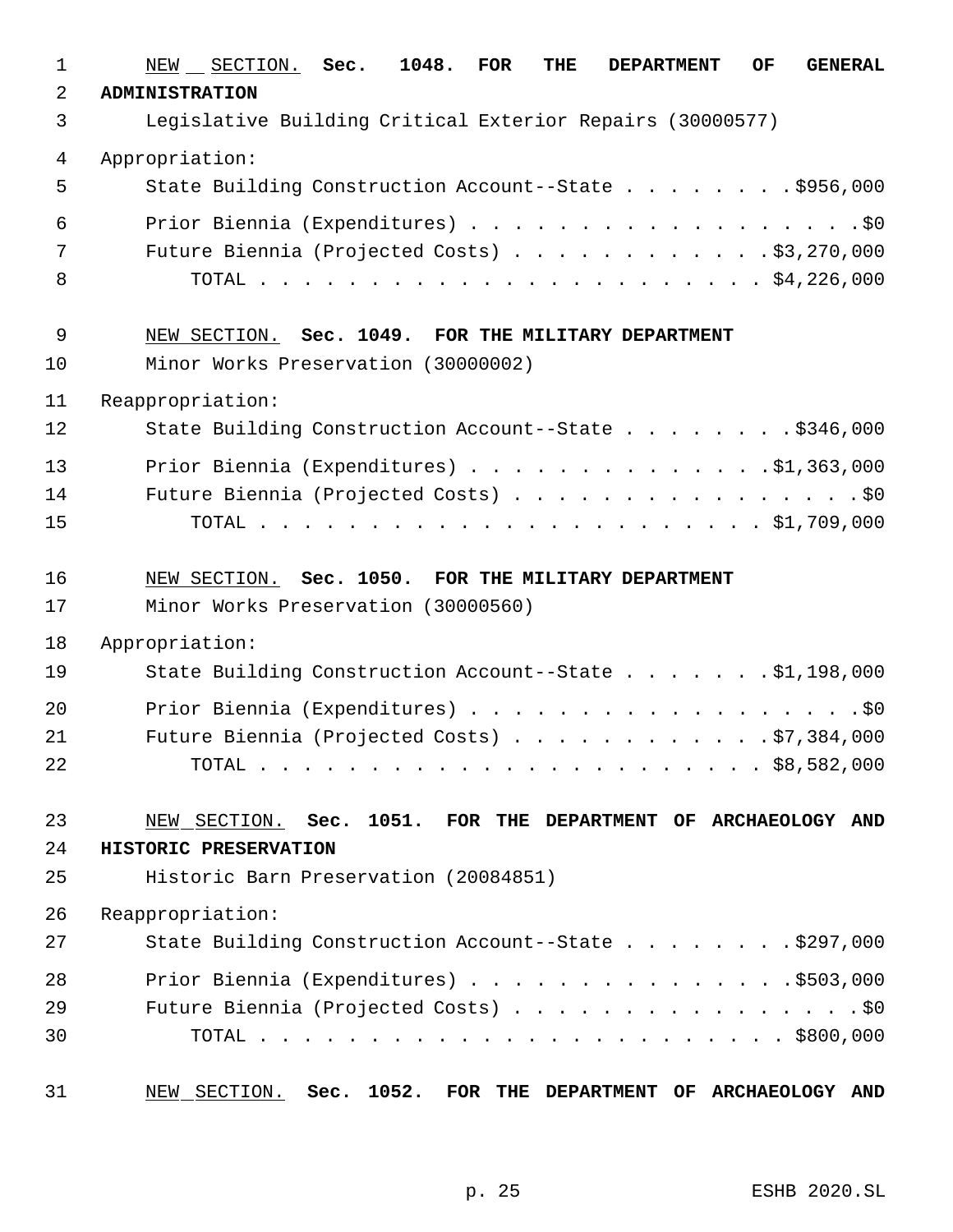| $\mathbf{1}$ | HISTORIC PRESERVATION                                         |
|--------------|---------------------------------------------------------------|
| 2            | Courthouse Preservation (30000004)                            |
| 3            | Reappropriation:                                              |
| 4            | State Building Construction Account--State \$1,963,000        |
| 5            | Prior Biennia (Expenditures) \$37,000                         |
| 6            | Future Biennia (Projected Costs) \$0                          |
| 7            |                                                               |
| 8            | NEW SECTION. Sec. 1053. FOR THE DEPARTMENT OF ARCHAEOLOGY AND |
| 9            | HISTORIC PRESERVATION                                         |
| 10           | Heritage Barn Preservation Program (30000005)                 |
| 11           | Appropriation:                                                |
| 12           | State Building Construction Account--State \$200,000          |
| 13           | Prior Biennia (Expenditures) \$0                              |
| 14           | Future Biennia (Projected Costs) \$0                          |
| 15           |                                                               |
| 16           | NEW SECTION. Sec. 1054. FOR THE DEPARTMENT OF ARCHAEOLOGY AND |
| 17           | HISTORIC PRESERVATION                                         |
| 18           | Courthouse Preservation (30000006)                            |
| 19           | Appropriation:                                                |
| 20           | State Building Construction Account--State \$750,000          |
| 21           | Prior Biennia (Expenditures) \$0                              |
| 22           | Future Biennia (Projected Costs) \$0                          |
| 23           |                                                               |

(End of part)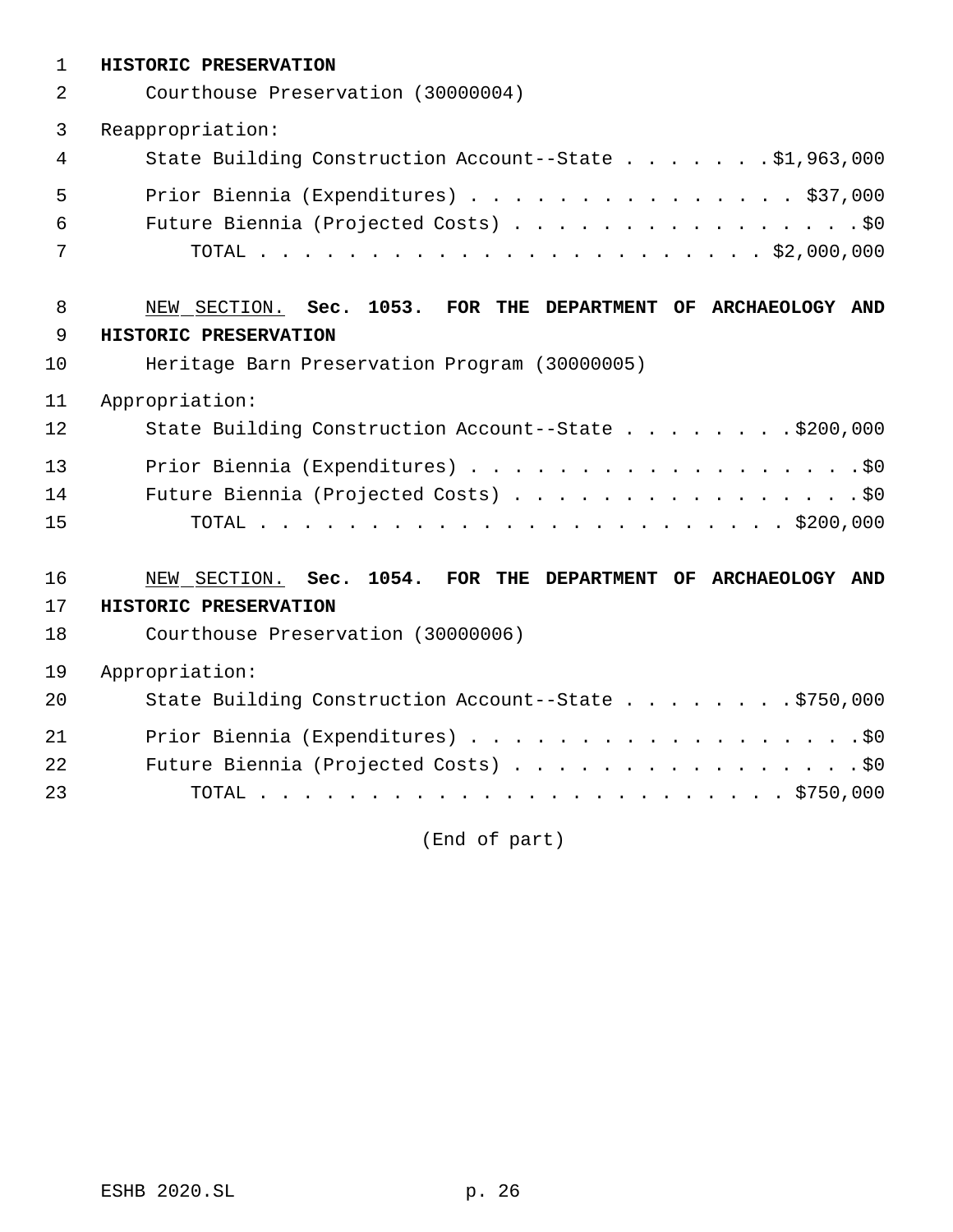| 1              | PART 2                                                                                                                                              |
|----------------|-----------------------------------------------------------------------------------------------------------------------------------------------------|
| $\overline{2}$ | <b>HUMAN SERVICES</b>                                                                                                                               |
| 3<br>4<br>5    | 2001.<br>FOR<br>THE<br>NEW SECTION. Sec.<br><b>CRIMINAL</b><br><b>JUSTICE</b><br><b>TRAINING</b><br>COMMISSION<br>Fire Alarm Replacement (30000004) |
| 6              | Appropriation:                                                                                                                                      |
| 7              | State Building Construction Account--State \$200,000                                                                                                |
| 8<br>9<br>10   | Prior Biennia (Expenditures) \$0<br>Future Biennia (Projected Costs) \$0                                                                            |
| 11             | NEW SECTION. Sec. 2002. FOR THE DEPARTMENT OF SOCIAL AND HEALTH                                                                                     |
| 12             | <b>SERVICES</b>                                                                                                                                     |
| 13             | Special Commitment Center: Utility Replacements (20081504)                                                                                          |
| 14             | Reappropriation:                                                                                                                                    |
| 15             | State Building Construction Account--State \$4,193,000                                                                                              |
| 16             | Prior Biennia (Expenditures) \$1,813,000                                                                                                            |
| 17             | Future Biennia (Projected Costs) \$0                                                                                                                |
| 18             |                                                                                                                                                     |
| 19             | NEW SECTION. Sec. 2003. FOR THE DEPARTMENT OF SOCIAL AND HEALTH                                                                                     |
| 20             | <b>SERVICES</b>                                                                                                                                     |
| 21             | Minor Works Preservation: Health, Safety, and Code Requirements                                                                                     |
| 22             | (30000366)                                                                                                                                          |
| 23             | Reappropriation:                                                                                                                                    |
| 24             | State Building Construction Account--State \$2,201,000                                                                                              |
| 25             | Prior Biennia (Expenditures) \$449,000                                                                                                              |
| 26             | Future Biennia (Projected Costs) \$0                                                                                                                |
| 27             |                                                                                                                                                     |
| 28             | NEW SECTION. Sec. 2004. FOR THE DEPARTMENT OF SOCIAL AND HEALTH                                                                                     |
| 29             | <b>SERVICES</b>                                                                                                                                     |
| 30             | Minor Works Preservation: Infrastructure Preservation (30000367)                                                                                    |
| 31             | Reappropriation:                                                                                                                                    |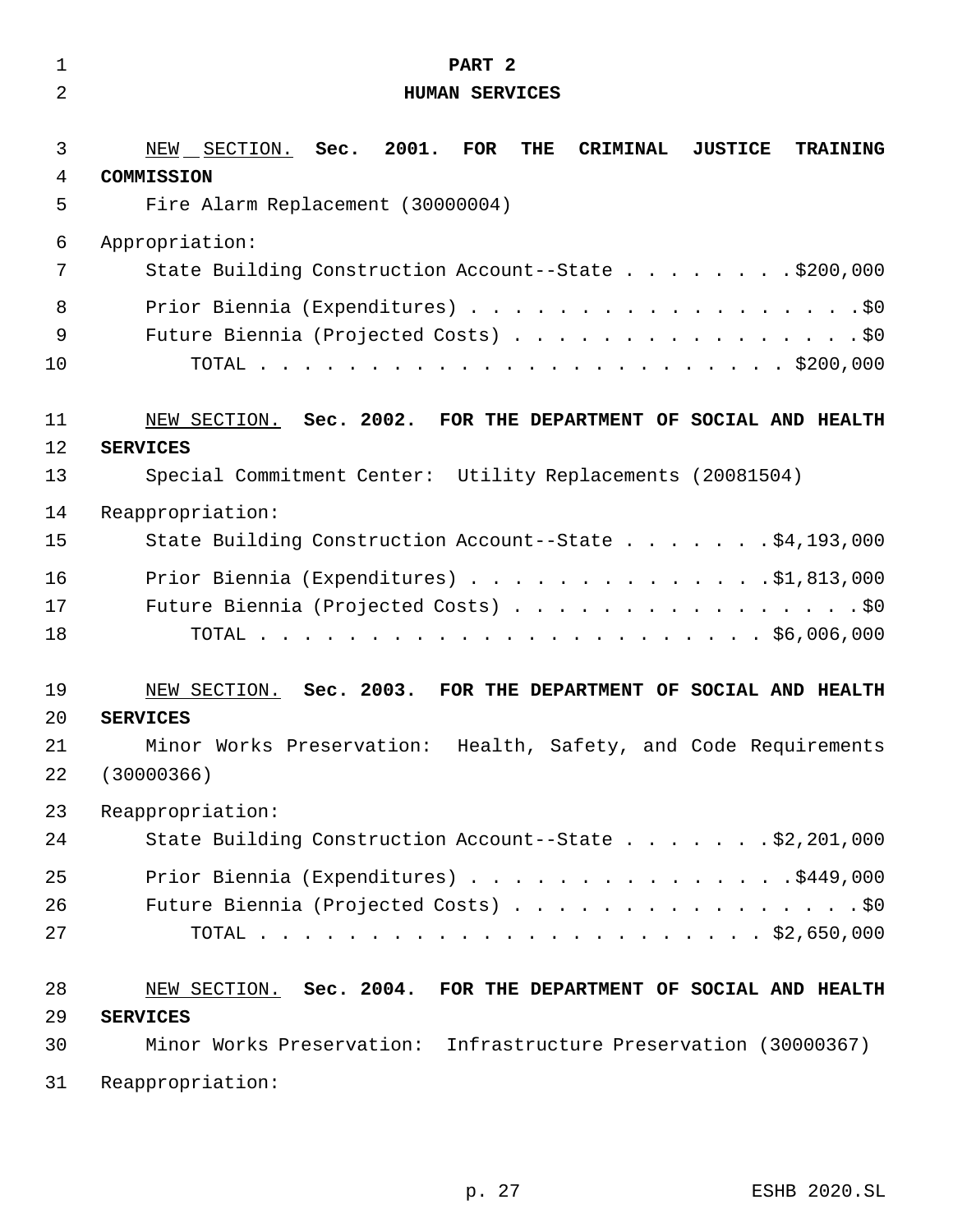| $\mathbf 1$    | State Building Construction Account--State \$1,195,000          |
|----------------|-----------------------------------------------------------------|
| $\overline{2}$ | Prior Biennia (Expenditures) $\ldots$ 91, 125, 000              |
| 3              | Future Biennia (Projected Costs) \$0                            |
| 4              |                                                                 |
| 5              | NEW SECTION. Sec. 2005. FOR THE DEPARTMENT OF SOCIAL AND HEALTH |
| 6              | <b>SERVICES</b>                                                 |
| 7              | Minor Works Preservation: Facilities Preservation (30000368)    |
| 8              | Reappropriation:                                                |
| 9              | State Building Construction Account--State \$3,951,000          |
| 10             | Prior Biennia (Expenditures) \$1,639,000                        |
| 11             | Future Biennia (Projected Costs) \$0                            |
| 12             |                                                                 |
| 13             | NEW SECTION. Sec. 2006. FOR THE DEPARTMENT OF SOCIAL AND HEALTH |
| 14             | <b>SERVICES</b>                                                 |
| 15             | Glen Children's Center: Portable Classroom Replacement<br>Echo  |
| 16             | (30000844)                                                      |
| 17             | Reappropriation:                                                |
| 18             | State Building Construction Account--State \$751,000            |
| 19             | Prior Biennia (Expenditures) \$99,000                           |
| 20             | Future Biennia (Projected Costs) \$0                            |
| 21             |                                                                 |
| 22             | NEW SECTION. Sec. 2007. FOR THE DEPARTMENT OF SOCIAL AND HEALTH |
| 23             | <b>SERVICES</b>                                                 |
| 24             | Eastern State Hospital: Westlake Building Renovation (30000852) |
| 25             | Appropriation:                                                  |
| 26             | State Building Construction Account--State \$1,035,000          |
| 27             | Prior Biennia (Expenditures) \$840,000                          |
| 28             | Future Biennia (Projected Costs) $\ldots$ \$1,100,000           |
| 29             |                                                                 |
| 30             | NEW SECTION. Sec. 2008. FOR THE DEPARTMENT OF SOCIAL AND HEALTH |
| 31             | <b>SERVICES</b>                                                 |
| 32             | Capacity to Replace Maple Lane School (92000005)                |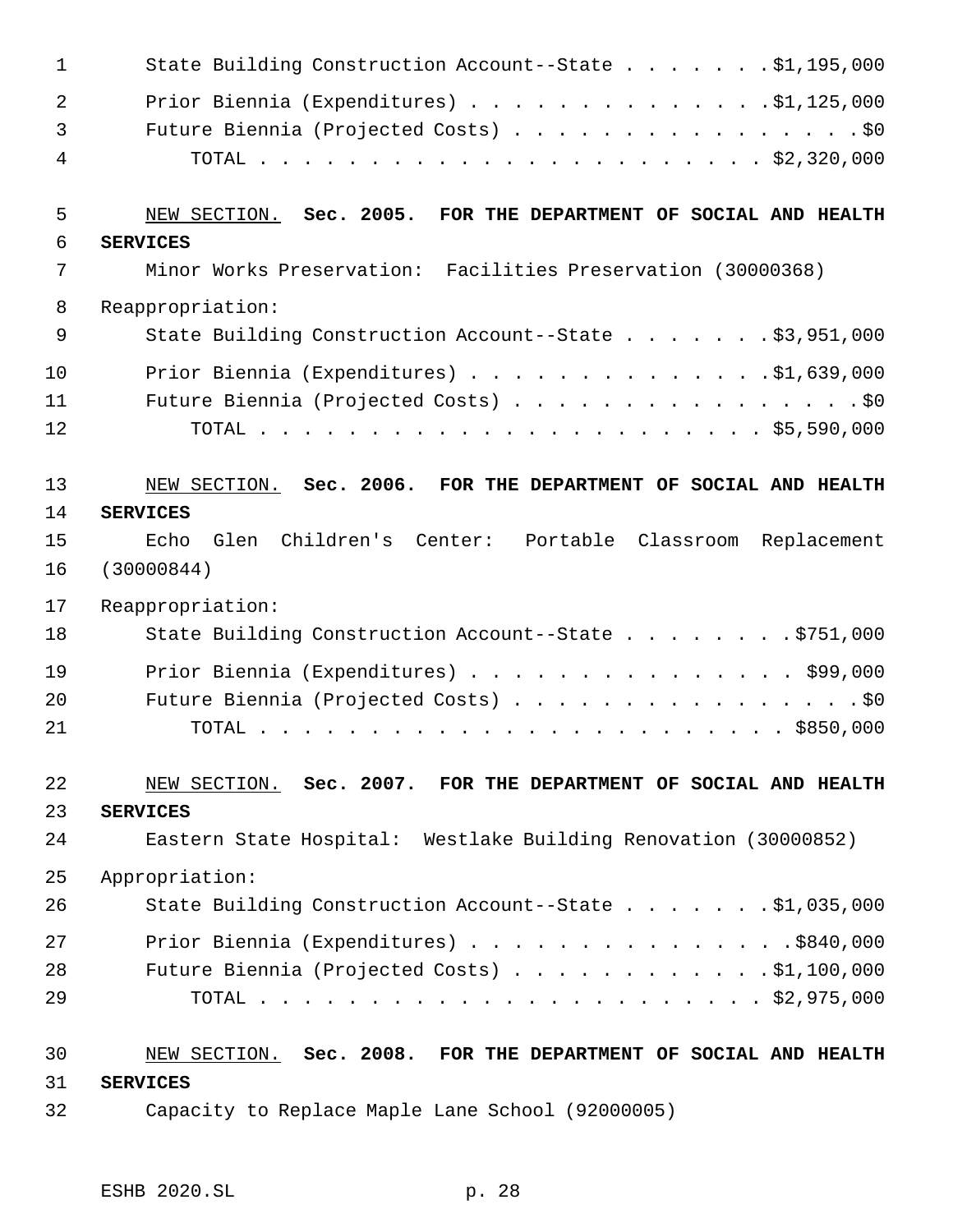| $\mathbf{1}$   | Reappropriation:                                                   |
|----------------|--------------------------------------------------------------------|
| $\overline{2}$ | State Building Construction Account--State \$1,635,000             |
| 3              | Prior Biennia (Expenditures) \$462,000                             |
| 4              | Future Biennia (Projected Costs) \$0                               |
| 5              |                                                                    |
| 6              | NEW SECTION. Sec. 2009. FOR THE DEPARTMENT OF SOCIAL AND HEALTH    |
| 7              | <b>SERVICES</b>                                                    |
| 8              | Minor Works Preservation: Health, Safety, and Code Requirements    |
| 9              | (30001264)                                                         |
| 10             | Appropriation:                                                     |
| 11             | State Building Construction Account--State \$3,500,000             |
| 12             | Prior Biennia (Expenditures) \$0                                   |
| 13             | Future Biennia (Projected Costs) \$14,000,000                      |
| 14             |                                                                    |
| 15             | NEW SECTION. Sec. 2010. FOR THE DEPARTMENT OF SOCIAL AND HEALTH    |
| 16             | <b>SERVICES</b>                                                    |
| 17             | Minor Works Preservation: Infrastructure Preservation (30001290)   |
| 18             | Appropriation:                                                     |
| 19             | State Building Construction Account--State \$4,000,000             |
| 20             | Prior Biennia (Expenditures) \$0                                   |
| 21             | Future Biennia (Projected Costs) \$20,000,000                      |
| 22             |                                                                    |
| 23             | NEW SECTION. Sec. 2011. FOR THE DEPARTMENT OF SOCIAL AND HEALTH    |
| 24             | <b>SERVICES</b>                                                    |
| 25             | Minor Works Preservation: Facilities Preservation (30001291)       |
| 26             | Appropriation:                                                     |
| 27             | State Building Construction Account--State \$4,861,000             |
| 28             |                                                                    |
| 29             | Future Biennia (Projected Costs) \$40,000,000                      |
| 30             |                                                                    |
| 31             | NEW SECTION. Sec. 2012.<br>FOR THE DEPARTMENT OF SOCIAL AND HEALTH |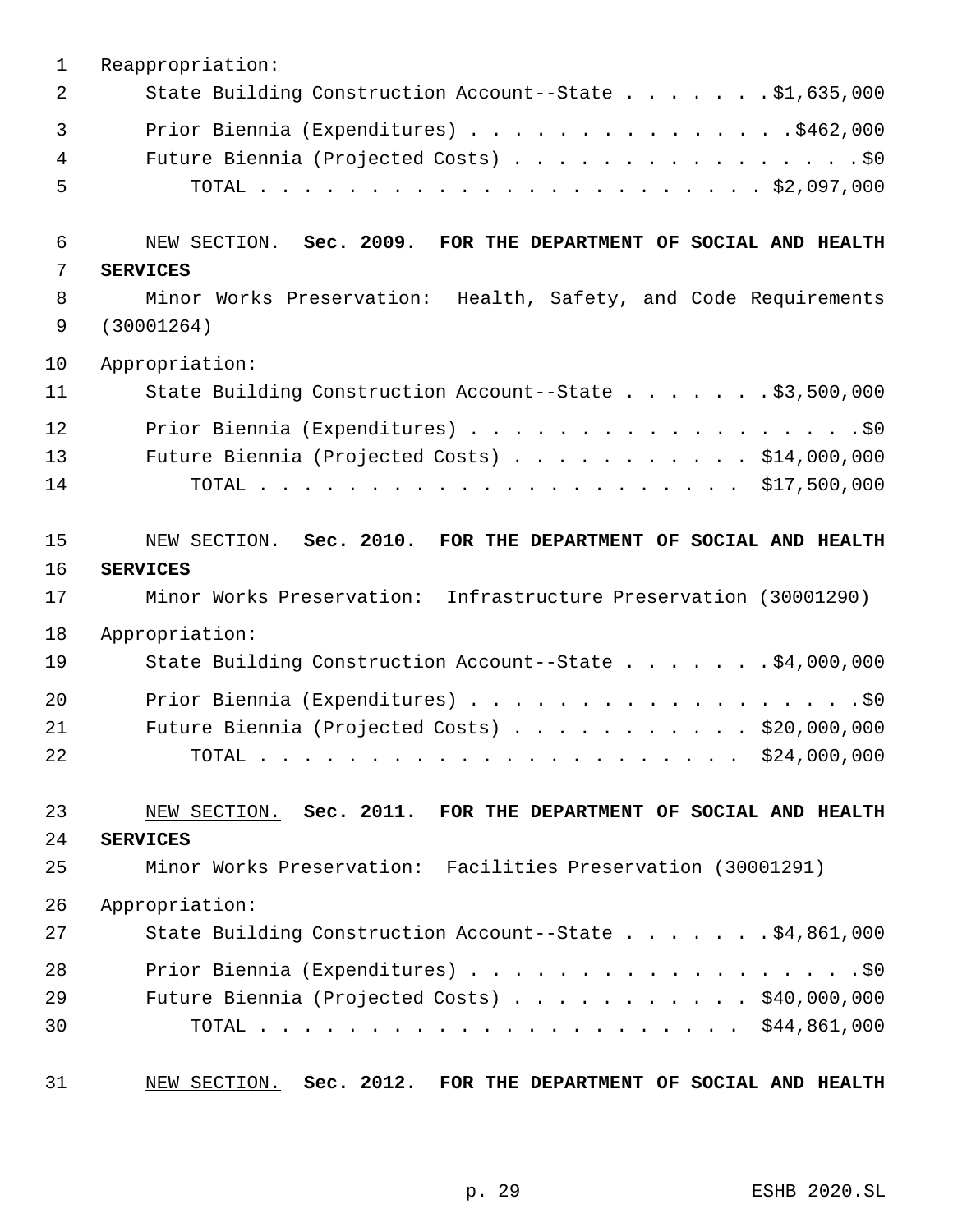| $\mathbf 1$ | <b>SERVICES</b>                                               |
|-------------|---------------------------------------------------------------|
| 2           | Hazards Abatement and Demolition (30002221)                   |
| 3           | Appropriation:                                                |
| 4           | State Building Construction Account--State \$1,000,000        |
| 5           | Prior Biennia (Expenditures) \$0                              |
| 6           | Future Biennia (Projected Costs) \$2,000,000                  |
| 7           |                                                               |
| 8           | NEW SECTION. Sec. 2013. FOR THE DEPARTMENT OF HEALTH          |
| 9           | Public Health Laboratory: Addition (20082003)                 |
| 10          | Reappropriation:                                              |
| 11          | State Building Construction Account--State \$5,561,000        |
| 12          | Prior Biennia (Expenditures) \$4,616,000                      |
| 13          | Future Biennia (Projected Costs) \$0                          |
| 14          |                                                               |
| 15          | NEW SECTION. Sec. 2014. FOR THE DEPARTMENT OF HEALTH          |
| 16          | Public Health Laboratory: HVAC Systems Upgrades (20081002)    |
| 17          | Reappropriation:                                              |
| 18          | State Building Construction Account--State \$4,439,000        |
| 19          | Prior Biennia (Expenditures) \$473,000                        |
| 20          | Future Biennia (Projected Costs) \$0                          |
| 21          |                                                               |
| 22          | NEW SECTION. Sec. 2015. FOR THE DEPARTMENT OF HEALTH          |
| 23          | Minor Works Preservation: Facility Preservation (30000027)    |
| 24          | Appropriation:                                                |
| 25          | State Building Construction Account--State \$380,000          |
| 26          | Prior Biennia (Expenditures) \$0                              |
| 27          | Future Biennia (Projected Costs) $\ldots$ \$1,200,000         |
| 28          |                                                               |
| 29          | NEW SECTION. Sec. 2016. FOR THE DEPARTMENT OF HEALTH          |
| 30          | Drinking Water Grants: Tulalip Water Supply and Hanson Harbor |
| 31          | (92000001)                                                    |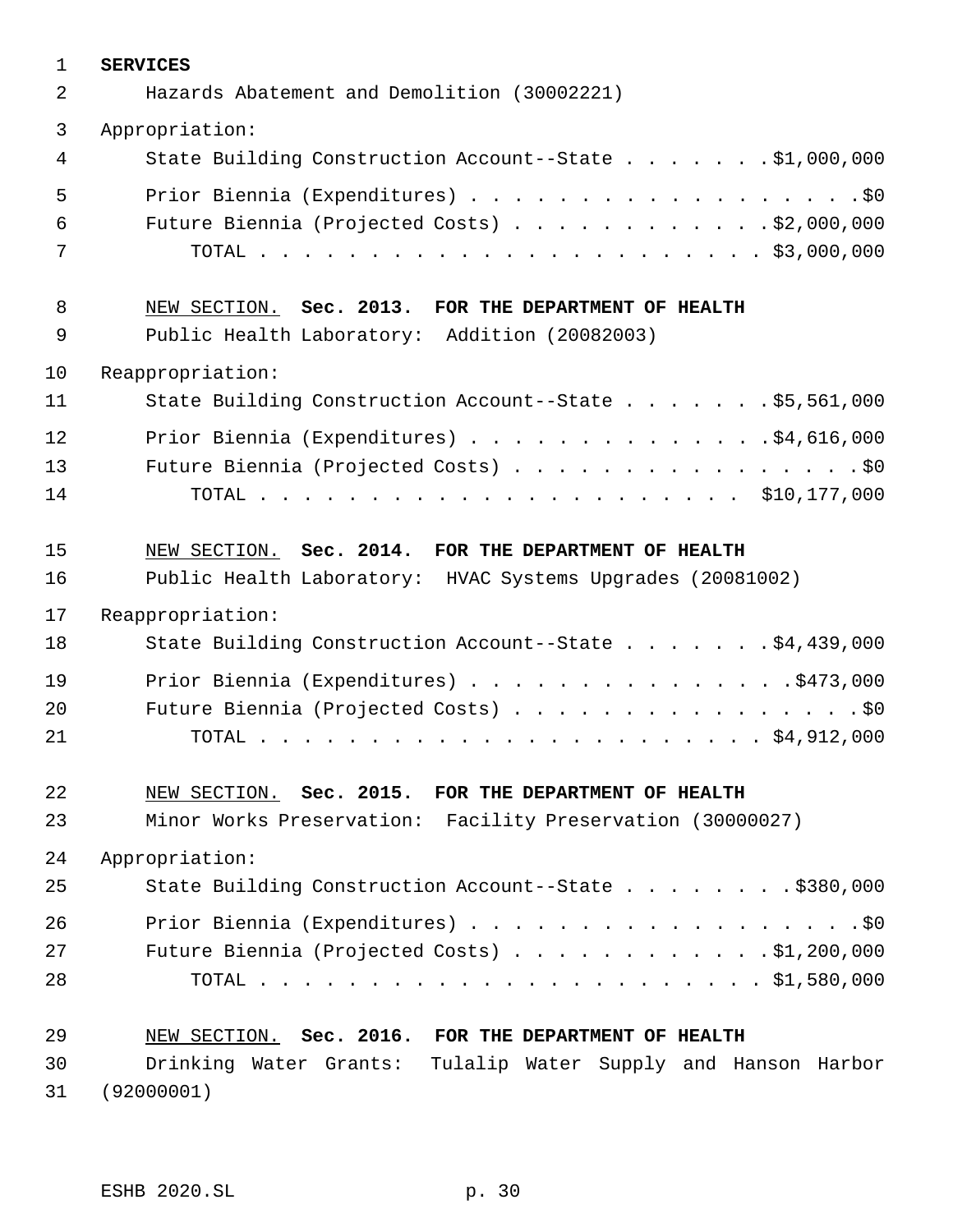The appropriation in this section is subject to the following conditions and limitations: \$699,000 of the appropriation is provided solely for the Hanson Harbor water supply project. \$2,500,000 of the appropriation is provided solely for the Tulalip water supply pipeline. Appropriation: State Building Construction Account--State . . . . . . . \$3,199,000 7 Prior Biennia (Expenditures) . . . . . . . . . . . . . . . . . . \$0 8 Future Biennia (Projected Costs) . . . . . . . . . . . . . . . . \$0 TOTAL . . . . . . . . . . . . . . . . . . . . . . . \$3,199,000 NEW SECTION. **Sec. 2017. FOR THE DEPARTMENT OF VETERANS AFFAIRS** Walla Walla Nursing Facility (20082008) Appropriation: 13 State Building Construction Account--State . . . . . . \$2,400,000 14 Prior Biennia (Expenditures) . . . . . . . . . . . . . . \$125,000 Future Biennia (Projected Costs) . . . . . . . . . . . \$29,141,000 TOTAL . . . . . . . . . . . . . . . . . . . . . . \$31,666,000 NEW SECTION. **Sec. 2018. FOR THE DEPARTMENT OF CORRECTIONS** Clallam Bay Corrections Center: Install Close Custody Slider Doors (20062070) Reappropriation: State Building Construction Account--State . . . . . . . . \$881,000 22 Prior Biennia (Expenditures) . . . . . . . . . . . . . . \$2,029,000 23 Future Biennia (Projected Costs) . . . . . . . . . . . . . . . . \$0 TOTAL . . . . . . . . . . . . . . . . . . . . . . . \$2,910,000 NEW SECTION. **Sec. 2019. FOR THE DEPARTMENT OF CORRECTIONS** Monroe Correctional Complex: Close Sewer Lagoon (20082022) Reappropriation: 28 State Building Construction Account--State . . . . . . . . \$798,000 Prior Biennia (Expenditures) . . . . . . . . . . . . . . .\$593,000 Future Biennia (Projected Costs) . . . . . . . . . . . . \$8,024,000 TOTAL . . . . . . . . . . . . . . . . . . . . . . . \$9,415,000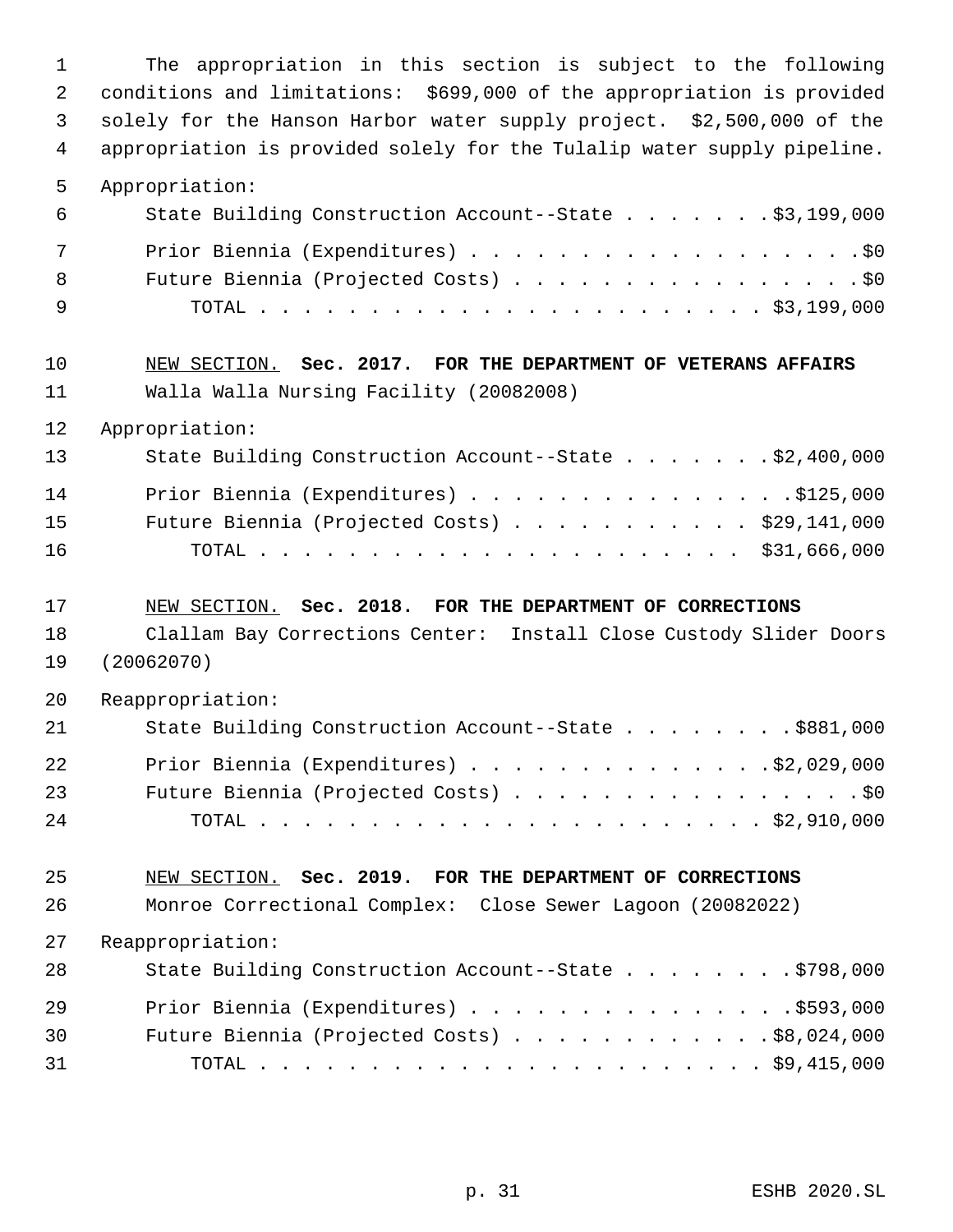| $\mathbf{1}$<br>2 | NEW SECTION. Sec. 2020. FOR THE DEPARTMENT OF CORRECTIONS<br>Statewide Minor Works: Infrastructure Preservation (30000016) |
|-------------------|----------------------------------------------------------------------------------------------------------------------------|
| 3                 | Reappropriation:                                                                                                           |
| 4                 | State Building Construction Account--State \$456,000                                                                       |
| 5<br>6<br>7       | Prior Biennia (Expenditures) \$990,000<br>Future Biennia (Projected Costs) \$0                                             |
| 8                 | NEW SECTION. Sec. 2021. FOR THE DEPARTMENT OF CORRECTIONS                                                                  |
| 9<br>10           | Statewide Minor Works: Health, Safety, and Code Requirements<br>(30000047)                                                 |
| 11                | Reappropriation:                                                                                                           |
| 12                | State Building Construction Account--State \$1,721,000                                                                     |
| 13                | Prior Biennia (Expenditures) \$888,000                                                                                     |
| 14<br>15          | Future Biennia (Projected Costs) \$0                                                                                       |
|                   |                                                                                                                            |
| 16                | NEW SECTION. Sec. 2022. FOR THE DEPARTMENT OF CORRECTIONS                                                                  |
| 17                | Statewide Minor Works: Facility Preservation (30000086)                                                                    |
| 18                | Reappropriation:                                                                                                           |
| 19                | State Building Construction Account--State \$1,902,000                                                                     |
| 20                | Prior Biennia (Expenditures) \$955,000                                                                                     |
| 21<br>22          | Future Biennia (Projected Costs) \$0                                                                                       |
| 23                | NEW SECTION. Sec. 2023. FOR THE DEPARTMENT OF CORRECTIONS                                                                  |
| 24                | Clallam Bay Corrections Center: Replace 5 Towers and Housing Roofs                                                         |
| 25                | (30000108)                                                                                                                 |
| 26                | The appropriations in this section are subject to the following                                                            |
| 27<br>28          | conditions and limitations: The funding is provided solely for the<br>replacement of roofs on offender housing units.      |
| 29                | Reappropriation:                                                                                                           |
| 30                | State Building Construction Account--State \$1,102,000                                                                     |
| 31<br>32          | Prior Biennia (Expenditures) \$1,448,000<br>Future Biennia (Projected Costs) \$0                                           |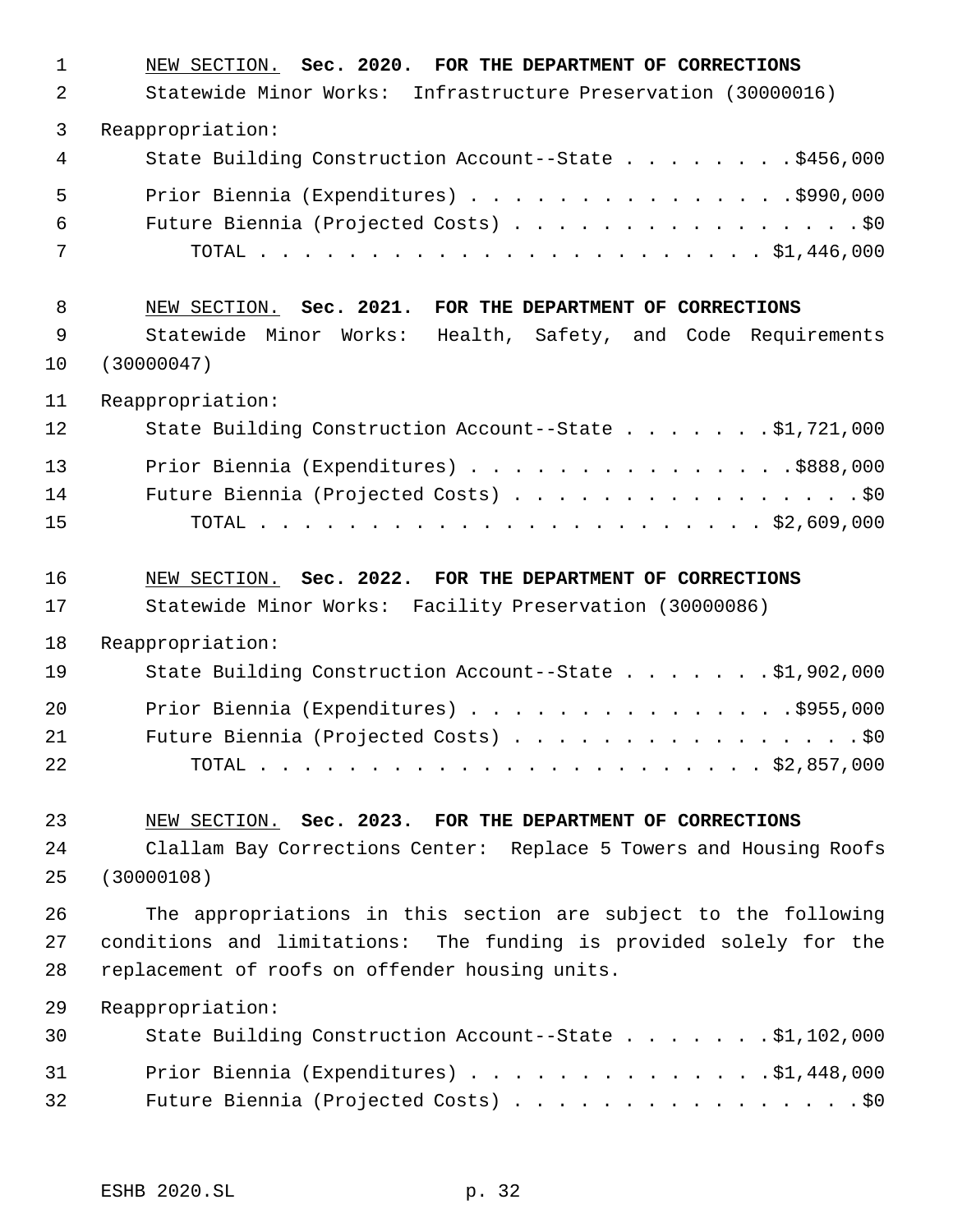TOTAL . . . . . . . . . . . . . . . . . . . . . . . \$2,550,000

| 2              | NEW SECTION. Sec. 2024. FOR THE DEPARTMENT OF CORRECTIONS         |
|----------------|-------------------------------------------------------------------|
| 3              | Washington Corrections Center: Replace Fire Detection/Suppression |
| $\overline{4}$ | (30000123)                                                        |
| 5              | Reappropriation:                                                  |
| 6              | State Building Construction Account--State \$500,000              |
| 7              | Prior Biennia (Expenditures) \$398,000                            |
| 8              | Future Biennia (Projected Costs) \$0                              |
| 9              |                                                                   |
| 10             | NEW SECTION. Sec. 2025. FOR THE DEPARTMENT OF CORRECTIONS         |
| 11             | Monroe Correctional Complex: Water Line Replacements (30000137)   |
| 12             | Reappropriation:                                                  |
| 13             | State Building Construction Account--State \$1,338,000            |
| 14             | Prior Biennia (Expenditures) \$200,000                            |
| 15             | Future Biennia (Projected Costs) \$0                              |
| 16             |                                                                   |
| 17             | NEW SECTION. Sec. 2026. FOR THE DEPARTMENT OF CORRECTIONS         |
| 18             | Statewide Minor Works: Programmatic Projects (30000173)           |
| 19             | Reappropriation:                                                  |
| 20             | State Building Construction Account--State \$2,559,000            |
| 21             | Prior Biennia (Expenditures) \$1,175,000                          |
| 22             | Future Biennia (Projected Costs) \$0                              |
| 23             |                                                                   |
| 24             | NEW SECTION. Sec. 2027. FOR THE DEPARTMENT OF CORRECTIONS         |
| 25             | Washington State Penitentiary: Housing Units, Kitchen and Site    |
| 26             | Work (30000482)                                                   |
| 27             | Reappropriation:                                                  |
| 28             | State Building Construction Account--State \$5,810,000            |
| 29             | Public Safety Reimbursable Bond Account--State \$546,000          |
| 30             | Subtotal Reappropriation \$6,356,000                              |
| 31             | Appropriation:                                                    |
| 32             | State Building Construction Account--State \$42,453,000           |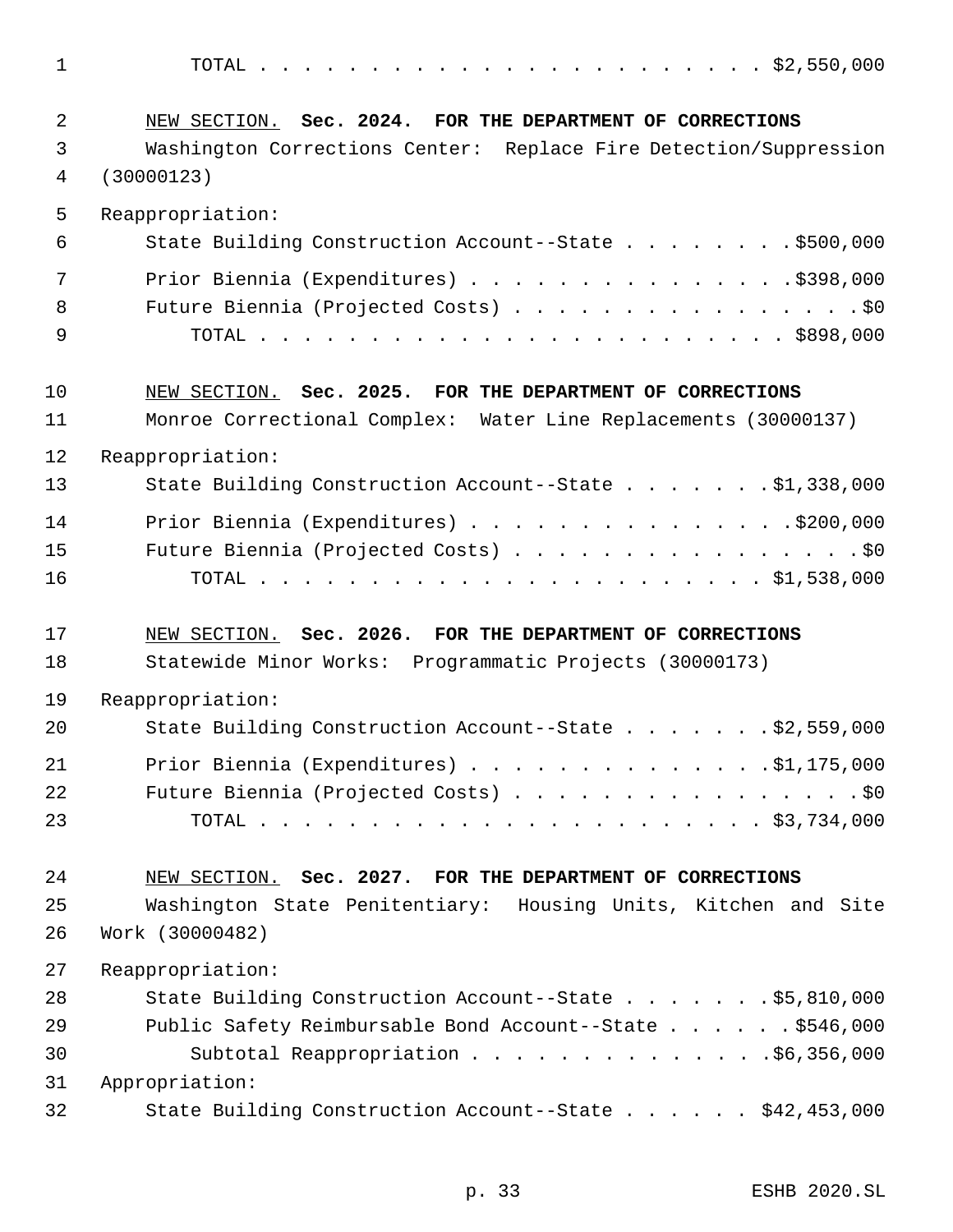| $\mathbf 1$ | Prior Biennia (Expenditures) \$463,000                            |
|-------------|-------------------------------------------------------------------|
| 2           | Future Biennia (Projected Costs) \$0                              |
| 3           |                                                                   |
| 4           | NEW SECTION. Sec. 2028. FOR THE DEPARTMENT OF CORRECTIONS         |
| 5           | Westside Corrections Complex: Siting and Predesign (92000032)     |
| 6           | Reappropriation:                                                  |
| 7           | State Building Construction Account--State \$2,327,000            |
| 8           | Prior Biennia (Expenditures) \$273,000                            |
| 9           | Future Biennia (Projected Costs) \$0                              |
| 10          |                                                                   |
| 11          | NEW SECTION. Sec. 2029. FOR THE DEPARTMENT OF CORRECTIONS         |
| 12          | Washington Corrections Center: Regional Infrastructure (20042008) |
| 13          | Reappropriation:                                                  |
| 14          | State Building Construction Account--State \$655,000              |
| 15          | Prior Biennia (Expenditures) $\ldots$ \$14,974,000                |
| 16          | Future Biennia (Projected Costs) \$0                              |
| 17          |                                                                   |
| 18          | NEW SECTION. Sec. 2030. FOR THE DEPARTMENT OF CORRECTIONS         |
| 19          | Monroe Correctional Complex: Special Offender Unit Core Building  |
| 20          | and Wings Roofing (30000528)                                      |
| 21          | Appropriation:                                                    |
| 22          | State Building Construction Account--State \$2,822,000            |
| 23          |                                                                   |
| 24          | Future Biennia (Projected Costs) \$0                              |
| 25          |                                                                   |
| 26          | NEW SECTION. Sec. 2031. FOR THE DEPARTMENT OF CORRECTIONS         |
| 27          | Statewide: Minor Works Preservation: Infrastructure Preservation  |
| 28          | (30000539)                                                        |
| 29          | Appropriation:                                                    |
| 30          | State Building Construction Account--State \$2,500,000            |
| 31          | Prior Biennia (Expenditures) \$0                                  |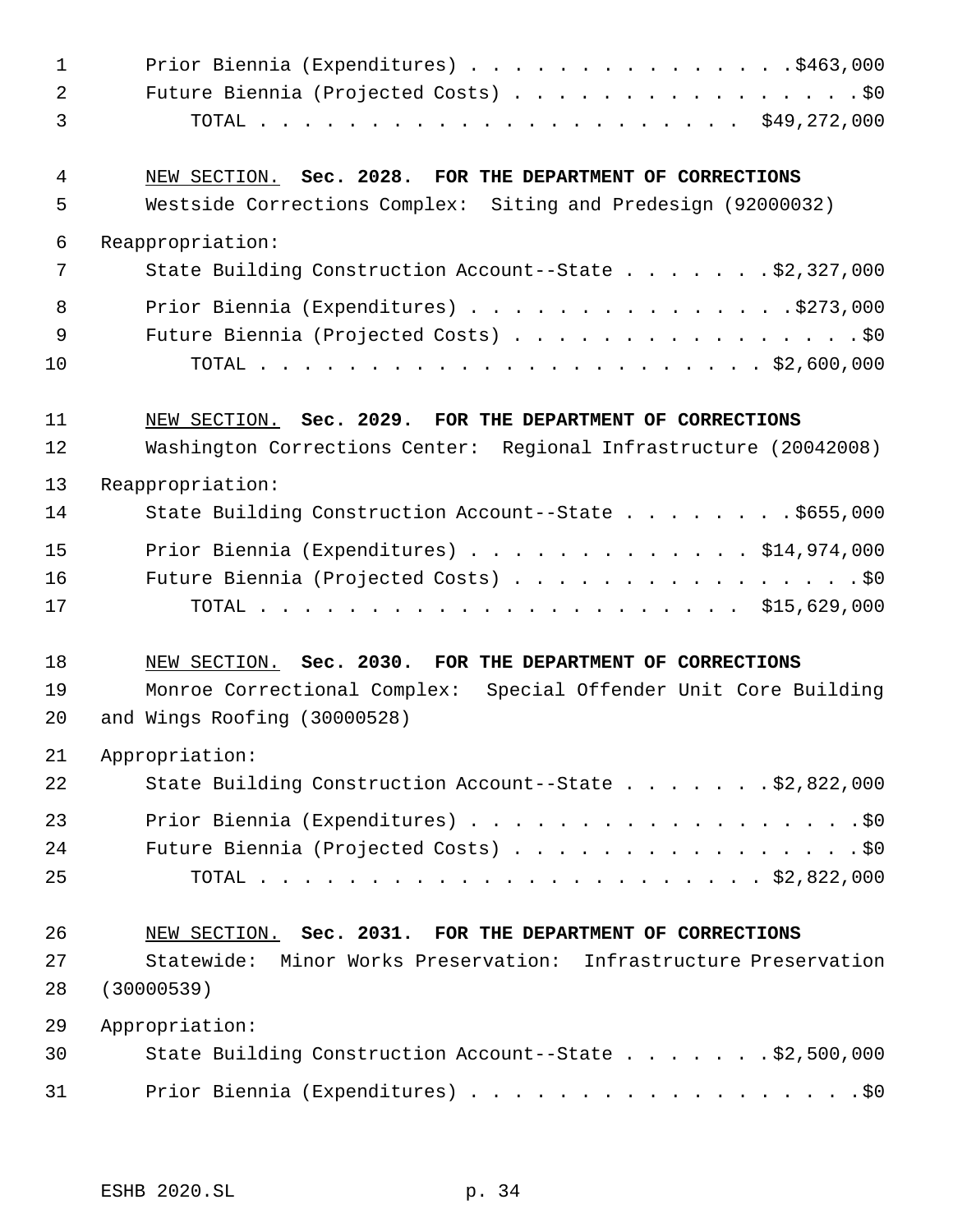| $\mathbf{1}$ | Future Biennia (Projected Costs) $\ldots$ \$9,827,000         |
|--------------|---------------------------------------------------------------|
| 2            |                                                               |
| 3            | NEW SECTION. Sec. 2032. FOR THE DEPARTMENT OF CORRECTIONS     |
| 4            | Statewide: Minor Works Preservation: Facility Preservation    |
| 5            | (30000540)                                                    |
| 6            | Appropriation:                                                |
| 7            | State Building Construction Account--State \$2,500,000        |
| 8            | Prior Biennia (Expenditures) \$0                              |
| $\mathsf 9$  | Future Biennia (Projected Costs) \$72,978,000                 |
| 10           |                                                               |
| 11           | NEW SECTION. Sec. 2033. FOR THE DEPARTMENT OF CORRECTIONS     |
| 12           | Statewide: Minor Works Preservation: Health, Safety, and Code |
| 13           | Requirements (30000541)                                       |
| 14           | Appropriation:                                                |
| 15           | State Building Construction Account--State \$2,600,000        |
| 16           | Prior Biennia (Expenditures) \$0                              |
| 17           | Future Biennia (Projected Costs) \$10,490,000                 |
| 18           |                                                               |
| 19           | NEW SECTION. Sec. 2034. FOR THE DEPARTMENT OF CORRECTIONS     |
| 20           | New Prison Reception Center (30000570)                        |
| 21           | Appropriation:                                                |
| 22           | State Building Construction Account--State \$6,200,000        |
| 23           | Prior Biennia (Expenditures) \$0                              |
| 24           | Future Biennia (Projected Costs) \$246,181,000                |
| 25           |                                                               |

(End of part)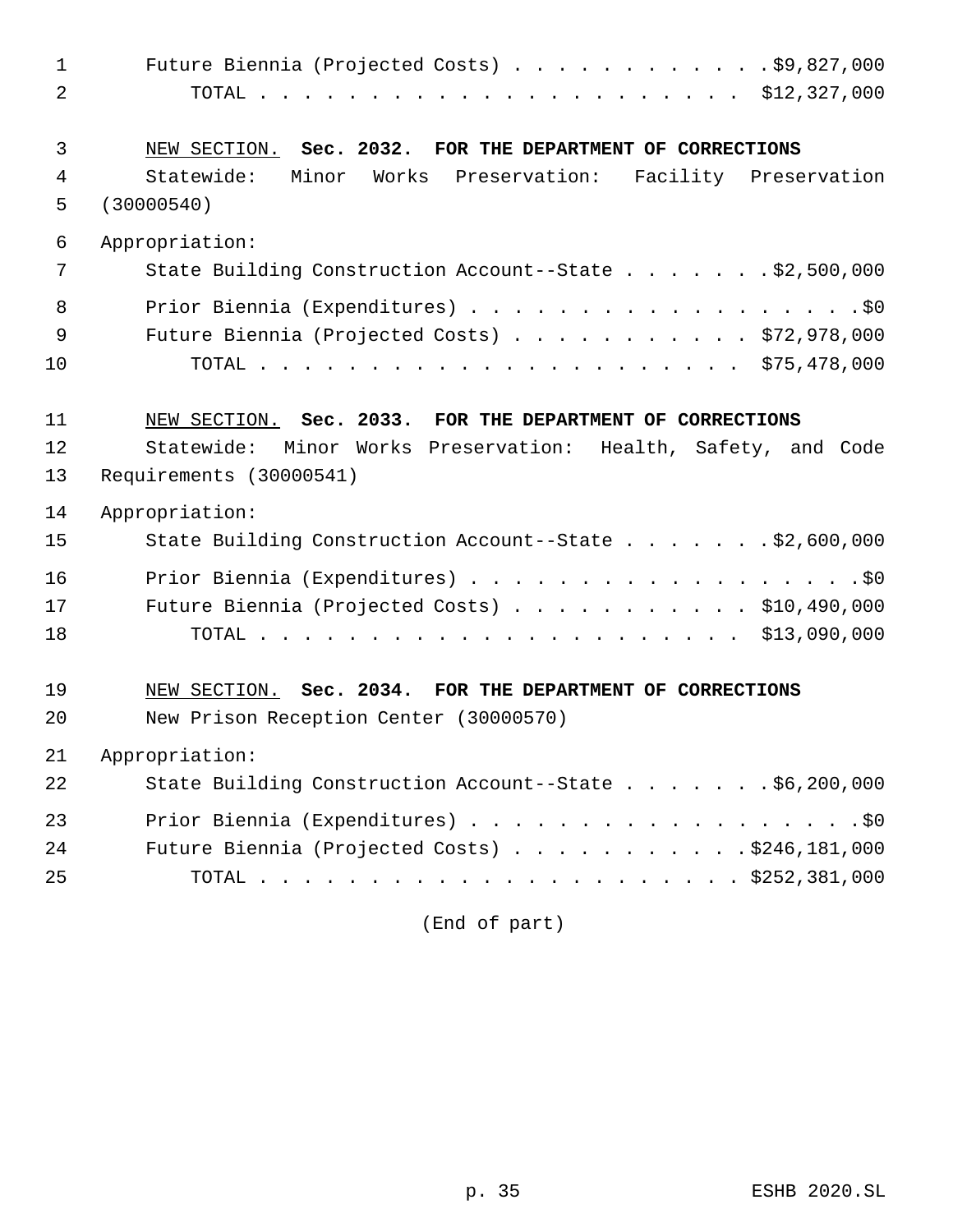| $\mathbf 1$    | PART 3                                                          |
|----------------|-----------------------------------------------------------------|
| $\overline{2}$ | NATURAL RESOURCES                                               |
| 3              | NEW SECTION. Sec. 3001. FOR THE DEPARTMENT OF ECOLOGY           |
| 4              | Water Supply Facilities (19742006)                              |
| 5              | Reappropriation:                                                |
| 6              | State and Local Improvements Revolving Account                  |
| 7              | (Water Supply Facilities)--State \$1,792,000                    |
| 8              | Prior Biennia (Expenditures) \$18,406,000                       |
| 9              | Future Biennia (Projected Costs) \$0                            |
| 10             |                                                                 |
| 11             | NEW SECTION. Sec. 3002. FOR THE DEPARTMENT OF ECOLOGY           |
| 12             | Twin Lake Aquifer Recharge Project (20042951)                   |
| 13             | Reappropriation:                                                |
| 14             | State Building Construction Account--State \$343,000            |
| 15             | Prior Biennia (Expenditures) \$407,000                          |
| 16             | Future Biennia (Projected Costs) \$0                            |
| 17             |                                                                 |
| 18             | NEW SECTION. Sec. 3003. FOR THE DEPARTMENT OF ECOLOGY           |
| 19             | Water Supply Facilities (20044006)                              |
| 20             | Reappropriation:                                                |
| 21             | State Building Construction Account--State \$329,000            |
| 22             | State and Local Improvements Revolving Account                  |
| 23             | (Water Supply Facilities)--State \$87,000                       |
| 24             | Subtotal Reappropriation \$416,000                              |
| 25             | Prior Biennia (Expenditures) \$13,102,000                       |
| 26             | Future Biennia (Projected Costs) \$0                            |
| 27             |                                                                 |
| 28             | NEW SECTION. Sec. 3004. FOR THE DEPARTMENT OF ECOLOGY           |
| 29             | Water Conveyance Infrastructure Projects (20052850)             |
| 30             | The reappropriation in this section is subject to the following |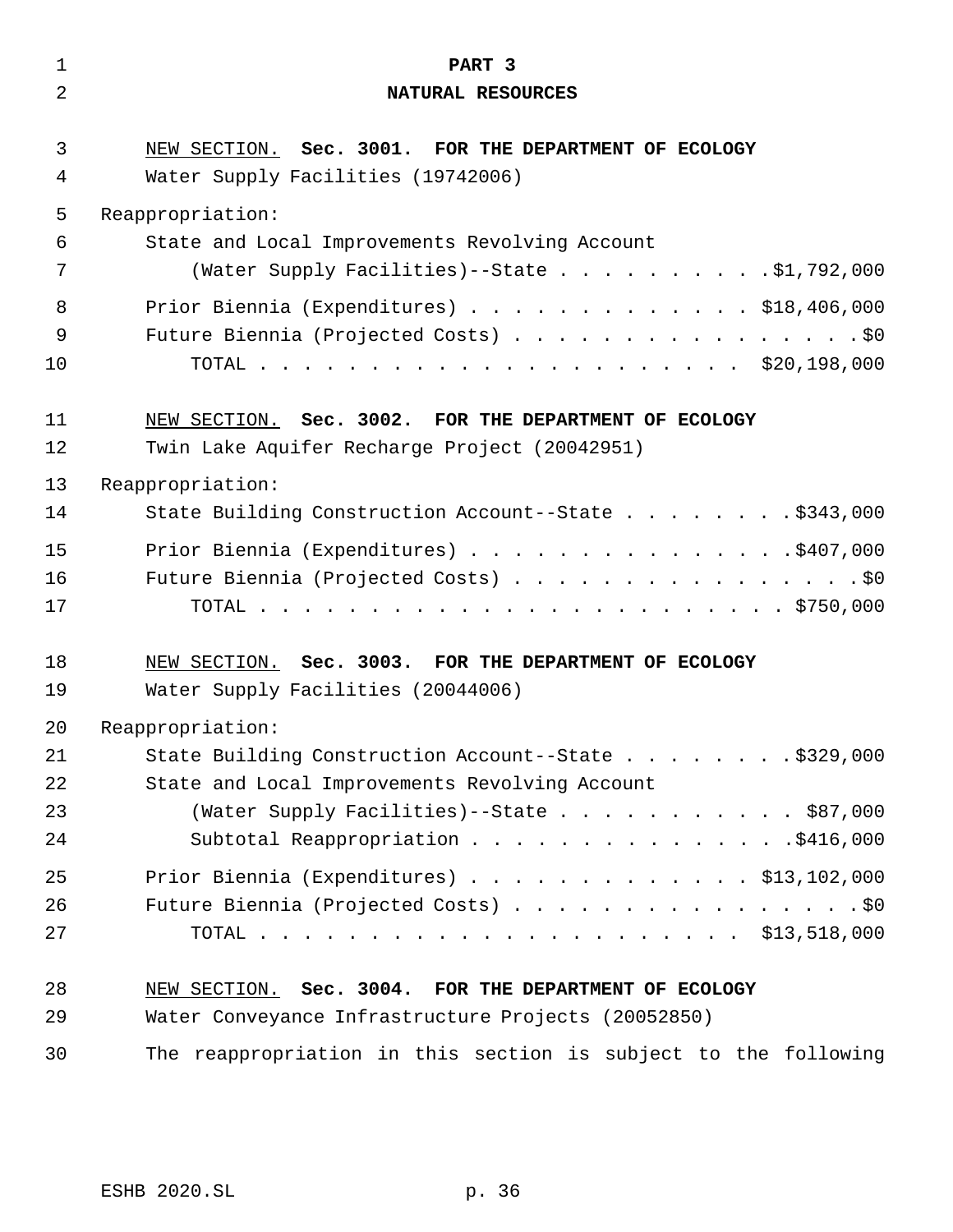| $\mathbf{1}$<br>2 | conditions and limitations: The reappropriation is subject to the<br>provisions of section 322, chapter 488, Laws of 2005. |
|-------------------|----------------------------------------------------------------------------------------------------------------------------|
| 3                 | Reappropriation:                                                                                                           |
| 4                 | State Building Construction Account--State \$1,569,000                                                                     |
| 5                 | Prior Biennia (Expenditures) $\ldots$ 94, 212, 000                                                                         |
| 6                 | Future Biennia (Projected Costs) \$0                                                                                       |
| 7                 |                                                                                                                            |
| 8                 | NEW SECTION. Sec. 3005. FOR THE DEPARTMENT OF ECOLOGY                                                                      |
| 9                 | Sunnyside Valley Irrigation District Water Conservation (20052851)                                                         |
| 10                | Reappropriation:                                                                                                           |
| 11                | State Building Construction Account--State \$1,968,000                                                                     |
| 12                | Prior Biennia (Expenditures) $\ldots$ \$12,229,000                                                                         |
| 13                | Future Biennia (Projected Costs) \$4,900,000                                                                               |
| 14                |                                                                                                                            |
| 15                | NEW SECTION. Sec. 3006. FOR THE DEPARTMENT OF ECOLOGY                                                                      |
| 16                | Quad Cities Water Right Mitigation (20052852)                                                                              |
| 17                | Reappropriation:                                                                                                           |
| 18                | State Building Construction Account--State \$1,325,000                                                                     |
| 19                | Prior Biennia (Expenditures) \$275,000                                                                                     |
| 20                | Future Biennia (Projected Costs) \$0                                                                                       |
| 21                |                                                                                                                            |
| 22                | NEW SECTION. Sec. 3007. FOR THE DEPARTMENT OF ECOLOGY                                                                      |
| 23                | Watershed Plan Implementation and Flow Achievement (20062003)                                                              |
| 24                | The reappropriation in this section is subject to the following                                                            |
| 25                | conditions and limitations: The reappropriation is subject to the                                                          |
| 26                | provisions of section 136, chapter 371, Laws of 2006.                                                                      |
| 27                | Reappropriation:                                                                                                           |
| 28                | State Building Construction Account--State \$1,196,000                                                                     |
| 29                | Prior Biennia (Expenditures) \$11,604,000                                                                                  |
| 30                | Future Biennia (Projected Costs) \$0                                                                                       |
| 31                |                                                                                                                            |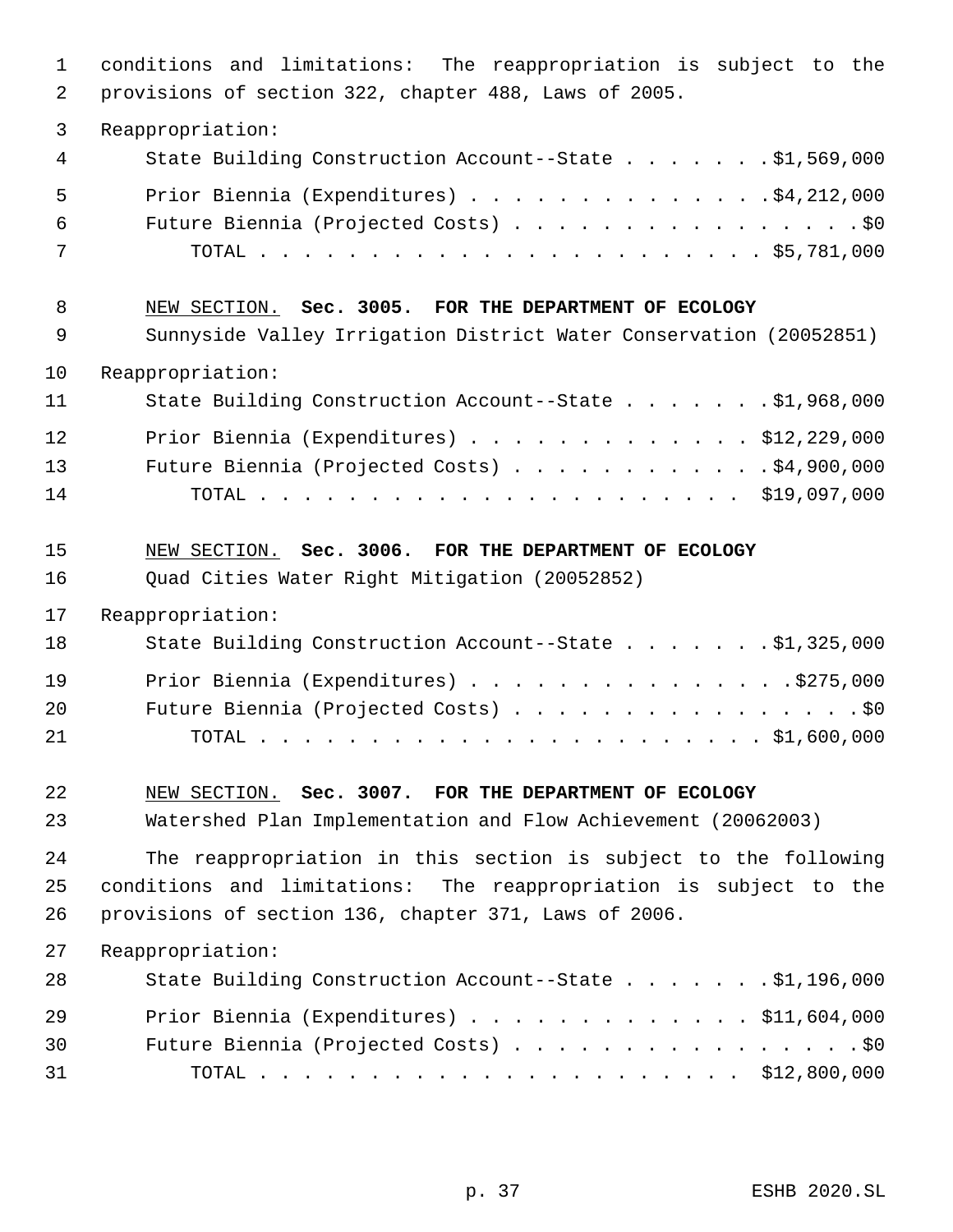NEW SECTION. **Sec. 3008. FOR THE DEPARTMENT OF ECOLOGY**

Columbia River Basin Water Supply Development Program (20062950)

 The appropriation in this section is subject to the following conditions and limitations:

 (1) \$1,000,000 of the appropriation is provided solely to the Columbia basin ground water management area for the following projects:

 (a) \$600,000 of the appropriation is provided solely to construct localized hydrologic models for municipal supply sources and aquifer 9 storage and recovery potential; and

 (b) \$400,000 of the appropriation is provided solely to develop and implement methods to identify sustainable wells near the East Low Canal.

 (2) \$6,000,000 of the appropriation is provided solely for the Sunnyside Valley Irrigation District Water Conservation program.

 (3) The department must reexamine its method of accounting for in- stream and out-of-stream benefits and develop a means of accounting for the indirect but substantial and tangible out-of-stream benefits that accrue from conservation, pump exchanges, and other projects. The department must report the results of this reexamination to the legislature by September 15, 2011.

Reappropriation:

| 22 | Columbia River Basin Water Supply Development           |
|----|---------------------------------------------------------|
| 23 | Account--State \$23,987,000                             |
| 24 | Appropriation:                                          |
| 25 | Columbia River Basin Water Supply Development           |
| 26 | Account--State \$47,000,000                             |
| 27 | Prior Biennia (Expenditures) $\ldots$ \$20,513,000      |
| 28 | Future Biennia (Projected Costs) $\ldots$ \$128,700,000 |
| 29 |                                                         |
|    |                                                         |

## NEW SECTION. **Sec. 3009. FOR THE DEPARTMENT OF ECOLOGY**

Centennial Clean Water Program (20064007)

| 33 | State Building Construction Account--State \$2,263,000 |
|----|--------------------------------------------------------|
| 34 | Prior Biennia (Expenditures) \$22,287,000              |
| 35 | Future Biennia (Projected Costs) \$0                   |
| 36 |                                                        |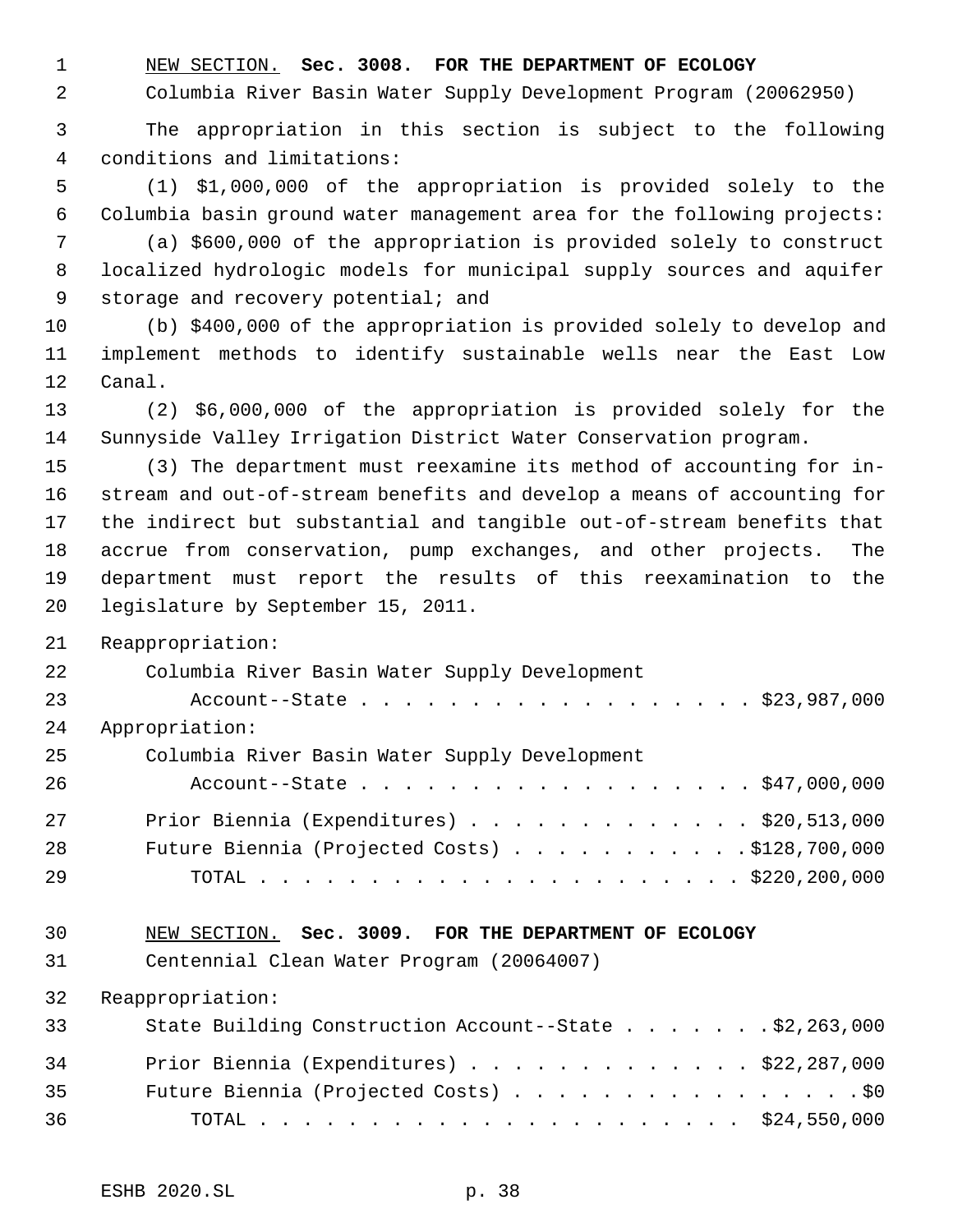| $\mathbf{1}$   | NEW SECTION. Sec. 3010. FOR THE DEPARTMENT OF ECOLOGY     |
|----------------|-----------------------------------------------------------|
| $\overline{2}$ | Local Toxics Grants for Cleanup and Prevention (20064008) |
| 3              | Reappropriation:                                          |
| 4              | State Building Construction Account--State \$15,029,000   |
| 5              | Prior Biennia (Expenditures) \$83,871,000                 |
| 6              | Future Biennia (Projected Costs) \$0                      |
| 7              |                                                           |
| 8              | NEW SECTION. Sec. 3011. FOR THE DEPARTMENT OF ECOLOGY     |
| 9              | Transfer of Water Rights for Cabin Owners (20081951)      |
| 10             | Reappropriation:                                          |
| 11             | State Building Construction Account--State \$350,000      |
| 12             | Prior Biennia (Expenditures) \$100,000                    |
| 13             | Future Biennia (Projected Costs) \$0                      |
| 14             |                                                           |
| 15             | NEW SECTION. Sec. 3012. FOR THE DEPARTMENT OF ECOLOGY     |
| 16             | Puget Sound Storm water Projects (20082002)               |
| 17             | Reappropriation:                                          |
| 18             | State Building Construction Account--State \$8,949,000    |
| 19             | Prior Biennia (Expenditures) \$8,971,000                  |
| 20             | Future Biennia (Projected Costs) \$0                      |
| 21             |                                                           |
| 22             | NEW SECTION. Sec. 3013. FOR THE DEPARTMENT OF ECOLOGY     |
| 23             | Storm water Projects (20082003)                           |
| 24             | Reappropriation:                                          |
| 25             | State Building Construction Account--State \$467,000      |
| 26             | Prior Biennia (Expenditures) $\ldots$ 92,533,000          |
| 27             | Future Biennia (Projected Costs) \$0                      |
| 28             |                                                           |
| 29             | NEW SECTION. Sec. 3014. FOR THE DEPARTMENT OF ECOLOGY     |
| 30             | Reclaimed Water (20084002)                                |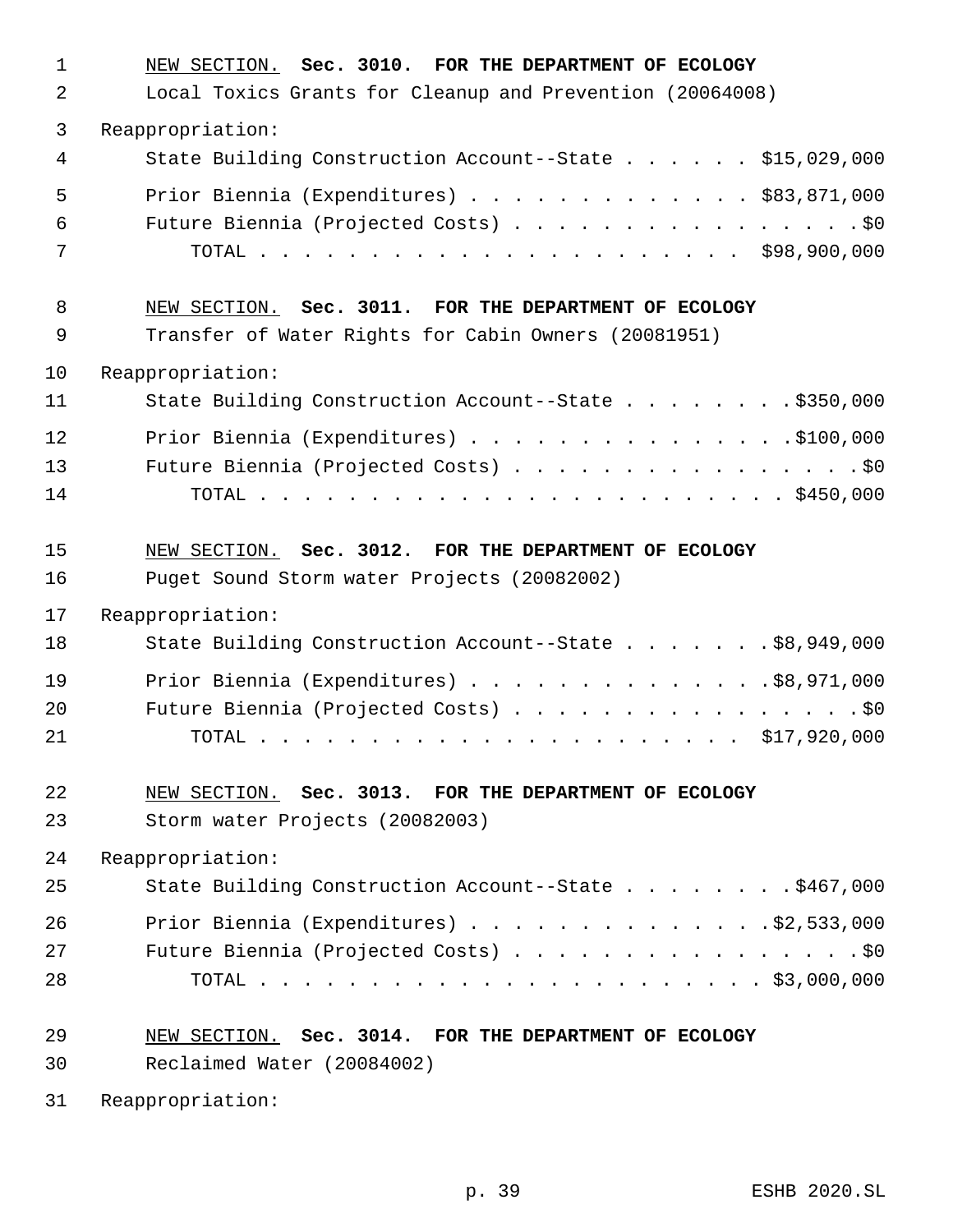| $\mathbf 1$    | State Building Construction Account--State \$2,960,000                 |
|----------------|------------------------------------------------------------------------|
| $\overline{2}$ | Prior Biennia (Expenditures) \$2,495,000                               |
| 3              | Future Biennia (Projected Costs) \$0                                   |
| 4              |                                                                        |
| 5              | NEW SECTION. Sec. 3015. FOR THE DEPARTMENT OF ECOLOGY                  |
| 6              | Remedial Action Grants (20084008)                                      |
| 7              | Reappropriation:                                                       |
| 8              | State Building Construction Account--State \$20,251,000                |
| 9              | Prior Biennia (Expenditures) \$72,624,000                              |
| 10             | Future Biennia (Projected Costs) \$0                                   |
| 11             |                                                                        |
| 12             | NEW SECTION. Sec. 3016. FOR THE DEPARTMENT OF ECOLOGY                  |
| 13             | Centennial Clean Water Program (20084010)                              |
| 14             | Reappropriation:                                                       |
| 15             | State Building Construction Account--State \$6,468,000                 |
| 16             | Prior Biennia (Expenditures) \$51,559,000                              |
| 17             | Future Biennia (Projected Costs) \$0                                   |
| 18             |                                                                        |
| 19             | NEW SECTION. Sec. 3017. FOR THE DEPARTMENT OF ECOLOGY                  |
| 20             | Yakima River Basin Water Storage Feasibility Study (20084026)          |
| 21             | The reappropriation in this section is subject to the following        |
| 22             | conditions and limitations: The reappropriation is provided solely for |
| 23             | completion of the United States bureau of reclamation's Yakima basin   |
| 24             | storage feasibility study, including the associated joint national     |
| 25             | environmental policy act, the state environmental policy act, and      |
| 26             | environmental impact statement. The reappropriated funds are to be     |
| 27             | used by the bureau of reclamation and the department of ecology to     |
| 28             | evaluate potential in basin storage facilities such as the proposed    |
| 29             | Bumping Lake and Wymer reservoirs and other reasonable alternatives    |
| 30             | that will enhance water supplies and streamflows in the Yakima basin.  |
| 31             | Reappropriation:                                                       |
| 32             | State Building Construction Account--State \$100,000                   |
| 33             | Prior Biennia (Expenditures) \$5,150,000                               |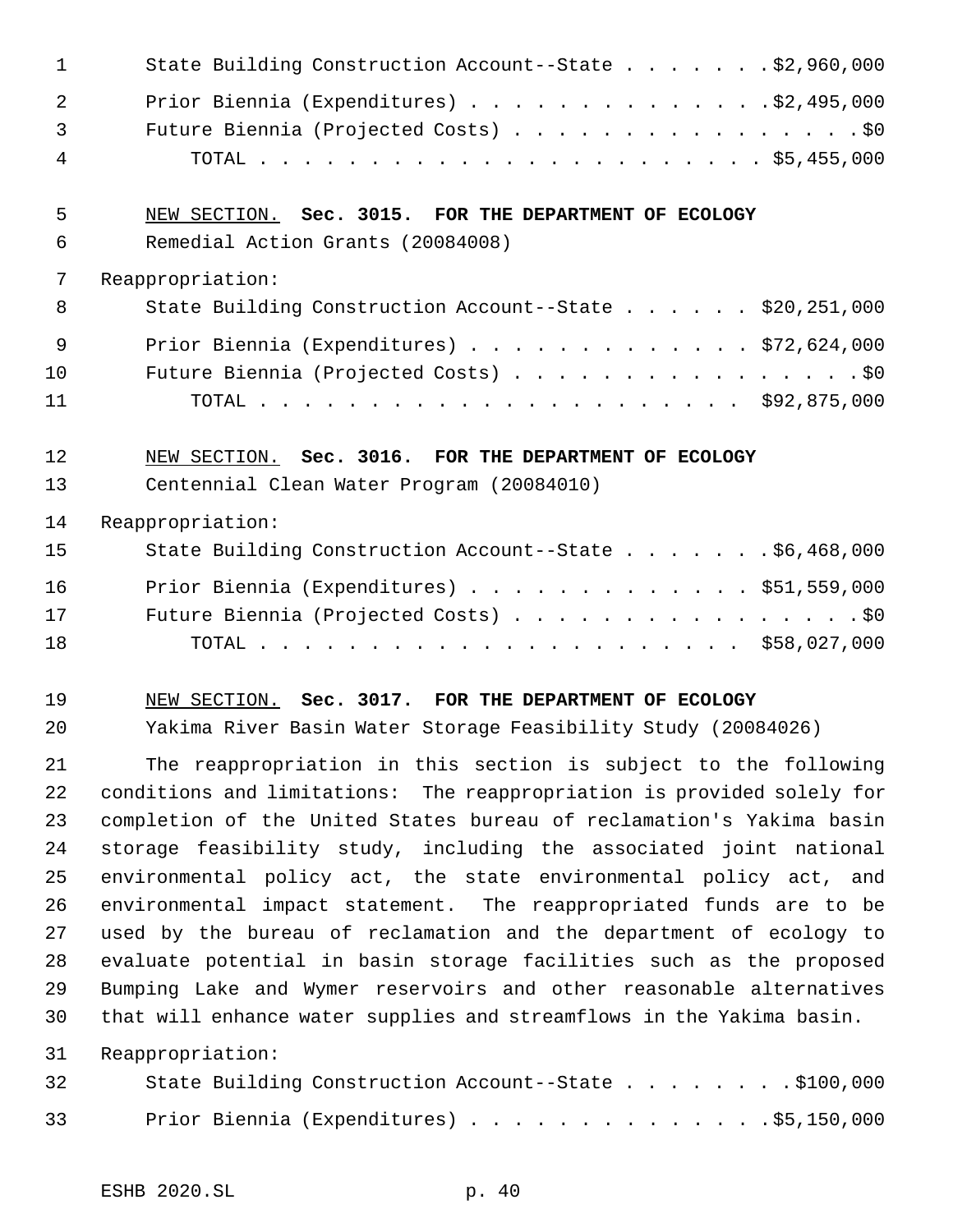| $\mathbf{1}$   | Future Biennia (Projected Costs) \$0                          |
|----------------|---------------------------------------------------------------|
| $\overline{a}$ |                                                               |
| 3              | NEW SECTION. Sec. 3018. FOR THE DEPARTMENT OF ECOLOGY         |
| 4              | Watershed Plan Implementation and Flow Achievement (20084029) |
| 5              | Reappropriation:                                              |
| 6              | State Building Construction Account--State \$5,789,000        |
| 7              | Prior Biennia (Expenditures) \$8,211,000                      |
| 8              | Future Biennia (Projected Costs) \$0                          |
| 9              |                                                               |
| 10             | NEW SECTION. Sec. 3019. FOR THE DEPARTMENT OF ECOLOGY         |
| 11             | Centennial Clean Water Program (30000008)                     |
| 12             | Reappropriation:                                              |
| 13             | State Building Construction Account--State \$16,545,000       |
| 14             | Prior Biennia (Expenditures) $\ldots$ \$13,455,000            |
| 15             | Future Biennia (Projected Costs) \$0                          |
| 16             |                                                               |
| 17             | NEW SECTION. Sec. 3020. FOR THE DEPARTMENT OF ECOLOGY         |
| 18             | Upper Columbia River Black Sand Beach Cleanup (30000016)      |
| 19             | Reappropriation:                                              |
| 20             | State Building Construction Account--State \$365,000          |
| 21             | Prior Biennia (Expenditures) $\ldots$ 9135,000                |
| 22             | Future Biennia (Projected Costs) \$0                          |
| 23             |                                                               |
| 24             | NEW SECTION. Sec. 3021. FOR THE DEPARTMENT OF ECOLOGY         |
| 25             | Skykomish Cleanup and Restoration (30000020)                  |
| 26             | Reappropriation:                                              |
| 27             | State Building Construction Account--State \$1,416,000        |
| 28             | Prior Biennia (Expenditures) \$884,000                        |
| 29             | Future Biennia (Projected Costs) \$0                          |
| 30             |                                                               |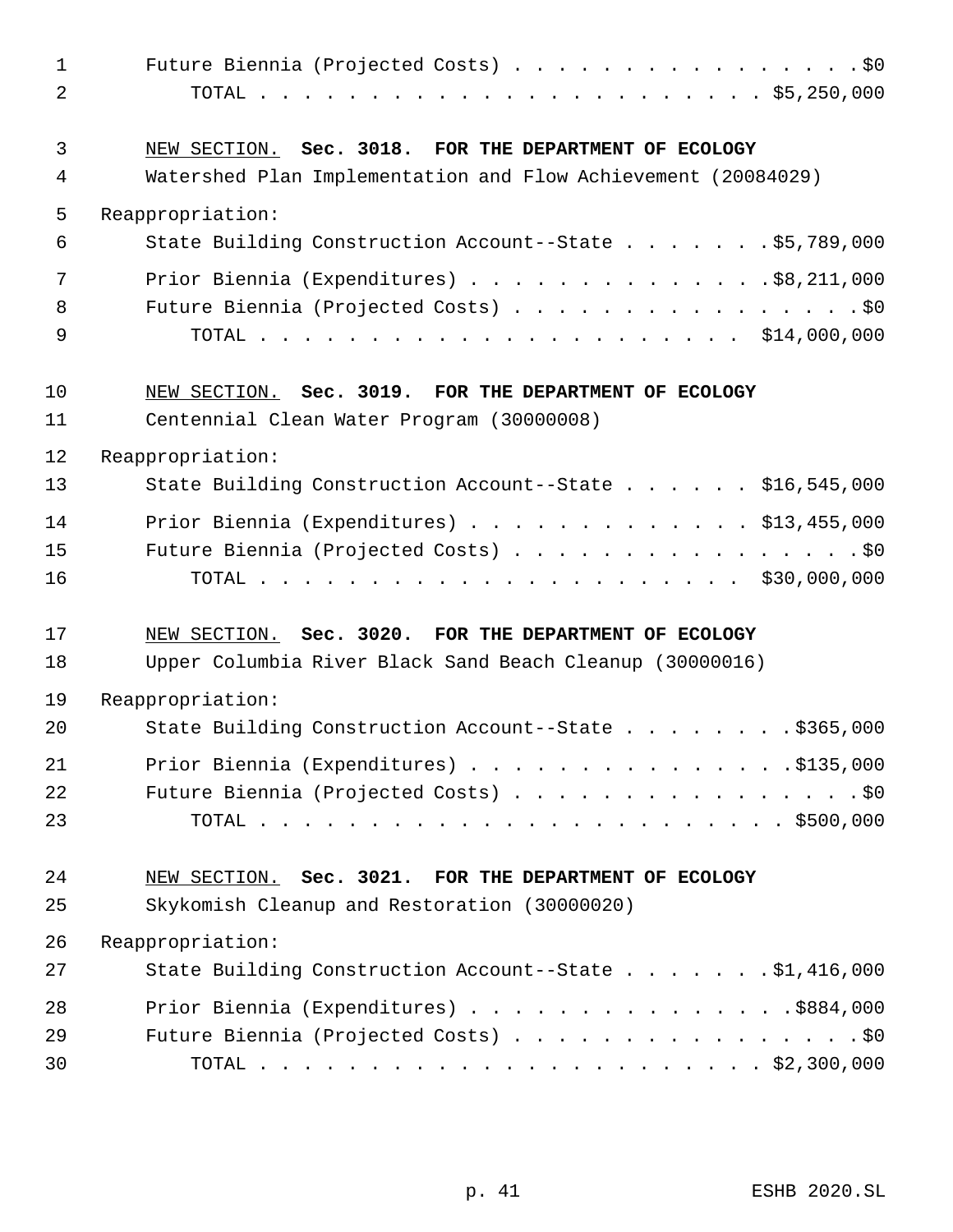NEW SECTION. **Sec. 3022. FOR THE DEPARTMENT OF ECOLOGY**

Watershed Plan Implementation and Flow Achievement (30000028)

Reappropriation:

| 4   | State Building Construction Account--State \$4,973,000 |
|-----|--------------------------------------------------------|
| - 5 | Prior Biennia (Expenditures) 91,027,000                |
| 6   | Future Biennia (Projected Costs) \$0                   |
| 7   |                                                        |

 NEW SECTION. **Sec. 3023. FOR THE DEPARTMENT OF ECOLOGY** Kittitas Groundwater Study (30000029)

 The reappropriation in this section is subject to the following conditions and limitations:

 (1) Funds may be provided to develop and implement water banking and transfer methods and agreements that are fully protective of senior water rights and that protect domestic groundwater users and improve the profitability of farming operations. The legislature finds such activities to be in the public interest because they can help sustain the viability of the agricultural economy and enhance the certainty of water supplies for domestic groundwater users.

 (2) Funds may be provided to lease or purchase water rights to create a reserve water supply for domestic groundwater users that have a groundwater right with a priority date later than May 10, 1905, as well as for all out-of-priority groundwater users. In securing water for such domestic groundwater users, strong preference shall be given to the use of water banking and transfer methods that provide alternatives to permanent purchase and dry-up of agricultural water rights in the basin, including dry-year options, water banking, long- term water supply lease agreements, long-term agricultural land fallowing agreements, and reduced consumptive use through efficiency or alternative cropping arrangements while maintaining historic return flows.

 (3) A portion of the reappropriation may be used for administrative costs, not to exceed four percent, and other costs associated with leasing or acquiring and transferring the water rights. All costs shall be fully recovered from participating domestic water users for their prorated portion of the cost, including but not limited to the costs of securing a water right or rights for this purpose, costs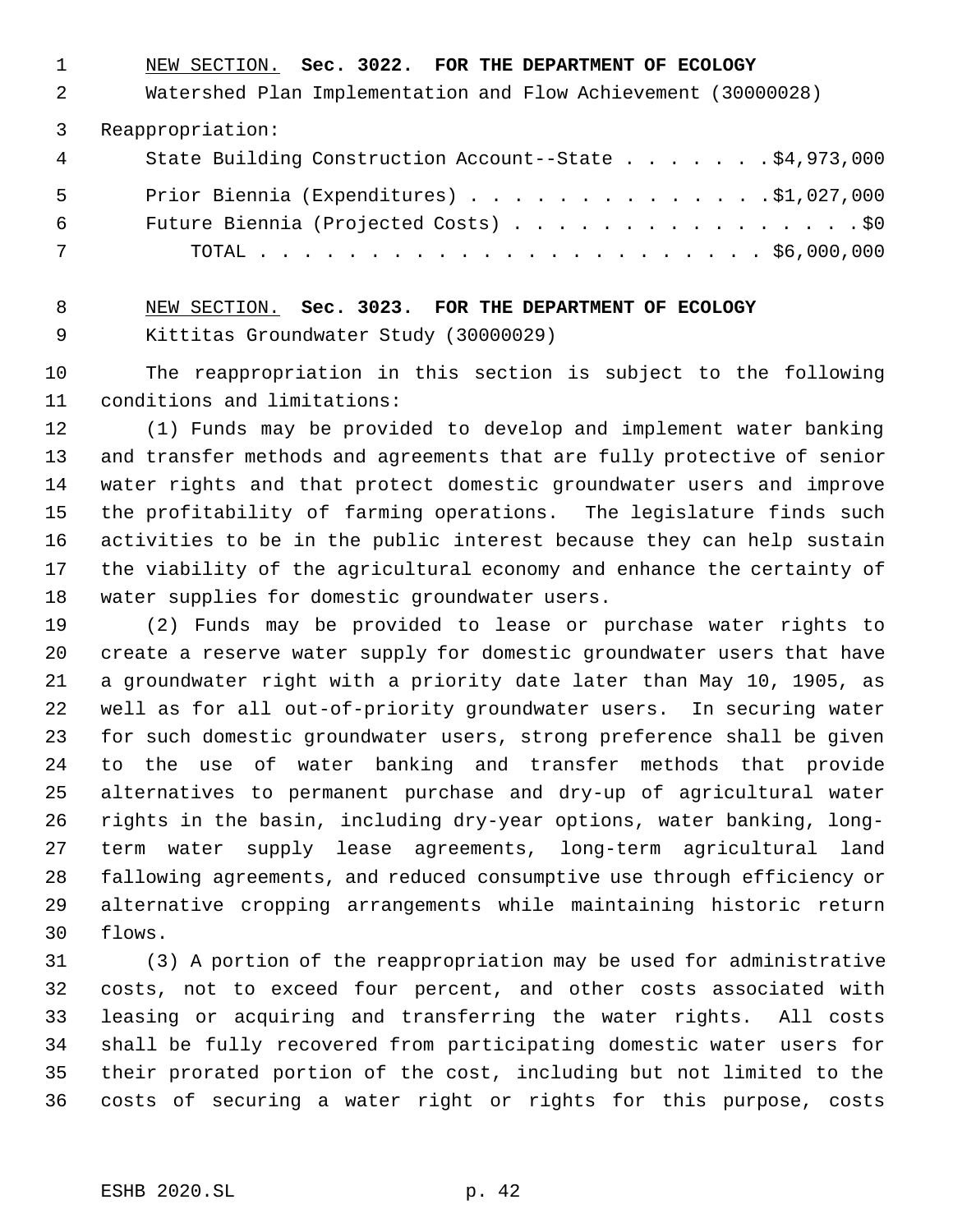associated with the development and implementation of alternative agricultural water transfer methods, associated annual operational costs, and federal water service contract costs owed to the United States bureau of reclamation. Funds recovered in this manner shall be deposited in the state and local improvement revolving fund and may be used for any purpose provided in this section.

Reappropriation:

| - 8 | State and Local Improvements Revolving Account |
|-----|------------------------------------------------|
| - 9 | (Water Supply Facilities)--State \$700,000     |
| 10  | Prior Biennia (Expenditures) \$0               |
| 11  | Future Biennia (Projected Costs) \$0           |
| 12  |                                                |

### NEW SECTION. **Sec. 3024. FOR THE DEPARTMENT OF ECOLOGY**

Remedial Action Grant Program (30000039)

 The reappropriation in this section is subject to the following conditions and limitations: The reappropriation is subject to the provisions of section 3006, chapter 36, Laws of 2010 1st sp. sess.

Reappropriation:

| 19 | State Building Construction Account--State \$10,823,000 |  |
|----|---------------------------------------------------------|--|
| 20 | Prior Biennia (Expenditures) \$26,877,000               |  |
| 21 | Future Biennia (Projected Costs) \$0                    |  |
| 22 |                                                         |  |

NEW SECTION. **Sec. 3025. FOR THE DEPARTMENT OF ECOLOGY**

 Storm Water Retrofit and Low-Impact Development Grant Program (30000097)

 The reappropriations in this section are subject to the following terms and conditions: The reappropriation is subject to the provisions of section 3005, chapter 36, Laws of 2010 1st sp. sess.

| 30 | State Building Construction Account--State \$29,879,000 |  |
|----|---------------------------------------------------------|--|
| 31 | Prior Biennia (Expenditures) \$455,000                  |  |
| 32 | Future Biennia (Projected Costs) \$0                    |  |
| 33 |                                                         |  |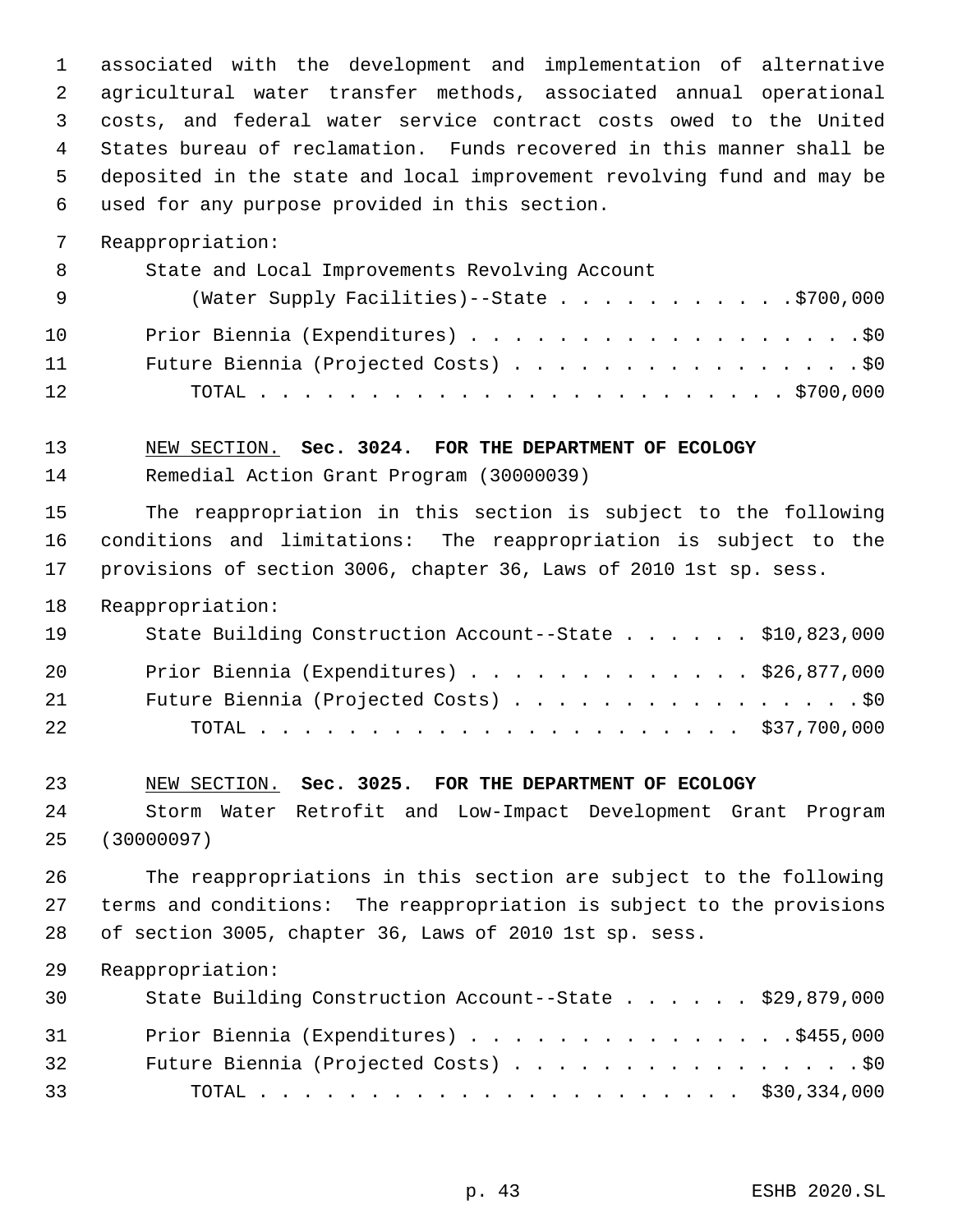NEW SECTION. **Sec. 3026. FOR THE DEPARTMENT OF ECOLOGY** Clean Up Toxic Sites - Puget Sound (30000144) The reappropriation in this section is subject to the following conditions and limitations: Up to \$17,500,000 of the cleanup settlement account--state appropriation may be used for cleanup activities associated with the Asarco contamination in Everett. Reappropriation: 8 State Building Construction Account--State . . . . . . . \$511,000 9 Prior Biennia (Expenditures) . . . . . . . . . . . . . . . . . . \$0 10 Future Biennia (Projected Costs) . . . . . . . . . . . . . . . . \$0 TOTAL . . . . . . . . . . . . . . . . . . . . . . . . \$511,000 NEW SECTION. **Sec. 3027. FOR THE DEPARTMENT OF ECOLOGY** Habitat Mitigation (91000007) Reappropriation: State Building Construction Account--State . . . . . . . \$2,900,000 Prior Biennia (Expenditures) . . . . . . . . . . . . . .\$1,500,000 Future Biennia (Projected Costs) . . . . . . . . . . . . . . . . \$0 TOTAL . . . . . . . . . . . . . . . . . . . . . . . \$4,400,000 NEW SECTION. **Sec. 3028. FOR THE DEPARTMENT OF ECOLOGY** Protect Communities from Flood and Drought (92000002) Reappropriation: State Building Construction Account--State . . . . . . . \$6,475,000 Prior Biennia (Expenditures) . . . . . . . . . . . . . .\$8,500,000 24 Future Biennia (Projected Costs) . . . . . . . . . . . . . . . . \$0 TOTAL . . . . . . . . . . . . . . . . . . . . . . \$14,975,000 NEW SECTION. **Sec. 3029. FOR THE DEPARTMENT OF ECOLOGY** Wastewater Treatment and Water Reclamation (92000041) The reappropriation is subject to the provisions of section 3016, chapter 36, Laws of 2010 1st sp. sess. Reappropriation: State Building Construction Account--State . . . . . . . \$2,980,000 32 Prior Biennia (Expenditures) . . . . . . . . . . . . . . . \$450,000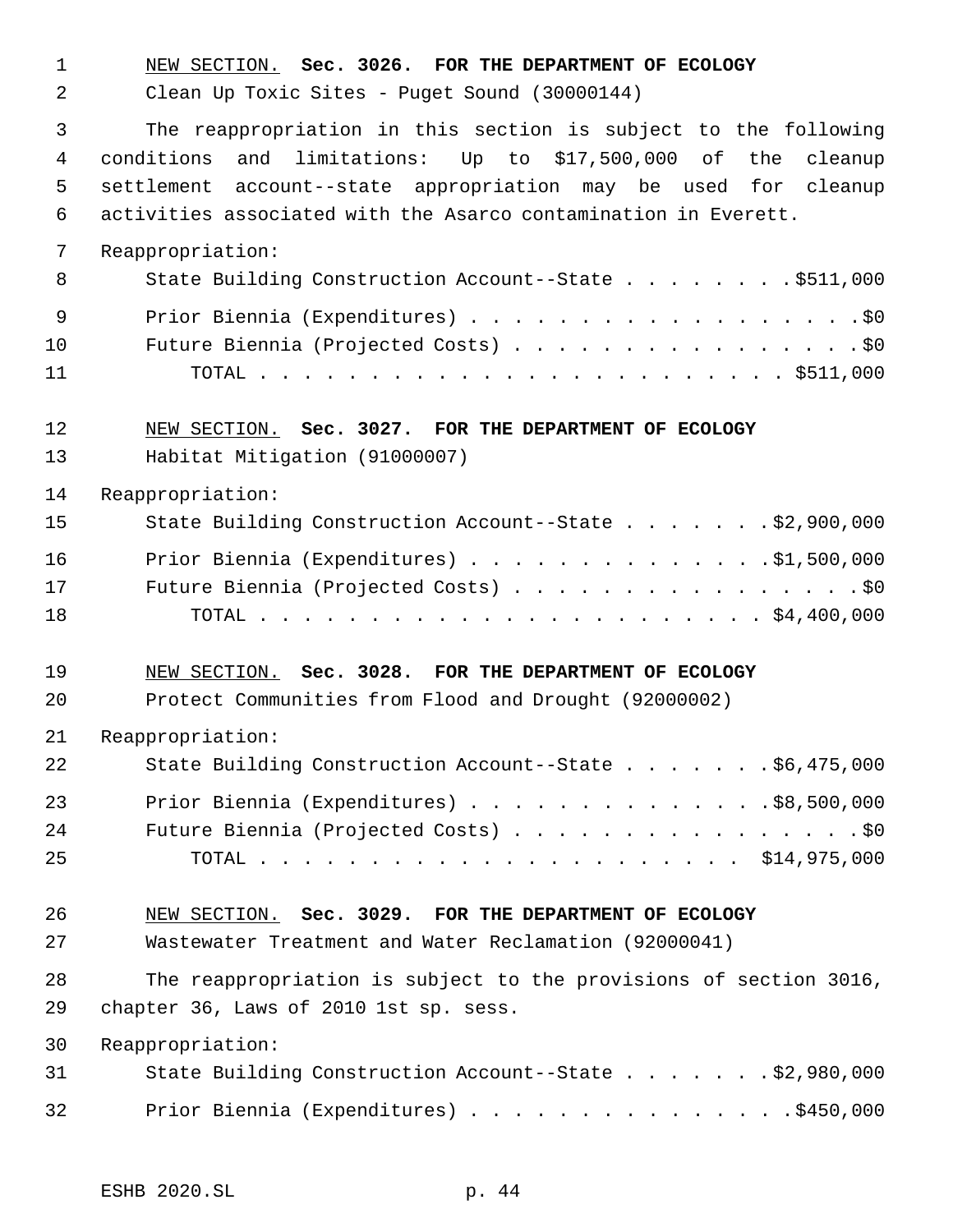| Future Biennia (Projected Costs) \$0 |  |
|--------------------------------------|--|
|                                      |  |

# NEW SECTION. **Sec. 3030. FOR THE DEPARTMENT OF ECOLOGY**

Watershed Plan Implementation and Flow Achievement (30000213)

 The appropriation in this section is provided solely for grants for projects that improve water supplies and help achieve instream flows by implementing watershed plans, as follows:

 (1) Surface or groundwater storage feasibility projects, where such projects are consistent with the recommendations of the water storage task force report to the legislature, February 2001 (Ecology Publication # 01 11 2002). The department shall consult the department of fish and wildlife before issuing water storage grants.

 (2) Infrastructure or water management projects that resolve conflicts among water needs for municipal, agricultural, rural, and fish restoration purposes. The stream flow improvements and other public benefits secured from these projects must be commensurate with the investment of state funds.

 (3) Purchase and installation of water measuring devices in salmon critical basins and areas participating in the department of fish and wildlife fish screening and cooperative compliance program, and basins where watershed plans call for additional water use or stream flow measurement.

 (4) Acquisition of water to achieve instream flows or to establish water banks, water exchanges or similar tools. The department of ecology shall give priority to water acquisitions in salmon critical basins and in basins with adopted watershed plans (chapter 90.82 RCW). The department shall place acquired water into the state's trust water rights program (chapters 90.38 and 90.42 RCW). \$2,000,000 of the appropriation is provided solely for acquisition of water rights that will be placed into the state's trust water rights program specifically and only for instream flow purposes and not for water banks, water exchanges and similar tools that are for mitigation of existing or future water supply needs and other beneficial uses other than instream flows.

Appropriation:

State Building Construction Account--State . . . . . . . \$8,000,000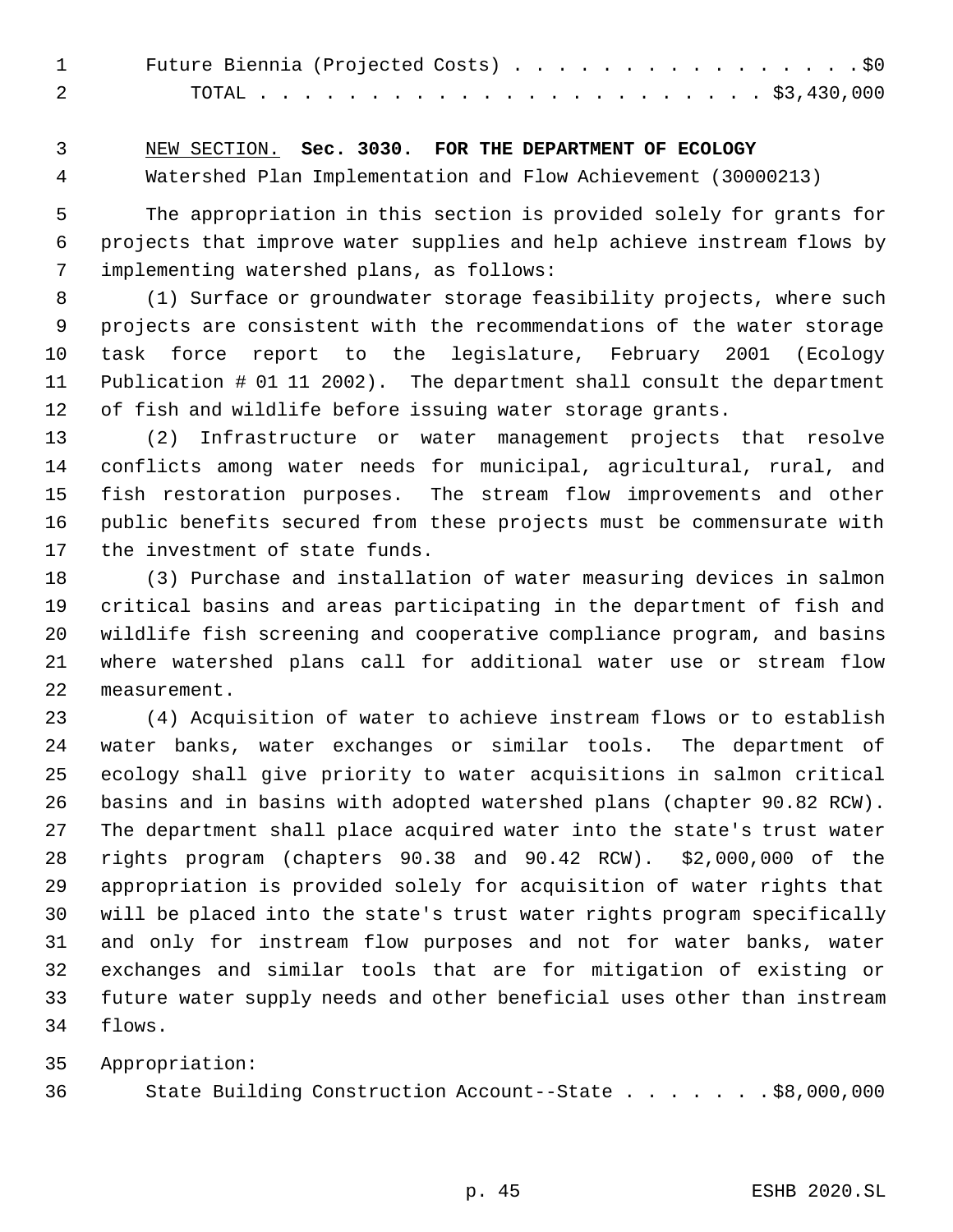| $\mathbf 1$    | Prior Biennia (Expenditures) \$0                                   |
|----------------|--------------------------------------------------------------------|
| $\overline{a}$ | Future Biennia (Projected Costs) \$0                               |
| 3              |                                                                    |
| 4              | NEW SECTION. Sec. 3031. FOR THE DEPARTMENT OF ECOLOGY              |
| 5              | Hood Canal Regional Septic Repair Loan Program (30000215)          |
| 6              | Appropriation:                                                     |
| 7              | State Building Construction Account--State \$750,000               |
| 8              | Prior Biennia (Expenditures) \$0                                   |
| 9              | Future Biennia (Projected Costs) \$0                               |
| 10             |                                                                    |
| 11             | NEW SECTION. Sec. 3032. FOR THE DEPARTMENT OF ECOLOGY              |
| 12             | Swift Creek Natural Asbestos Cleanup (30000015)                    |
| 13             | Reappropriation:                                                   |
| 14             | State Building Construction Account--State \$500,000               |
| 15             |                                                                    |
| 16             | Future Biennia (Projected Costs) \$0                               |
| 17             |                                                                    |
| 18             | NEW SECTION. Sec. 3033. FOR THE DEPARTMENT OF ECOLOGY              |
| 19             | Yakima<br>Basin<br>Integrated Water Management Plan Implementation |
| 20             | (30000278)                                                         |
| 21             | Appropriation:                                                     |
| 22             | State Building Construction Account--State \$2,000,000             |
| 23             | Prior Biennia (Expenditures) \$0                                   |
| 24             | Future Biennia (Projected Costs) \$0                               |
| 25             |                                                                    |
| 26             | NEW SECTION. Sec. 3034. FOR THE DEPARTMENT OF ECOLOGY              |
| 27             | Water Irrigation Efficiencies (30000285)                           |
| 28             | Appropriation:                                                     |
| 29             | State Building Construction Account--State \$1,000,000             |
| 30             | Prior Biennia (Expenditures) \$0                                   |
| 31             | Future Biennia (Projected Costs) \$0                               |
| 32             |                                                                    |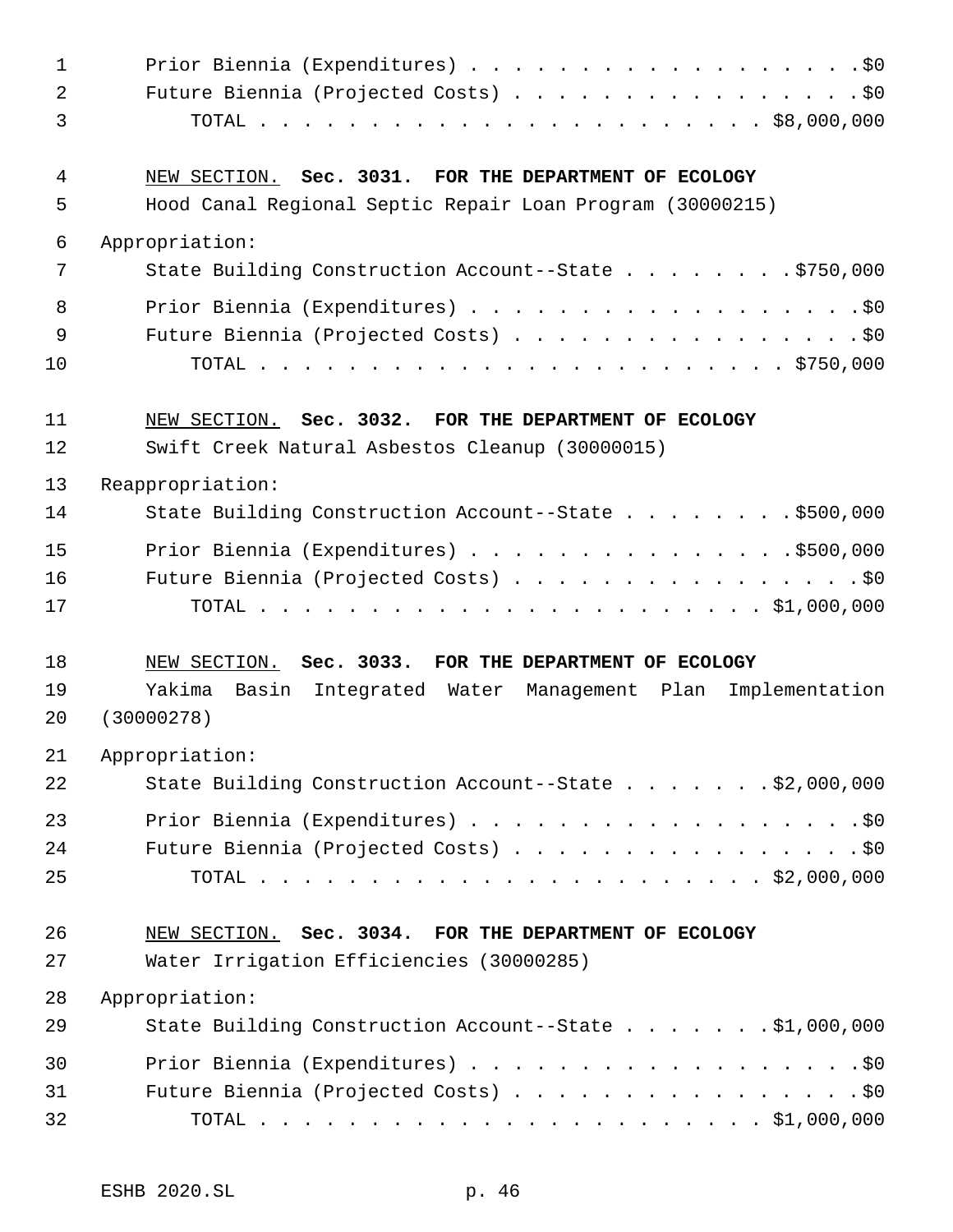| 1<br>2 | NEW SECTION. Sec. 3035. FOR THE DEPARTMENT OF ECOLOGY<br>Green River Flood Levee Improvements (30000295) |
|--------|----------------------------------------------------------------------------------------------------------|
|        |                                                                                                          |
| 3<br>4 | Appropriation:<br>State Building Construction Account--State \$4,000,000                                 |
|        |                                                                                                          |
| 5      | Prior Biennia (Expenditures) \$0                                                                         |
| 6      | Future Biennia (Projected Costs) \$0                                                                     |
| 7      |                                                                                                          |
| 8      | NEW SECTION. Sec. 3036. FOR THE DEPARTMENT OF ECOLOGY                                                    |
| 9      | Mount Vernon Flood Protection (30000297)                                                                 |
| 10     | Appropriation:                                                                                           |
| 11     | State Building Construction Account--State \$700,000                                                     |
| 12     | Prior Biennia (Expenditures) \$0                                                                         |
| 13     | Future Biennia (Projected Costs) \$0                                                                     |
| 14     |                                                                                                          |
| 15     | NEW SECTION. Sec. 3037. FOR<br>THE<br><b>STATE PARKS</b><br>AND RECREATION                               |
| 16     | COMMISSION                                                                                               |
| 17     | Hood Canal Wastewater (20061850)                                                                         |
| 18     | Reappropriation:                                                                                         |
| 19     | Hood Canal Aquatic Rehabilitation Bond                                                                   |
| 20     | Account--State \$3,130,000                                                                               |
| 21     | Prior Biennia (Expenditures) $\ldots$ 92,790,000                                                         |
| 22     | Future Biennia (Projected Costs) \$0                                                                     |
| 23     |                                                                                                          |
|        |                                                                                                          |
| 24     | NEW SECTION. Sec. 3038. FOR<br>THE<br><b>STATE PARKS</b><br>AND RECREATION                               |
| 25     | COMMISSION                                                                                               |
| 26     | Minor Works: Preservation (30000001)                                                                     |
| 27     | Reappropriation:                                                                                         |
| 28     | State Building Construction Account--State \$2,870,000                                                   |
| 29     | Prior Biennia (Expenditures) \$3,930,000                                                                 |
| 30     | Future Biennia (Projected Costs) \$0                                                                     |
| 31     |                                                                                                          |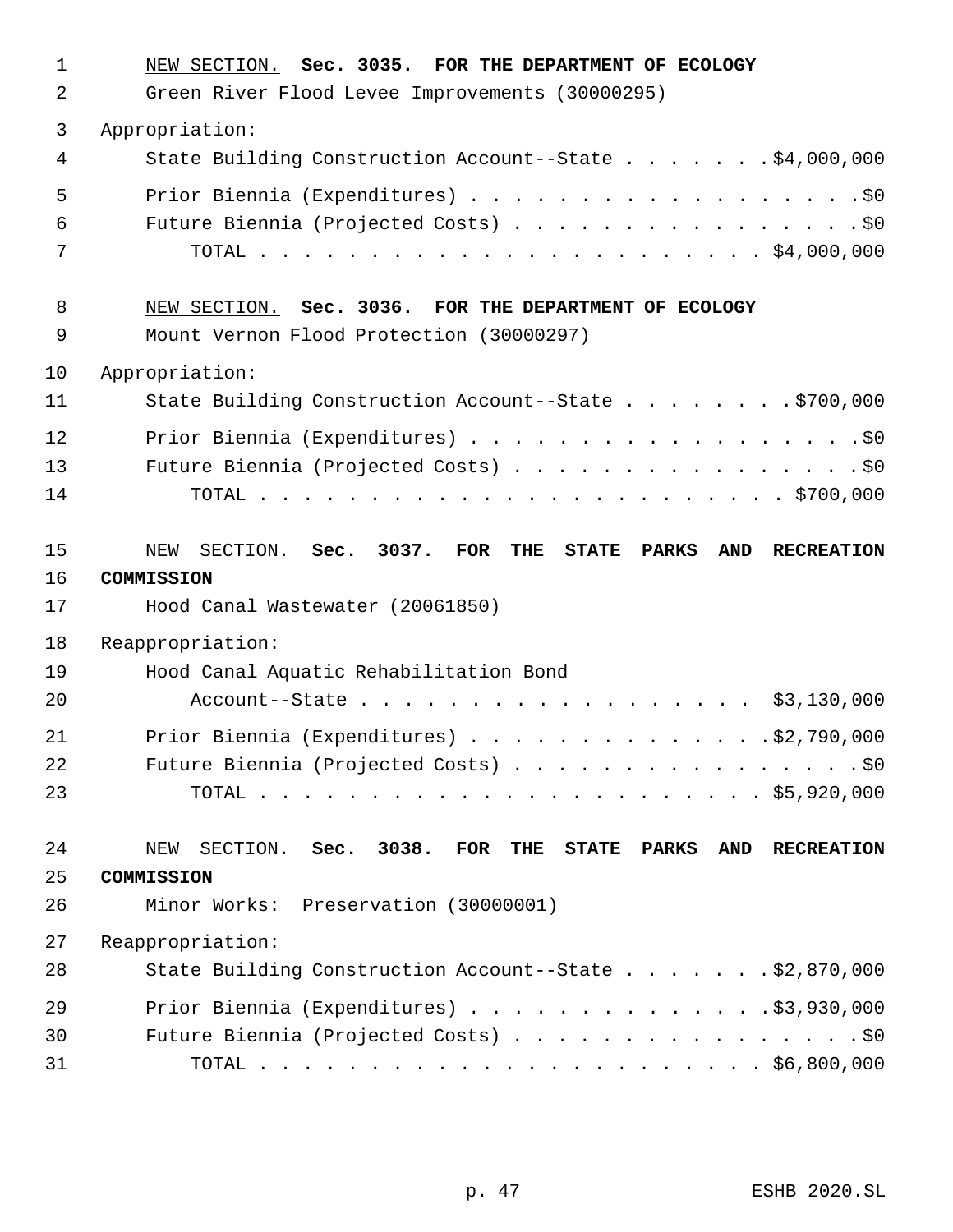| 1        | 3039. FOR<br>NEW SECTION. Sec.<br><b>THE</b><br>STATE PARKS<br><b>AND</b><br><b>RECREATION</b> |
|----------|------------------------------------------------------------------------------------------------|
| 2        | <b>COMMISSION</b>                                                                              |
| 3        | Trail Development (30000003)                                                                   |
| 4        | Reappropriation:                                                                               |
| 5        | State Building Construction Account--State \$592,000                                           |
| 6        | Prior Biennia (Expenditures) \$208,000                                                         |
| 7        |                                                                                                |
| 8        |                                                                                                |
| 9        | $3040.$ FOR<br>NEW SECTION. Sec.<br>THE<br>STATE PARKS<br><b>AND</b><br><b>RECREATION</b>      |
| 10       | <b>COMMISSION</b>                                                                              |
| 11       | Puget Sound Initiative (30000050)                                                              |
| 12       | Reappropriation:                                                                               |
| 13       | State Building Construction Account--State \$600,000                                           |
| 14       | Prior Biennia (Expenditures) \$1,400,000                                                       |
| 15       | Future Biennia (Projected Costs) \$0                                                           |
| 16       |                                                                                                |
|          |                                                                                                |
|          |                                                                                                |
| 17       | 3041. FOR<br>NEW SECTION. Sec.<br>THE<br><b>STATE PARKS</b><br>AND<br><b>RECREATION</b>        |
| 18       | COMMISSION                                                                                     |
| 19       | Twanoh State Park: Storm Water Improvements (30000054)                                         |
| 20       | Reappropriation:                                                                               |
| 21       | State Building Construction Account--State \$226,000                                           |
| 22       | Prior Biennia (Expenditures) \$24,000                                                          |
| 23       | Future Biennia (Projected Costs) \$0                                                           |
| 24       |                                                                                                |
|          |                                                                                                |
| 25       | NEW SECTION. Sec. 3042. FOR THE STATE PARKS AND RECREATION                                     |
| 26<br>27 | COMMISSION<br>Dash Point State Park: Sanitary Sewer Collection System (30000269)               |
| 28       |                                                                                                |
| 29       | Reappropriation:<br>State Building Construction Account--State \$2,327,000                     |
| 30       | Prior Biennia (Expenditures) \$920,000                                                         |
| 31       | Future Biennia (Projected Costs) \$0                                                           |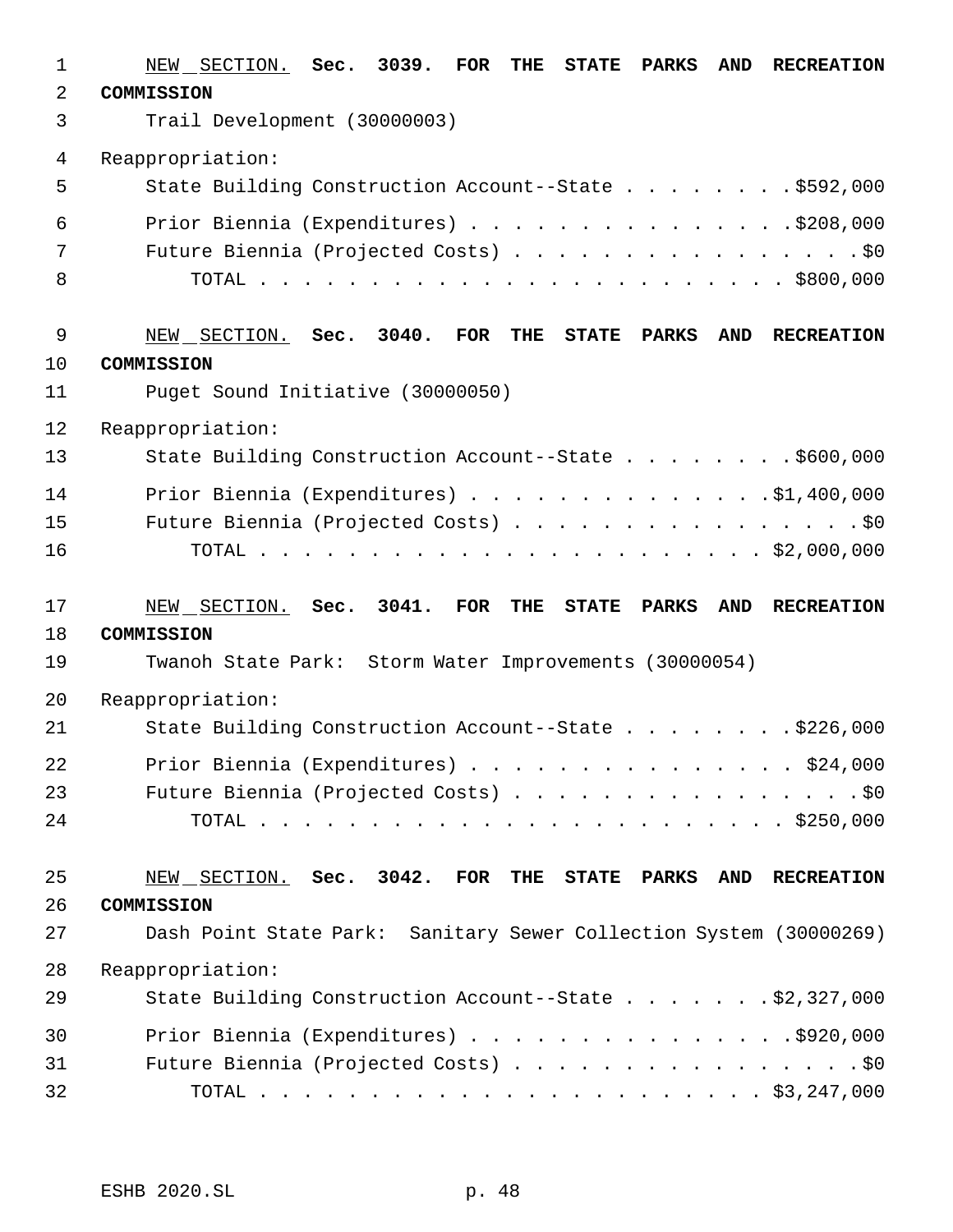| $\mathbf 1$ | NEW SECTION. Sec.<br>3043.<br><b>FOR</b><br><b>STATE</b><br><b>PARKS</b><br><b>AND</b><br><b>RECREATION</b><br>THE |
|-------------|--------------------------------------------------------------------------------------------------------------------|
| 2           | COMMISSION                                                                                                         |
| 3           | Worden State Park: Housing Areas Exterior Improvements<br>Fort                                                     |
| 4           | (30000433)                                                                                                         |
| 5           | Reappropriation:                                                                                                   |
| 6           | State Building Construction Account--State \$339,000                                                               |
| 7           | Prior Biennia (Expenditures) \$407,000                                                                             |
| 8           | Future Biennia (Projected Costs) \$0                                                                               |
| 9           |                                                                                                                    |
| 10          | 3044.<br>NEW SECTION. Sec.<br>FOR<br><b>THE</b><br><b>STATE</b><br>PARKS<br>AND<br><b>RECREATION</b>               |
| 11          | COMMISSION                                                                                                         |
| 12          | Illahee State Park: Wastewater Treatment Upgrade (30000447)                                                        |
| 13          | Reappropriation:                                                                                                   |
| 14          | State Building Construction Account--State \$704,000                                                               |
| 15          | Prior Biennia (Expenditures) \$868,000                                                                             |
| 16          | Future Biennia (Projected Costs) \$0                                                                               |
| 17          |                                                                                                                    |
| 18          | 3045.<br><b>FOR</b><br>NEW SECTION.<br>Sec.<br><b>PARKS</b><br><b>RECREATION</b><br>THE<br><b>STATE</b><br>AND     |
| 19          | COMMISSION                                                                                                         |
| 20          | Deception Pass State Park: Wastewater System (30000483)                                                            |
| 21          | Reappropriation:                                                                                                   |
| 22          | State Building Construction Account--State \$262,000                                                               |
| 23          | Prior Biennia (Expenditures) \$38,000                                                                              |
| 24          | Future Biennia (Projected Costs) \$0                                                                               |
| 25          |                                                                                                                    |
| 26          | NEW SECTION. Sec. 3046. FOR THE STATE PARKS<br>AND RECREATION                                                      |
| 27          | COMMISSION                                                                                                         |
| 28          | Fish Barrier Removal (30000540)                                                                                    |
| 29          | Appropriation:                                                                                                     |
| 30          | State Building Construction Account--State \$1,238,000                                                             |
| 31          | Prior Biennia (Expenditures) \$0                                                                                   |
| 32          | Future Biennia (Projected Costs) \$8,940,000                                                                       |
| 33          |                                                                                                                    |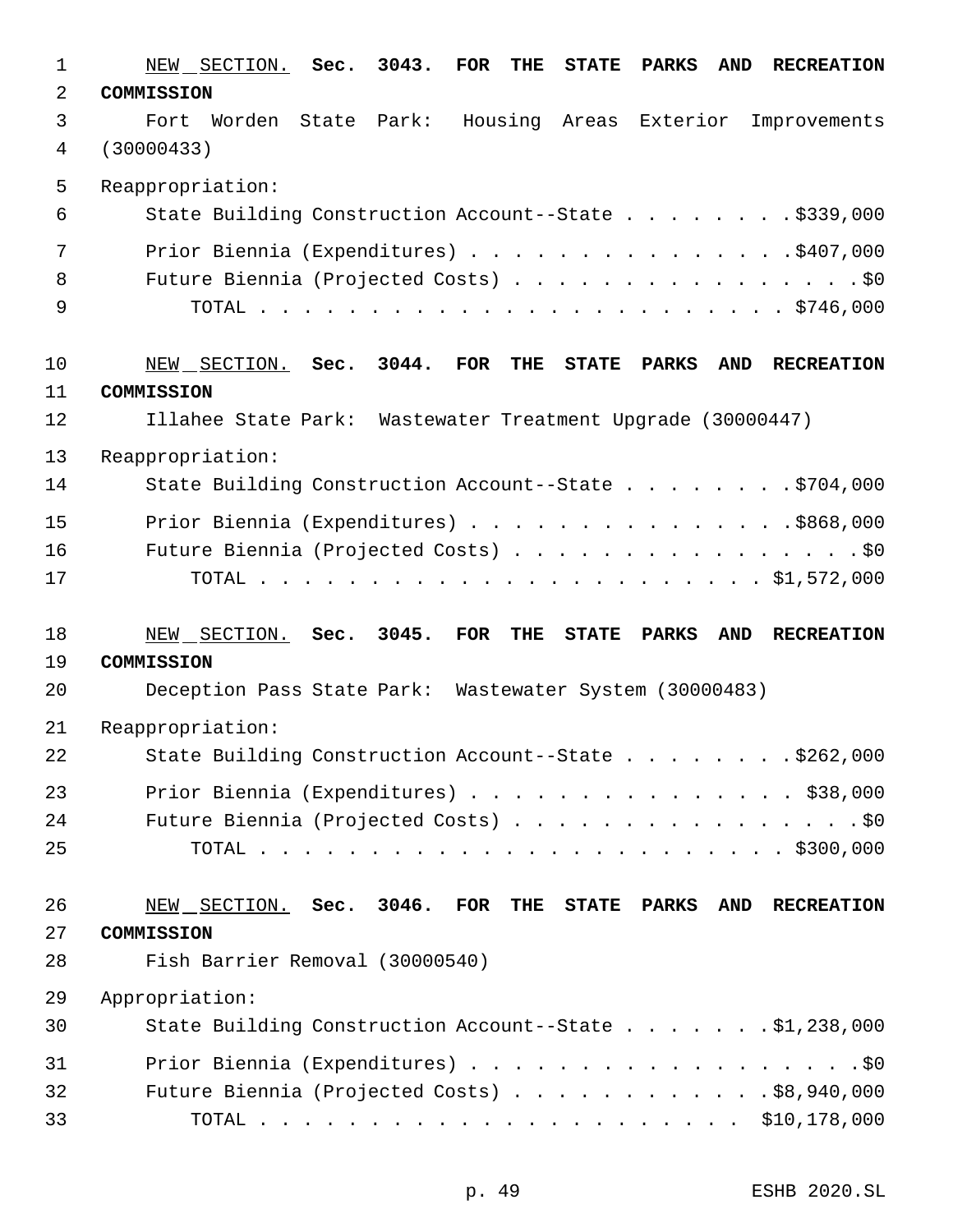| $\mathbf{1}$ | NEW SECTION. Sec. 3047. FOR THE<br>STATE PARKS<br><b>AND</b><br><b>RECREATION</b> |
|--------------|-----------------------------------------------------------------------------------|
| 2            | COMMISSION                                                                        |
| 3            | Iron Horse Tunnel Hazard Repair (30000552)                                        |
| 4            | Appropriation:                                                                    |
| 5            | State Building Construction Account--State \$1,896,000                            |
| 6            | Prior Biennia (Expenditures) \$0                                                  |
| 7            | Future Biennia (Projected Costs) \$0                                              |
| 8            |                                                                                   |
|              |                                                                                   |
| 9            | NEW SECTION. Sec. 3048. FOR THE<br>STATE PARKS<br><b>AND</b><br><b>RECREATION</b> |
| 10           | COMMISSION                                                                        |
| 11           | Minor Works: Health and Safety (30000667)                                         |
| 12           | Appropriation:                                                                    |
| 13           | State Building Construction Account--State \$5,000,000                            |
| 14           | Prior Biennia (Expenditures) \$0                                                  |
| 15           | Future Biennia (Projected Costs) \$1,866,000                                      |
| 16           |                                                                                   |
|              |                                                                                   |
| 17           | NEW SECTION. Sec. 3049.<br>FOR THE<br>STATE PARKS<br>AND RECREATION               |
| 18           | COMMISSION                                                                        |
| 19           | Bay View Park Wide Wastewater Treatment System (20082041)                         |
| 20           | Appropriation:                                                                    |
| 21           | State Building Construction Account--State \$1,250,000                            |
| 22           | Prior Biennia (Expenditures) $\ldots$ 937,000                                     |
| 23           | Future Biennia (Projected Costs) \$0                                              |
| 24           |                                                                                   |
|              |                                                                                   |
| 25           | NEW SECTION. Sec. 3050. FOR THE STATE PARKS<br>AND RECREATION                     |
| 26           | COMMISSION                                                                        |
| 27           | Minor Works: Facilities and Infrastructure Preservation (30000766)                |
| 28           | Appropriation:                                                                    |
| 29           | State Building Construction Account--State \$3,000,000                            |
| 30           | Prior Biennia (Expenditures) \$0                                                  |
| 31           | Future Biennia (Projected Costs) $\ldots$ \$8,421,000                             |
|              |                                                                                   |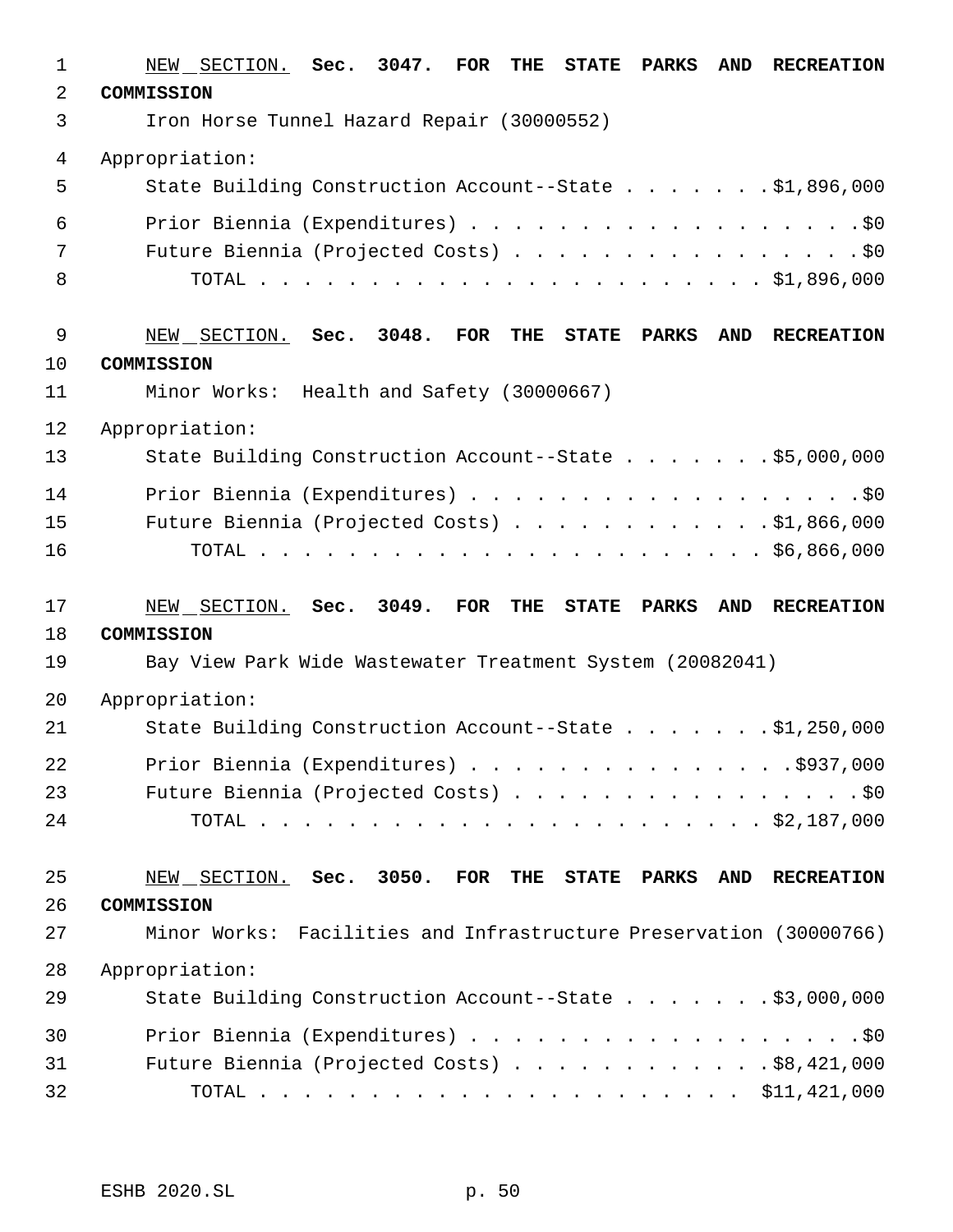| $\mathbf 1$    | NEW SECTION. Sec. 3051. FOR<br>STATE PARKS<br><b>AND</b><br><b>RECREATION</b><br>THE |
|----------------|--------------------------------------------------------------------------------------|
| $\overline{a}$ | COMMISSION                                                                           |
| 3              | Facility and Infrastructure Backlog Reduction (30000770)                             |
| 4              | Appropriation:                                                                       |
| 5              | State Building Construction Account--State \$1,300,000                               |
| 6              |                                                                                      |
| 7              | Future Biennia (Projected Costs) \$6,000,000                                         |
| 8              |                                                                                      |
| 9              | NEW SECTION. Sec. 3052. FOR THE STATE PARKS<br>AND RECREATION                        |
| 10             | COMMISSION                                                                           |
| 11             | Fort Worden State Park: Building 202 Rehabilitation (30000027)                       |
| 12             | Appropriation:                                                                       |
| 13             | State Building Construction Account--State \$2,377,000                               |
| 14             |                                                                                      |
| 15             | Future Biennia (Projected Costs) \$0                                                 |
| 16             |                                                                                      |
| 17             | NEW SECTION. Sec. 3053. FOR<br>AND CONSERVATION<br>THE<br><b>RECREATION</b>          |
| 18             | <b>FUNDING BOARD</b>                                                                 |
| 19             | Washington Wildlife and Recreation Program (19982003)                                |
| 20             | The reappropriation in this section is subject to the following                      |
| 21             | conditions and limitations: The reappropriation is subject to the                    |
| 22             | provisions of section 158, chapter 371, Laws of 2006.                                |
| 23             | Reappropriation:                                                                     |
| 24             | Outdoor Recreation Account--State \$396,000                                          |
| 25             | Habitat Conservation Account--State \$487,000                                        |
| 26             | Subtotal Reappropriation \$883,000                                                   |
| 27             | Prior Biennia (Expenditures) \$76,718,000                                            |
|                |                                                                                      |
| 28             | Future Biennia (Projected Costs) \$0                                                 |
| 29             |                                                                                      |
| 30             | NEW SECTION. Sec. 3054. FOR THE<br><b>RECREATION</b><br>AND CONSERVATION             |
| 31             | <b>FUNDING BOARD</b>                                                                 |
| 32             | Salmon Recovery Funding Board Programs (20044001)                                    |

p. 51 ESHB 2020.SL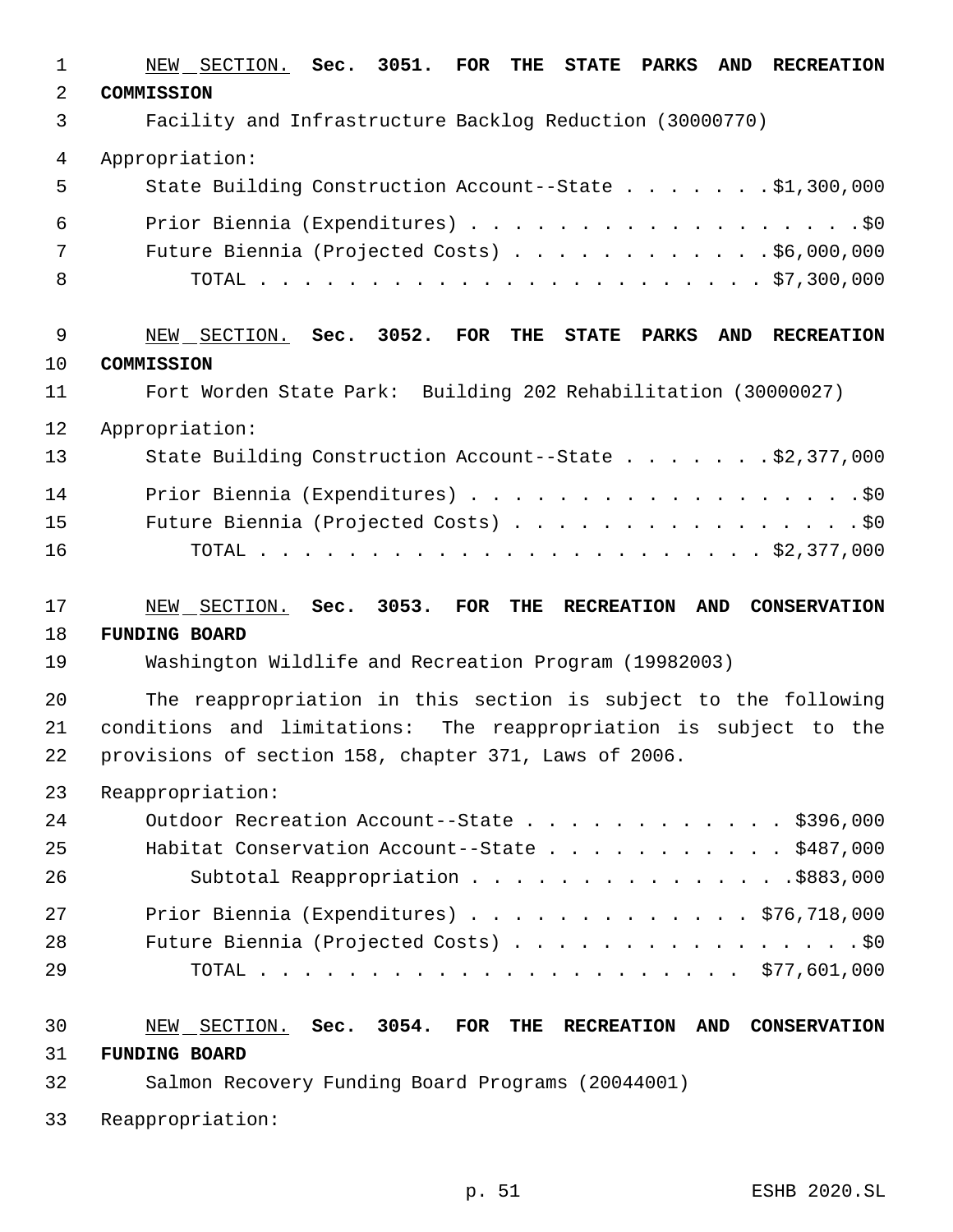| $\sim$ 1       | State Building Construction Account--State \$920,000 |
|----------------|------------------------------------------------------|
| 2              | Prior Biennia (Expenditures) \$11,080,000            |
| $\overline{3}$ | Future Biennia (Projected Costs) \$0                 |
| $\overline{4}$ |                                                      |

#### NEW SECTION. **Sec. 3055. FOR THE RECREATION AND CONSERVATION FUNDING BOARD**

Washington Wildlife and Recreation Program (20044002)

 The reappropriations in this section are subject to the following conditions and limitations: Any amount of the reappropriation that is not obligated to a specific project may be used to fund alternate projects approved by the legislature from the same account in biennia succeeding that in which the moneys were originally appropriated.

Reappropriation:

| 14 | Outdoor Recreation Account--State \$889,000     |  |
|----|-------------------------------------------------|--|
| 15 | Habitat Conservation Account--State \$1,062,000 |  |
| 16 | Subtotal Reappropriation 51,951,000             |  |
| 17 | Prior Biennia (Expenditures) \$42,579,000       |  |
| 18 | Future Biennia (Projected Costs) \$0            |  |
| 19 |                                                 |  |

#### NEW SECTION. **Sec. 3056. FOR THE RECREATION AND CONSERVATION FUNDING BOARD**

Youth Athletic Fields (20062952)

 The reappropriation in this section is subject to the following conditions and limitations: The reappropriation is subject to the provisions of section 172, chapter 371, Laws of 2006.

Reappropriation:

| 27 | State Building Construction Account--State \$621,000 |
|----|------------------------------------------------------|
| 28 | Prior Biennia (Expenditures) \$1,879,000             |
| 29 | Future Biennia (Projected Costs) \$0                 |
| 30 |                                                      |

#### NEW SECTION. **Sec. 3057. FOR THE RECREATION AND CONSERVATION FUNDING BOARD**

Salmon Recovery Funding Board Programs (20064001)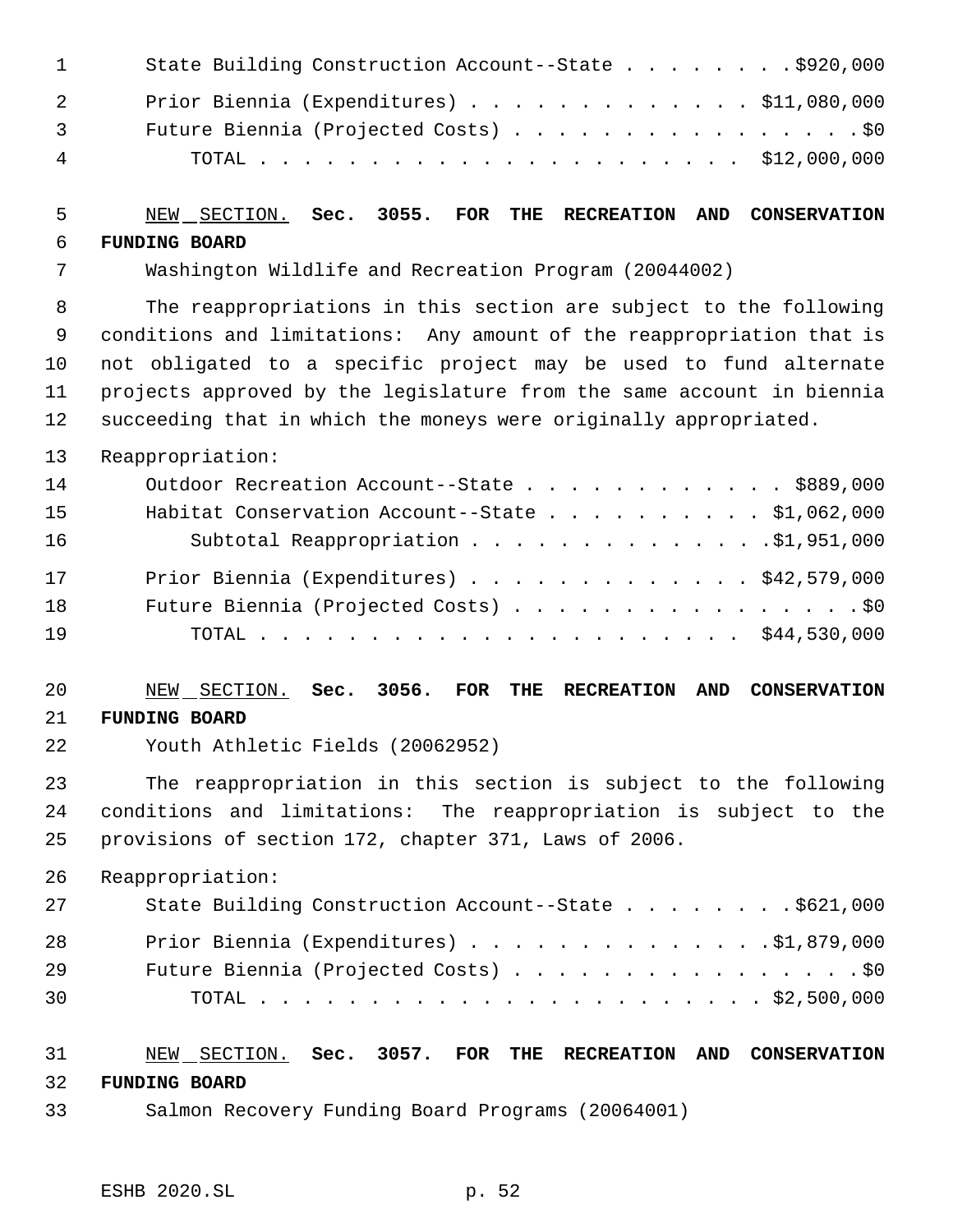The reappropriations in this section are subject to the following conditions and limitations: The reappropriations are subject to the provisions of section 403, chapter 488, Laws of 2005.

Reappropriation:

| - 5 | State Building Construction Account--State \$2,585,000 |
|-----|--------------------------------------------------------|
| - 6 | Prior Biennia (Expenditures) \$15,415,000              |
| 7   | Future Biennia (Projected Costs) \$0                   |
| - 8 |                                                        |

 NEW SECTION. **Sec. 3058. FOR THE RECREATION AND CONSERVATION FUNDING BOARD**

Washington Wildlife and Recreation Program (20064002)

 The reappropriations in this section are subject to the following conditions and limitations: The reappropriations are subject to the provisions of section 404, chapter 488, Laws of 2005.

Reappropriation:

| 16 | Outdoor Recreation Account--State \$1,884,000            |
|----|----------------------------------------------------------|
| 17 | Habitat Conservation Account--State $\ldots$ \$4,225,000 |
| 18 | Subtotal Reappropriation 96,109,000                      |
| 19 | Prior Biennia (Expenditures) \$43,891,000                |
| 20 | Future Biennia (Projected Costs) \$0                     |
| 21 |                                                          |

 NEW SECTION. **Sec. 3059. FOR THE RECREATION AND CONSERVATION FUNDING BOARD**

Family Forest and Fish Passage Program (20082001)

 The reappropriation in this section is subject to the following conditions and limitations:

 (1) This reappropriation is provided solely for the salmon recovery funding board in consultation with the small forest landowner office of the department of natural resources and the department of fish and wildlife to provide grants to correct fish passage blockages on nonindustrial forest lands. Selection of projects must be coordinated with the other salmon recovery grant programs.

(2) In addition to the annual project progress reporting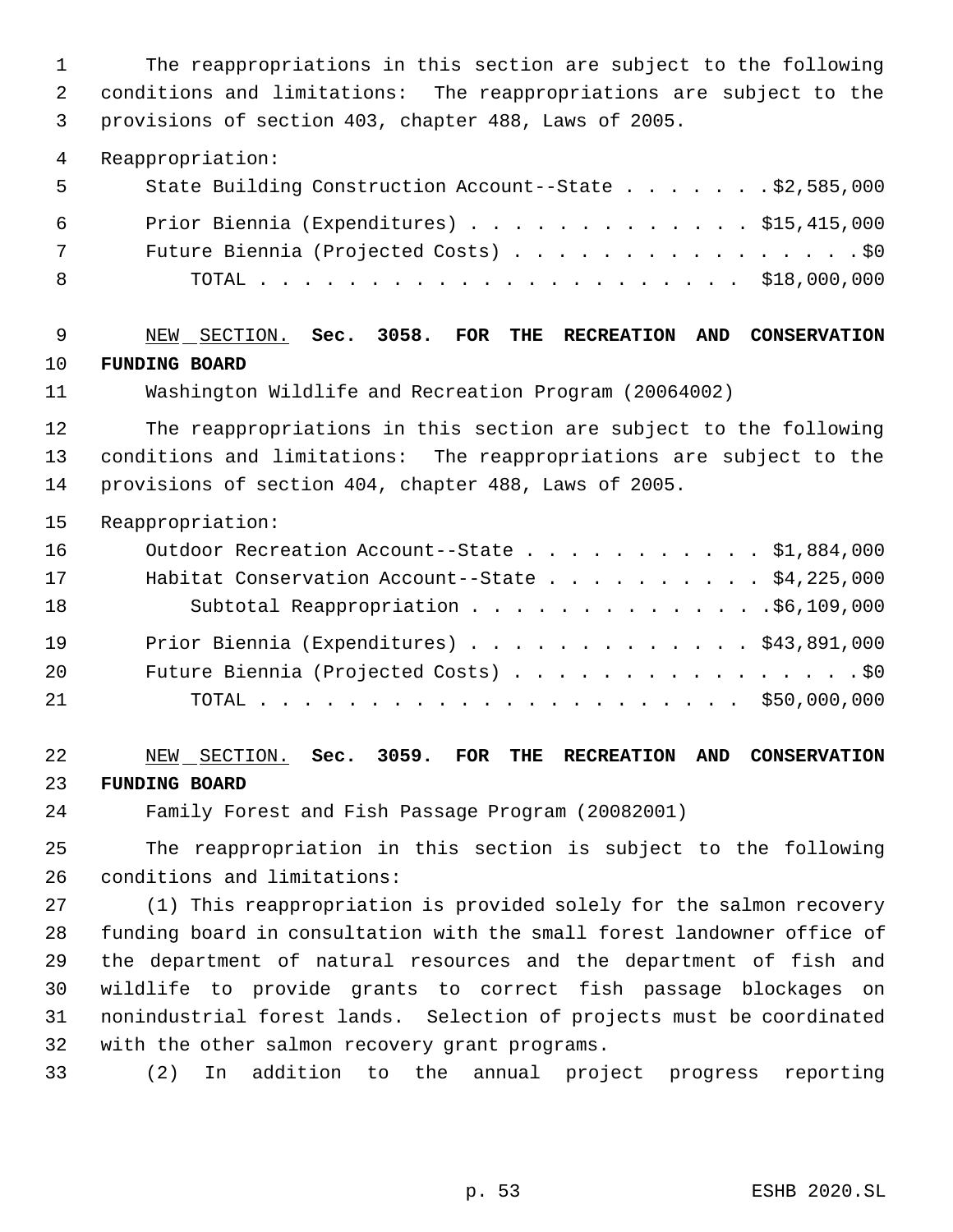| $\mathbf{1}$<br>2 | requirement of RCW 43.88.160(3), the committee shall file quarterly<br>project progress reports with the office of financial management. |
|-------------------|------------------------------------------------------------------------------------------------------------------------------------------|
| $\mathfrak{Z}$    | Reappropriation:                                                                                                                         |
| $\overline{4}$    | State Building Construction Account--State \$841,000                                                                                     |
| 5                 | Prior Biennia (Expenditures) \$5,159,000                                                                                                 |
| 6                 | Future Biennia (Projected Costs) \$0                                                                                                     |
| 7                 |                                                                                                                                          |
| 8                 | NEW SECTION. Sec. 3060.<br>$\overline{\text{FOR}}$<br>THE<br><b>RECREATION</b><br>AND CONSERVATION                                       |
| 9                 | <b>FUNDING BOARD</b>                                                                                                                     |
| 10                | Puget Sound Restoration and Acquisition (20084004)                                                                                       |
| 11                | Reappropriation:                                                                                                                         |
| 12                | State Building Construction Account--State \$10,443,000                                                                                  |
| 13                | Prior Biennia (Expenditures) \$30,307,000                                                                                                |
| 14                | Future Biennia (Projected Costs) \$0                                                                                                     |
| 15                |                                                                                                                                          |
| 16                | NEW SECTION. Sec. 3061. FOR<br>THE<br><b>RECREATION</b><br>AND<br><b>CONSERVATION</b>                                                    |
| 17                | <b>FUNDING BOARD</b>                                                                                                                     |
| 18                | Aquatic Lands Enhancement Account (20084005)                                                                                             |
| 19                | Reappropriation:                                                                                                                         |
| 20                | State Building Construction Account--State \$2,416,000                                                                                   |
| 21                | Prior Biennia (Expenditures) \$2,609,000                                                                                                 |
| 22                | Future Biennia (Projected Costs) \$0                                                                                                     |
| 23                |                                                                                                                                          |
| 24                | NEW SECTION. Sec. 3062. FOR THE RECREATION<br>AND<br><b>CONSERVATION</b>                                                                 |
| 25                | <b>FUNDING BOARD</b>                                                                                                                     |
| 26                | Washington Wildlife Recreation Grants (20084011)                                                                                         |
| 27                | The reappropriations in this section are subject to the following                                                                        |
| 28                | conditions and limitations:                                                                                                              |
| 29                | (1) The reappropriations are provided solely for the approved list                                                                       |
| 30                | of projects in LEAP capital document No. 2007-3 as developed on March                                                                    |
|                   |                                                                                                                                          |
| 31<br>32          | 17, 2007, and LEAP capital document No. 2008-1 as developed on February                                                                  |

ESHB 2020.SL p. 54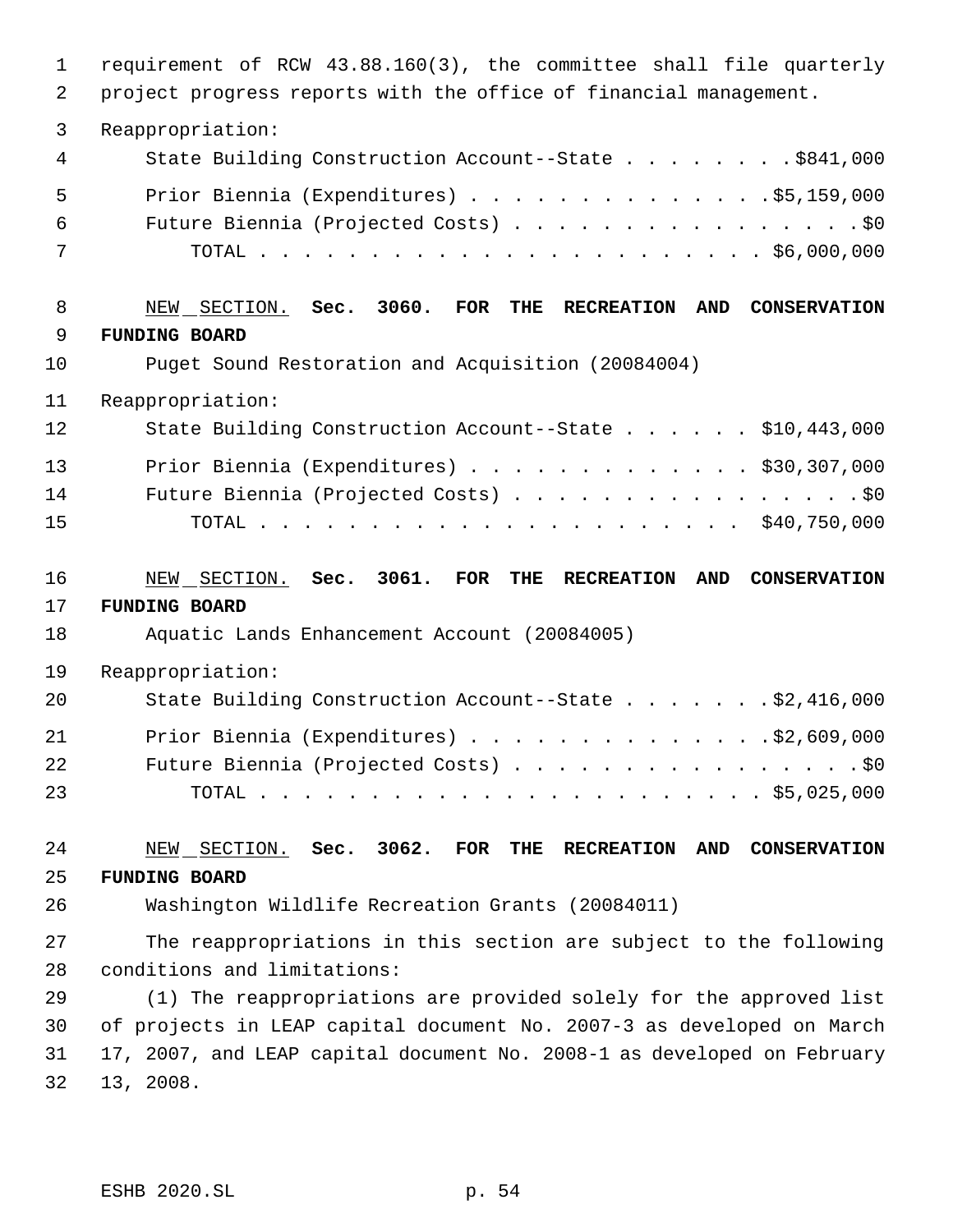(2) If additional funds are available after funding the farmlands preservation account projects approved in subsection (1) of this section, the board may: Provide one-time grants of up to \$25,000 each to counties requesting assistance in developing farmlands preservation strategies for the purpose of seeking grants from the farmlands preservation account in future grant cycles.

 (3) Funds reappropriated for distribution according to the provisions of RCW 79A.15.040(1)(c) must be allocated forty percent to local government projects and sixty percent to state agency projects. If the cumulative total of local government projects is less than forty percent of the total distribution to this category, the difference may be allocated to state agency projects.

 (4) Up to \$627,299 of the reappropriation from the riparian protection account is for the Chehalis river surge plain natural area preserve. This amount may not be expended for the project until the department of natural resources has completed a management plan for the preserve that maintains recreational access and that management plan is presented to the house of representatives capital budget and senate ways and means committees.

Reappropriation:

| 21 | Outdoor Recreation Account--State \$10,665,000    |
|----|---------------------------------------------------|
| 22 | Farmlands Preservation Account--State \$2,367,000 |
| 23 | Riparian Protection Account--State \$4,262,000    |
| 24 | Habitat Conservation Account--State \$13,821,000  |
| 25 | Subtotal Reappropriation \$31,115,000             |
| 26 | Prior Biennia (Expenditures) \$67,377,000         |
| 27 | Future Biennia (Projected Costs) \$0              |
| 28 |                                                   |

 NEW SECTION. **Sec. 3063. FOR THE RECREATION AND CONSERVATION FUNDING BOARD**

Salmon Recovery Funding Board Programs (20084851)

| 33 | State Building Construction Account--State \$3,813,000 |  |
|----|--------------------------------------------------------|--|
| 34 | Prior Biennia (Expenditures) \$14,187,000              |  |
| 35 | Future Biennia (Projected Costs) \$0                   |  |
| 36 |                                                        |  |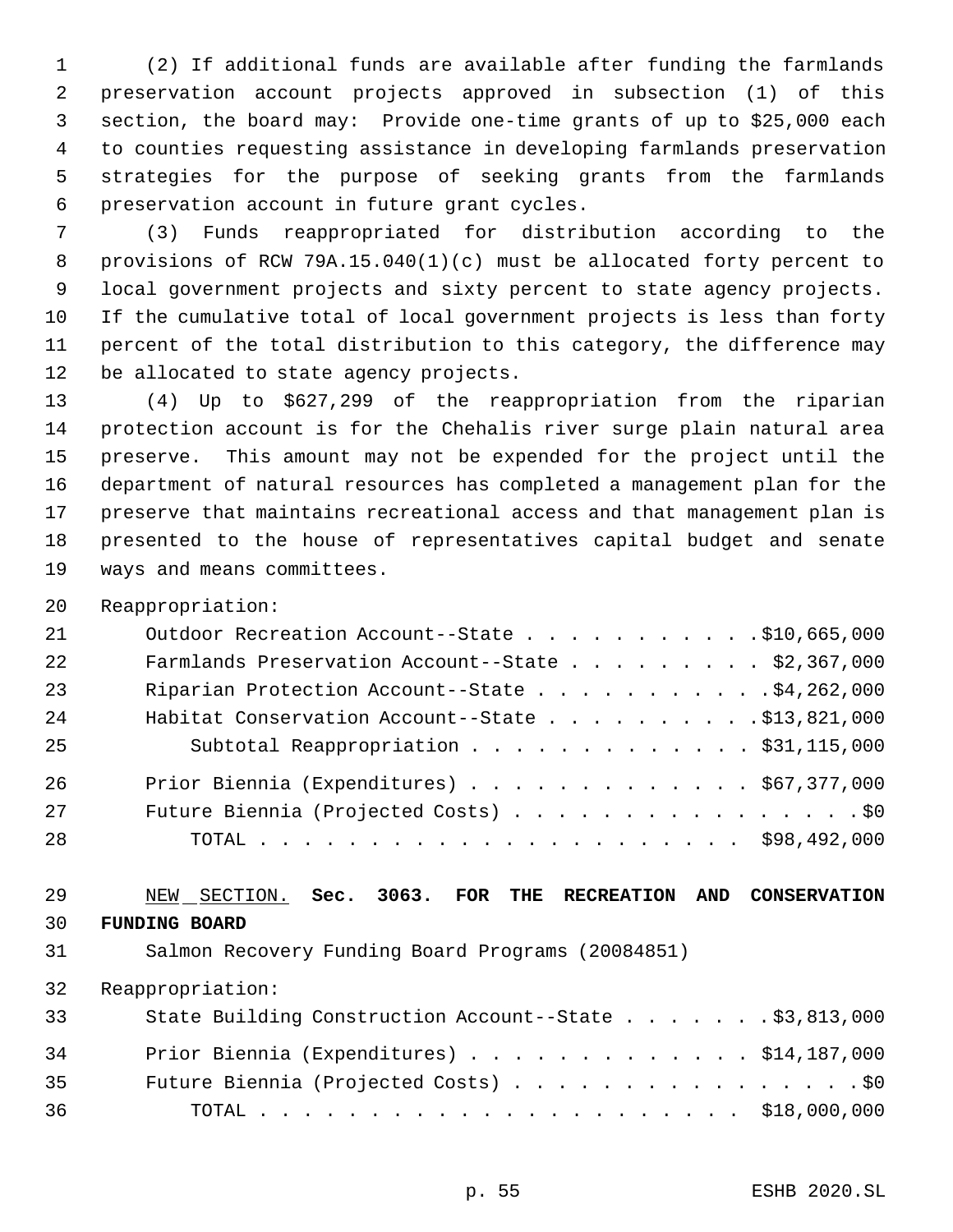| $\mathbf 1$    | NEW SECTION. Sec. 3064.<br>FOR<br>THE<br><b>AND</b><br><b>RECREATION</b><br><b>CONSERVATION</b>                     |
|----------------|---------------------------------------------------------------------------------------------------------------------|
| $\overline{2}$ | <b>FUNDING BOARD</b>                                                                                                |
| 3              | Washington Wildlife Recreation Grants (30000002)                                                                    |
| 4              | Reappropriation:                                                                                                    |
| 5              | Outdoor Recreation Account--State \$13,785,000                                                                      |
| 6              | Farmlands Preservation Account--State \$4,357,000                                                                   |
| 7              | Riparian Protection Account--State \$7,060,000                                                                      |
| 8              | Habitat Conservation Account--State \$19,542,000                                                                    |
| 9              | Subtotal Reappropriation \$44,744,000                                                                               |
| 10             | Prior Biennia (Expenditures) $\ldots$ \$24,701,000                                                                  |
| 11             | Future Biennia (Projected Costs) \$0                                                                                |
| 12             |                                                                                                                     |
| 13             | 3065.<br>NEW SECTION.<br>Sec.<br><b>FOR</b><br><b>THE</b><br><b>RECREATION</b><br><b>AND</b><br><b>CONSERVATION</b> |
| 14             | <b>FUNDING BOARD</b>                                                                                                |
| 15             | Salmon Recovery Funding Board Programs (30000003)                                                                   |
| 16             | Reappropriation:                                                                                                    |
| 17             | State Building Construction Account--State \$5,760,000                                                              |
| 18             | Prior Biennia (Expenditures) \$4,240,000                                                                            |
| 19             | Future Biennia (Projected Costs) \$0                                                                                |
| 20             |                                                                                                                     |
| 21             | 3066.<br>NEW SECTION.<br><b>FOR</b><br><b>AND</b><br>Sec.<br>THE<br><b>RECREATION</b><br><b>CONSERVATION</b>        |
| 22             | <b>FUNDING BOARD</b>                                                                                                |
| 23             | Aquatic Lands Enhancement Account (30000007)                                                                        |
| 24             | The reappropriation in this section is subject to the following                                                     |
| 25             | conditions and limitations: The reappropriation is provided solely for                                              |
| 26             | the list of projects in LEAP capital document No. 2009-3, developed                                                 |
| 27             | March 9, 2009.                                                                                                      |
| 28             | Reappropriation:                                                                                                    |
| 29             | State Building Construction Account--State \$1,138,000                                                              |
| 30             | Prior Biennia (Expenditures) $\ldots$ 92,887,000                                                                    |
| 31             | Future Biennia (Projected Costs) \$0                                                                                |
| 32             |                                                                                                                     |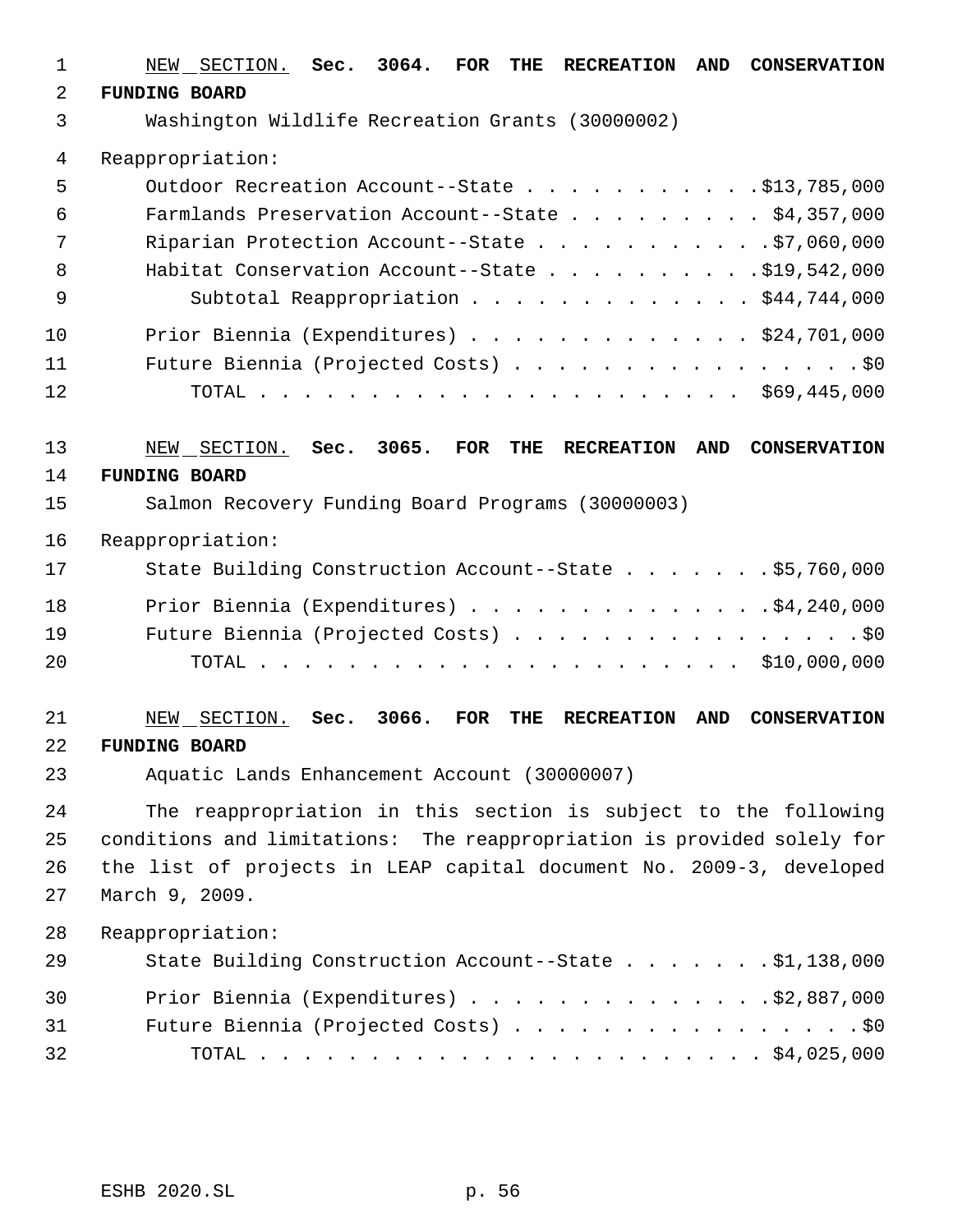| $\mathbf 1$    | NEW SECTION. Sec. 3067. FOR<br><b>RECREATION</b><br>AND<br><b>CONSERVATION</b><br>THE |
|----------------|---------------------------------------------------------------------------------------|
| $\overline{2}$ | <b>FUNDING BOARD</b>                                                                  |
| 3              | Puget Sound Acquisition and Restoration (30000080)                                    |
| $\overline{4}$ | Reappropriation:                                                                      |
| 5              | State Building Construction Account--State \$23,421,000                               |
| 6              | Prior Biennia (Expenditures) $\ldots$ 59,579,000                                      |
| 7              | Future Biennia (Projected Costs) \$0                                                  |
| 8              |                                                                                       |
| 9              | NEW SECTION. Sec. 3068.<br>FOR THE<br><b>RECREATION</b><br>AND CONSERVATION           |
| 10             | <b>FUNDING BOARD</b>                                                                  |
| 11             | Puget Sound Estuary and Salmon Restoration Program (30000081)                         |
| 12             | Reappropriation:                                                                      |
| 13             | State Building Construction Account--State \$5,095,000                                |
| 14             | Prior Biennia (Expenditures) \$1,905,000                                              |
| 15             | Future Biennia (Projected Costs) \$0                                                  |
| 16             |                                                                                       |
| 17             | NEW SECTION. Sec. 3069.<br>FOR<br>THE<br>AND CONSERVATION<br><b>RECREATION</b>        |
| 18             | <b>FUNDING BOARD</b>                                                                  |
| 19             | Salmon Recovery Funding Board Programs (30000140)                                     |
| 20             | Appropriation:                                                                        |
| 21             | State Building Construction Account--State \$10,000,000                               |
| 22             |                                                                                       |
| 23             | Future Biennia (Projected Costs) $\ldots$ \$40,000,000                                |
| 24             |                                                                                       |
| 25             | NEW SECTION. Sec. 3070. FOR THE<br>AND CONSERVATION<br><b>RECREATION</b>              |
| 26             | <b>FUNDING BOARD</b>                                                                  |
| 27             | Puget Sound Estuary and Salmon Restoration Program (30000148)                         |
| 28             | The appropriation in this section is subject to the following                         |
| 29             | conditions and limitations: The appropriation shall not be expended on                |
| 30             | the acquisition of lands by state agencies.                                           |
| 31             | Appropriation:                                                                        |
| 32             | State Building Construction Account--State \$5,000,000                                |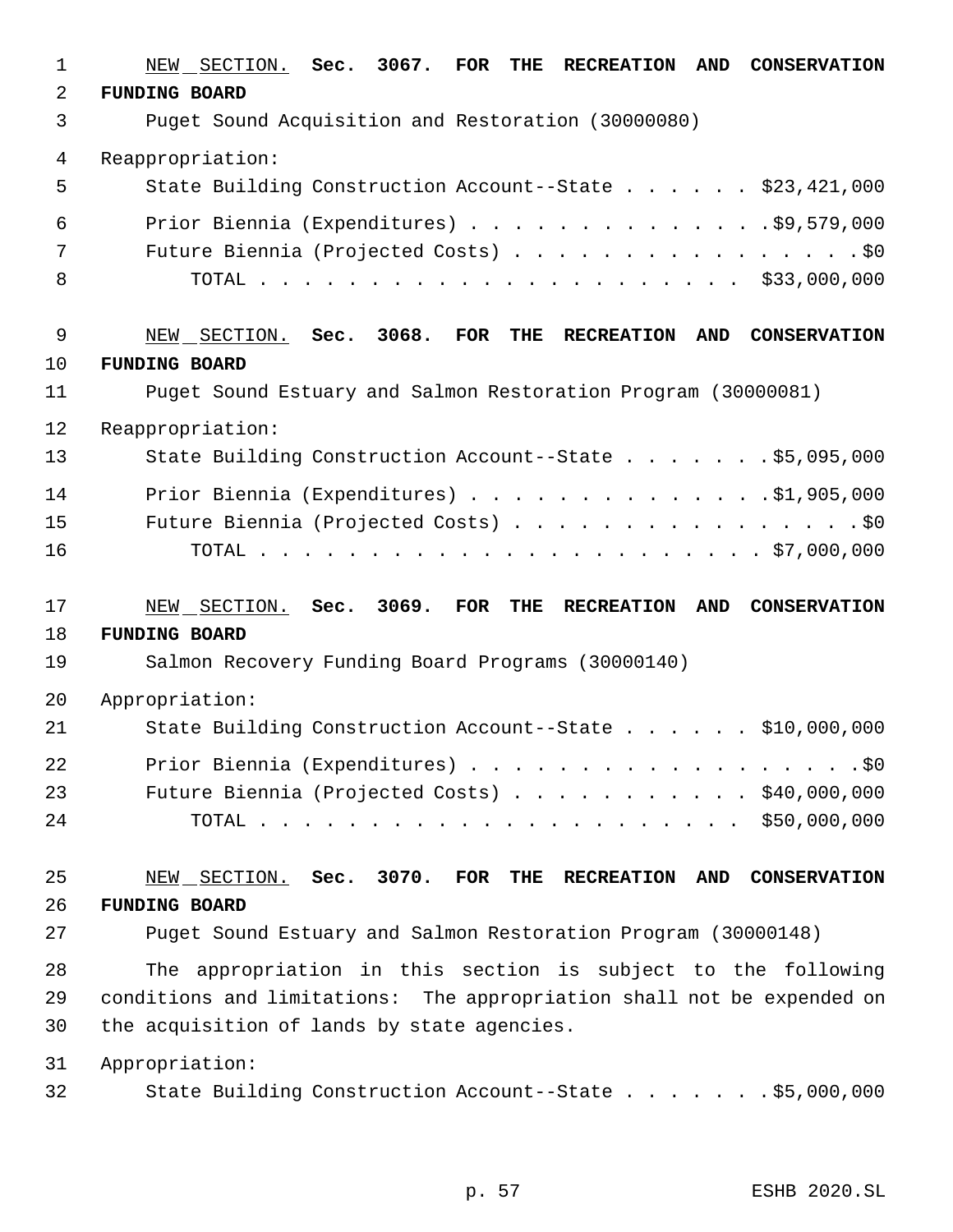| $\mathbf{1}$      | Prior Biennia (Expenditures) \$0                                                                                                                                                                                                                           |
|-------------------|------------------------------------------------------------------------------------------------------------------------------------------------------------------------------------------------------------------------------------------------------------|
| 2                 | Future Biennia (Projected Costs) \$20,000,000                                                                                                                                                                                                              |
| 3                 |                                                                                                                                                                                                                                                            |
| 4                 | NEW SECTION. Sec. 3071. FOR<br>THE<br><b>RECREATION</b><br>AND<br><b>CONSERVATION</b>                                                                                                                                                                      |
| 5                 | <b>FUNDING BOARD</b>                                                                                                                                                                                                                                       |
| 6                 | Family Forest Fish Passage Program (91000001)                                                                                                                                                                                                              |
| 7                 | Reappropriation:                                                                                                                                                                                                                                           |
| 8                 | State Building Construction Account--State \$3,145,000                                                                                                                                                                                                     |
| 9                 | Prior Biennia (Expenditures) $\ldots$ 51,855,000                                                                                                                                                                                                           |
| 10                | Future Biennia (Projected Costs) \$0                                                                                                                                                                                                                       |
| 11                |                                                                                                                                                                                                                                                            |
| $12 \overline{ }$ | NEW SECTION. Sec. 3072. FOR<br>THE<br><b>RECREATION</b><br><b>AND</b><br><b>CONSERVATION</b>                                                                                                                                                               |
| 13                | <b>FUNDING BOARD</b>                                                                                                                                                                                                                                       |
| 14                | Puget Sound Restoration (30000147)                                                                                                                                                                                                                         |
| 15                | The appropriation in this section is subject to the following                                                                                                                                                                                              |
| 16                | conditions and limitations: The appropriation shall not be expended on                                                                                                                                                                                     |
| 17                | the acquisition of lands by state agencies.                                                                                                                                                                                                                |
| 18                | Appropriation:                                                                                                                                                                                                                                             |
| 19                | State Building Construction Account--State \$15,000,000                                                                                                                                                                                                    |
| 20                | Prior Biennia (Expenditures) \$0                                                                                                                                                                                                                           |
| 21                | Future Biennia (Projected Costs) \$60,000,000                                                                                                                                                                                                              |
| 22                | TOTAL<br>$\frac{1}{2}$ . The contract of the contract of the contract of the contract of the contract of the contract of the contract of the contract of the contract of the contract of the contract of the contract of the contract of t<br>\$75,000,000 |
| 23                | NEW SECTION. Sec. 3073. FOR<br>THE<br><b>RECREATION</b><br>AND<br><b>CONSERVATION</b>                                                                                                                                                                      |
| 24                | <b>FUNDING BOARD</b>                                                                                                                                                                                                                                       |
| 25                | Family Forest Fish Passage Program (30000203)                                                                                                                                                                                                              |
| 26                | Appropriation:                                                                                                                                                                                                                                             |
| 27                | State Building Construction Account--State $\ldots$ \$2,000,000                                                                                                                                                                                            |
| 28                | Prior Biennia (Expenditures) \$0                                                                                                                                                                                                                           |
| 29                | Future Biennia (Projected Costs) \$4,000,000                                                                                                                                                                                                               |
| 30                |                                                                                                                                                                                                                                                            |
| 31                | 3074.<br><b>FOR</b><br>NEW SECTION.<br>Sec.<br>THE<br>AND<br><b>CONSERVATION</b><br><b>RECREATION</b>                                                                                                                                                      |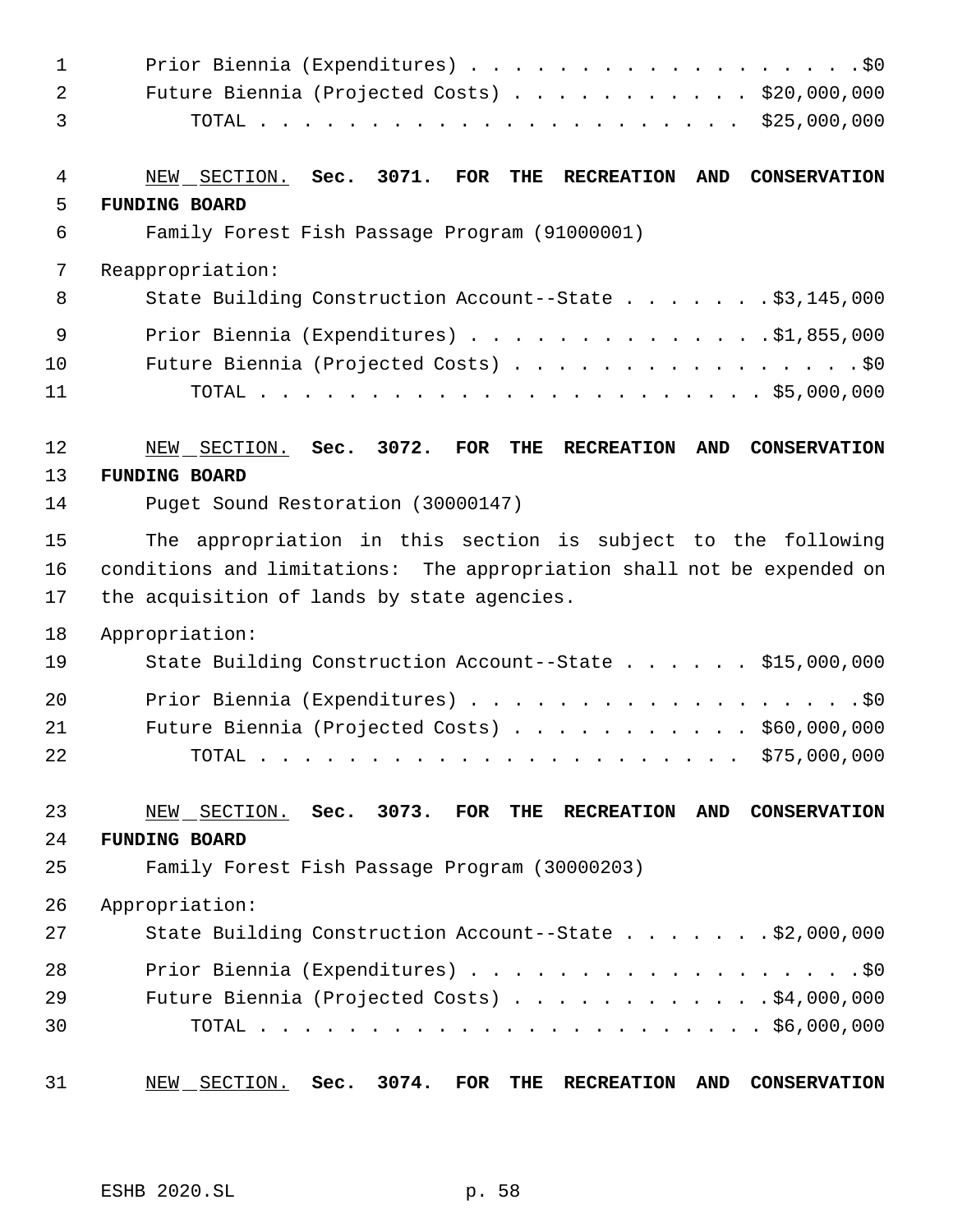#### **FUNDING BOARD**

Washington Wildlife Recreation Grants (30000139)

 The appropriations in this section are subject to the following conditions and limitations: The appropriations are provided solely for the list of projects in LEAP capital document No. 2011-3A, developed May 24, 2011.

Appropriation:

| 8  | Riparian Protection Account--State \$800,000    |
|----|-------------------------------------------------|
| 9  |                                                 |
| 10 | Outdoor Recreation Account--State \$20,200,000  |
| 11 | Farmlands Preservation Account--State \$800,000 |
| 12 | Subtotal Appropriation \$42,000,000             |
| 13 | Prior Biennia (Expenditures) \$0                |
| 14 | Future Biennia (Projected Costs) \$0            |
| 15 |                                                 |

 NEW SECTION. **Sec. 3075. FOR THE STATE CONSERVATION COMMISSION** Flood Assistance for Farm Communities (20084850)

Reappropriation:

| 19 | State Building Construction Account--State \$385,000 |
|----|------------------------------------------------------|
| 20 | Prior Biennia (Expenditures) \$1,115,000             |
| 21 | Future Biennia (Projected Costs) \$0                 |
| 22 |                                                      |

#### NEW SECTION. **Sec. 3076. FOR THE STATE CONSERVATION COMMISSION** Livestock Nutrient Program (30000001)

Reappropriation:

| 26 | State Taxable Building Construction Account--State \$780,000 |
|----|--------------------------------------------------------------|
| 27 | Prior Biennia (Expenditures) 91,220,000                      |
| 28 | Future Biennia (Projected Costs) \$0                         |
| 29 |                                                              |

#### NEW SECTION. **Sec. 3077. FOR THE STATE CONSERVATION COMMISSION**

Conservation Reserve Enhancement Program (30000003)

Reappropriation:

State Building Construction Account--State . . . . . . . . \$897,000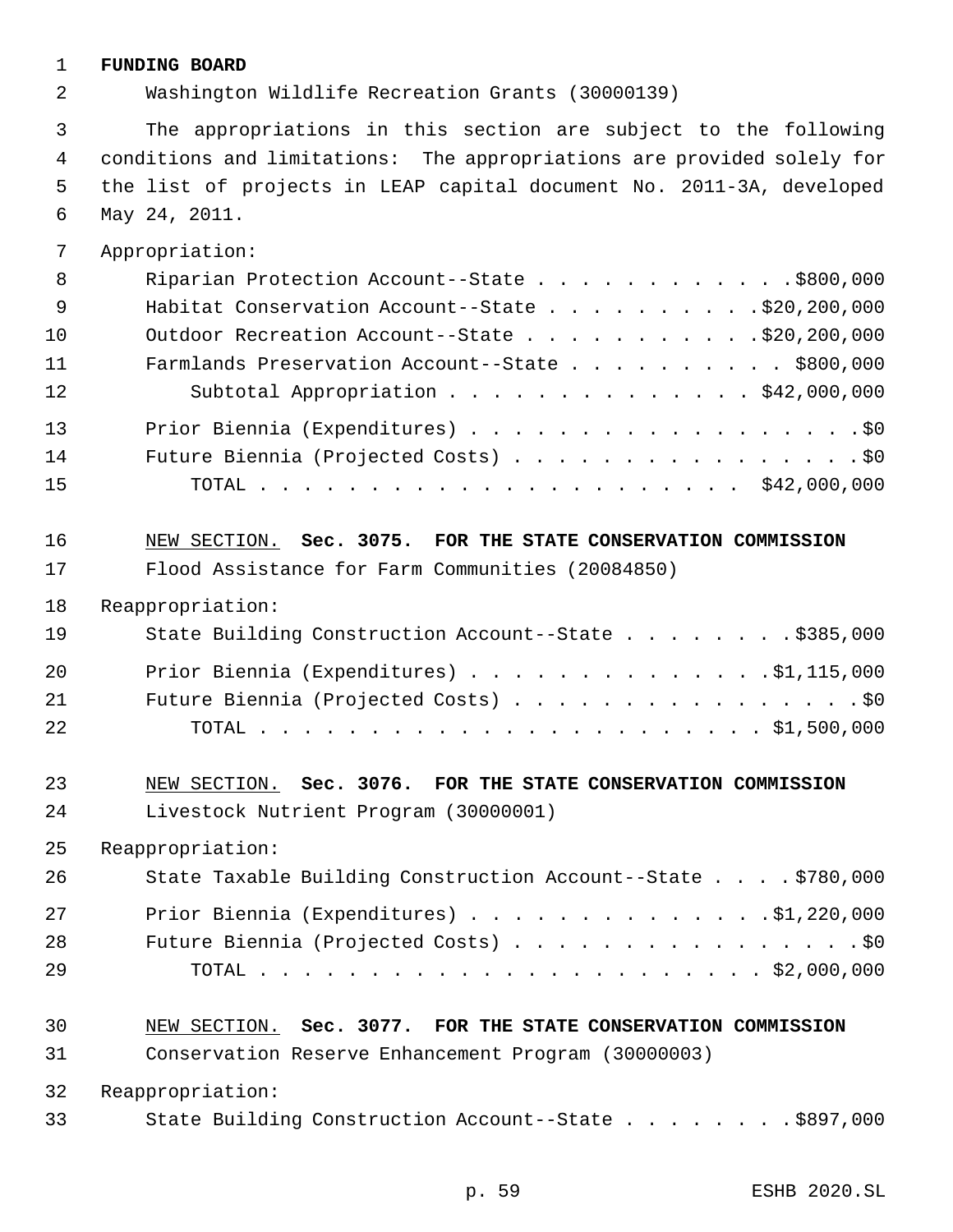| $\mathbf{1}$ | Prior Biennia (Expenditures) \$103,000                                  |
|--------------|-------------------------------------------------------------------------|
| 2            | Future Biennia (Projected Costs) \$1,600,000                            |
| 3            |                                                                         |
| 4            | NEW SECTION. Sec. 3078. FOR THE STATE CONSERVATION COMMISSION           |
| 5            | Livestock Nutrient Program (91000002)                                   |
| 6            | Appropriation:                                                          |
| 7            | State Taxable Building Construction Account--State \$1,000,000          |
| 8            |                                                                         |
| 9            | Future Biennia (Projected Costs) \$0                                    |
| 10           |                                                                         |
| 11           | NEW SECTION. Sec. 3079. FOR THE STATE CONSERVATION COMMISSION           |
| 12           | Conservation Reserve Enhancement Program (91000003)                     |
| 13           | Appropriation:                                                          |
| 14           | State Building Construction Account--State \$2,000,000                  |
| 15           |                                                                         |
| 16           | Future Biennia (Projected Costs) \$0                                    |
| 17           |                                                                         |
| 18           | NEW SECTION. Sec. 3080. FOR THE DEPARTMENT OF FISH AND WILDLIFE         |
| 19           | Wiley Slough Restoration (20081028)                                     |
| 20           | Reappropriation:                                                        |
| 21           | State Building Construction Account--State \$150,000                    |
| 22           | Prior Biennia (Expenditures) \$2,645,000                                |
| 23           | Future Biennia (Projected Costs) \$0                                    |
| 24           |                                                                         |
| 25           | NEW SECTION. Sec. 3081. FOR THE DEPARTMENT OF FISH AND WILDLIFE         |
| 26           | Puget Sound Initiative - Nearshore Salmon Restoration (20062001)        |
| 27           | The reappropriation in this section is subject to the following         |
| 28           | limitations:<br>conditions<br>and<br>\$495,000 of the<br>state building |
| 29           | construction account--state reappropriation is provided solely to       |
| 30           | complete project design, permitting, bid plans and specifications, and  |
| 31           | preconstruction monitoring for removal or modification of the Seahurst  |
| 32           | Park North Seawall.                                                     |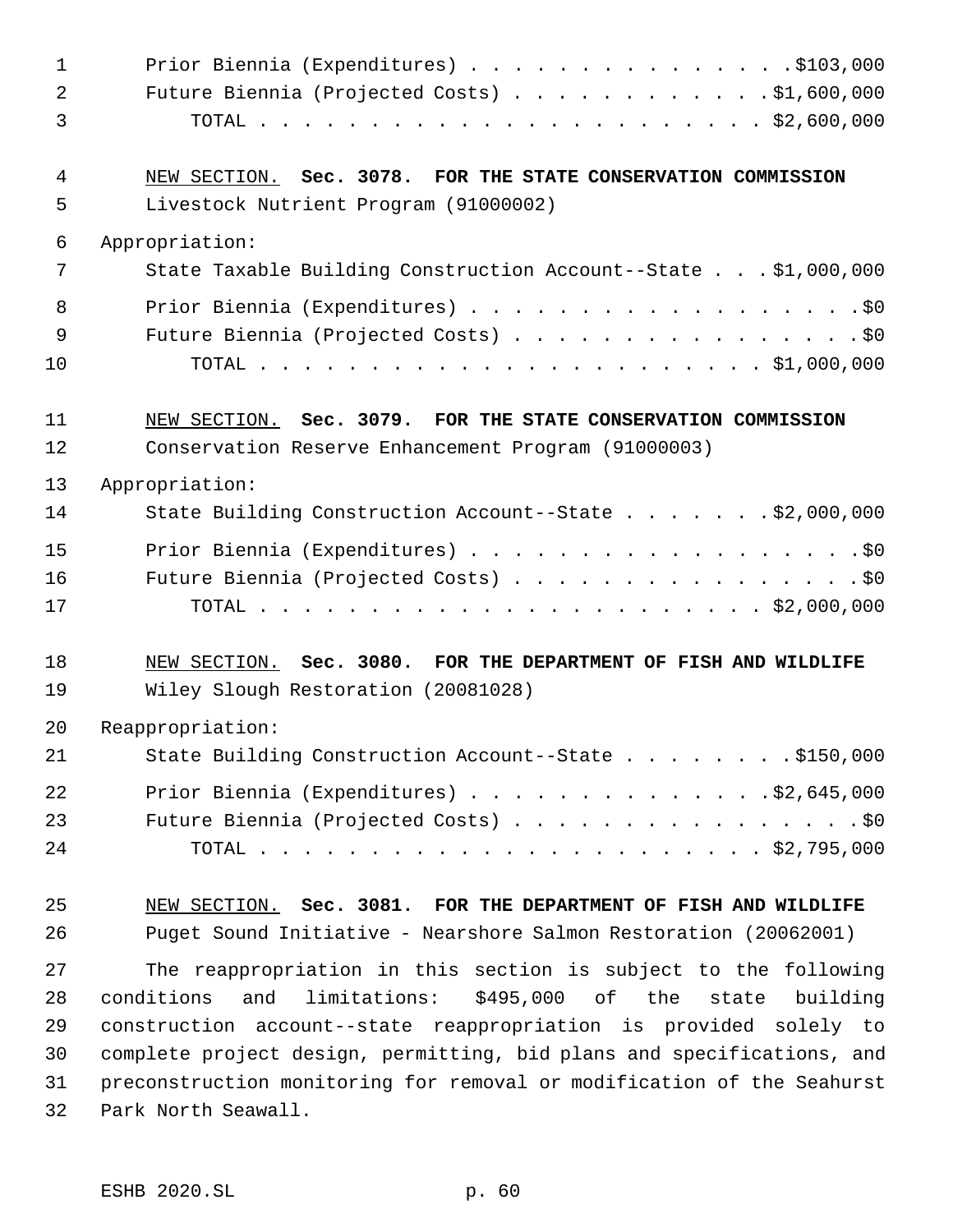|   | Reappropriation:                                       |
|---|--------------------------------------------------------|
|   | State Building Construction Account--State \$2,132,000 |
|   | Prior Biennia (Expenditures) \$11,731,000              |
| 4 | Future Biennia (Projected Costs) \$0                   |
| 5 |                                                        |

 NEW SECTION. **Sec. 3082. FOR THE DEPARTMENT OF FISH AND WILDLIFE** Voights Creek Hatchery (20081003)

 The appropriation in this section is subject to the following conditions and limitations: The appropriations in this section are provided solely for property acquisition, design, and permitting. If the department does not acquire property, the amounts provided in this section shall lapse.

Reappropriation:

| 14 | State Building Construction Account--State \$115,000   |  |
|----|--------------------------------------------------------|--|
| 15 | Appropriation:                                         |  |
| 16 | State Building Construction Account--State \$1,000,000 |  |
| 17 | Prior Biennia (Expenditures) $\ldots$ 91, 182, 000     |  |
| 18 | Future Biennia (Projected Costs) $\ldots$ \$13,000,000 |  |
| 19 |                                                        |  |

 NEW SECTION. **Sec. 3083. FOR THE DEPARTMENT OF FISH AND WILDLIFE** Issaquah Hatchery Gravity Intake (20081850)

Reappropriation:

| 23 | State Building Construction Account--State \$539,000 |
|----|------------------------------------------------------|
| 24 | Prior Biennia (Expenditures) \$23,000                |
| 25 | Future Biennia (Projected Costs) \$0                 |
| 26 |                                                      |

### NEW SECTION. **Sec. 3084. FOR THE DEPARTMENT OF FISH AND WILDLIFE** Stemilt Basin Acquisition (20082029)

| 30 | State Building Construction Account--State \$200,000 |
|----|------------------------------------------------------|
| 31 | Prior Biennia (Expenditures) \$0                     |
| 32 | Future Biennia (Projected Costs) \$0                 |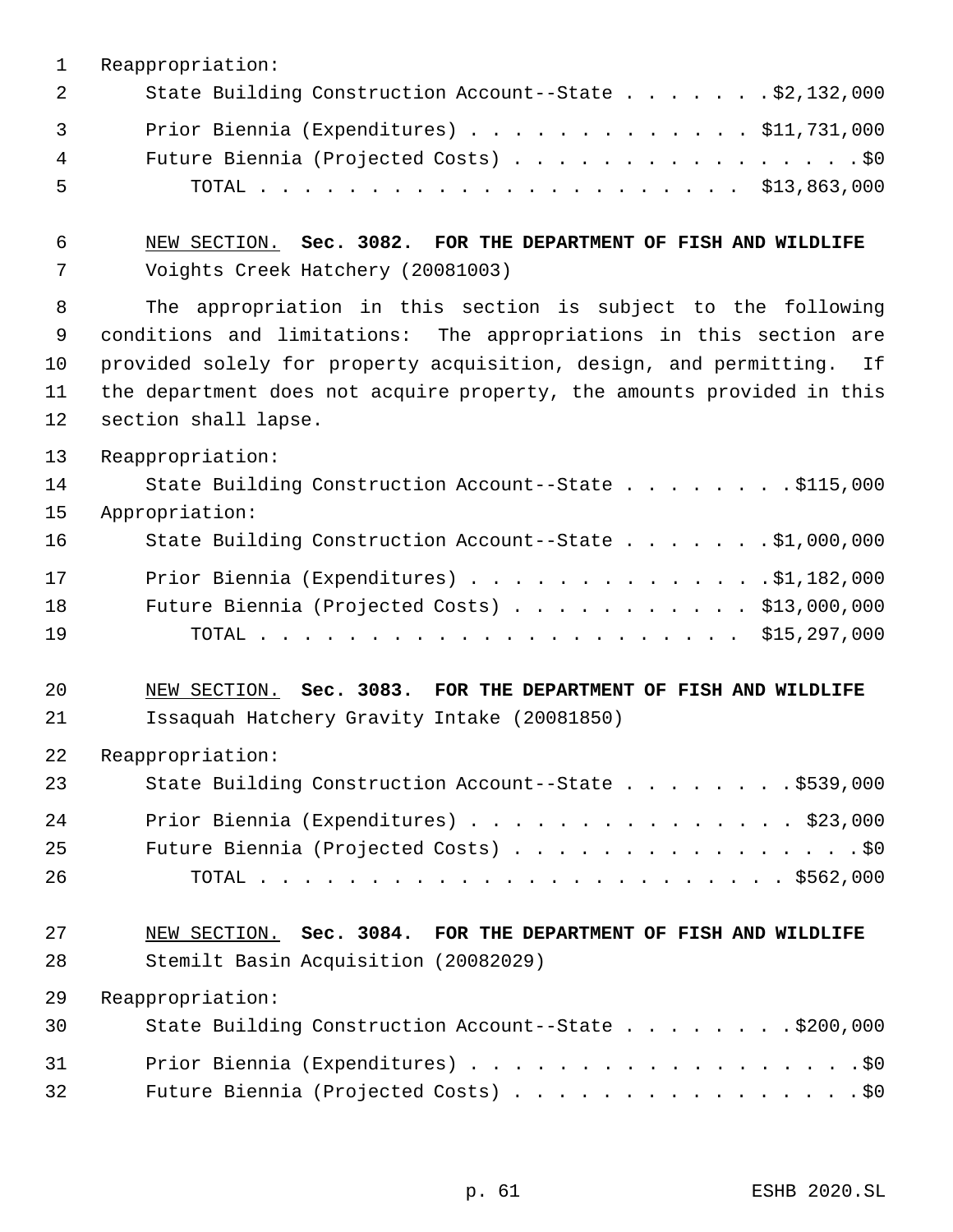| $\mathbf 1$ |                                                                 |
|-------------|-----------------------------------------------------------------|
| 2           | NEW SECTION. Sec. 3085. FOR THE DEPARTMENT OF FISH AND WILDLIFE |
| 3           | Minor Works:<br>Facility Preservation (30000149)                |
| 4           | Reappropriation:                                                |
| 5           | State Building Construction Account--State \$276,000            |
| 6           | Prior Biennia (Expenditures) \$144,000                          |
| 7           | Future Biennia (Projected Costs) \$0                            |
| 8           |                                                                 |
| $\mathsf 9$ | NEW SECTION. Sec. 3086. FOR THE DEPARTMENT OF FISH AND WILDLIFE |
| 10          | Minor Works: Facility Preservation (30000300)                   |
| 11          | Appropriation:                                                  |
| 12          | State Building Construction Account--State \$2,557,000          |
| 13          |                                                                 |
| 14          | Future Biennia (Projected Costs) \$2,500,000                    |
| 15          |                                                                 |
|             |                                                                 |
| 16          | NEW SECTION. Sec. 3087. FOR THE DEPARTMENT OF FISH AND WILDLIFE |
| 17          | Minor Works: Road Maintenance and Abandonment Plan (30000022)   |
| 18          | Reappropriation:                                                |
| 19          | State Building Construction Account--State \$234,000            |
| 20          |                                                                 |
| 21          | Future Biennia (Projected Costs) \$0                            |
| 22          |                                                                 |
| 23          | NEW SECTION. Sec. 3088. FOR THE DEPARTMENT OF FISH AND WILDLIFE |
| 24          | Minor Works: Access Areas Preservation (30000086)               |
| 25          | Reappropriation:                                                |
| 26          | State Building Construction Account--State \$388,000            |
| 27          | Prior Biennia (Expenditures) $\ldots$ \$20,000                  |
| 28          | Future Biennia (Projected Costs) \$0                            |
| 29          |                                                                 |
| 30          | NEW SECTION. Sec. 3089. FOR THE DEPARTMENT OF FISH AND WILDLIFE |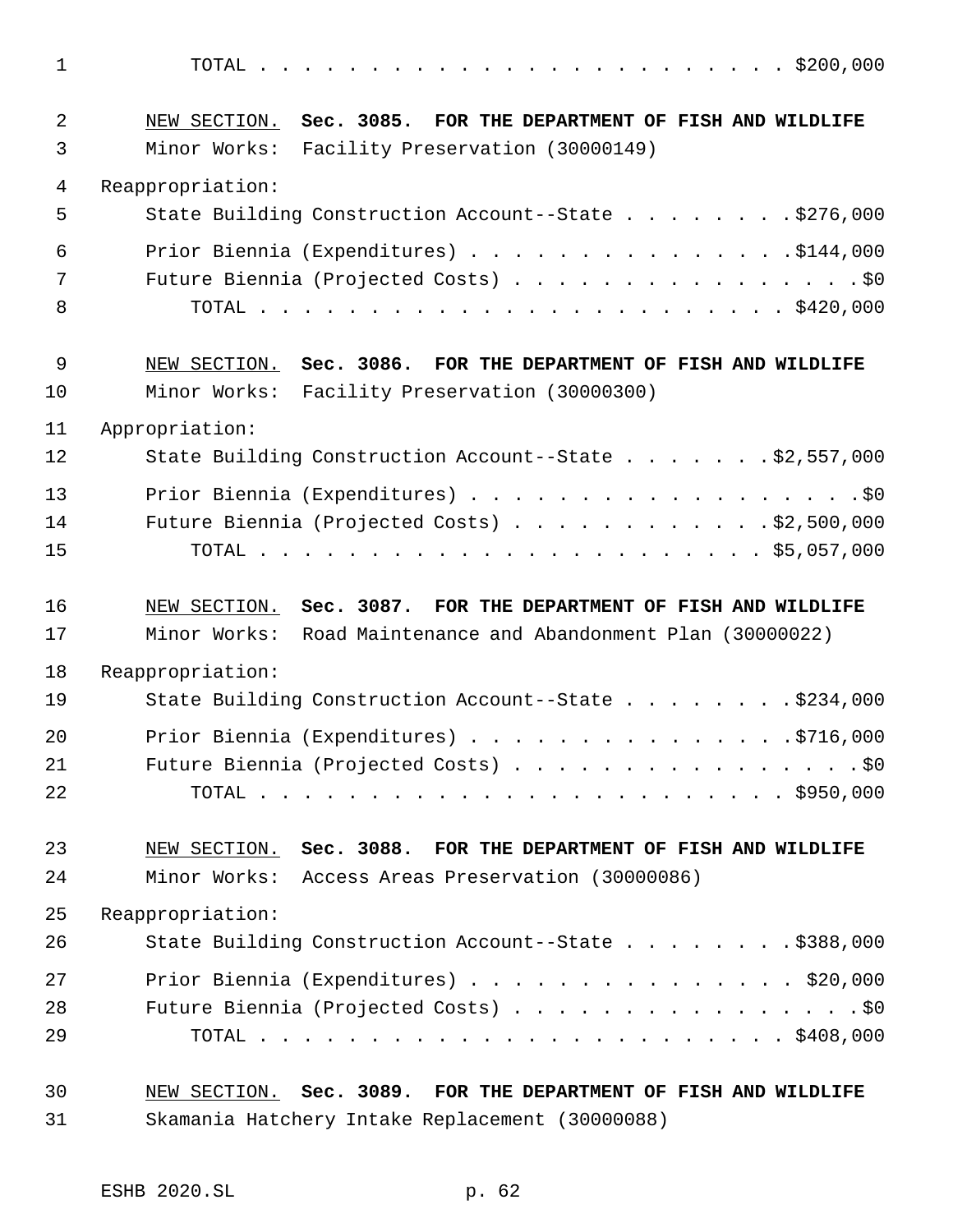| 1  | Reappropriation:                                                 |
|----|------------------------------------------------------------------|
| 2  | State Building Construction Account--State \$500,000             |
| 3  | Appropriation:                                                   |
| 4  | State Building Construction Account--State \$3,446,000           |
| 5  | Prior Biennia (Expenditures) \$324,000                           |
| 6  | Future Biennia (Projected Costs) \$0                             |
| 7  |                                                                  |
| 8  | NEW SECTION. Sec. 3090. FOR THE DEPARTMENT OF FISH AND WILDLIFE  |
| 9  | Carpenter Creek Estuary Restoration (92000023)                   |
| 10 | Reappropriation:                                                 |
| 11 | State Building Construction Account--State \$2,784,000           |
| 12 |                                                                  |
| 13 | Future Biennia (Projected Costs) \$0                             |
| 14 |                                                                  |
| 15 | NEW SECTION. Sec. 3091. FOR THE DEPARTMENT OF FISH AND WILDLIFE  |
| 16 | Minor Works:<br>Health, Safety, and Code Requirements (30000135) |
| 17 | Reappropriation:                                                 |
| 18 | State Building Construction Account--State \$384,000             |
| 19 | Prior Biennia (Expenditures) \$616,000                           |
| 20 | Future Biennia (Projected Costs) \$0                             |
| 21 |                                                                  |
| 22 | NEW SECTION. Sec. 3092. FOR THE DEPARTMENT OF FISH AND WILDLIFE  |
| 23 | Leque Island Highway 532 Road Protection (92000019)              |
| 24 | Reappropriation:                                                 |
| 25 | State Building Construction Account--State \$600,000             |
| 26 | Prior Biennia (Expenditures) \$80,000                            |
| 27 | Future Biennia (Projected Costs) \$0                             |
| 28 |                                                                  |
| 29 | NEW SECTION. Sec. 3093. FOR THE DEPARTMENT OF FISH AND WILDLIFE  |
| 30 | Minor Works: Dam and Dike (30000145)                             |
| 31 | Reappropriation:                                                 |

p. 63 ESHB 2020.SL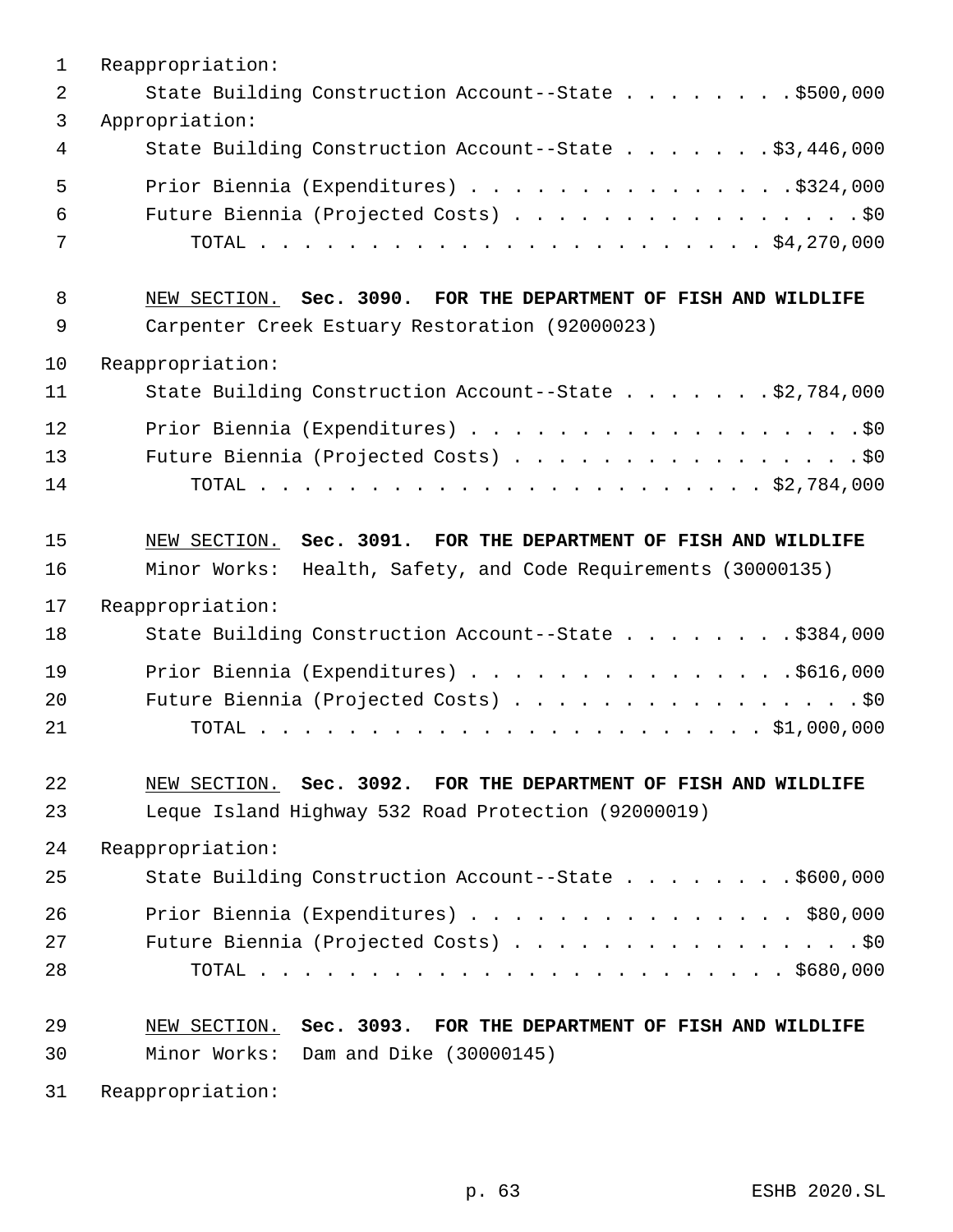| 1              | State Building Construction Account--State \$179,000            |
|----------------|-----------------------------------------------------------------|
| $\overline{2}$ | Prior Biennia (Expenditures) \$718,000                          |
| 3              | Future Biennia (Projected Costs) \$0                            |
| 4              |                                                                 |
| 5              | NEW SECTION. Sec. 3094. FOR THE DEPARTMENT OF FISH AND WILDLIFE |
| 6              | Minor Works: Fish Passage Barrier Corrections (30000173)        |
| 7              | Reappropriation:                                                |
| 8              | State Building Construction Account--State \$577,000            |
| 9              | Prior Biennia (Expenditures) \$423,000                          |
| 10             | Future Biennia (Projected Costs) \$0                            |
| 11             |                                                                 |
| 12             | NEW SECTION. Sec. 3095. FOR THE DEPARTMENT OF FISH AND WILDLIFE |
| 13             | Beebe Springs Phase 3 (92000006)                                |
| 14             | Reappropriation:                                                |
| 15             | State Building Construction Account--State \$651,000            |
| 16             | Prior Biennia (Expenditures) \$392,000                          |
| 17             | Future Biennia (Projected Costs) \$0                            |
| 18             |                                                                 |
| 19             | NEW SECTION. Sec. 3096. FOR THE DEPARTMENT OF FISH AND WILDLIFE |
| 20             | Beebe Springs Development (92000026)                            |
| 21             | Appropriation:                                                  |
| 22             | State Building Construction Account--State \$1,891,000          |
| 23             |                                                                 |
| 24             | Future Biennia (Projected Costs) \$0                            |
| 25             |                                                                 |
| 26             | NEW SECTION. Sec. 3097. FOR THE DEPARTMENT OF FISH AND WILDLIFE |
| 27             | Minor Works: Road Maintenance and Abandonment Plan (30000295)   |
| 28             | Appropriation:                                                  |
| 29             | State Building Construction Account--State \$1,826,000          |
| 30             | Prior Biennia (Expenditures) \$0                                |
| 31             | Future Biennia (Projected Costs) \$6,727,000                    |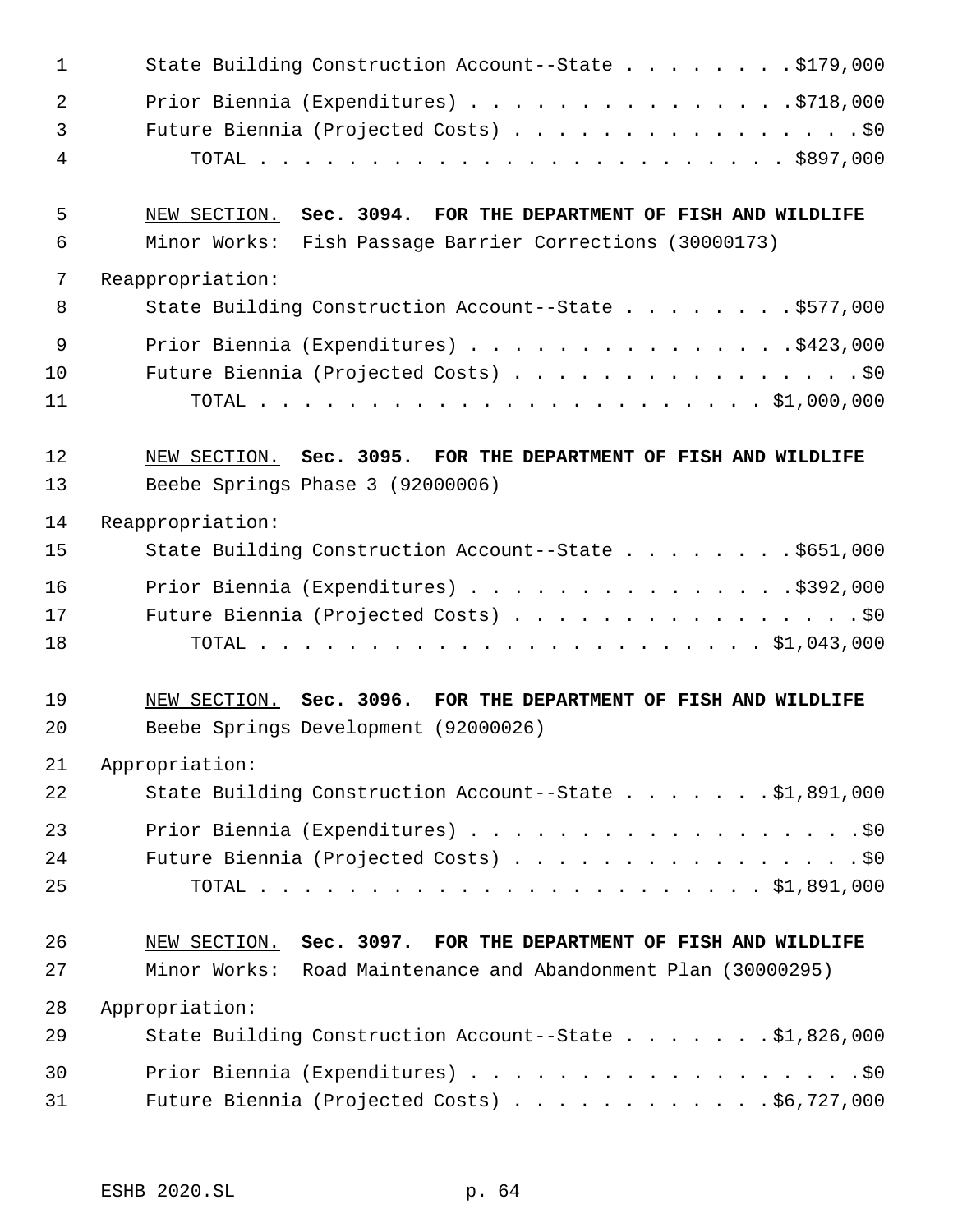| $\mathbf 1$ |                                                                                                                      |
|-------------|----------------------------------------------------------------------------------------------------------------------|
| 2<br>3      | NEW SECTION. Sec. 3098. FOR THE DEPARTMENT OF FISH AND WILDLIFE<br>Minor Works: Access Areas Preservation (30000296) |
| 4           | Appropriation:                                                                                                       |
| 5           | State Building Construction Account--State \$1,027,000                                                               |
| 6           |                                                                                                                      |
| 7           | Future Biennia (Projected Costs) \$5,300,000                                                                         |
| 8           |                                                                                                                      |
| 9           | NEW SECTION. Sec. 3099. FOR THE DEPARTMENT OF FISH AND WILDLIFE                                                      |
| 10          | Minor Works: Dam and Dike (30000297)                                                                                 |
| 11          | Appropriation:                                                                                                       |
| 12          | State Building Construction Account--State $\ldots$ 91,043,000                                                       |
| 13          | Prior Biennia (Expenditures) \$0                                                                                     |
| 14          | Future Biennia (Projected Costs) \$2,000,000                                                                         |
| 15          |                                                                                                                      |
|             |                                                                                                                      |
| 16          | NEW SECTION. Sec. 3100. FOR THE DEPARTMENT OF FISH AND WILDLIFE                                                      |
| 17          | Cherry Valley Fish Passage and Stream Restoration (30000105)                                                         |
| 18          | Appropriation:                                                                                                       |
| 19          | State Building Construction Account--State \$1,451,000                                                               |
| 20          | Prior Biennia (Expenditures) \$0                                                                                     |
| 21          | Future Biennia (Projected Costs) \$0                                                                                 |
| 22          |                                                                                                                      |
| 23          | NEW SECTION. Sec. 3101. FOR THE DEPARTMENT OF FISH AND WILDLIFE                                                      |
| 24          | Minor Works: Health, Safety, and Code Requirements (30000284)                                                        |
| 25          | Appropriation:                                                                                                       |
| 26          | State Building Construction Account--State \$1,241,000                                                               |
| 27          | Prior Biennia (Expenditures) \$0                                                                                     |
| 28          | Future Biennia (Projected Costs) \$4,500,000                                                                         |
| 29          |                                                                                                                      |
| 30          | NEW SECTION. Sec. 3102. FOR THE DEPARTMENT OF FISH AND WILDLIFE                                                      |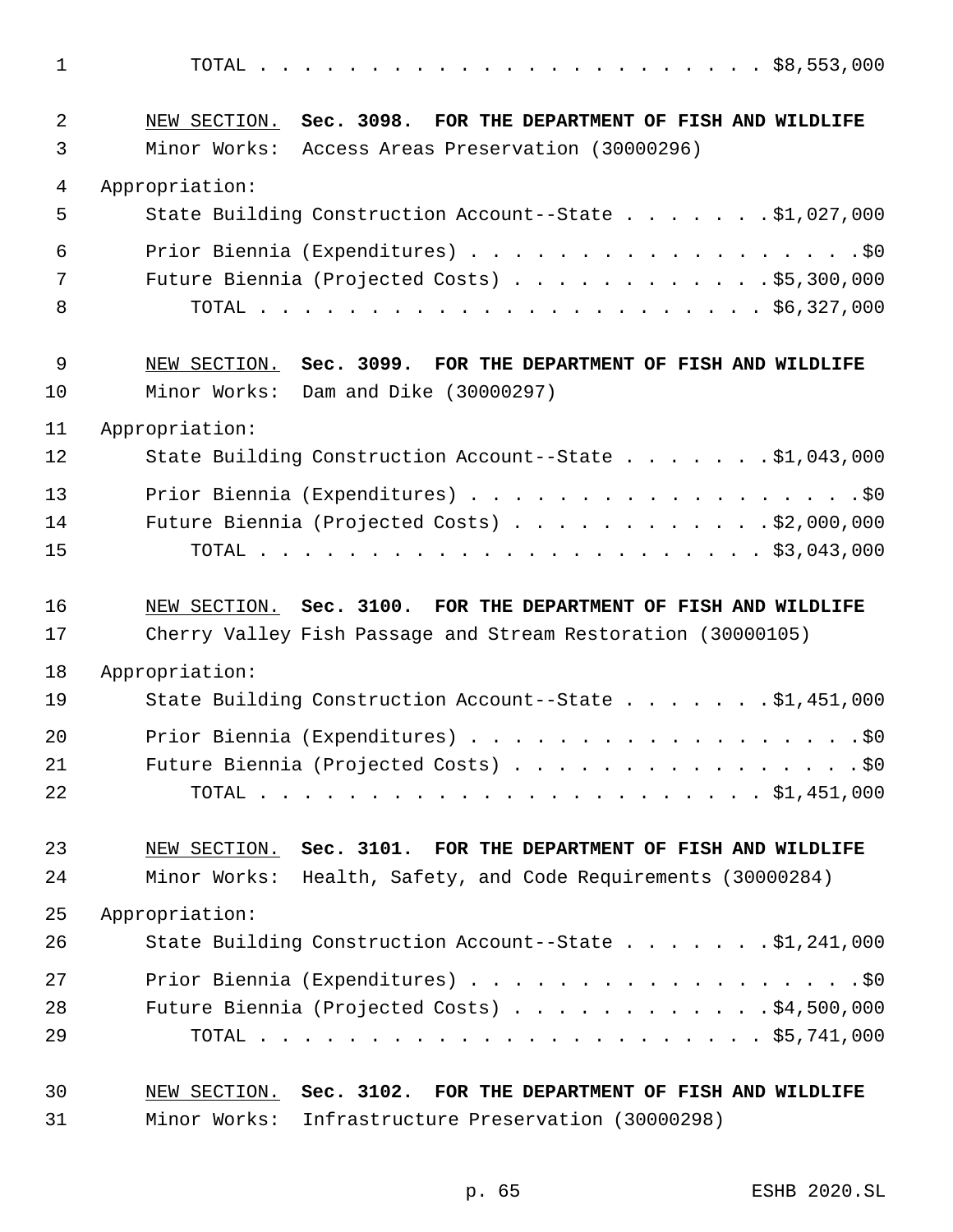| $\mathbf{1}$   | Appropriation:                                                                                                              |
|----------------|-----------------------------------------------------------------------------------------------------------------------------|
| 2              | State Building Construction Account--State \$2,530,000                                                                      |
| 3<br>4<br>5    | Prior Biennia (Expenditures) \$0<br>Future Biennia (Projected Costs) \$4,600,000                                            |
| 6<br>7         | NEW SECTION. Sec. 3103. FOR THE DEPARTMENT OF FISH AND WILDLIFE<br>Minor Works: Fish Passage Barrier Corrections (30000372) |
| 8              | Appropriation:                                                                                                              |
| 9              | State Building Construction Account--State \$1,280,000                                                                      |
| 10<br>11<br>12 | Prior Biennia (Expenditures) \$0<br>Future Biennia (Projected Costs) \$0                                                    |
| 13<br>14       | NEW SECTION. Sec. 3104. FOR THE DEPARTMENT OF FISH AND WILDLIFE<br>Minor Works: Programmatic (30000301)                     |
| 15             | Appropriation:                                                                                                              |
| 16             | State Building Construction Account--State \$150,000                                                                        |
| 17<br>18<br>19 | Prior Biennia (Expenditures) \$0<br>Future Biennia (Projected Costs) \$0                                                    |
| 20<br>21       | NEW SECTION. Sec. 3105. FOR THE DEPARTMENT OF FISH AND WILDLIFE<br>Skookumchuck Hatchery Renovation (20082015)              |
| 22             | Reappropriation:                                                                                                            |
| 23             | State Building Construction Account--State \$200,000                                                                        |
| 24<br>25<br>26 | Prior Biennia (Expenditures) \$3,456,000<br>Future Biennia (Projected Costs) \$0                                            |
| 27<br>28       | NEW SECTION. Sec. 3106. FOR THE DEPARTMENT OF NATURAL RESOURCES<br>Marine Station (20081015)                                |
| 29             | Reappropriation:                                                                                                            |
| 30             | State Building Construction Account--State \$537,000                                                                        |
| 31             | Prior Biennia (Expenditures) \$213,000                                                                                      |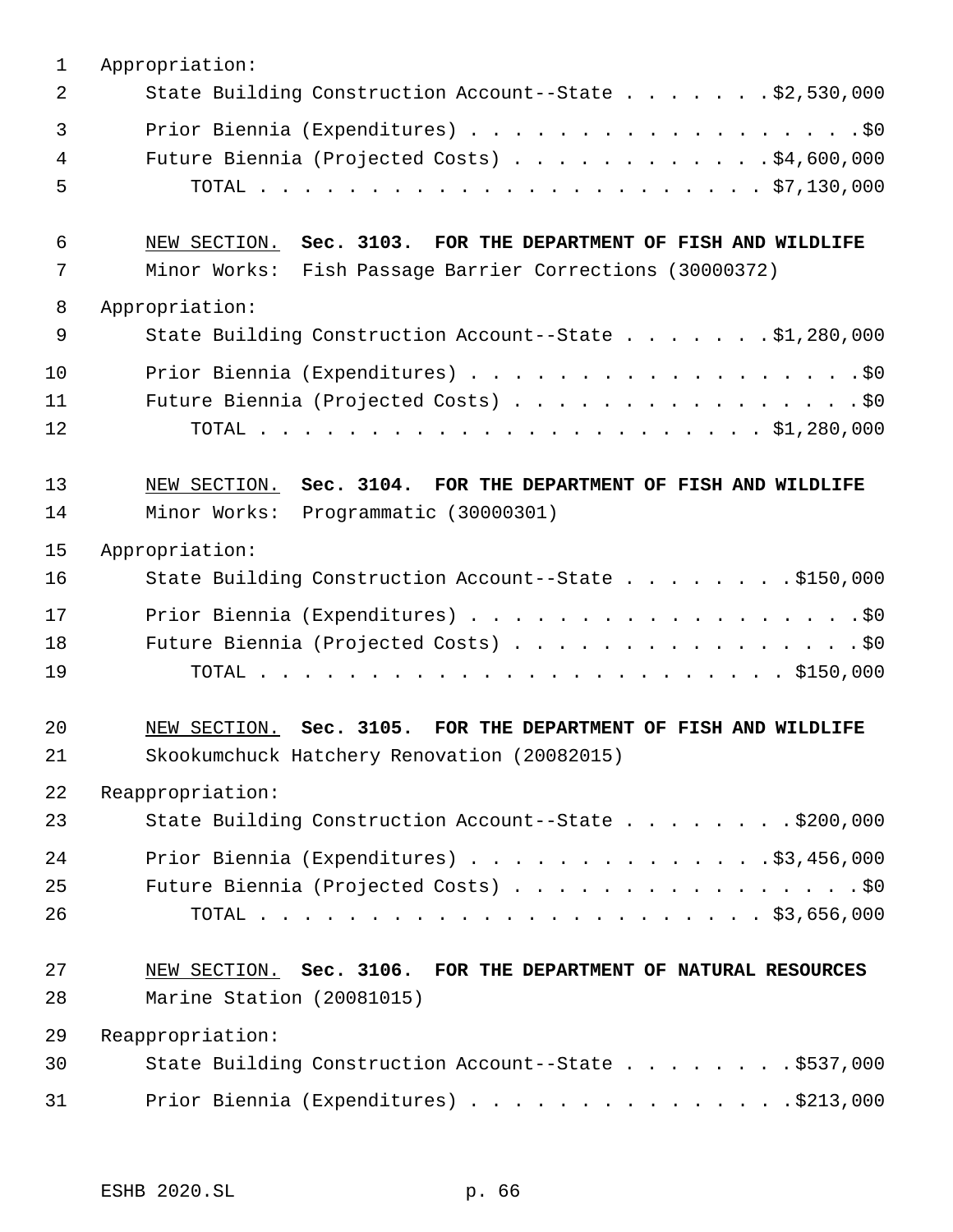| $\mathbf 1$    | Future Biennia (Projected Costs) \$0                                   |
|----------------|------------------------------------------------------------------------|
| $\overline{2}$ |                                                                        |
| 3              | NEW SECTION. Sec. 3107. FOR THE DEPARTMENT OF NATURAL RESOURCES        |
| 4              | Forest Riparian Easement Program (30000198)                            |
| 5              | Appropriation:                                                         |
| 6              | State Building Construction Account--State \$1,000,000                 |
| 7              | Prior Biennia (Expenditures) \$0                                       |
| 8              | Future Biennia (Projected Costs) \$0                                   |
| 9              |                                                                        |
| 10             | NEW SECTION. Sec. 3108. FOR THE DEPARTMENT OF NATURAL RESOURCES        |
| 11             | Fire Hazard Reductions (30000201)                                      |
| 12             | The appropriation in this section is subject to the following          |
| 13             | conditions and limitations: The appropriations in this section are     |
| 14             | provided solely for forest improvement treatments on state trust lands |
| 15             | in eastern Washington.                                                 |
| 16             | Appropriation:                                                         |
| 17             | State Building Construction Account--State \$2,000,000                 |
| 18             | Prior Biennia (Expenditures) \$0                                       |
| 19             | Future Biennia (Projected Costs) \$0                                   |
| 20             |                                                                        |
| 21             | NEW SECTION. Sec. 3109. FOR THE DEPARTMENT OF NATURAL RESOURCES        |
| 22             | Sustainable Recreation (30000207)                                      |
| 23             | Appropriation:                                                         |
| 24             | State Building Construction Account--State \$1,500,000                 |
| 25             | Prior Biennia (Expenditures) \$0                                       |
| 26             | Future Biennia (Projected Costs) \$0                                   |
| 27             |                                                                        |
| 28             | NEW SECTION. Sec. 3110. FOR THE DEPARTMENT OF NATURAL RESOURCES        |
| 29             | Natural Areas Facilities Preservation and Access (30000208)            |
| 30             | Appropriation:                                                         |
| 31             | State Building Construction Account--State \$1,500,000                 |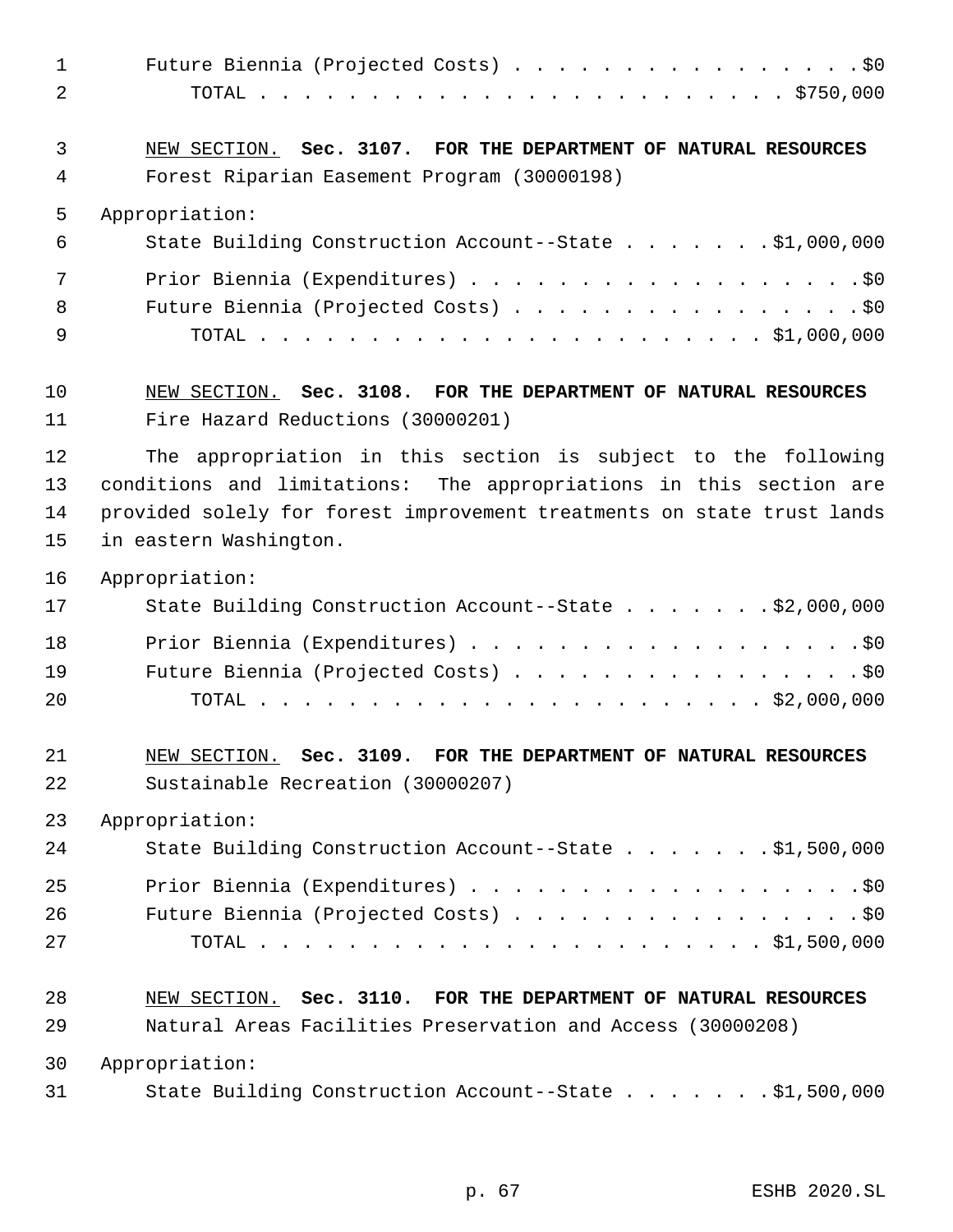| $\mathbf{1}$   | Prior Biennia (Expenditures) \$0     |
|----------------|--------------------------------------|
|                | Future Biennia (Projected Costs) \$0 |
| $\overline{3}$ |                                      |

 NEW SECTION. **Sec. 3111. FOR THE DEPARTMENT OF NATURAL RESOURCES** Trust Land Transfer (30000200)

 The appropriation in this section is subject to the following conditions and limitations:

 (1) The total appropriation is provided solely to the department to transfer from trust status, or enter into fifty year leases for, certain trust lands of statewide significance deemed appropriate for state park, fish and wildlife habitat, natural area preserve, natural resources conservation area, open space, or recreation purposes. The approved list of properties for lease or transfer is identified in the LEAP capital document No. 2011-4B, developed April 11, 2011.

 (2) Property transferred under this section must be appraised and transferred at fair market value. No later than September 30, 2011, the department must deposit in the common school construction account the portion of the appropriation in this section that represents the estimated value of the timber on the transferred properties. This transfer must be made in the same manner as timber revenues from other common school trust lands. No deduction may be made for the resource management cost account under RCW 79.64.040. The portion of the appropriation in this section that represents the value of the land transferred must be deposited in the natural resources real property replacement account.

 (3) Property subject to lease agreements under this section must be appraised at fair market value. Lease terms must be fifty years with options to renew for an additional fifty years. Lease payments must be lump sum payments for the entire term of the lease at the beginning of the lease. The department shall calculate such lump sum payments using professional appraisal standards. These lease payments may not exceed the fee simple purchase price based on current fair market value and must be deposited by the department to the common school construction account in the same manner as lease revenues from other common school trust lands. No deduction may be made for the resource management cost account under RCW 79.64.040. No later than September 30, 2011, the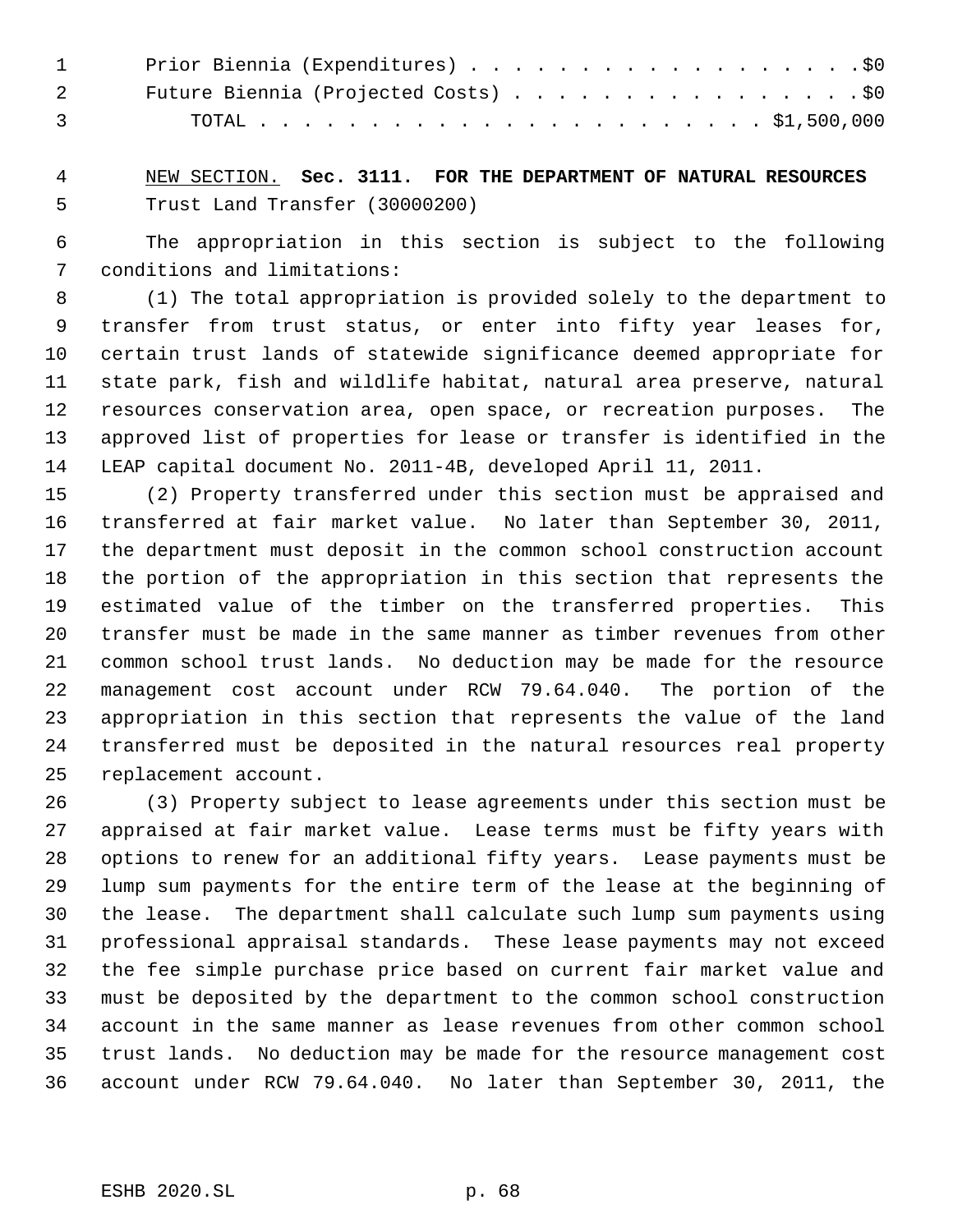department must transfer to the common school construction account the portion of the appropriation in this section that is attributable to receipts from lease payments.

 (4) All reasonable costs incurred by the department to implement this section are authorized to be paid out of the appropriations. Authorized costs include the actual cost of appraisals, staff time, environmental reviews, surveys, and other similar costs and shall not exceed one and nine-tenths percent of the appropriation.

 (5) Intergrant exchanges between common school and other trust lands of equal value may occur if the exchange is in the interest of each trust, as determined by the board of natural resources.

 (6) Prior to or concurrent with conveyance of these properties, the department, with full cooperation of the receiving agencies, shall execute and record a real property instrument that dedicates the transferred properties to the purposes identified in subsection (1) of this section. Transfer and lease agreements for properties identified in subsection (1) of this section must include terms that restrict the use of the property to the intended purpose. Transfer and lease agreements may include provisions for receiving agencies to request alternative uses of the property, provided the alternative uses are compatible with the original intended public purpose and the department and legislature approves such uses.

 (7) The department and receiving agencies shall work in good faith to carry out the intent of this section. However, the department or receiving agencies may remove a property from the transfer list based on new, substantive information, if it is determined that transfer of the property is not in the statewide interest of either the common school trust or the receiving agency.

 (8) \$53,231,000 of the appropriation must be deposited in the common school construction account by September 30, 2011. The department shall execute trust land transfers so that after the deduction of reasonable costs as provided in subsection (4) of this section on an aggregate basis eighty percent of the total value of transferred property is timber value or lease payments and is deposited in the common school construction account. To achieve the eighty percent requirement, the department may choose to lease properties originally intended as transfers or transfer properties originally intended as leases.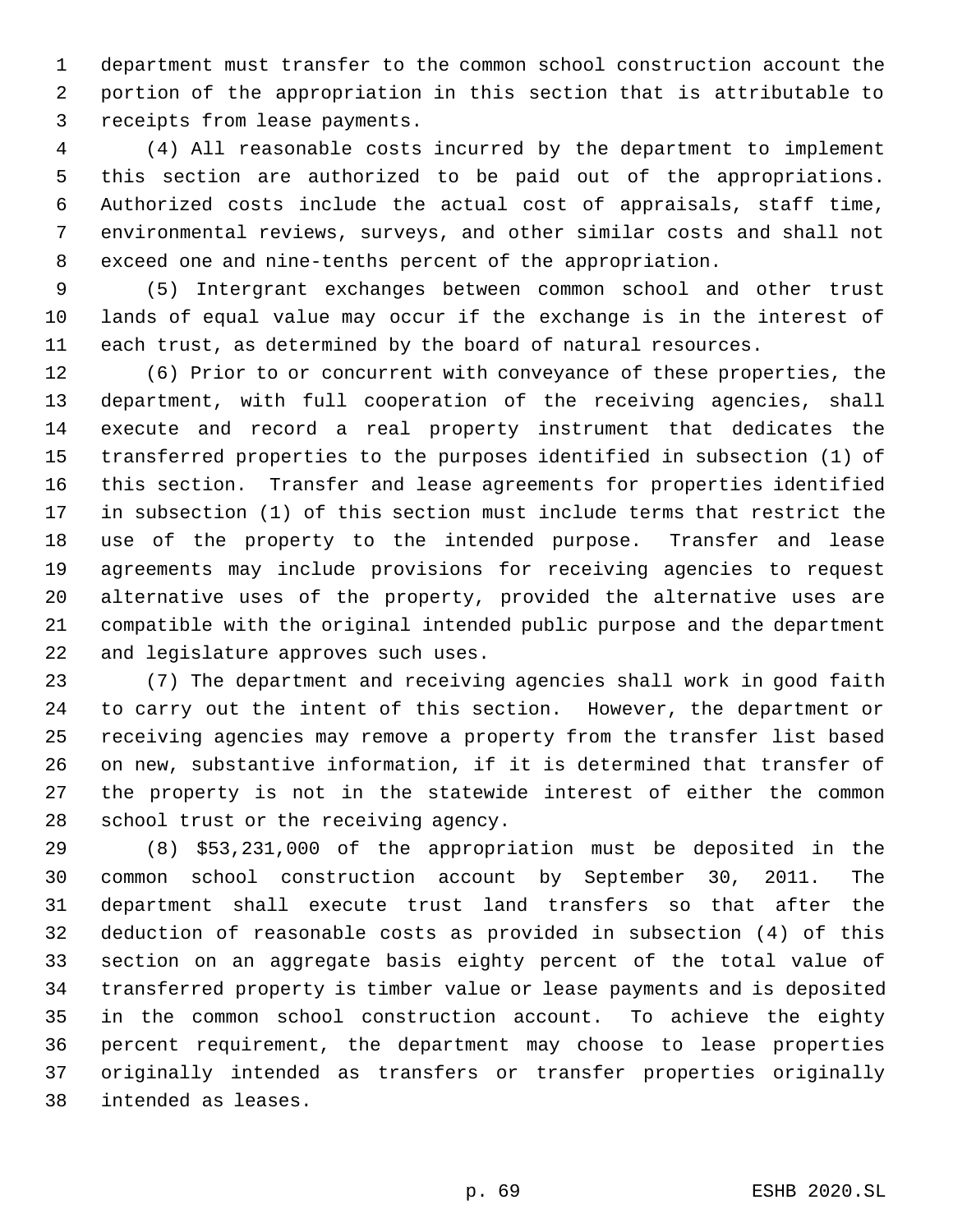(9) By June 30, 2013, the state treasurer shall transfer to the common school construction account any unexpended balance of the appropriation in this section.

 (10) \$500,000 of the appropriation is provided solely for the department to process the fee transfer of properties leased to the department of fish and wildlife through the trust land transfer program during the current or previous biennium.

Appropriation:

| - 9 - | State Building Construction Account--State \$60,490,000 |
|-------|---------------------------------------------------------|
| 10    | Prior Biennia (Expenditures) \$0                        |
| 11    | Future Biennia (Projected Costs) \$0                    |
| 12    |                                                         |

 NEW SECTION. **Sec. 3112. FOR THE DEPARTMENT OF NATURAL RESOURCES** Replacing State Forest Lands with Productive Forests (91000029)

 The appropriation in this section is subject to the following conditions and limitations:

 (1) The total appropriation is provided solely to the department to transfer from state forest land status to natural resources conservation area status certain state forest lands in counties with a population of 25,000 or less which are subject to timber harvest deferrals greater than thirty years due to the presence of wildlife species listed as endangered or threatened under the federal endangered species act. The approved list of properties for transfer is identified in the LEAP capital document No. 2011-5A, developed March 24, 2011.

 (2) Property transferred under this section must be appraised and transferred at fair market value, without consideration of management or regulatory encumbrances associated with wildlife species listed under the federal endangered species act. The value of the timber and other valuable materials transferred must be distributed as provided in RCW 79.64.110, in the same manner as valuable material revenues from other state forest lands in the applicable counties. The value of the land transferred must be deposited in the park land trust revolving account and be solely used to buy replacement state forest land within the same county as the property transferred, consistent with RCW 79.22.060.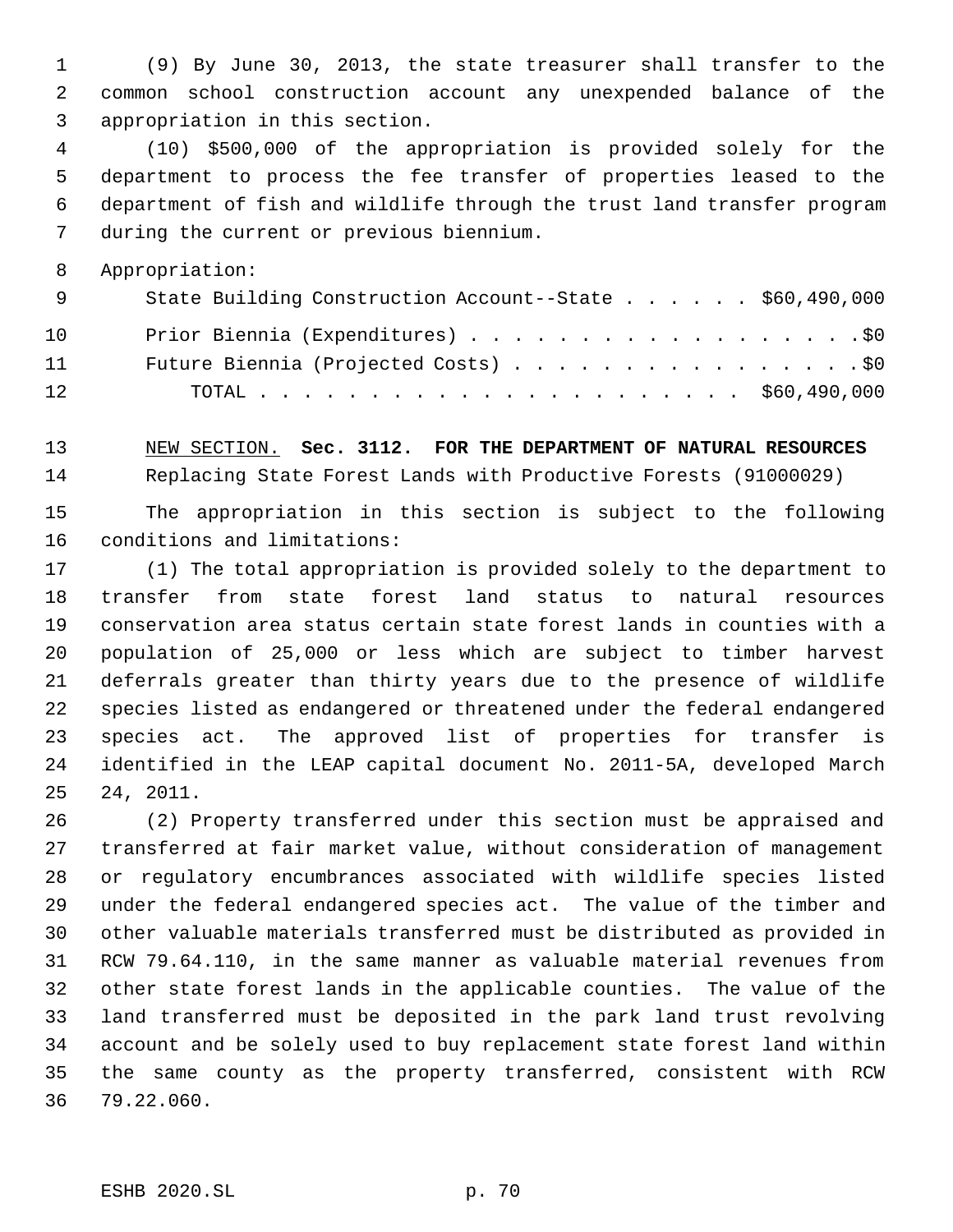(3) Prior to or concurrent with conveyance of these properties, the department shall execute and record a real property instrument that dedicates the transferred properties to the purposes identified in subsection (1) of this section. Transfer agreements for properties identified in subsection (1) of this section must include terms that restrict the use of the property to the intended purpose.

 (4) The department and applicable counties shall work in good faith to carry out the intent of this section. However, the department or applicable counties may remove a property from the transfer list based on new, substantive information, if it is determined that transfer of the property is not in the statewide interest of either the state forest trust or the natural resources conservation area program.

Appropriation:

| 14 | State Building Construction Account--State \$2,000,000 |
|----|--------------------------------------------------------|
| 15 | Prior Biennia (Expenditures) \$0                       |
| 16 | Future Biennia (Projected Costs) \$0                   |
| 17 |                                                        |

NEW SECTION. **Sec. 3113. FOR THE DEPARTMENT OF AGRICULTURE**

Health and Safety Projects at County Fairs (92000001)

Appropriation:

| 21 | State Building Construction Account--State \$1,000,000 |
|----|--------------------------------------------------------|
| 22 | Prior Biennia (Expenditures) \$0                       |
| 23 | Future Biennia (Projected Costs) \$0                   |
| 24 |                                                        |

(End of part)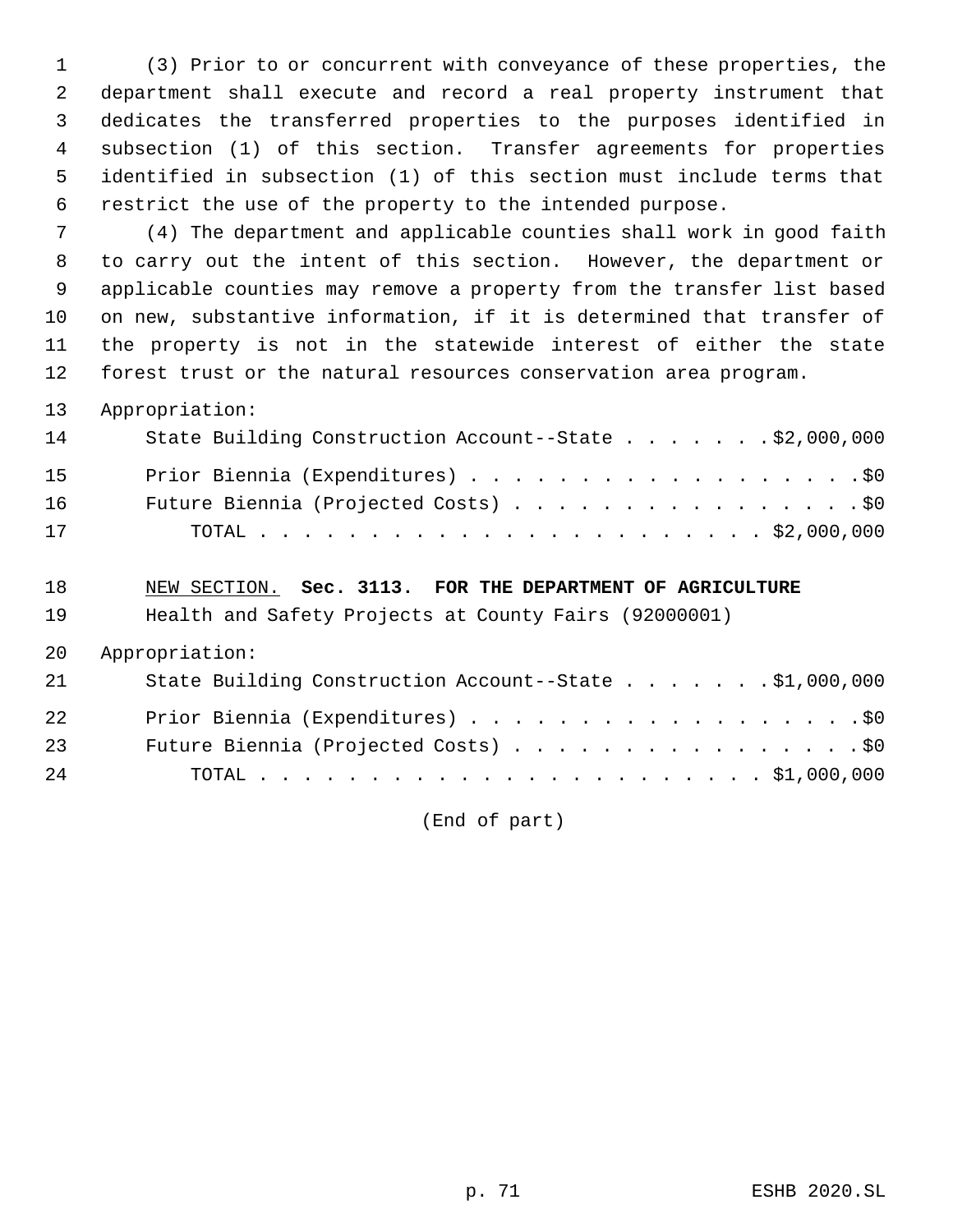|   | PART 4                                                  |
|---|---------------------------------------------------------|
|   | <b>TRANSPORTATION</b>                                   |
|   |                                                         |
| 3 | NEW SECTION. Sec. 4001. FOR THE WASHINGTON STATE PATROL |
| 4 | Minor Works: Preservation (30000050)                    |
| 5 | Appropriation:                                          |
| 6 | State Building Construction Account--State \$315,000    |
| 7 | Prior Biennia (Expenditures) \$0                        |
| 8 | Future Biennia (Projected Costs) $\ldots$ \$2,100,000   |
| 9 |                                                         |
|   |                                                         |

(End of part)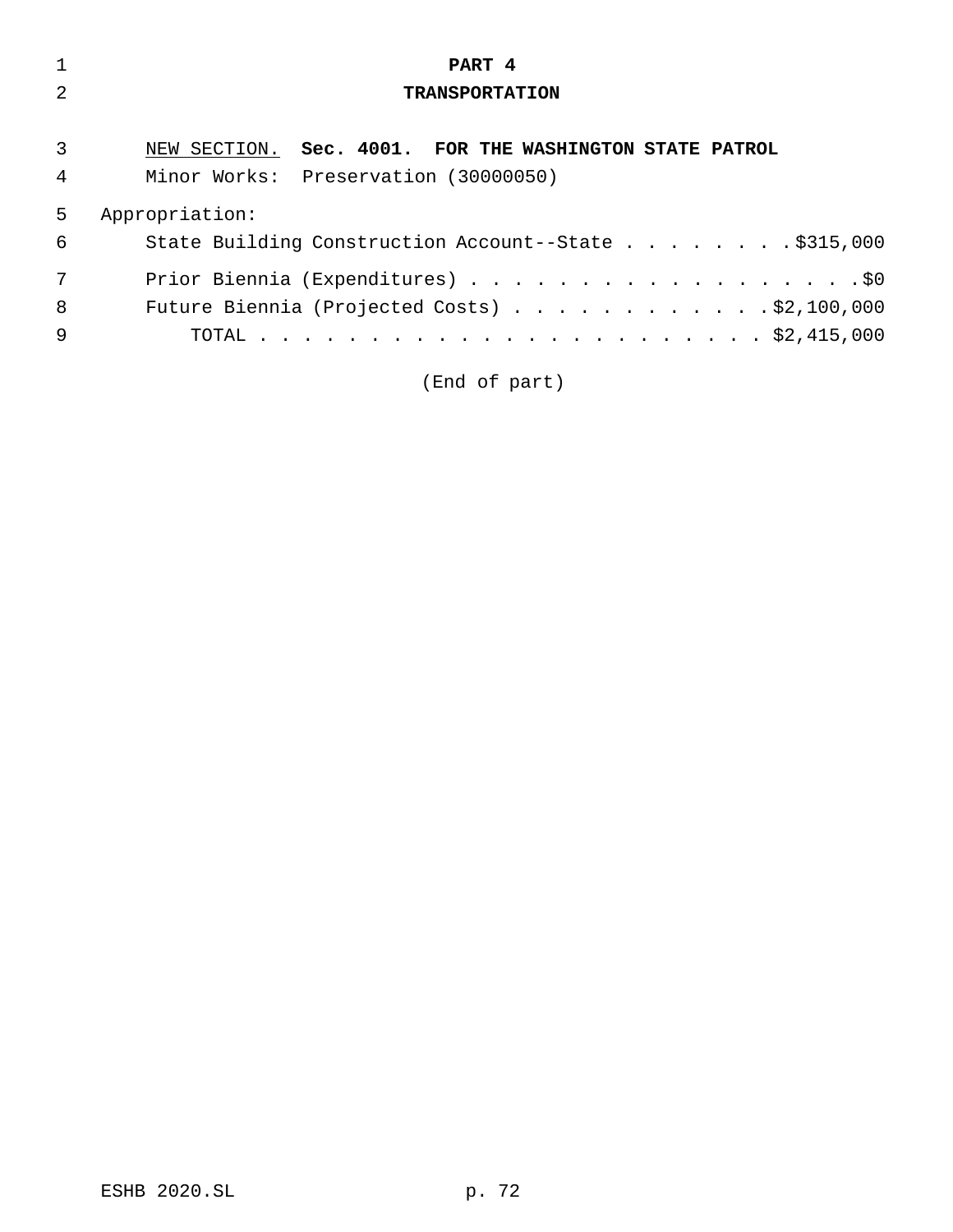| $\mathbf{1}$   | PART 5                                                                                                                                                                                                                                                     |
|----------------|------------------------------------------------------------------------------------------------------------------------------------------------------------------------------------------------------------------------------------------------------------|
| $\overline{2}$ | <b>EDUCATION</b>                                                                                                                                                                                                                                           |
| 3              | NEW SECTION. Sec. 5001. FOR<br>THE<br>OF<br><b>SUPERINTENDENT</b><br>PUBLIC                                                                                                                                                                                |
| 4              | <b>INSTRUCTION</b>                                                                                                                                                                                                                                         |
| 5              | Northeast King County Skills Center (20084855)                                                                                                                                                                                                             |
| 6              | Reappropriation:                                                                                                                                                                                                                                           |
| 7              | School Construction and Skill Centers Building                                                                                                                                                                                                             |
| 8              | Account--State \$3,343,000                                                                                                                                                                                                                                 |
| $\mathsf 9$    | Prior Biennia (Expenditures) \$5,259,000                                                                                                                                                                                                                   |
| 10             | Future Biennia (Projected Costs) \$0                                                                                                                                                                                                                       |
| 11             |                                                                                                                                                                                                                                                            |
| 12             | NEW SECTION. Sec. 5002. FOR<br>THE<br>OF.<br><b>PUBLIC</b><br><b>SUPERINTENDENT</b>                                                                                                                                                                        |
| 13             | <b>INSTRUCTION</b>                                                                                                                                                                                                                                         |
| 14             | Vocational Skills Centers (20084300)                                                                                                                                                                                                                       |
| 15             | Reappropriation:                                                                                                                                                                                                                                           |
| 16             | State Building Construction Account--State \$3,187,000                                                                                                                                                                                                     |
| 17             | School Construction and Skills Centers Building                                                                                                                                                                                                            |
| 18             | Account--State \$119,000                                                                                                                                                                                                                                   |
| 19             | Subtotal Reappropriation \$3,306,000                                                                                                                                                                                                                       |
| 20             | Prior Biennia (Expenditures) $\ldots$ \$67,401,000                                                                                                                                                                                                         |
| 21             | Future Biennia (Projected Costs) \$0                                                                                                                                                                                                                       |
| 22             | \$70,707,000<br>TOTAL<br>$\mathbf{r}$ . The contribution of the contribution of the contribution of the contribution of the contribution of the contribution of the contribution of the contribution of the contribution of the contribution of the contri |
| 23             | NEW SECTION. Sec. 5003. FOR<br>THE<br><b>PUBLIC</b><br><b>SUPERINTENDENT</b><br>OF.                                                                                                                                                                        |
| 24             | <b>INSTRUCTION</b>                                                                                                                                                                                                                                         |
| 25             | Pierce County Skills Center (20084856)                                                                                                                                                                                                                     |
| 26             | Reappropriation:                                                                                                                                                                                                                                           |
| 27             | School Construction and Skill Centers Building                                                                                                                                                                                                             |
| 28             | Account--State \$2,087,000                                                                                                                                                                                                                                 |
| 29             | Appropriation:                                                                                                                                                                                                                                             |
| 30             | State Building Construction Account--State \$7,100,000                                                                                                                                                                                                     |
| 31             | Prior Biennia (Expenditures) \$9,949,000                                                                                                                                                                                                                   |
| 32             | Future Biennia (Projected Costs) $\ldots$ \$10,772,000                                                                                                                                                                                                     |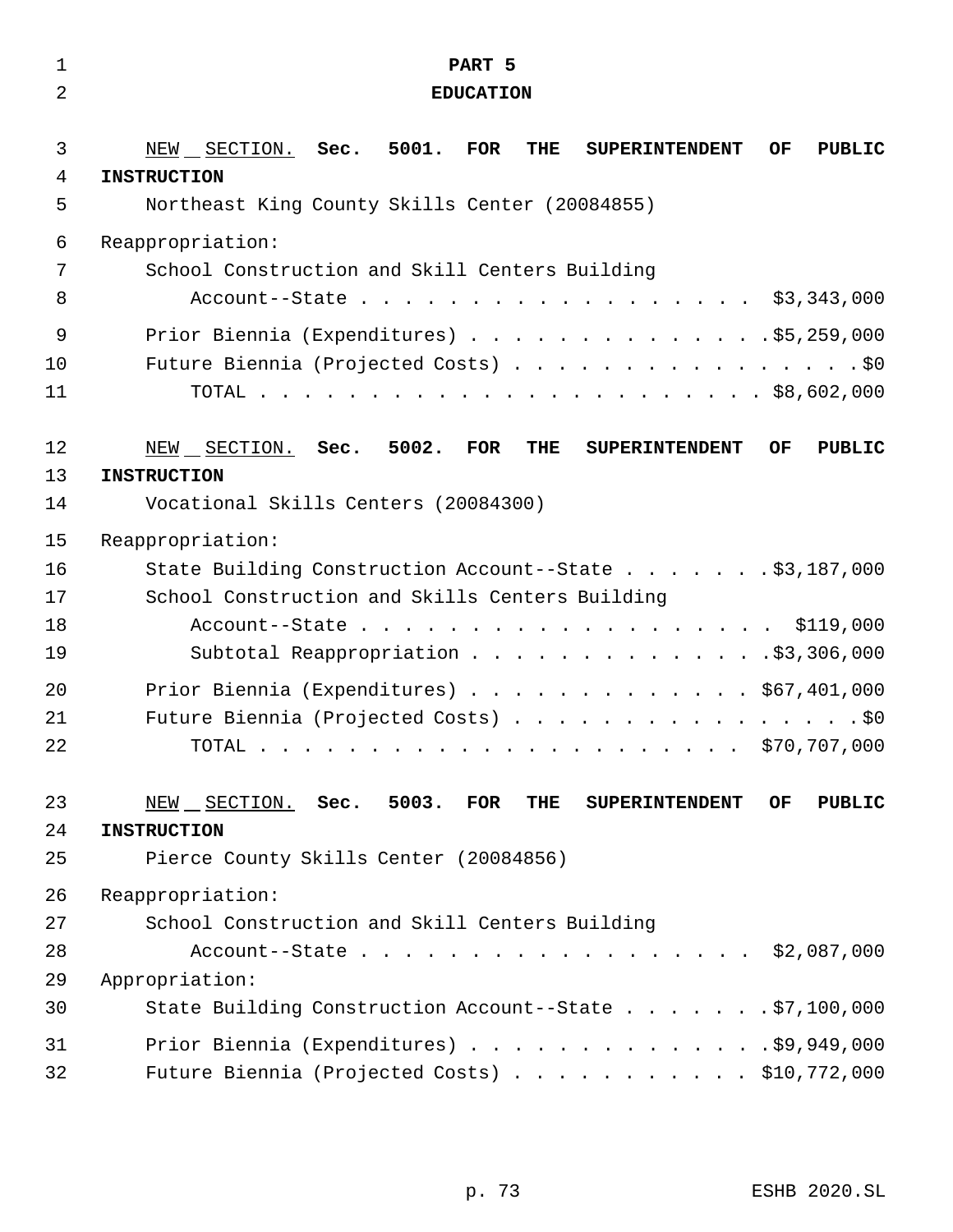TOTAL . . . . . . . . . . . . . . . . . . . . . . \$29,908,000

| $\overline{2}$<br>3 | $NEW$ $SECTION.$ Sec.<br>5004.<br><b>FOR</b><br>THE<br>OF<br><b>PUBLIC</b><br><b>SUPERINTENDENT</b><br><b>INSTRUCTION</b>                                                                                           |
|---------------------|---------------------------------------------------------------------------------------------------------------------------------------------------------------------------------------------------------------------|
| $\overline{4}$      | 2009-11 School Construction Assistance Grant Program (30000031)                                                                                                                                                     |
| 5<br>6<br>7         | The reappropriations in this section are subject to the following<br>conditions and limitations: Up to \$14,000,000 of the state building<br>construction account--state reappropriation in this section is for the |
| 8                   | Grand Coulee Dam school district school project, contingent on the                                                                                                                                                  |
| 9                   | availability of sufficient contributions from federal, local, or                                                                                                                                                    |
| 10                  | private sources to make up the remainder of the total cost of the                                                                                                                                                   |
| 11                  | project. The Grand Coulee Dam school district is faced with a unique                                                                                                                                                |
| 12                  | set of local funding barriers and federal funds may substitute as the                                                                                                                                               |
| 13                  | usual requirement for school district participation. In the event                                                                                                                                                   |
| 14                  | sufficient matching contributions are not secured by the Grand Coulee                                                                                                                                               |
| 15                  | Dam school district, these funds shall lapse.                                                                                                                                                                       |
| 16                  | Reappropriation:                                                                                                                                                                                                    |
| 17                  | State Building Construction Account--State \$129,681,000                                                                                                                                                            |
| 18                  | School Construction and Skill Centers Building                                                                                                                                                                      |
| 19                  | Account--Bond--State \$40,885,000                                                                                                                                                                                   |
| 20                  | Subtotal Reappropriation 5170, 566, 000                                                                                                                                                                             |
| 21                  | Prior Biennia (Expenditures) $\ldots$ 9144,862,000                                                                                                                                                                  |
| 22                  | Future Biennia (Projected Costs) \$0                                                                                                                                                                                |
| 23                  |                                                                                                                                                                                                                     |
| 24<br>25            | 5005.<br><b>SUPERINTENDENT</b><br><b>PUBLIC</b><br>NEW<br>SECTION.<br>Sec.<br><b>FOR</b><br>THE<br>OF.<br><b>INSTRUCTION</b>                                                                                        |
| 26                  | Energy Efficiency and Small Repair Grants (91000007)                                                                                                                                                                |
| 27                  | The reappropriation in this section is subject to the following                                                                                                                                                     |
| 28                  | conditions and limitations: The reappropriation is subject to the                                                                                                                                                   |
| 29                  | provisions of section 5007, chapter 36, Laws of 2010 1st sp. sess.                                                                                                                                                  |
| 30                  | Reappropriation:                                                                                                                                                                                                    |
| 31                  | State Building Construction Account--State \$52,844,000                                                                                                                                                             |
| 32                  | Prior Biennia (Expenditures) $\ldots$ \$17,045,000                                                                                                                                                                  |
| 33                  | Future Biennia (Projected Costs) \$0                                                                                                                                                                                |
| 34                  |                                                                                                                                                                                                                     |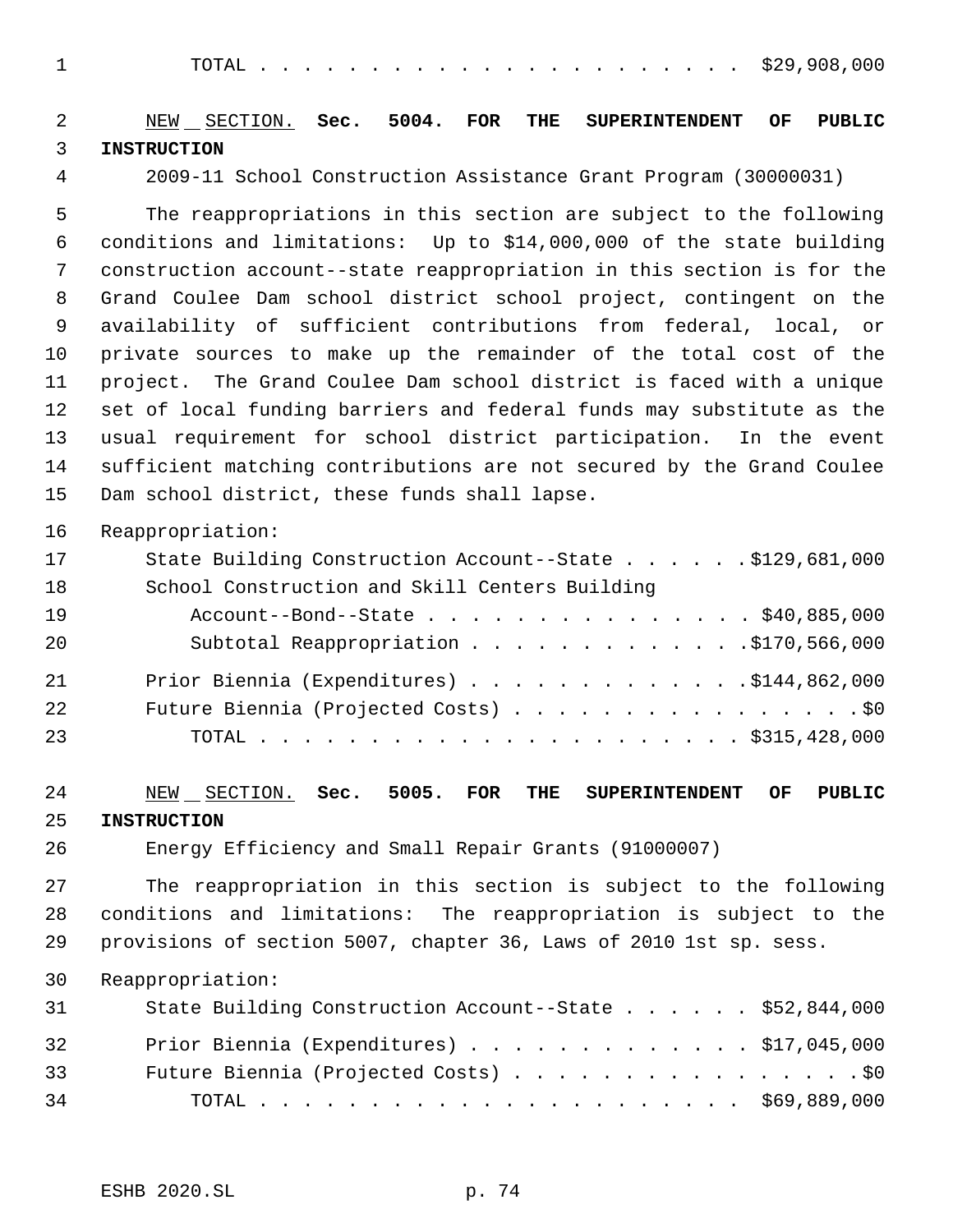NEW SECTION. **Sec. 5006. FOR THE SUPERINTENDENT OF PUBLIC INSTRUCTION**

2011-13 School Construction Assistance Program (30000071)

 The appropriations in this section are subject to the following conditions and limitations:

 (1) In calculating square foot eligibility for state assistance grants, kindergarten student headcount shall not be reduced by fifty percent.

 (2) The office of the superintendent of public instruction shall review the impact of students enrolled in alternative learning experiences on the calculation of student enrollment projections for determining school district eligibility for school construction assistance, and shall work with interested stakeholders to analyze whether the calculation should be changed. The results of the analysis, including possible recommendations for an adjustment factor, shall be submitted to the senate ways and means committee and the house capital budget committee no later than December 31, 2011.

Appropriation:

| 19 | State Building Construction Account--State \$345,754,000 |
|----|----------------------------------------------------------|
| 20 | Prior Biennia (Expenditures) \$0                         |
| 21 | Future Biennia (Projected Costs) $\ldots$ 51,581,765,000 |
| 22 |                                                          |

 NEW SECTION. **Sec. 5007. FOR THE SUPERINTENDENT OF PUBLIC INSTRUCTION**

Urgent Repair Grant Program (91000014)

 The appropriation in this section is subject to the following conditions and limitations:

 (1) The appropriation is provided solely for nonrecurring costs associated with school facility repairs and renovations necessary for unforeseen health and safety needs.

 (2) The office of the superintendent of public instruction, after consulting with maintenance and operations administrators of school districts, shall develop criteria for providing funding for specific projects to stay within the appropriation level provided in this section. The criteria must include, but are not limited to, the following: (a) Limiting district applications to one hundred thousand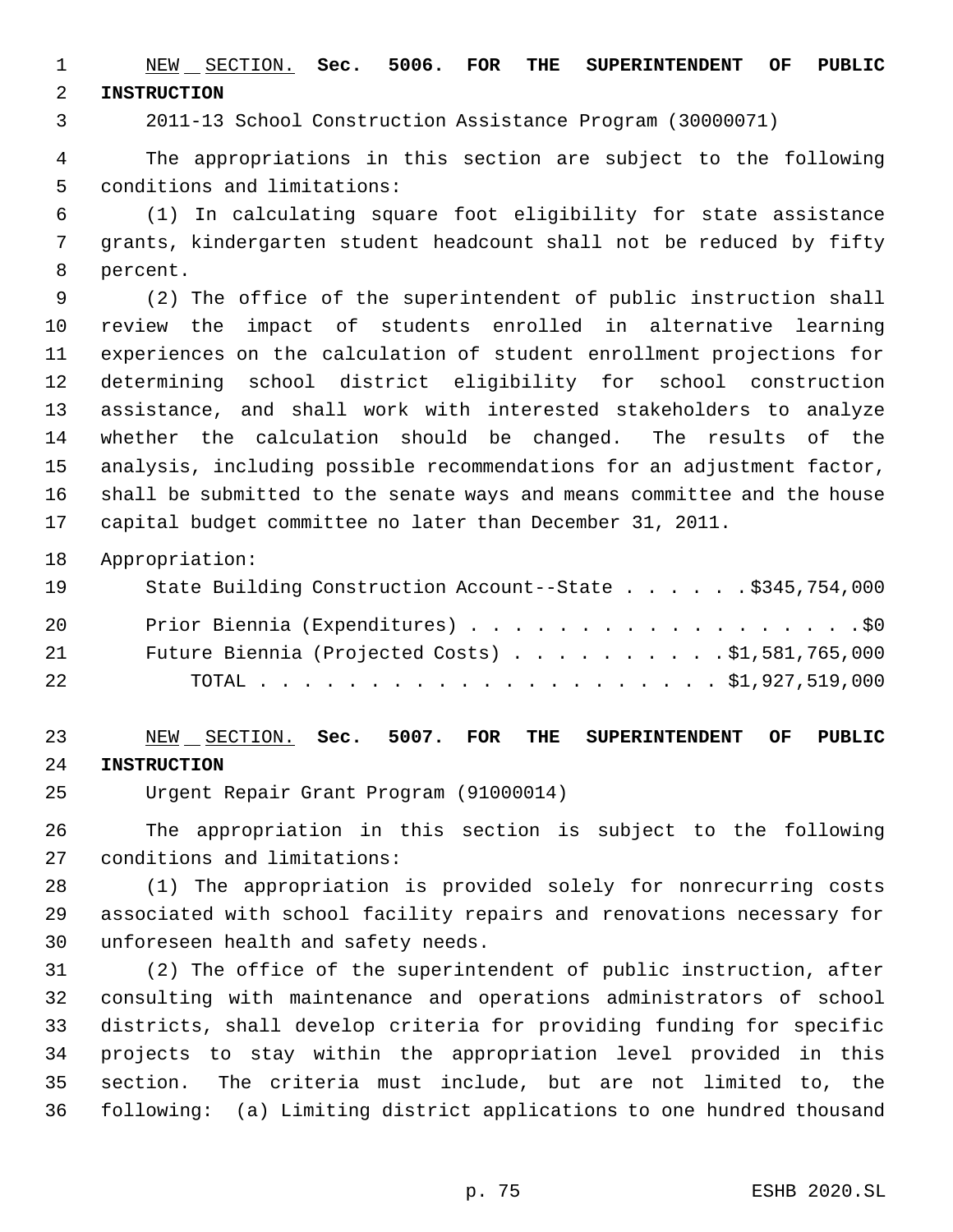dollars; (b) limiting districts eligible to receive the grant to only once every other biennium; and (c) requiring any district receiving funding provided in this section to demonstrate a consistent commitment to addressing school facilities needs.

#### Appropriation:

| 6   | State Building Construction Account--State \$5,000,000 |
|-----|--------------------------------------------------------|
| 7   | Prior Biennia (Expenditures) \$0                       |
| 8   | Future Biennia (Projected Costs) \$0                   |
| − 9 |                                                        |

# NEW SECTION. **Sec. 5008. FOR THE SUPERINTENDENT OF PUBLIC INSTRUCTION** Skills Centers Minor Works - Facility Preservation (30000111)

Appropriation:

| Prior Biennia (Expenditures) \$0<br>15                       |  |
|--------------------------------------------------------------|--|
| Future Biennia (Projected Costs) $\ldots$ \$12,000,000<br>16 |  |
| 17                                                           |  |

## NEW SECTION. **Sec. 5009. FOR THE SUPERINTENDENT OF PUBLIC**

### **INSTRUCTION**

Yakima Valley Technical Skills Center (30000076)

#### Appropriation:

| 22 | State Building Construction Account--State \$28,461,000 |
|----|---------------------------------------------------------|
| 23 | Prior Biennia (Expenditures) \$0                        |
| 24 | Future Biennia (Projected Costs) \$0                    |
| 25 |                                                         |

### NEW SECTION. **Sec. 5010. FOR THE SUPERINTENDENT OF PUBLIC INSTRUCTION**

Aviation High School (20081002)

Appropriation:

| 30 | State Building Construction Account--State \$1,000,000 |
|----|--------------------------------------------------------|
| 31 | Prior Biennia (Expenditures) \$1,175,000               |
| 32 | Future Biennia (Projected Costs) \$0                   |
| 33 |                                                        |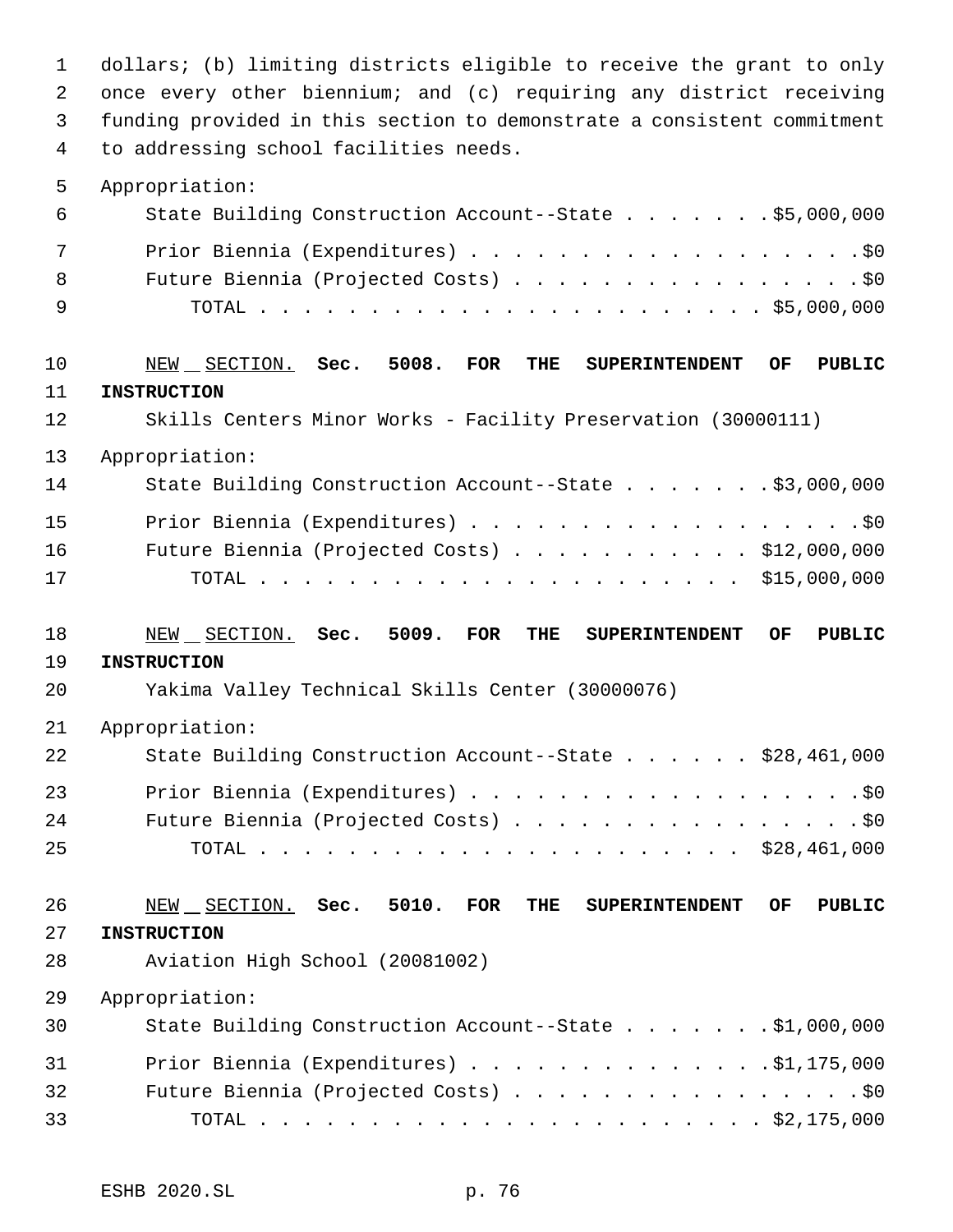NEW SECTION. **Sec. 5011. FOR THE SUPERINTENDENT OF PUBLIC INSTRUCTION**

Energy Operational Savings Project Grants (30000097)

 The appropriation in this section is subject to the following conditions and limitations:

 (1) The appropriation is provided solely for energy operational cost savings improvements to school facilities.

 (2) Grants shall be awarded for projects using the energy savings performance contracting method under chapter 39.35C RCW or an equivalent method of evaluating and delivering energy operational costs savings improvements. Projects that do not use energy savings performance contracting must: (a) Verify energy and operational cost savings for ten years or until the energy and operational costs savings pay for the project, whichever is shorter; (b) follow the department of general administration's energy savings performance contracting method guidelines; and (c) employ a licensed engineer for the energy audit, design, and construction. The office of the superintendent of public instruction may require third-party verification of savings if a project is not implemented by an energy savings performance contracting method as outlined in chapter 39.35C RCW. If required, third-party verification must be conducted either by an energy savings performance contractor qualified by the department of general administration, or a licensed engineer that is a certified energy manager.

 (3) Projects must be weighted and prioritized based on the following criteria and in the following order:

 (a) Prior grant award: Priority consideration shall be given to applicants that did not receive grant awards from appropriations provided in sections 1016 and 5007, chapter 36, Laws of 2010 1st sp. sess.;

 (b) Leverage ratio: The higher the leverage ratio of guaranteed energy savings and utility or other incentives to state grant, the higher the project ranking;

 (c) Energy savings: The higher the simple payback for energy savings, not to exceed the useful life of the energy conservation measure, the higher the project ranking; and

 (d) Persistence: The more extensively a project ensures the persistence of energy operational cost savings through ongoing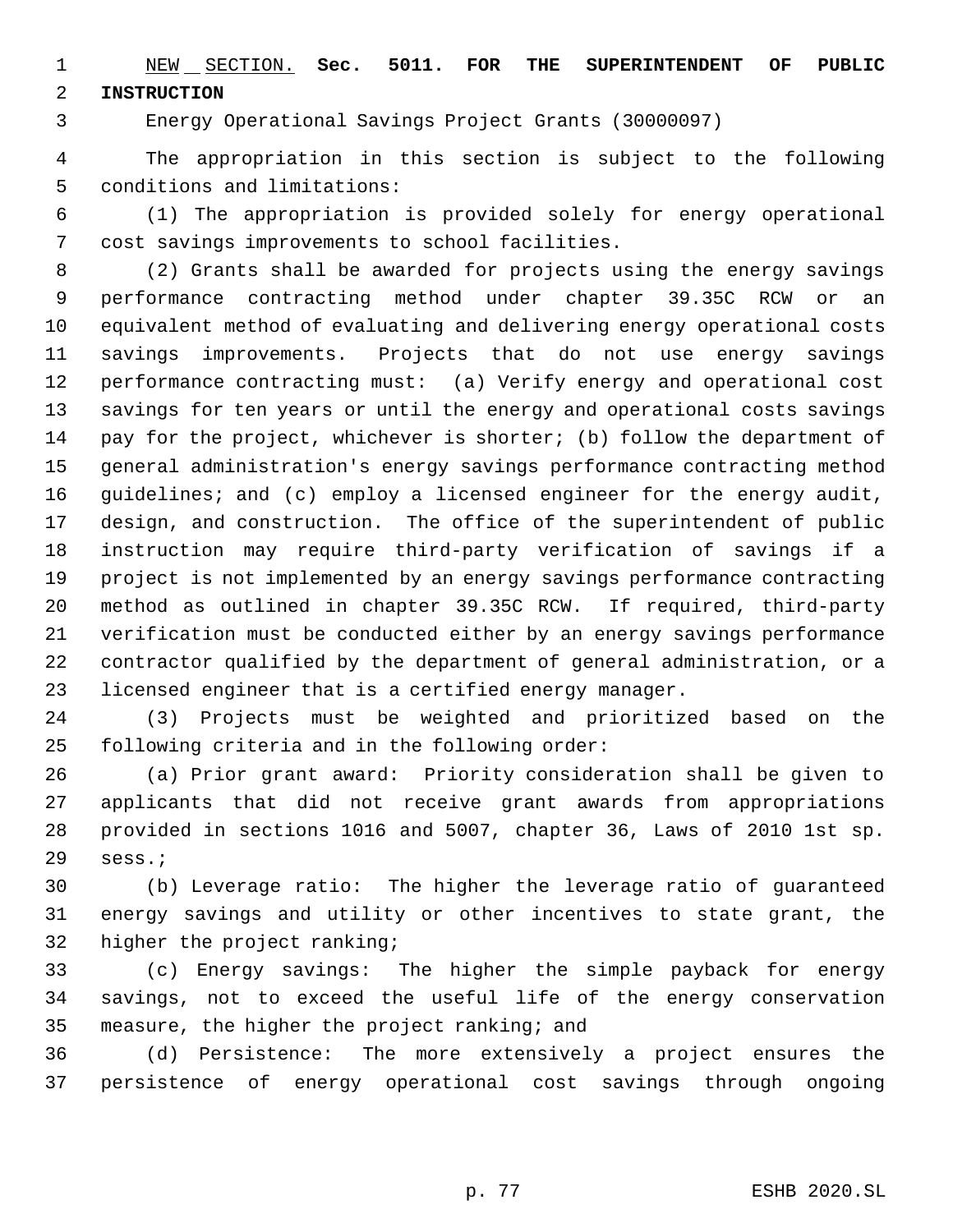measurement, verification, and reporting over the life of a project, the higher the project ranking.

 (4) In order to be eligible for energy cost savings grants under this section, school districts must complete an investment grade audit prior to application, or have completed an audit in the 2009-2011 biennium.

 (5)(a) The superintendent of public instruction must use bond proceeds to pay one-half of the preliminary audit, up to five cents per square foot, if the project does not meet the school district's predetermined cost-effectiveness criteria. Public school districts must pay the other one-half of the cost of the preliminary audit if the project does not meet their predetermined cost-effectiveness criteria.

 (b) The energy savings performance contractor shall not charge for an investment grade audit if the project does not meet the school district's predetermined cost-effectiveness criteria. Public school districts must pay the full price of an investment grade audit if they do not proceed with a project that meets the school district's predetermined cost-effectiveness criteria.

 (6) Applicants must submit documentation that demonstrates energy and operational cost savings resulting from the installation of the energy equipment and improvements. The energy savings analysis shall be performed by a licensed engineer, and the documentation must include, but is not limited to, the following:

(i) A description of the energy equipment and improvements; and

(ii) A description of the energy and operational cost savings.

 (7) Each school district is limited to one grant award and no more than \$1,000,000.

 (8) The office of the superintendent of public instruction may charge projects administrative fees.

 (9) The superintendent of public instruction must report to the appropriate committees of the legislature and the office of financial management on the timing and use of the funds by the end of each fiscal year, until the funds are fully expended.

Appropriation:

| 35 | State Building Construction Account--State \$20,000,000 |  |
|----|---------------------------------------------------------|--|
| 36 | Prior Biennia (Expenditures) \$0                        |  |
| 37 | Future Biennia (Projected Costs) \$0                    |  |
| 38 |                                                         |  |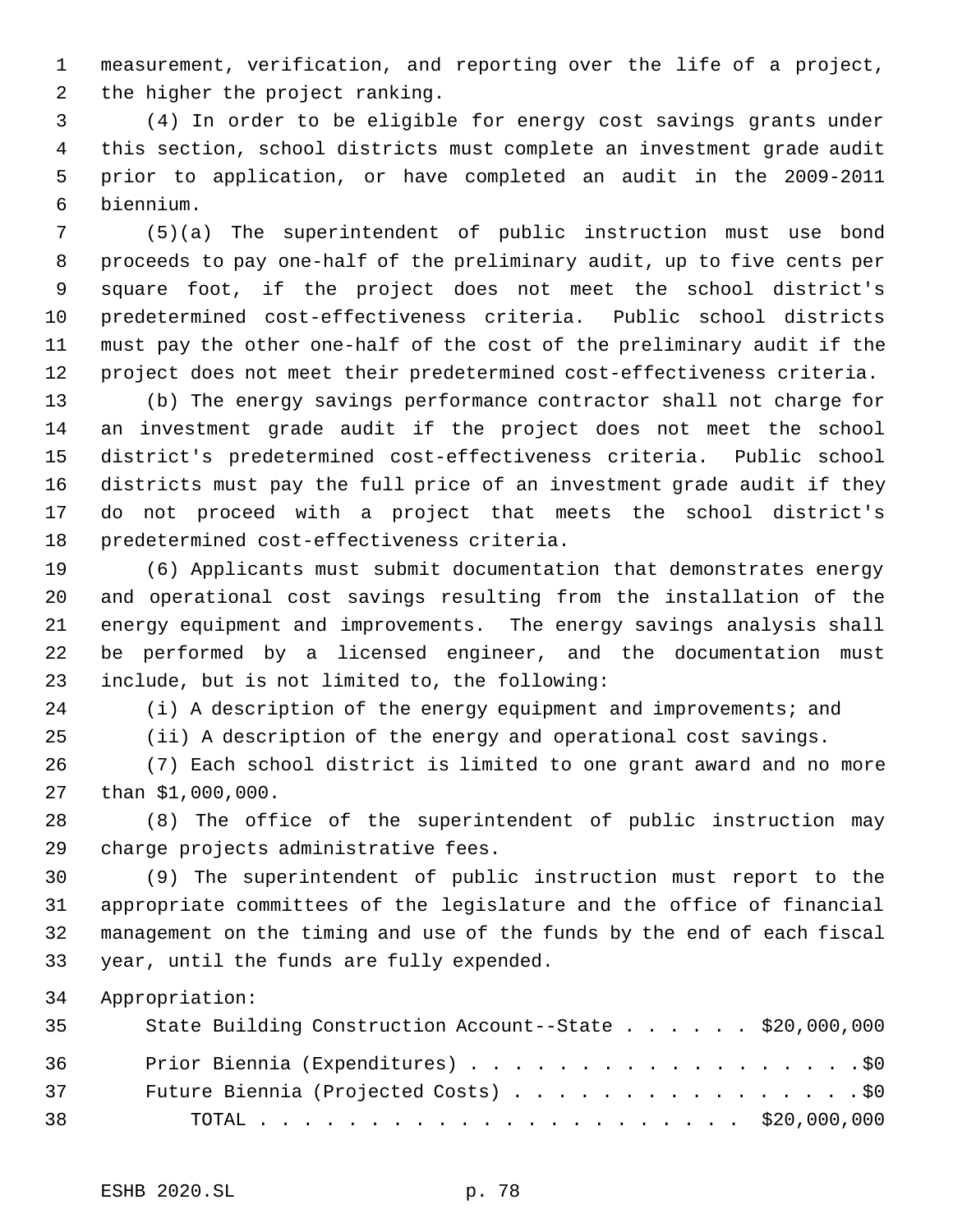| $\mathbf 1$ | NEW SECTION. Sec. 5012. FOR<br>THE<br>OF.<br><b>PUBLIC</b><br><b>SUPERINTENDENT</b>                          |
|-------------|--------------------------------------------------------------------------------------------------------------|
| $\sqrt{2}$  | <b>INSTRUCTION</b>                                                                                           |
| 3           | Clark County Skills Center (30000093)                                                                        |
| 4           | Appropriation:                                                                                               |
| 5           | State Building Construction Account--State \$100,000                                                         |
| 6           | Prior Biennia (Expenditures) \$0                                                                             |
| 7           | Future Biennia (Projected Costs) \$14,750,000                                                                |
| 8           |                                                                                                              |
| $\mathsf 9$ | NEW SECTION. Sec. 5013.<br><b>FOR</b><br>THE<br><b>SUPERINTENDENT</b><br>OF.<br><b>PUBLIC</b>                |
| 10          | <b>INSTRUCTION</b>                                                                                           |
| 11          | SEA-Tech Branch Campus of Tri-Tech Skills Center (30000078)                                                  |
| 12          | Appropriation:                                                                                               |
| 13          | State Building Construction Account--State \$1,169,000                                                       |
| 14          | Prior Biennia (Expenditures) \$0                                                                             |
| 15          | Future Biennia (Projected Costs) \$11,739,000                                                                |
| 16          |                                                                                                              |
| 17          | NEW SECTION. Sec. 5014. FOR THE STATE SCHOOL FOR THE BLIND                                                   |
| 18          | Minor Works - Preservation (30000002)                                                                        |
| 19          | Reappropriation:                                                                                             |
| 20          | State Building Construction Account--State \$188,000                                                         |
| 21          | Prior Biennia (Expenditures) \$432,000                                                                       |
| 22          | Future Biennia (Projected Costs) \$0                                                                         |
| 23          |                                                                                                              |
| 24          | NEW SECTION. Sec. 5015.<br>$\overline{\text{FOR}}$<br>THE<br>WASHINGTON STATE<br><b>CENTER</b><br><b>FOR</b> |
| 25          | CHILDHOOD DEAFNESS AND HEARING LOSS                                                                          |
| 26          | Well Replacement (91000003)                                                                                  |
| 27          | Reappropriation:                                                                                             |
| 28          | State Building Construction Account--State \$264,000                                                         |
| 29          | Prior Biennia (Expenditures) \$0                                                                             |
| 30          | Future Biennia (Projected Costs) \$0                                                                         |
| 31          |                                                                                                              |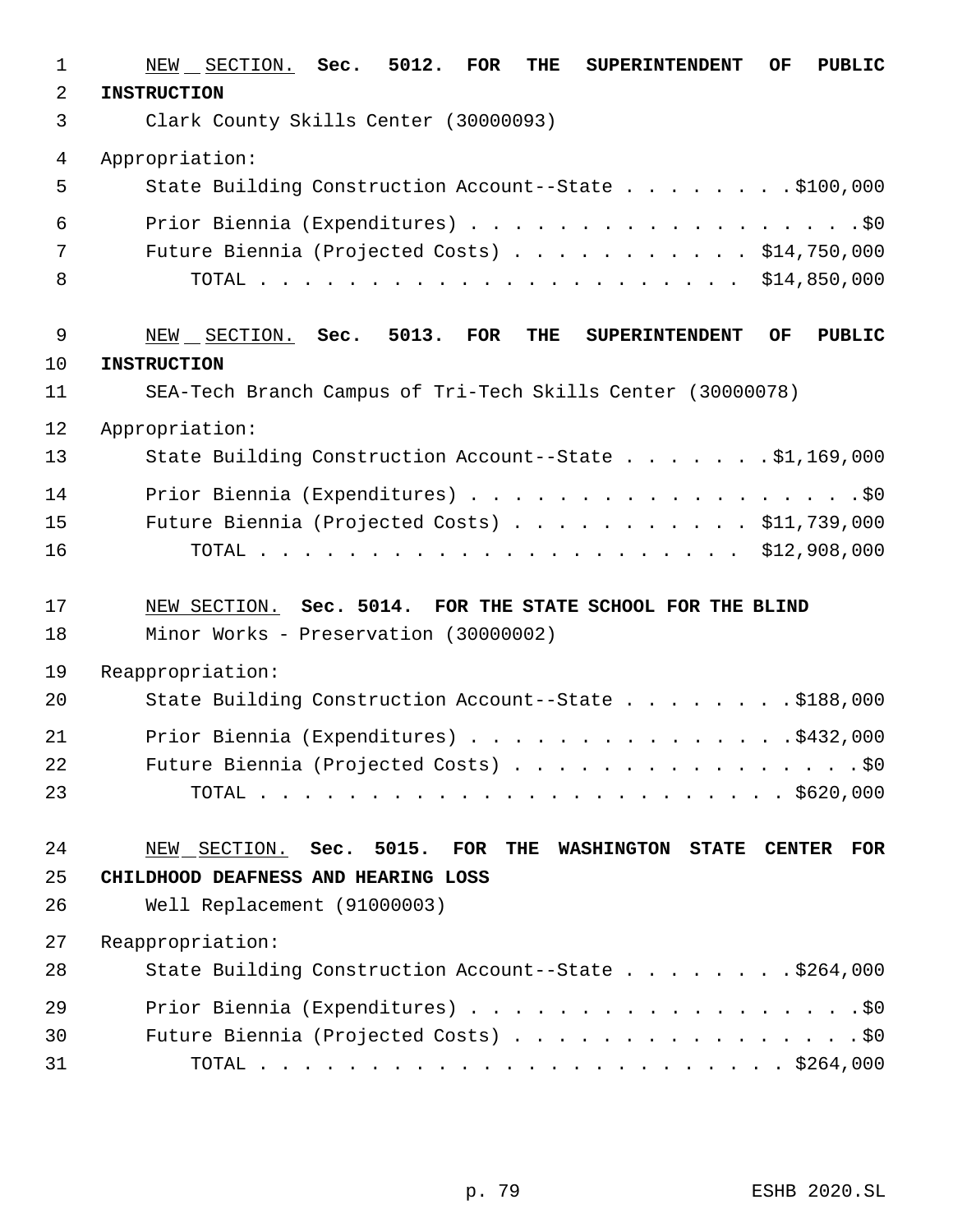| $\mathbf 1$ | NEW SECTION. Sec. 5016. FOR THE UNIVERSITY OF WASHINGTON   |
|-------------|------------------------------------------------------------|
| 2           | Odegaard Undergraduate Learning Center (30000370)          |
| 3           | Appropriation:                                             |
| 4           | State Building Construction Account--State \$16,575,000    |
| 5           | Prior Biennia (Expenditures) \$0                           |
| 6           | Future Biennia (Projected Costs) \$0                       |
| 7           |                                                            |
| 8           | NEW SECTION. Sec. 5017. FOR THE UNIVERSITY OF WASHINGTON   |
| 9           | University of Washington Bothell (20082006)                |
| 10          | Reappropriation:                                           |
| 11          | State Building Construction Account--State \$2,934,000     |
| 12          | Prior Biennia (Expenditures) 32, 216, 000                  |
| 13          | Future Biennia (Projected Costs) \$77,435,000              |
| 14          |                                                            |
| 15          | NEW SECTION. Sec. 5018. FOR THE UNIVERSITY OF WASHINGTON   |
| 16          | House of Knowledge Longhouse (30000021)                    |
| 17          | Reappropriation:                                           |
| 18          | State Building Construction Account--State \$53,000        |
| 19          | Appropriation:                                             |
| 20          | State Building Construction Account--State \$2,700,000     |
| 21          | Prior Biennia (Expenditures) \$247,000                     |
| 22          | Future Biennia (Projected Costs) \$0                       |
| 23          |                                                            |
| 24          | NEW SECTION. Sec. 5019. FOR THE UNIVERSITY OF WASHINGTON   |
| 25          | Minor Works: Facility Preservation (30000027)              |
| 26          | Reappropriation:                                           |
| 27          | State Building Construction Account--State \$10,366,000    |
| 28          | Prior Biennia (Expenditures) $\ldots$ \$8,769,000          |
| 29          | Future Biennia (Projected Costs) \$0                       |
| 30          |                                                            |
| 31          | NEW SECTION. Sec. 5020. FOR THE UNIVERSITY OF WASHINGTON   |
| 32          | High Voltage Infrastructure Improvement Project (30000371) |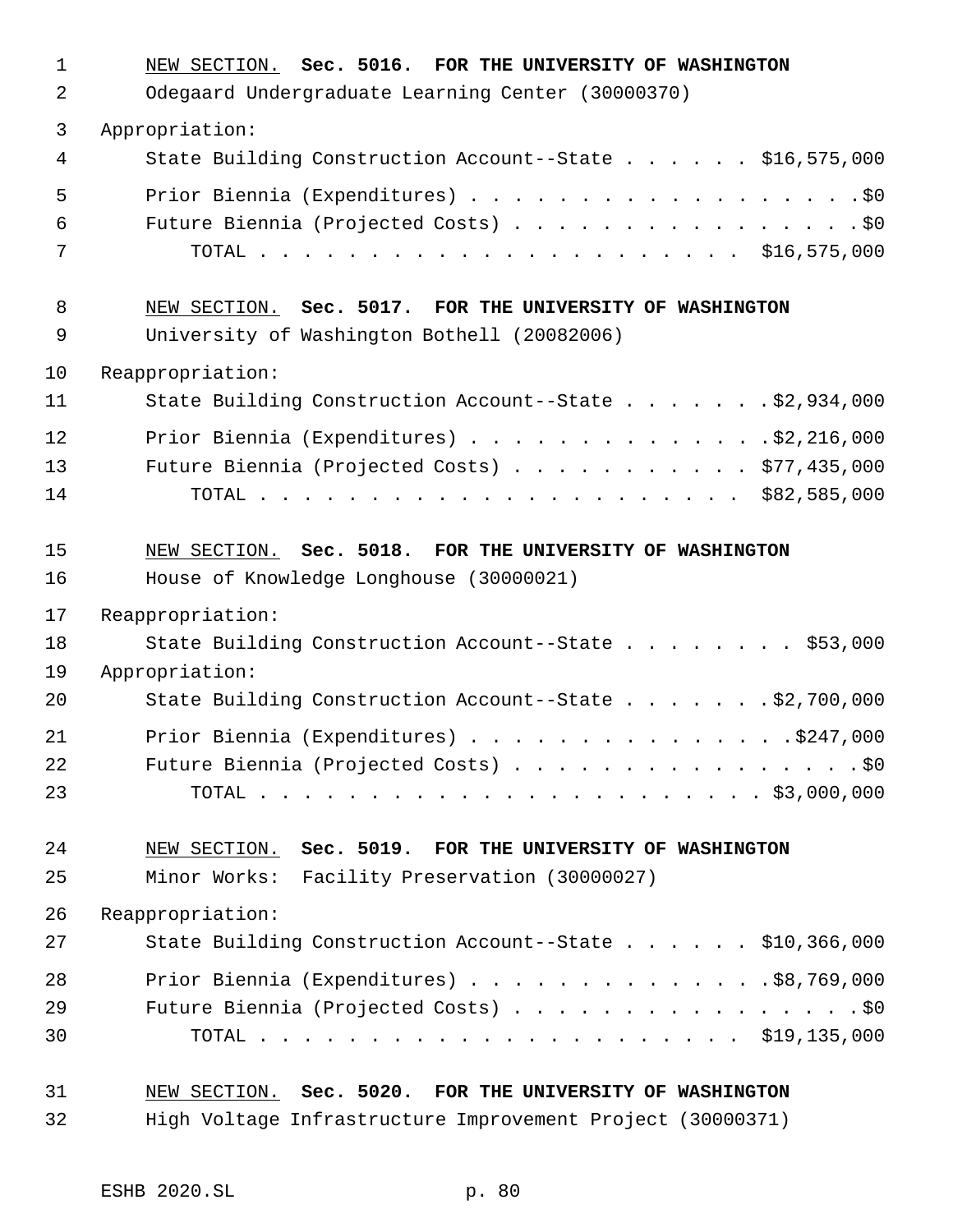| $\mathbf{1}$             | Appropriation:                                                  |
|--------------------------|-----------------------------------------------------------------|
| 2                        | State Building Construction Account--State \$4,365,000          |
| $\overline{3}$<br>4<br>5 | Future Biennia (Projected Costs) \$0                            |
| 6                        | NEW SECTION. Sec. 5021. FOR THE UNIVERSITY OF WASHINGTON        |
| 7                        | University of Washington - Minor Capital Repairs (30000372)     |
| 8                        | Appropriation:                                                  |
| 9                        | State Building Construction Account--State \$11,186,000         |
| 10                       | Prior Biennia (Expenditures) \$0                                |
| 11                       | Future Biennia (Projected Costs) \$30,000,000                   |
| 12                       |                                                                 |
| 13                       | NEW SECTION. Sec. 5022. FOR THE UNIVERSITY OF WASHINGTON        |
| 14                       | Anderson Hall Renovation (20091002)                             |
| 15                       | Appropriation:                                                  |
| 16                       | State Building Construction Account--State \$1,553,000          |
| 17                       | Prior Biennia (Expenditures) $\ldots$ 9200,000                  |
| 18                       | Future Biennia (Projected Costs) \$19,997,000                   |
| 19                       |                                                                 |
| 20                       | NEW SECTION. Sec. 5023. FOR THE WASHINGTON STATE UNIVERSITY     |
| 21                       | Washington State University Vancouver - Applied Technology and  |
| 22                       | Classroom Building (20062950)                                   |
| 23                       | Reappropriation:                                                |
| 24                       | State Building Construction Account--State \$22,685,000         |
| 25                       | Prior Biennia (Expenditures) \$5,828,000                        |
| 26                       | Future Biennia (Projected Costs) \$0                            |
| 27                       |                                                                 |
| 28                       | NEW SECTION. Sec. 5024. FOR THE WASHINGTON STATE UNIVERSITY     |
| 29                       | Washington State University Spokane - Riverpoint Biomedical and |
| 30                       | Health Sciences (20162953)                                      |
| 31                       | Reappropriation:                                                |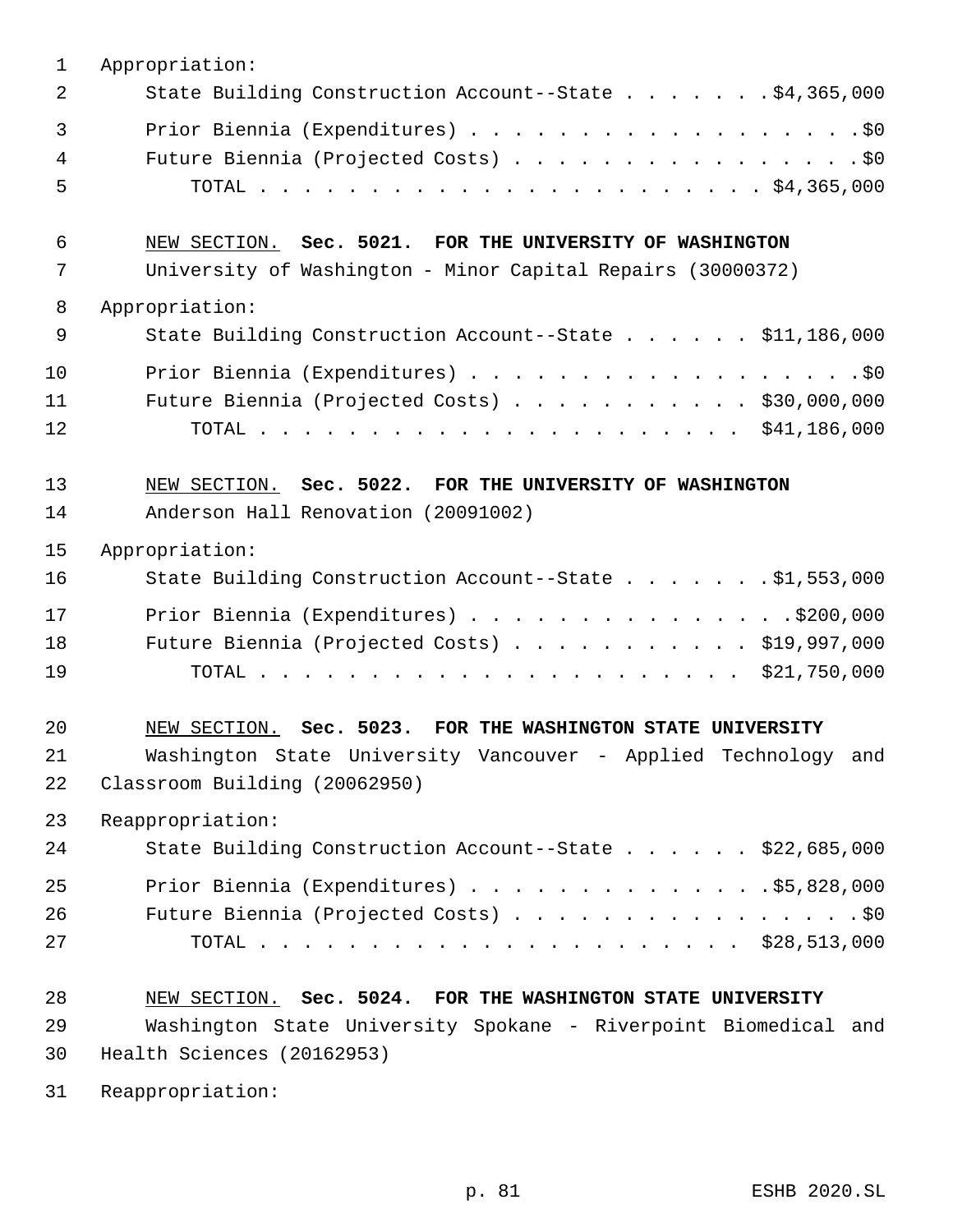| $\mathbf{1}$   | State Building Construction Account--State \$4,200,000        |
|----------------|---------------------------------------------------------------|
| 2              | Appropriation:                                                |
| 3              | State Building Construction Account--State \$31,230,000       |
| $\overline{4}$ | Prior Biennia (Expenditures) \$3,640,000                      |
| 5              | Future Biennia (Projected Costs) \$35,000,000                 |
| 6              |                                                               |
| 7              | NEW SECTION. Sec. 5025. FOR THE WASHINGTON STATE UNIVERSITY   |
| 8              | Minor Works: Preservation (30000065)                          |
| $\mathsf 9$    | Reappropriation:                                              |
| 10             | State Building Construction Account--State \$10,100,000       |
| 11             | Prior Biennia (Expenditures) \$13,803,000                     |
| 12             | Future Biennia (Projected Costs) \$0                          |
| 13             |                                                               |
| 14             | NEW SECTION. Sec. 5026. FOR THE WASHINGTON STATE UNIVERSITY   |
| 15             | Minor Works:<br>Program (30000066)                            |
| 16             | Reappropriation:                                              |
| 17             | State Building Construction Account--State \$6,192,000        |
| 18             | Prior Biennia (Expenditures) \$11,335,000                     |
| 19             | Future Biennia (Projected Costs) \$0                          |
| 20             |                                                               |
| 21             | NEW SECTION. Sec. 5027. FOR THE EASTERN WASHINGTON UNIVERSITY |
| 22             | Patterson Hall Remodel (20062002)                             |
| 23             | Reappropriation:                                              |
| 24             | State Building Construction Account--State \$18,978,000       |
| 25             | Appropriation:                                                |
| 26             | State Building Construction Account--State \$30,500,000       |
| 27             | Prior Biennia (Expenditures) $\ldots$ 97,365,000              |
| 28             | Future Biennia (Projected Costs) \$0                          |
| 29             |                                                               |
| 30             | NEW SECTION. Sec. 5028. FOR THE EASTERN WASHINGTON UNIVERSITY |
| 31             | Minor Works: Health, Safety, Code Compliance (30000053)       |
| 32             | Reappropriation:                                              |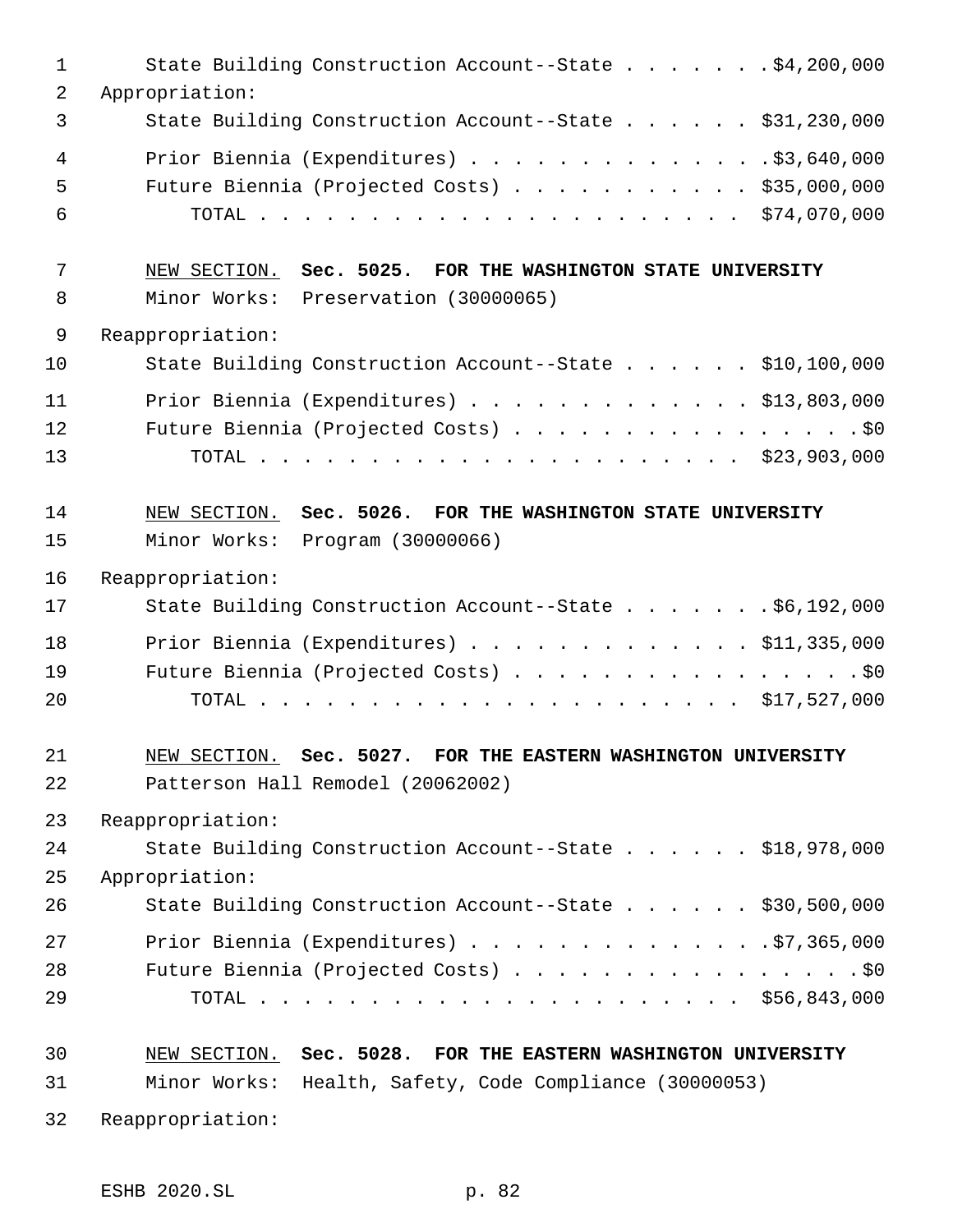| $\mathbf 1$    | State Building Construction Account--State \$1,217,000                                                                         |
|----------------|--------------------------------------------------------------------------------------------------------------------------------|
| $\overline{2}$ | Prior Biennia (Expenditures) \$1,283,000                                                                                       |
| 3              | Future Biennia (Projected Costs) \$0                                                                                           |
| 4              |                                                                                                                                |
|                |                                                                                                                                |
| 5              | NEW SECTION. Sec. 5029. FOR THE EASTERN WASHINGTON UNIVERSITY                                                                  |
| 6              | Minor Works: Preservation (30000427)                                                                                           |
| 7              | Appropriation:                                                                                                                 |
| 8              | State Building Construction Account--State \$4,895,000                                                                         |
| 9              |                                                                                                                                |
| 10             | Future Biennia (Projected Costs) \$8,000,000                                                                                   |
| 11             |                                                                                                                                |
| 12             | NEW SECTION. Sec. 5030. FOR THE EASTERN WASHINGTON UNIVERSITY                                                                  |
| 13             | Minor Works: Health, Safety, and Code Compliance (20081002)                                                                    |
| 14             | Reappropriation:                                                                                                               |
| 15             | State Building Construction Account--State \$286,000                                                                           |
| 16             | Prior Biennia (Expenditures) \$3,871,000                                                                                       |
| 17             | Future Biennia (Projected Costs) \$0                                                                                           |
| 18             |                                                                                                                                |
|                |                                                                                                                                |
| 19             | NEW SECTION. Sec. 5031. FOR THE CENTRAL WASHINGTON UNIVERSITY                                                                  |
| 20             | Hogue Hall Renovation and Addition (20082003)                                                                                  |
| 21             | Reappropriation:                                                                                                               |
| 22             | State Building Construction Account--State \$15,098,000                                                                        |
| 23             | Prior Biennia (Expenditures) $\ldots$ \$15,144,000                                                                             |
| 24             | Future Biennia (Projected Costs) \$0                                                                                           |
| 25             |                                                                                                                                |
|                |                                                                                                                                |
| 26<br>27       | NEW SECTION. Sec. 5032. FOR THE CENTRAL WASHINGTON UNIVERSITY<br>Minor Works: Health, Safety, and Code Requirements (30000002) |
|                |                                                                                                                                |
| 28<br>29       | Reappropriation:<br>State Building Construction Account--State \$380,000                                                       |
|                |                                                                                                                                |
| 30             | Prior Biennia (Expenditures) \$570,000                                                                                         |
| 31             | Future Biennia (Projected Costs) \$0                                                                                           |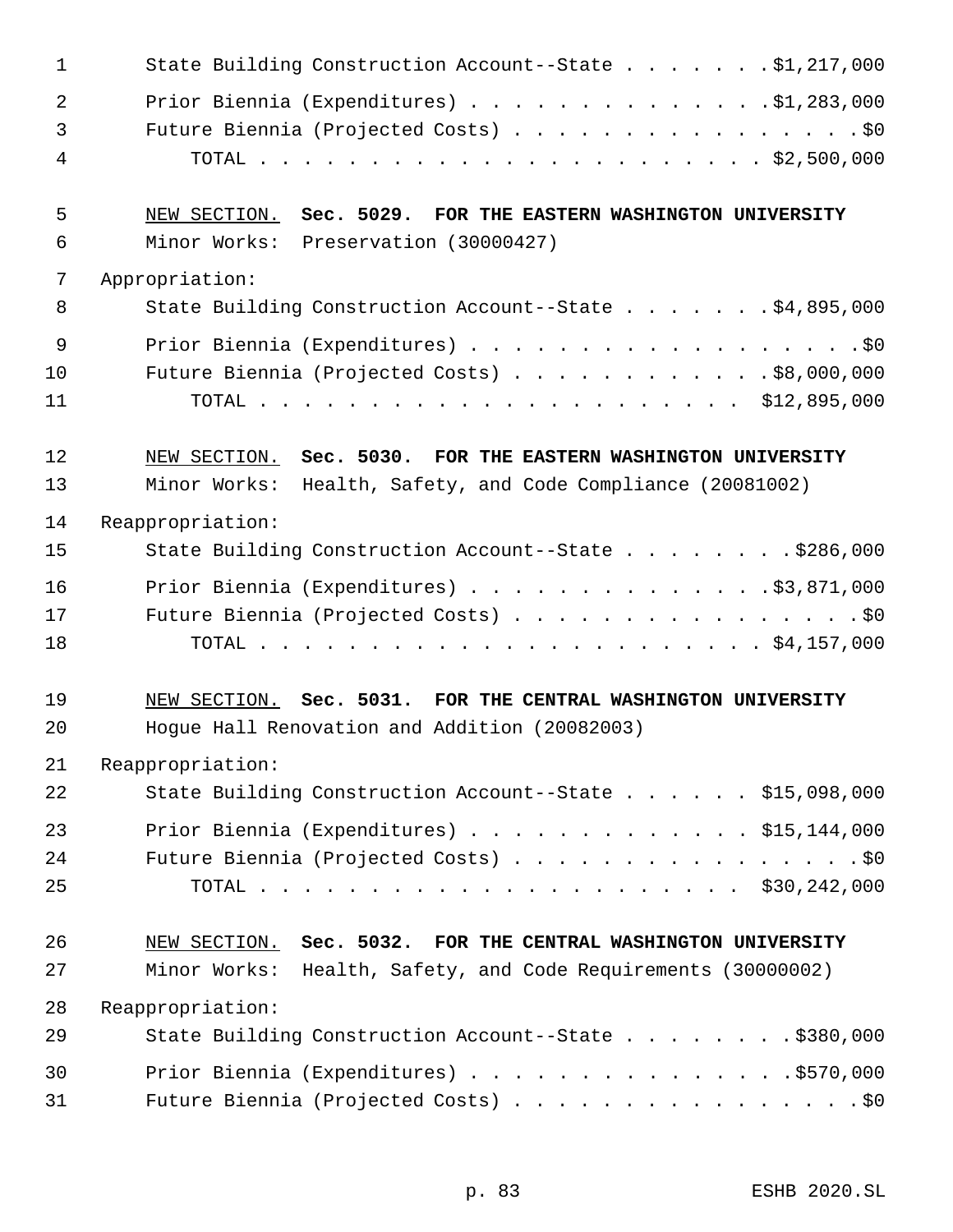| 1  |                                                               |
|----|---------------------------------------------------------------|
| 2  | NEW SECTION. Sec. 5033. FOR THE CENTRAL WASHINGTON UNIVERSITY |
| 3  | Minor Works: Infrastructure Preservation (30000009)           |
| 4  | Reappropriation:                                              |
| 5  | State Building Construction Account--State \$253,000          |
| 6  | Prior Biennia (Expenditures) \$348,000                        |
| 7  | Future Biennia (Projected Costs) \$0                          |
| 8  |                                                               |
| 9  | NEW SECTION. Sec. 5034. FOR THE CENTRAL WASHINGTON UNIVERSITY |
| 10 | Minor Works: Program (30000025)                               |
| 11 | Reappropriation:                                              |
| 12 | State Building Construction Account--State \$477,000          |
| 13 | Prior Biennia (Expenditures) \$1,523,000                      |
| 14 | Future Biennia (Projected Costs) \$0                          |
| 15 |                                                               |
|    |                                                               |
| 16 | NEW SECTION. Sec. 5035. FOR THE CENTRAL WASHINGTON UNIVERSITY |
| 17 | Science Building (30000045)                                   |
| 18 | Reappropriation:                                              |
| 19 | State Building Construction Account--State \$202,000          |
| 20 | Appropriation:                                                |
| 21 | State Building Construction Account--State \$2,000,000        |
| 22 | Prior Biennia (Expenditures) \$376,000                        |
| 23 | Future Biennia (Projected Costs) $\ldots$ \$53,290,000        |
| 24 |                                                               |
| 25 | NEW SECTION. Sec. 5036. FOR THE CENTRAL WASHINGTON UNIVERSITY |
| 26 | Samuelson Communication and Technology Center (30000451)      |
| 27 | Appropriation:                                                |
| 28 | State Building Construction Account--State \$5,000,000        |
| 29 | Prior Biennia (Expenditures) \$0                              |
| 30 | Future Biennia (Projected Costs) \$60,000,000                 |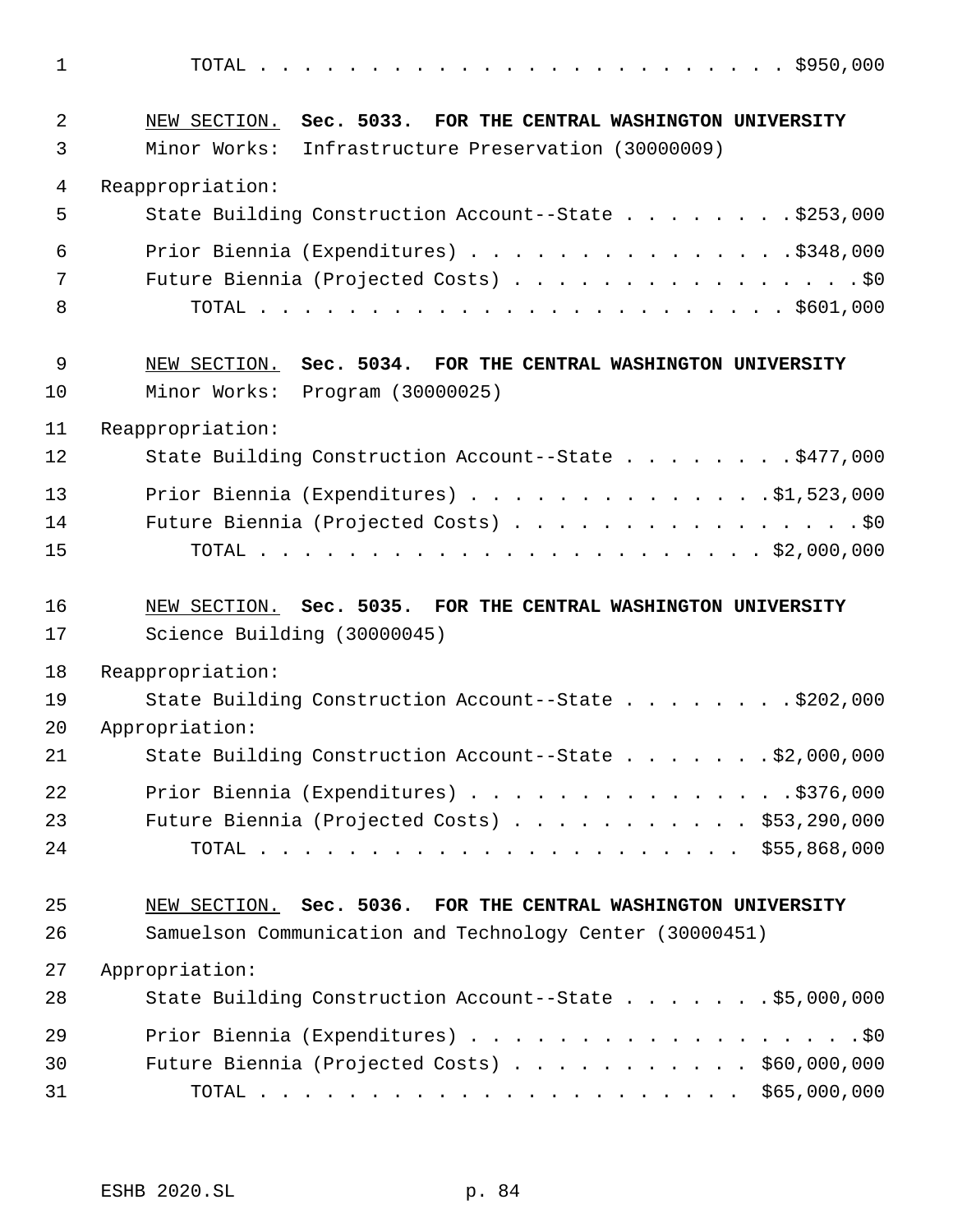| $\mathbf 1$<br>2 | NEW SECTION. Sec. 5037. FOR THE CENTRAL WASHINGTON UNIVERSITY<br>Combined Utilities (30000448)                                          |
|------------------|-----------------------------------------------------------------------------------------------------------------------------------------|
| 3                | Appropriation:                                                                                                                          |
| 4                | State Building Construction Account--State \$3,727,000                                                                                  |
| 5                |                                                                                                                                         |
| 6                | Future Biennia (Projected Costs) \$19,600,000                                                                                           |
| 7                |                                                                                                                                         |
| 8<br>9           | NEW SECTION. Sec. 5038. FOR THE CENTRAL WASHINGTON UNIVERSITY<br>Nutrition Science: Predesign (30000456)                                |
| 10               | Appropriation:                                                                                                                          |
| 11               | State Building Construction Account--State \$300,000                                                                                    |
| 12               |                                                                                                                                         |
| 13               | Future Biennia (Projected Costs) \$39,750,000                                                                                           |
| 14               |                                                                                                                                         |
| 15<br>16<br>17   | NEW SECTION. Sec. 5039. FOR THE EVERGREEN STATE COLLEGE<br>Communications Laboratory Building Preservation and Renovation<br>(30000002) |
| 18               | Reappropriation:                                                                                                                        |
| 19               | State Building Construction Account--State \$1,291,000                                                                                  |
| 20               | Appropriation:                                                                                                                          |
| 21               | State Building Construction Account--State \$8,130,000                                                                                  |
| 22               | Prior Biennia (Expenditures) \$530,000                                                                                                  |
| 23               | Future Biennia (Projected Costs) \$0                                                                                                    |
| 24               |                                                                                                                                         |
| 25               | NEW SECTION. Sec. 5040. FOR THE EVERGREEN STATE COLLEGE                                                                                 |
| 26               | Minor Works Preservation (30000003)                                                                                                     |
| 27               | Reappropriation:                                                                                                                        |
| 28               | State Building Construction Account--State \$1,567,000                                                                                  |
| 29               | Prior Biennia (Expenditures) \$2,440,000                                                                                                |
| 30               | Future Biennia (Projected Costs) \$0                                                                                                    |
| 31               |                                                                                                                                         |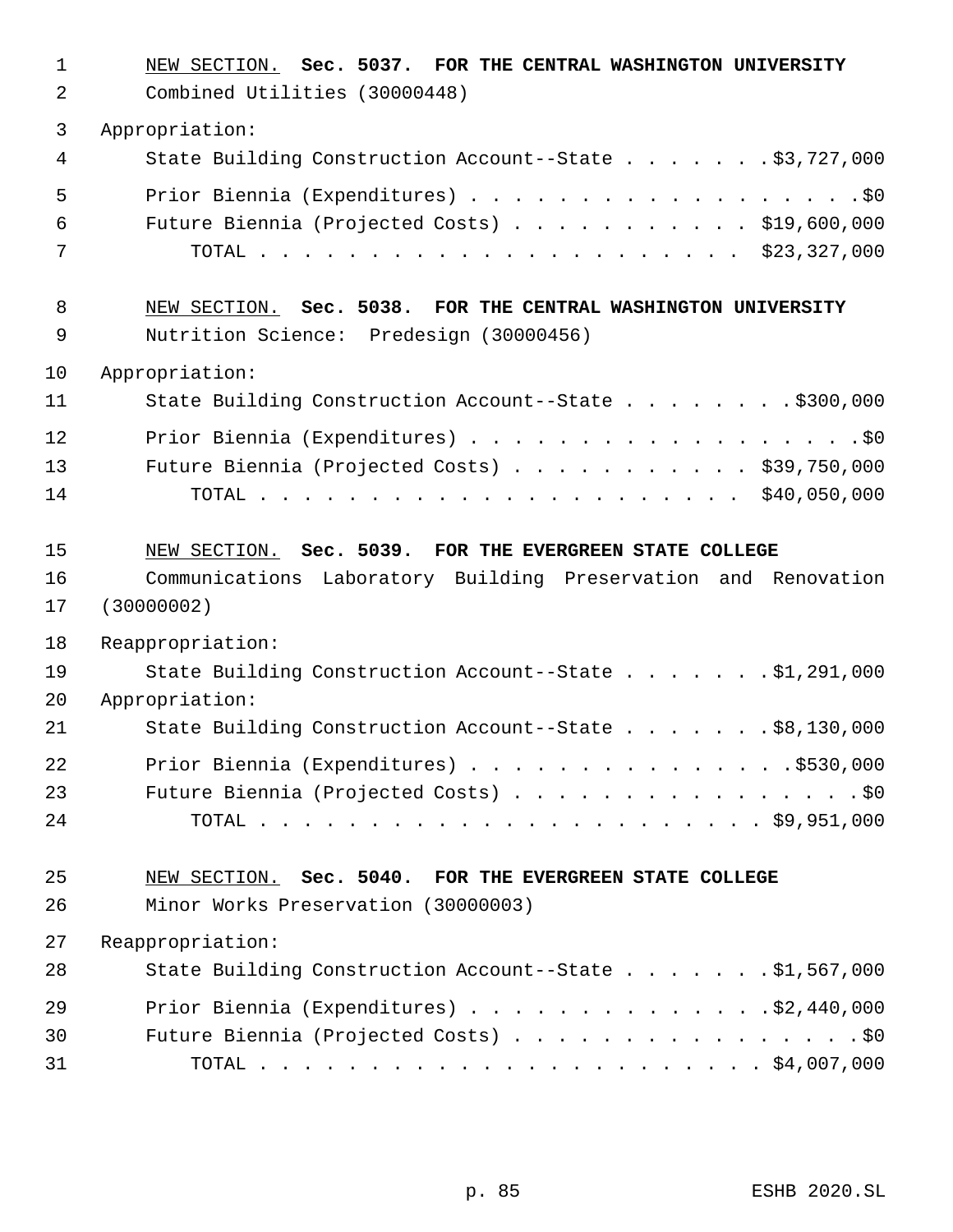| $\mathbf 1$ | NEW SECTION. Sec. 5041. FOR THE EVERGREEN STATE COLLEGE       |
|-------------|---------------------------------------------------------------|
| 2           | Minor Works:<br>Health, Safety, Code Compliance (30000016)    |
| 3           | Reappropriation:                                              |
| 4           | State Building Construction Account--State \$1,288,000        |
| 5           | Prior Biennia (Expenditures) \$665,000                        |
| 6           | Future Biennia (Projected Costs) \$0                          |
| 7           |                                                               |
| 8           | NEW SECTION. Sec. 5042. FOR THE EVERGREEN STATE COLLEGE       |
| $\mathsf 9$ | Minor Works:<br>Program (30000031)                            |
| 10          | Reappropriation:                                              |
| 11          | State Building Construction Account--State \$1,043,000        |
| 12          | Prior Biennia (Expenditures) \$507,000                        |
| 13          | Future Biennia (Projected Costs) \$0                          |
| 14          |                                                               |
| 15          | NEW SECTION. Sec. 5043. FOR THE EVERGREEN STATE COLLEGE       |
| 16          | Minor Works:<br>Infrastructure (30000046)                     |
| 17          | Reappropriation:                                              |
| 18          | State Building Construction Account--State \$398,000          |
| 19          | Prior Biennia (Expenditures) \$982,000                        |
| 20          | Future Biennia (Projected Costs) \$0                          |
| 21          |                                                               |
| 22          | NEW SECTION. Sec. 5044. FOR THE EVERGREEN STATE COLLEGE       |
| 23          | Science Center - Lab I, 2nd Floor Renovation (30000116)       |
| 24          | Appropriation:                                                |
| 25          | State Building Construction Account--State \$4,950,000        |
| 26          |                                                               |
| 27          | Future Biennia (Projected Costs) \$0                          |
| 28          |                                                               |
|             |                                                               |
| 29          | NEW SECTION. Sec. 5045. FOR THE WESTERN WASHINGTON UNIVERSITY |

Reappropriation: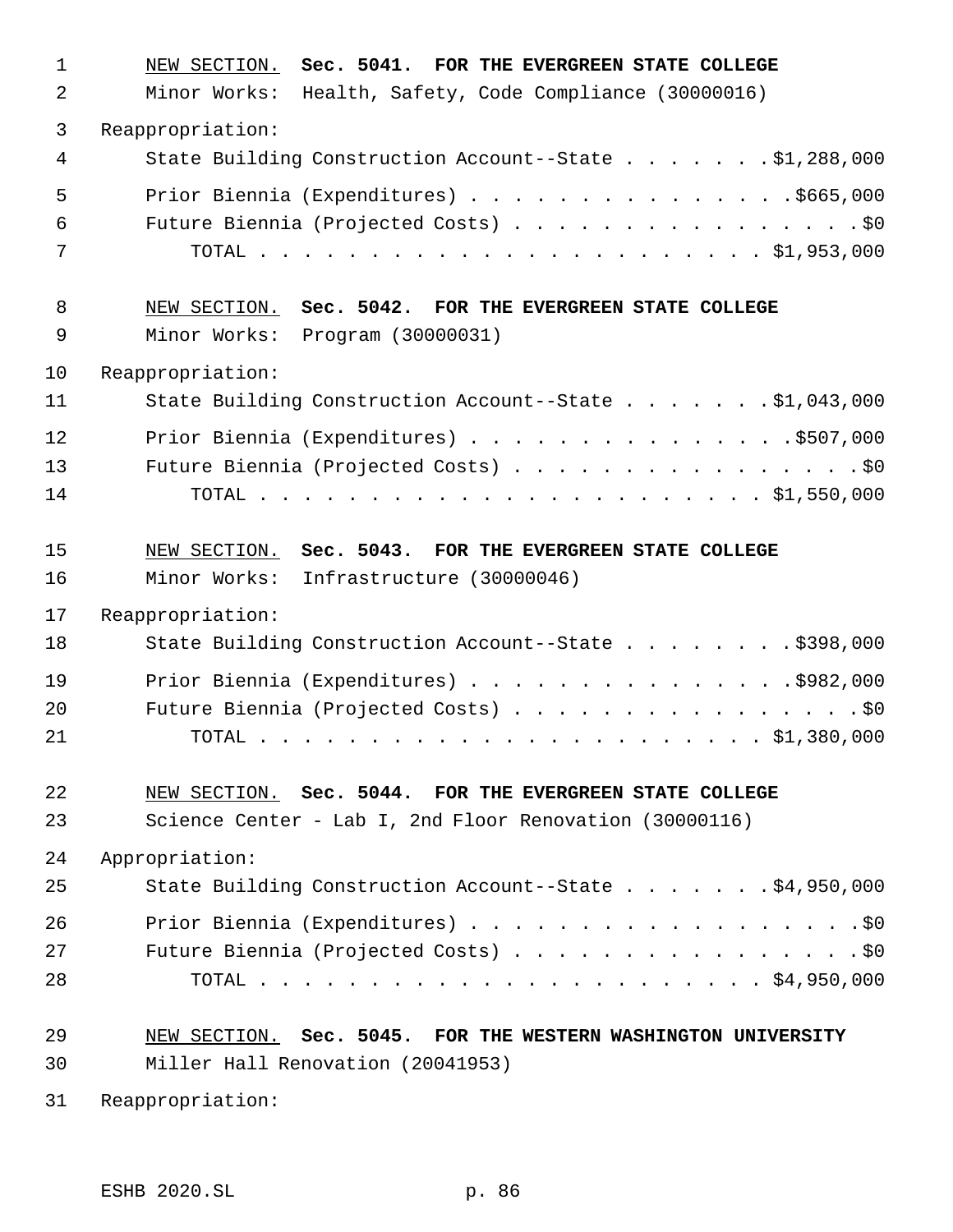| $\mathbf 1$    | State Building Construction Account--State \$19,075,000                                                             |
|----------------|---------------------------------------------------------------------------------------------------------------------|
| $\overline{2}$ | Prior Biennia (Expenditures) \$32,442,000                                                                           |
| 3              | Future Biennia (Projected Costs) \$0                                                                                |
| 4              |                                                                                                                     |
| 5              | NEW SECTION. Sec. 5046. FOR THE WESTERN WASHINGTON UNIVERSITY                                                       |
| 6              | Minor Works - Program (20082093)                                                                                    |
| 7              | Reappropriation:                                                                                                    |
| 8              | State Building Construction Account--State \$191,000                                                                |
| 9              | Prior Biennia (Expenditures) $\ldots$ \$10,364,000                                                                  |
| 10             | Future Biennia (Projected Costs) \$0                                                                                |
| 11             |                                                                                                                     |
| 12             | NEW SECTION. Sec. 5047. FOR THE WESTERN WASHINGTON UNIVERSITY                                                       |
| 13             | Minor Works: Health, Safety, and Code Requirements (30000004)                                                       |
| 14             | Reappropriation:                                                                                                    |
| 15             | State Building Construction Account--State \$710,000                                                                |
| 16             | Prior Biennia (Expenditures) $\ldots$ 91,862,000                                                                    |
| 17             | Future Biennia (Projected Costs) \$0                                                                                |
| 18             |                                                                                                                     |
| 19<br>20       | NEW SECTION. Sec. 5048.<br>FOR THE WESTERN WASHINGTON UNIVERSITY<br>Minor Works: Facilities Preservation (30000005) |
| 21             | Reappropriation:                                                                                                    |
| 22             | State Building Construction Account--State \$1,030,000                                                              |
| 23             | Prior Biennia (Expenditures) $\ldots$ 92,881,000                                                                    |
| 24             | Future Biennia (Projected Costs) \$0                                                                                |
| 25             |                                                                                                                     |
| 26             | NEW SECTION. Sec. 5049. FOR THE WESTERN WASHINGTON UNIVERSITY                                                       |
| 27             | Minor Works: Infrastructure (30000006)                                                                              |
| 28             | Reappropriation:                                                                                                    |
| 29             | State Building Construction Account--State \$401,000                                                                |
| 30             | Prior Biennia (Expenditures) \$1,380,000                                                                            |
| 31             | Future Biennia (Projected Costs) \$0                                                                                |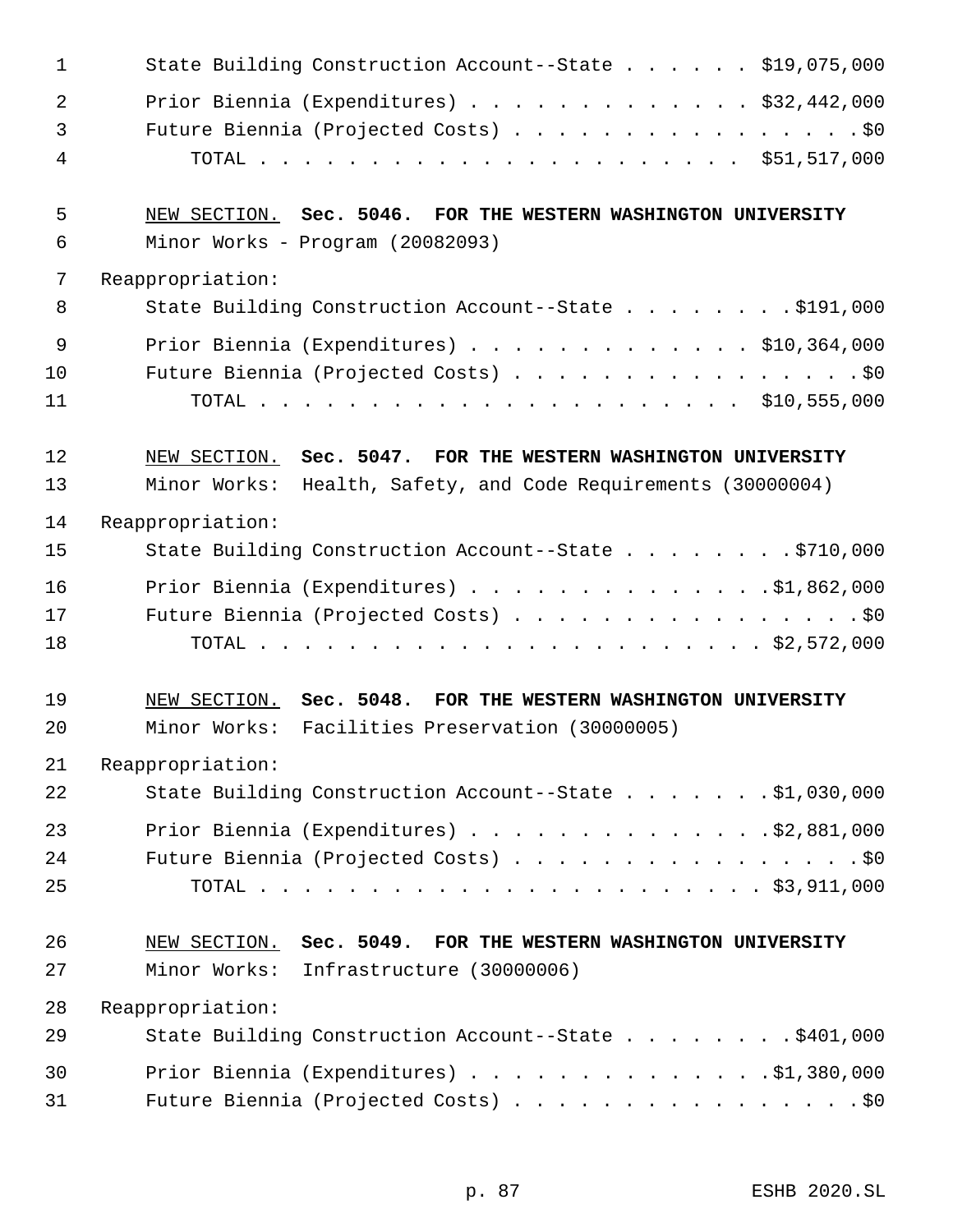| $\mathbf{1}$ |                                                               |
|--------------|---------------------------------------------------------------|
| 2            | NEW SECTION. Sec. 5050. FOR THE WESTERN WASHINGTON UNIVERSITY |
| 3            | Minor Works: Program (30000007)                               |
| 4            | Reappropriation:                                              |
| 5            | State Building Construction Account--State \$2,023,000        |
| 6            | Prior Biennia (Expenditures) $\ldots$ 93, 225, 000            |
| 7            | Future Biennia (Projected Costs) \$0                          |
| 8            |                                                               |
| 9            | NEW SECTION. Sec. 5051. FOR THE WESTERN WASHINGTON UNIVERSITY |
| 10           | Classroom and Lab Upgrades (30000425)                         |
| 11           | Appropriation:                                                |
| 12           | State Building Construction Account--State \$2,486,000        |
| 13           | Prior Biennia (Expenditures) \$0                              |
| 14           | Future Biennia (Projected Costs) \$0                          |
| 15           |                                                               |
| 16           | NEW SECTION. Sec. 5052. FOR THE WESTERN WASHINGTON UNIVERSITY |
| 17           | Fraser Hall Renovation (30000427)                             |
| 18           | Appropriation:                                                |
| 19           | State Building Construction Account--State \$4,480,000        |
| 20           |                                                               |
| 21           | Future Biennia (Projected Costs) \$0                          |
| 22           |                                                               |
| 23           | NEW SECTION. Sec. 5053. FOR THE WESTERN WASHINGTON UNIVERSITY |
| 24           | Carver Academic Renovation (20081060)                         |
| 25           | Appropriation:                                                |
| 26           | State Building Construction Account--State \$6,784,000        |
| 27           | Prior Biennia (Expenditures) \$391,000                        |
| 28           | Future Biennia (Projected Costs) $\ldots$ \$61,175,000        |
| 29           |                                                               |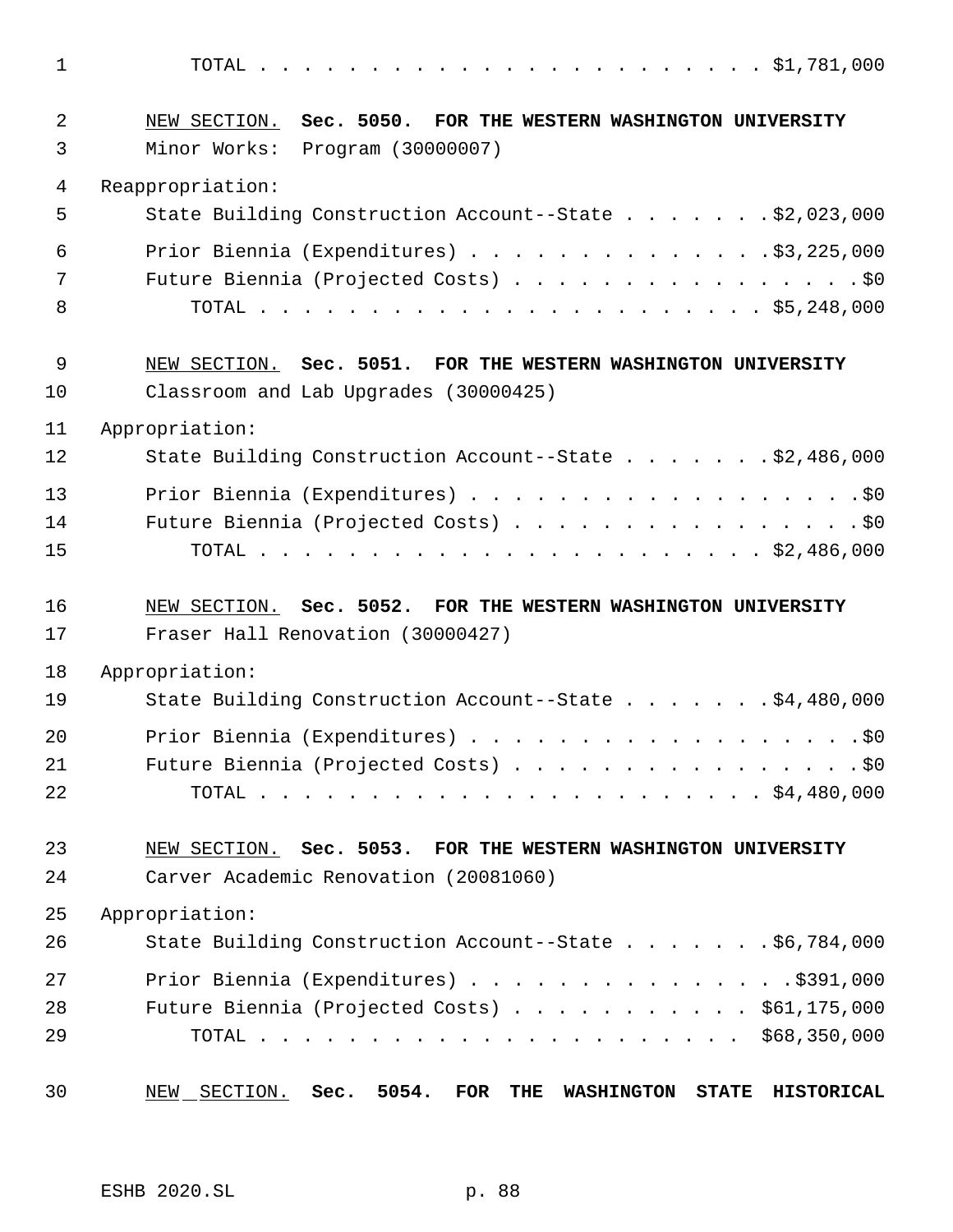| $\mathbf 1$    | <b>SOCIETY</b>                                                                    |
|----------------|-----------------------------------------------------------------------------------|
| $\overline{2}$ | Pacific-Lewis and Clark Station Camp Park Project (2002S001)                      |
| 3              | Reappropriation:                                                                  |
| 4              | State Building Construction Account--State \$2,368,000                            |
| 5              | Prior Biennia (Expenditures) $\ldots$ 92, 119, 000                                |
| 6              | Future Biennia (Projected Costs) \$0                                              |
| 7              |                                                                                   |
| 8              | NEW SECTION. Sec. 5055.<br>FOR<br>THE<br><b>WASHINGTON</b><br>STATE HISTORICAL    |
| 9              | <b>SOCIETY</b>                                                                    |
| 10             | Lewis and Clark Trail Interpretive Infrastructure Grant (20024001)                |
| 11             | Reappropriation:                                                                  |
| 12             | State Building Construction Account--State \$319,000                              |
| 13             | Prior Biennia (Expenditures) $\ldots$ 91,681,000                                  |
| 14             | Future Biennia (Projected Costs) \$0                                              |
| 15             |                                                                                   |
|                |                                                                                   |
| 16             | SECTION. Sec. 5056.<br>FOR<br>THE<br><b>WASHINGTON</b><br>STATE HISTORICAL<br>NEW |
| 17             | <b>SOCIETY</b>                                                                    |
| 18             | Statewide - Washington Heritage Project Grants (20064004)                         |
| 19             | The reappropriation in this section is subject to the following                   |
| 20             | conditions and limitations:                                                       |
| 21             | The reappropriation is subject to the provisions of section<br>(1)                |
| 22             | 212, chapter 371, Laws of 2006.                                                   |
| 23             | (2)<br>The reappropriation in this section is subject to<br>the                   |
| 24             | provisions of section 5043, chapter 36, Laws of 2010 1st sp. sess.                |
| 25             | Reappropriation:                                                                  |
| 26             | State Building Construction Account--State \$964,000                              |
| 27             | Prior Biennia (Expenditures) $\ldots$ \$3,635,000                                 |
| 28             | Future Biennia (Projected Costs) \$0                                              |
| 29             |                                                                                   |
| 30             | NEW SECTION. Sec. 5057. FOR<br>THE<br><b>WASHINGTON</b><br>STATE HISTORICAL       |
| 31             | <b>SOCIETY</b>                                                                    |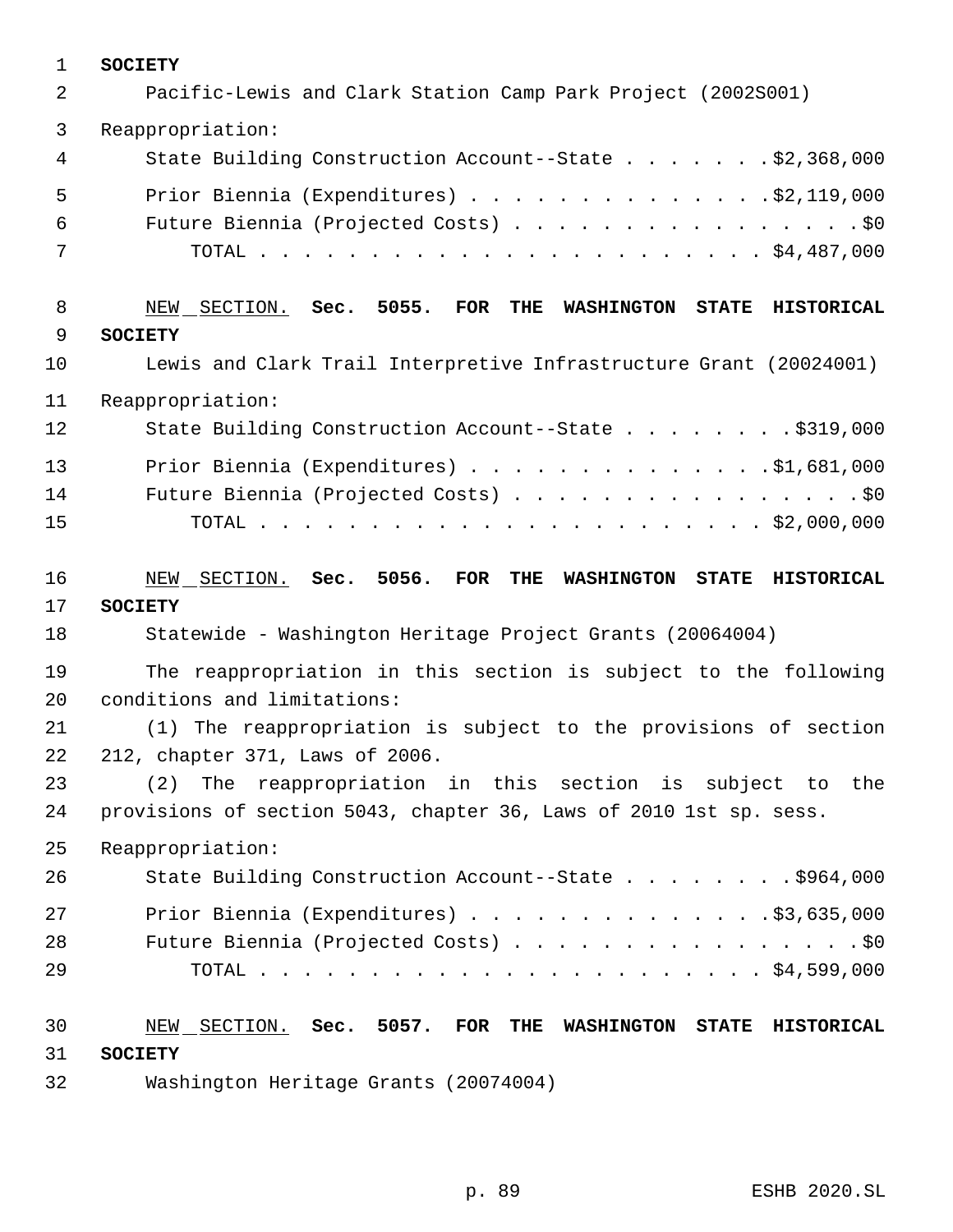The reappropriation in this section is subject to the following conditions and limitations: (1) The reappropriation is subject to the project list in section 5137, chapter 520, Laws of 2007. (2) The reappropriation in this section is subject to the provisions of section 5044, chapter 36, Laws of 2010 1st sp. sess. Reappropriation: 8 State Building Construction Account--State . . . . . . \$3,146,000 9 Prior Biennia (Expenditures) . . . . . . . . . . . . . . \$6,759,000 10 Future Biennia (Projected Costs) . . . . . . . . . . . . . . . . \$0 TOTAL . . . . . . . . . . . . . . . . . . . . . . . \$9,905,000 NEW SECTION. **Sec. 5058. FOR THE WASHINGTON STATE HISTORICAL SOCIETY** Washington Heritage Project Capital Grants (30000011) The reappropriation in this section is subject to the following conditions and limitations: (1) The reappropriation in this section is subject to the provisions of section 5120, chapter 497, Laws of 2009. (2) The reappropriation in this section is subject to the provisions of section 5045, chapter 36, Laws of 2010 1st sp. sess. Reappropriation: 22 State Building Construction Account--State . . . . . . \$5,637,000 Prior Biennia (Expenditures) . . . . . . . . . . . . . .\$3,788,000 24 Future Biennia (Projected Costs) . . . . . . . . . . . . . . . . \$0 TOTAL . . . . . . . . . . . . . . . . . . . . . . . \$9,425,000 NEW SECTION. **Sec. 5059. FOR THE WASHINGTON STATE HISTORICAL SOCIETY** Minor Works: Preservation (30000093) Reappropriation: 30 State Building Construction Account--State . . . . . . . \$572,000 31 Prior Biennia (Expenditures) . . . . . . . . . . . . . . . . \$830,000 32 Future Biennia (Projected Costs) . . . . . . . . . . . . . . . . \$0 TOTAL . . . . . . . . . . . . . . . . . . . . . . . \$1,402,000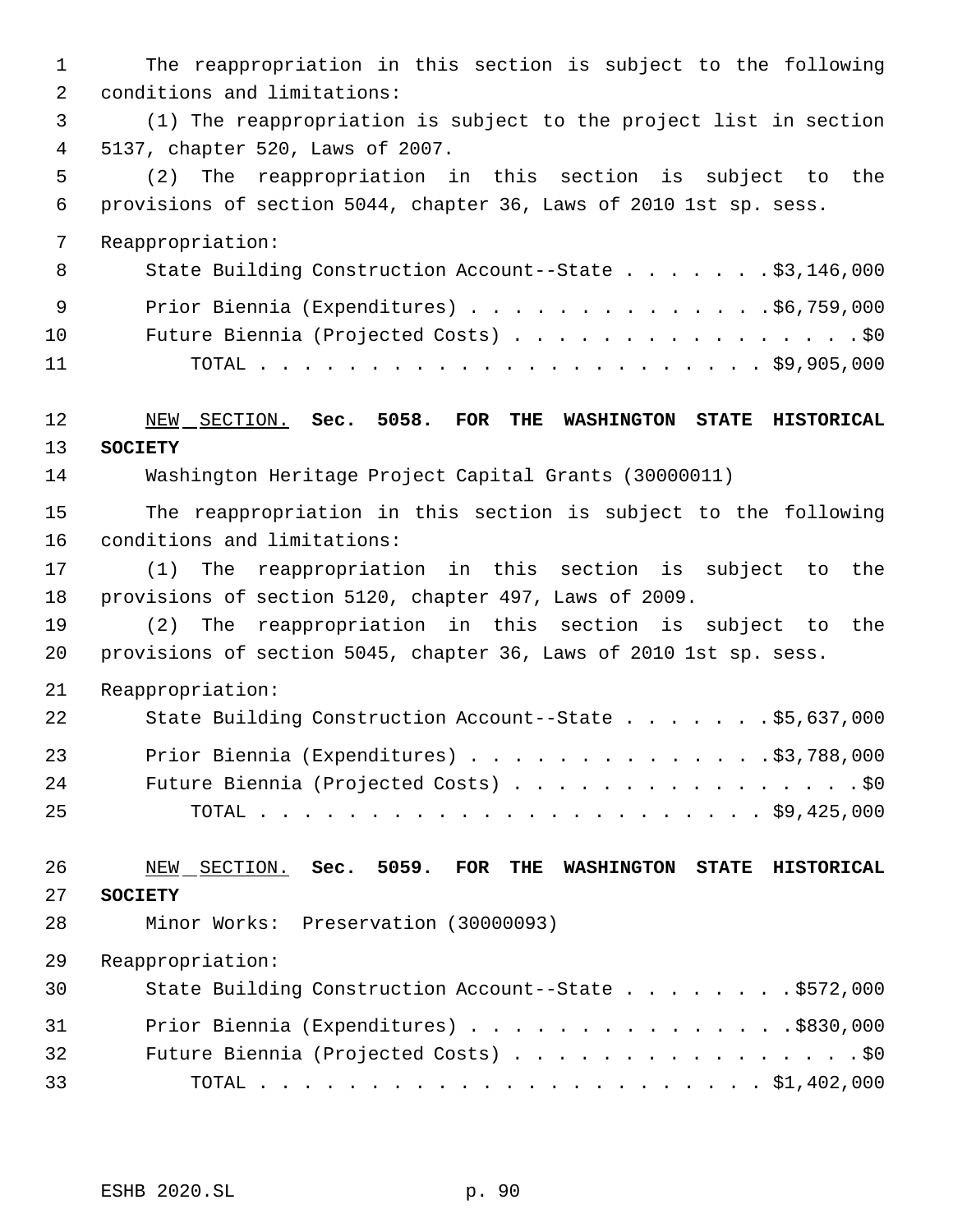| $\mathbf 1$    | NEW SECTION. Sec. 5060.<br><b>FOR</b><br>THE<br><b>WASHINGTON</b><br><b>STATE</b><br><b>HISTORICAL</b>       |
|----------------|--------------------------------------------------------------------------------------------------------------|
| $\overline{2}$ | <b>SOCIETY</b>                                                                                               |
| 3              | Vancouver National Historic Reserve West Barracks (91000002)                                                 |
| 4              | The reappropriation in this section is subject to the following                                              |
| 5              | conditions and limitations: The reappropriation in this section is                                           |
| $\epsilon$     | subject to the provisions of section 5040, chapter 36, Laws of 2010 1st                                      |
| 7              | sp. sess.                                                                                                    |
| 8              | Reappropriation:                                                                                             |
| $\mathsf 9$    | State Building Construction Account--State \$1,000,000                                                       |
| 10             | Prior Biennia (Expenditures) \$0                                                                             |
| 11             | Future Biennia (Projected Costs) \$0                                                                         |
| 12             |                                                                                                              |
| 13             | Sec. 5061.<br>FOR<br>THE<br><b>STATE</b><br><b>HISTORICAL</b><br>NEW SECTION.<br><b>WASHINGTON</b>           |
| 14             | <b>SOCIETY</b>                                                                                               |
| 15             | Building Preservation (30000111)                                                                             |
| 16             | Appropriation:                                                                                               |
| 17             | State Building Construction Account--State \$800,000                                                         |
| 18             | Prior Biennia (Expenditures) \$0                                                                             |
| 19             | Future Biennia (Projected Costs) \$3,200,000                                                                 |
| 20             |                                                                                                              |
| 21             | 5062.<br><b>FOR</b><br>NEW SECTION.<br>THE<br><b>WASHINGTON</b><br><b>STATE</b><br><b>HISTORICAL</b><br>Sec. |
| 22             | <b>SOCIETY</b>                                                                                               |
| 23             | Washington Heritage Grants (30000117)                                                                        |
| 24             | The appropriation in this section is subject to the following                                                |
| 25             | conditions and limitations:                                                                                  |
| 26             | The appropriation is subject to the provisions<br>of<br>(1)<br><b>RCW</b>                                    |
| 27             | 27.34.330.                                                                                                   |
| 28             | (2) The appropriation is provided solely for the following list of                                           |
| 29             | projects:                                                                                                    |
| 30             | Project<br><b>Authorized Amount</b>                                                                          |
| 31             | <b>Schooner Martha Foundation</b><br>\$118,000                                                               |
| 32             | Cascade Land Conservancy<br>\$155,000                                                                        |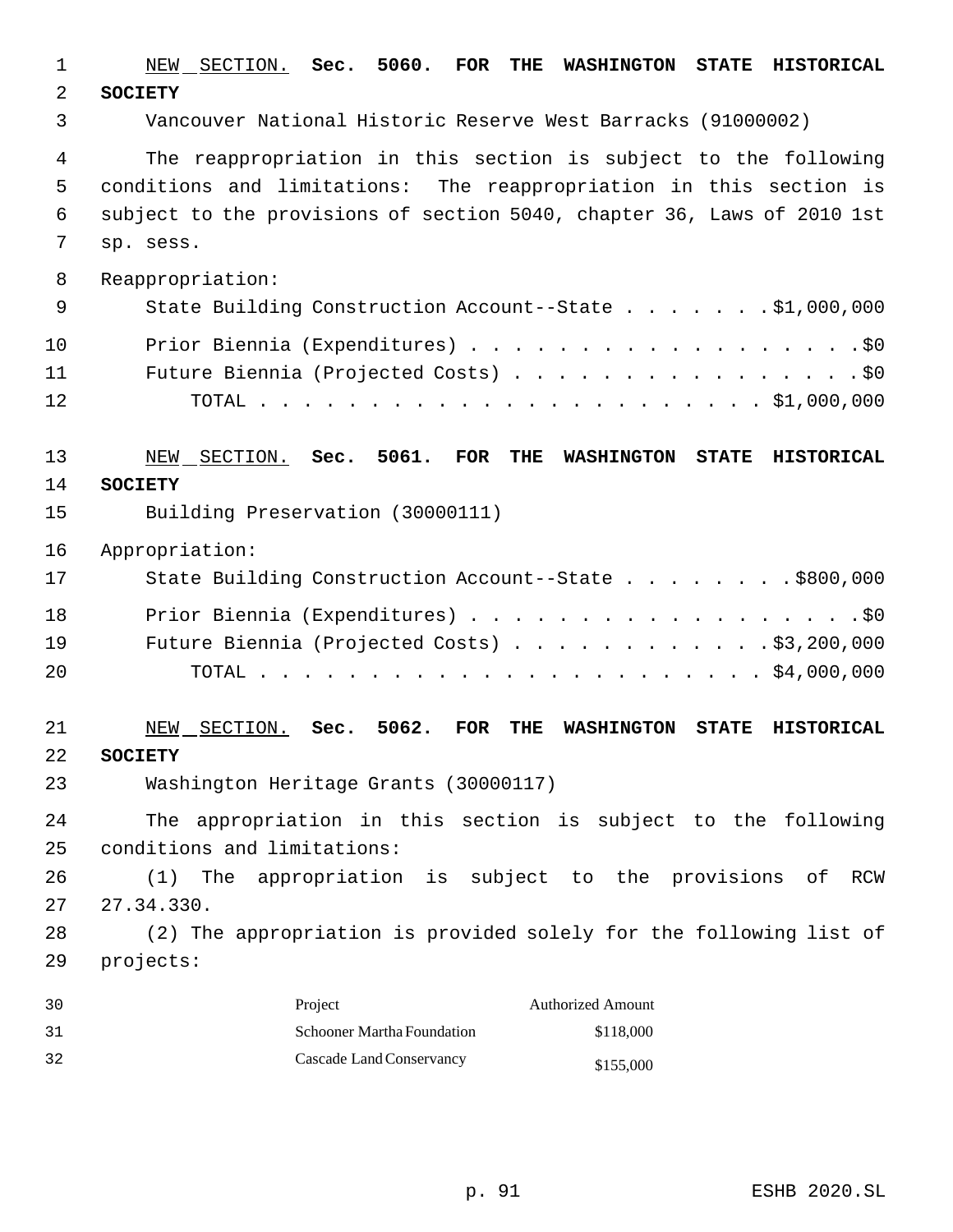| $\mathbf{1}$ | Port of Chinook                                           | \$45,000              |                                   |
|--------------|-----------------------------------------------------------|-----------------------|-----------------------------------|
| 2            | City of Bellingham                                        | \$100,000             |                                   |
| 3            | La Conner Quilt and Textile                               | \$25,000              |                                   |
| 4            | Museum                                                    |                       |                                   |
| 5            | City of Vancouver                                         | \$610,000             |                                   |
| 6            | <b>Blue Mountain Heritage</b>                             | \$30,000              |                                   |
| 7            | Society                                                   |                       |                                   |
| 8            | Metro Parks Tacoma                                        | \$60,000              |                                   |
| 9            | Si View Metro Park District                               | \$25,000              |                                   |
| 10           | Total                                                     | \$1,168,000           |                                   |
| 11           | Appropriation:                                            |                       |                                   |
| 12           | State Building Construction Account--State \$1,168,000    |                       |                                   |
| 13           | Prior Biennia (Expenditures) \$0                          |                       |                                   |
| 14           | Future Biennia (Projected Costs) \$0                      |                       |                                   |
| 15           |                                                           |                       |                                   |
|              |                                                           |                       |                                   |
| 16           | NEW SECTION.<br>Sec.<br>5063.<br>FOR                      | THE<br><b>EASTERN</b> | <b>STATE</b><br><b>WASHINGTON</b> |
| 17           | HISTORICAL SOCIETY                                        |                       |                                   |
| 18           | Museum System Repair and Upgrades/Preservation (20081013) |                       |                                   |
| 19           | Reappropriation:                                          |                       |                                   |
| 20           | State Building Construction Account--State \$1,264,000    |                       |                                   |
| 21           | Prior Biennia (Expenditures) \$593,000                    |                       |                                   |
| 22           | Future Biennia (Projected Costs) \$0                      |                       |                                   |
| 23           | TOTAL                                                     |                       |                                   |
|              |                                                           |                       |                                   |
| 24           | NEW SECTION. Sec. 5064.<br>FOR                            | THE<br><b>EASTERN</b> | <b>WASHINGTON</b><br><b>STATE</b> |
| 25           | HISTORICAL SOCIETY                                        |                       |                                   |
| 26           | Minor Works: Facility Preservation (30000014)             |                       |                                   |
|              |                                                           |                       |                                   |
|              |                                                           |                       |                                   |
| 27           | Appropriation:                                            |                       |                                   |
| 28           | State Building Construction Account--State \$100,000      |                       |                                   |
| 29           | Prior Biennia (Expenditures) \$0                          |                       |                                   |
| 30           | Future Biennia (Projected Costs) \$400,000                |                       |                                   |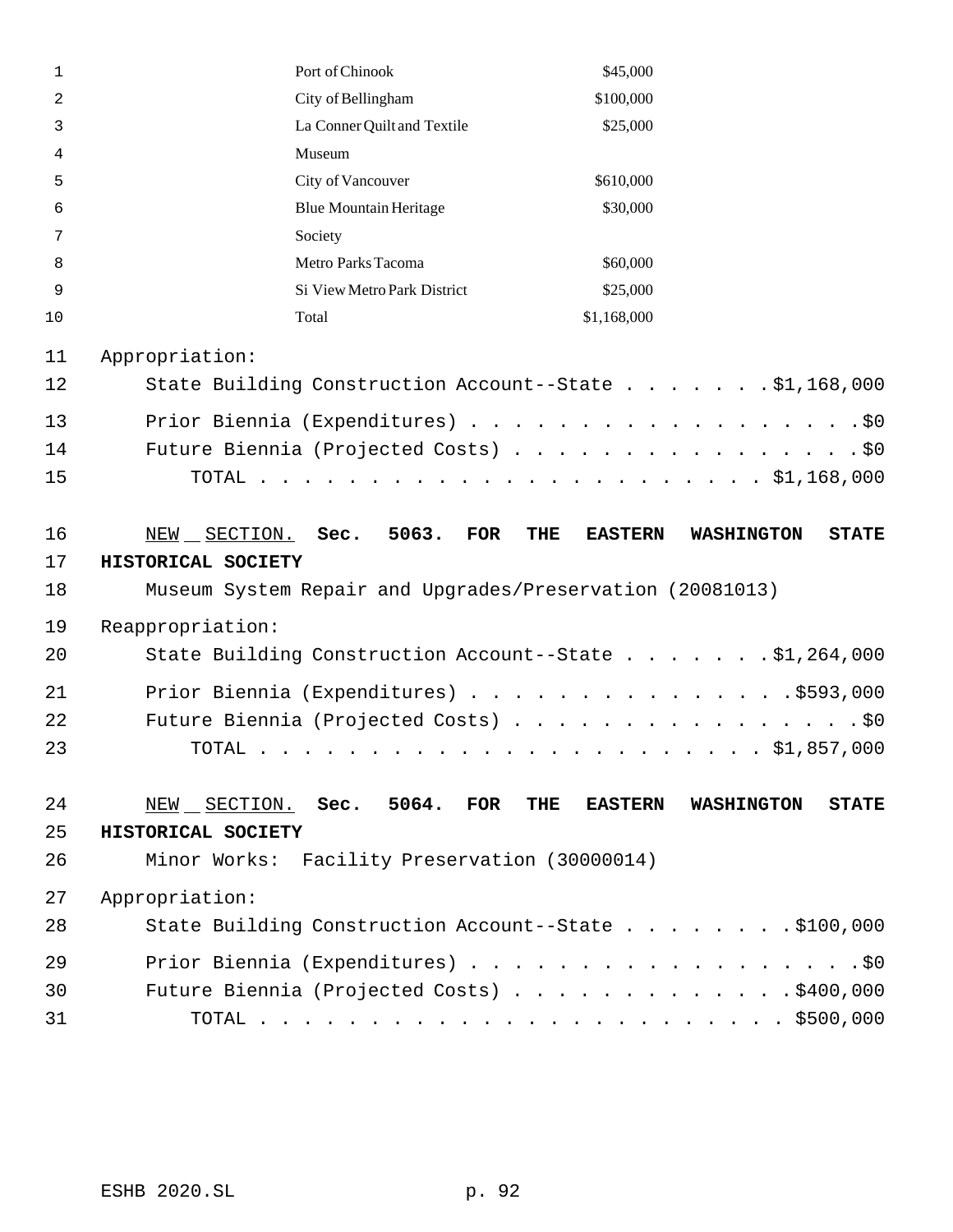| 1           | NEW SECTION. Sec. 5065. FOR THE COMMUNITY AND TECHNICAL COLLEGE              |
|-------------|------------------------------------------------------------------------------|
| 2           | <b>SYSTEM</b>                                                                |
| 3           | Tacoma Community College - Science Building (20012687)                       |
| 4           | Reappropriation:                                                             |
| 5           | State Building Construction Account--State \$143,000                         |
| 6           | Prior Biennia (Expenditures) \$30,835,000                                    |
| 7           | Future Biennia (Projected Costs) \$0                                         |
| 8           |                                                                              |
| $\mathsf 9$ | NEW SECTION. Sec. 5066. FOR THE COMMUNITY AND TECHNICAL COLLEGE              |
| 10          | <b>SYSTEM</b>                                                                |
| 11<br>12    | Spokane Falls Community College - Music Building 15 Renovation<br>(20081320) |
| 13          | Reappropriation:                                                             |
| 14          | State Building Construction Account--State \$634,000                         |
| 15          | Prior Biennia (Expenditures) \$10,967,000                                    |
| 16          | Future Biennia (Projected Costs) \$0                                         |
| 17          |                                                                              |
| 18          | NEW SECTION. Sec. 5067. FOR THE COMMUNITY AND TECHNICAL COLLEGE              |
| 19          | <b>SYSTEM</b>                                                                |
| 20          | Spokane Falls - Business and Social Science Building (20051853)              |
| 21          | Reappropriation:                                                             |
| 22          | Gardner-Evans Higher Education Construction                                  |
| 23          | Account--State \$400,000                                                     |
| 24          | Prior Biennia (Expenditures) \$19,913,000                                    |
| 25          | Future Biennia (Projected Costs) \$0                                         |
| 26          |                                                                              |
| 27          | NEW SECTION. Sec. 5068. FOR THE COMMUNITY AND TECHNICAL COLLEGE              |
| 28          | <b>SYSTEM</b>                                                                |
| 29          | Pierce College, Fort Steilacoom - Science and Technology (20042694)          |
| 30          | Reappropriation:                                                             |
| 31          | State Building Construction Account--State \$834,000                         |
| 32          | Prior Biennia (Expenditures) \$31,559,000                                    |
| 33          | Future Biennia (Projected Costs) \$0                                         |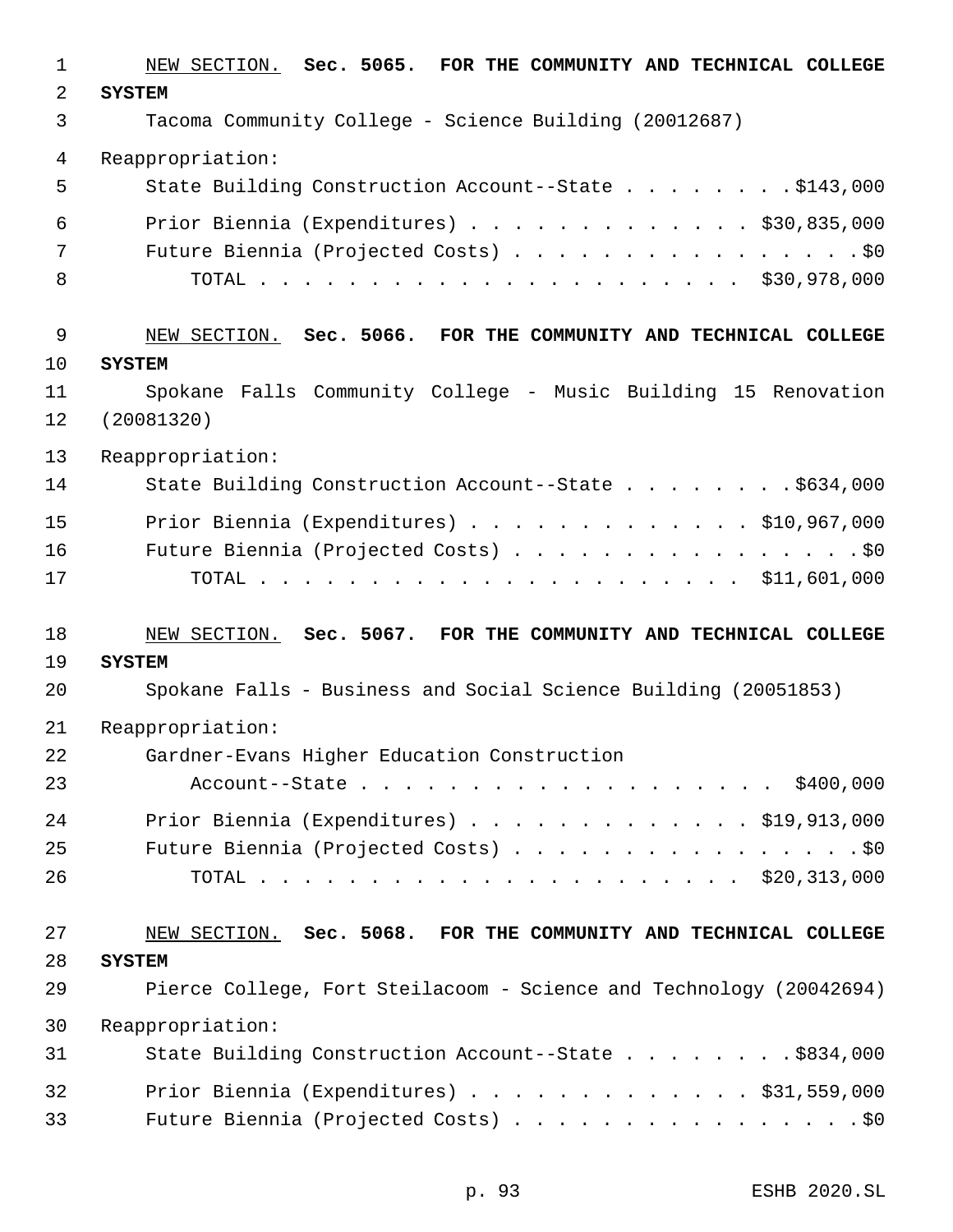| $\mathbf 1$ |                                                                 |
|-------------|-----------------------------------------------------------------|
| 2           | NEW SECTION. Sec. 5069. FOR THE COMMUNITY AND TECHNICAL COLLEGE |
| 3           | <b>SYSTEM</b>                                                   |
| 4           | Pierce College Fort Steilacoom - Cascade Core (20061326)        |
| 5           | Reappropriation:                                                |
| 6           | State Building Construction Account--State \$503,000            |
| 7           | Prior Biennia (Expenditures) \$26,450,000                       |
| 8           | Future Biennia (Projected Costs) \$0                            |
| 9           |                                                                 |
| 10          | NEW SECTION. Sec. 5070. FOR THE COMMUNITY AND TECHNICAL COLLEGE |
| 11          | <b>SYSTEM</b>                                                   |
| 12          | Park Technical College - Allied Health Care Facility<br>Clover  |
| 13          | (20062699)                                                      |
| 14          | Reappropriation:                                                |
| 15          | State Building Construction Account--State \$317,000            |
| 16          | Appropriation:                                                  |
| 17          | State Building Construction Account--State \$20,706,000         |
| 18          | Prior Biennia (Expenditures) $\ldots$ 91,748,000                |
| 19          | Future Biennia (Projected Costs) \$0                            |
| 20          |                                                                 |
| 21          | NEW SECTION. Sec. 5071. FOR THE COMMUNITY AND TECHNICAL COLLEGE |
| 22          | <b>SYSTEM</b>                                                   |
| 23          | Spokane Community College - Building 7 Renovation (20081319)    |
| 24          | Reappropriation:                                                |
| 25          | State Building Construction Account--State \$732,000            |
| 26          | Prior Biennia (Expenditures) \$8,620,000                        |
| 27          | Future Biennia (Projected Costs) \$0                            |
| 28          |                                                                 |
| 29          | NEW SECTION. Sec. 5072. FOR THE COMMUNITY AND TECHNICAL COLLEGE |
| 30          | <b>SYSTEM</b>                                                   |
| 31          | Olympic College - Humanities and Student Services (20061204)    |
| 32          | Reappropriation:                                                |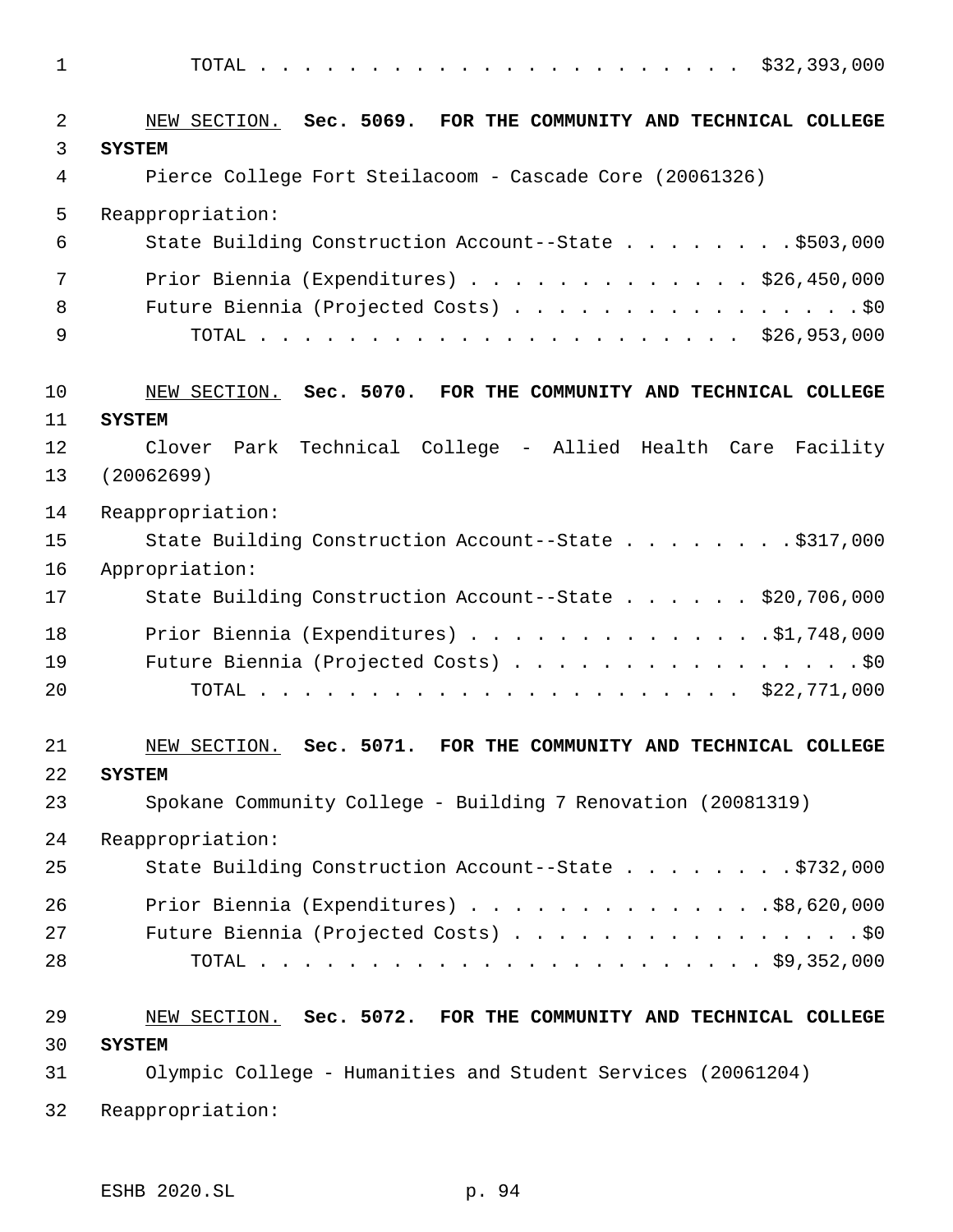| 1              | State Building Construction Account--State \$500,000                                |
|----------------|-------------------------------------------------------------------------------------|
| $\overline{2}$ | Prior Biennia (Expenditures) \$40,888,000                                           |
| 3              | Future Biennia (Projected Costs) \$0                                                |
| 4              |                                                                                     |
| 5              | NEW SECTION. Sec. 5073. FOR THE COMMUNITY AND TECHNICAL COLLEGE                     |
| 6              | <b>SYSTEM</b>                                                                       |
| 7              | Pierce College Puyallup - Communication Arts and Health Building                    |
| 8              | (20042691)                                                                          |
| 9              | Reappropriation:                                                                    |
| 10             | Gardner-Evans Higher Education Construction                                         |
| 11             | Account--State \$559,000                                                            |
| 12             | Prior Biennia (Expenditures) \$26,691,000                                           |
| 13             | Future Biennia (Projected Costs) \$0                                                |
| 14             |                                                                                     |
|                |                                                                                     |
| 15             | NEW SECTION. Sec. 5074. FOR THE COMMUNITY AND TECHNICAL COLLEGE                     |
| 16<br>17       | <b>SYSTEM</b><br>Green River Community College: Water System Replacement (20061501) |
|                |                                                                                     |
| 18             | Reappropriation:                                                                    |
| 19<br>20       | Gardner-Evans Higher Education Construction                                         |
|                |                                                                                     |
|                | Account--State \$1,000,000                                                          |
| 21             | Prior Biennia (Expenditures) \$951,000                                              |
| 22             | Future Biennia (Projected Costs) \$0                                                |
| 23             |                                                                                     |
|                |                                                                                     |
| 24<br>25       | NEW SECTION. Sec. 5075. FOR THE COMMUNITY AND TECHNICAL COLLEGE<br><b>SYSTEM</b>    |
| 26             | North Seattle Community College: Technology Building Renewal                        |
| 27             | (30000129)                                                                          |
| 28             | Reappropriation:                                                                    |
| 29             | State Building Construction Account--State \$1,478,000                              |
| 30             | Prior Biennia (Expenditures) \$606,000                                              |
| 31             | Future Biennia (Projected Costs) \$20,950,000                                       |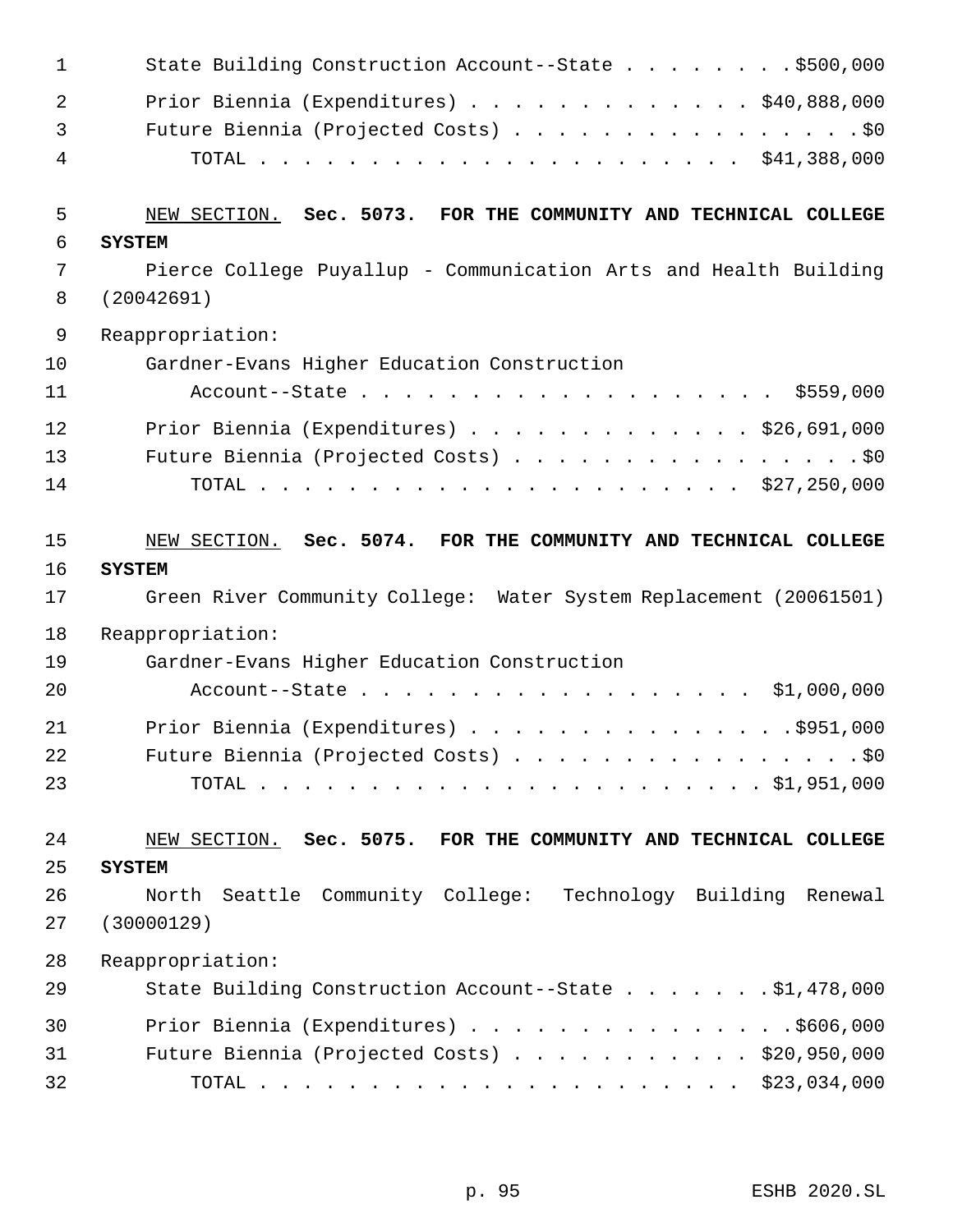NEW SECTION. **Sec. 5076. FOR THE COMMUNITY AND TECHNICAL COLLEGE SYSTEM** Lake Washington Technical College: Allied Health Building (20062697) Reappropriation: State Building Construction Account--State . . . . . . . \$3,462,000 Prior Biennia (Expenditures) . . . . . . . . . . . . . \$22,343,000 8 Future Biennia (Projected Costs) . . . . . . . . . . . . . . . . \$0 TOTAL . . . . . . . . . . . . . . . . . . . . . . \$25,805,000 NEW SECTION. **Sec. 5077. FOR THE COMMUNITY AND TECHNICAL COLLEGE SYSTEM** South Puget Sound Community College: Learning Resource Center (20062698) Reappropriation: State Building Construction Account--State . . . . . . . \$2,130,000 Appropriation: State Building Construction Account--State . . . . . . \$30,196,000 18 Prior Biennia (Expenditures) . . . . . . . . . . . . . . \$1,976,000 19 Future Biennia (Projected Costs) . . . . . . . . . . . . . . . . \$0 TOTAL . . . . . . . . . . . . . . . . . . . . . . \$34,302,000 NEW SECTION. **Sec. 5078. FOR THE COMMUNITY AND TECHNICAL COLLEGE SYSTEM** Seattle Central Community College: Wood Construction Center (20081216) Reappropriation: State Building Construction Account--State . . . . . . \$15,922,000 Prior Biennia (Expenditures) . . . . . . . . . . . . . .\$6,387,000 28 Future Biennia (Projected Costs) . . . . . . . . . . . . . . . . \$0 TOTAL . . . . . . . . . . . . . . . . . . . . . . \$22,309,000 NEW SECTION. **Sec. 5079. FOR THE COMMUNITY AND TECHNICAL COLLEGE SYSTEM** Peninsula College: Business and Humanities Center (20081218) Reappropriation: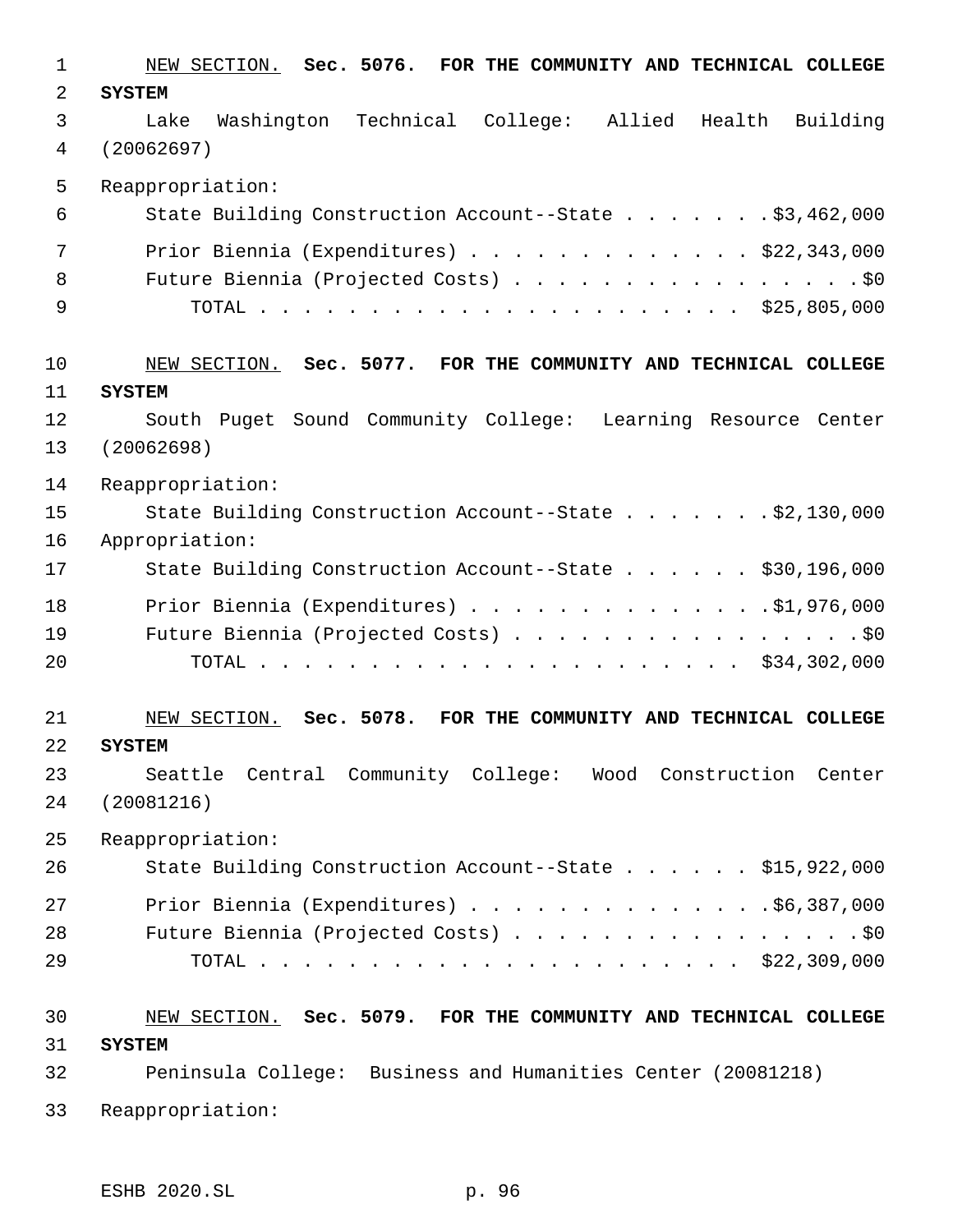| 1              | State Building Construction Account--State \$8,957,000             |
|----------------|--------------------------------------------------------------------|
| $\overline{a}$ | Prior Biennia (Expenditures) \$22,987,000                          |
| $\mathfrak{Z}$ | Future Biennia (Projected Costs) \$0                               |
| 4              |                                                                    |
| 5              | NEW SECTION. Sec. 5080. FOR THE COMMUNITY AND TECHNICAL COLLEGE    |
| 6              | <b>SYSTEM</b>                                                      |
| 7              | Spokane Falls Community College: Chemistry and Life Science        |
| 8              | Building (20081219)                                                |
| $\mathsf 9$    | Reappropriation:                                                   |
| 10             | State Building Construction Account--State \$4,696,000             |
| 11             | Prior Biennia (Expenditures) $\ldots$ \$18,831,000                 |
| 12             | Future Biennia (Projected Costs) \$0                               |
| 13             |                                                                    |
| 14             | NEW SECTION. Sec. 5081. FOR THE COMMUNITY AND TECHNICAL COLLEGE    |
| 15             | <b>SYSTEM</b>                                                      |
| 16             | Spokane Community College: Technical Education Building (20081220) |
| 17             | Reappropriation:                                                   |
| 18             | State Building Construction Account--State \$14,095,000            |
| 19             | Prior Biennia (Expenditures) $\ldots$ \$12,335,000                 |
| 20             | Future Biennia (Projected Costs) \$0                               |
| 21             |                                                                    |
| 22             | NEW SECTION. Sec. 5082. FOR THE COMMUNITY AND TECHNICAL COLLEGE    |
| 23             | <b>SYSTEM</b>                                                      |
| 24             | Everett Community College: Index Hall Replacement (20081221)       |
| 25             | Reappropriation:                                                   |
| 26             | State Building Construction Account--State \$1,468,000             |
| 27             | Appropriation:                                                     |
| 28             | State Building Construction Account--State \$31,988,000            |
| 29             | Prior Biennia (Expenditures) \$3,489,000                           |
| 30             | Future Biennia (Projected Costs) \$0                               |
| 31             |                                                                    |
| 32             | NEW SECTION. Sec. 5083. FOR THE COMMUNITY AND TECHNICAL COLLEGE    |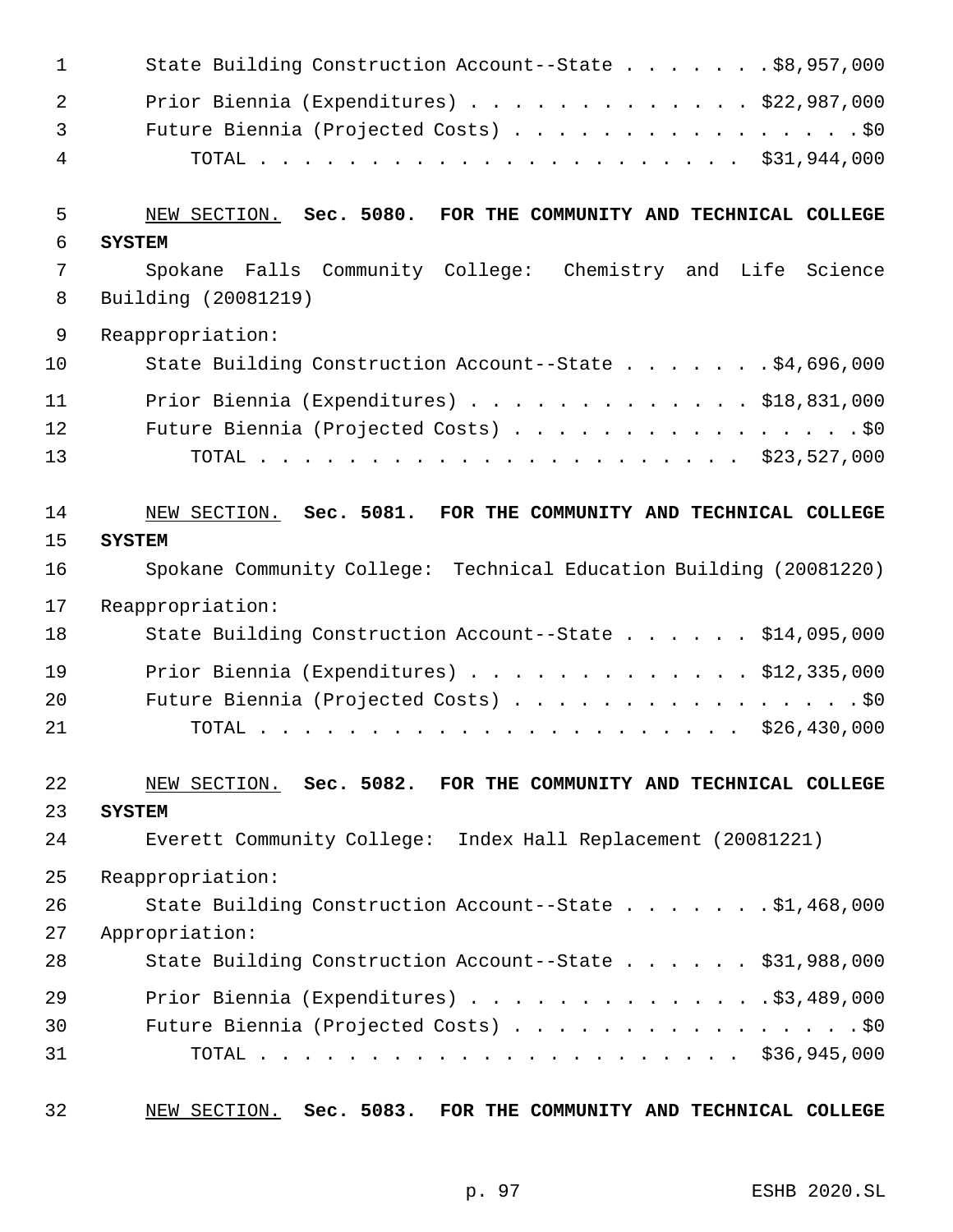| $\mathbf 1$ | <b>SYSTEM</b>                                                     |  |  |  |
|-------------|-------------------------------------------------------------------|--|--|--|
| 2           | River Community College: Trades<br>and Industry Building<br>Green |  |  |  |
| 3           | (20081222)                                                        |  |  |  |
|             |                                                                   |  |  |  |
| 4           | Reappropriation:                                                  |  |  |  |
| 5           | State Building Construction Account--State \$1,127,000            |  |  |  |
| 6           | Prior Biennia (Expenditures) \$718,000                            |  |  |  |
| 7           | Future Biennia (Projected Costs) \$35,810,000                     |  |  |  |
| 8           |                                                                   |  |  |  |
|             |                                                                   |  |  |  |
| $\mathsf 9$ | NEW SECTION. Sec. 5084. FOR THE COMMUNITY AND TECHNICAL COLLEGE   |  |  |  |
| 10          | <b>SYSTEM</b>                                                     |  |  |  |
| 11          | Skagit Valley College: Academic and Student Services Building     |  |  |  |
|             |                                                                   |  |  |  |
| 12          | (20081224)                                                        |  |  |  |
| 13          | Reappropriation:                                                  |  |  |  |
| 14          | State Building Construction Account--State \$890,000              |  |  |  |
| 15          | Prior Biennia (Expenditures) \$976,000                            |  |  |  |
| 16          | Future Biennia (Projected Costs) $\ldots$ \$26,545,000            |  |  |  |
| 17          |                                                                   |  |  |  |
|             |                                                                   |  |  |  |
| 18          | NEW SECTION. Sec. 5085. FOR THE COMMUNITY AND TECHNICAL COLLEGE   |  |  |  |
| 19          | <b>SYSTEM</b>                                                     |  |  |  |
|             |                                                                   |  |  |  |
| 20          | Lower Columbia College: Health and Science Building (20081225)    |  |  |  |
| 21          | Reappropriation:                                                  |  |  |  |
| 22          | State Building Construction Account--State \$760,000              |  |  |  |
| 23          | Prior Biennia (Expenditures) \$3,927,000                          |  |  |  |
| 24          | Future Biennia (Projected Costs) \$33,931,000                     |  |  |  |
| 25          |                                                                   |  |  |  |
|             |                                                                   |  |  |  |
| 26          | NEW SECTION. Sec. 5086. FOR THE COMMUNITY AND TECHNICAL COLLEGE   |  |  |  |
| 27          | <b>SYSTEM</b>                                                     |  |  |  |
|             |                                                                   |  |  |  |
| 28          | Grays Harbor College: Science and Math Building (20081226)        |  |  |  |
| 29          | Reappropriation:                                                  |  |  |  |
| 30          | State Building Construction Account--State \$1,863,000            |  |  |  |
| 31          | Prior Biennia (Expenditures) \$705,000                            |  |  |  |
| 32          | Future Biennia (Projected Costs) \$46,270,000                     |  |  |  |
| 33          |                                                                   |  |  |  |
|             |                                                                   |  |  |  |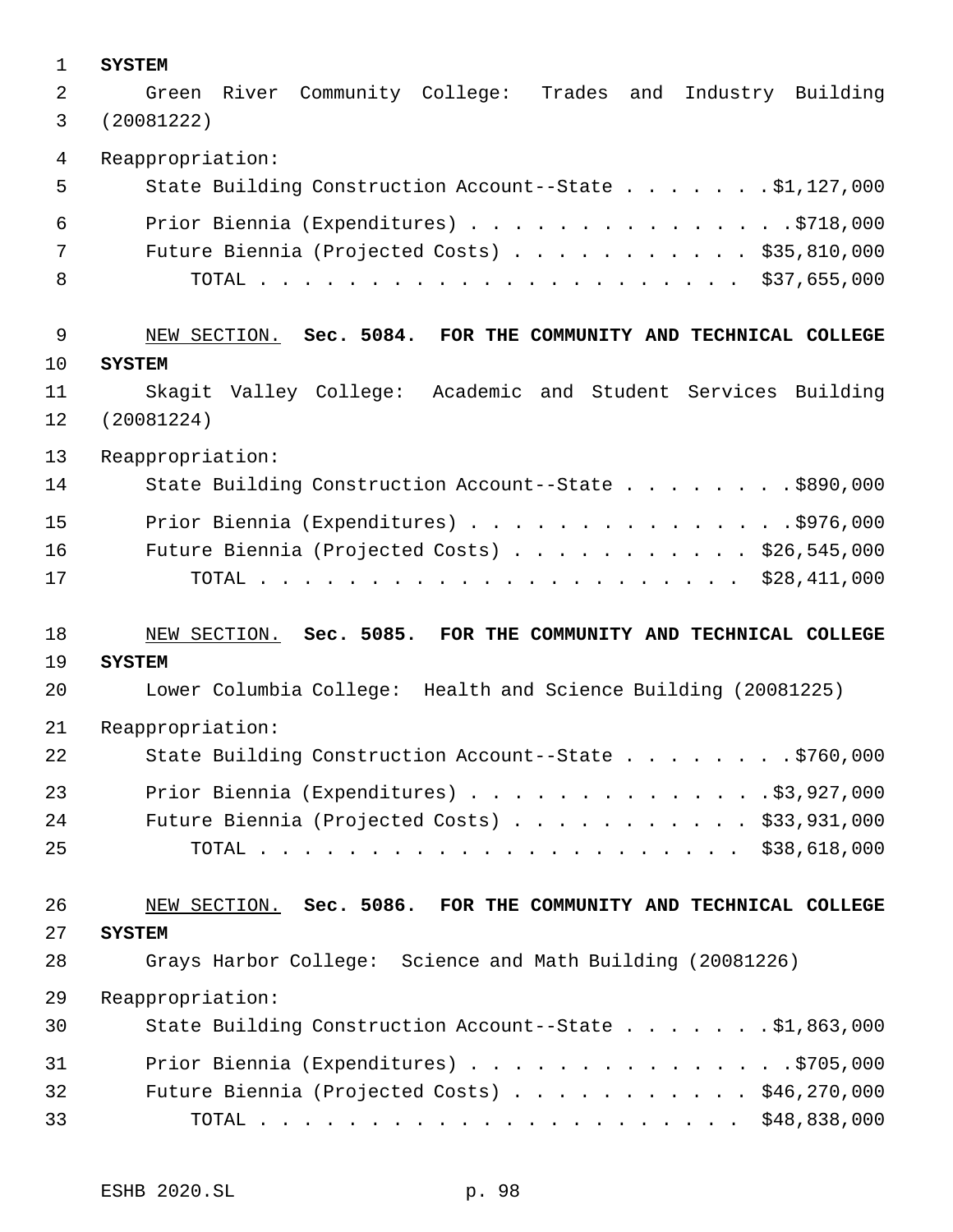| $\mathbf 1$    | NEW SECTION. Sec. 5087. FOR THE COMMUNITY AND TECHNICAL COLLEGE    |
|----------------|--------------------------------------------------------------------|
| $\overline{a}$ | <b>SYSTEM</b>                                                      |
| 3              | Pierce College Fort Steilacoom: Cascade Core (20081321)            |
| 4              | Reappropriation:                                                   |
| 5              | State Building Construction Account--State \$4,590,000             |
| 6              | Prior Biennia (Expenditures) \$10,751,000                          |
| 7              | Future Biennia (Projected Costs) \$0                               |
| 8              |                                                                    |
| 9              | NEW SECTION. Sec. 5088. FOR THE COMMUNITY AND TECHNICAL COLLEGE    |
| 10             | <b>SYSTEM</b>                                                      |
| 11             | Tacoma Community College: Health Careers Center (20082701)         |
| 12             | Reappropriation:                                                   |
| 13             | State Building Construction Account--State \$906,000               |
| 14             | Prior Biennia (Expenditures) \$1,160,000                           |
| 15             | Future Biennia (Projected Costs) \$38,819,000                      |
| 16             |                                                                    |
| 17             | NEW SECTION. Sec. 5089. FOR THE COMMUNITY AND TECHNICAL COLLEGE    |
| 18             | <b>SYSTEM</b>                                                      |
| 19             | Bellevue Community College: Health Science Building (20082702)     |
| 20             | Reappropriation:                                                   |
| 21             | State Building Construction Account--State \$500,000               |
| 22             | Prior Biennia (Expenditures) $\ldots$ \$2,554,000                  |
| 23             | Future Biennia (Projected Costs) \$42,712,000                      |
| 24             |                                                                    |
| 25             | FOR THE COMMUNITY AND TECHNICAL COLLEGE<br>NEW SECTION. Sec. 5090. |
| 26             | <b>SYSTEM</b>                                                      |
| 27             | Bates Technical College: Mohler Communications Technology Center   |
| 28             | (20082703)                                                         |
| 29             | Reappropriation:                                                   |
| 30             | State Building Construction Account--State \$1,123,000             |
| 31             | Prior Biennia (Expenditures) \$805,000                             |
| 32             | Future Biennia (Projected Costs) \$26,657,000                      |
|                |                                                                    |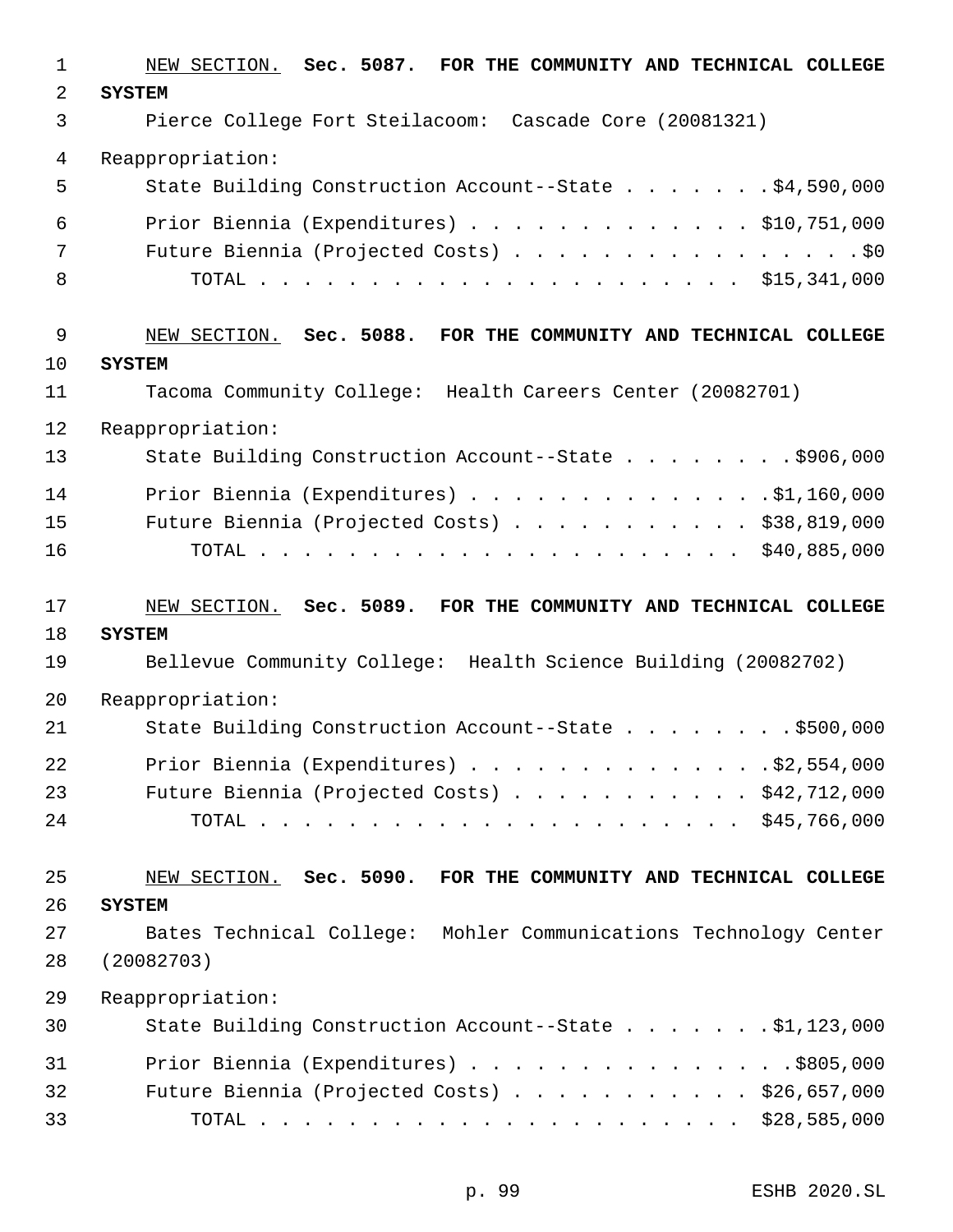| $\mathbf{1}$ | NEW SECTION. Sec. 5091. FOR THE COMMUNITY AND TECHNICAL COLLEGE |
|--------------|-----------------------------------------------------------------|
| 2            | <b>SYSTEM</b>                                                   |
| 3            | College: Health and Advanced Technologies Building<br>Clark     |
| 4            | (20082705)                                                      |
| 5            | Reappropriation:                                                |
| 6            | State Building Construction Account--State \$1,941,000          |
| 7            | Prior Biennia (Expenditures) \$633,000                          |
| 8            | Future Biennia (Projected Costs) \$49,186,000                   |
| 9            |                                                                 |
| 10           | NEW SECTION. Sec. 5092. FOR THE COMMUNITY AND TECHNICAL COLLEGE |
| 11           | <b>SYSTEM</b>                                                   |
| 12           | Roof Repairs "A" (30000010)                                     |
| 13           | Reappropriation:                                                |
| 14           | State Building Construction Account--State \$578,000            |
| 15           | Prior Biennia (Expenditures) \$2,049,000                        |
| 16           | Future Biennia (Projected Costs) \$0                            |
| 17           |                                                                 |
|              |                                                                 |
| 18           | NEW SECTION. Sec. 5093. FOR THE COMMUNITY AND TECHNICAL COLLEGE |
| 19           | <b>SYSTEM</b>                                                   |
| 20           | Facility Repairs "A" (30000048)                                 |
| 21           | Reappropriation:                                                |
| 22           | State Building Construction Account--State \$12,058,000         |
| 23           | Prior Biennia (Expenditures) \$4,670,000                        |
| 24           | Future Biennia (Projected Costs) \$0                            |
| 25           |                                                                 |
| 26           | NEW SECTION. Sec. 5094. FOR THE COMMUNITY AND TECHNICAL COLLEGE |
| 27           | <b>SYSTEM</b>                                                   |
| 28           | Minor Works: Program (30000078)                                 |
| 29           | Reappropriation:                                                |
| 30           | State Building Construction Account--State \$2,599,000          |
| 31           | Prior Biennia (Expenditures) \$1,259,000                        |
| 32           | Future Biennia (Projected Costs) \$0                            |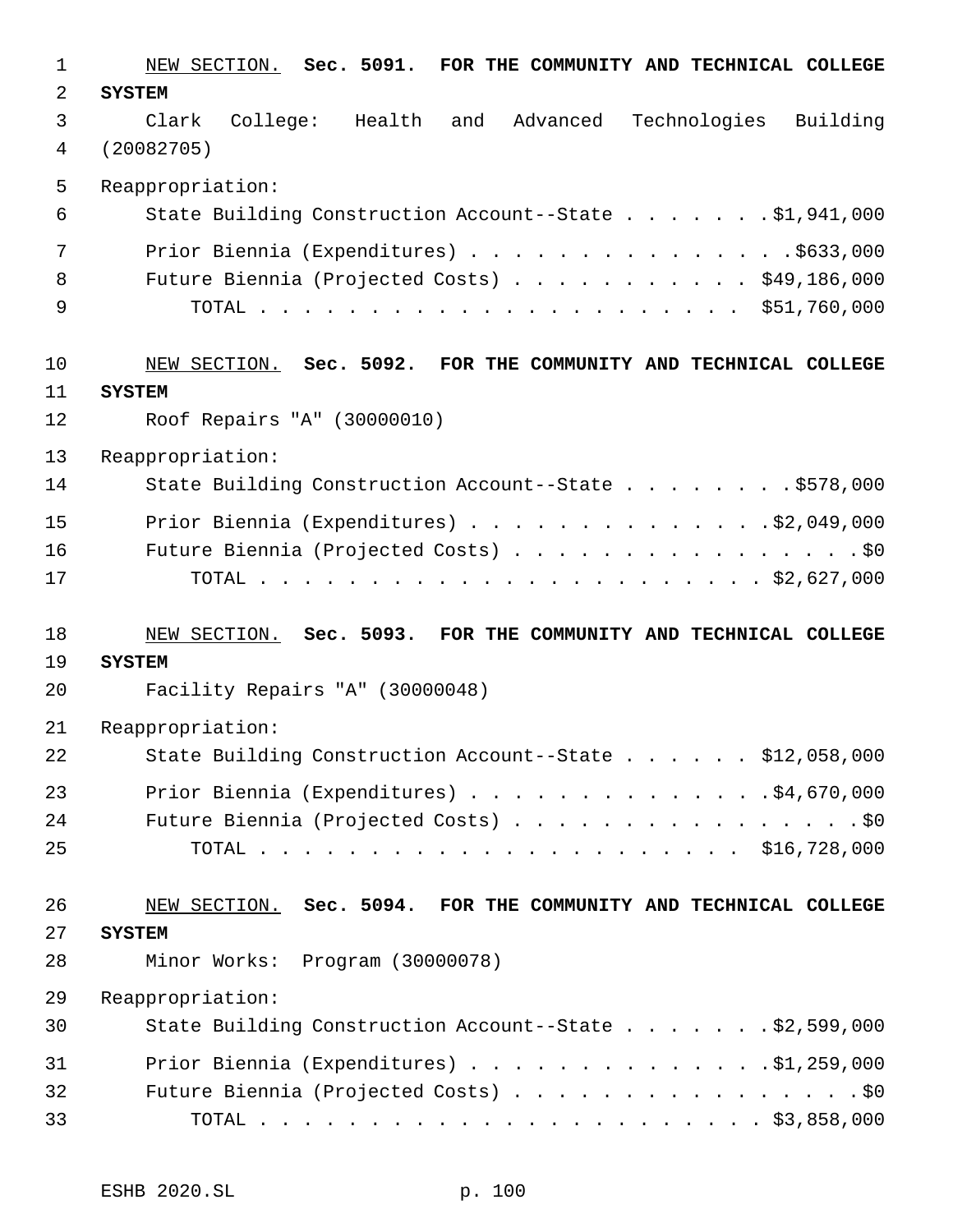| 1              | NEW SECTION. Sec. 5095. FOR THE COMMUNITY AND TECHNICAL COLLEGE  |
|----------------|------------------------------------------------------------------|
| $\overline{a}$ | <b>SYSTEM</b>                                                    |
| 3              | Yakima Valley Community College: College/City Library (30000113) |
| 4              | Reappropriation:                                                 |
| 5              | State Building Construction Account--State \$1,752,000           |
| 6              | Prior Biennia (Expenditures) \$248,000                           |
| 7              | Future Biennia (Projected Costs) \$0                             |
| 8              |                                                                  |
| 9              | NEW SECTION. Sec. 5096. FOR THE COMMUNITY AND TECHNICAL COLLEGE  |
| 10             | <b>SYSTEM</b>                                                    |
| 11             | Bellingham Technical College: Fisheries Program (30000117)       |
| 12             | Appropriation:                                                   |
| 13             | State Building Construction Account--State \$2,000,000           |
| 14             | Prior Biennia (Expenditures) \$0                                 |
| 15             | Future Biennia (Projected Costs) \$0                             |
| 16             |                                                                  |
|                |                                                                  |
| 17             | NEW SECTION. Sec. 5097. FOR THE COMMUNITY AND TECHNICAL COLLEGE  |
| 18             | <b>SYSTEM</b>                                                    |
| 19             | Lower Columbia College: Myklebust Gymnasium (30000118)           |
| 20             | Appropriation:                                                   |
| 21             | State Building Construction Account--State \$2,000,000           |
| 22             | Prior Biennia (Expenditures) \$0                                 |
| 23             | Future Biennia (Projected Costs) \$0                             |
| 24             |                                                                  |
| 25             | NEW SECTION. Sec. 5098. FOR THE COMMUNITY AND TECHNICAL COLLEGE  |
| 26             | <b>SYSTEM</b>                                                    |
| 27             | Wenatchee Valley College: Music and Arts Center (30000119)       |
| 28             | Appropriation:                                                   |
| 29             | State Building Construction Account--State \$1,689,000           |
| 30             | Prior Biennia (Expenditures) $\ldots$ 9311,000                   |
| 31             | Future Biennia (Projected Costs) \$0                             |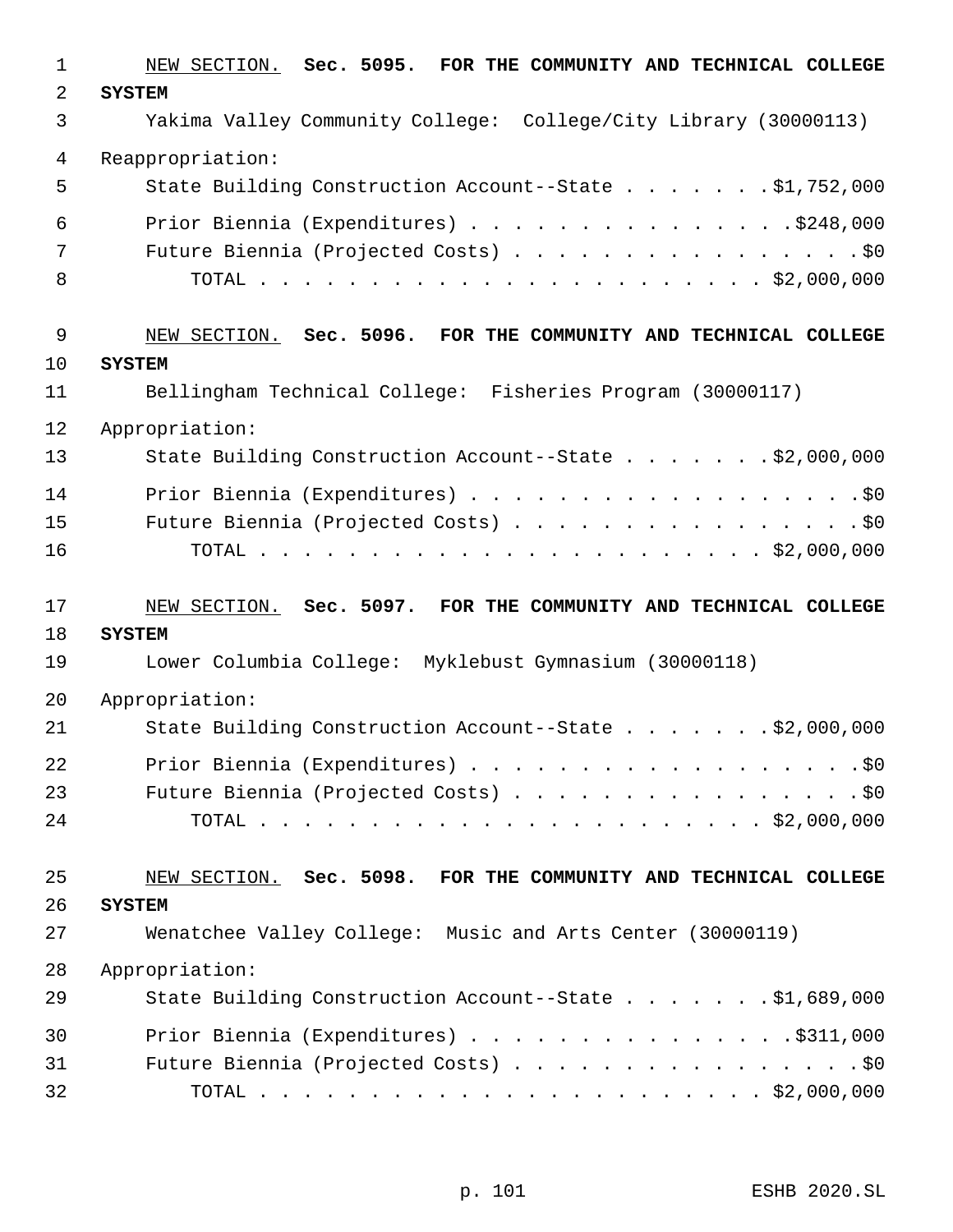| $\mathbf 1$ | NEW SECTION. Sec. 5099. FOR THE COMMUNITY AND TECHNICAL COLLEGE    |
|-------------|--------------------------------------------------------------------|
| 2           | <b>SYSTEM</b>                                                      |
| 3           | Seattle Central Community College: Seattle Maritime Academy        |
| 4           | (30000120)                                                         |
| 5           | Reappropriation:                                                   |
| 6           | State Building Construction Account--State \$1,160,000             |
| 7           | Prior Biennia (Expenditures) \$177,000                             |
| 8           | Future Biennia (Projected Costs) \$17,954,000                      |
| 9           |                                                                    |
| 10          | NEW SECTION. Sec. 5100. FOR THE COMMUNITY AND TECHNICAL COLLEGE    |
| 11          | <b>SYSTEM</b>                                                      |
| 12          | Yakima Valley Community College: Palmer Martin Building (30000121) |
| 13          | Reappropriation:                                                   |
| 14          | State Building Construction Account--State \$736,000               |
| 15          | Prior Biennia (Expenditures) \$261,000                             |
| 16          | Future Biennia (Projected Costs) \$24,584,000                      |
| 17          |                                                                    |
| 18          | NEW SECTION. Sec. 5101. FOR THE COMMUNITY AND TECHNICAL COLLEGE    |
| 19          | <b>SYSTEM</b>                                                      |
| 20          | Peninsula College: Fort Worden Building 202 (30000114)             |
| 21          | Appropriation:                                                     |
| 22          | State Building Construction Account--State \$2,000,000             |
| 23          | Prior Biennia (Expenditures) \$0                                   |
| 24          | Future Biennia (Projected Costs) \$0                               |
| 25          |                                                                    |
| 26          | NEW SECTION. Sec. 5102. FOR THE COMMUNITY AND TECHNICAL COLLEGE    |
| 27          | <b>SYSTEM</b>                                                      |
| 28          | Spokane Falls Community College: Stadium & Athletic Fields         |
| 29          | (30000116)                                                         |
| 30          | Appropriation:                                                     |
| 31          | State Building Construction Account--State \$758,000               |
| 32          | Prior Biennia (Expenditures) \$0                                   |
|             |                                                                    |
| 33          | Future Biennia (Projected Costs) \$0                               |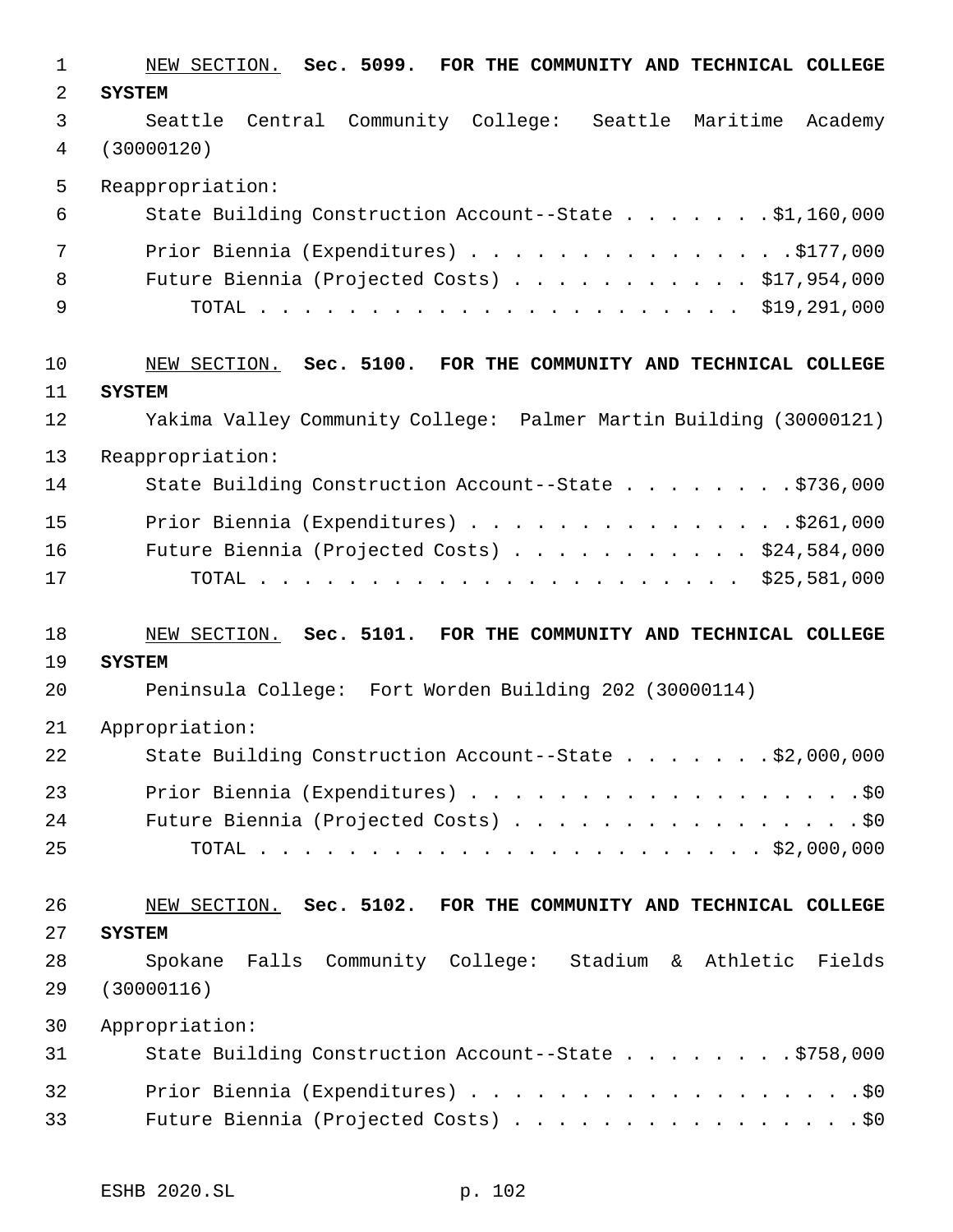| $\mathbf 1$ |                                                                       |
|-------------|-----------------------------------------------------------------------|
| 2           | NEW SECTION. Sec. 5103. FOR THE COMMUNITY AND TECHNICAL COLLEGE       |
| 3           | <b>SYSTEM</b>                                                         |
| 4           | Green River Community College: Science Math Technology Building       |
| 5           | (30000130)                                                            |
| 6           | Reappropriation:                                                      |
| 7           | State Building Construction Account--State \$942,000                  |
| 8           | Appropriation:                                                        |
| 9           | State Building Construction Account--State \$18,562,000               |
| 10          | Prior Biennia (Expenditures) \$373,000                                |
| 11          | Future Biennia (Projected Costs) \$0                                  |
| 12          |                                                                       |
| 13          | NEW SECTION. Sec. 5104. FOR THE COMMUNITY AND TECHNICAL COLLEGE       |
| 14          | <b>SYSTEM</b>                                                         |
| 15          | Site Repairs "A" (30000504)                                           |
| 16          | Appropriation:                                                        |
| 17          | State Building Construction Account--State \$1,983,000                |
| 18          | Prior Biennia (Expenditures) \$0                                      |
| 19          | Future Biennia (Projected Costs) \$0                                  |
| 20          |                                                                       |
| 21          | Sec. 5105.<br>FOR THE COMMUNITY AND TECHNICAL COLLEGE<br>NEW SECTION. |
| 22          | <b>SYSTEM</b>                                                         |
| 23          | Minor Works Program (30000674)                                        |
| 24          | Appropriation:                                                        |
| 25          | State Building Construction Account--State \$20,000,000               |
| 26          | Prior Biennia (Expenditures) \$0                                      |
| 27          | Future Biennia (Projected Costs) \$0                                  |
| 28          |                                                                       |
| 29          | NEW SECTION. Sec. 5106. FOR THE COMMUNITY AND TECHNICAL COLLEGE       |
| 30          | <b>SYSTEM</b>                                                         |
| 31          | Spokane Falls Community College: Campus Classrooms (20062696)         |
| 32          | Appropriation:                                                        |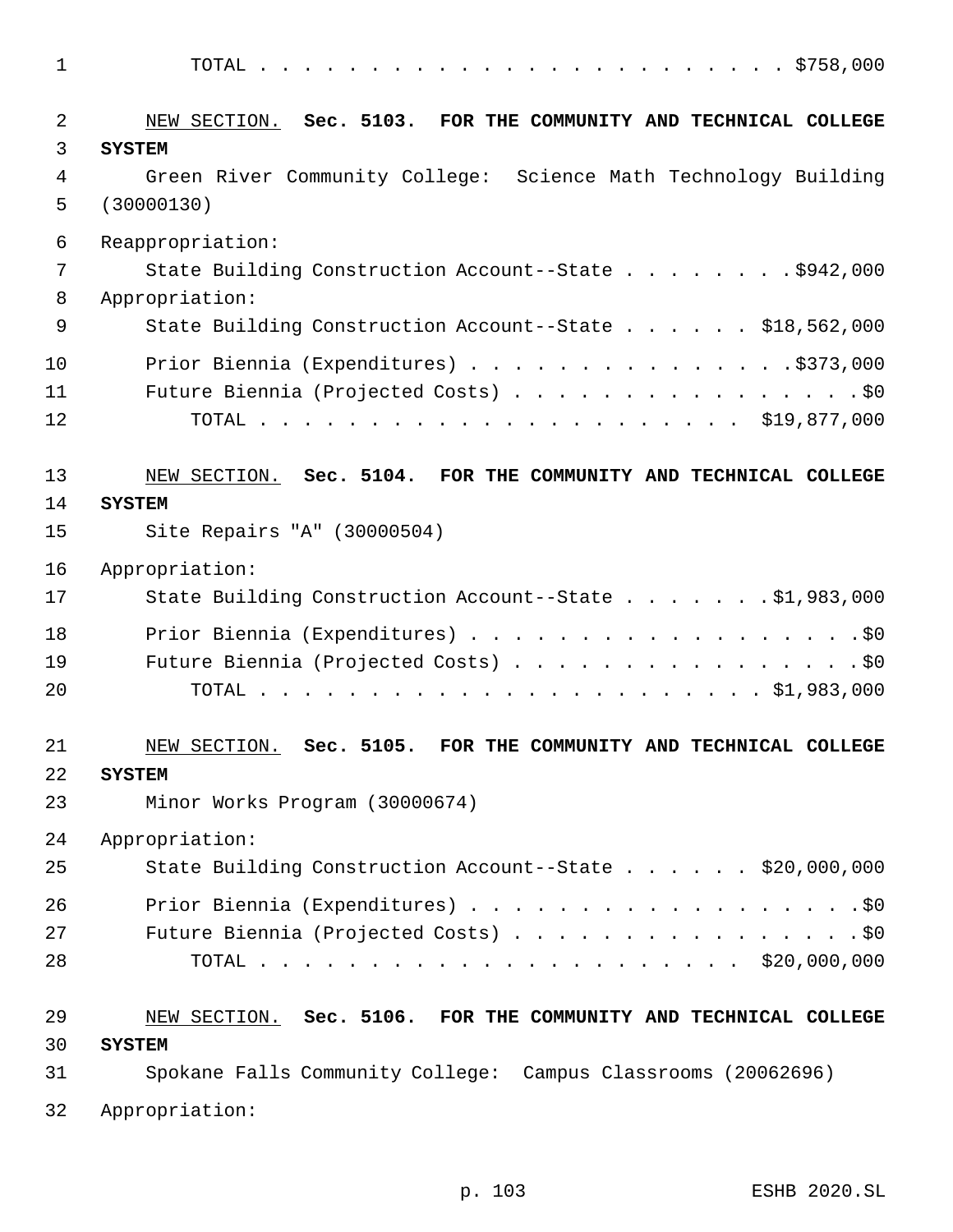| $\sim$ 1 $\sim$ | State Building Construction Account--State \$17,647,000 |
|-----------------|---------------------------------------------------------|
| $\overline{2}$  | Prior Biennia (Expenditures) \$1,317,000                |
| $\overline{3}$  | Future Biennia (Projected Costs) \$0                    |
| $\overline{4}$  |                                                         |

## NEW SECTION. **Sec. 5107. FOR THE COMMUNITY AND TECHNICAL COLLEGE SYSTEM**

Construction Contingency Pool (92000007)

 The reappropriation in this section is provided solely for allocation by the state board for community and technical colleges for major construction and renovation projects that confront emergent and unavoidable costs in excess of the construction contingency and management reserves included in the project appropriation. The board shall report at least quarterly to the office of financial management and the legislative capital budget committees on requests for and allocations from the pool.

Reappropriation:

| 17 | State Building Construction Account--State \$900,000 |
|----|------------------------------------------------------|
| 18 | Prior Biennia (Expenditures) \$2,439,000             |
| 19 | Future Biennia (Projected Costs) \$0                 |
| 20 |                                                      |

(End of part)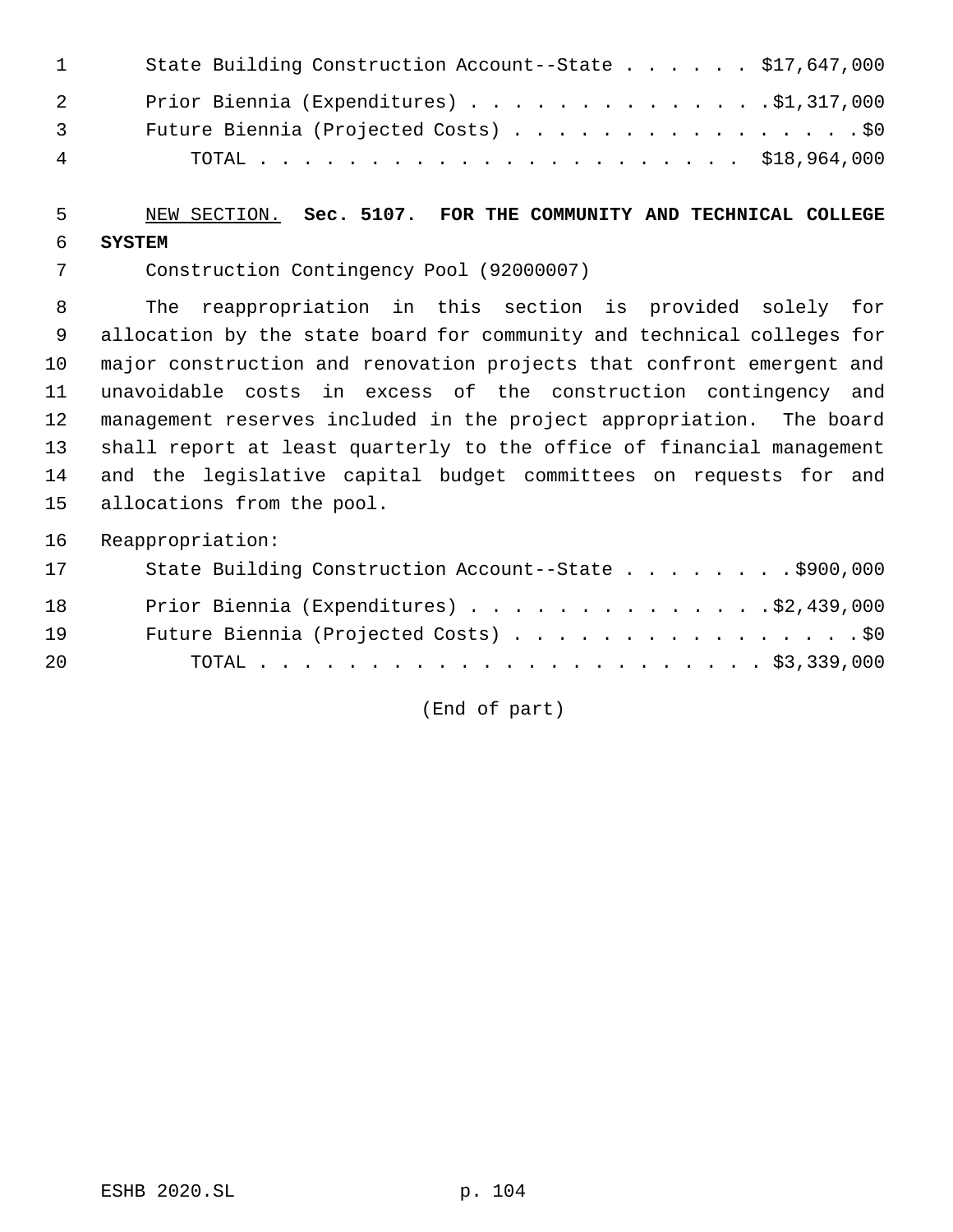|   |          | PART 6                                                          |
|---|----------|-----------------------------------------------------------------|
|   |          | 2011 SUPPLEMENTAL CAPITAL BUDGET                                |
| 4 | follows: | Sec. 6001. 2009 c 497 s 1050 (uncodified) is amended to read as |

# **FOR THE DEPARTMENT OF ((COMMUNITY, TRADE, AND ECONOMIC DEVELOPMENT))**

# **COMMERCE**

Temporary Public Works Grant Program (92000021)

 The appropriation in this section is subject to the following conditions and limitations: The appropriation is provided solely for grants for the specified public works projects and competitive public works grant programs specified below. The public works board (board) shall administer the following competitive public works grant programs within the amounts specified, provided that up to ten percent of the amounts provided for competitive grant programs may be transferred to other competitive grant categories if acceptable applications for any category do not total the amount available.

 (1) \$9,531,000 is provided solely for a competitive public works grant program for local governments serving communities in rural counties as defined in RCW 43.160.020. The board shall prioritize applications for funding for this small community jobs program based on the following criteria:

(a) The unemployment rate of the community;

 (b) The ability of the applicant to complete the project promptly; and

 (c) The value the project presents to the community in lasting improvements to public safety, environmental quality, recreation and community life, or economic development.

 (2) \$9,531,000 is provided solely for a competitive public works grant program for local governments serving high density urban communities. The board shall prioritize applications for funding from this urban vitality program based on the following criteria:

 (a) The proposed project's ability to decrease the per capita vehicle miles driven in the community by increasing access to mass transit, supporting residential density in proximity to employment opportunities, and improving the safety and appeal of walking and biking in a community;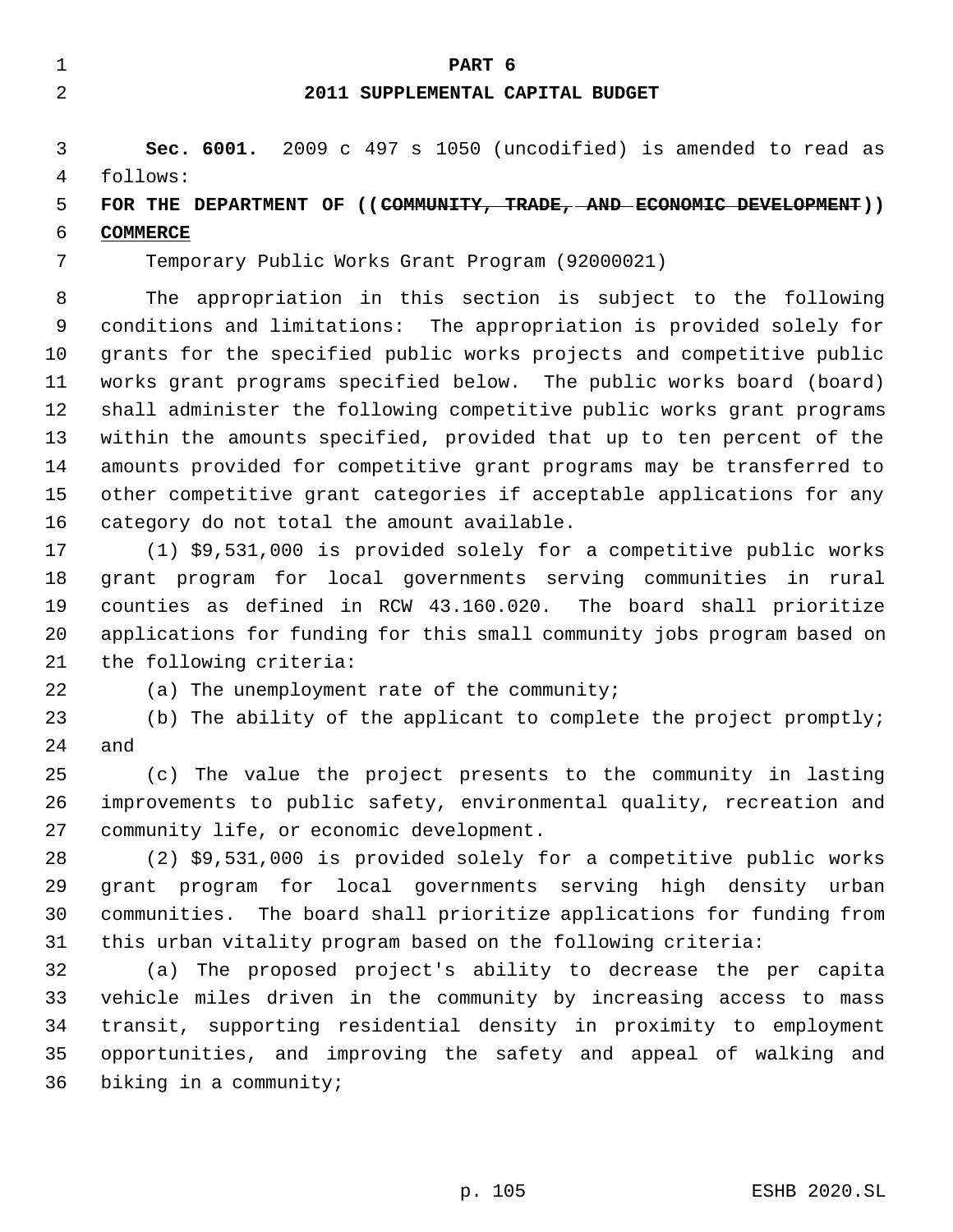(b) The ability of the applicant to complete the project promptly; and

 (c) The local support for the project as indicated by the level of local matching funds devoted to the project. Local matching funds do not include funds from other state sources.

 (3) The state taxable building construction account--state appropriation is provided solely for emergency loans under RCW 43.155.065.

9 (4) ((\$23,535,000)) \$21,528,000 is provided solely for the following list of projects. The appropriation for Airway Heights wastewater treatment plant is contingent upon a capacity agreement with the Kalispel Tribe that precludes the need to build multiple wastewater treatment facilities on the West Plains. If any project on the following list is unable to show reasonable progress towards accomplishing the intended project by December 31, 2010, the board may transfer the amount allocated for the project to the competitive grant categories in subsections (1) and (2) of this section.

| 18 | Airway Heights Water Treatment Plant                               | \$1,000,000  |
|----|--------------------------------------------------------------------|--------------|
| 19 | Small Community Jobs - Assistance for Grand Coulee School          | \$500,000    |
| 20 | Small Community Jobs - Camano Island County Park Development       | \$300,000    |
| 21 | Small Community Jobs - Connell Infrastructure                      | \$1,100,000  |
| 22 | Small Community Jobs - Dayton School Biomass Heating System        | \$100,000    |
| 23 | Small Community Jobs - Grandview Downtown Revitalization           | \$500,000    |
| 24 | <b>Small Community Jobs - Green Acres Neighborhood Park</b>        | \$200,000    |
| 25 | Small Community Jobs - Hoh Tribe Fire Station                      | \$623,000    |
| 26 | <b>Small Community Jobs - Longview Elementary Safety Underpass</b> | \$250,000    |
| 27 | Small Community Jobs - Mesa Playground                             | \$35,000     |
| 28 | Small Community Jobs - Pasco Commercial Avenue Construction        | \$800,000    |
| 29 | Small Community Jobs - Union Gap School Crossing Improvement       | \$227,000    |
| 30 | Small Community Jobs - Yakima Downtown Futures                     | \$1,000,000  |
| 31 | Small Community Jobs - Yelm Longmire Park                          | \$400,000    |
| 32 | Urban Vitality - Federal Way Urban Infrastructure                  | \$5,000,000  |
| 33 | ((Urban Vitality - Infrastructure for Puyallup (Parametrix)        | \$2,000,000) |
| 34 | <b>Urban Vitality - Percival Landing</b>                           | \$3,000,000  |
| 35 | Urban Vitality - Redmond Square Development                        | \$2,000,000  |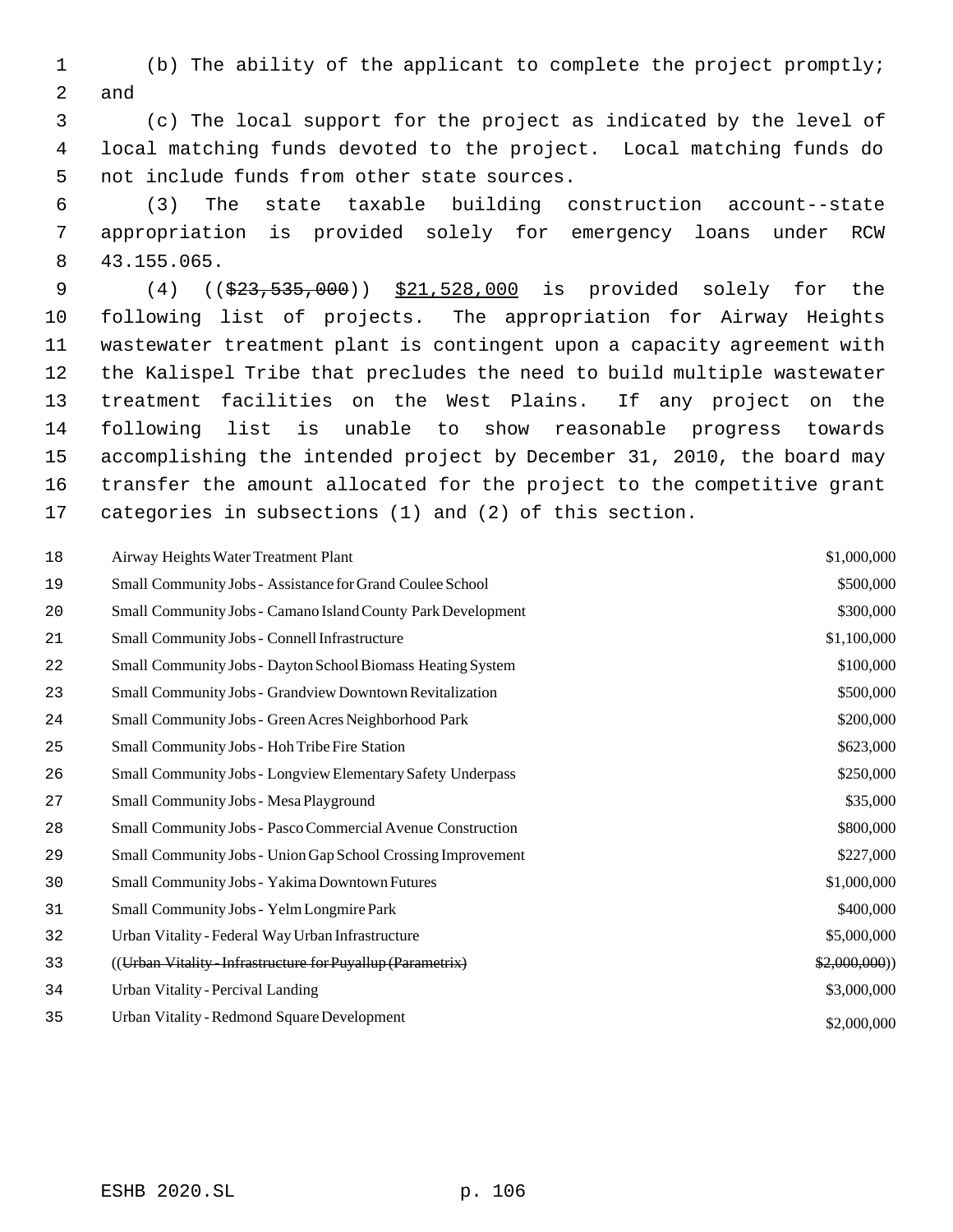| $\mathbf{1}$ | <b>Urban Vitality - Renton Hawks Landing</b><br>\$1,700,000            |  |
|--------------|------------------------------------------------------------------------|--|
| 2            | \$2,500,000<br>Water - Gig Harbor Waste Water Treatment                |  |
| 3            | Water - Pine Terrace Water Association Project<br>$((\$300,000))$      |  |
| 4            | \$293,000                                                              |  |
| 5            | \$21,528,000<br>Total                                                  |  |
| 6            | Appropriation:                                                         |  |
| 7            | State Building Construction Account--State $((\frac{242.597,000}{s}))$ |  |
| 8            | \$40,340,000                                                           |  |
| 9            | State Taxable Building Construction Account--State \$2,000,000         |  |
| 10           | Subtotal Appropriation ( $(\frac{1244,597,000}{1})$                    |  |
| 11           | \$42,340,000                                                           |  |
| 12           | Prior Biennia (Expenditures) \$0                                       |  |
| 13           | Future Biennia (Projected Costs) \$0                                   |  |
| 14           | TOTAL ( $(\frac{1}{244}, \frac{597}{1000})$ )                          |  |
| 15           | \$42,340,000                                                           |  |

 **Sec. 6002.** 2010 1st sp.s. c 36 s 1001 (uncodified) is amended to read as follows:

#### **FOR THE DEPARTMENT OF COMMERCE**

Local and Community Projects (20064008)

 The reappropriation in this section is subject to the following conditions and limitations: (1) \$64,319 of the remaining reappropriation for El Centro de la raza may be used for building infrastructure. (2) \$10,000 of the remaining reappropriation for miracle league handicapped baseball may be used for pre-grading and resurfacing construction. (3) \$1,394,107 of the remaining reappropriation for MOBIUS/inland northwest science and technology center may be used for building design, construction, and renovation. (4) \$500,000 of the remaining reappropriation for the Soundway property preservation project may be used by the city of Seattle, in cooperation with the nature consortium for habitat, recreation improvements, or stewardship of the property, if the city of Seattle enacts pending city legislation to preserve the property and place it under the jurisdiction of city of Seattle parks and recreation. (5) The reappropriation is adjusted for the transfer of the Vancouver national historical reserve west barracks project to the Washington state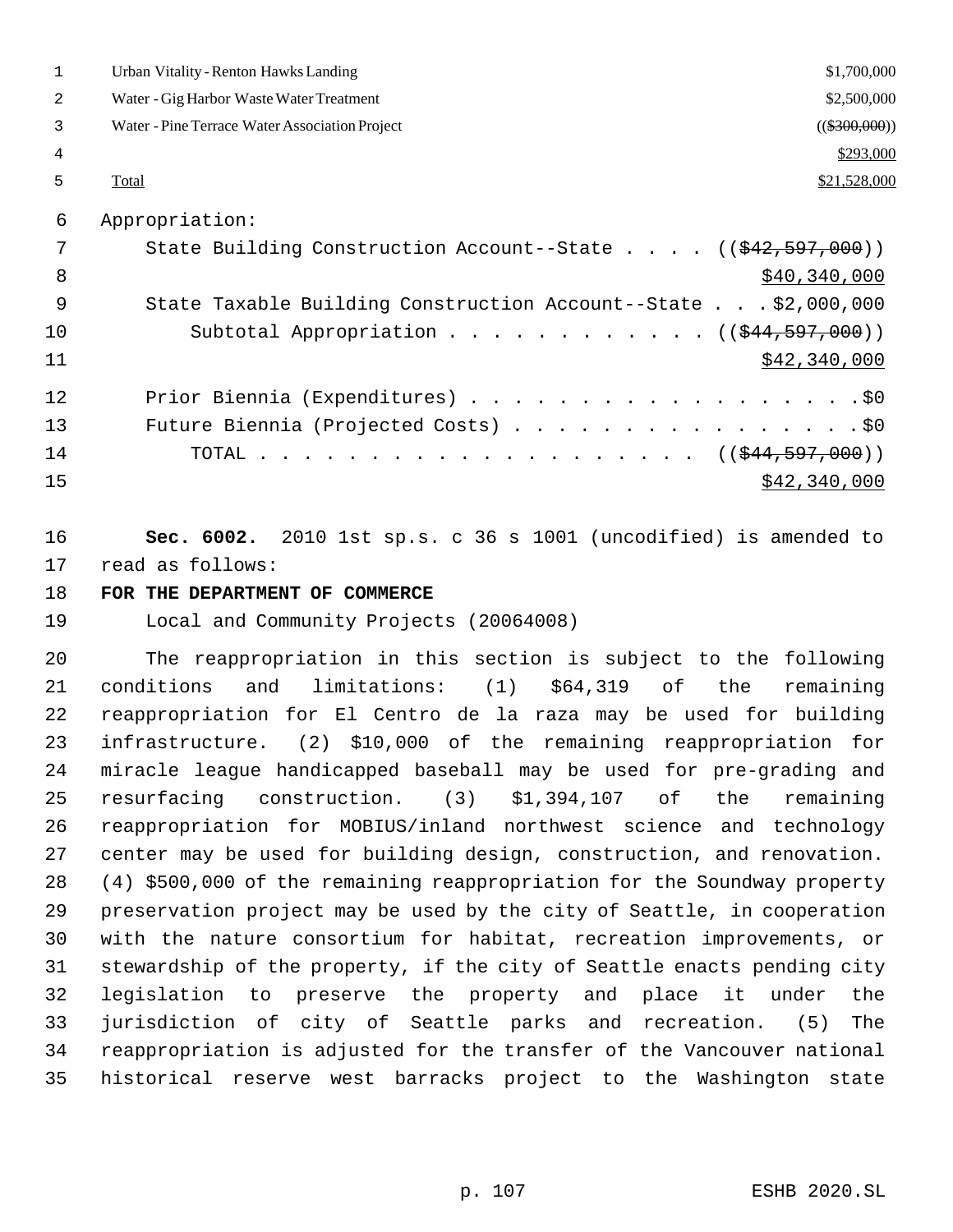historical society and the termination of the following projects that 2 are no longer viable: (a) Snohomish senior center  $((and))_L$  (b) central area motivation program (CAMP), (c) undeveloped woodlands linked to interurban trail, (d) Hamilton improvement project, (e) Chambers Creek footbridge, and (f) Tukwila kayak and canoe launching facility. Reappropriation: 7 State Building Construction Account--State . . . . . ((\$9,258,000))  $\frac{$8,761,000}{ }$  Prior Biennia (Expenditures) . . . . . . . . . . . . . \$37,141,000 10 Future Biennia (Projected Costs) . . . . . . . . . . . . . . . . \$0 11 TOTAL . . . . . . . . . . . . . . . . . . ((\$46,399,000))  $\frac{$45,902,000}{2}$  **Sec. 6003.** 2010 1st sp.s. c 36 s 1002 (uncodified) is amended to read as follows: **FOR THE DEPARTMENT OF COMMERCE** Job and Economic Development Grants (20064950)

 The appropriation in this section is subject to the following conditions and limitations:

 (1) The appropriation is subject to the provisions of section 107, chapter 371, Laws of 2006.

 (2) The appropriation is subject to the project list in section 107, chapter 371, Laws of 2006.

 (3) Up to \$1,000,000 of the appropriation for the Pacific Northwest national labs campus infrastructure project is provided solely for giga-pop infrastructure.

 (4) Up to \$2,200,000 of the appropriation is provided solely for military communities infrastructure projects. Military communities infrastructure projects shall include:

 (a) Grants to counties and cities for the purchase of development easements and the purchase of real property in fee simple to restrict the use of accident potential zones and clear zones. The office of financial management shall establish a competitive process for selecting projects to receive the grants. Final allocation of these grants shall be at the discretion and with the approval of the director of the office of financial management.

The grants are subject to the following conditions: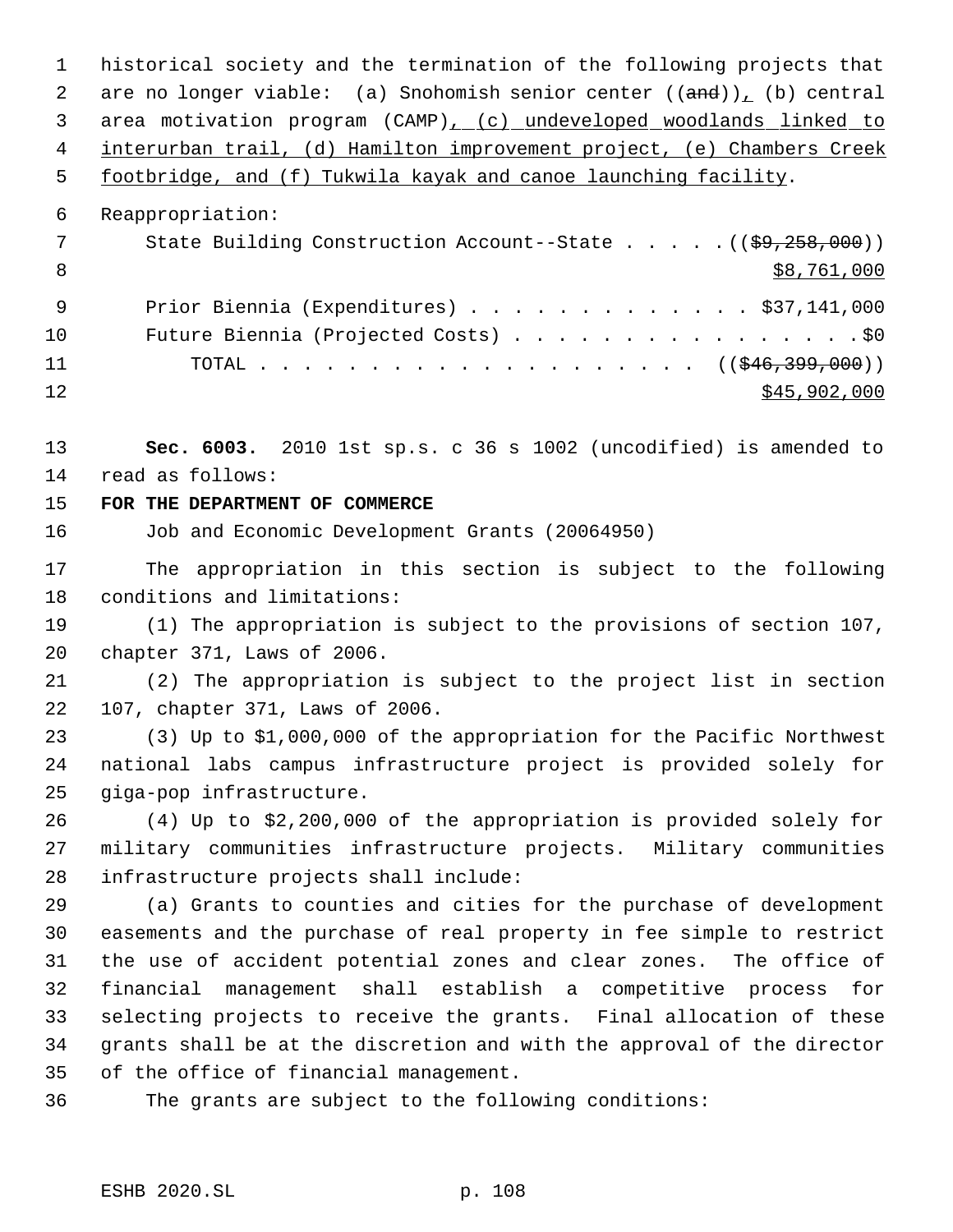(i) The county or city must be subject to and in compliance with RCW 36.70A.530; (ii) The grants may not be used to remove encroachments into these zones allowed by county or city zoning or permitting actions; (iii) The county or city must have an encroachment prevention plan preventing future encroachment into these zones; and (iv) The grant provided by the state must not exceed one-third of the project cost with funds from local and federal sources providing the balance of the funds. 10 (b) Up to \$481,000 of the ((re))appropriation is provided solely for improvements to a military department site on Fairchild air force base. Reappropriation: 14 Public Works Assistance Account--State . . . . . . . ((\$1,733,000)) \$1,253,000 Appropriation: 17 State Building Construction Account--State . . . . ((\$12,439,000))  $\frac{$9,860,000}{ }$  Prior Biennia (Expenditures) . . . . . . . . . . . . . \$35,828,000 20 Future Biennia (Projected Costs) . . . . . . . . . . . . . . . . \$0 21 TOTAL . . . . . . . . . . . . . . . . . . ((\$50,000,000)) \$46,941,000 **Sec. 6004.** 2009 c 497 s 1016 (uncodified) is amended to read as follows: **FOR THE DEPARTMENT OF ((COMMUNITY, TRADE, AND ECONOMIC DEVELOPMENT)) COMMERCE** Community Services Facilities Grants (20074002) The reappropriation in this section is subject to the following conditions and limitations: (1) The reappropriation is subject to the provisions of RCW 43.63A.125. (2) The reappropriation is subject to the provisions of section 1029, chapter 520, Laws of 2007. (3) The reappropriation is adjusted for the termination of the YMCA of Snohomish county project. Reappropriation: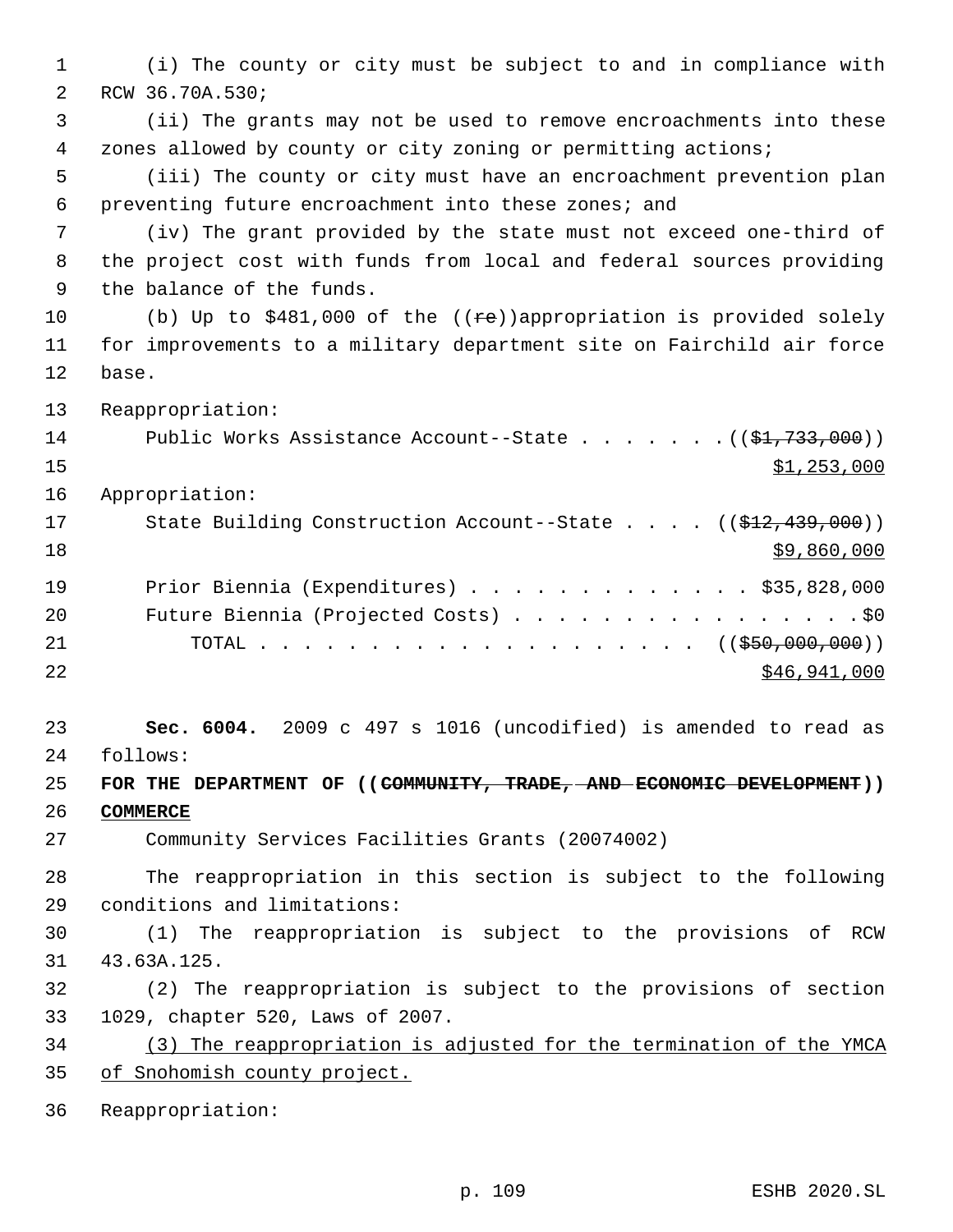1 State Building Construction Account--State . . . . . ((\$1,495,000))  $\frac{1}{2}$   $\frac{1}{220,000}$  Prior Biennia (Expenditures) . . . . . . . . . . . . . .\$8,652,000 Future Biennia (Projected Costs) . . . . . . . . . . . . . . . . \$0 5 TOTAL . . . . . . . . . . . . . . . . . . (  $(\frac{210}{110}, \frac{147}{100})$  )  $\frac{1}{59}$ , 872, 000 **Sec. 6005.** 2009 c 497 s 1017 (uncodified) is amended to read as follows: **FOR THE DEPARTMENT OF ((COMMUNITY, TRADE, AND ECONOMIC DEVELOPMENT)) COMMERCE** Youth Recreational Facilities Grants (20074003) The reappropriation in this section is subject to the following conditions and limitations: (1) The reappropriation is subject to the provisions of RCW 43.63A.135. (2) The reappropriation is subject to the provisions of section 1007, chapter 328, Laws of 2008. 18 (3) The reappropriation is adjusted for the termination of the 19 Bellevue clubhouse project and the Mukilteo boys and girls club project. Reappropriation: 22 State Building Construction Account--State . . . . . ((\$4,000,000))  $\frac{1}{2}$ ,950,000 Prior Biennia (Expenditures) . . . . . . . . . . . . . .\$5,050,000 25 Future Biennia (Projected Costs) . . . . . . . . . . . . . . . . \$0 26 TOTAL . . . . . . . . . . . . . . . . . . ( (<del>\$9,050,000</del>)) \$8,000,000 **Sec. 6006.** 2009 c 497 s 1020 (uncodified) is amended to read as follows: **FOR THE DEPARTMENT OF ((COMMUNITY, TRADE, AND ECONOMIC DEVELOPMENT)) COMMERCE** Water System Acquisition Rehabilitation Program (20074006) The reappropriation in this section is subject to the following conditions and limitations: Up to \$1,000,000 of the reappropriation is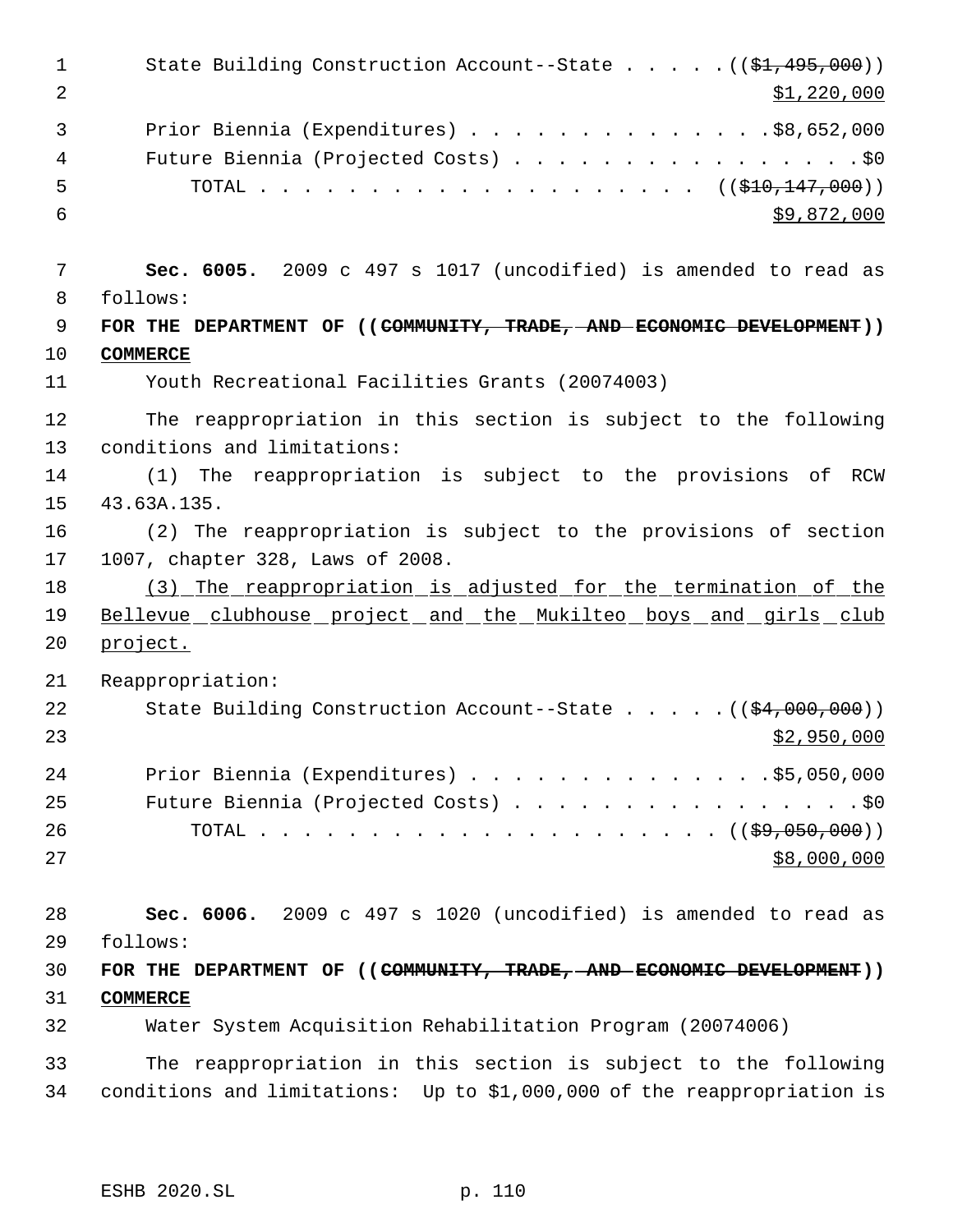provided solely for the city of Republic to acquire the Pine Grove water system. Reappropriation: 4 State Building Construction Account--State . . . . . ((\$2,191,000))  $\frac{1}{2}$ ,097,000 Prior Biennia (Expenditures) . . . . . . . . . . . . . .\$1,559,000 Future Biennia (Projected Costs) . . . . . . . . . . . . . . . . \$0 TOTAL . . . . . . . . . . . . . . . . . . . . . ((\$3,750,000))  $\frac{$3,656,000}{ }$  **Sec. 6007.** 2010 1st sp.s. c 36 s 1005 (uncodified) is amended to read as follows: **FOR THE DEPARTMENT OF COMMERCE** Job Development Fund Grants (20074010) The appropriation in this section is subject to the following conditions and limitations: (1) The appropriation is subject to the provisions of section 1032, chapter 520, Laws of 2007. (2) \$3,000,000 of the appropriation is provided solely for a grant to the port of Grays Harbor for the bulk liquid facility project. (3) The reappropriation is adjusted for (a) the termination of the 21 city of Soap Lake project. Reappropriation: 23 Job Development Account--State . . . . . . . . . . . . . \$4,298,000 Appropriation: 25 State Building Construction Account--State . . . . ((\$20,930,000)) \$19,930,000 Prior Biennia (Expenditures) . . . . . . . . . . . . . \$24,702,000 28 Future Biennia (Projected Costs) . . . . . . . . . . . . . . . . \$0 29 TOTAL . . . . . . . . . . . . . . . . . . ((<del>\$49,930,000</del>)) \$48,930,000 \$48,930,000 \$48,930,000 \$48,930,000 \$48,930,000 \$48,930,000 \$48,930,000 \$48,930,000 \$48,930,000 \$100  $\pm 0.00$  **Sec. 6008.** 2010 1st sp.s. c 36 s 1003 (uncodified) is amended to read as follows: **FOR THE DEPARTMENT OF COMMERCE** Local and Community Projects (20084001)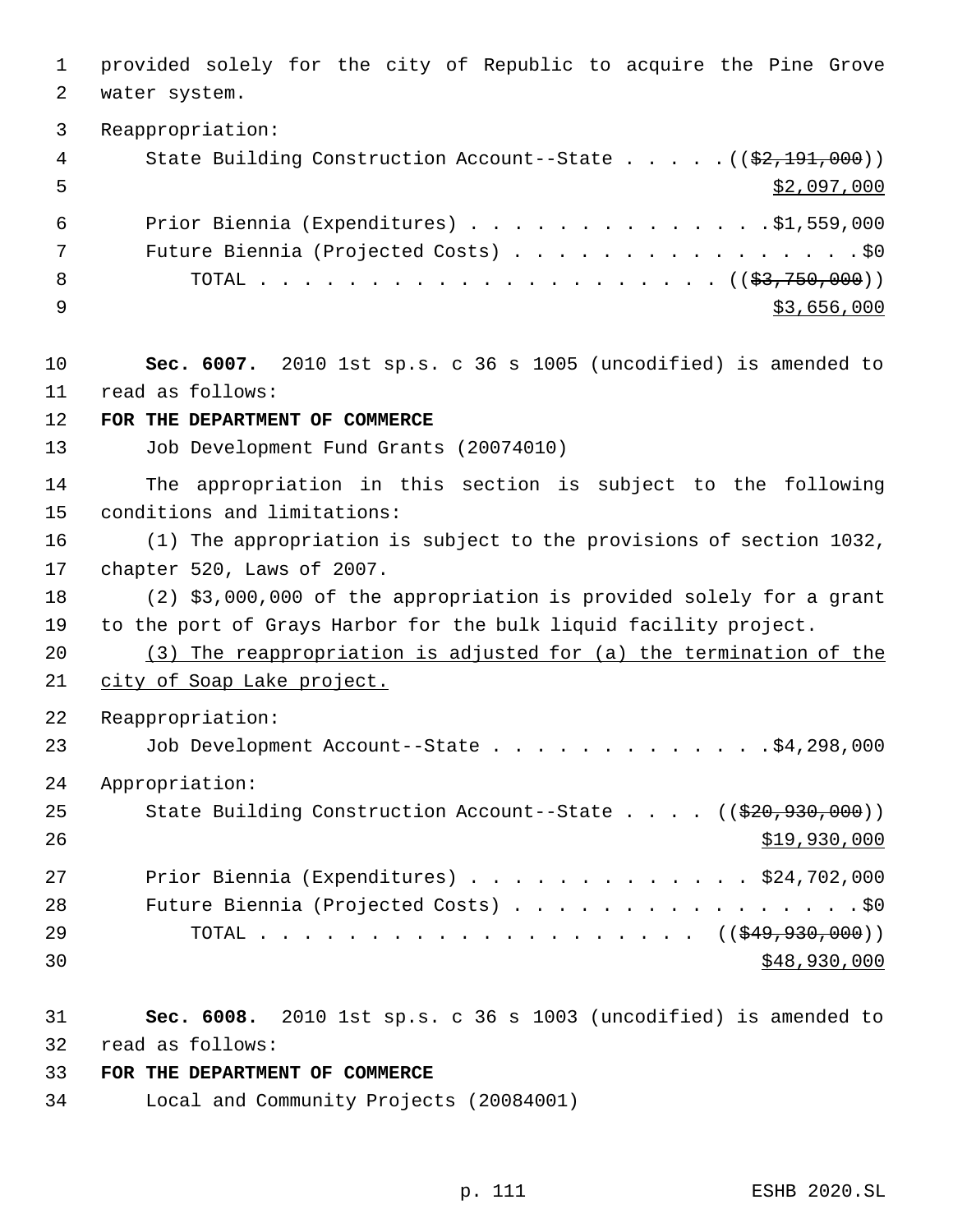The reappropriation in this section is subject to the following conditions and limitations:

 (1) The projects must comply with RCW 43.63A.125 and other requirements for community projects administered by the department.

 (2) The reappropriation is subject to the provisions of section 1008, chapter 328, Laws of 2008.

 (3) \$1,000,000 of the remaining reappropriation for the Evergreen school district health and biosciences academy may be used for land acquisition. If the facility is not constructed by June 30, 2015, the school district shall reimburse the state an amount equal to \$1,000,000 increased by the average percentage appreciation in property values for undeveloped land in the surrounding area between the date the school district acquired the property and June 30, 2015 or the date the school district disposes of the property.

 (4) \$600,000 of the remaining reappropriation for the institute for community leadership may be used for land acquisition.

 (5) \$250,000 of the remaining reappropriation for the Pacific Northwest ilocandia association may be used for acquisition and renovation.

 (6) \$200,000 of the remaining reappropriation for the library connection at Greenbridge may be used for construction and equipment.

 (7) \$1,000,000 of the remaining reappropriation for the Evergreen school district health and biosciences academy may be used for land acquisition.

 (8) The remaining reappropriation for the Mobius/inland northwest science and technology center may be used for building design, construction, and renovation.

 (9) The reappropriation is adjusted for the transfer of the Vancouver national historical reserve project to the Washington state historical society; the reduction of \$1,400,000 from the Tacoma narrows bridge lights project and \$110,000 from the Seatac world war I memorial 32 plaza; and the termination of the following projects that are no longer viable: (a) Camp kilworth land acquisition - Federal Way, (b) Kitsap 34 SEED, ((and (c) Seatac world war I memorial plaza)) (c) dining car historic preservation, (d) Lake Stevens civic center, (e) Mill Creek senior center, (f) mountains to sound - state route no. 18/Interstate 90 interchange project, (g) Simon youth foundation resource center, (h) Shoreline YMCA, and (i) town square grid - Drexler drive project.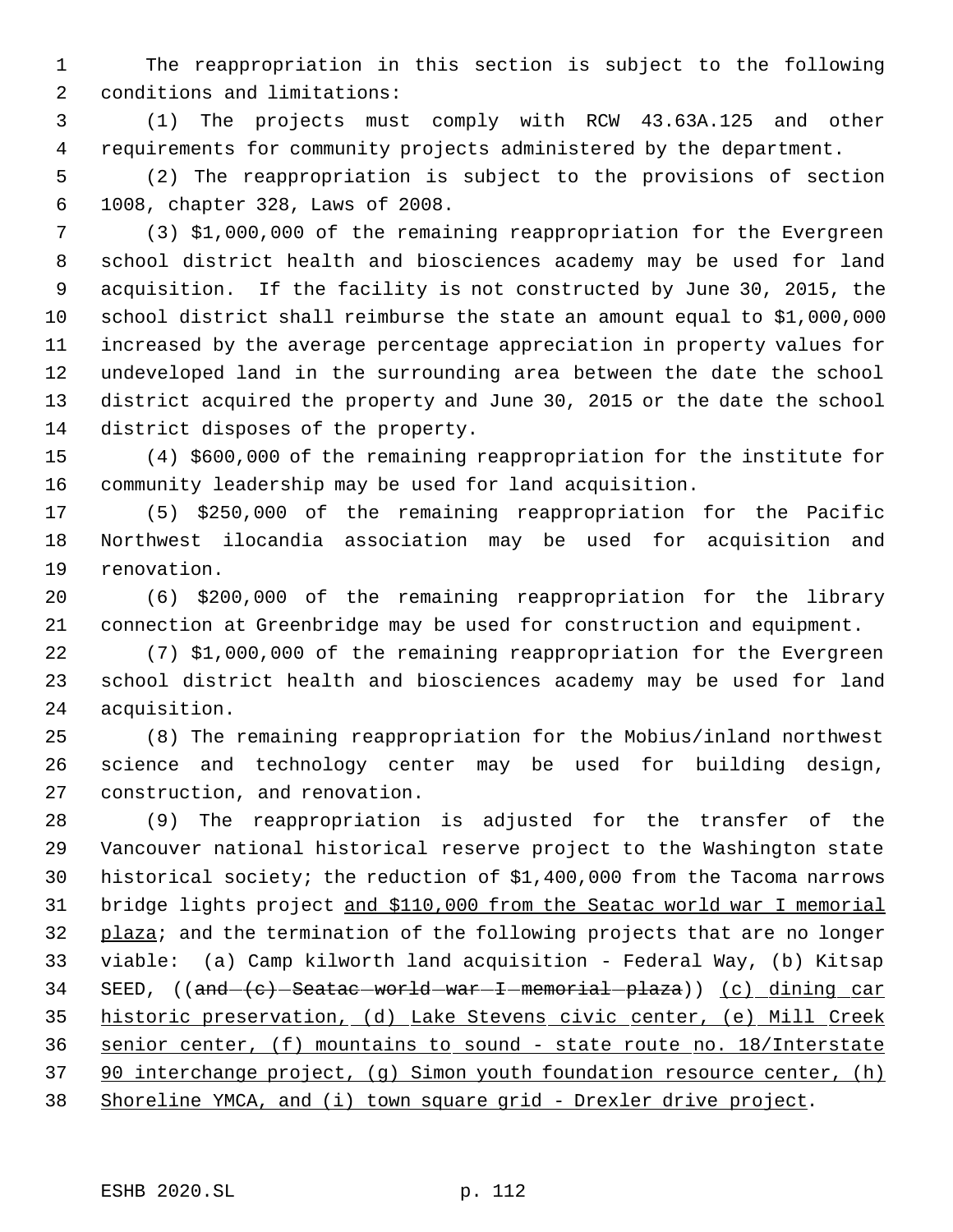(10) The remaining reappropriation for the Ashford cultural and 2 mountaineering museum may be used for amenities in support of the amphitheater and the park. Reappropriation: 5 State Building Construction Account--State . . . . ((\$56,650,000))  $\frac{1}{553,450,000}$  Prior Biennia (Expenditures) . . . . . . . . . . . . . \$71,694,000 8 Future Biennia (Projected Costs) . . . . . . . . . . . . . . . . \$0 9 TOTAL . . . . . . . . . . . . . . . . . . (  $(\frac{128}{128}, \frac{344}{1000})$  \$125,144,000 **Sec. 6009.** 2010 1st sp.s. c 36 s 1008 (uncodified) is amended to read as follows: **FOR THE DEPARTMENT OF COMMERCE** Quillayute Valley Wood-Fire Boiler (20084858) Reappropriation: 16 Energy Freedom Account--State . . . . . . . . . . . . . . \$20,000 Appropriation: 18 State Building Construction Account--State . . . . . . ((\$980,000))  $\frac{$960,000}{ }$  Prior Biennia (Expenditures) . . . . . . . . . . . . . . . . . .\$0 21 Future Biennia (Projected Costs) . . . . . . . . . . . . . . . . \$0 TOTAL . . . . . . . . . . . . . . . . . . . . . ((\$1,000,000)) **Sec. 6010.** 2010 1st sp.s. c 36 s 1009 (uncodified) is amended to read as follows: **FOR THE DEPARTMENT OF COMMERCE** Snohomish County Biodiesel (20084859) Reappropriation: Energy Freedom Account--State . . . . . . . . . . . . . . \$419,000 Appropriation: 31 State Building Construction Account--State . . . . . ((\$81,000))  $32 \frac{\text{S}}{0}$  Prior Biennia (Expenditures) . . . . . . . . . . . . . . . . . .\$0 Future Biennia (Projected Costs) . . . . . . . . . . . . . . . . \$0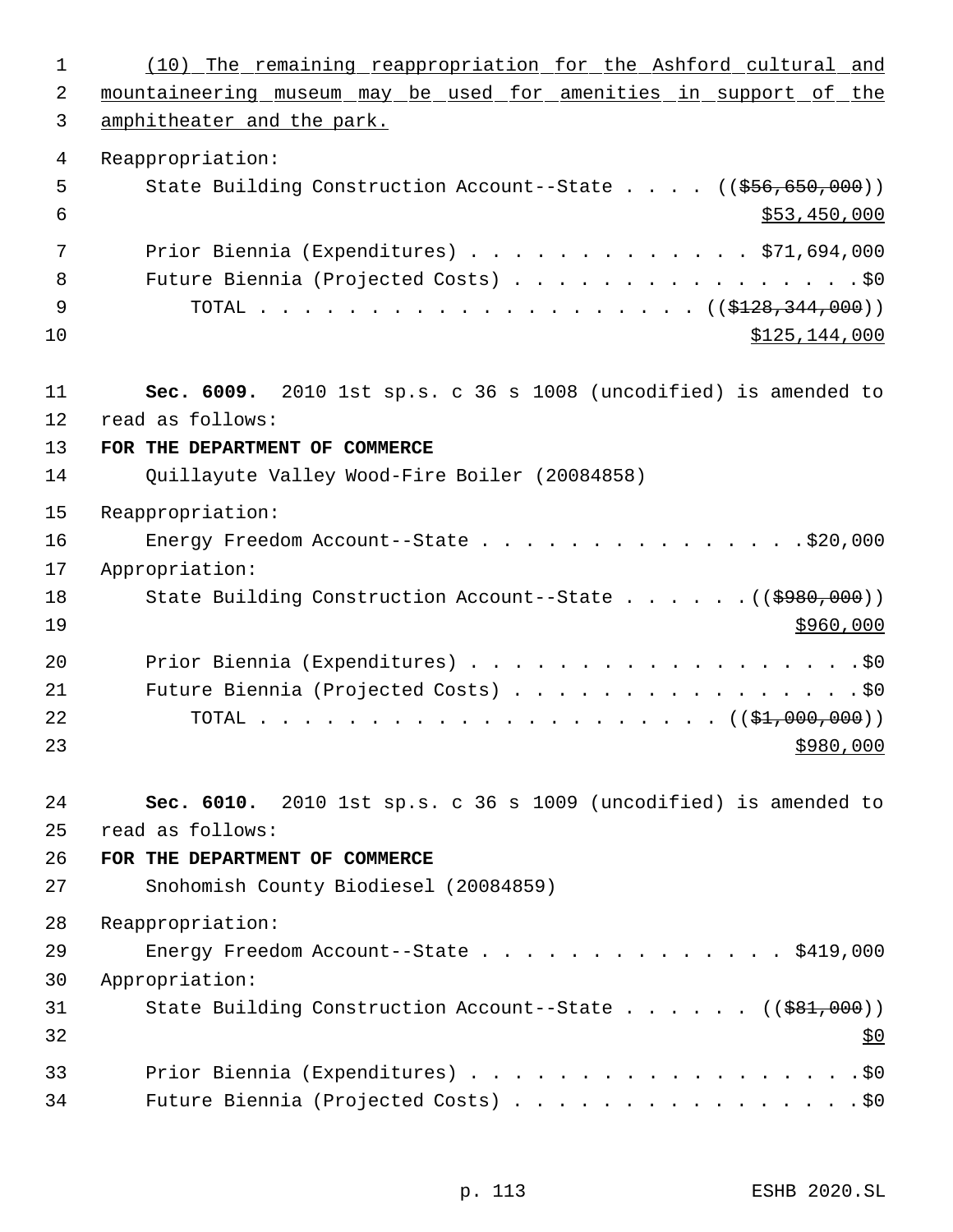TOTAL . . . . . . . . . . . . . . . . . . . . . . ((\$500,000))  $\frac{$419,000}{ }$  **Sec. 6011.** 2009 c 497 s 1036 (uncodified) is amended to read as follows: **FOR THE DEPARTMENT OF ((COMMUNITY, TRADE, AND ECONOMIC DEVELOPMENT)) COMMERCE** 2008 Local and Community Projects (20084861) The reappropriation in this section is subject to the following conditions and limitations: (1) The reappropriation is subject to the provisions of section 1019, chapter 328, Laws of 2008. 12 (2) The reappropriation is adjusted for the termination of the (a) armed forces and aerospace museum project, (b) Cispus environmental 14 learning center project, and (c) the hope center project. Reappropriation: 16 State Building Construction Account--State . . . . ((\$12,751,000)) \$12,366,000 18 Prior Biennia (Expenditures) . . . . . . . . . . . . . . \$5,378,000 19 Future Biennia (Projected Costs) . . . . . . . . . . . . . . . . \$0 20 TOTAL . . . . . . . . . . . . . . . . . . (  $(\frac{218}{129}, \frac{129}{100})$  )  $517,744,000$  **Sec. 6012.** 2010 1st sp.s. c 36 s 1011 (uncodified) is amended to read as follows: **FOR THE DEPARTMENT OF COMMERCE** Building for the Arts Grants (30000006) The appropriation in this section is subject to the following conditions and limitations: (1) Projects must be selected based on their readiness to proceed. (2) The grant for the Federal Way performing arts center must be to the city of Federal Way. (3) The appropriation is provided solely for the following list of projects: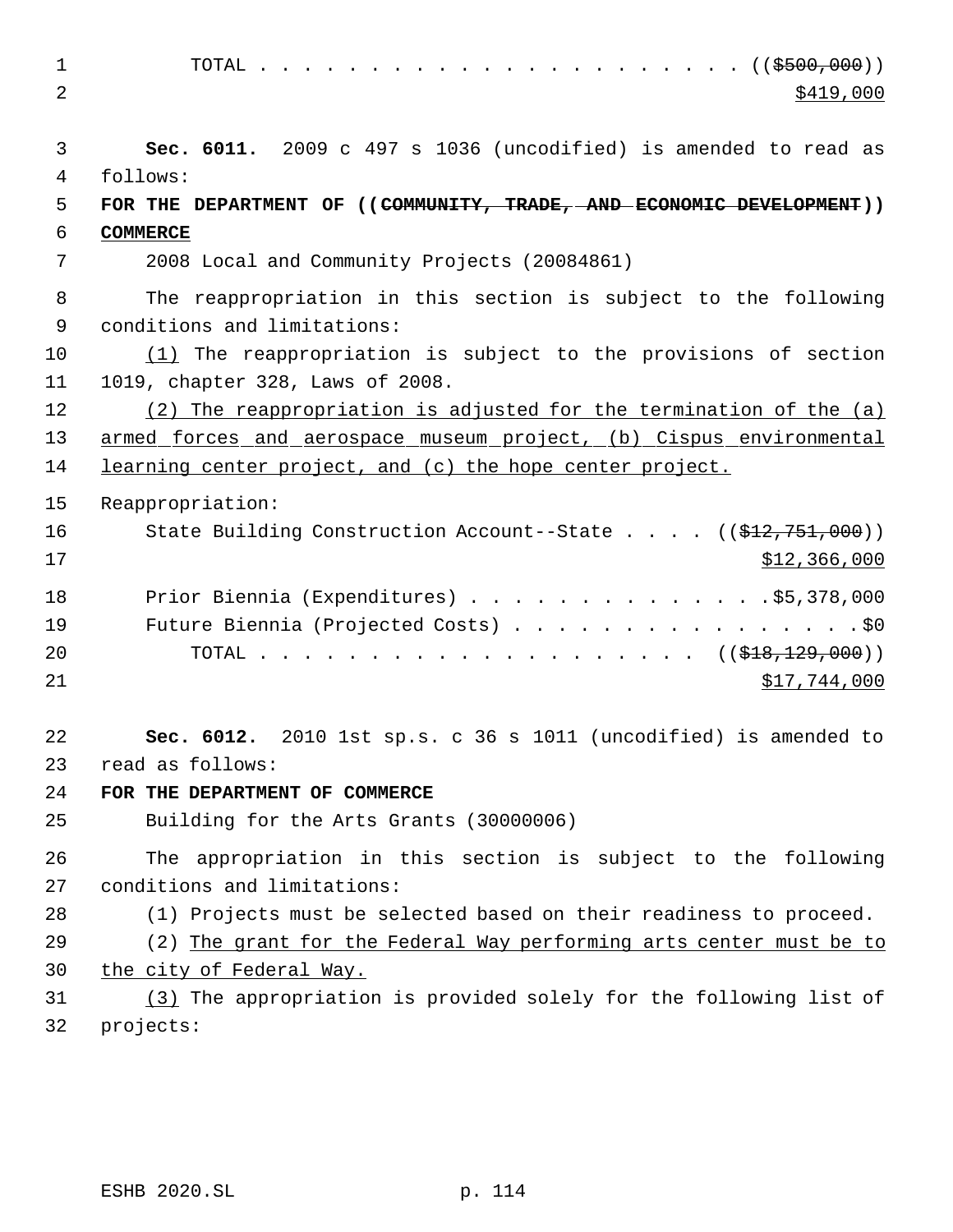| 1  |                                                                            |                    |              |
|----|----------------------------------------------------------------------------|--------------------|--------------|
| 2  | Admiral Theatre-No Theatre Left                                            | \$140,000          |              |
| 3  | Behind                                                                     |                    |              |
| 4  | Building a Foundation for Discovery                                        | \$250,000          |              |
| 5  | ((Campus Consolidation (Cornish)                                           | \$375,000)         |              |
| 6  | Convert Key Bank to Everett's Plaza                                        | \$500,000          |              |
| 7  | Theatre                                                                    |                    |              |
| 8  | <b>Cottage Renovation (Hedgebrook)</b>                                     | \$20,000           |              |
| 9  | Downstairs at the 5th                                                      | \$800,000          |              |
| 10 | Federal Way Performing Arts Center                                         | \$325,000          |              |
| 11 | Gateway Center (Lummi)                                                     | \$150,000          |              |
| 12 | ((James Center for the Performing Arts-                                    | \$150,000)         |              |
| 13 | (Sequim)                                                                   |                    |              |
| 14 | Langston Hughes Performing Arts                                            | \$475,000          |              |
| 15 | Center                                                                     |                    |              |
| 16 | Legacy Project (Imagine)                                                   | \$200,000          |              |
| 17 | Modular Classrooms for Dance                                               | \$30,000           |              |
| 18 | (Gladish)                                                                  |                    |              |
| 19 | Mt. Baker Theatre                                                          | \$1,000,000        |              |
| 20 | Museum Expansion (Maryhill)                                                | \$1,500,000        |              |
| 21 | New Hands On Children's Museum                                             | \$1,000,000        |              |
| 22 | Reconstruction of First Stage                                              | \$400,000          |              |
| 23 | (Issaquah)                                                                 |                    |              |
| 24 | Seattle Opera Center                                                       | \$650,000          |              |
| 25 | Stage Two (Whidbey)                                                        | \$450,000          |              |
| 26 | Vashon Arts Center                                                         | \$1,115,000        |              |
| 27 | <b>Visual Arts Education Center</b>                                        | \$1,000,000        |              |
| 28 | (Snohomish County)                                                         |                    |              |
| 29 | Viva Vera Capital Campaign                                                 | \$70,000           |              |
| 30 |                                                                            |                    |              |
| 31 | Total                                                                      | $((\$10,600,000))$ |              |
| 32 |                                                                            | \$10,075,000       |              |
| 33 | Appropriation:                                                             |                    |              |
| 34 | State Building Construction Account--State $((\frac{210}{600}, 600, 000))$ |                    |              |
| 35 |                                                                            |                    | \$10,075,000 |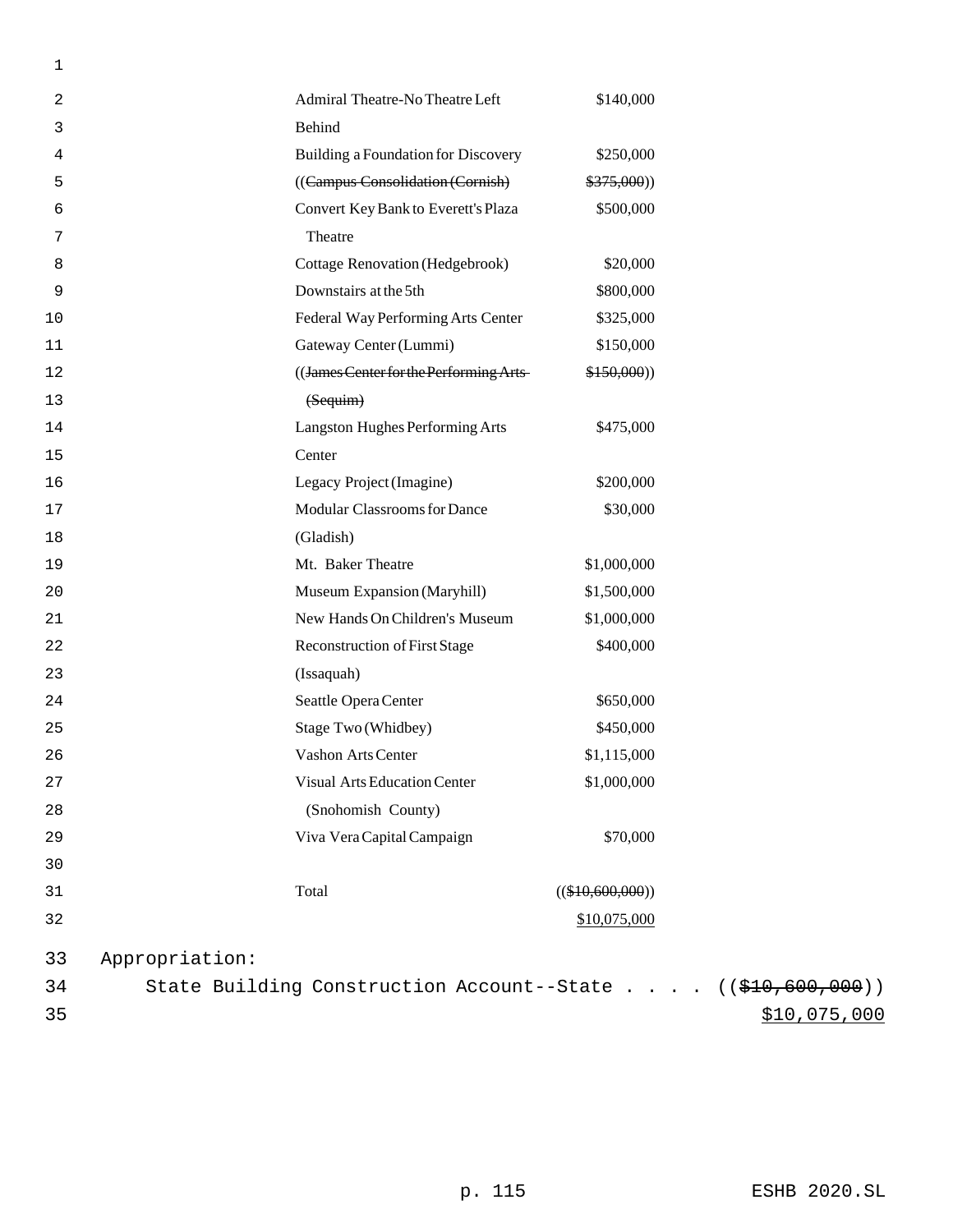| 1  |                             | Prior Biennia (Expenditures) \$0                                             |                   |                                     |
|----|-----------------------------|------------------------------------------------------------------------------|-------------------|-------------------------------------|
| 2  |                             | Future Biennia (Projected Costs) $\cdots$ ( $(\frac{248,000,000)}{100,000})$ |                   |                                     |
| 3  |                             |                                                                              |                   | <u>\$0</u>                          |
| 4  | TOTAL                       |                                                                              |                   | $\ldots$ $((\frac{258}{600}, 000))$ |
| 5  |                             |                                                                              |                   | \$10,075,000                        |
|    |                             |                                                                              |                   |                                     |
| 6  |                             | Sec. 6013. 2009 c 497 s 1041 (uncodified) is amended to read as              |                   |                                     |
| 7  | follows:                    |                                                                              |                   |                                     |
| 8  |                             | FOR THE DEPARTMENT OF ((COMMUNITY, TRADE, AND ECONOMIC DEVELOPMENT))         |                   |                                     |
| 9  | <b>COMMERCE</b>             |                                                                              |                   |                                     |
| 10 |                             | Youth Recreational Facilities Grants (30000007)                              |                   |                                     |
| 11 |                             | The appropriation in this section is subject to the following                |                   |                                     |
| 12 | conditions and limitations: |                                                                              |                   |                                     |
| 13 |                             | (1) Projects must be selected based on their readiness to proceed.           |                   |                                     |
| 14 |                             | (2) The appropriation is provided solely for the following list of           |                   |                                     |
| 15 | projects:                   |                                                                              |                   |                                     |
| 16 |                             |                                                                              |                   |                                     |
|    |                             |                                                                              |                   |                                     |
| 17 |                             | Allen Place                                                                  | \$800,000         |                                     |
| 18 |                             | Auburn Boys & Girls Club                                                     | \$800,000         |                                     |
| 19 |                             | Central Kitsap Community Campus                                              | \$800,000         |                                     |
| 20 |                             | <b>YMCA</b>                                                                  |                   |                                     |
| 21 |                             | Coal Creek Family YMCA                                                       | \$800,000         |                                     |
| 22 |                             | ((East Pierce County HOPE Center                                             | \$800,000)        |                                     |
| 23 |                             | Highline YMCA                                                                | \$800,000         |                                     |
| 24 |                             | ((Hough Pool Renovation                                                      | \$150,000)        |                                     |
| 25 |                             | Jim Parsley Community Center                                                 | \$800,000         |                                     |
| 26 |                             | Kitsap Girl Scout Center                                                     | \$205,000         |                                     |
| 27 |                             | Naval Avenue Boys & Girls Club                                               | \$80,000          |                                     |
| 28 |                             | <b>Toutle River Ranch</b>                                                    | \$360,000         |                                     |
| 29 |                             | West Sound Teen Center                                                       | \$305,000         |                                     |
| 30 |                             | YMCA Spokane Central                                                         | \$800,000         |                                     |
| 31 |                             |                                                                              |                   |                                     |
| 32 |                             | Total                                                                        | $((\$7,500,000))$ |                                     |
| 33 |                             |                                                                              | \$6,550,000       |                                     |
| 34 | Appropriation:              |                                                                              |                   |                                     |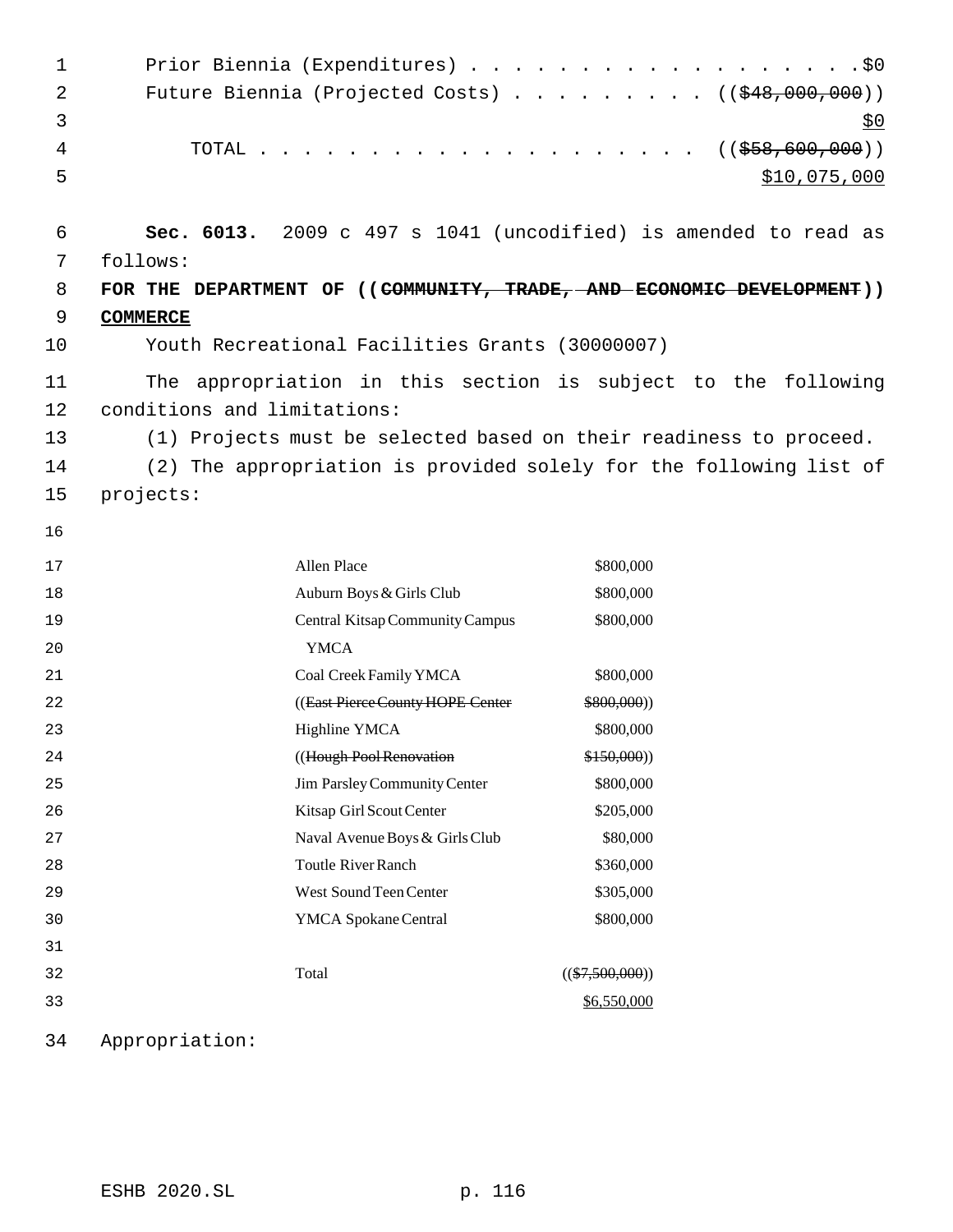|    | State Building Construction Account--State $((\frac{27}{57}, 500, 000))$ |
|----|--------------------------------------------------------------------------|
|    | \$6,550,000                                                              |
|    | Prior Biennia (Expenditures) \$0                                         |
| 4  | Future Biennia (Projected Costs) $\ldots$ \$30,000,000                   |
| -5 | TOTAL ( $(\frac{237}{537}, \frac{500}{500})$ )                           |
|    | \$36,550,000                                                             |

 **Sec. 6014.** 2009 c 497 s 1042 (uncodified) is amended to read as follows:

 **FOR THE DEPARTMENT OF ((COMMUNITY, TRADE, AND ECONOMIC DEVELOPMENT)) COMMERCE**

Building Communities Fund Grants (30000008)

 The appropriation in this section is subject to the following conditions and limitations:

 (1) Except as otherwise directed before the effective date of this section, the department shall not expend the appropriation in this section unless and until the nonstate share of project costs have been either expended, or firmly committed, or both, in an amount sufficient to complete the project or a distinct phase of the project that is useable to the public for the purpose intended by the legislature.

 (2) Prior to receiving funds, project recipients must demonstrate that the project site is under control for a minimum of ten years, either through ownership or a long-term lease. This requirement does not apply to appropriations for preconstruction activities or appropriations whose sole purpose is to purchase real property that does not include a construction or renovation component.

 (3) Projects funded in this section may be required to comply with Washington's high performance building standards as required by chapter 39.35D RCW.

 (4) Project funds are available on a reimbursement basis only, and shall not be advanced under any circumstances.

 (5) Projects funded in this section must be held by the recipient for a minimum of ten years and used for the same purpose or purposes intended by the legislature as required in RCW 43.63A.125(2)(c).

 (6) Projects funded in this section, including those that are owned and operated by nonprofit organizations, are generally required to pay state prevailing wages.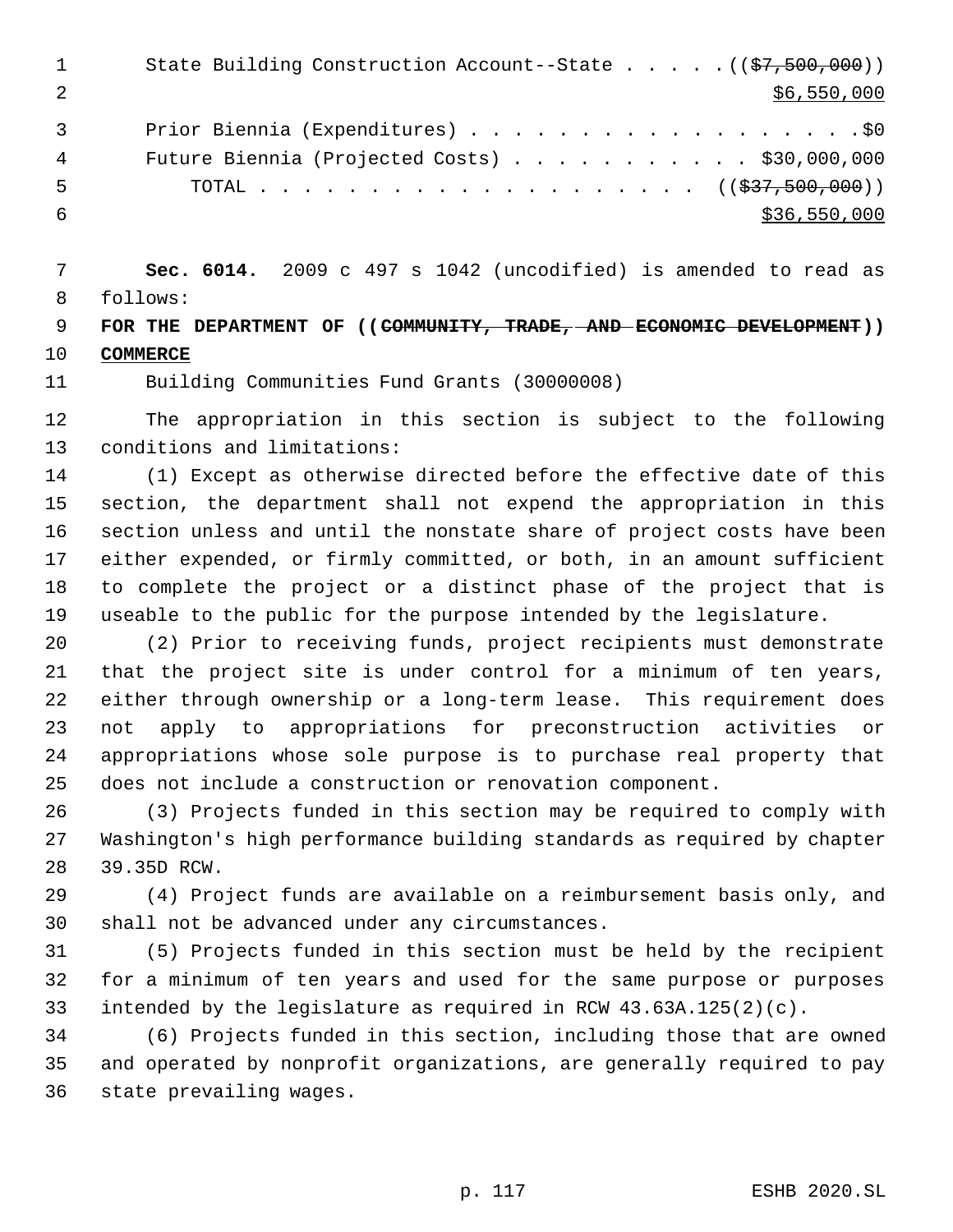(7) The appropriation is provided solely for the following list of projects:

# 

| 5  | A Home for Opportunity - CASA Latina                                          | \$325,000          |
|----|-------------------------------------------------------------------------------|--------------------|
| 6  | Building the new Eastside Clinic - Community Health Care                      | \$1,900,000        |
| 7  | Community Center for Sand Point Housing                                       | \$350,000          |
| 8  | Donald G. Topping HOPE Center - Boys & Girls Clubs of Puget Sound             | \$1,934,250        |
| 9  | Dove House (Domestic Violence/Sexual Assault Program of Jefferson County)     | \$240,000          |
| 10 | Duvall Multi-Service Center - Hopelink                                        | \$617,985          |
| 11 | ((Education and Training Center Mt. Baker Planned Parenthood                  | \$881,847)         |
| 12 | Emmanuel Family Life Center - Richard Allen Enterprises                       | \$400,594          |
| 13 | Eritrean Community Center Expansion                                           | \$300,000          |
| 14 | Ferndale Boys & Girls Club                                                    | \$752,847          |
| 15 | Giant Step - RRA                                                              | \$520,761          |
| 16 | Greenbridge Early Learning Center                                             | \$1,419,281        |
| 17 | High Point Neighborhood Center                                                | \$2,000,000        |
| 18 | Highline YMCA                                                                 | \$1,163,000        |
| 19 | Milgard Work Opportunity Center - Tacoma Goodwill                             | \$1,850,000        |
| 20 | Northeast Community Center Expansion                                          | \$1,300,000        |
| 21 | Pierce County Therapy Center                                                  | \$128,000          |
| 22 | Rainier Vista & Rainier Valley Teen Center                                    | \$2,400,000        |
| 23 | Repurposing Daybreak Star                                                     | \$87,500           |
| 24 | Riverwalk Point Community Building - Spokane Neighborhood Action Program      | \$79,253           |
| 25 | <b>Rotary Support Center for Families</b>                                     | \$3,500,000        |
| 26 | Safety & Systems Improvements at El Centro de la raza                         | \$250,031          |
| 27 | TAF Community Learning Space (CLS)                                            | \$1,500,000        |
| 28 | The Keller House Services Center                                              | \$600,000          |
| 29 | YMCA/YWCA Central Spokane Facility                                            | \$3,500,000        |
| 30 |                                                                               |                    |
| 31 | Total                                                                         | $((\$28,000,349))$ |
| 32 |                                                                               | \$27,120,000       |
| 33 | Appropriation:                                                                |                    |
| 34 | State Building Construction Account--State $($ $($ $\frac{228}{1001}$ , 000)) |                    |
| 35 |                                                                               | \$27,120,000       |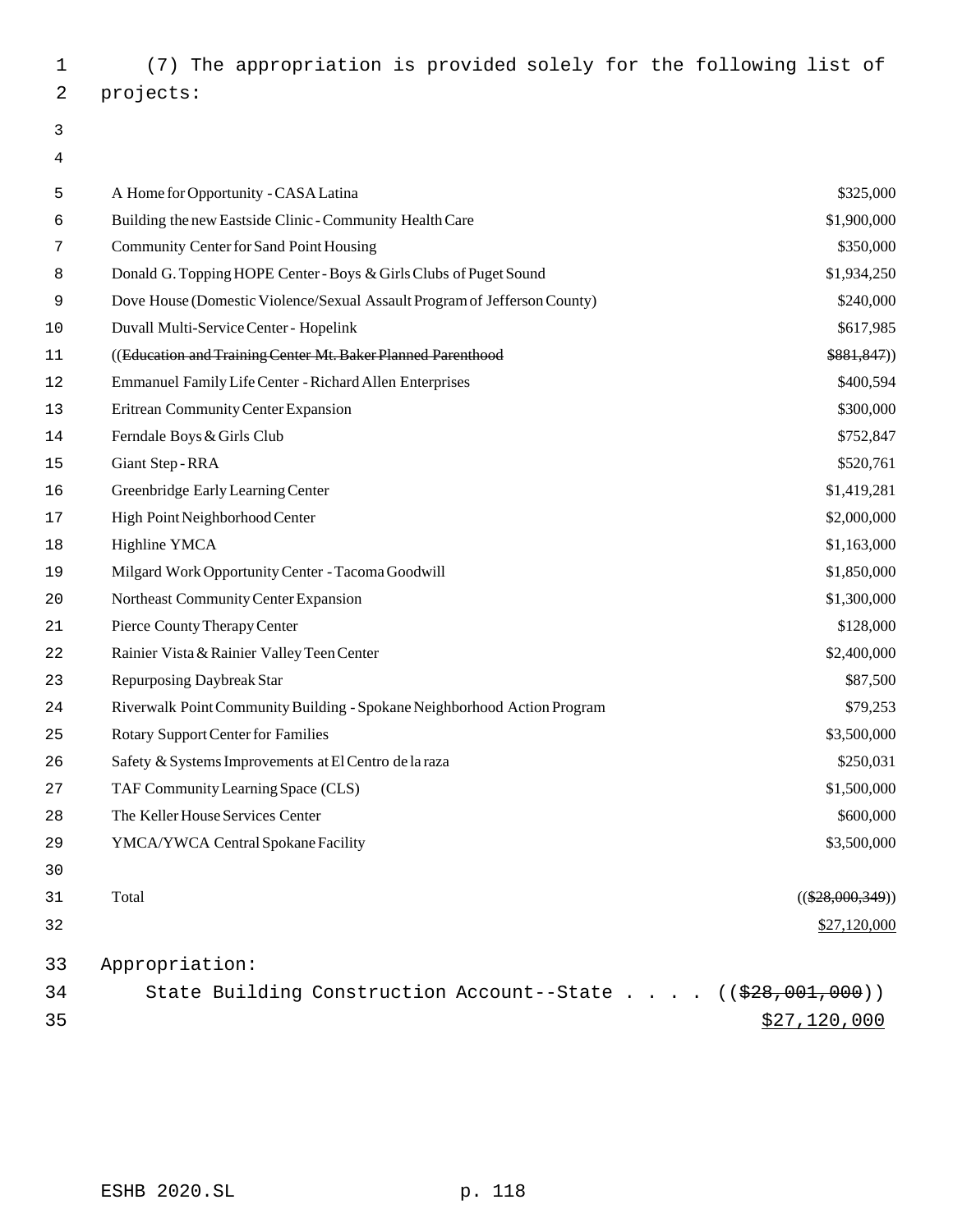|                | 1 Prior Biennia (Expenditures) \$0   |
|----------------|--------------------------------------|
| $\overline{2}$ | Future Biennia (Projected Costs) \$0 |
|                | $\mathbf{3}$ and $\mathbf{3}$        |
| 4              | \$27,120,000                         |
|                |                                      |

 **Sec. 6015.** 2010 1st sp.s. c 36 s 1014 (uncodified) is amended to read as follows:

### **FOR THE DEPARTMENT OF COMMERCE**

Local and Community Projects (30000019)

 The appropriation in this section is subject to the following conditions and limitations:

 (1) Prior to receiving funds, project recipients must demonstrate that the project site is under control for a minimum of ten years, either through ownership or a long-term lease. This requirement does not apply to appropriations for preconstruction activities or appropriations whose sole purpose is to purchase real property that does not include a construction or renovation component.

 (3) Projects funded in this section may be required to comply with Washington's high performance building standards as required by chapter 39.35D RCW.

 (4) Project funds are available on a reimbursement basis only, and shall not be advanced under any circumstances.

 (5) Projects funded in this section must be held by the recipient for a minimum of ten years and used for the same purpose or purposes intended by the legislature as required in RCW 43.63A.125(2)(c).

 (6) Projects funded in this section, including those that are owned and operated by nonprofit organizations, are generally required to pay state prevailing wages.

 (7) Except as directed otherwise prior to the effective date of this section, the department shall not expend the appropriations in this section unless and until the nonstate share of project costs have been either expended, or firmly committed, or both, in an amount sufficient to complete the project or a distinct phase of the project that is useable to the public for the purpose intended by the legislature.

 (8) The appropriation is provided solely for the following list of projects: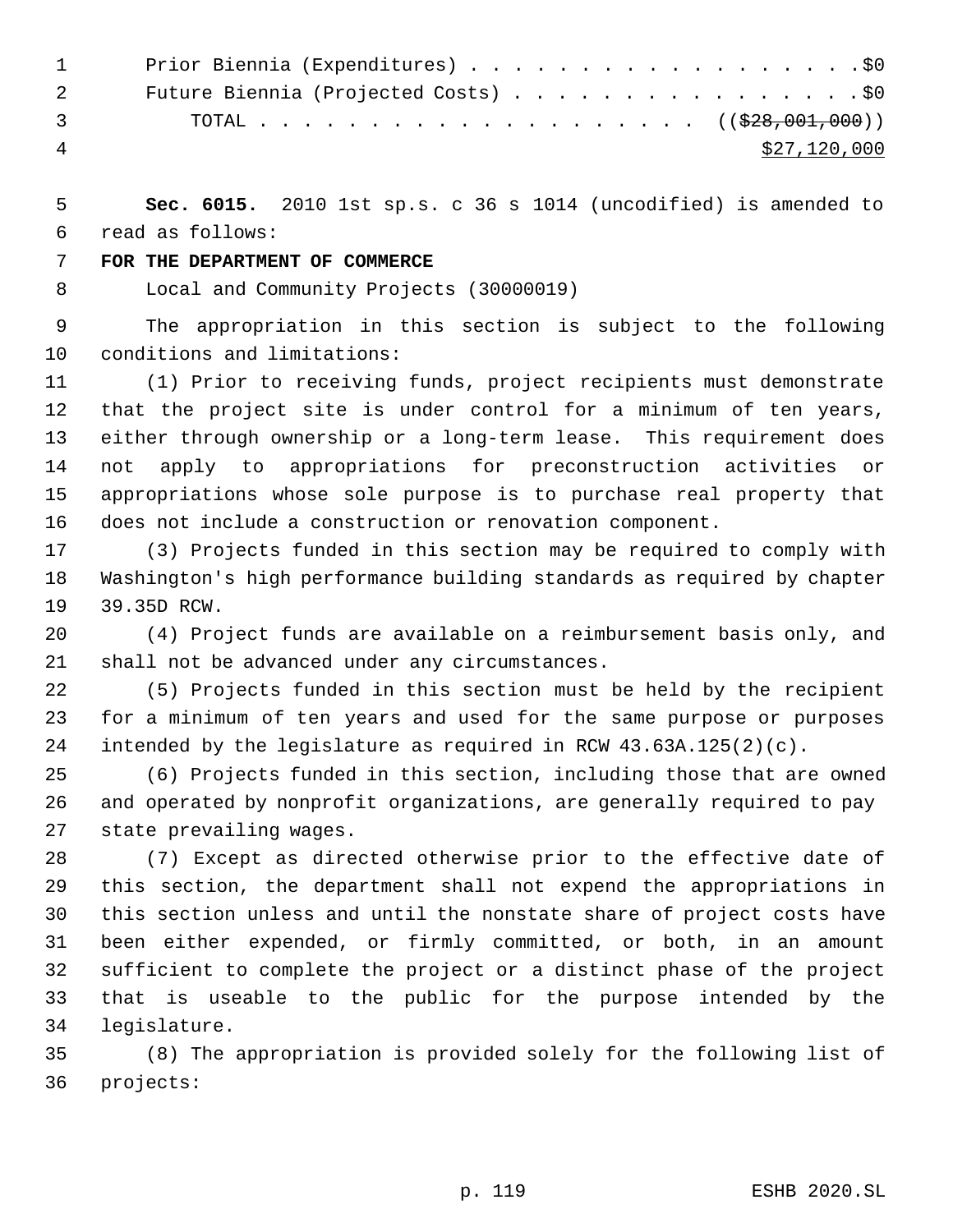2 3 7th St. Theater \$330,000 4 Arc of Tri-Cities \$900,000 5 Bellevue Clinic--Seattle Children's Hospital \$2,000,000 6 Blessed Sacrament Food and Emergency Facilities Renovation \$200,000 7 Children's Village Expansion Project \$500,000 8 Clark County Food Distribution Facility  $$1,500,000$  9 Coal Creek YMCA (Newcastle) \$800,000 10 Dawson Place Child Advocacy Center \$1,000,000  $\frac{10}{1000}$ 11 Federal Way National Little League Field Lighting Project and Monument Entry Sign \$177,000 12 Harlequin Theater \$235,000 13 Home Dialysis Center and Professional Workforce Training \$250,000 14 Kirkland Park Place Redevelopment \$2,000,000 15 Livingston Baker Fire and Life Safety **6.12 States** 6.000 and the Safety **6.000** Livingston Baker Fire and Life Safety 16 Marshland Diking District **\$500,000** Marshland Diking District 17 Marysville Boys & Girls Club **\$500,000** Marysville Boys & Girls Club **\$500,000** Marysville Boys & Girls Club 18 McClure Middle School Energy Saving Performance Contract Demonstration Project \$1,000,000 19 ((Mountains to Sound Greenway  $$100,000)$ ) 20 Mukilteo Boys & Girls Club  $$150,000$ 21 Neighborcare Health Clinic and Rainier Beach Medical Clinic \$1,000,000 22 Parkland at Japanese Gulch  $$1,000,000$ 23 Petrovitsky Park Upgrade  $$750,000$ 24 Phoenix House \$200,000 25 Poulsbo Marine Center \$500,000 26 Public Broadcasting Frequency Expansion \$223,000 \$223,000 27 ((Ready by Five Early Learning Center  $\frac{1}{2}$ ) (Ready by Five Early Learning Center  $\frac{1}{2}$ ) 28 Renovations to Mill Creek City Annex Building \$30,000 and \$30,000 \$30,000 \$30,000 \$30,000 \$30,000 \$50,000 \$ 29 Snohomish County Emergency Center \$1,000,000 30 South Tacoma Community Center \$1,000,000 31 Whatcom Hospice House  $$700,000$ 32 Zina Linnik \$950,000 **33** Total \$20,145,000 34 Appropriation:

1 **Local Community Projects**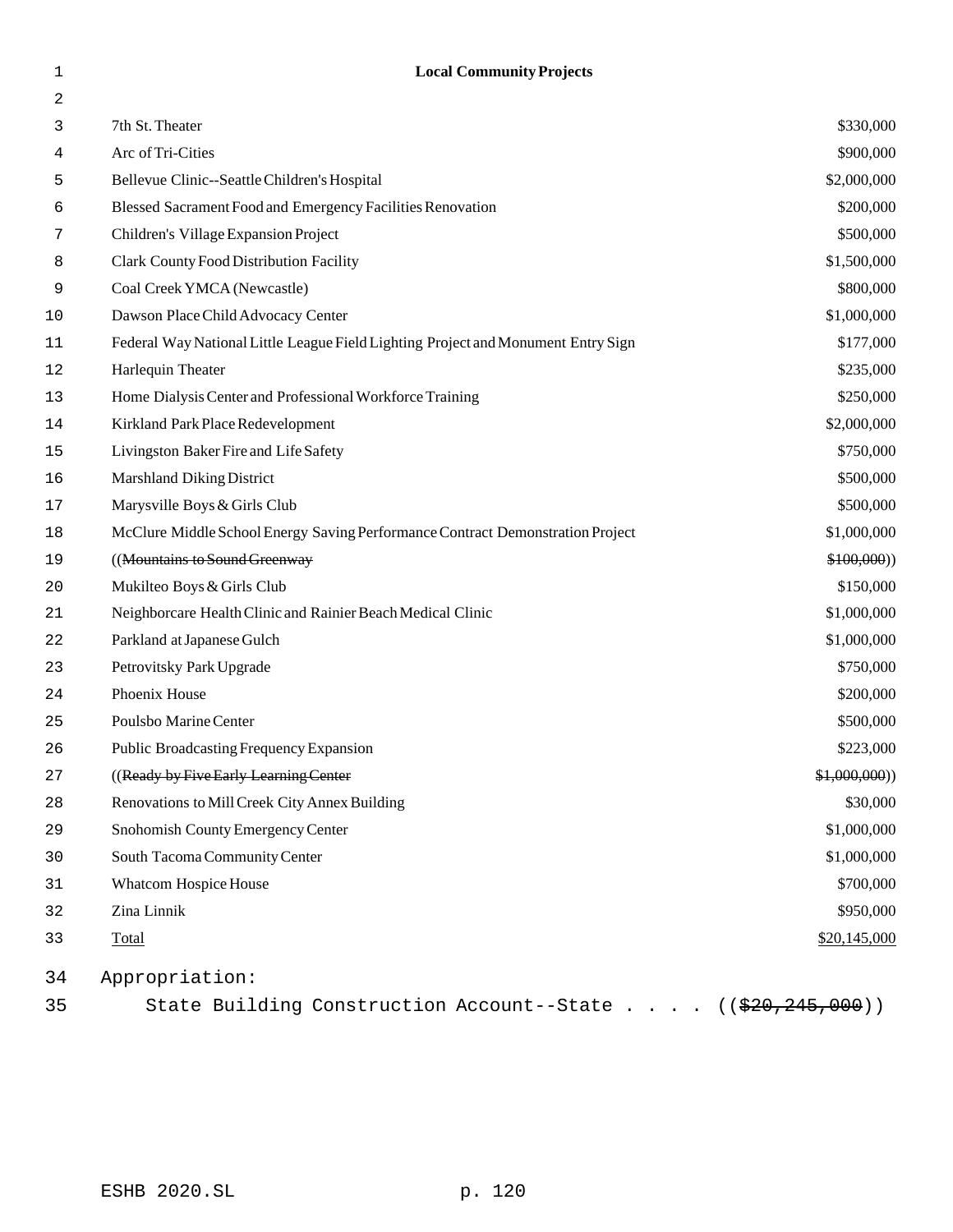$\frac{$20,145,000}{20}$ 

| $\overline{2}$ | Prior Biennia (Expenditures) \$0     |
|----------------|--------------------------------------|
| $\overline{3}$ | Future Biennia (Projected Costs) \$0 |
| 4              |                                      |
| - 5.           | \$20,145,000                         |

 **Sec. 6016.** 2010 1st sp.s. c 36 s 1015 (uncodified) is amended to read as follows:

# **FOR THE DEPARTMENT OF COMMERCE**

2010 Local and Community Projects (30000082)

 The appropriation in this section is subject to the following conditions and limitations:

 (1) Prior to receiving funds, project recipients must demonstrate that the project site is under control for a minimum of ten years, either through ownership or a long-term lease. This requirement does not apply to appropriations for preconstruction activities or appropriations whose sole purpose is to purchase real property that does not include a construction or renovation component.

 (2) Projects funded in this section may be required to comply with Washington's high performance building standards as required by chapter 39.35D RCW.

 (3) Project funds are available on a reimbursement basis only, and shall not be advanced under any circumstances.

 (4) Projects funded in this section must be held by the recipient for a minimum of ten years and used for the same purpose or purposes intended by the legislature as required in RCW 43.63A.125(6).

 (5) Projects funded in this section, including those that are owned and operated by nonprofit organizations, are generally required to pay state prevailing wages.

 (6) Except as directed otherwise prior to the effective date of this section, the department shall not expend the appropriations in this section unless and until the nonstate share of project costs have been either expended, or firmly committed, or both, in an amount sufficient to complete the project or a distinct phase of the project that is useable to the public for the purpose intended by the legislature.

 (7) The appropriation is provided solely for the following list of projects: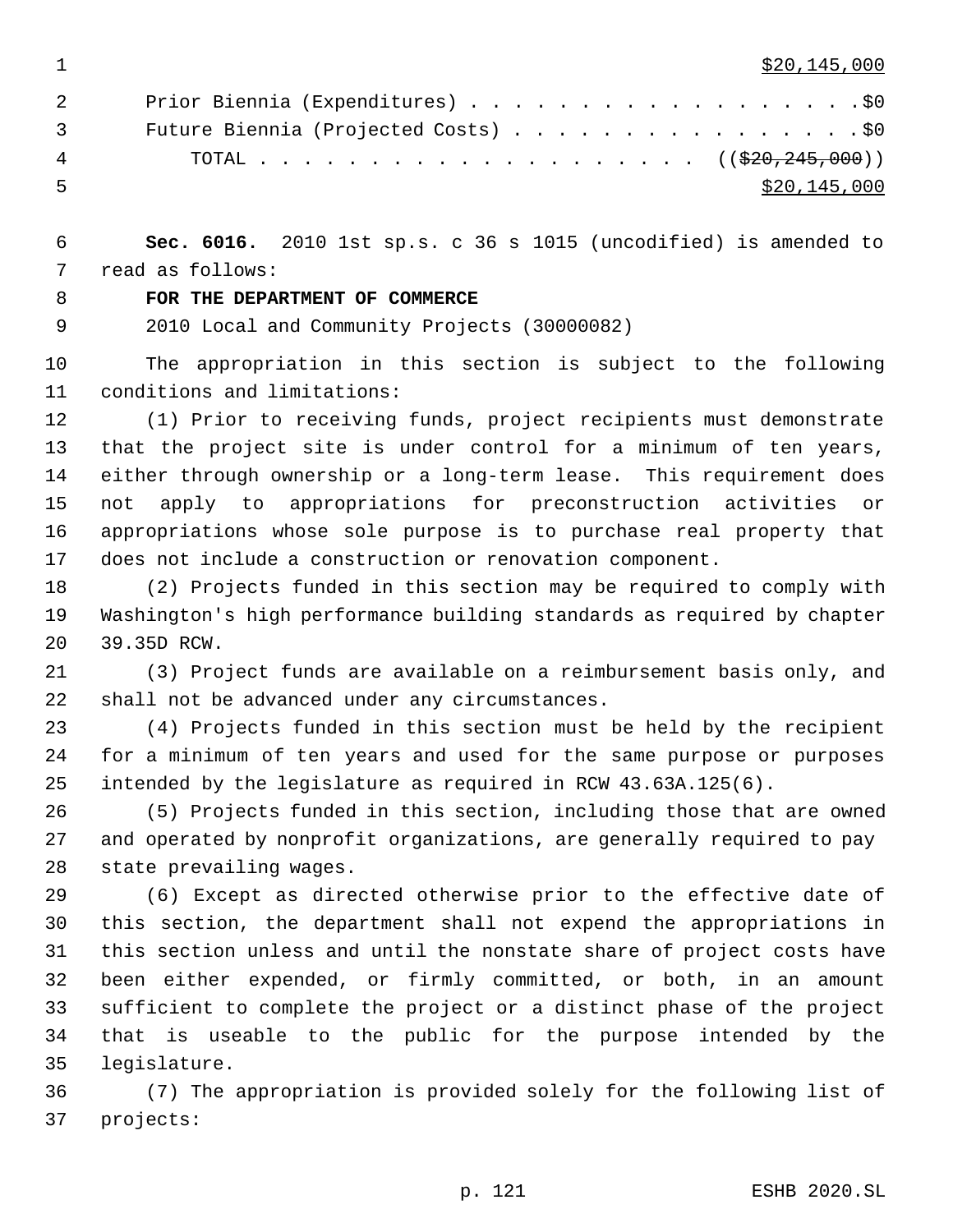| 1  | <b>Local Community Projects</b>                                    |              |
|----|--------------------------------------------------------------------|--------------|
| 2  | <b>Aviation High School</b>                                        | \$2,000,000  |
| 3  | Bainbridge Island Metropolitan Park & Recreation District          | \$130,000    |
| 4  | Children's Village Expansion                                       | \$250,000    |
| 5  | East King County Performing Arts Center (PACE)                     | \$2,000,000  |
| 6  | Hanford Reach Interpretive Center                                  | \$500,000    |
| 7  | Junior Achievement (Statewide JA World Initiative)                 | \$1,500,000  |
| 8  | Lake Boren Park - Replace Unsafe Playground                        | \$325,000    |
| 9  | Museum of Flight Space Gallery                                     | \$3,000,000  |
| 10 | Pike Market Workforce Childcare Facility                           | \$1,000,000  |
| 11 | Rainier Beach Medical & Dental Clinic (Neighborcare Health)        | \$500,000    |
| 12 | Relocation of NAVES Mental Health Center in Brien                  | \$1,000,000  |
| 13 | Restoration of Historic Piciform Theater                           | \$250,000    |
| 14 | San Juan Island Farmers Market - Purchase Historic Building        | \$375,000    |
| 15 | South King County Multi service Center                             | \$300,000    |
| 16 | Spokane Aerospace Technology Center Design                         | \$400,000    |
| 17 | Sultan Lake 16 Dam Repair                                          | \$250,000    |
| 18 | Urban League Village at Colman School/NW African American Museum   | \$100,000    |
| 19 | West Hill/Skyway Area Infrastructure                               | \$250,000    |
| 20 | Total                                                              | \$14,130,000 |
| 21 | Appropriation:                                                     |              |
| 22 | State Building Construction Account--State ((\$13,750,000))        |              |
| 23 |                                                                    | \$14,130,000 |
| 24 | Prior Biennia (Expenditures) \$0                                   |              |
| 25 | Future Biennia (Projected Costs) \$0                               |              |
| 26 |                                                                    |              |
| 27 |                                                                    | \$14,130,000 |
| 28 | Sec. 6017. 2010 1st. sp.s. c 36 s 1016 (uncodified) is amended to  |              |
| 29 | read as follows:                                                   |              |
| 30 | FOR THE DEPARTMENT OF COMMERCE                                     |              |
| 31 | Jobs Act for K-12 Public Schools and Higher Education Institutions |              |
| 32 | (91000085)                                                         |              |
| 33 | The appropriation in this section is subject to the following      |              |
| 34 | conditions and limitations:                                        |              |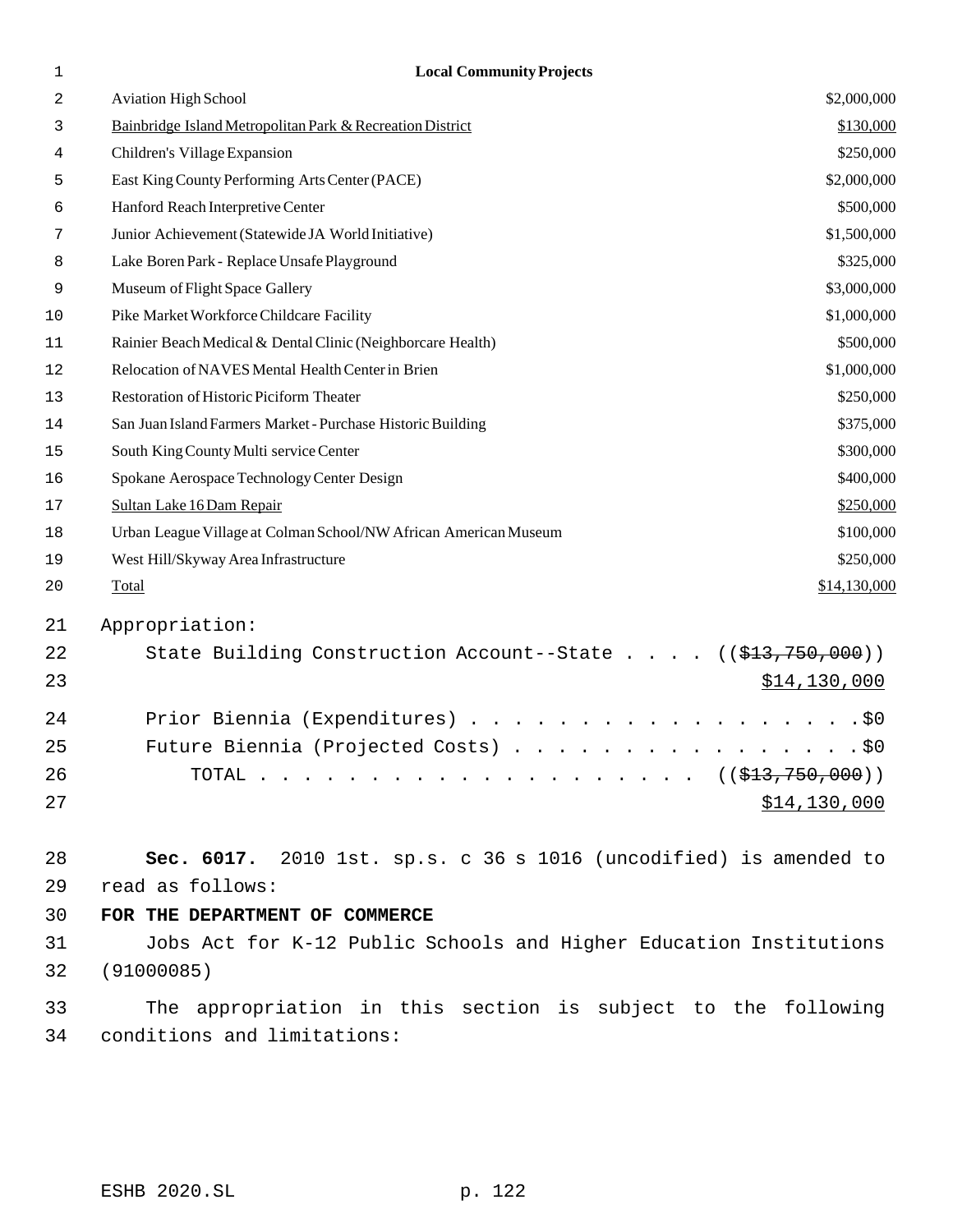(1) The appropriation is provided solely for grants to public school districts and public higher education institutions for operational cost savings improvements to public school district and higher education facilities and related projects that result in energy and operational cost savings. Related projects are those projects that must be completed in order for the energy efficiency improvements to be effective. Grants may also be used for loan interest payments over the term of a loan.

 (2) The department of commerce, in consultation with the department of general administration, the office of the superintendent of public instruction, and the Washington State University energy program shall establish a competitive process to solicit and evaluate applications from public school districts and public higher education institutions. Final grant awards shall be determined by the department of commerce.

(3) The definitions in this section apply throughout this section.

 (a) "Cost-effectiveness" means that the present value to public school districts and public higher education institutions of the energy reasonably expected to be saved or produced by a facility, activity, measure, or piece of equipment over its useful life, including any compensation received from a utility or the Bonneville power administration, is greater than the net present value of the costs of implementing, maintaining, and operating such facility, activity, measure, or piece of equipment over its useful life, when discounted at the cost of public borrowing.

 (b) "Energy equipment" means energy management systems and any equipment, materials, or supplies that are expected, upon installation, to reduce the energy use or energy cost of an existing building or facility, and the services associated with the equipment, materials, or supplies, including but not limited to design, engineering, financing, installation, project management, guarantees, operations, and maintenance. Reduction in energy use or energy cost may also include reductions in the use or cost of water, wastewater, or solid waste.

 (c) "Energy cost savings" means savings realized in expenses for energy use and expenses associated with water, wastewater, or solid waste systems.

 (d) "Energy savings performance contracting" means the process authorized by chapter 39.35C RCW by which a company contracts with a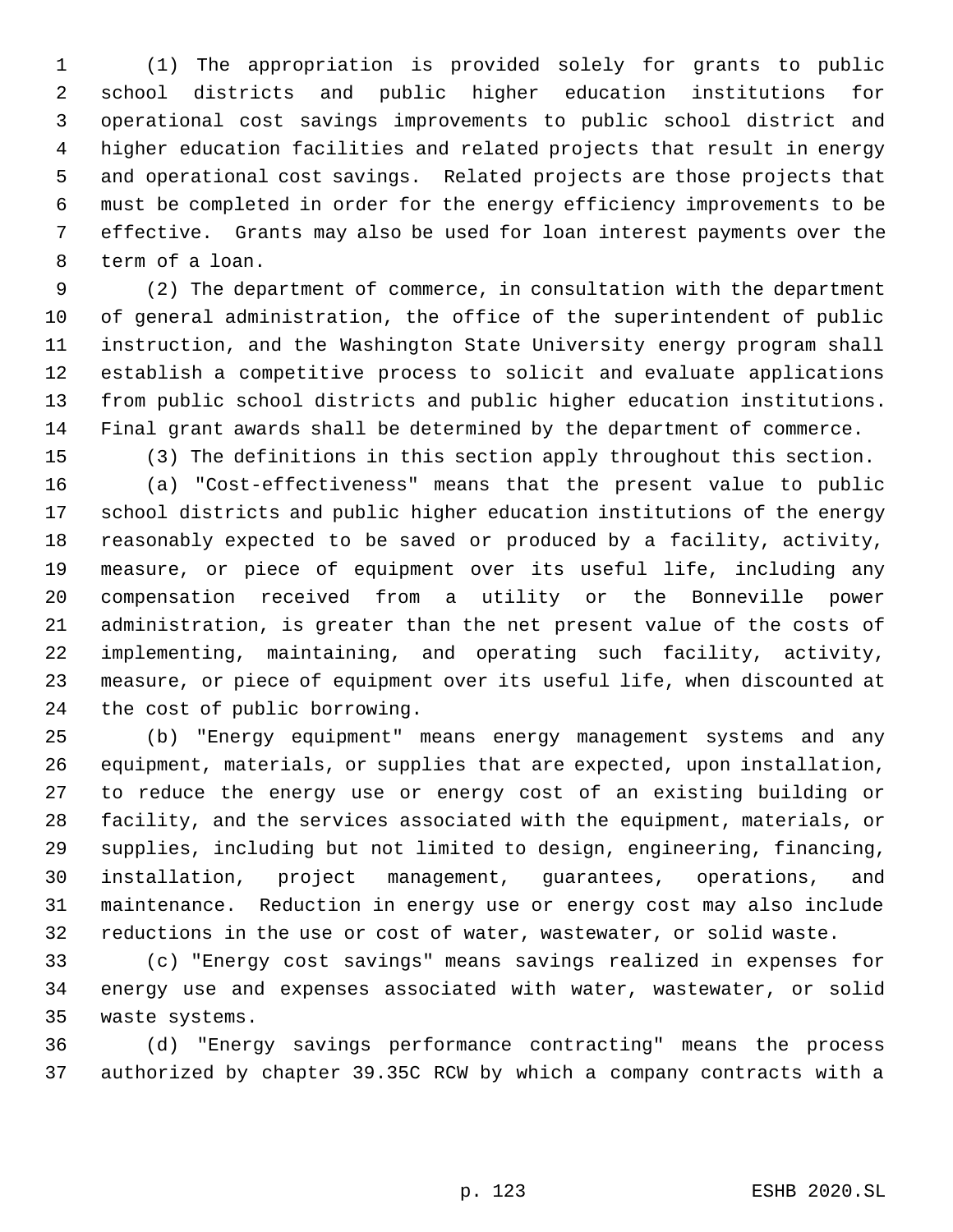public agency to conduct energy audits and guarantee energy savings from energy efficiency.

 (e) "Operational cost savings" means savings realized from parts, service fees, capital renewal costs, and other measurable annual expenses to maintain and repair systems. This definition does not mean labor savings related to existing facility staff.

 (f) "Public facilities" means buildings, building components, and major equipment or systems owned by public school districts and public higher education institutions.

 (g) "Innovative measures" means advanced or emerging technologies, systems or approaches that may not yet be in common practice but improve energy efficiency, accelerate deployment, or reduce energy usage, and become widely commercially available in the future if proven successful in demonstration programs without compromising the guaranteed performance or measurable energy and operational cost savings anticipated. Examples of innovative measures include, but are not limited to, advanced energy and systems operations monitoring, diagnostics and controls systems for buildings; novel heating, cooling, ventilation and water heating systems; advanced windows and insulation technologies, highly efficient lighting technologies, designs, and controls; and integration of renewable energy sources into buildings, and energy savings verification technologies and solutions.

 (4) Grants must be awarded in competitive rounds, based on demand and capacity, with at least five percent of each grant round awarded to small public school districts with fewer than 1,000 full-time equivalent students, based on demand and capacity.

 (5) Within each competitive round, projects must be weighted and prioritized based on the following criteria and in the following order:

 (a) Leverage ratio: In each round, the higher the leverage ratio of nonstate funding sources to state jobs act grant, the higher the project ranking.

 (b) Energy savings: In each round, the higher the energy savings, the higher the project ranking. Applicants must submit documentation that demonstrates energy and operational cost savings resulting from the installation of the energy equipment and improvements. The energy savings analysis shall be performed by a licensed engineer, and the documentation must include but is not limited to the following:

(i) A description of the energy equipment and improvements;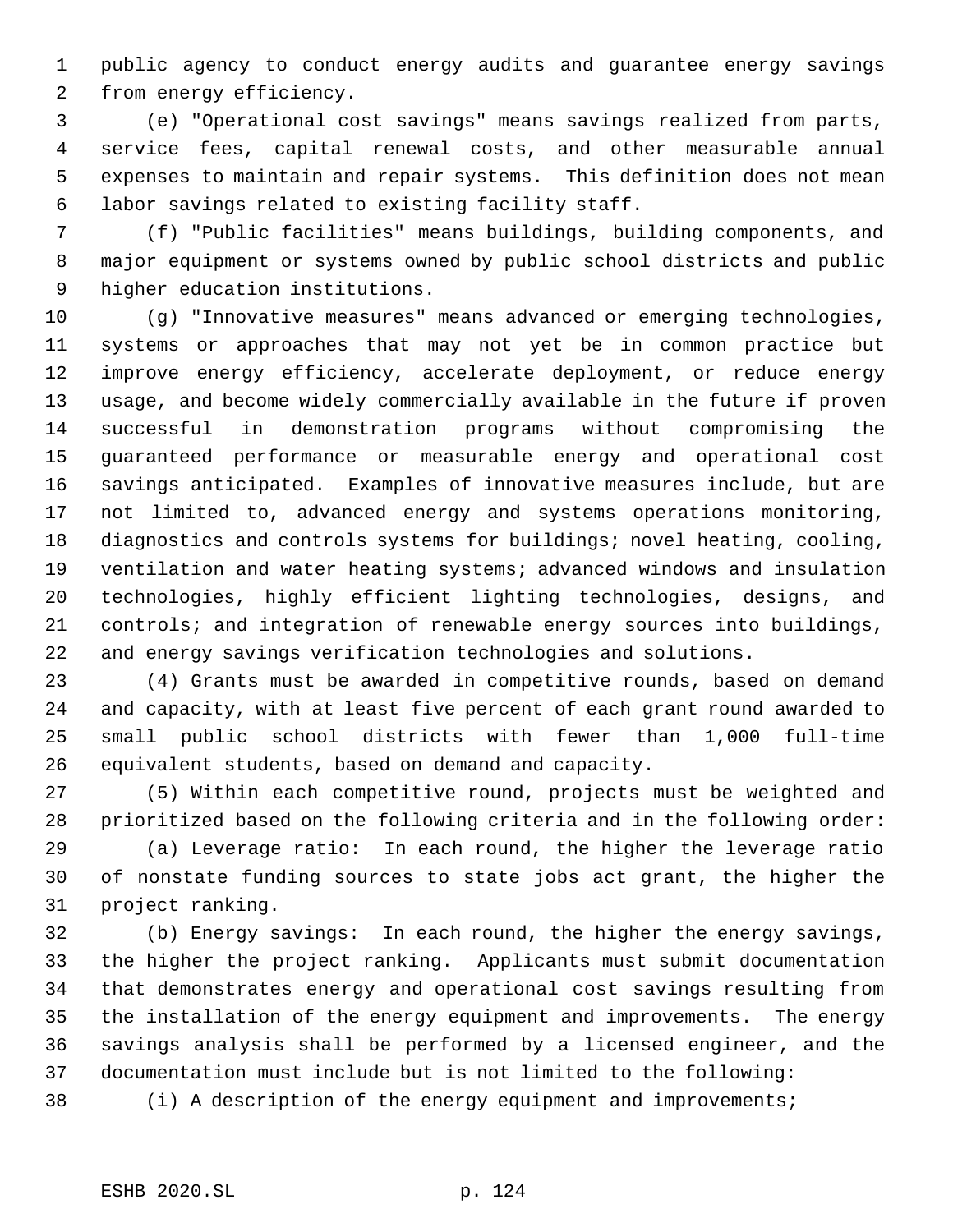(ii) A description of the energy and operational cost savings; and

 (iii) A description of the extent to which the project employs collaborative and innovative measures and encourages demonstration of new and emerging technologies with high energy-savings or energy cost- reductions.

 (c) Expediency of expenditure: Project readiness to spend funds must be prioritized so that the legislative intent to expend funds quickly is met.

 (6) Projects that do not use energy savings performance contracting must: (a) Verify energy and operational cost savings for ten years or until the energy and operational costs savings pay for the project, whichever is shorter; (b) follow the department of general administration's energy savings performance contracting project guidelines; and (c) employ a licensed engineer for the energy audit and construction. The department of commerce may require third-party verification of savings if a project is not implemented by an energy savings performance contractor selected by the department of general administration through the request of qualifications process. Third- party verification must be conducted either by an energy savings performance contractor selected by the department of general administration through a request for qualifications, a licensed engineer that is a certified energy manager, a project resource conservation manager, or educational service district resource conservation manager.

 (7) To intensify competition, the department of commerce may only award funds to the top eighty-five percent of projects applying in a round until the department of commerce determines a final round is appropriate. Projects that do not receive a grant award in one round may reapply in subsequent rounds.

 (8) To match federal grants and programs that require state matching funds and produce significantly higher efficiencies in operations and utilities, the level of innovation criteria may be increased for the purposes of weighted scoring to capture those federal dollars for selected projects that require a higher level of innovation and regional collaboration.

 (9) Grant amounts awarded to each project must allow for the maximum number of projects funded with the greatest energy and cost benefit.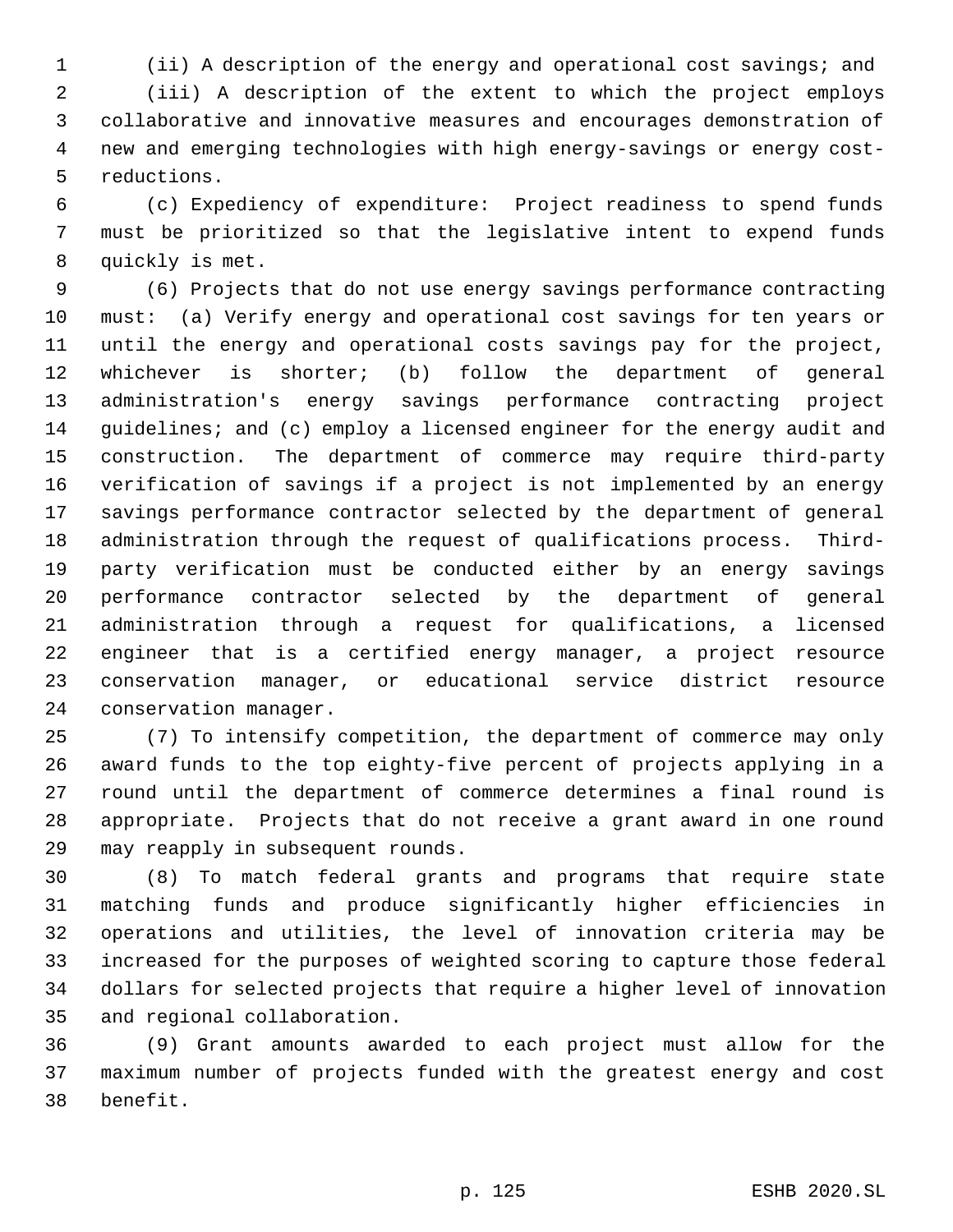(10)(a) The department of commerce must use bond proceeds to pay one-half of the preliminary audit, up to five cents per square foot, if the project does not meet the school district's and higher education institution's predetermined cost-effectiveness criteria. Public school districts and public higher education institutions must pay the other one-half of the cost of the preliminary audit if the project does not meet their predetermined cost-effectiveness criteria.

 (b) The energy savings performance contractor shall not charge for an investment grade audit if the project does not meet the school district's and higher education institution's predetermined cost- effectiveness criteria. Public school districts and public higher education institutions must pay the full price of an investment grade audit if they do not proceed with a project that meets the school district's and higher education institution's predetermined cost-effectiveness criteria.

 (11) The department of commerce may charge projects administrative fees and may pay the department of general administration, the Washington State University energy program, and the office of the superintendent of public instruction administration fees in an amount determined through a memorandum of understanding.

 (12) The department of commerce and the department of general administration must submit a joint report to the appropriate committees of the legislature and the office of financial management on the timing and use of the grant funds, program administrative function, compliance with apprenticeship utilization requirements in RCW 39.04.320, compliance with prevailing wage requirements, and administration fees by the end of each fiscal year, until the funds are fully expended and all savings verification requirements are fulfilled.

Appropriation:

| 30 | State Building Construction Account--State $((\frac{250}{100}, 000, 000))$ |
|----|----------------------------------------------------------------------------|
| 31 | \$44,809,000                                                               |
| 32 | Prior Biennia (Expenditures) \$0                                           |
| 33 | Future Biennia (Projected Costs) \$0                                       |
| 34 | TOTAL ( $(\frac{250,000,000}{1})$                                          |
| 35 | \$44,809,000                                                               |

 **Sec. 6018.** 2010 1st sp.s. c 36 s 1021 (uncodified) is amended to read as follows: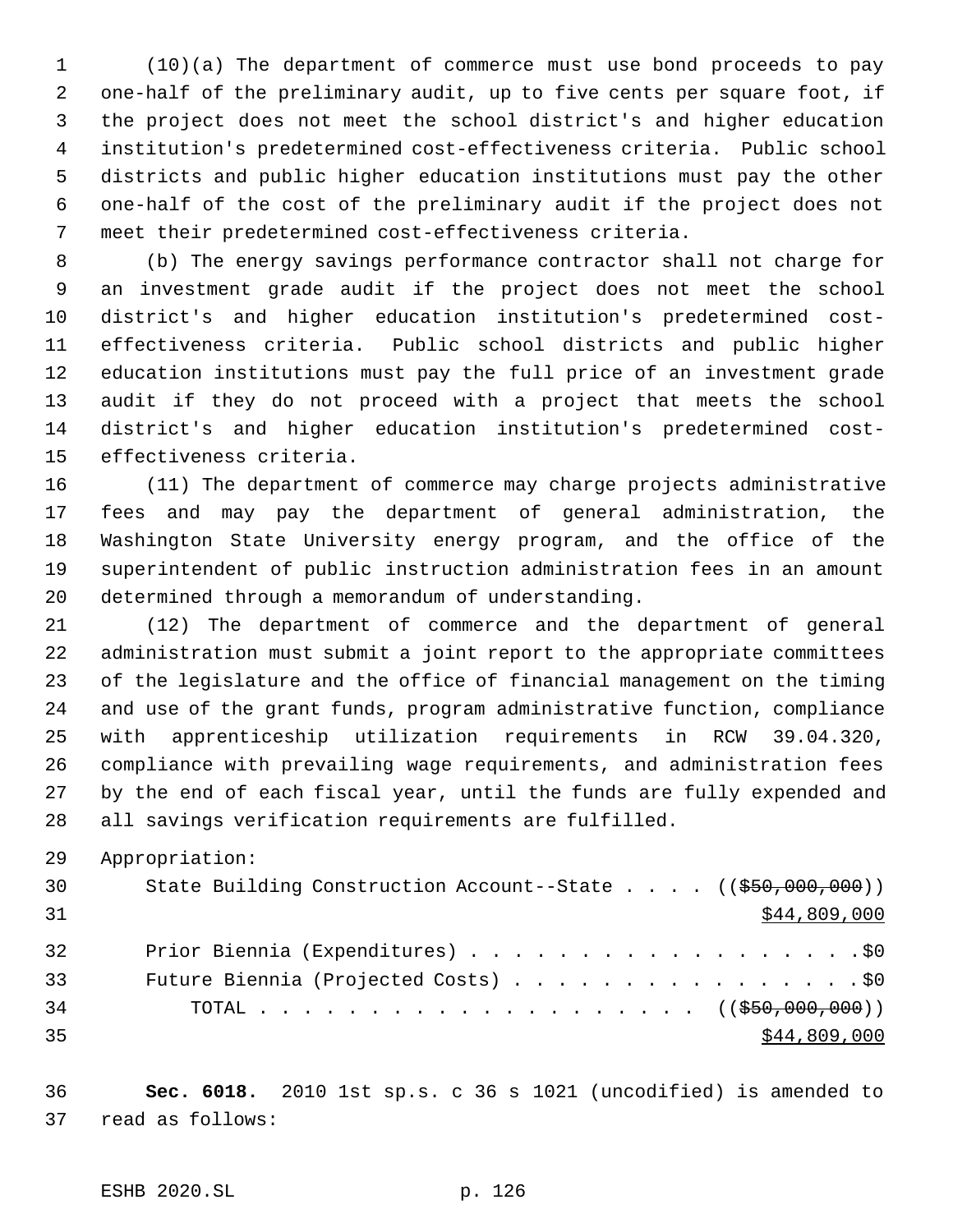#### **FOR THE OFFICE OF FINANCIAL MANAGEMENT**

Risk Pool (91000001)

 The appropriation in this section is subject to the following conditions and limitations: The appropriation is provided solely for a risk pool to complete projects within the scope described in budget documents submitted as part of the governor's capital budget request and consistent with legislative history. This section only applies to projects included in this 2010 supplemental capital budget with reduced appropriations. The office of financial management may allot portions of this appropriation ten days after notifying the senate ways and means committee and the house of representatives capital budget committee. The notification must include an explanation of the need and the amount for the allotment to complete the scope of an approved project.

Appropriation:

| 16 | State Building Construction Account--State $($ $($ \$4,000,000) $)$ |
|----|---------------------------------------------------------------------|
| 17 | SO.                                                                 |
| 18 | Prior Biennia (Expenditures) \$0                                    |
| 19 | Future Biennia (Projected Costs) \$0                                |
| 20 |                                                                     |
| 21 |                                                                     |

 **Sec. 6019.** 2010 1st sp.s. c 36 s 1034 (uncodified) is amended to read as follows:

#### **FOR THE DEPARTMENT OF GENERAL ADMINISTRATION**

Pro Arts Building (91000002)

Appropriation:

| 27 | State Building Construction Account--State $($ $($ $\frac{2225}{700})$ |
|----|------------------------------------------------------------------------|
| 28 | \$201,000                                                              |
| 29 | Prior Biennia (Expenditures) \$0                                       |
| 30 | Future Biennia (Projected Costs) \$0                                   |
| 31 |                                                                        |
| 32 | \$201,000                                                              |

 **Sec. 6020.** 2009 c 497 s 1069 (uncodified) is amended to read as follows: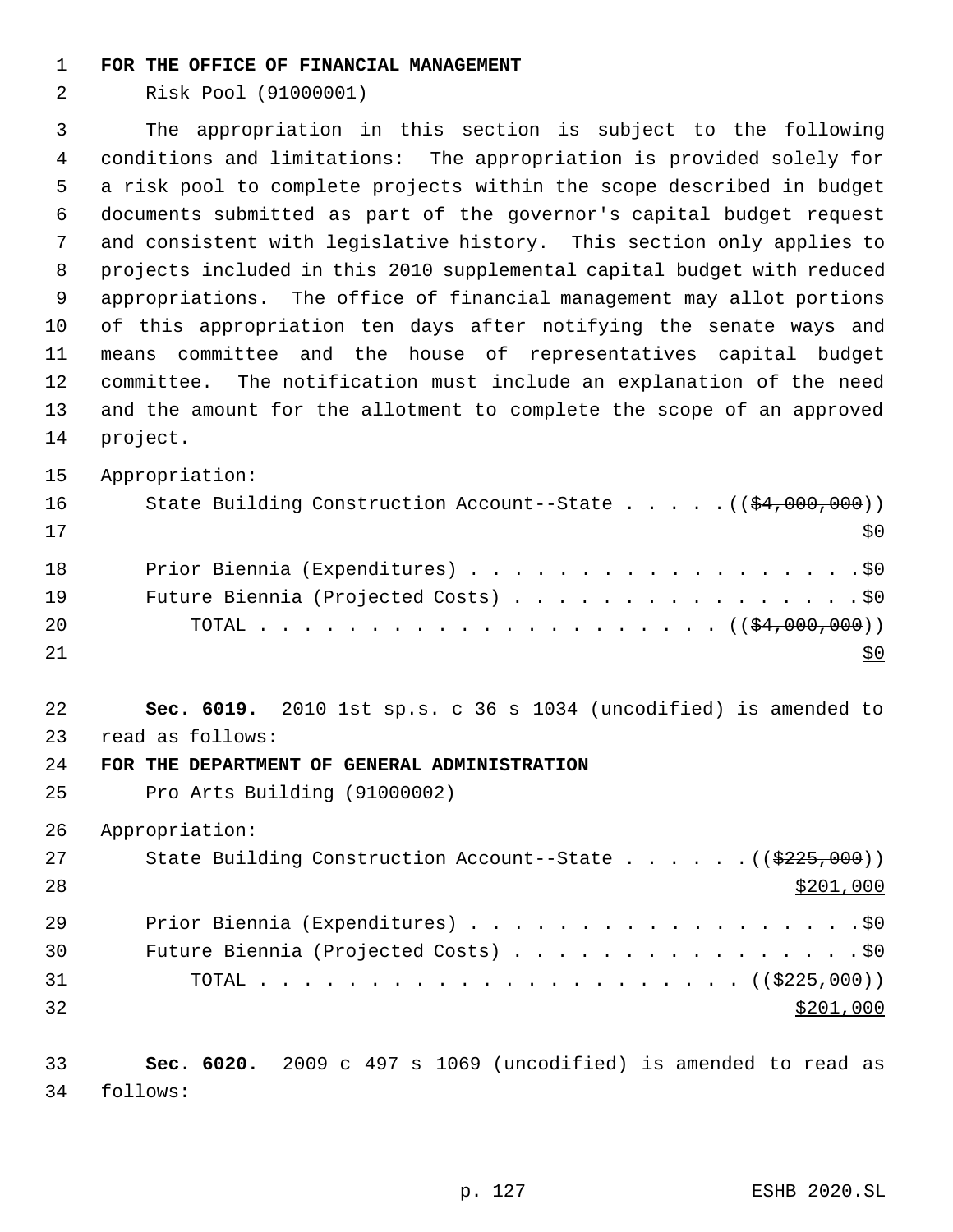**FOR THE DEPARTMENT OF GENERAL ADMINISTRATION** Infrastructure Relocation (20082028) Reappropriation: 4 State Building Construction Account--State . . . . . ((\$1,500,000))  $5 - 5$  Prior Biennia (Expenditures) . . . . . . . . . . . . . . .\$500,000 7 Future Biennia (Projected Costs) . . . . . . . . . . . . . . . . \$0 TOTAL . . . . . . . . . . . . . . . . . . . . . ((\$2,000,000)) 9 \$781,000 **Sec. 6021.** 2009 c 497 s 1076 (uncodified) is amended to read as follows: **FOR THE DEPARTMENT OF GENERAL ADMINISTRATION** Facility Oversight Program: Staffing (30000063) 14 (The appropriation in this section is subject to the following 15 conditions and limitations: The appropriation in this section is 16 provided solely for the department of general administration to assist  $the - of$   $f = -f$  inancial  $-$  management  $-$  with  $-$  the  $-$  development  $-$  and 18 implementation of RCW 43.82.035 and 43.82.055.) Appropriation: 20 State Building Construction Account--State . . . . . . ((\$740,000))  $\frac{$705,000}{}$ 22 Prior Biennia (Expenditures) . . . . . . . . . . . . . . . . . . \$0 Future Biennia (Projected Costs) . . . . . . . . . . . . \$5,597,000 TOTAL . . . . . . . . . . . . . . . . . . . . . ((\$6,337,000)) \$6,302,000 **Sec. 6022.** 2009 c 497 s 1078 (uncodified) is amended to read as follows: **FOR THE DEPARTMENT OF GENERAL ADMINISTRATION** Engineering and Architectural Services: Staffing (30000086) Appropriation: 31 State Building Construction Account--State . . . . . ((\$9,300,000)) \$9,169,000 Prior Biennia (Expenditures) . . . . . . . . . . . . . . . . . .\$0 Future Biennia (Projected Costs) . . . . . . . . . . . \$43,033,000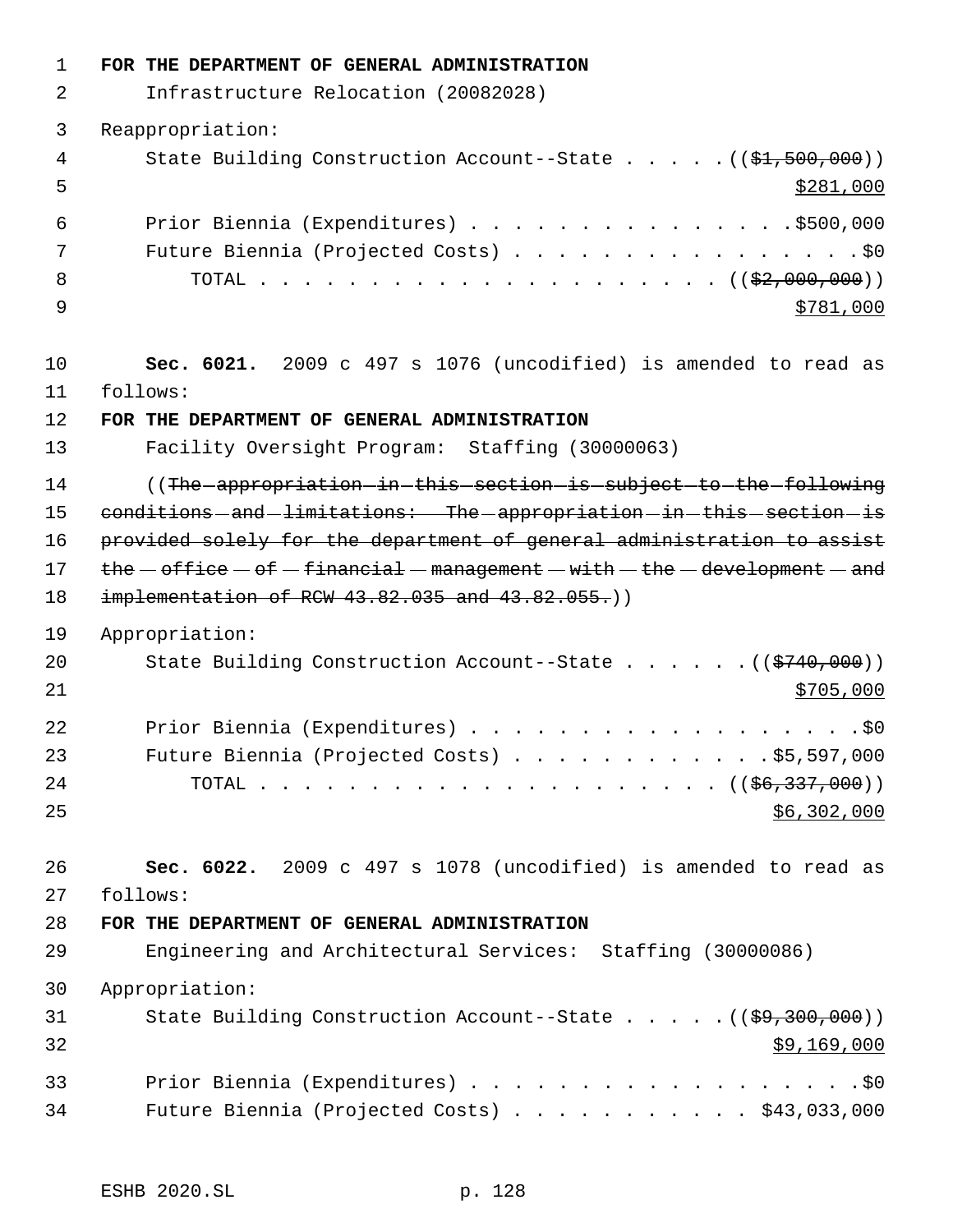1 TOTAL . . . . . . . . . . . . . . . . . ((<del>\$52,333,000</del>))  $2 \times 52,202,000$  3 **Sec. 6023.** 2010 1st sp.s. c 36 s 2006 (uncodified) is amended to 4 read as follows: 5 **FOR THE DEPARTMENT OF SOCIAL AND HEALTH SERVICES** 6 Capacity to Replace Maple Lane School (92000005) 7 Appropriation: 8 State Building Construction Account--State . . . . . . ((\$760,000)) 9  $\frac{1}{2}$  , 097,000 10 Prior Biennia (Expenditures) . . . . . . . . . . . . . . . . . . \$0 11 Future Biennia (Projected Costs) . . . . . . . . . . ((\$1,025,000))  $12 \frac{$0}{9}$ 13 TOTAL . . . . . . . . . . . . . . . . . . . . . ((\$1,785,000))  $14$  \$2,097,000 15 **Sec. 6024.** 2009 c 497 s 2016 (uncodified) is amended to read as 16 follows: 17 **FOR THE DEPARTMENT OF SOCIAL AND HEALTH SERVICES** 18 Special Commitment Center Medium Management Housing Addition 19 (20082505) 20 ((The reappropriation in this section is subject to the following 21 conditions and limitations: 22 The  $-$  reappropriation  $-$  is  $-$  to  $-$  add  $-$  residential  $-$  space  $-$  to  $-$  existing 23 facilities - by - remodeling - existing - residential - space - and - converting 24 existing program space to residential space for additional beds.)) 25 Reappropriation: 26 State Building Construction Account--State . . . . . . ((\$700,000))  $27$   $\frac{$554,000}{ }$ 28 Prior Biennia (Expenditures) . . . . . . . . . . . . . . . \$575,000 29 Future Biennia (Projected Costs) . . . . . . . . . . . \$53,664,000 30 TOTAL . . . . . . . . . . . . . . . . . . ((\$<del>54,939,000</del>))  $31$  \$54,793,000 32 **Sec. 6025.** 2009 c 497 s 2025 (uncodified) is amended to read as 33 follows: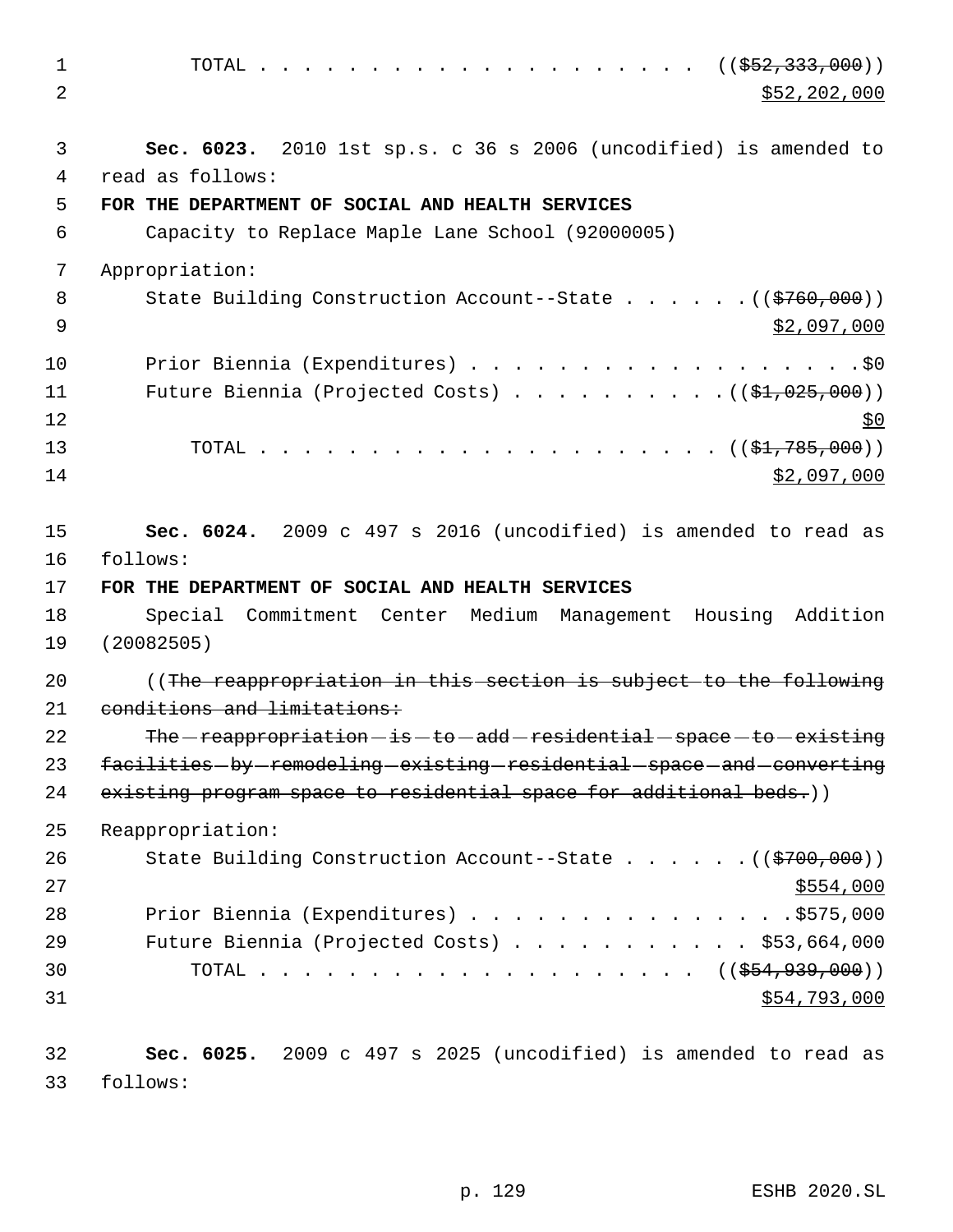**FOR THE DEPARTMENT OF SOCIAL AND HEALTH SERVICES** Western State Hospital: Traffic Study Implementation (30000843) Appropriation: 4 State Building Construction Account--State . . . . . . ((\$355,000))  $5 - 5$  Prior Biennia (Expenditures) . . . . . . . . . . . . . . . . . .\$0 Future Biennia (Projected Costs) . . . . . . . . . . . . . \$996,000 TOTAL . . . . . . . . . . . . . . . . . . . . . ((\$1,351,000))  $\frac{1}{2}$  ,035,000 **Sec. 6026.** 2009 c 497 s 2012 (uncodified) is amended to read as follows: **FOR THE DEPARTMENT OF SOCIAL AND HEALTH SERVICES** Western State Hospital New Kitchen and Commissary Building (20081319) Reappropriation: State Building Construction Account--State . . . . . . . . \$400,000 Appropriation: 18 State Building Construction Account--State . . . . . ((\$650,000))  $\frac{$540,000}{ }$ 20 Prior Biennia (Expenditures) . . . . . . . . . . . . . . . \$250,000 21 Future Biennia (Projected Costs) . . . . . . . . . . . . . . . . \$0 TOTAL . . . . . . . . . . . . . . . . . . . . . ((\$1,300,000)) \$1,190,000 **Sec. 6027.** 2009 c 497 s 2017 (uncodified) is amended to read as follows: **FOR THE DEPARTMENT OF SOCIAL AND HEALTH SERVICES** Fircrest Campus Master Plan (20082850) 28 ((The reappropriation in this section is subject to the following conditions and limitations:  $(1)$  The department shall resume and complete a master plan of the portion of the Fircrest campus that is not utilized by the Fircrest school or the department of health.  $(2)$  In drafting the master plan, the department shall consult with 34 the following:  $(a)$  The city of Shoreline;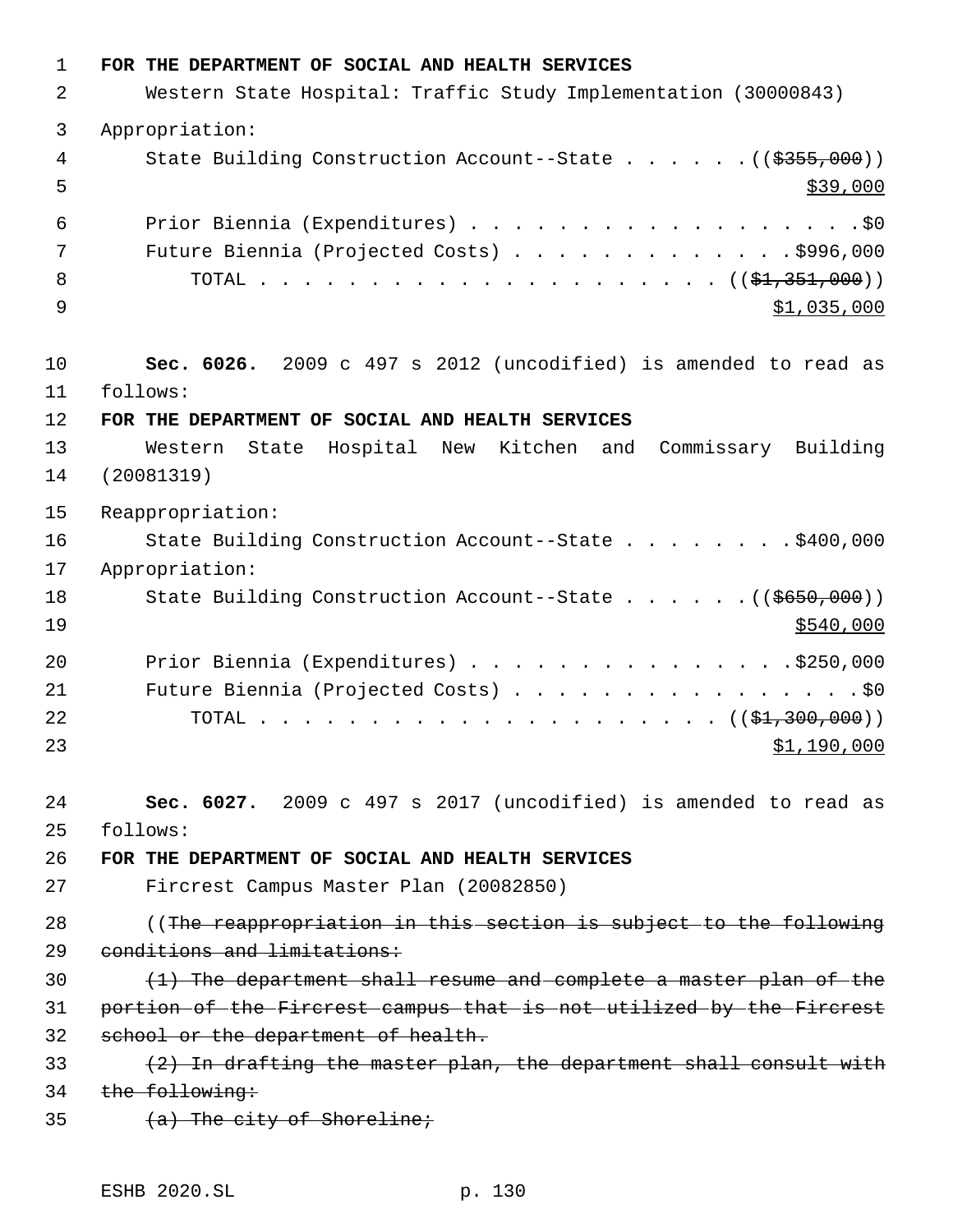| $\mathbf 1$ | (b) The department of natural resources;                                                 |
|-------------|------------------------------------------------------------------------------------------|
| 2           | (e) -The -department - of -health - regarding - their - master - planning                |
| 3           | effort;                                                                                  |
| 4           | (d) Representatives of institutions of higher education with whom                        |
| 5           | the department has a partnership; and                                                    |
| 6           | (e) -Representatives - of - the - Shoreline - community - and - neighboring              |
| 7           | communities.))                                                                           |
| 8           | Reappropriation:                                                                         |
| 9           | State Building Construction Account--State ( $(\frac{250}{100})$ )                       |
| 10          | \$47,000                                                                                 |
| 11          | Prior Biennia (Expenditures) \$395,000                                                   |
| 12          | Future Biennia (Projected Costs) \$0                                                     |
| 13          |                                                                                          |
| 14          | \$442,000                                                                                |
|             |                                                                                          |
| 15          | Sec. 6028. 2009 c 497 s 2041 (uncodified) is amended to read as                          |
| 16          | follows:                                                                                 |
| 17          | FOR THE DEPARTMENT OF CORRECTIONS                                                        |
| 18          | Coyote Ridge Corrections Center: Design and Construct Medium                             |
| 19          | Security Beds (19982011)                                                                 |
| 20          | Reappropriation:                                                                         |
| 21          | State Building Construction Account--State $((\frac{24,772,000}{$                        |
| 22          | \$4,630,000                                                                              |
| 23          | Prior Biennia (Expenditures) \$228,170,000                                               |
| 24          |                                                                                          |
| 25          | $\cdots$ $\cdots$ $\cdots$ $\cdots$ $\cdots$ $\cdots$ $\frac{1}{2322,942,000)}$<br>TOTAL |
| 26          | \$232,800,000                                                                            |
|             |                                                                                          |
| 27          | Sec. 6029. 2009 c 497 s 2045 (uncodified) is amended to read as                          |
| 28          | follows:                                                                                 |
| 29          | FOR THE DEPARTMENT OF CORRECTIONS                                                        |
| 30          | Monroe Corrections Center: Health Care Facility (20062043)                               |
| 31          | Reappropriation:                                                                         |
| 32          | State Building Construction Account--State ((\$283,000))                                 |
| 33          | \$1,000                                                                                  |
| 34          | Prior Biennia (Expenditures) \$417,000                                                   |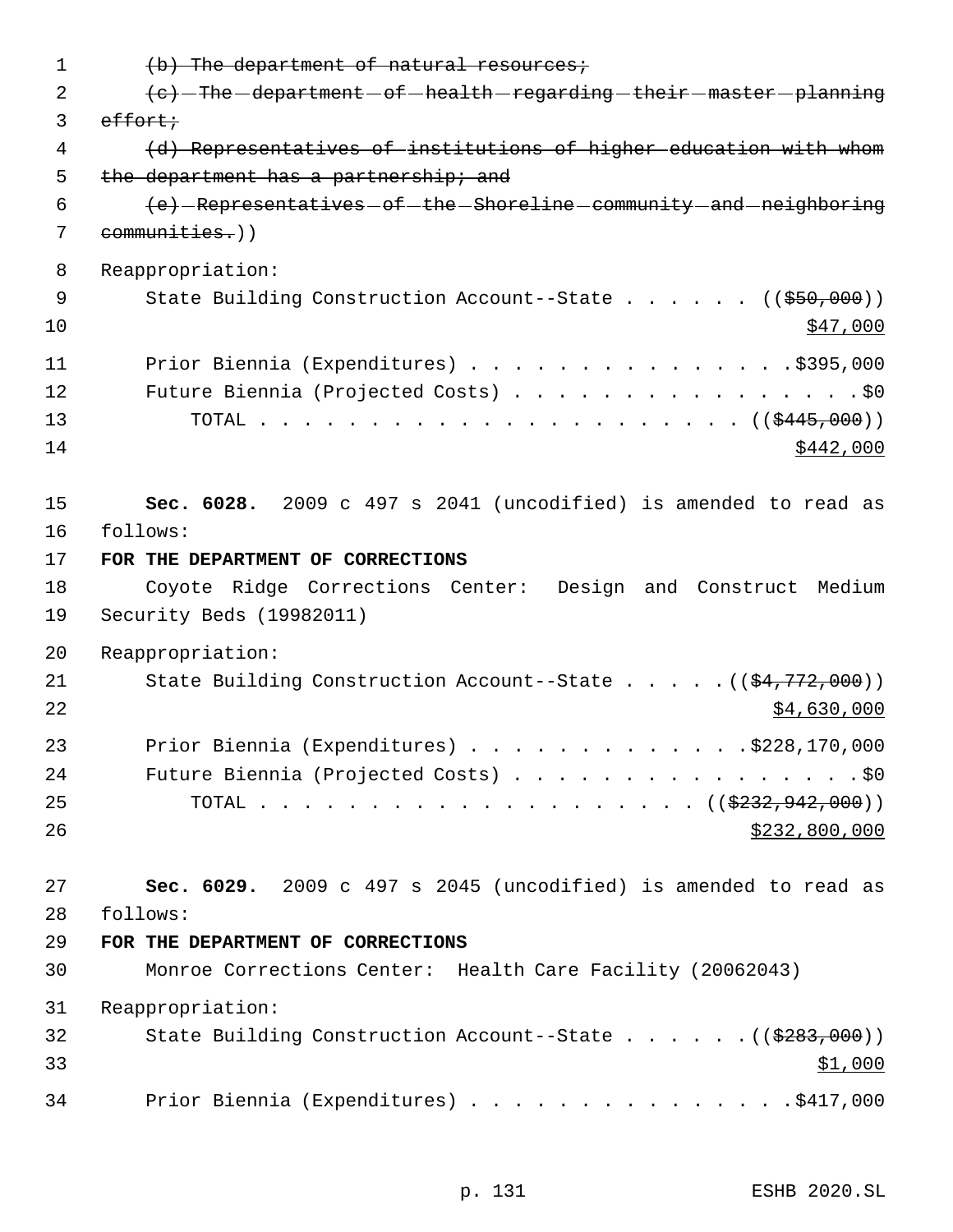| $\mathbf 1$<br>$\overline{2}$ | Future Biennia (Projected Costs) $($ $($ $\frac{1}{6}89, 446, 000) )$<br>\$17,604,000 |
|-------------------------------|---------------------------------------------------------------------------------------|
| 3                             | TOTAL ( $(\frac{290}{146}, \frac{146}{000}))$                                         |
| 4                             | \$18,022,000                                                                          |
| 5<br>6                        | Sec. 6030. 2009 c 497 s 2048 (uncodified) is amended to read as<br>follows:           |
| 7                             | FOR THE DEPARTMENT OF CORRECTIONS                                                     |
| 8                             | Larch Corrections Center: 80-Bed Expansion (20062852)                                 |
| 9                             | Reappropriation:                                                                      |
| 10<br>11                      | State Building Construction Account--State ((\$560,000))<br>\$425,000                 |
| 12                            | Prior Biennia (Expenditures) \$2,512,000                                              |
| 13                            | Future Biennia (Projected Costs) \$0                                                  |
| 14                            |                                                                                       |
| 15                            | \$2,937,000                                                                           |
| 16                            | Sec. 6031. 2009 c 497 s 2043 (uncodified) is amended to read as                       |
| 17                            | follows:                                                                              |
| 18                            | FOR THE DEPARTMENT OF CORRECTIONS                                                     |
| 19<br>20                      | McNeil Island Corrections: Replace and Stabilize Housing Unit<br>Siding (20061005)    |
| 21                            | Reappropriation:                                                                      |
| 22<br>23                      | State Building Construction Account--State $($ $($ $\frac{400}{100})$<br>\$211,000    |
| 24                            | Prior Biennia (Expenditures) \$3,394,000                                              |
| 25                            | Future Biennia (Projected Costs) \$4,087,000                                          |
| 26                            |                                                                                       |
| 27                            | \$7,692,000                                                                           |
| 28                            | Sec. 6032. 2009 c 497 s 2044 (uncodified) is amended to read as                       |
| 29                            | follows:                                                                              |
| 30                            | FOR THE DEPARTMENT OF CORRECTIONS                                                     |
| 31                            | Washington State Penitentiary: South Close Security Complex                           |
| 32                            | (20062021)                                                                            |
| 33                            | Reappropriation:                                                                      |
| 34                            | State Building Construction Account--State $((\frac{235}{735}, \frac{950}{900}))$     |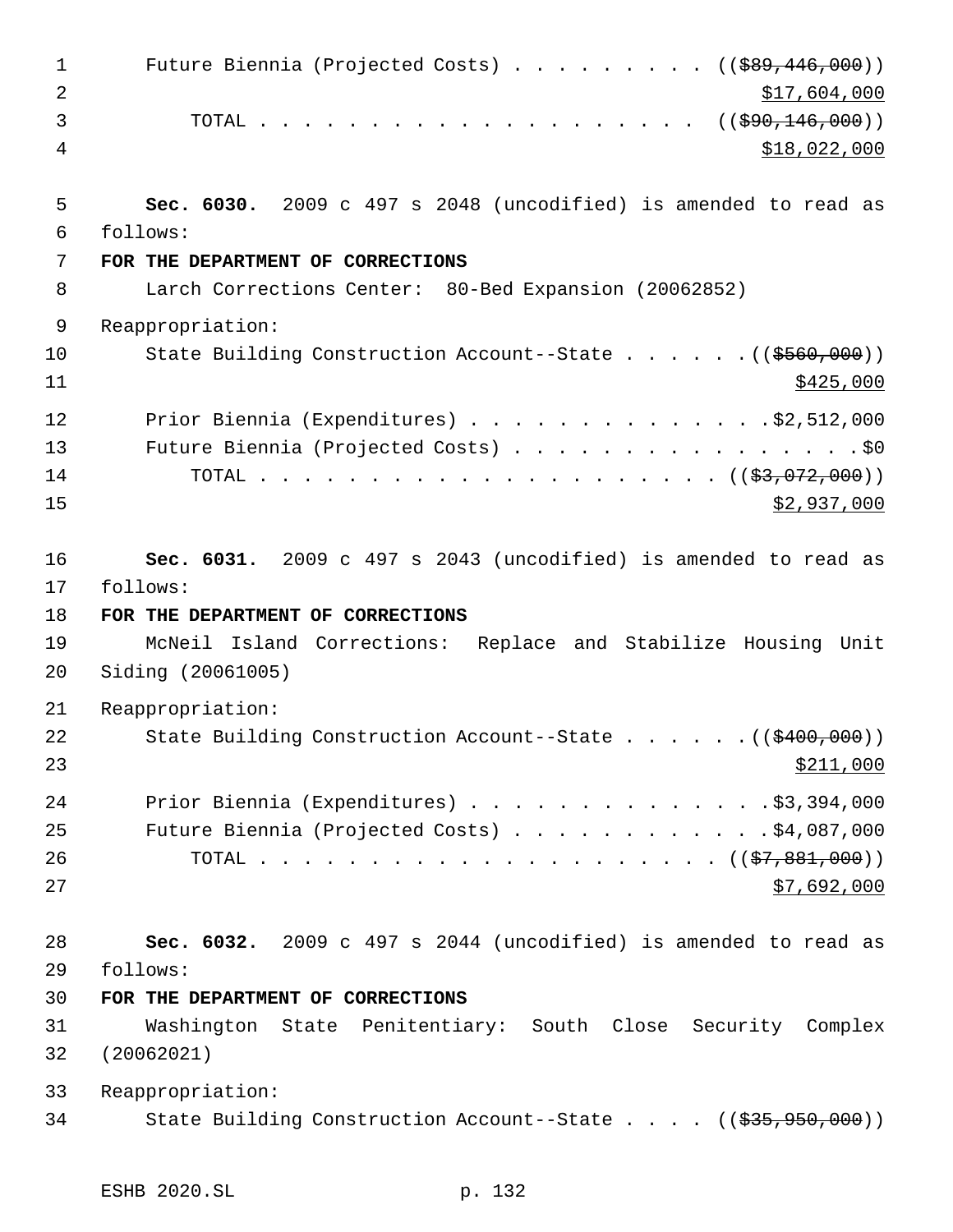$\frac{1}{2}34,287,000$  Prior Biennia (Expenditures) . . . . . . . . . . . . . \$29,344,000 3 Future Biennia (Projected Costs) . . . . . . . . ((\$14,276,000))  $\frac{1}{2}$   $\frac{1}{2}$   $\frac{1}{2}$   $\frac{1}{2}$   $\frac{1}{2}$   $\frac{1}{2}$   $\frac{1}{2}$   $\frac{1}{2}$   $\frac{1}{2}$   $\frac{1}{2}$   $\frac{1}{2}$   $\frac{1}{2}$   $\frac{1}{2}$   $\frac{1}{2}$   $\frac{1}{2}$   $\frac{1}{2}$   $\frac{1}{2}$   $\frac{1}{2}$   $\frac{1}{2}$   $\frac{1}{2}$   $\frac{1}{2}$   $\frac{1}{2}$  5 TOTAL . . . . . . . . . . . . . . . . . . ((\$79,570,000))  $\frac{1}{563,631,000}$  **Sec. 6033.** 2009 c 497 s 2046 (uncodified) is amended to read as follows: **FOR THE DEPARTMENT OF CORRECTIONS** Washington Corrections Center for Women: Healthcare Center (20062066) Reappropriation: 13 State Building Construction Account--State . . . . . ((\$7,700,000)) \$6,935,000 Prior Biennia (Expenditures) . . . . . . . . . . . . . \$11,358,000 Future Biennia (Projected Costs) . . . . . . . . . . . . . . . . \$0 17 TOTAL . . . . . . . . . . . . . . . . . . ((<del>\$19,058,000</del>))  $\frac{$18,293,000}{2}$  **Sec. 6034.** 2009 c 497 s 2049 (uncodified) is amended to read as follows: **FOR THE DEPARTMENT OF CORRECTIONS** Airway Heights Heating and Cooling Loop Replacement (20081001) Reappropriation: 24 State Building Construction Account--State . . . . . . ((\$180,000))  $\frac{$104,000}{.}$  Prior Biennia (Expenditures) . . . . . . . . . . . . . .\$2,745,000 27 Future Biennia (Projected Costs) . . . . . . . . . . . . . . . . \$0 TOTAL . . . . . . . . . . . . . . . . . . . . . ((\$2,925,000)) \$2,849,000 **Sec. 6035.** 2009 c 497 s 2050 (uncodified) is amended to read as follows: **FOR THE DEPARTMENT OF CORRECTIONS** McNeil Island Corrections Center: Replace Barge Slip Pilings (20081002)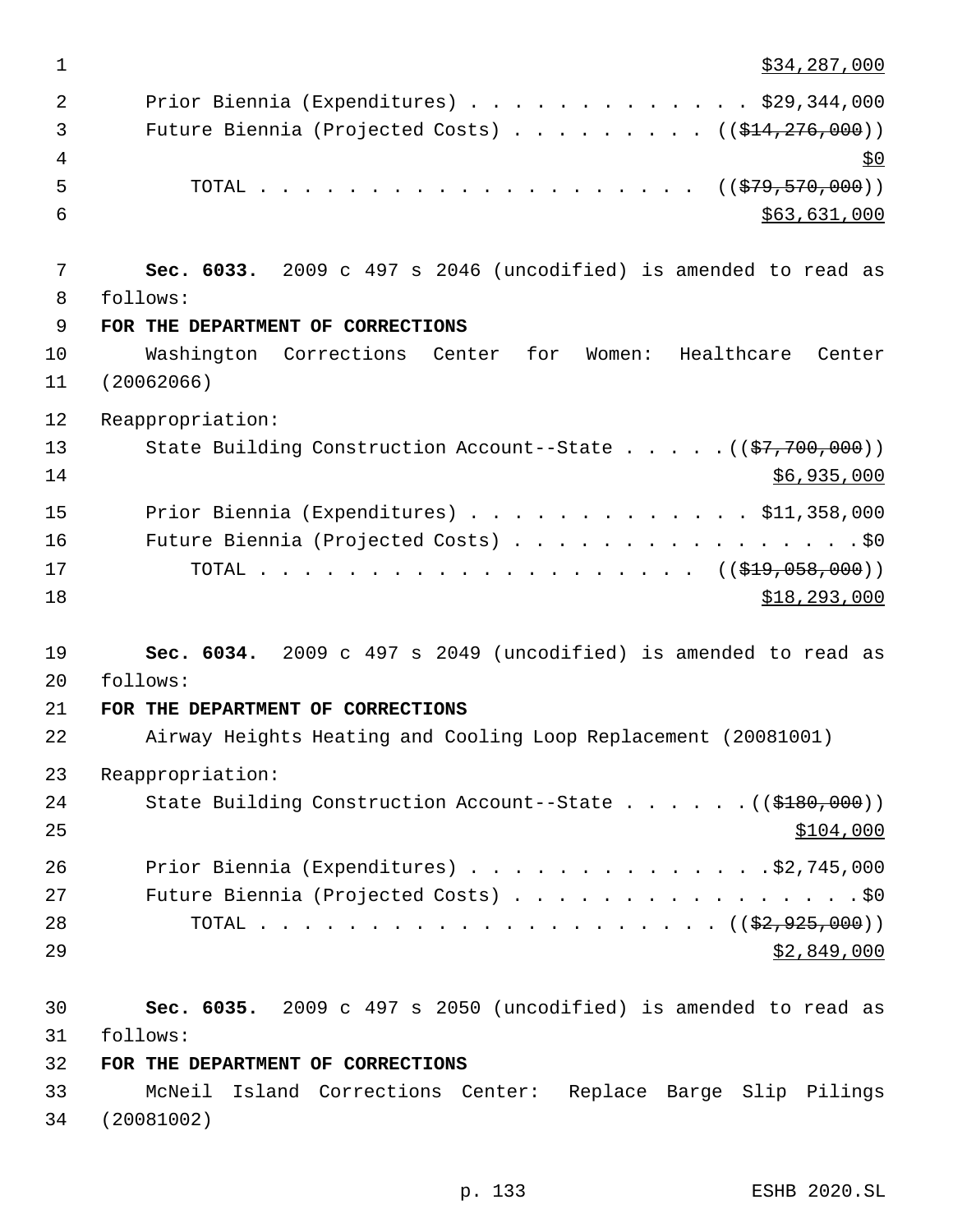Reappropriation: 2 State Building Construction Account--State . . . . . ((\$3,612,000))  $\frac{1}{3}$  3 Prior Biennia (Expenditures) . . . . . . . . . . . . . . .\$288,000 Future Biennia (Projected Costs) . . . . . . . . . . . . . . . . \$0 TOTAL . . . . . . . . . . . . . . . . . . . . . ((\$3,900,000))  $3,434,000$  **Sec. 6036.** 2009 c 497 s 2051 (uncodified) is amended to read as follows: **FOR THE DEPARTMENT OF CORRECTIONS** Replace Kitchen Roofs at Monroe Correctional Complex (20081003) Reappropriation: 13 State Building Construction Account--State . . . . . . ((\$250,000)) \$157,000 Prior Biennia (Expenditures) . . . . . . . . . . . . . .\$1,812,000 Future Biennia (Projected Costs) . . . . . . . . . . . . . . . . \$0 TOTAL . . . . . . . . . . . . . . . . . . . . . ((\$2,062,000)) \$1,969,000 **Sec. 6037.** 2009 c 497 s 2052 (uncodified) is amended to read as follows: **FOR THE DEPARTMENT OF CORRECTIONS** Washington Corrections Center: Replace G Building Roof (20081004) Reappropriation: 24 State Building Construction Account--State . . . . . . ((\$412,000)) Prior Biennia (Expenditures) . . . . . . . . . . . . . .\$4,019,000 27 Future Biennia (Projected Costs) . . . . . . . . . . . . . . . . \$0 TOTAL . . . . . . . . . . . . . . . . . . . . . ((\$4,431,000))  $$4,224,000$  **Sec. 6038.** 2009 c 497 s 2053 (uncodified) is amended to read as follows: **FOR THE DEPARTMENT OF CORRECTIONS** Washington Corrections Center: Replace Roofs (20081005)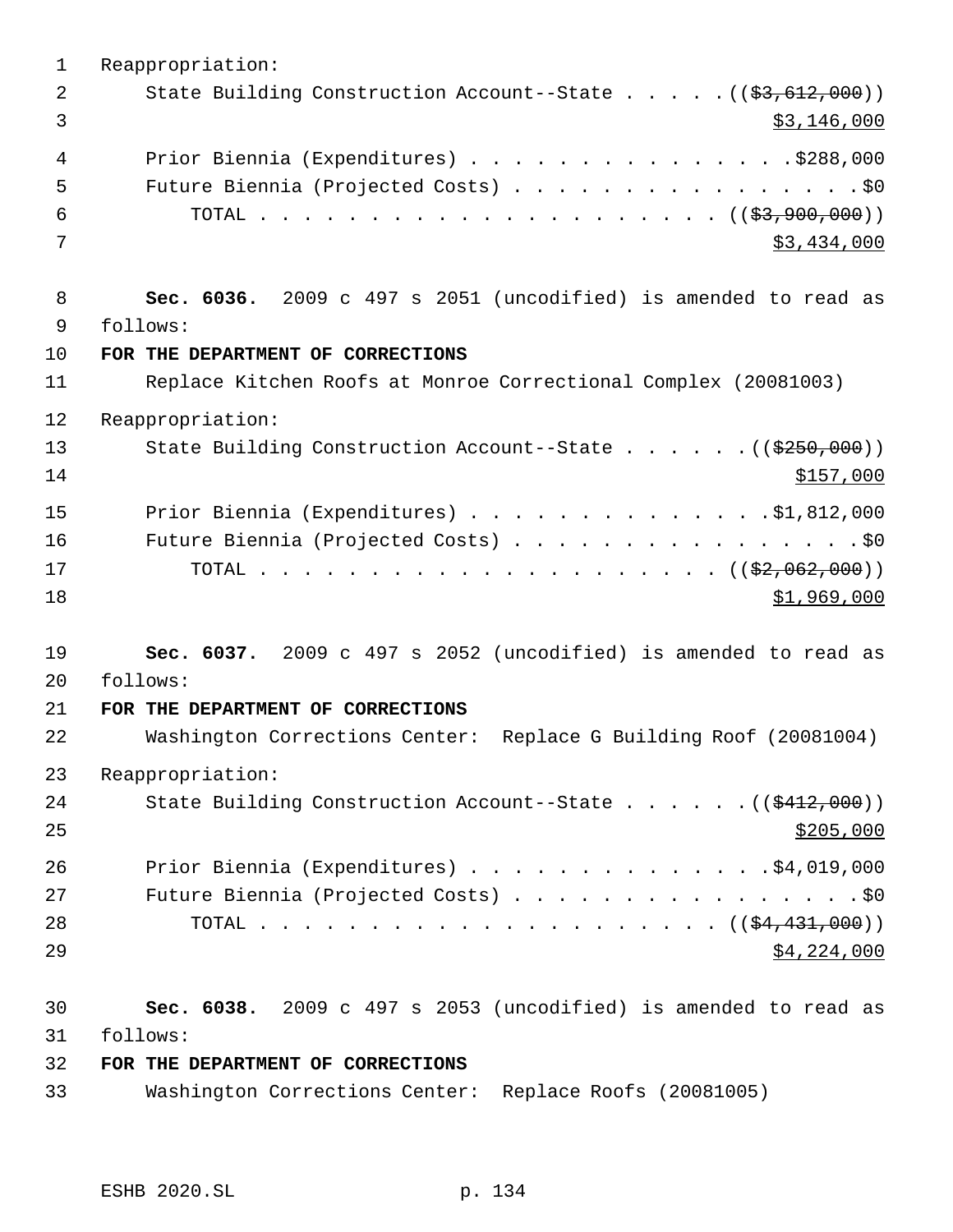Reappropriation: 2 State Building Construction Account--State . . . . . . ((\$900,000))  $\frac{$890,000}{ }$  Prior Biennia (Expenditures) . . . . . . . . . . . . . .\$5,766,000 Future Biennia (Projected Costs) . . . . . . . . . . . . . . . . \$0 TOTAL . . . . . . . . . . . . . . . . . . . . . ((\$6,666,000))  $86,656,000$  **Sec. 6039.** 2010 1st sp.s. c 36 s 2016 (uncodified) is amended to read as follows: **FOR THE DEPARTMENT OF CORRECTIONS** Washington State Penitentiary: Replace Roofs (20081007) Reappropriation: 13 State Building Construction Account--State . . . . . . ((\$180,000)) \$160,000 15 Prior Biennia (Expenditures) . . . . . . . . . . . . . . . \$589,000 Future Biennia (Projected Costs) . . . . . . . . . . . . . . . . \$0 TOTAL . . . . . . . . . . . . . . . . . . . . . . ((\$769,000))  $\frac{$749,000}{}$  **Sec. 6040.** 2009 c 497 s 2055 (uncodified) is amended to read as follows: **FOR THE DEPARTMENT OF CORRECTIONS** Washington Corrections Center: Replace Fire Alarm System (20081008) Reappropriation: 25 State Building Construction Account--State . . . . . . ((\$600,000)) 27 Prior Biennia (Expenditures) . . . . . . . . . . . . . . . \$924,000 28 Future Biennia (Projected Costs) . . . . . . . . . . . . . . . . \$0 TOTAL . . . . . . . . . . . . . . . . . . . . . ((\$1,524,000)) \$1,411,000 **Sec. 6041.** 2009 c 497 s 2056 (uncodified) is amended to read as follows:

**FOR THE DEPARTMENT OF CORRECTIONS**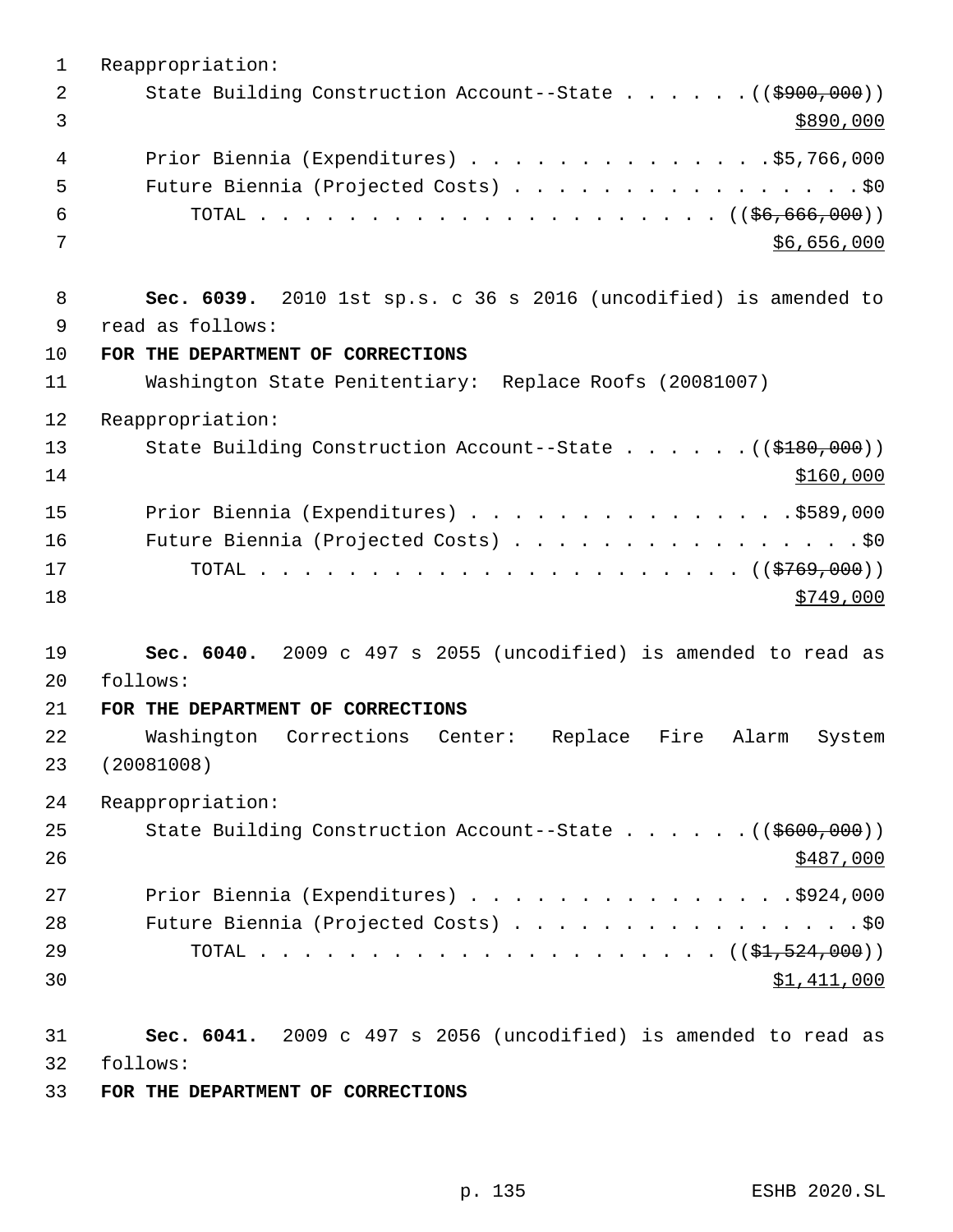Replace Electrical Distribution Building at Special Offenders Unit (20081009) Reappropriation: 4 State Building Construction Account--State . . . . . . ((\$539,000))  $5 - 5$  Prior Biennia (Expenditures) . . . . . . . . . . . . . . .\$683,000 7 Future Biennia (Projected Costs) . . . . . . . . . . . . . . . . \$0 TOTAL . . . . . . . . . . . . . . . . . . . . . ((\$1,222,000))  $\frac{1}{2}$   $\frac{1}{219,000}$  **Sec. 6042.** 2009 c 497 s 2057 (uncodified) is amended to read as follows: **FOR THE DEPARTMENT OF CORRECTIONS** Washington State Reformatory: Replace Cell Door and Electronics (20081010) Reappropriation: 16 State Building Construction Account--State . . . . . . ((\$230,000)) \$133,000 Prior Biennia (Expenditures) . . . . . . . . . . . . . .\$1,315,000 19 Future Biennia (Projected Costs) . . . . . . . . . . . . . . . . \$0 TOTAL . . . . . . . . . . . . . . . . . . . . . ((\$1,545,000))  $\frac{$1,448,000}{ }$  **Sec. 6043.** 2009 c 497 s 2058 (uncodified) is amended to read as follows: **FOR THE DEPARTMENT OF CORRECTIONS** Clallam Bay Corrections Center: Replace Telecommunications Infrastructure (20081013) Reappropriation: 28 State Building Construction Account--State . . . . . ((\$1,329,000))  $\frac{$1,110,000}{9}$  Prior Biennia (Expenditures) . . . . . . . . . . . . . . .\$521,000 31 Future Biennia (Projected Costs) . . . . . . . . . ((\$19,045,000)) \$19,105,000 33 TOTAL . . . . . . . . . . . . . . . . . . ((<del>\$20,895,000</del>))  $$20,736,000$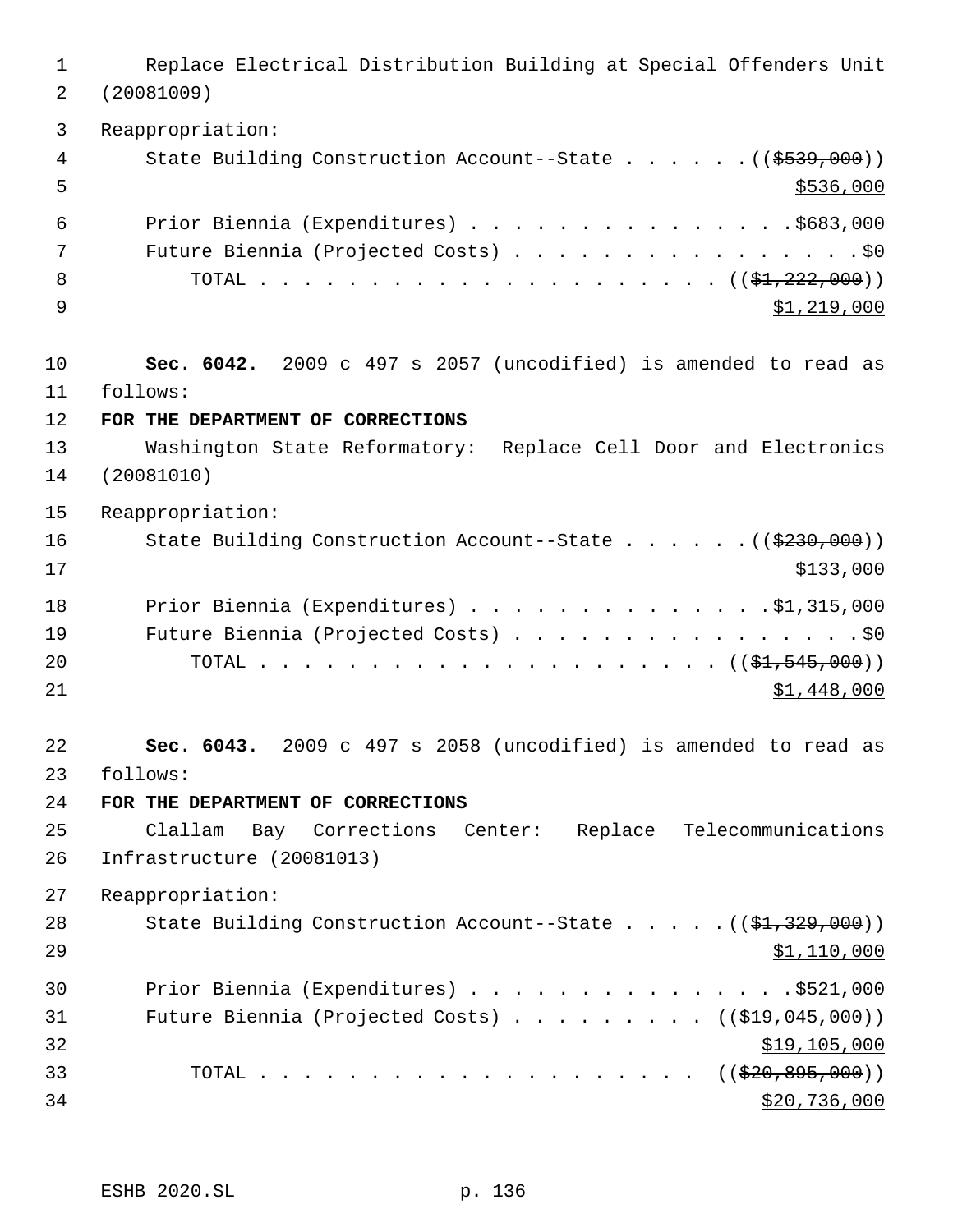| 1        | Sec. 6044. 2009 c 497 s 2062 (uncodified) is amended to read as                                                       |
|----------|-----------------------------------------------------------------------------------------------------------------------|
| 2        | follows:                                                                                                              |
| 3        | FOR THE DEPARTMENT OF CORRECTIONS                                                                                     |
| 4        | Washington State Penitentiary: Laundry Improvements (20081033)                                                        |
| 5        | Reappropriation:                                                                                                      |
| 6        | State Building Construction Account--State $($ $($ \$3,701,000) $)$                                                   |
| 7        | \$3,686,000                                                                                                           |
| 8        | Prior Biennia (Expenditures) \$350,000                                                                                |
| 9        | Future Biennia (Projected Costs) \$0                                                                                  |
| 10       |                                                                                                                       |
| 11       | \$4,036,000                                                                                                           |
|          |                                                                                                                       |
| 12       | Sec. 6045. 2009 c 497 s 2063 (uncodified) is amended to read as                                                       |
| 13<br>14 | follows:<br>FOR THE DEPARTMENT OF CORRECTIONS                                                                         |
| 15       | Washington Corrections Center: Expand Reception Center (20082016)                                                     |
|          |                                                                                                                       |
| 16       | Reappropriation:                                                                                                      |
| 17       | State Building Construction Account--State ( $(\frac{273}{100})$ )                                                    |
| 18       | \$2,000                                                                                                               |
| 19       | Prior Biennia (Expenditures) \$397,000                                                                                |
| 20       | Future Biennia (Projected Costs) ( $(\frac{264,100,000}{2})$                                                          |
| 21       | \$55,900,000                                                                                                          |
| 22       | ((\$64,570,000))<br>TOTAL<br>$\mathbf{r}$ , and $\mathbf{r}$ , and $\mathbf{r}$ , and $\mathbf{r}$ , and $\mathbf{r}$ |
| 23       | \$56, 299, 000                                                                                                        |
| 24       | Sec. 6046. 2009 c 497 s 2066 (uncodified) is amended to read as                                                       |
| 25       | follows:                                                                                                              |
| 26       | FOR THE DEPARTMENT OF CORRECTIONS                                                                                     |
| 27       | Airway Heights Corrections Center: Sex Offender Treatment Program                                                     |
| 28       | Building (20082028)                                                                                                   |
| 29       | Reappropriation:                                                                                                      |
| 30       | State Building Construction Account--State $($ $($ \$550,000) $)$                                                     |
| 31       | \$545,000                                                                                                             |
| 32       | Prior Biennia (Expenditures) \$4,397,000                                                                              |
| 33       | Future Biennia (Projected Costs) \$0                                                                                  |
| 34       |                                                                                                                       |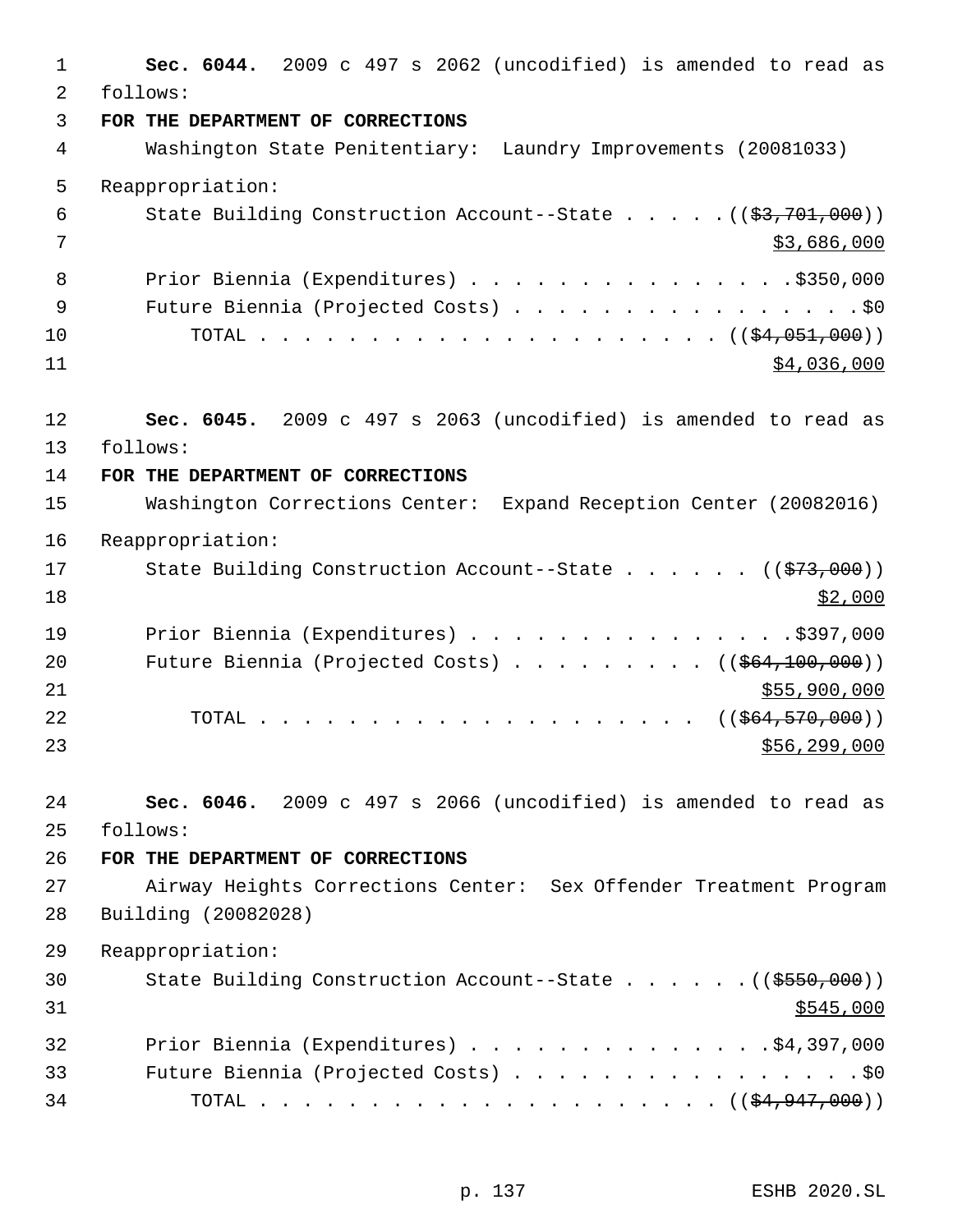1 \$4,942,000

| $\overline{a}$ | Sec. 6047. 2010 1st sp.s. c 36 s 2010 (uncodified) is amended to                |
|----------------|---------------------------------------------------------------------------------|
| 3              | read as follows:                                                                |
| 4              | FOR THE DEPARTMENT OF CORRECTIONS                                               |
| 5              | Washington Corrections Center<br>for<br>Women: Roof<br>Replacement              |
| 6              | (30000178)                                                                      |
| 7              | Appropriation:                                                                  |
| 8              | State Building Construction Account--State $((\frac{21}{51}, \frac{557}{500}))$ |
| $\overline{9}$ | \$860,000                                                                       |
| 10             | Prior Biennia (Expenditures) \$0                                                |
| 11             | Future Biennia (Projected Costs) \$0                                            |
| 12             |                                                                                 |
| 13             | \$860,000                                                                       |
| 14             | Sec. 6048. 2009 c 497 s 2074 (uncodified) is amended to read as                 |
| 15             | follows:                                                                        |
| 16             | FOR THE DEPARTMENT OF CORRECTIONS                                               |
| 17             | Washington Corrections Center: Replace Fire Detection/Suppression               |
| 18             | (30000123)                                                                      |
| 19             | Appropriation:                                                                  |
| 20             | State Building Construction Account--State $($ $($ \$1,098,000) $)$             |
| 21             | \$898,000                                                                       |
| 22             | Prior Biennia (Expenditures) \$0                                                |
| 23             | Future Biennia (Projected Costs) \$0                                            |
| 24             |                                                                                 |
| 25             | \$898,000                                                                       |
| 26             | Sec. 6049. 2009 c 497 s 2073 (uncodified) is amended to read as                 |
| 27             | follows:                                                                        |
| 28             | FOR THE DEPARTMENT OF CORRECTIONS                                               |
| 29             | Washington Corrections Center for Women: Replace Fire Alarm                     |
| 30             | (30000121)                                                                      |
| 31             | Appropriation:                                                                  |
| 32             | State Building Construction Account--State $((\frac{21}{61}, 625, 000))$        |
| 33             | \$661,000                                                                       |
|                |                                                                                 |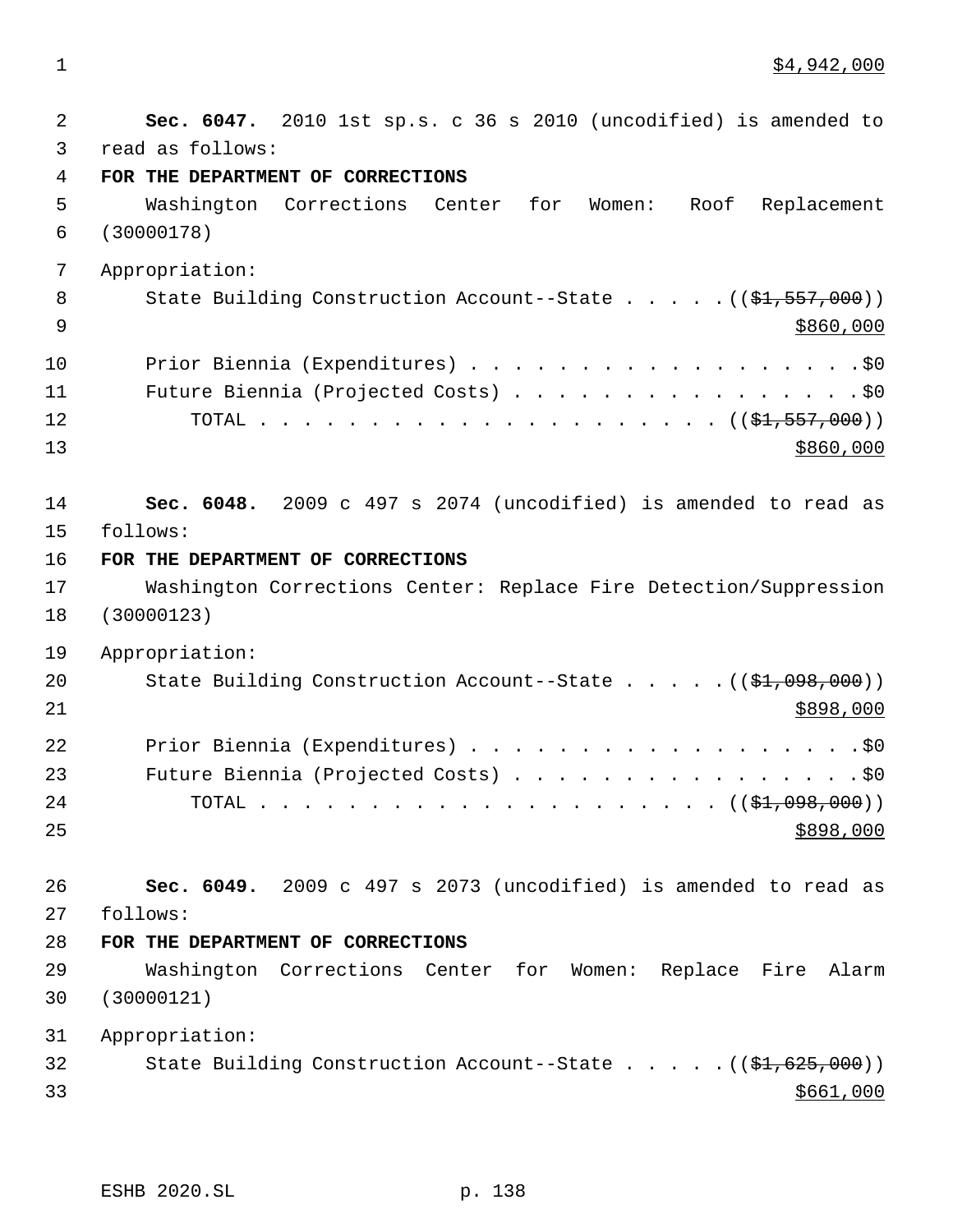| 1                    |                                                                                                                                                              |
|----------------------|--------------------------------------------------------------------------------------------------------------------------------------------------------------|
| 2                    | Future Biennia (Projected Costs) \$0                                                                                                                         |
| 3                    |                                                                                                                                                              |
| 4                    | \$661,000                                                                                                                                                    |
| 5                    | Sec. 6050. 2009 c 497 s 3026 (uncodified) is amended to read as                                                                                              |
| 6                    | follows:                                                                                                                                                     |
| 7                    | FOR THE DEPARTMENT OF ECOLOGY                                                                                                                                |
| 8                    | Centennial Clean Water Program (20084010)                                                                                                                    |
| 9                    | Reappropriation:                                                                                                                                             |
| 10<br>11             | State Building Construction Account--State $($ $($ $\frac{234}{834}, \frac{870}{100})$<br>\$34,470,000                                                       |
| 12<br>13             | Water Quality Capital Account--State \$4,698,000<br>Subtotal Reappropriation \$39,168,000                                                                    |
| 14<br>15<br>16<br>17 | Prior Biennia (Expenditures) $\ldots$ \$27,315,000<br>Future Biennia (Projected Costs) \$0<br>TOTAL ( $(\frac{666}{683}, \frac{883}{600})$ )<br>\$66,483,000 |
| 18<br>19             | Sec. 6051. 2009 c 497 s 3011 (uncodified) is amended to read as<br>follows:                                                                                  |
| 20                   | FOR THE DEPARTMENT OF ECOLOGY                                                                                                                                |
| 21                   | Columbia River Program (20062010)                                                                                                                            |
| 22                   | Reappropriation:                                                                                                                                             |
| 23<br>24             | State Building Construction Account--State $($ $($ \$1,423,000) $)$<br>\$1,183,000                                                                           |
| 25<br>26<br>27<br>28 | Prior Biennia (Expenditures) $\ldots$ \$14,577,000<br>Future Biennia (Projected Costs) \$0<br>TOTAL ( $(\frac{216}{100}, 000, 000)$ )<br>\$15,760,000        |
| 29<br>30<br>31       | Sec. 6052. 2009 c 497 s 3006 (uncodified) is amended to read as<br>follows:<br>FOR THE DEPARTMENT OF ECOLOGY                                                 |
|                      |                                                                                                                                                              |
| 32                   | Water Conveyance Infrastructure Projects (20052850)                                                                                                          |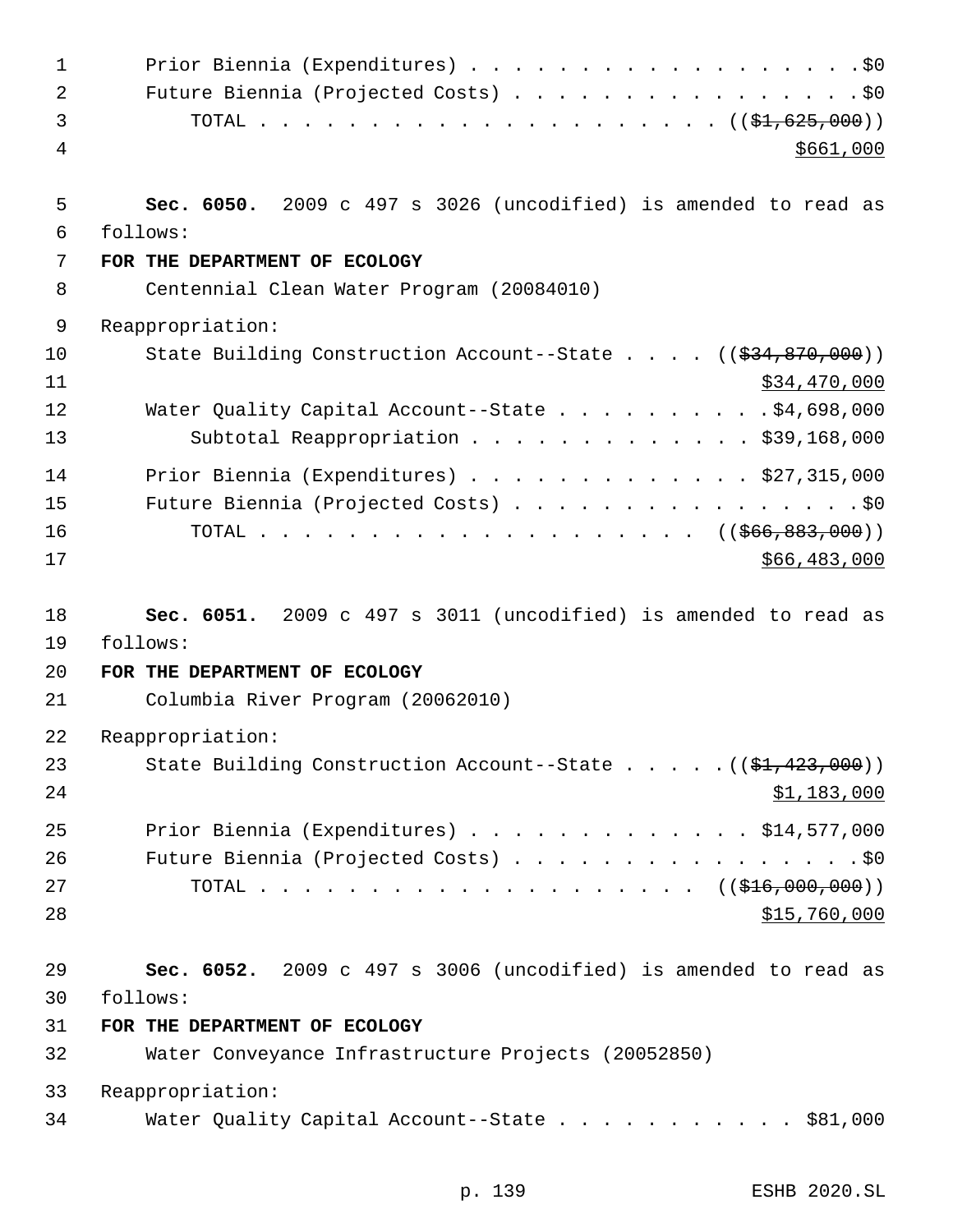1 State Building Construction Account--State . . . . . ((\$1,708,000))  $\text{51,689,000}$  State and Local Improvements Revolving Account (Water Supply Facilities)--State . . . . . . . . . . .\$438,000 5 Subtotal Reappropriation . . . . . . . . . . . . ((\$2,227,000))  $\frac{1}{52}$ , 208,000 7 Prior Biennia (Expenditures) . . . . . . . . . . . . . \$3,573,000 8 Future Biennia (Projected Costs) . . . . . . . . . . . . . . . . \$0 TOTAL . . . . . . . . . . . . . . . . . . . . . ((\$5,800,000)) \$5,781,000 **Sec. 6053.** 2009 c 497 s 3004 (uncodified) is amended to read as follows: **FOR THE DEPARTMENT OF ECOLOGY** Water Supply Facilities (20044006) Reappropriation: 16 State Building Construction Account--State . . . . . ((\$1,600,000)) \$1,468,000 State and Local Improvements Revolving Account 19 (Water Supply Facilities) -- State . . . . . . . . . . . \$392,000 Subtotal Reappropriation . . . . . . . . . . . .((\$1,992,000)) \$1,860,000 Prior Biennia (Expenditures) . . . . . . . . . . . . . \$11,658,000 Future Biennia (Projected Costs) . . . . . . . . . . . . . . . . \$0 24 TOTAL . . . . . . . . . . . . . . . . . . ((<del>\$13,650,000</del>)) \$13,518,000 **Sec. 6054.** 2009 c 497 s 3008 (uncodified) is amended to read as follows: **FOR THE DEPARTMENT OF ECOLOGY** Quad Cities Water Right Mitigation (20052852) Reappropriation: 31 State Building Construction Account--State . . . . . ((\$1,925,000)) 32 \$1,325,000 Prior Biennia (Expenditures) . . . . . . . . . . . . . . .\$275,000 34 Future Biennia (Projected Costs) . . . . . . . . . . . . . . . . \$0 TOTAL . . . . . . . . . . . . . . . . . . . . . ((\$2,200,000))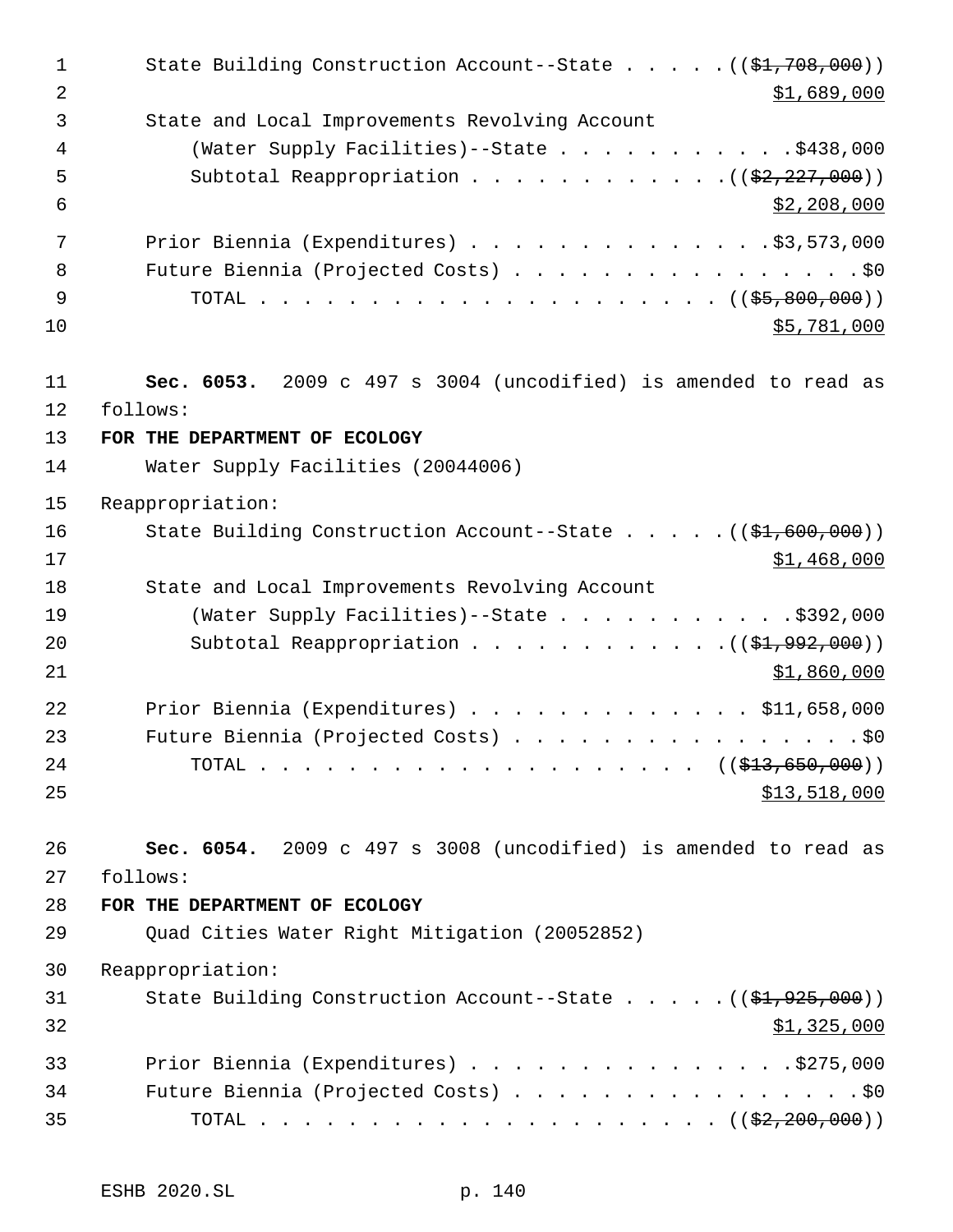$1 \quad$  \$1,600,000

 2 **Sec. 6055.** 2009 c 497 s 3005 (uncodified) is amended to read as 3 follows: 4 **FOR THE DEPARTMENT OF ECOLOGY** 5 Centennial Clean Water Fund (20044007) 6 Reappropriation: 7 State Building Construction Account--State . . . . . ((\$1,481,000)) 8  $\frac{1}{366,000}$ 9 Water Quality Capital Account--State . . . . . . . . . . \$31,000 10 Subtotal Reappropriation . . . . . . . . . . . . . . ((\$1,512,000))  $11$   $\frac{$1,397,000}{1}$ 12 Prior Biennia (Expenditures) . . . . . . . . . . . . . \$43,538,000 13 Future Biennia (Projected Costs) . . . . . . . . . . . . . . . . \$0 14 TOTAL . . . . . . . . . . . . . . . . . . ((\$45,050,000))  $15$  \$44,935,000 16 **Sec. 6056.** 2009 c 497 s 3039 (uncodified) is amended to read as 17 follows: 18 **FOR THE DEPARTMENT OF ECOLOGY** 19 Flood Protection Study (20082855) 20 (The reappropriation in this section is subject to the following 21 conditions and limitations: The reappropriation in this section is 22 provided solely for the department to conduct a study to determine the 23 number of decertified levees in the state and to identify strategies 24 for recertifying the levees so that they provide optimum protection for 25  $the$  - communities - protected - by - the - levees. The - department - must 26 prioritize areas to include in the study based on population and the 27 economic impact of potential flood damage. 28 The study must include the following components: 29  $(1)$  -A working group of levee managers to advise and inform the  $30$  study;  $(2) - A - \text{technical}-\text{review}-\text{of}-\text{the}-\text{structural}-\text{integrity}-\text{of}-\text{levec}$  $32$  systems; 33 (3) An inventory, map, and rate the effectiveness of existing levee 34 systems; and

p. 141 ESHB 2020.SL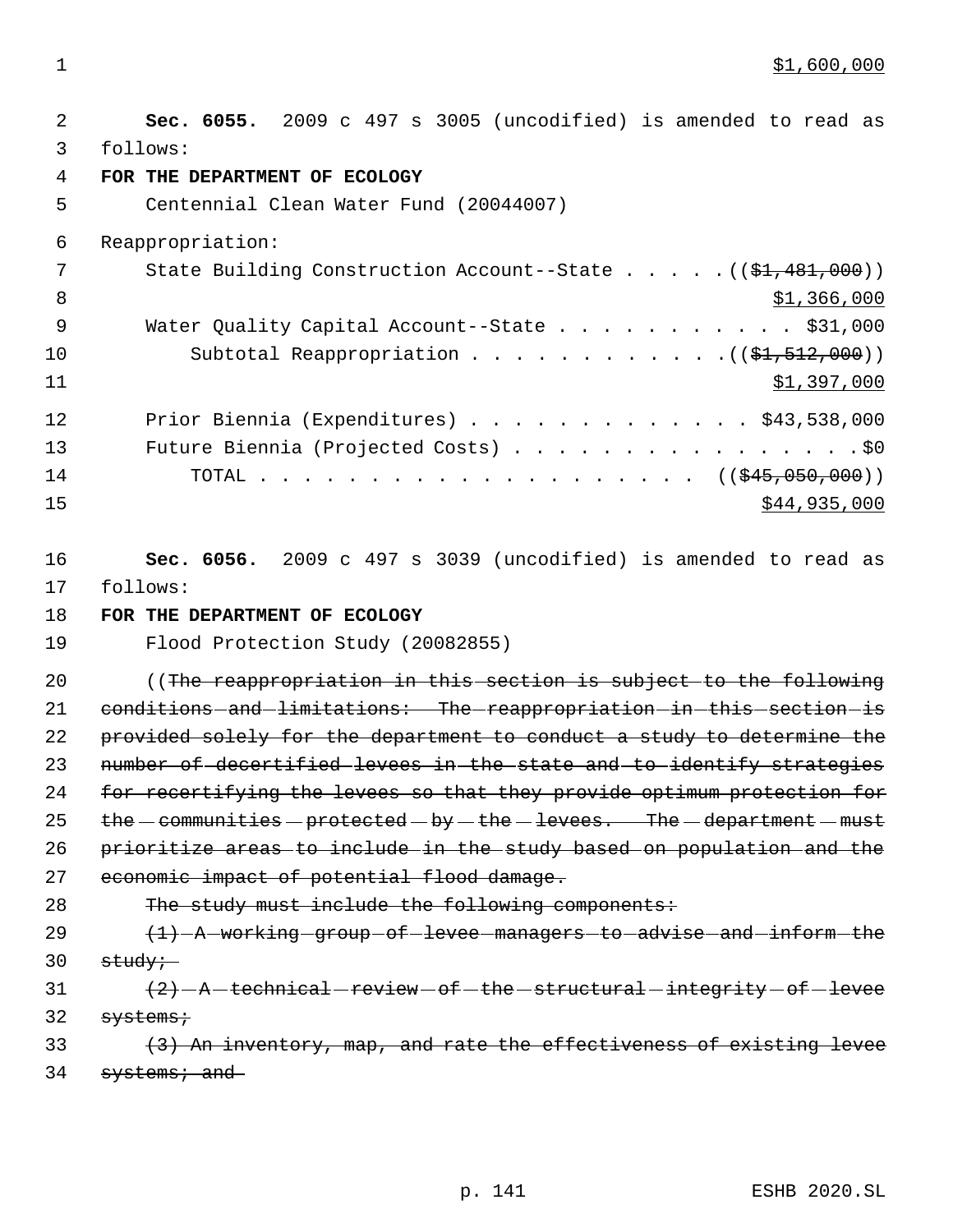| $\mathbf{1}$ | (4) The development of strategies and actions needed to improve the                             |
|--------------|-------------------------------------------------------------------------------------------------|
| 2            | existing levee system and to ensure certification by the United States                          |
| 3            | army corps of engineers for one hundred year flood protection.                                  |
| 4            | The $-$ study $-$ must $-$ be $-$ completed $-$ and $-a$ $-$ report $-$ provided $-$ to $-$ the |
| 5            | appropriate legislative committees by July 1, 2010.))                                           |
| 6            | Reappropriation:                                                                                |
| 7            | State Building Construction Account--State ( $(\frac{280}{100})$ )                              |
| 8            | \$205,000                                                                                       |
| 9            | Prior Biennia (Expenditures) \$0                                                                |
| 10           | Future Biennia (Projected Costs) \$0                                                            |
| 11           |                                                                                                 |
| 12           | \$205,000                                                                                       |
| 13           | 6057. 2010 1st sp.s. c 36 s 3015 (uncodified) is amended to<br>Sec.                             |
| 14           | read as follows:                                                                                |
| 15           | FOR THE DEPARTMENT OF ECOLOGY                                                                   |
| 16           | Safe Soils Remediation Program (30000019)                                                       |
| 17           | Appropriation:                                                                                  |
| 18           | State Building Construction Account--State ( $(\frac{2}{7}\cdot 380,000)$ )                     |
| 19           | \$669,000                                                                                       |
| 20           | Cleanup Settlement Account--State \$1,620,000                                                   |
| 21           | Subtotal Appropriation $($ $($ $\frac{24,000,000)}{100,000})$                                   |
| 22           | \$2,289,000                                                                                     |
| 23           |                                                                                                 |
| 24           | Future Biennia (Projected Costs) \$0                                                            |
| 25           |                                                                                                 |
| 26           | \$2,289,000                                                                                     |
| 27           | Sec. 6058. 2009 c 497 s 3055 (uncodified) is amended to read as                                 |
| 28           | follows:                                                                                        |
| 29           | FOR THE DEPARTMENT OF ECOLOGY                                                                   |
| 30           | Protect Communities from Flood and Drought (92000002)                                           |
| 31           | The appropriation in this section is subject to the following                                   |
| 32           | conditions and limitations:                                                                     |
| 33           | (1) \$2,500,000 of the appropriation is provided solely for the                                 |
| 34           | Columbia basin ground water management area ground water hydrologic                             |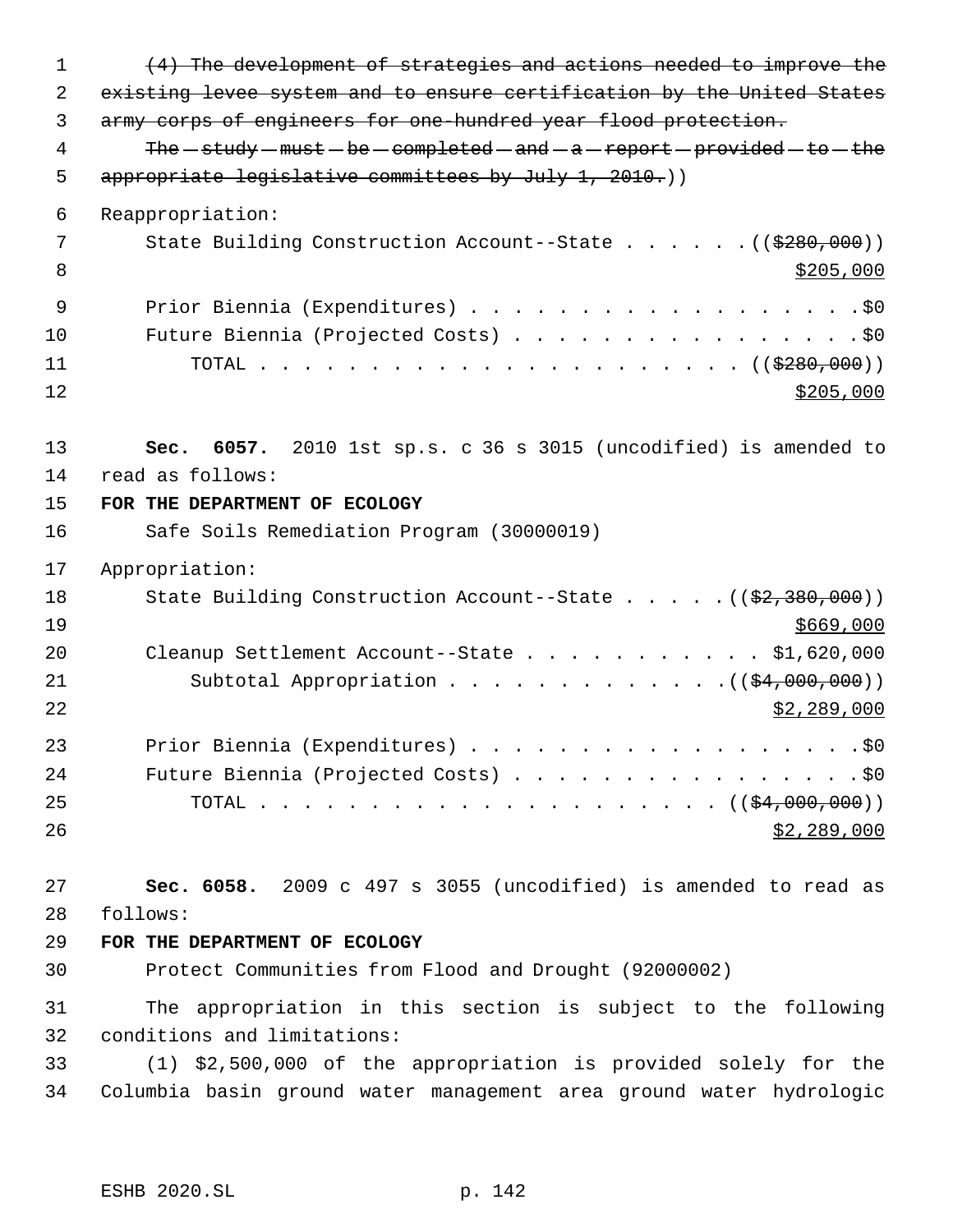modeling project. The project shall submit a report to the appropriate committees of the legislature that does the following:

 (a) Describes the physical properties of the aquifer system and the variation of those properties throughout the area of concern,

 (b) Quantifies the rate and location of aquifer recharge and discharge within the subarea,

(c) Quantifies the water balance for the by land use type,

 (d) Demonstrates with empirical data a viable solution to the observed problems in the area of concern,

(e) Estimates the quantity of water needed for the solution, and

 (f) Evaluates the physical and legal availability of such water from the Columbia River. The final report must be submitted by June 30, 2011.

 (2) \$10,000,000 of the appropriation is provided solely for a grant to repair the Horseshoe Bend levy that protects communities in the Kent valley.

 (3) \$150,000 of the appropriation is provided solely for a grant for the King County fire protection district no. 16 to prevent flood damage to the fire station.

 (4) \$2,350,000 of the appropriation is provided solely for a competitive grant program for projects that protect communities from flood damage and prepare communities for drought and water shortages. The department shall prioritize applications from communities most at risk to flood damage and drought and who are least able to fund mitigation projects from local resources. The department shall also seek to balance the needs of different regions of the state, and choose projects most ready to proceed.

Appropriation:

| 29 | State Building Construction Account--State $((\frac{25}{700}, 000, 000))$ |
|----|---------------------------------------------------------------------------|
| 30 | \$14,975,000                                                              |
| 31 | Prior Biennia (Expenditures) \$0                                          |
| 32 | Future Biennia (Projected Costs) \$0                                      |
| 33 |                                                                           |
| 34 | \$14,975,000                                                              |

 **Sec. 6059.** 2010 1st sp.s. c 36 s 3020 (uncodified) is amended to read as follows: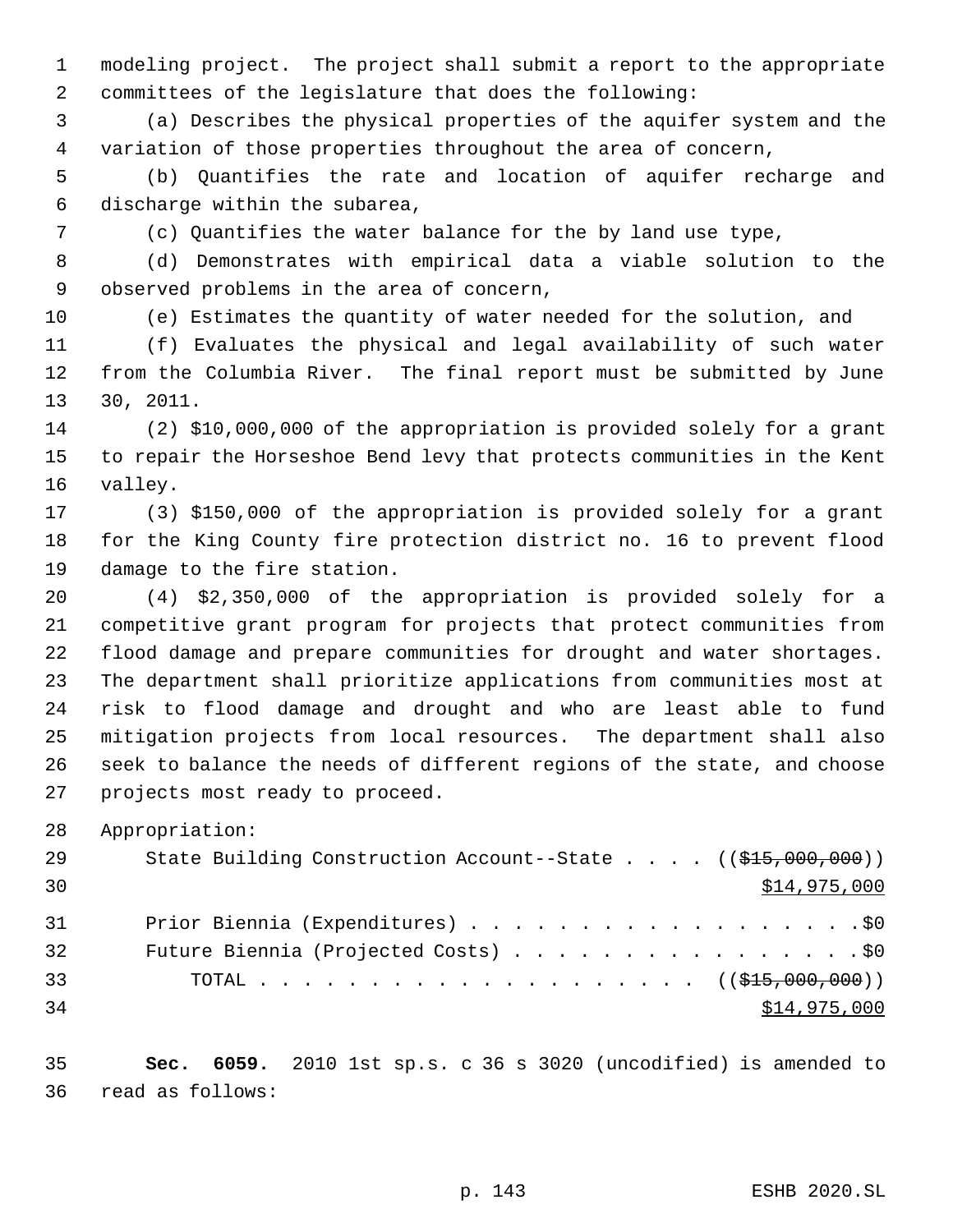| $\mathbf 1$ | FOR THE STATE PARKS AND RECREATION COMMISSION                                      |
|-------------|------------------------------------------------------------------------------------|
| 2           | Cama Beach State Park (30000101)                                                   |
| 3           | Appropriation:                                                                     |
| 4<br>5      | State Building Construction Account--State $($ $($ \$2,775,000) $)$<br>\$1,625,000 |
| 6           |                                                                                    |
| 7           | Future Biennia (Projected Costs) \$0                                               |
| 8<br>9      | \$1,625,000                                                                        |
| 10          | Sec. 6060. 2010 1st sp.s. c 36 s 3017 (uncodified) is amended to                   |
| 11          | read as follows:                                                                   |
| 12          | FOR THE STATE PARKS AND RECREATION COMMISSION                                      |
| 13<br>14    | Flaming Geyser State Park Park-wide Infrastructure Redevelopment<br>(30000173)     |
| 15          | Appropriation:                                                                     |
| 16<br>17    | State Building Construction Account--State ((\$3,003,000))<br>\$603,000            |
| 18          | Prior Biennia (Expenditures) \$0                                                   |
| 19          | Future Biennia (Projected Costs) \$0                                               |
| 20<br>21    | \$603,000                                                                          |
| 22          | 2009 c 497 s 3077 (uncodified) is amended to read as<br>Sec. 6061.                 |
| 23<br>24    | follows:<br>FOR THE STATE PARKS AND RECREATION COMMISSION                          |
| 25          | Bay View Park Wide Wastewater Treatment System (20082041)                          |
| 26          | Reappropriation:                                                                   |
| 27<br>28    | State Building Construction Account--State $((\frac{21}{760}, 000))$<br>\$510,000  |
| 29          | Prior Biennia (Expenditures) \$427,000                                             |
| 30          | Future Biennia (Projected Costs) \$0                                               |
| 31          |                                                                                    |
| 32          | \$937,000                                                                          |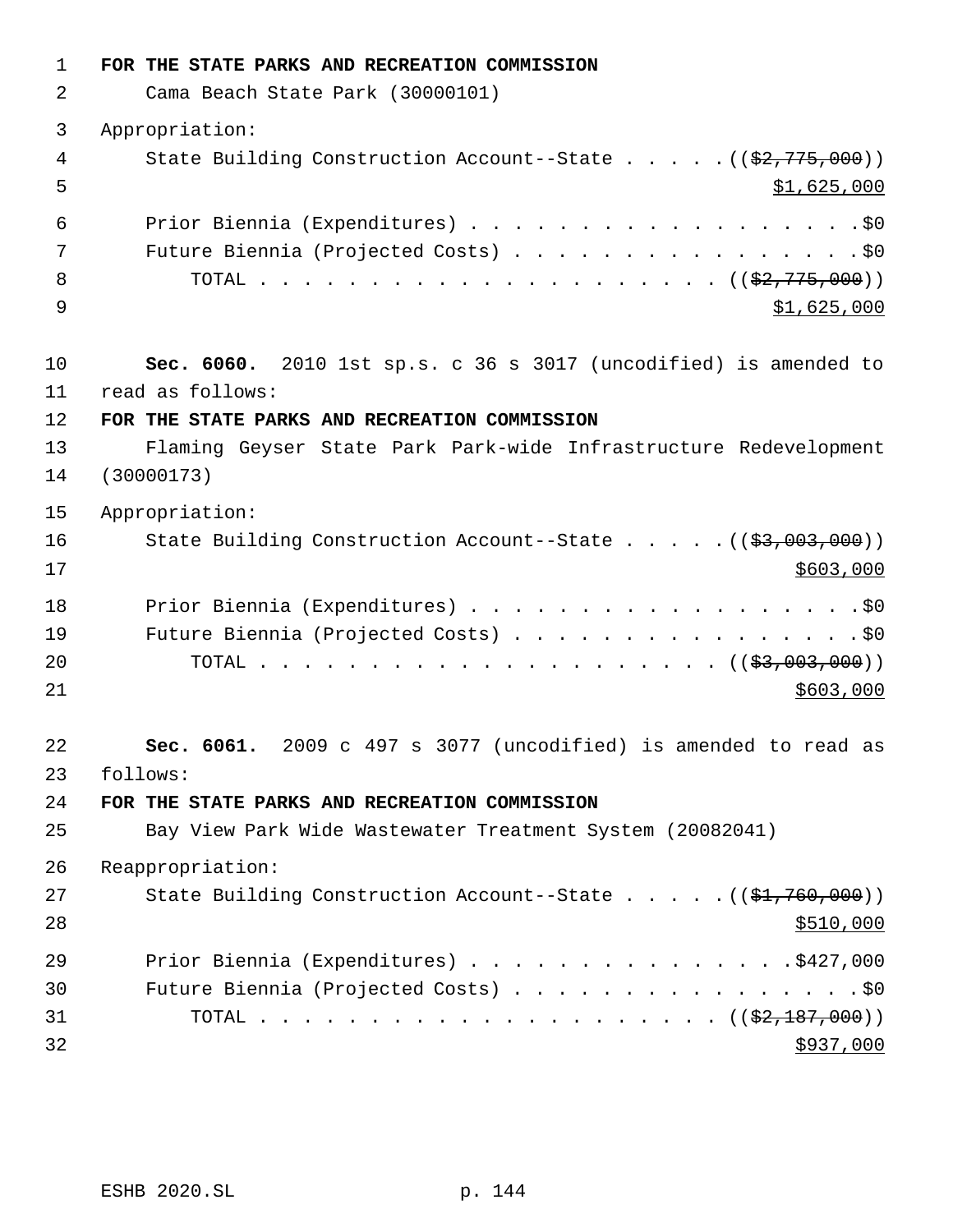**Sec. 6062.** 2009 c 497 s 3082 (uncodified) is amended to read as follows: **FOR THE STATE PARKS AND RECREATION COMMISSION** Minor Works Preservation (30000001) Appropriation: 6 State Building Construction Account--State . . . . . ((\$6,930,000))  $\frac{1}{2}$   $\frac{1}{2}$   $\frac{1}{2}$   $\frac{1}{2}$   $\frac{1}{2}$   $\frac{1}{2}$   $\frac{1}{2}$   $\frac{1}{2}$   $\frac{1}{2}$   $\frac{1}{2}$   $\frac{1}{2}$   $\frac{1}{2}$   $\frac{1}{2}$   $\frac{1}{2}$   $\frac{1}{2}$   $\frac{1}{2}$   $\frac{1}{2}$   $\frac{1}{2}$   $\frac{1}{2}$   $\frac{1}{2}$   $\frac{1}{2}$   $\frac{1}{2$ 8 Prior Biennia (Expenditures) . . . . . . . . . . . . . . . . . . \$0 Future Biennia (Projected Costs) . . . . . . . . . . . \$40,641,000 10 TOTAL . . . . . . . . . . . . . . . . . . ((<del>\$47,571,000</del>)) \$47,441,000 **Sec. 6063.** 2010 1st sp.s. c 36 s 3024 (uncodified) is amended to read as follows: **FOR THE RECREATION AND CONSERVATION FUNDING BOARD**

Washington Wildlife Recreation Grants (20084011)

 The reappropriations in this section are subject to the following conditions and limitations:

 (1) The reappropriations are provided solely for the approved list of projects in LEAP capital document No. 2007-3 as developed on March 17, 2007, and LEAP capital document No. 2008-1 as developed on February 13, 2008.

 (2) If additional funds are available after funding the farmlands preservation account projects approved in subsection (1) of this section, the committee may: Provide one-time grants of up to \$25,000 each to counties requesting assistance in developing farmlands preservation strategies for the purpose of seeking grants from the farmlands preservation account in future grant cycles.

 (3) Funds reappropriated for distribution according to the provisions of RCW 79A.15.040(1)(c) must be allocated forty percent to local government projects and sixty percent to state agency projects. If the cumulative total of local government projects is less than forty percent of the total distribution to this category, the difference may be allocated to state agency projects.

 (4) Up to \$627,299 of the reappropriation from the riparian protection account is provided solely for the Chehalis river surge plain natural area preserve. This amount may not be expended for the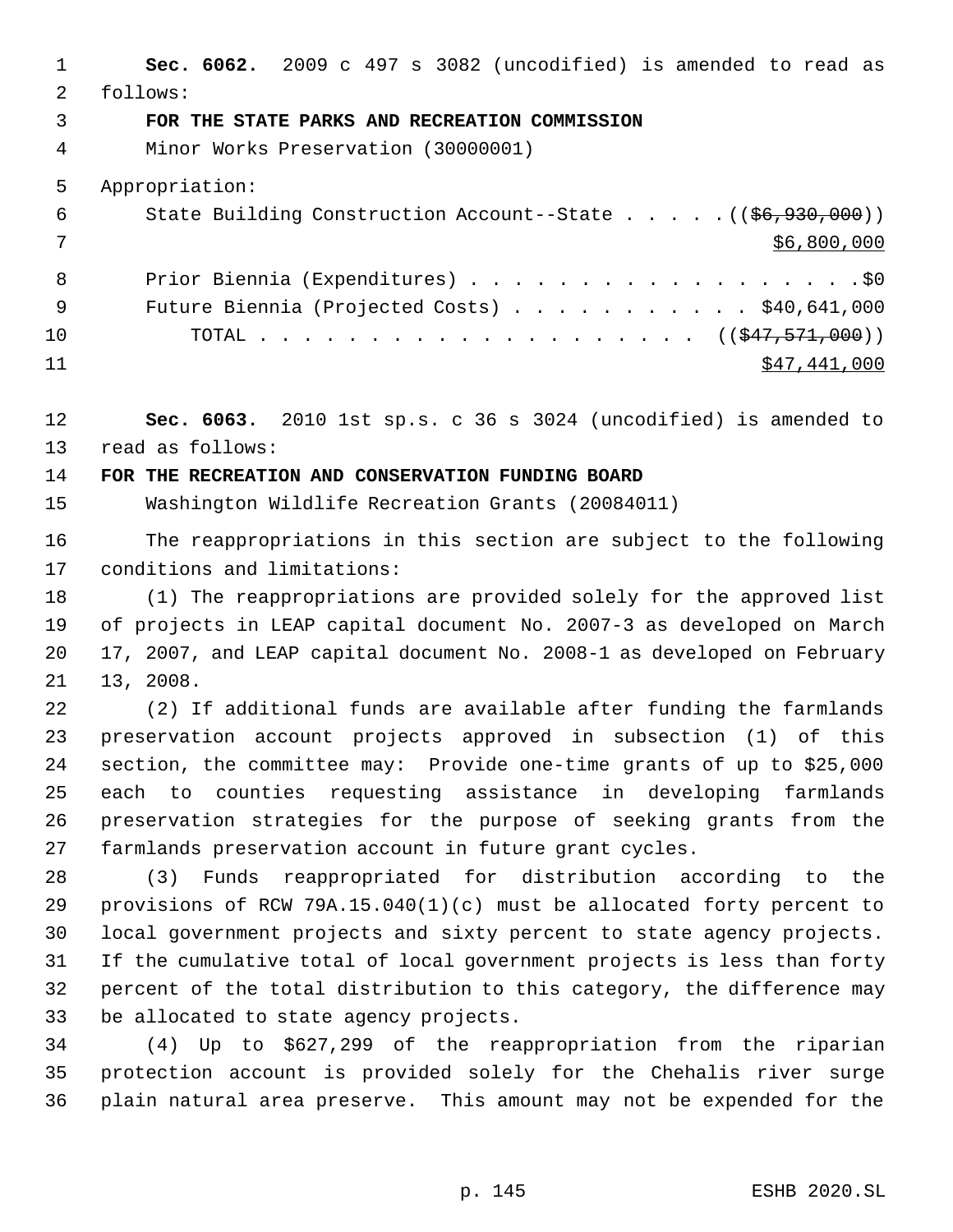project until the department of natural resources has completed a management plan for the preserve that maintains recreational access and that management plan is presented to the house of representatives capital budget and senate ways and means committees.

5 Reappropriation:

| 6   | Farmlands Preservation Account--State $($ $($ \$4,319,000) $)$       |
|-----|----------------------------------------------------------------------|
| - 7 | \$3,792,000                                                          |
| 8   | Riparian Protection Account--State \$12,500,000                      |
| - 9 |                                                                      |
| 10  | Outdoor Recreation Account--State \$22,994,000                       |
| 11  | Subtotal Reappropriation $($ $($ $\frac{663}{769}, \frac{769}{100})$ |
| 12  | \$63,242,000                                                         |
| 13  | Prior Biennia (Expenditures) \$35,250,000                            |
| 14  | Future Biennia (Projected Costs) \$0                                 |
| 15  |                                                                      |
| 16  | \$98,492,000                                                         |

17 **Sec. 6064.** 2009 c 497 s 3135 (uncodified) is amended to read as 18 follows:

19 **FOR THE RECREATION AND CONSERVATION FUNDING BOARD**

20 Washington Wildlife Recreation Grants (30000002)

21 ((The appropriations in this section are subject to the following 22 conditions and limitations:

23 The appropriations are provided solely for the list of projects in 24 LEAP capital document No. 2009-1a, developed April 23, 2009.))

25 Appropriation:

| 26 | Riparian Protection Account--State \$10,000,000                          |
|----|--------------------------------------------------------------------------|
| 27 |                                                                          |
| 28 | Outdoor Recreation Account--State \$27,000,000                           |
| 29 | Farmlands Preservation Account--State $($ $($ $\frac{6}{5}$ , 000, 000)) |
| 30 | \$5,445,000                                                              |
| 31 | Subtotal Appropriation $($ $($ $\frac{270}{000},000)$                    |
| 32 | \$69,445,000                                                             |
| 33 | Prior Biennia (Expenditures) \$0                                         |
| 34 | Future Biennia (Projected Costs) \$200,000,000                           |
| 35 |                                                                          |
| 36 | \$269,445,000                                                            |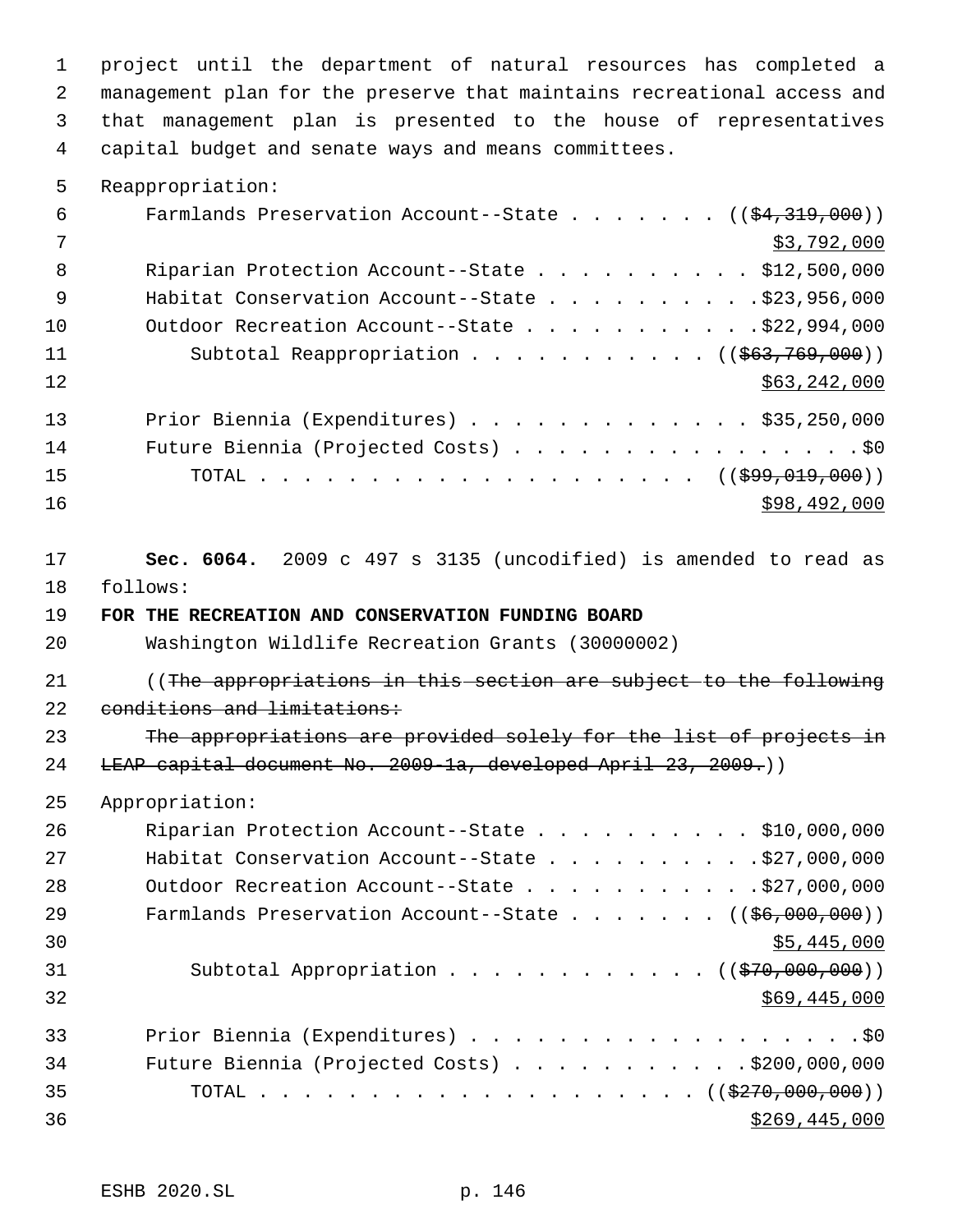**Sec. 6065.** 2009 c 497 s 3157 (uncodified) is amended to read as follows:

**FOR THE DEPARTMENT OF FISH AND WILDLIFE**

Voights Creek Hatchery (20081003)

 The appropriation in this section is subject to the following conditions and limitations:

 (1) \$200,000 of the amount appropriated is provided solely for the 8 repair necessary to restore the facility for limited operations;

 (2) \$550,000 of the amount appropriated is provided solely for property acquisition. If the department does not acquire property, the amount provided in this subsection shall lapse; and

 (3) \$50,000 of the amount appropriated is provided solely for the department to participate in a work group with the Puyallup Tribe of Indians that will make recommendations no later than December 1, 2009, regarding the options for improving production from hatcheries along the Puyallup river system while reducing cost. Options to be considered include shifting production among the hatcheries, consolidation of hatcheries, and shifting responsibilities for construction, maintenance and operations of hatcheries.

Reappropriation:

State Building Construction Account--State . . . . . . . . \$150,000

Appropriation:

| 23 | State Building Construction Account--State $($ $($ \$800,000)) |
|----|----------------------------------------------------------------|
| 24 | \$792,000                                                      |
| 25 | Prior Biennia (Expenditures) \$355,000                         |
| 26 | Future Biennia (Projected Costs) $\ldots$ \$1,800,000          |
| 27 |                                                                |
| 28 | \$3,097,000                                                    |

 **Sec. 6066.** 2009 c 497 s 3186 (uncodified) is amended to read as follows:

## **FOR THE DEPARTMENT OF FISH AND WILDLIFE**

((Bebee)) Beebe Springs Phase 3 (92000006)

Appropriation:

34 State Building Construction Account--State . . . . . ((\$2,643,000)) \$1,043,000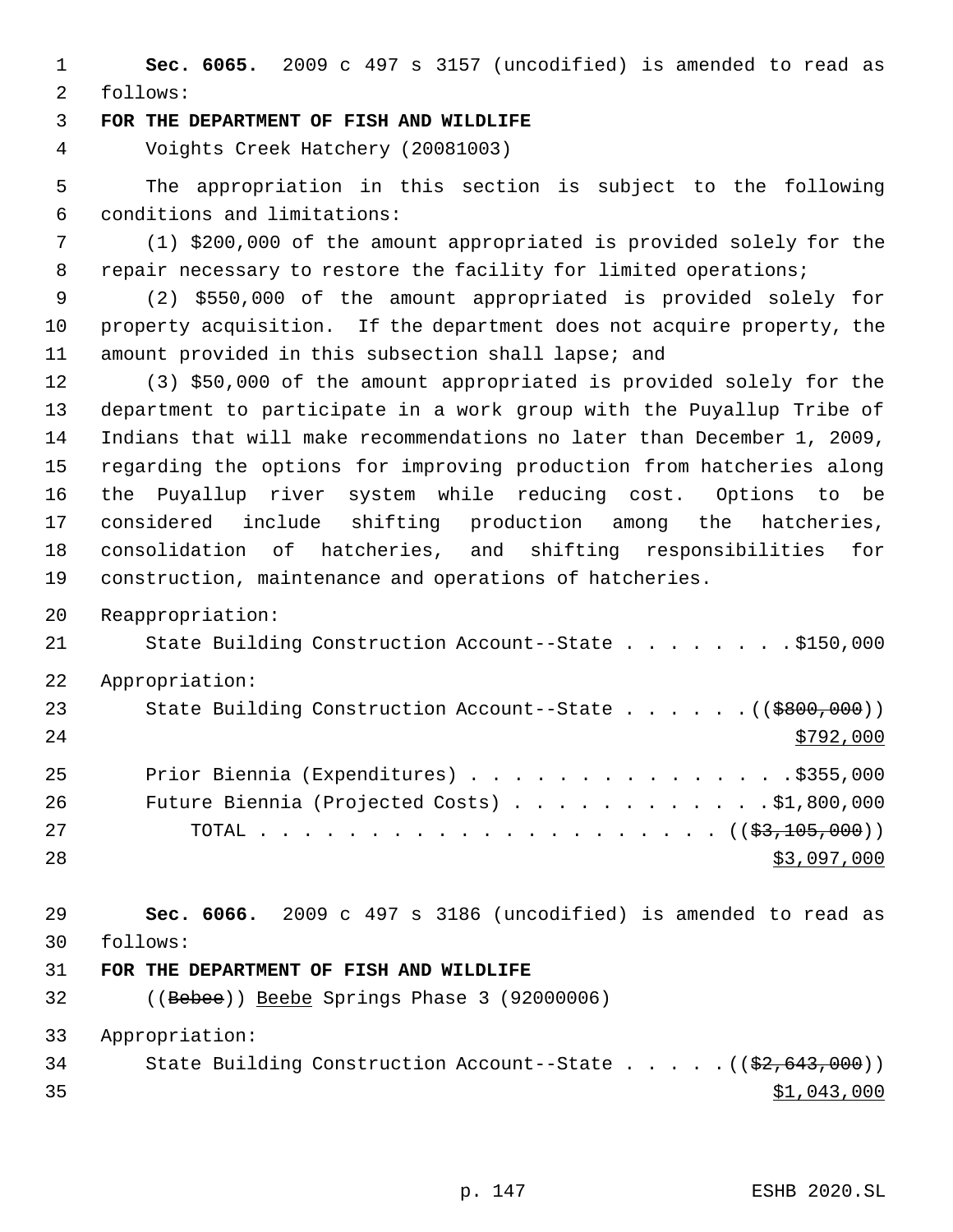| $\mathbf{1}$ | Prior Biennia (Expenditures) \$0                                          |
|--------------|---------------------------------------------------------------------------|
| 2            | Future Biennia (Projected Costs) \$0                                      |
| 3            |                                                                           |
| 4            | <u>\$1,043,000</u>                                                        |
| 5            | Sec. 6067. 2009 c 497 s 3174 (uncodified) is amended to read as           |
| 6            | follows:                                                                  |
| 7            | FOR THE DEPARTMENT OF FISH AND WILDLIFE                                   |
| 8            | Washougal Hatchery Pond Renovation (30000094)                             |
| 9            | Appropriation:                                                            |
| 10<br>11     | State Building Construction Account--State ((\$1,236,000))<br>\$1,086,000 |
| 12           | Prior Biennia (Expenditures) \$0                                          |
| 13           | Future Biennia (Projected Costs) \$0                                      |
| 14<br>15     | <u>\$1,086,000</u>                                                        |
| 16           | Sec. 6068. 2009 c 497 s 3184 (uncodified) is amended to read as           |
| 17           | follows:                                                                  |
| 18           | FOR THE DEPARTMENT OF FISH AND WILDLIFE                                   |
| 19           | Chambers Creek Adult Trap (20081004)                                      |
| 20           | Reappropriation:                                                          |
| 21<br>22     | State Building Construction Account--State ((\$240,000))<br><u>\$0</u>    |
| 23           | Prior Biennia (Expenditures) \$12,000                                     |
| 24           |                                                                           |
| 25           | <u>\$0</u>                                                                |
| 26           |                                                                           |
| 27           | \$12,000                                                                  |
| 28           | Sec. 6069. 2009 c 497 s 3166 (uncodified) is amended to read as           |
| 29           | follows:                                                                  |
| 30           | FOR THE DEPARTMENT OF FISH AND WILDLIFE                                   |
| 31           | Skookumchuck Hatchery Renovation (20082015)                               |
| 32           | Reappropriation:                                                          |
| 33           | State Building Construction Account--State \$200,000                      |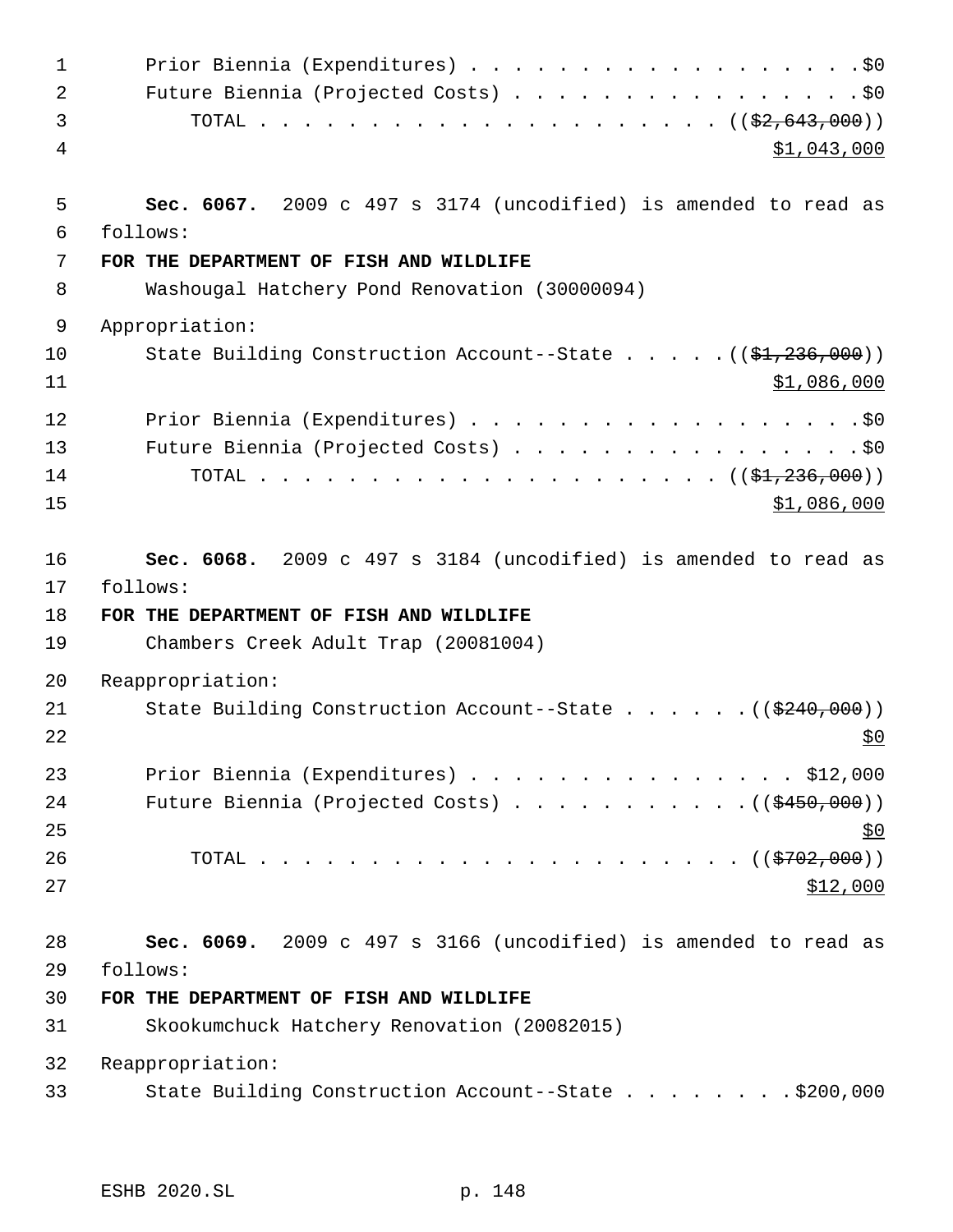Appropriation: 2 State Building Construction Account--State . . . . . ((\$3,728,000))  $\frac{1}{3}$  3 Prior Biennia (Expenditures) . . . . . . . . . . . . . . .\$328,000 5 Future Biennia (Projected Costs) . . . . . . . . . . . . . . . . \$0 TOTAL . . . . . . . . . . . . . . . . . . . . . ((\$4,256,000))  $3,656,000$  **Sec. 6070.** 2009 c 497 s 3175 (uncodified) is amended to read as follows: **FOR THE DEPARTMENT OF FISH AND WILDLIFE** Grays River Hatchery Intake Replacement (30000089) Appropriation: 13 State Building Construction Account--State . . . . . . ((\$549,000)) \$81,000 15 Prior Biennia (Expenditures) . . . . . . . . . . . . . . . . . . \$0 16 Future Biennia (Projected Costs) . . . . . . . . . ((<del>\$3,499,000</del>)) \$4,000,000 TOTAL . . . . . . . . . . . . . . . . . . . . . ((\$4,048,000)) 19 \$4,081,000 **Sec. 6071.** 2009 c 497 s 3193 (uncodified) is amended to read as follows: **FOR THE DEPARTMENT OF NATURAL RESOURCES** Road Maintenance and Abandonment Projects (30000071) Appropriation: 25 State Building Construction Account--State . . . . . . ((\$500,000)) Prior Biennia (Expenditures) . . . . . . . . . . . . . . . . . .\$0 Future Biennia (Projected Costs) . . . . . . . . . . . . \$1,800,000 TOTAL . . . . . . . . . . . . . . . . . . . . . ((\$2,300,000)) \$2,250,000 **Sec. 6072.** 2009 c 497 s 3194 (uncodified) is amended to read as follows: **FOR THE DEPARTMENT OF NATURAL RESOURCES**

Natural Areas Facilities Preservation and Access (30000079)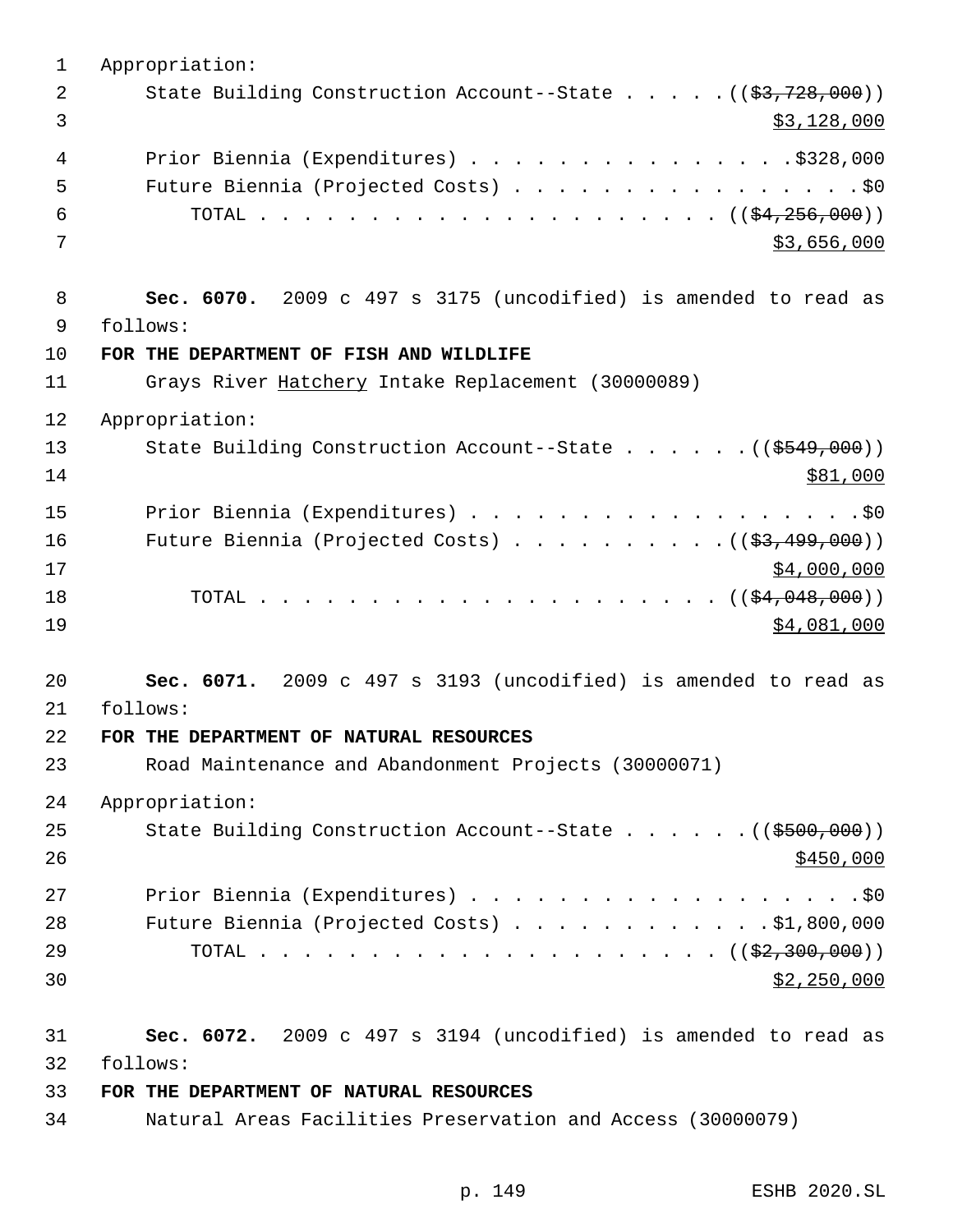| $\overline{2}$<br>3<br>4<br>5<br>6<br>7<br>8<br>9<br>follows:<br>10<br>FOR THE DEPARTMENT OF NATURAL RESOURCES<br>Recreation Capital Renovations (30000109)<br>11<br>12<br>Appropriation:<br>13<br>14<br>15<br>Prior Biennia (Expenditures) \$0<br>Future Biennia (Projected Costs) \$32,682,000<br>16<br>17<br>18<br>\$33, 273, 000<br>19<br>20<br>follows:<br>21<br>FOR THE DEPARTMENT OF NATURAL RESOURCES<br>22<br>Colville Armory (20082851)<br>23<br>Reappropriation:<br>24 | 1  | Appropriation:                                                        |
|-----------------------------------------------------------------------------------------------------------------------------------------------------------------------------------------------------------------------------------------------------------------------------------------------------------------------------------------------------------------------------------------------------------------------------------------------------------------------------------|----|-----------------------------------------------------------------------|
|                                                                                                                                                                                                                                                                                                                                                                                                                                                                                   |    | State Building Construction Account--State ((\$700,000))              |
|                                                                                                                                                                                                                                                                                                                                                                                                                                                                                   |    | \$665,000                                                             |
|                                                                                                                                                                                                                                                                                                                                                                                                                                                                                   |    | Prior Biennia (Expenditures) \$0                                      |
|                                                                                                                                                                                                                                                                                                                                                                                                                                                                                   |    | Future Biennia (Projected Costs) \$13,923,000                         |
|                                                                                                                                                                                                                                                                                                                                                                                                                                                                                   |    |                                                                       |
|                                                                                                                                                                                                                                                                                                                                                                                                                                                                                   |    | \$14,588,000                                                          |
|                                                                                                                                                                                                                                                                                                                                                                                                                                                                                   |    |                                                                       |
|                                                                                                                                                                                                                                                                                                                                                                                                                                                                                   |    | Sec. 6073. 2009 c 497 s 3195 (uncodified) is amended to read as       |
|                                                                                                                                                                                                                                                                                                                                                                                                                                                                                   |    |                                                                       |
|                                                                                                                                                                                                                                                                                                                                                                                                                                                                                   |    |                                                                       |
|                                                                                                                                                                                                                                                                                                                                                                                                                                                                                   |    |                                                                       |
|                                                                                                                                                                                                                                                                                                                                                                                                                                                                                   |    |                                                                       |
|                                                                                                                                                                                                                                                                                                                                                                                                                                                                                   |    | State Building Construction Account--State ((\$816,000))              |
|                                                                                                                                                                                                                                                                                                                                                                                                                                                                                   |    | \$591,000                                                             |
|                                                                                                                                                                                                                                                                                                                                                                                                                                                                                   |    |                                                                       |
|                                                                                                                                                                                                                                                                                                                                                                                                                                                                                   |    |                                                                       |
|                                                                                                                                                                                                                                                                                                                                                                                                                                                                                   |    |                                                                       |
|                                                                                                                                                                                                                                                                                                                                                                                                                                                                                   |    |                                                                       |
|                                                                                                                                                                                                                                                                                                                                                                                                                                                                                   |    |                                                                       |
|                                                                                                                                                                                                                                                                                                                                                                                                                                                                                   |    | Sec. 6074. 2009 c 497 s 3189 (uncodified) is amended to read as       |
|                                                                                                                                                                                                                                                                                                                                                                                                                                                                                   |    |                                                                       |
|                                                                                                                                                                                                                                                                                                                                                                                                                                                                                   |    |                                                                       |
|                                                                                                                                                                                                                                                                                                                                                                                                                                                                                   |    |                                                                       |
|                                                                                                                                                                                                                                                                                                                                                                                                                                                                                   |    |                                                                       |
|                                                                                                                                                                                                                                                                                                                                                                                                                                                                                   |    | Forest Development Account--State \$306,000                           |
|                                                                                                                                                                                                                                                                                                                                                                                                                                                                                   | 25 | Resource Management Cost Account--State \$323,000                     |
| 26                                                                                                                                                                                                                                                                                                                                                                                                                                                                                |    | State Building Construction Account--State $($ $($ $\frac{292}{700})$ |
| 27                                                                                                                                                                                                                                                                                                                                                                                                                                                                                |    | \$162,000                                                             |
| 28                                                                                                                                                                                                                                                                                                                                                                                                                                                                                |    | Subtotal Reappropriation $($ $($ $\frac{1}{2}921,000)$ $)$            |
| 29                                                                                                                                                                                                                                                                                                                                                                                                                                                                                |    | \$791,000                                                             |
| 30                                                                                                                                                                                                                                                                                                                                                                                                                                                                                |    | Prior Biennia (Expenditures) \$21,000                                 |
| 31                                                                                                                                                                                                                                                                                                                                                                                                                                                                                |    | Future Biennia (Projected Costs) \$3,000,000                          |
| 32                                                                                                                                                                                                                                                                                                                                                                                                                                                                                |    |                                                                       |
| 33                                                                                                                                                                                                                                                                                                                                                                                                                                                                                |    | \$3,812,000                                                           |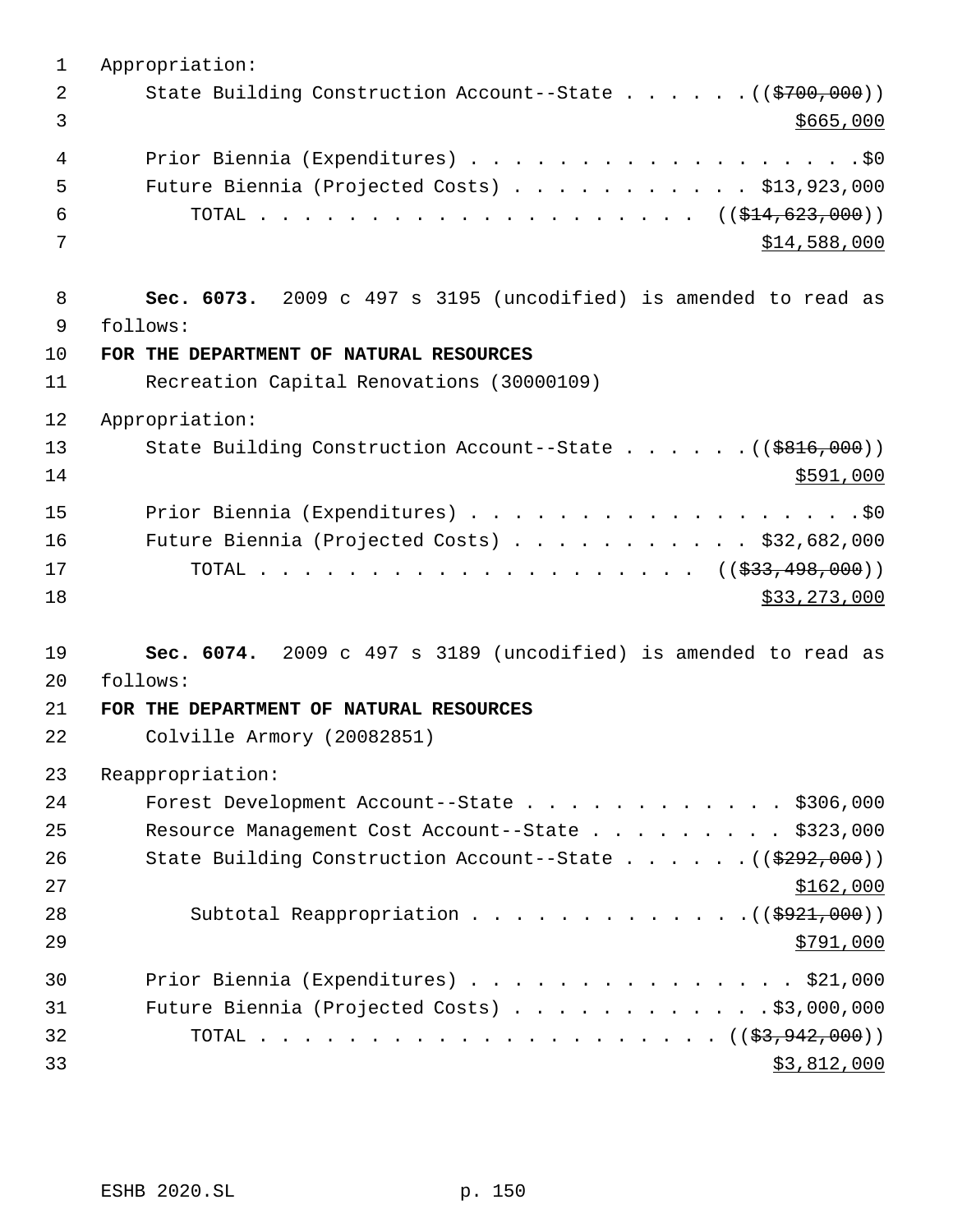**Sec. 6075.** 2009 c 497 s 3192 (uncodified) is amended to read as follows:

## **FOR THE DEPARTMENT OF NATURAL RESOURCES**

Blanchard Mountain (20081951)

 The appropriation in this section is subject to the following conditions and limitations: The appropriation is provided solely as a continuing compensation for preservation of the core of Blanchard mountain in Skagit County and the subsequent acquisition of replacement working forest lands as Skagit county state forest lands. The department shall consult with the University of Washington college of forest resources' northwest environmental forum and with other interest groups prior to the purchase.

Reappropriation:

| 14 | State Building Construction Account--State \$3,975,000                      |
|----|-----------------------------------------------------------------------------|
| 15 | Appropriation:                                                              |
| 16 | State Building Construction Account--State $($ $(\frac{1}{21}, 500, 000) )$ |
| 17 | \$527,000                                                                   |
| 18 | Prior Biennia (Expenditures) \$25,000                                       |
| 19 | Future Biennia (Projected Costs) \$0                                        |
| 20 |                                                                             |
| 21 | \$4,527,000                                                                 |

 **Sec. 6076.** 2009 c 497 s 5015 (uncodified) is amended to read as follows:

**FOR THE SUPERINTENDENT OF PUBLIC INSTRUCTION**

Apple Awards (91000001)

26 ((The appropriation in this section is subject to the following 27 conditions and limitations: Grants of \$25,000 may be awarded to public elementary schools whose students propose capital projects on school 29 property or on other public property in the community, city, or county in which the school is located. The program must be administered by 31 the -office -of -the -superintendent -of -public -instruction -which -shall determine competitive criteria for awarding the grants. \$125,000 of the appropriation is available for five awards of \$25,000 each in the 2009-2010 school year and \$125,000 of the appropriation for five awards 35 of \$25,000 each in the 2010-2011 school year. The funds must be used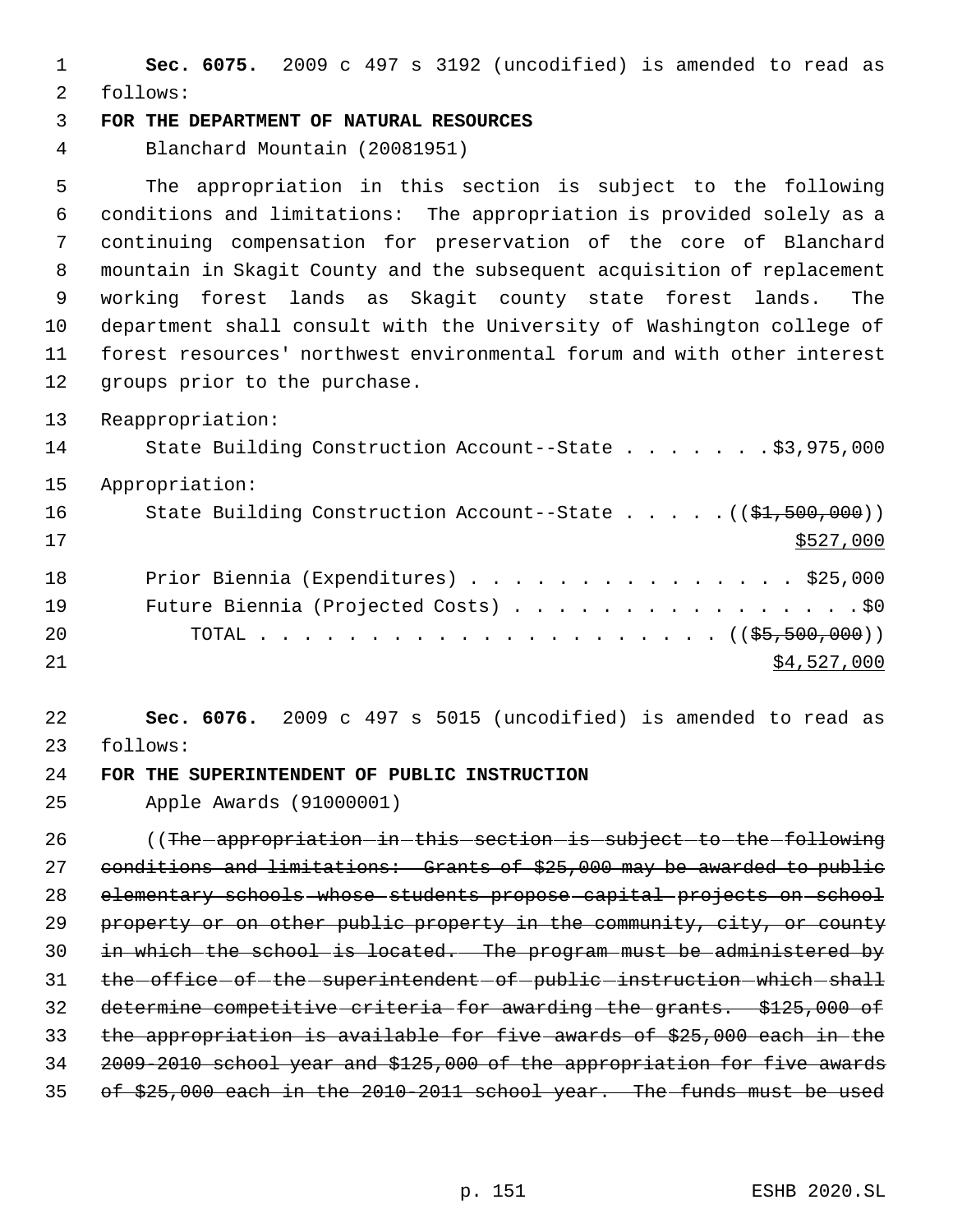exclusively for capital projects as proposed by the students in the

2 schools and approved by the district's school board.))

Appropriation:

| 4  | State Building Construction Account--State $($ $($ $\frac{250}{700})$ |
|----|-----------------------------------------------------------------------|
| 5  | \$247,000                                                             |
| 6  | Prior Biennia (Expenditures) \$0                                      |
| 7  | Future Biennia (Projected Costs) \$0                                  |
| -8 |                                                                       |
|    | \$247,000                                                             |

 **Sec. 6077.** 2010 1st sp.s. c 36 s 5007 (uncodified) is amended to read as follows:

## **FOR THE SUPERINTENDENT OF PUBLIC INSTRUCTION**

Energy Efficiency and Small Repair Grants (91000007)

 The appropriation in this section is subject to the following conditions and limitations:

 (1) Up to \$3,000,000 of the appropriation is provided solely for nonrecurring costs associated with school facility repairs and renovations necessary for health and safety. The office of the superintendent of public instruction, after consulting with maintenance and operations administrators of school districts, shall develop criteria for providing funding for specific projects to stay within the appropriation level provided in this section. The criteria must include, but are not limited to, the following: (a) Limiting recipient district applications to one hundred thousand dollars per three-year period; (b) limiting districts eligible to receive the grant only once in any three-year period; and (c) requiring any district receiving funding provided in this section to demonstrate a consistent commitment to addressing school facilities needs.

 (2) \$50,000,000 of the new appropriation is provided solely for energy operational cost savings improvements to school facilities. The appropriation must be distributed using the performance-based contracting method of delivering energy operational cost savings improvements to public facilities.

 (3) The superintendent of public instruction must report to the appropriate committees of the legislature and the office of financial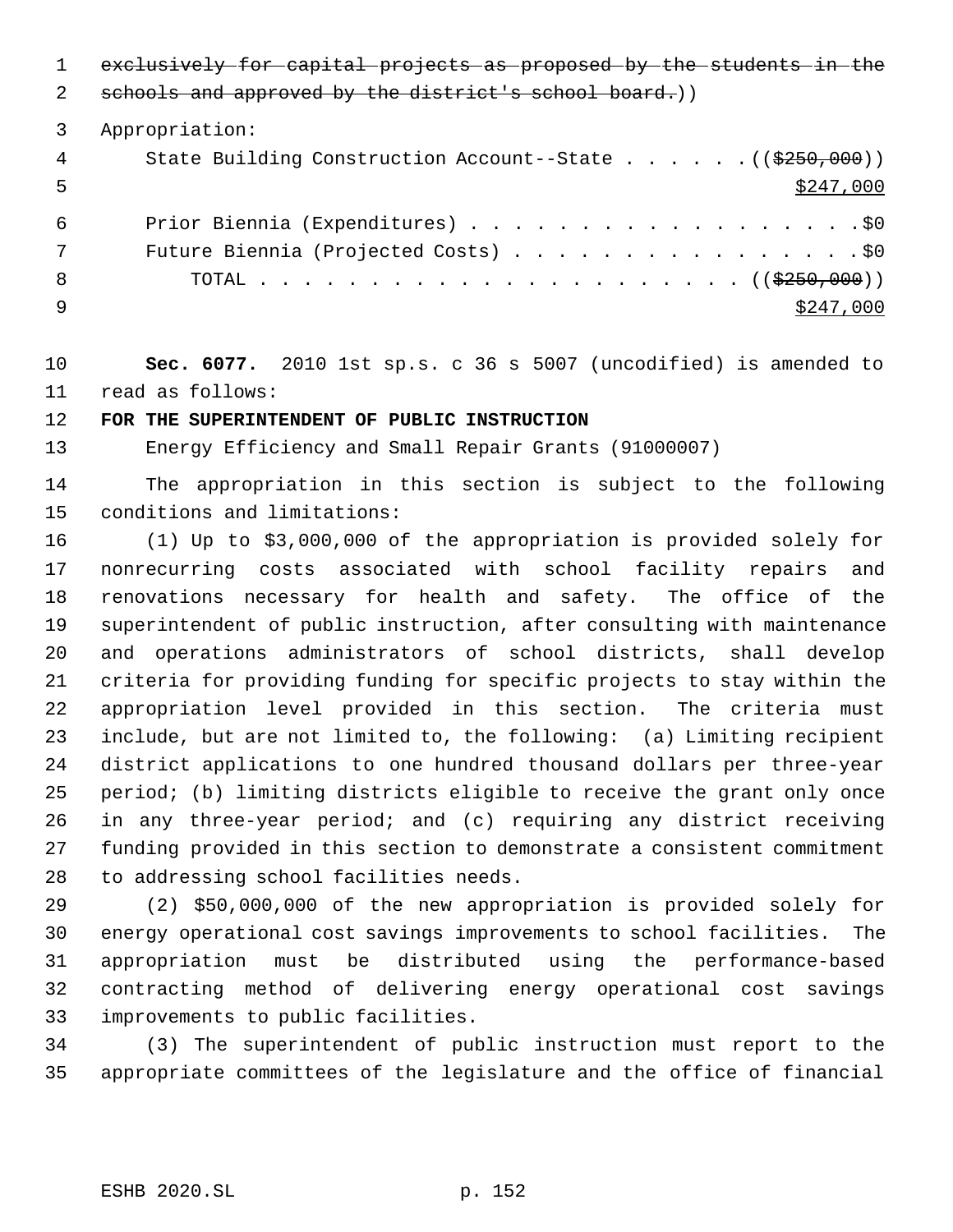management on the timing and use of the funds by the end of each fiscal year, until the funds are fully expended. (4) \$100,000 of the appropriation is provided solely to the Monroe public schools for retrofitting the Frank Wagner Elementary chimney. Appropriation: 6 State Building Construction Account--State . . . . ((\$70,000,000)) \$69,889,000 Prior Biennia (Expenditures) . . . . . . . . . . . . . . . . . .\$0 9 Future Biennia (Projected Costs) . . . . . . . . . . . . . . . . \$0 10 TOTAL . . . . . . . . . . . . . . . . . . ((\$70,000,000)) \$69,889,000 NEW SECTION. **Sec. 6078.** A new section is added to 2009 c 497 (uncodified) to read as follows: **FOR THE WASHINGTON STATE CENTER FOR CHILDHOOD DEAFNESS AND HEARING LOSS** Well Replacement (91000003) Appropriation: 18 State Building Construction Account--State . . . . . . . \$264,000 19 Prior Biennia (Expenditures) . . . . . . . . . . . . . . . . . . \$0 20 Future Biennia (Projected Costs) . . . . . . . . . . . . . . . . \$0 TOTAL . . . . . . . . . . . . . . . . . . . . . . . . \$264,000 **Sec. 6079.** 2010 1st sp.s. c 36 s 5012 (uncodified) is amended to read as follows: **FOR THE UNIVERSITY OF WASHINGTON** Savery Hall Renovation (20061005) Reappropriation: Gardner-Evans Higher Education Construction 28 Account--State . . . . . . . . . . . . . . ((<del>\$10,822,000</del>)) \$10,757,000 Prior Biennia (Expenditures) . . . . . . . . . . . . . \$50,510,000 31 Future Biennia (Projected Costs) . . . . . . . . . . . . . . . . \$0 32 TOTAL . . . . . . . . . . . . . . . . . . ((<del>\$61,332,000</del>)) \$61,267,000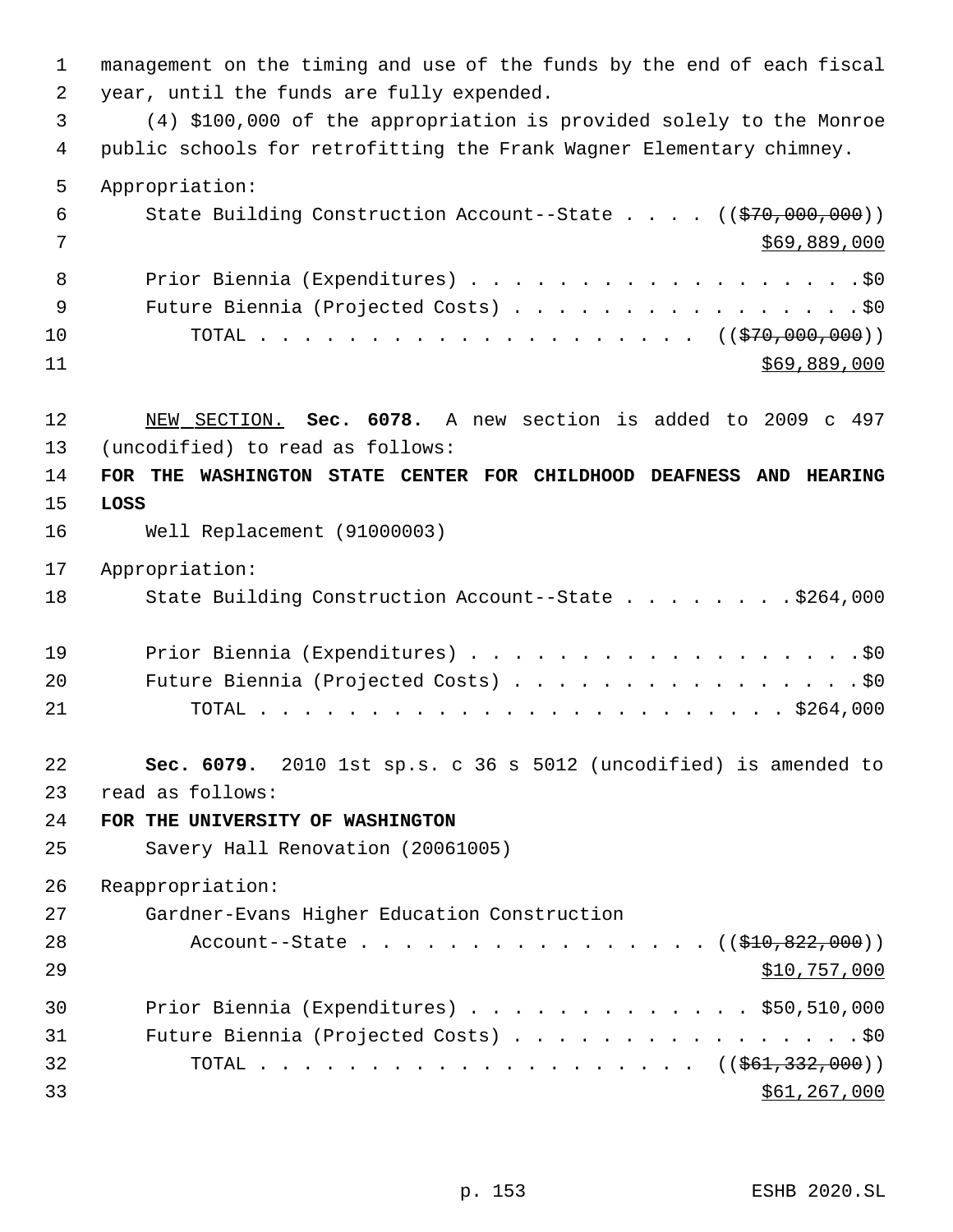**Sec. 6080.** 2009 c 497 s 5077 (uncodified) is amended to read as follows: **FOR THE CENTRAL WASHINGTON UNIVERSITY** Hogue Hall Renovation and Addition (20082003) Reappropriation: Gardner-Evans Higher Education Construction 7 Account--State . . . . . . . . . . . . . . . . . ((<del>\$1,500,000</del>))  $\text{51, 473, 000}$  Appropriation: State Building Construction Account--State . . . . . . \$27,265,000 Prior Biennia (Expenditures) . . . . . . . . . . . . . .\$1,500,000 12 Future Biennia (Projected Costs) . . . . . . . . ((\$18,837,000))  $13 \frac{$0}{9}$ 14 TOTAL . . . . . . . . . . . . . . . . . . ((\$49,102,000)) \$30,238,000 \$30,238,000 **Sec. 6081.** 2009 c 497 s 5082 (uncodified) is amended to read as follows: **FOR THE CENTRAL WASHINGTON UNIVERSITY** Science Building (30000045) Appropriation: 21 State Building Construction Account--State . . . . . . ((\$600,000)) Prior Biennia (Expenditures) . . . . . . . . . . . . . . . . . .\$0 Future Biennia (Projected Costs) . . . . . . . . . . . \$55,870,000 25 TOTAL . . . . . . . . . . . . . . . . . . ((\$<del>56,470,000</del>)) \$56,448,000 **Sec. 6082.** 2010 1st sp.s. c 36 s 5041 (uncodified) is amended to read as follows: **FOR THE WASHINGTON STATE HISTORICAL SOCIETY** Vancouver National Historic Reserve Visitors Center (91000001) Appropriation: 32 State Building Construction Account . . . . . . . . ((\$750,000)) 34 Prior Biennia (Expenditures) . . . . . . . . . . . . . . . . . . \$0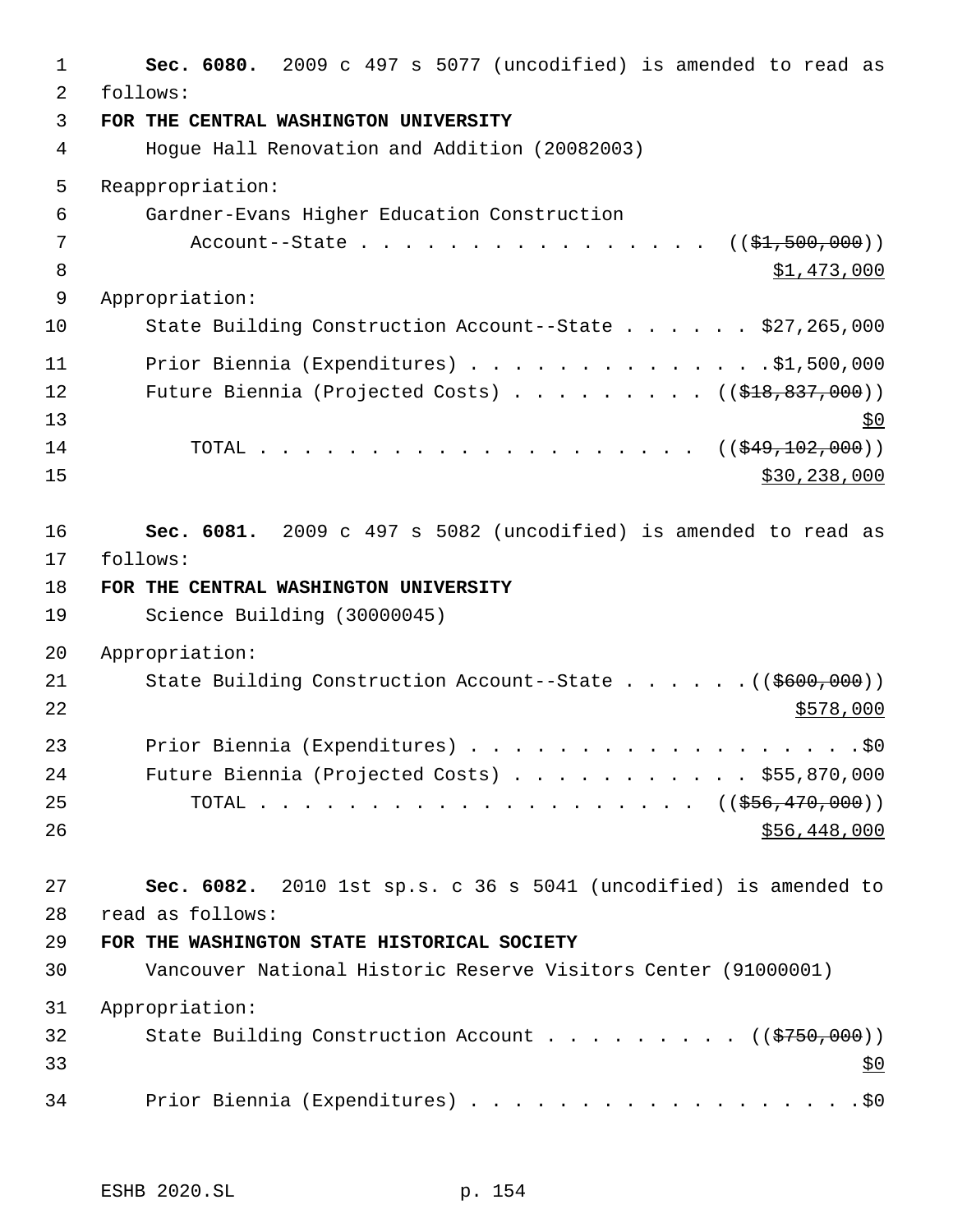| 1              | Future Biennia (Projected Costs) \$0                                              |
|----------------|-----------------------------------------------------------------------------------|
| $\overline{2}$ |                                                                                   |
| 3              | <u>\$0</u>                                                                        |
| 4              | Sec. 6083. 2010 1st sp.s. c 36 s 5078 (uncodified) is amended to                  |
| 5              | read as follows:                                                                  |
| 6              | FOR THE COMMUNITY AND TECHNICAL COLLEGE SYSTEM                                    |
| 7              | Construction Contingency Pool (92000007)                                          |
| 8              | ((The - appropriation - in - this - section - is - provided - solely - for        |
| 9              | allocation by the state board for community and technical colleges for            |
| 10             | major construction and renovation projects that confront emergent and             |
| 11             | $unavoidable - costs - in - excess - of - the - construction - contingency - and$ |
| 12             | management reserves included in the project appropriation. The board              |
| 13             | shall report at least quarterly to the office of financial management             |
| 14             | and-the-legislative-capital-budget-committees-on-requests-for-and                 |
| 15             | allocations from the pool.))                                                      |
| 16             | Appropriation:                                                                    |
| 17             | State Building Construction Account--State $((\frac{27}{97}, 076, 000))$          |
| 18             | \$2,835,000                                                                       |
| 19             | Gardner-Evans Higher Education Construction                                       |
| 20             | Account--State \$263,000                                                          |
| 21             | Subtotal Appropriation $($ $($ $\frac{2}{3}, \frac{339}{100})$                    |
| 22             | \$3,098,000                                                                       |
| 23             | Prior Biennia (Expenditures) \$0                                                  |
| 24             |                                                                                   |
| 25             |                                                                                   |
| 26             | \$3,098,000                                                                       |
|                |                                                                                   |
| 27             | Sec. 6084. 2010 1st sp.s. c 36 s 5080 (uncodified) is amended to                  |
| 28             | read as follows:                                                                  |
| 29             | FOR THE COMMUNITY AND TECHNICAL COLLEGE SYSTEM                                    |
| 30             | Centralia Community College - Science Building (20042850)                         |
| 31             | Reappropriation:                                                                  |
| 32             | State Building Construction Account--State \$194,000                              |
| 33             | Gardner-Evans Higher Education Construction                                       |
| 34             | Account--State $((\frac{27}{737}, 000))$                                          |
| 35             | \$2,445,000                                                                       |

p. 155 ESHB 2020.SL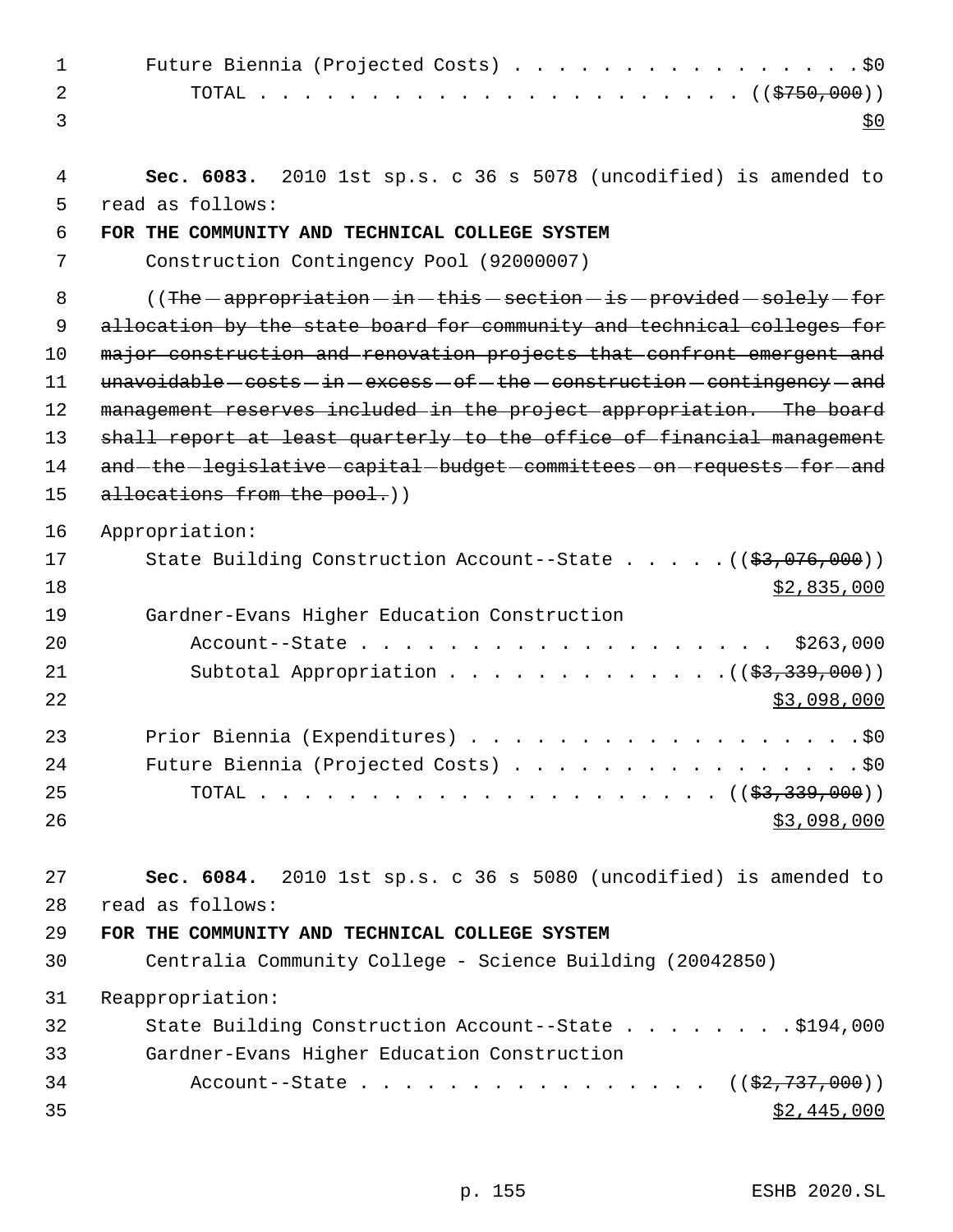| $\mathbf 1$<br>2 | Subtotal Reappropriation $($ $($ \$2,931,000) $)$<br>\$2,639,000                                           |
|------------------|------------------------------------------------------------------------------------------------------------|
| 3<br>4<br>5<br>6 | Prior Biennia (Expenditures) $\ldots$ \$28,919,000<br>Future Biennia (Projected Costs) \$0<br>\$31,558,000 |
| 7<br>8           | Sec. 6085. 2009 c 497 s 5144 (uncodified) is amended to read as<br>follows:                                |
| 9                | FOR THE COMMUNITY AND TECHNICAL COLLEGE SYSTEM                                                             |
| 10               | Spokane Falls - Business and Social Science Building (20051853)                                            |
| 11               | Reappropriation:                                                                                           |
| 12               | Gardner-Evans Higher Education Construction                                                                |
| 13<br>14         | Account--State $($ $(*1,000,000))$<br>\$416,000                                                            |
| 15               | Prior Biennia (Expenditures) $\ldots$ \$19,313,000                                                         |
| 16               | Future Biennia (Projected Costs) \$0                                                                       |
| 17               | TOTAL ( $(\frac{220}{20}, \frac{313}{200}))$                                                               |
| 18               | \$19,729,000                                                                                               |
| 19               | Sec. 6086. 2009 c 497 s 5161 (uncodified) is amended to read as                                            |
| 20               | follows:                                                                                                   |
| 21               | FOR THE COMMUNITY AND TECHNICAL COLLEGE SYSTEM                                                             |
| 22               | Infrastructure Savings (20061751)                                                                          |
| 23               | Reappropriation:                                                                                           |
| 24               | Gardner-Evans Higher Education Construction                                                                |
| 25               | Account--State ( $(\frac{2519}{100})$ )                                                                    |
| 26               | \$402,000                                                                                                  |
| 27               | Prior Biennia (Expenditures) \$2,197,000                                                                   |
| 28               | Future Biennia (Projected Costs) \$0                                                                       |
| 29               |                                                                                                            |
| 30               | \$2,599,000                                                                                                |
| 31               | Sec. 6087. 2009 c 497 s 5228 (uncodified) is amended to read as                                            |
| 32               | follows:                                                                                                   |

# **FOR THE COMMUNITY AND TECHNICAL COLLEGE SYSTEM**

Bellingham Technical College - Fisheries Program (30000117)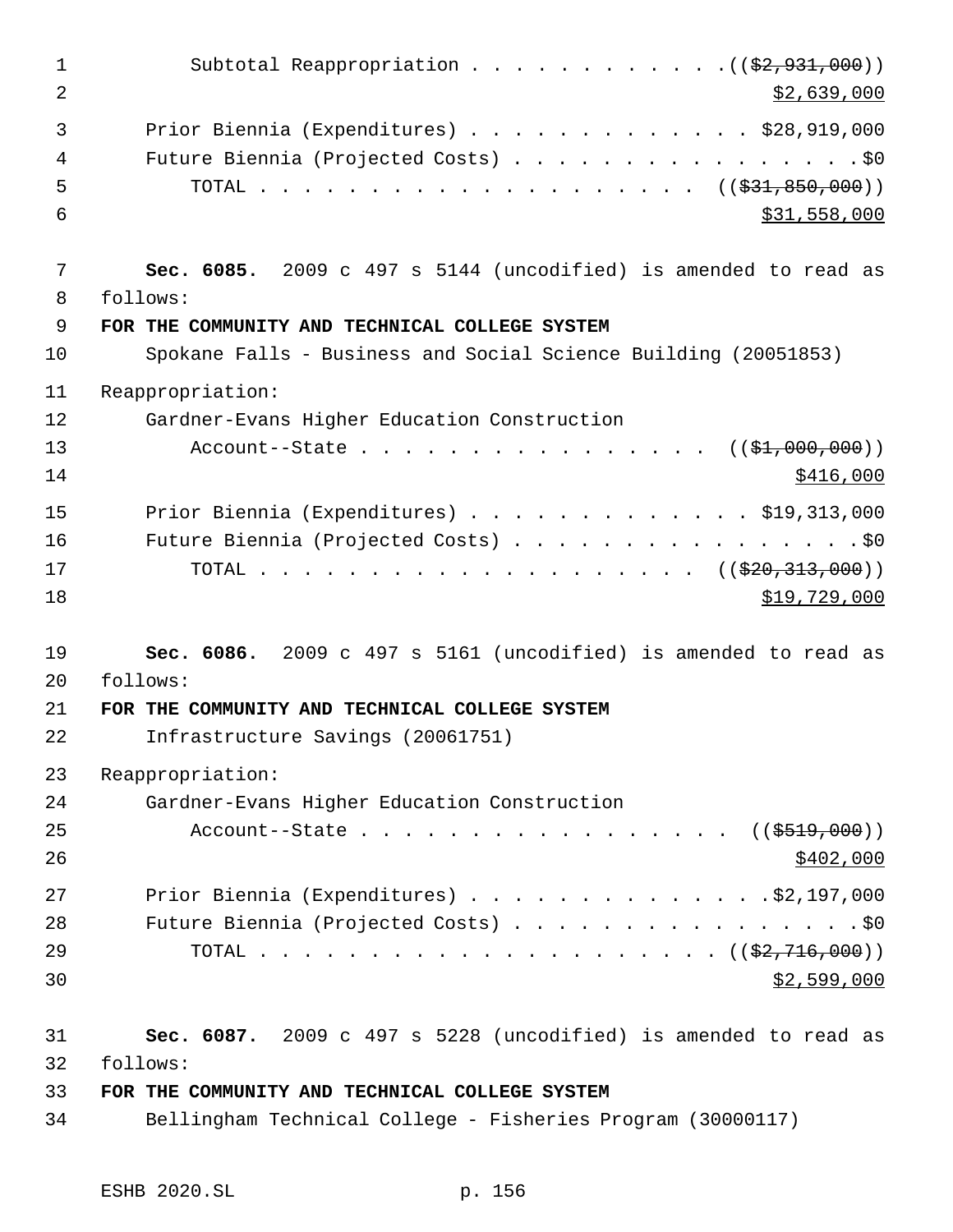| 1  | Appropriation:                                                                |
|----|-------------------------------------------------------------------------------|
| 2  | State Building Construction Account--State $($ $($ $\frac{2}{7},000,000)$ $)$ |
| 3  | <u>\$0</u>                                                                    |
| 4  | Prior Biennia (Expenditures) \$0                                              |
| 5  | Future Biennia (Projected Costs) \$0                                          |
| 6  |                                                                               |
| 7  | <u>\$0</u>                                                                    |
|    |                                                                               |
| 8  | Sec. 6088. 2009 c 497 s 5216 (uncodified) is amended to read as               |
| 9  | follows:                                                                      |
| 10 | FOR THE COMMUNITY AND TECHNICAL COLLEGE SYSTEM                                |
| 11 | Wenatchee Valley College - Music and Arts Center (30000119)                   |
| 12 | Appropriation:                                                                |
| 13 | State Building Construction Account--State $($ $($ $\frac{2}{7},000,000)$ $)$ |
| 14 | \$311,000                                                                     |
| 15 | Prior Biennia (Expenditures) \$0                                              |
| 16 | Future Biennia (Projected Costs) \$0                                          |
| 17 |                                                                               |
| 18 | \$311,000                                                                     |
|    |                                                                               |

(End of part)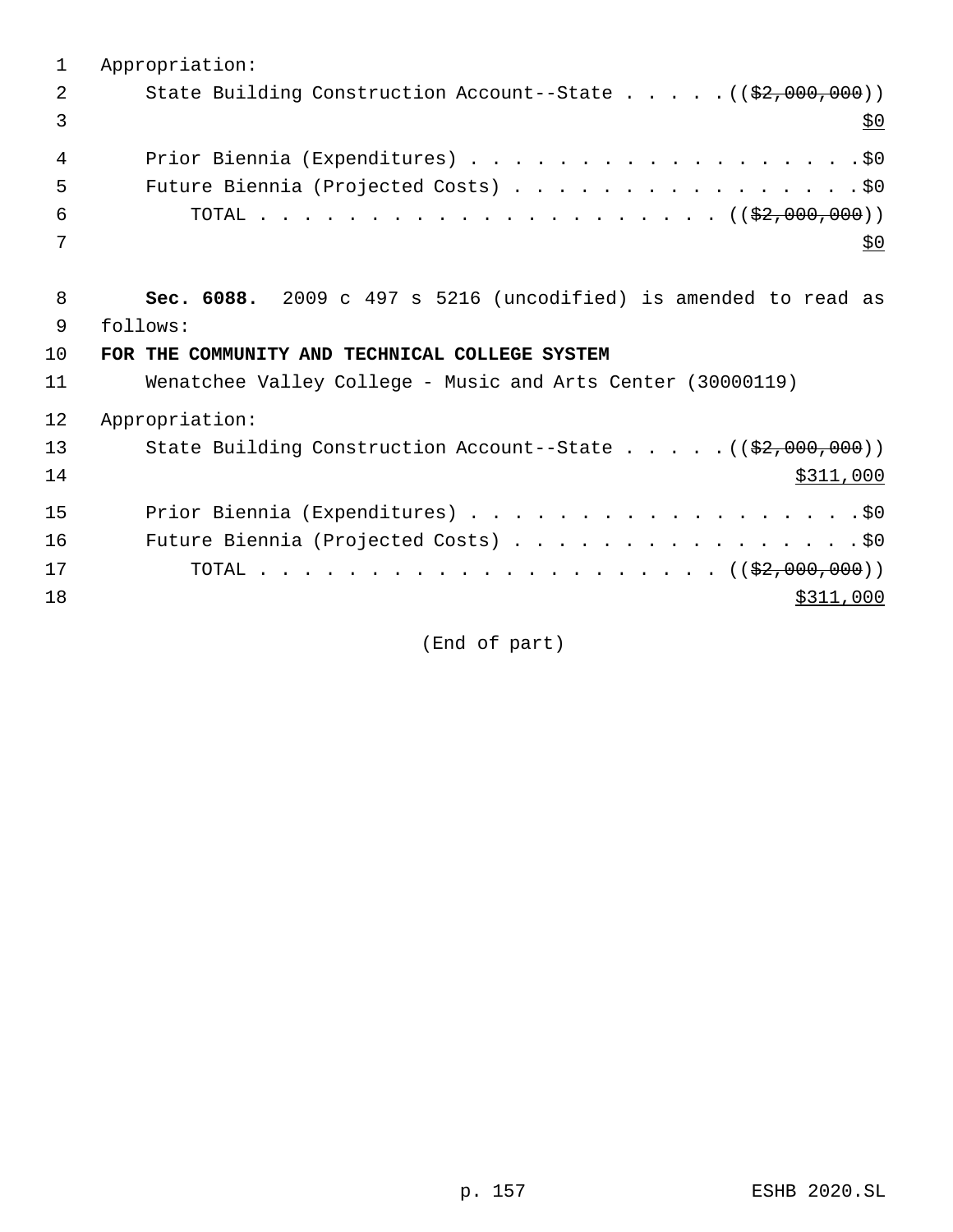# **PART 7**

## **BOND AUTHORIZATION**

 NEW SECTION. **Sec. 7001.** For the purpose of providing funds to finance the projects described and authorized by the legislature in the capital and operating appropriations acts for the 2009-2011 and 2011- 2013 fiscal bienniums, and all costs incidental thereto, the state finance committee is authorized to issue general obligation bonds of the state of Washington in the sum of one billion one hundred twenty- two million dollars, or as much thereof as may be required, to finance these projects and all costs incidental thereto. Bonds authorized in this section may be sold at such price as the state finance committee shall determine. No bonds authorized in this section may be offered for sale without prior legislative appropriation of the net proceeds of the sale of the bonds.

 NEW SECTION. **Sec. 7002.** (1) The proceeds from the sale of the bonds authorized in section 7001 of this act shall be deposited in the state building construction account created by RCW 43.83.020. The proceeds shall be transferred as follows:

 (a) One billion seven million dollars to remain in the state building construction account created by RCW 43.83.020;

 (b) Twenty million two hundred thousand dollars to the outdoor recreation account created by RCW 79A.25.060;

 (c) Twenty million two hundred thousand dollars to the habitat conservation account created by RCW 79A.15.020;

 (d) Eight hundred thousand dollars to the riparian protection account created by RCW 79A.15.120;

 (e) Eight hundred thousand dollars to the farmlands preservation account created by RCW 79A.15.130;

 (f) Fifty-one million dollars to the state taxable building construction account. All receipts from taxable bond issues are to be deposited into the account. If the state finance committee deems it necessary or advantageous to issue more than the amount specified in this subsection (1)(f) as taxable bonds in order to comply with federal internal revenue service rules and regulations pertaining to the use of nontaxable bond proceeds or in order to reduce the total financing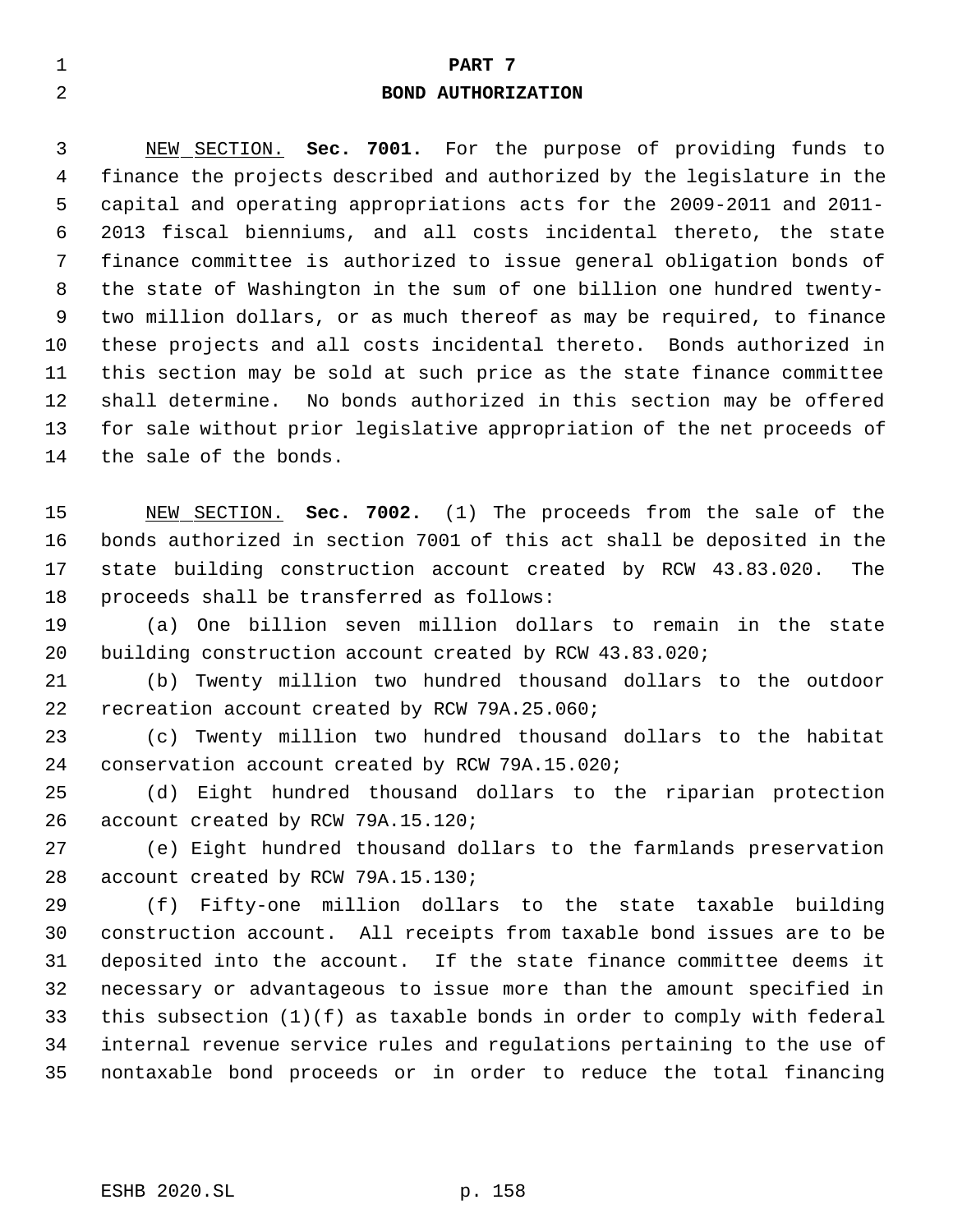costs for bonds issued, the proceeds of such additional taxable bonds shall be transferred to the state taxable building construction account in lieu of any transfer otherwise provided by this section. If the state finance committee determines that a portion of the amount specified in this subsection (1)(f) as taxable bonds may be issued as nontaxable bonds in compliance with federal internal revenue service rules and regulations pertaining to the use of nontaxable bond proceeds, then such bond proceeds shall be transferred to the state building construction account in lieu of the transfer to the state taxable building construction account otherwise provided by this subsection (1)(f). The state treasurer shall submit written notice to the director of financial management if it is determined that any such additional transfer to the state taxable building construction account is necessary or that a transfer from the state taxable building construction account to the state building construction account may be made. Moneys in the account may be spent only after appropriation.

 (2) These proceeds shall be used exclusively for the purposes specified in this section and for the payment of expenses incurred in the issuance and sale of the bonds issued for the purposes of this section, and shall be administered by the office of financial management subject to legislative appropriation.

 NEW SECTION. **Sec. 7003.** (1) The debt-limit general fund bond retirement account shall be used for the payment of the principal of and interest on the bonds authorized in section 7002(1) (a) through (f) of this act.

 (2) The state finance committee shall, on or before June 30th of each year, certify to the state treasurer the amount needed in the ensuing twelve months to meet the bond retirement and interest requirements on the bonds authorized in section 7002(1) (a) through (f) of this act.

 (3) On each date on which any interest or principal and interest payment is due on bonds issued for the purposes of section 7002(1) (a) through (f) of this act, the state treasurer shall withdraw from any general state revenues received in the state treasury and deposit in the debt-limit general fund bond retirement account an amount equal to the amount certified by the state finance committee to be due on the payment date.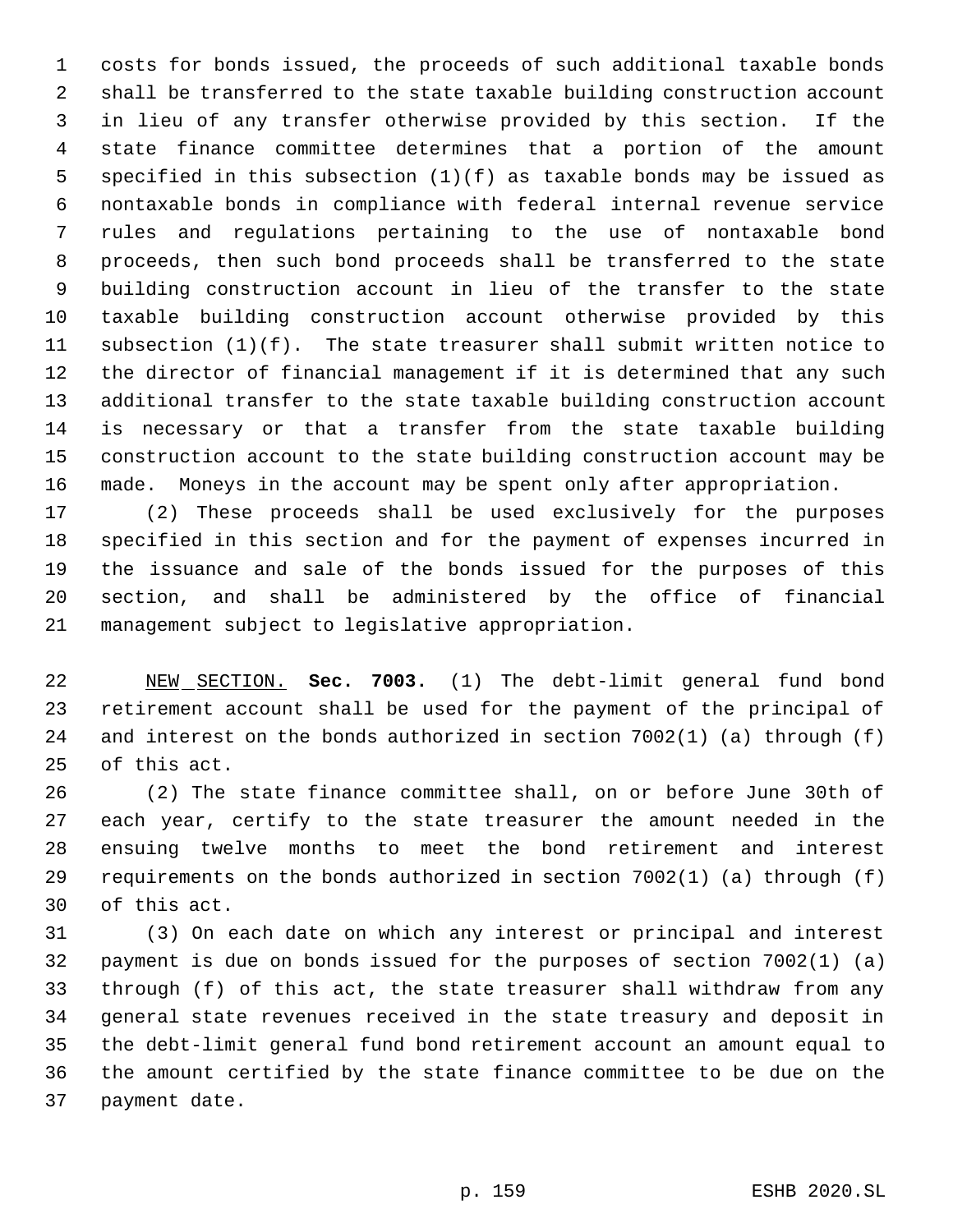NEW SECTION. **Sec. 7004.** (1) Bonds issued under sections 7001 through 7003 of this act shall state that they are a general obligation of the state of Washington, shall pledge the full faith and credit of the state to the payment of the principal thereof and the interest thereon, and shall contain an unconditional promise to pay the principal and interest as the same shall become due.

 (2) The owner and holder of each of the bonds or the trustee for the owner and holder of any of the bonds may by mandamus or other appropriate proceeding require the transfer and payment of funds as directed in this section.

 NEW SECTION. **Sec. 7005.** The legislature may provide additional means for raising moneys for the payment of the principal of and interest on the bonds authorized in section 7001 of this act, and sections 7002 and 7003 of this act shall not be deemed to provide an exclusive method for the payment.

 NEW SECTION. **Sec. 7006.** A new section is added to chapter 43.99I RCW to read as follows:

 If any bonds authorized in this chapter have not been issued by June 30, 2013, the authority of the state finance committee to issue such remaining unissued bonds shall expire June 30, 2013.

 NEW SECTION. **Sec. 7007.** A new section is added to chapter 43.99N RCW to read as follows:

 If any bonds authorized in this chapter have not been issued by June 30, 2013, the authority of the state finance committee to issue such remaining unissued bonds shall expire June 30, 2013.

 NEW SECTION. **Sec. 7008.** A new section is added to chapter 43.99P RCW to read as follows:

 If any bonds authorized in this chapter have not been issued by June 30, 2013, the authority of the state finance committee to issue such remaining unissued bonds shall expire June 30, 2013.

 **Sec. 7009.** RCW 43.99Q.130 and 2009 c 500 s 10 are each amended to read as follows:

(1) For the purpose of providing funds for the planning, design,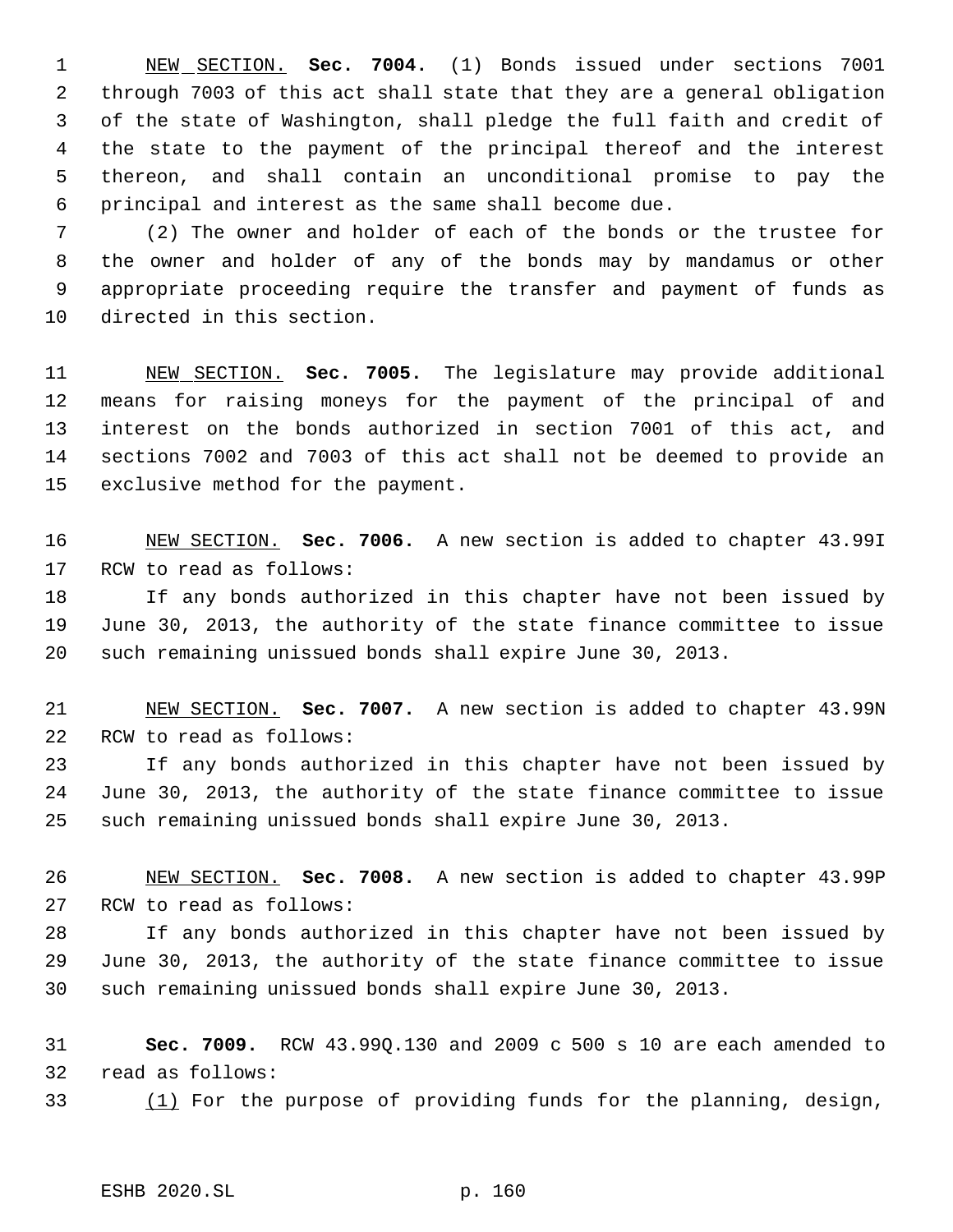construction, and other necessary costs for the rehabilitation of the state legislative building, the state finance committee is authorized to issue general obligation bonds of the state of Washington in the sum of eighty-two million five hundred ten thousand dollars or as much thereof as may be required to finance the rehabilitation and improvements to the legislative building and all costs incidental thereto. The approved rehabilitation plan includes costs associated with earthquake repairs and future earthquake mitigation and allows for associated relocation costs and the acquisition of appropriate relocation space. Bonds authorized in this section may be sold at a price the state finance committee determines. No bonds authorized in this section may be offered for sale without prior legislative appropriation of the net proceeds of the sale of the bonds. The proceeds of the sale of the bonds issued for the purposes of this section shall be deposited in the capitol historic district construction account hereby created in the state treasury. These proceeds shall be used exclusively for the purposes specified in this section and for the payment of expenses incurred in the issuance and sale of the bonds issued for the purposes of this section, and shall be administered by the office of financial management subject to legislative appropriation.

 (2) If any bonds authorized in this chapter have not been issued by 23 June 30, 2013, the authority of the state finance committee to issue such remaining unissued bonds shall expire June 30, 2013.

 NEW SECTION. **Sec. 7010.** A new section is added to chapter 43.99Q RCW to read as follows:

 If any bonds authorized pursuant to RCW 43.99Q.020(5) have not been issued by June 30, 2013, the authority of the state finance committee to issue such remaining unissued bonds shall expire June 30, 2013.

 NEW SECTION. **Sec. 7011.** Sections 7001 through 7005 of this act constitute a new chapter in Title 43 RCW.

# **PART 8 MISCELLANEOUS PROVISIONS**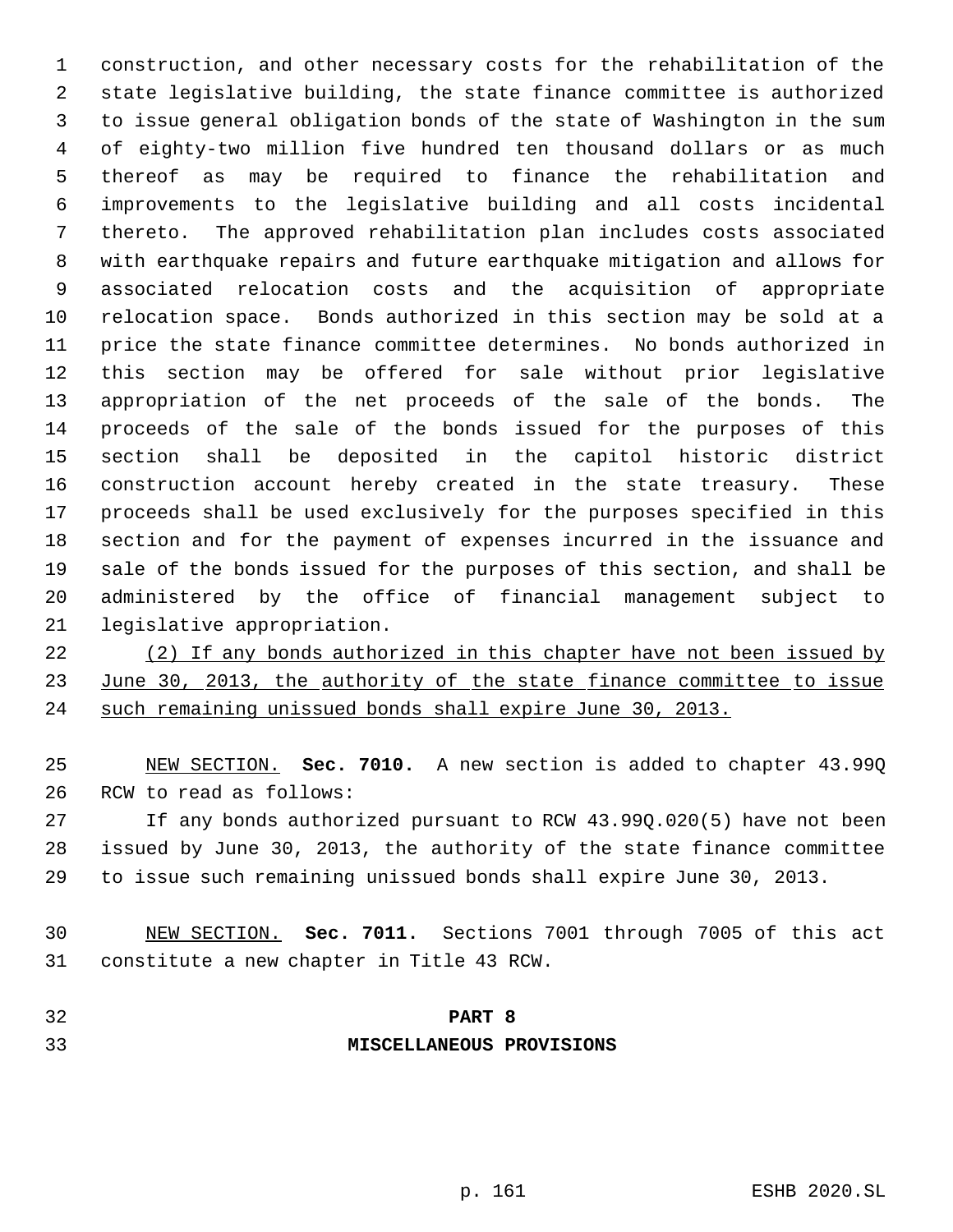NEW SECTION. **Sec. 8001.** (1) Allotments for appropriations in this act shall be provided in accordance with the capital project review requirements adopted by the office of financial management and in compliance with RCW 43.88.110. Projects that will be employing alternative public works construction procedures under chapter 39.10 RCW are subject to the allotment procedures defined in this section and RCW 43.88.110.

 (2) Each project is defined as proposed in the legislative budget notes or in the governor's budget document.

 NEW SECTION. **Sec. 8002.** To ensure that major construction projects are carried out in accordance with legislative and executive intent, appropriations in this act in excess of \$5,000,000 shall not be expended or encumbered until the office of financial management has reviewed and approved the agency's predesign. The predesign document shall include but not be limited to program, site, and cost analysis in accordance with the predesign manual adopted by the office of financial management. To improve monitoring of major construction projects, progress reports shall be submitted by the agency administering the project to the office of financial management and to the fiscal committees of the house of representatives and senate. Reports will be submitted on July 1st and December 31st each year in a format to be developed by the office of financial management.

 NEW SECTION. **Sec. 8003.** (1) To ensure minor works appropriations are carried out in accordance with legislative intent, funds appropriated in this act shall not be allotted until project lists are on file at the office of financial management, the house of representatives capital budget committee, and the senate ways and means committee. All projects must meet the criteria included in subsection (2)(a) of this section. Revisions to the lists must be filed with the office of financial management, the house of representatives capital budget committee, and the senate ways and means committee and include an explanation of variances from the prior lists before funds may be expended on the revisions.

 (2)(a) Minor works projects are single line appropriations that include multiple projects of a similar nature and that are valued between \$25,000 and \$1,000,000 each, with the exception of higher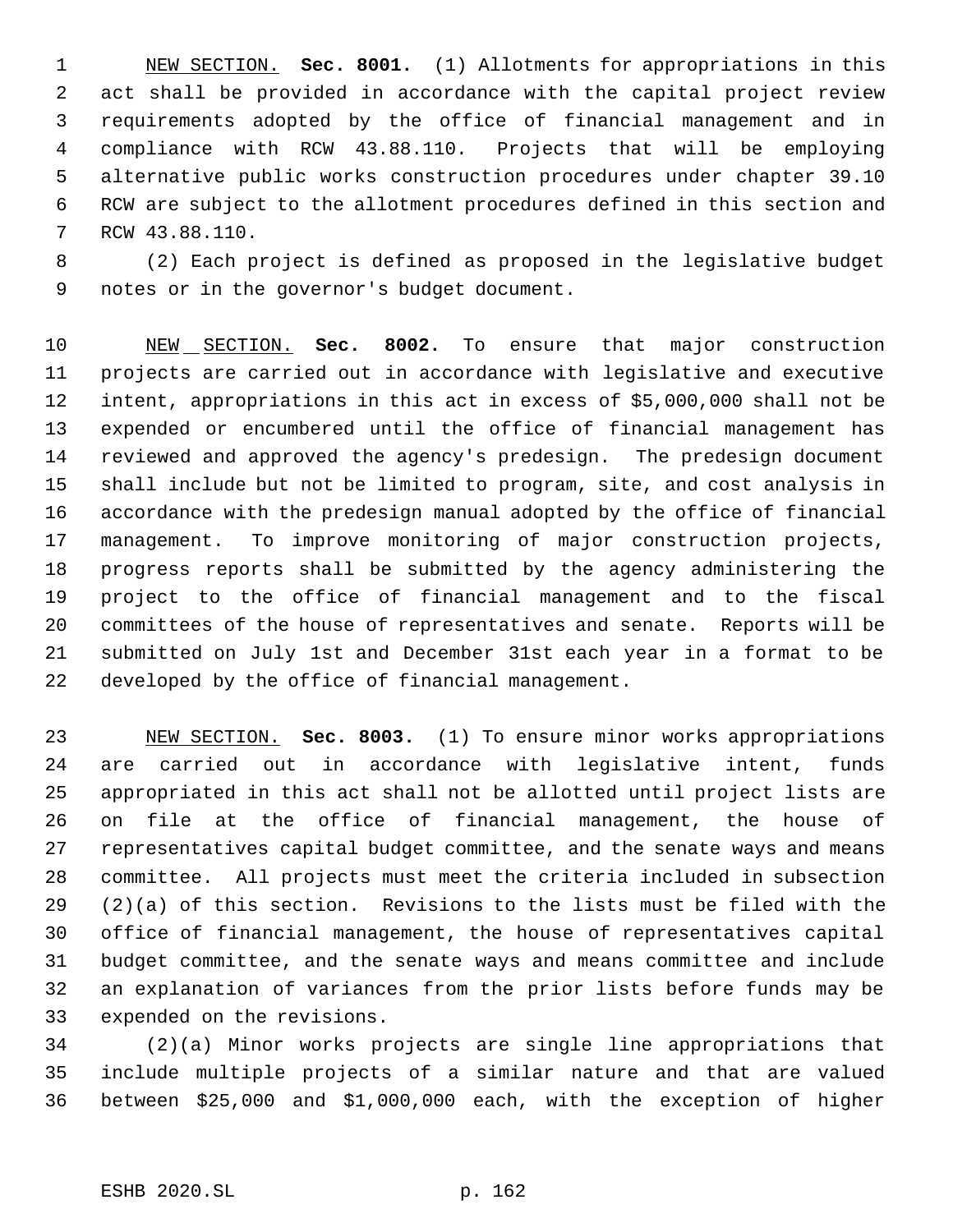education minor works projects that may be valued up to \$2,000,000. These projects can generally be completed within two years of the appropriation with the funding provided. Agencies are prohibited from including projects on their minor works lists that are a phase of a larger project, and that if combined over a continuous period of time, would exceed \$1,000,000, or \$2,000,000 for higher education minor works projects. Improvements for accessibility in compliance with the Americans with disabilities act may be included in any of the above minor works categories.

 (b) Minor works appropriations shall not be used for, among other things: Studies, except for technical or engineering reviews or designs that lead directly to and support a project on the same minor works list; planning; design outside the scope of work on a minor works list; moveable, temporary, and traditionally funded operating equipment not in compliance with the equipment criteria established by the office of financial management; software not dedicated to control of a specialized system; moving expenses; land or facility acquisition; or to supplement funding for projects with funding shortfalls unless expressly authorized elsewhere in this act. The office of financial management may make an exception to the limitations described in this subsection (2)(b) for exigent circumstances after notifying the legislative fiscal committees and waiting ten days for comments by the legislature regarding the proposed exception.

 (c) Minor works preservation projects may include program improvements of no more than twenty-five percent of the individual minor works preservation project cost.

 (3) It is generally not the intent of the legislature to make future appropriations for capital expenditures or for maintenance and operating expenses for an acquisition project or a significant expansion project that is initiated through the minor works process and therefore does not receive a policy and fiscal analysis by the legislature. Minor works projects are intended to be one-time expenditures that do not require future state resources to complete.

 NEW SECTION. **Sec. 8004.** (1) The office of financial management may authorize a transfer of appropriation authority provided for a capital project that is in excess of the amount required for the completion of such project to another capital project for which the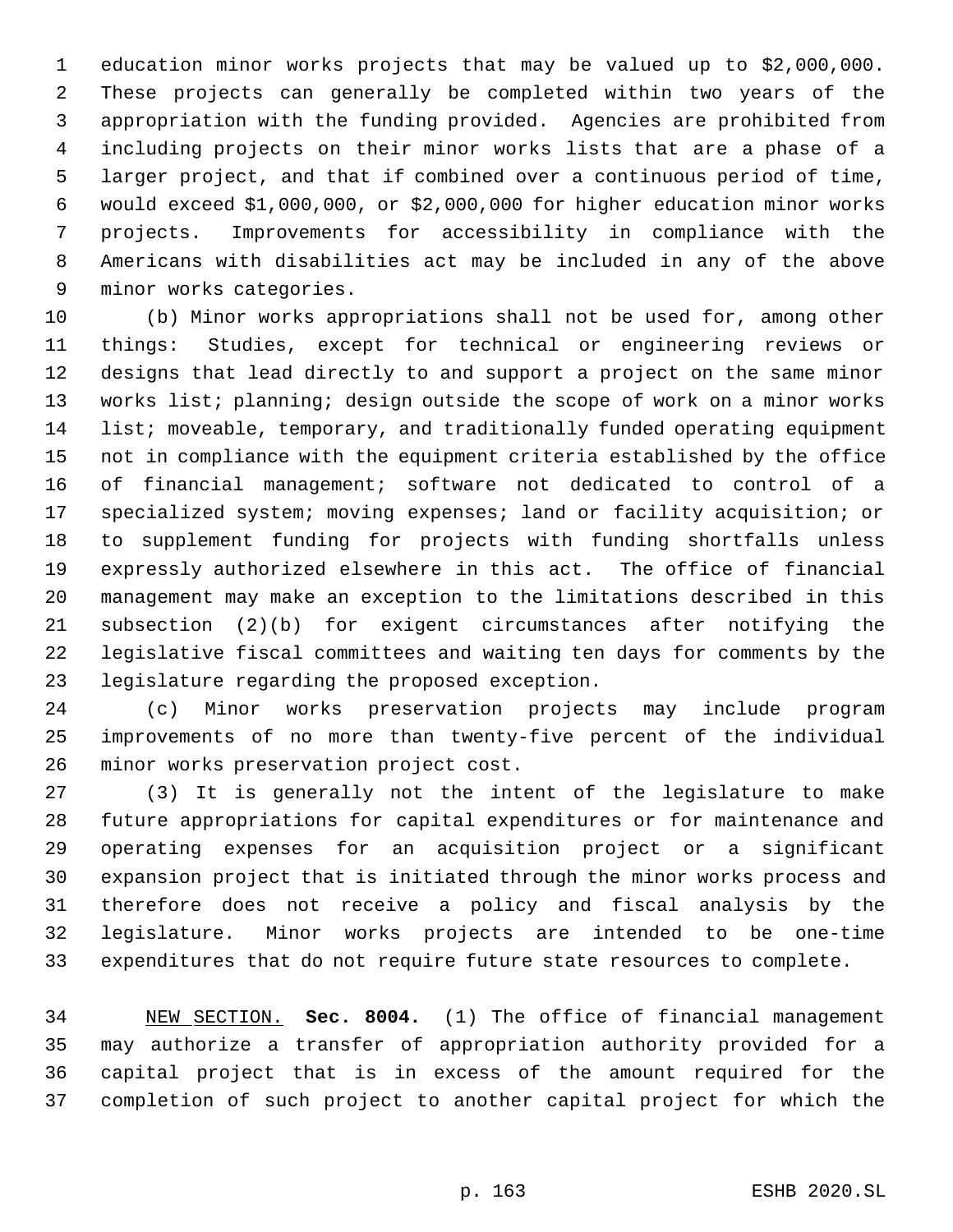appropriation is insufficient. No such transfer may be used to expand the capacity of any facility beyond that intended in making the appropriation. Such transfers may be effected only between capital appropriations to a specific department, commission, agency, or institution of higher education and only between capital projects that are funded from the same fund or account. No transfers may occur between projects to local government agencies except where the grants are provided within a single omnibus appropriation and where such transfers are specifically authorized by the implementing statutes that govern the grants.

 (2) The office of financial management may find that an amount is in excess of the amount required for the completion of a project only if: (a) The project as defined in the notes to the budget document is substantially complete and there are funds remaining; or (b) bids have been let on a project and it appears to a substantial certainty that the project as defined in the notes to the budget document can be completed within the biennium for less than the amount appropriated in this act.

 (3) For the purposes of this section, the intent is that each project be defined as proposed to the legislature in the governor's budget document, unless it clearly appears from the legislative history that the legislature intended to define the scope of a project in a different way.

 (4) The office of financial management shall report any transfer effected under this section to the house of representatives capital budget committee, the senate ways and means committee, and the legislative evaluation and accountability program committee, at least thirty days before the date the transfer is effected. The office of financial management shall report all emergency or smaller transfers within thirty days from the date of transfer. The governor's capital budget request following any transfer shall reflect that transfer in the affected agency.

 NEW SECTION. **Sec. 8005.** (1) It is expected that projects be ready to proceed in a timely manner depending on the type or phase of the project or program that is the subject of the appropriation in this act. Except for major projects that customarily may take more than two biennia to complete from predesign to the end of construction, or large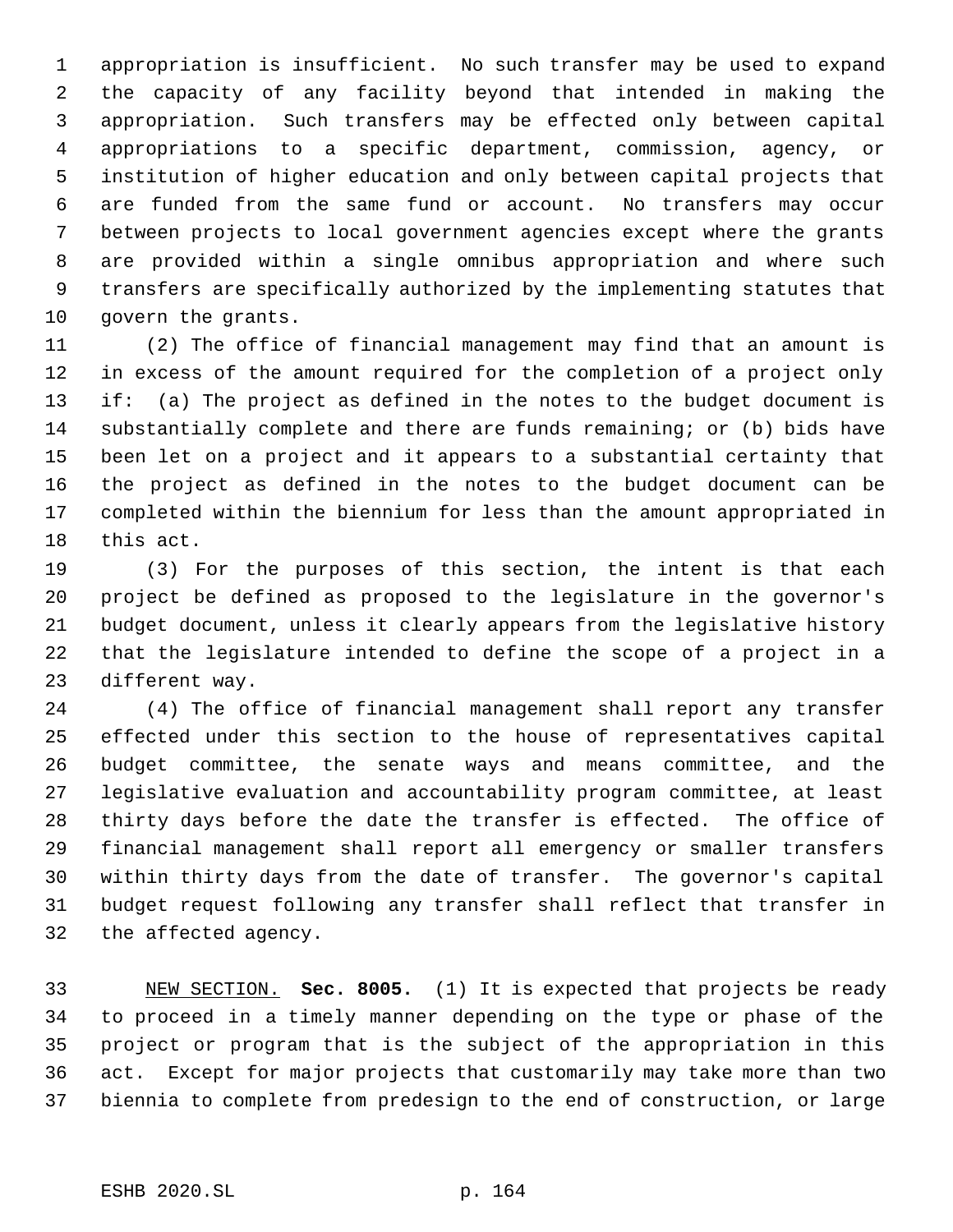infrastructure grant or loan programs supporting projects that often take more than two biennia to complete, the legislature generally does not intend to reappropriate funds more than once, particularly for smaller grant programs, local/community projects, and minor works.

 (2) Agencies shall expedite the expenditure of reappropriations and appropriations in this act in order to: (a) Rehabilitate infrastructure resources; (b) accelerate environmental rehabilitation and restoration projects for the improvement of the state's natural environment; (c) reduce additional costs associated with acquisition and construction inflationary pressures; and (d) provide additional employment opportunities associated with capital expenditures.

 (3) To the extent feasible, agencies are directed to accelerate expenditure rates at their current level of permanent employees and shall use contracted design and construction services wherever necessary to meet the goals of this section.

 NEW SECTION. **Sec. 8006.** State agencies, including institutions of higher education, shall allot and report full-time equivalent staff for capital projects in a manner comparable to staff reporting for operating expenditures.

 NEW SECTION. **Sec. 8007.** Executive Order No. 05-05, archaeological and cultural resources, was issued effective November 10, 2005. Agencies and higher education institutions shall comply with the requirements set forth in this executive order.

NEW SECTION. **Sec. 8008. PUGET SOUND PROTECTION AND RESTORATION**

 Consistent with RCW 90.71.340, when expending appropriations under this act that contribute to Puget Sound protection and recovery, agencies shall consult with the Puget Sound partnership to ensure that projects and expenditures are either in, or consistent with the 2020 action agenda. These consultations shall include the exchange of information on specific actions, projects, associated funding, performance measures, and other information necessary to track project implementation and ensure alignment with the action agenda. In situations where the Puget Sound partnership finds that a project is not in, or is not consistent with the action agenda Puget Sound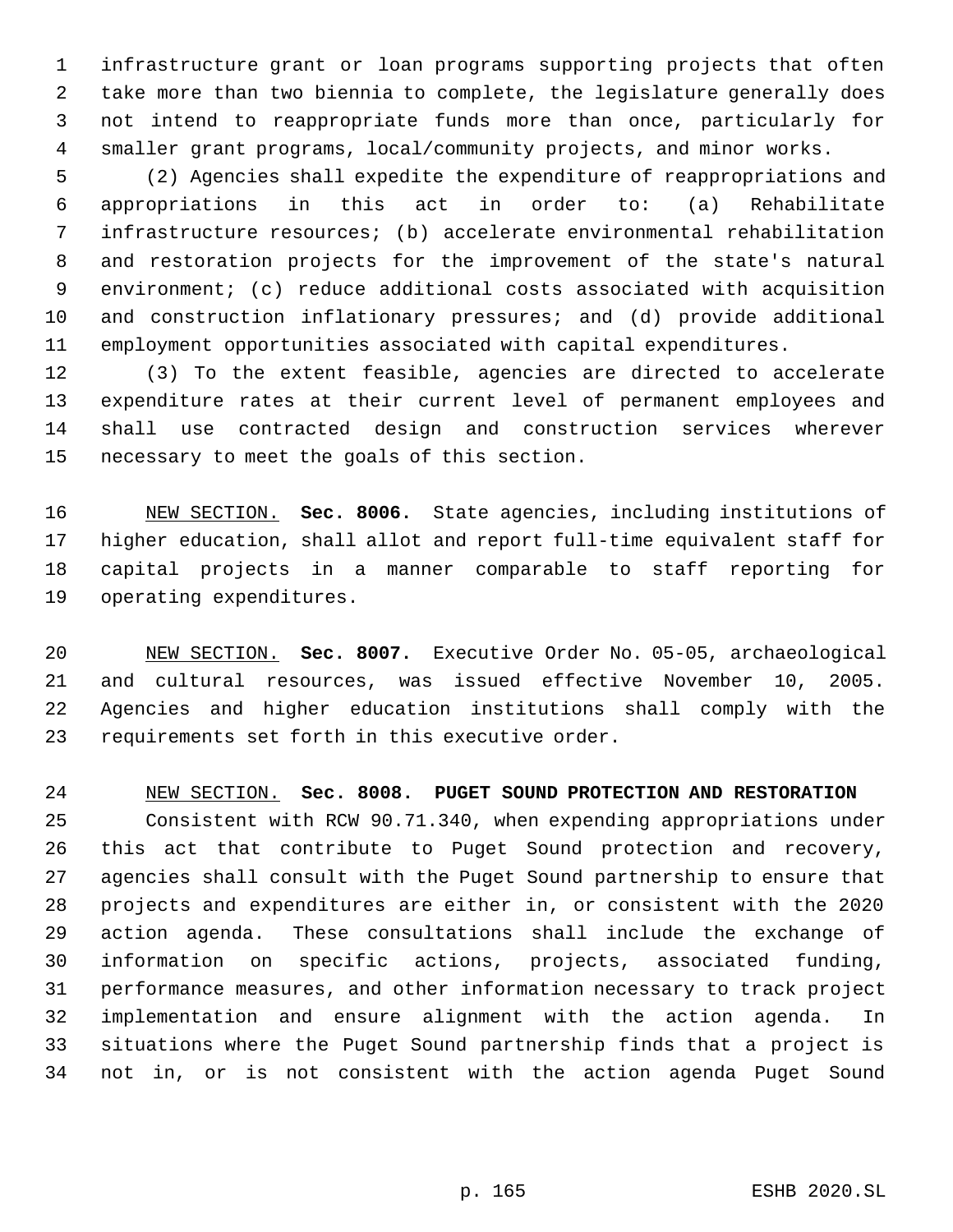partnership shall document this finding and report back to the governor and legislative fiscal committees.

# NEW SECTION. **Sec. 8009. FOR THE ARTS COMMISSION--ART WORK ALLOWANCE POOLING**

 (1) One-half of one percent of moneys appropriated in this act for original construction of school plant facilities may be expended for the purposes of RCW 28A.335.210. The Washington state arts commission may combine the proceeds from individual projects in order to fund larger works of art or mobile art displays in consultation with the superintendent of public instruction and representatives of school district boards.

 (2) One-half of one percent of moneys appropriated in this act for original construction or any major renovation or remodel work exceeding two hundred thousand dollars by colleges or universities may be expended for the purposes of RCW 28B.10.027. The Washington state arts commission may combine the proceeds from individual projects in order to fund larger works of art or mobile art displays in consultation with 18 the board of regents or trustees.

 (3) One-half of one percent of moneys appropriated in this act for original construction of any public building by a state agency as defined in RCW 43.17.020 may be expended for the purposes of RCW 43.17.200. The Washington state arts commission may combine the proceeds from individual projects in order to fund larger works of art or mobile art displays in consultation with the state agency.

 (4) At least eighty-five percent of the moneys spent by the Washington state arts commission during the 2011-2013 biennium for the purposes of RCW 28A.335.210, 28B.10.027, and 43.17.200 must be expended solely for direct acquisition of works of art. The commission may use up to \$100,000 of this amount to conserve or maintain existing pieces in the state art collection pursuant to chapter 36, Laws of 2005.

 NEW SECTION. **Sec. 8010.** To carry out the provisions of this act, the governor may assign responsibility for predesign, design, construction, and other related activities to any appropriate agency.

 NEW SECTION. **Sec. 8011.** (1) Unless otherwise stated, for all appropriations under this act that require a match of nonstate money or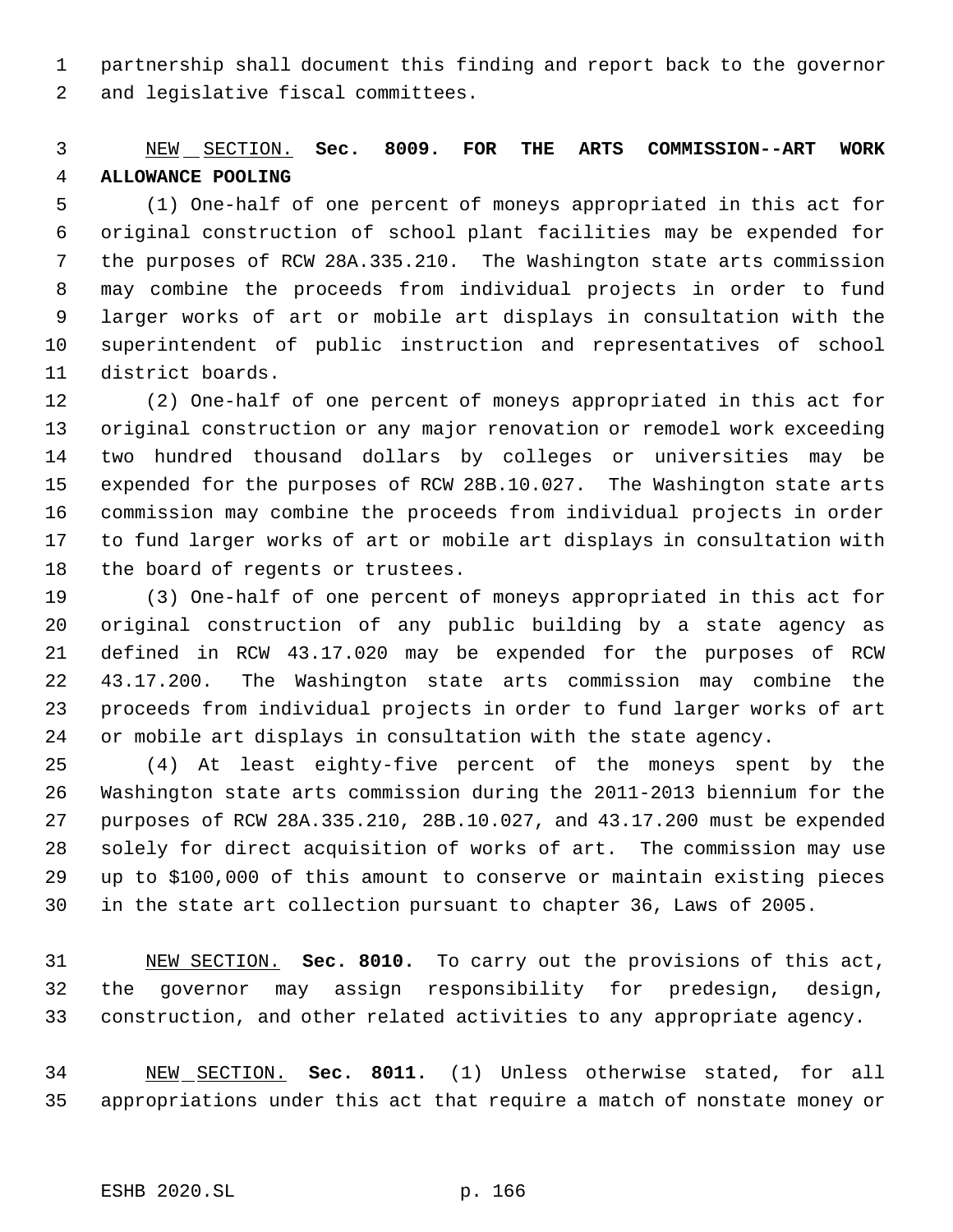in-kind contributions, the following requirement, consistent with RCW 43.88.150, shall apply: Expenditures of state money shall be timed so that the state share of project expenditures never exceeds the intended state share of total project costs.

 (2) Provision of the full amount of required matching funds is not required to permit the expenditure of capital budget appropriations for phased projects if a proportional amount of the required matching funds is provided for each distinct, identifiable phase of the project.

## NEW SECTION. **Sec. 8012. SALARY ADJUSTMENT**

 The appropriations in this act shall be expended solely for the purposes designated in this act and are subject to the following conditions and limitations:

 (1) Appropriations in this act are provided solely for a 3.0 percent salary reduction effective July 1, 2011, through June 29, 2013, for all employees of the executive, legislative, and judicial branches, including those employees in the Washington management service, and including employees exempt from merit system rules, except for:

 (a) Elected officials whose salaries are set by the commission on salaries for elected officials;

(b) Student employees at state institutions of higher education;

 (c) Faculty employees at state institutions of higher education: PROVIDED, HOWEVER, That appropriations to higher education institutions are reduced in an amount reflecting a 3.0 percent reduction in faculty salary expenditures;

 (d) Certificated employees of the state school for the blind and the center for childhood deafness and hearing loss;

 (e) Commissioned officers of the Washington state patrol represented by the state patrol troopers' association and the Washington state patrol lieutenants' association;

 (f) Represented ferry workers of the Washington state department of transportation, provided, however, that other reductions are included in section 504 of the 2011-2013 transportation appropriations act;

(g) Employees whose salary is less than \$2,500 per month; and

(h) Employees as specified in subsection (2) of this section.

 (2) For employees subject to the 3.0 percent reduction in salary under subsection (1) of this section employees will receive temporary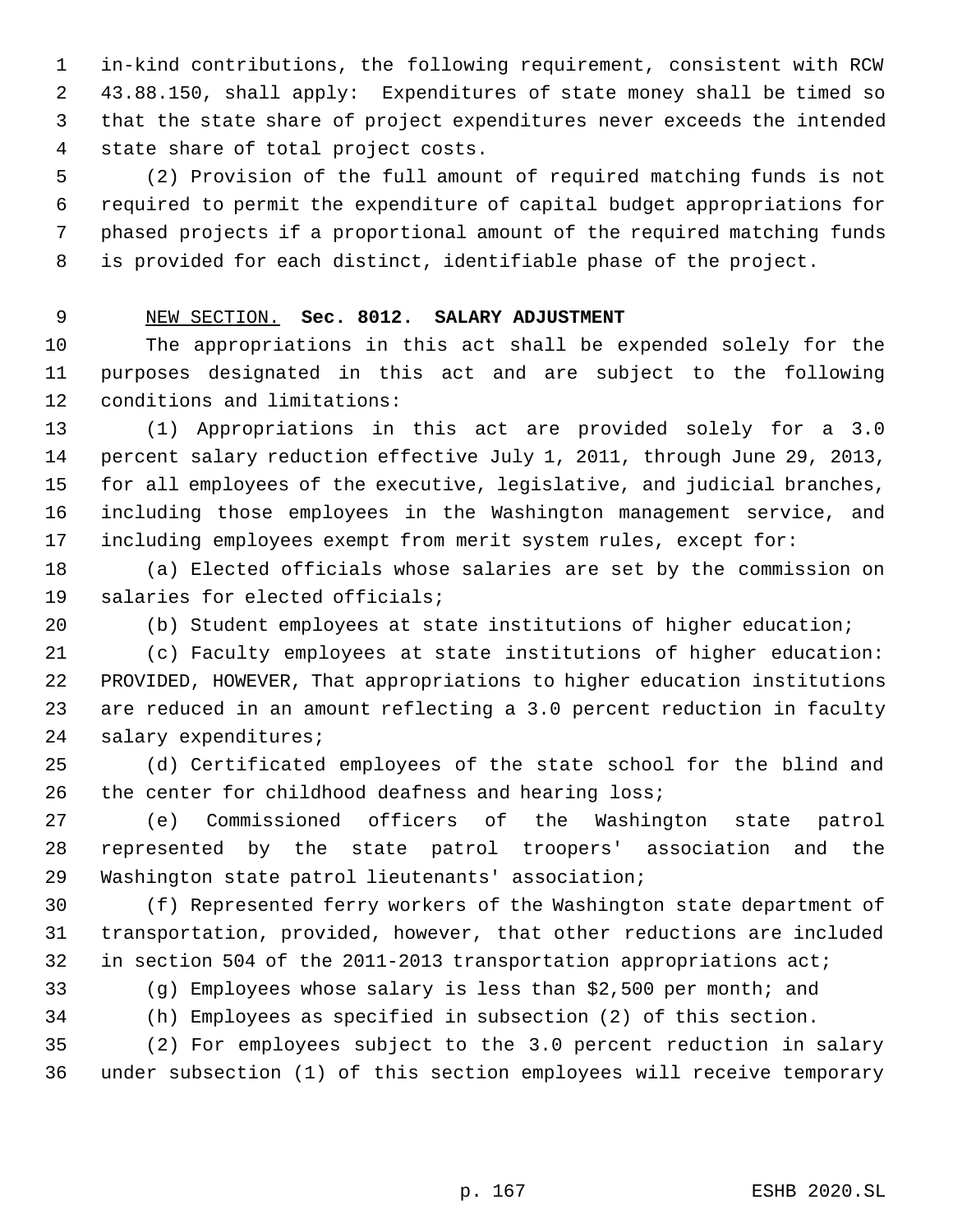salary reduction leave of up to 5.2 hours per month. The director of personnel shall adopt rules governing the accrual and use of temporary salary reduction leave.

 (3) The department of retirement systems shall include any forgone salary or lost work hours under subsections (1) and (3) of this section in the final average compensation of employees affected for purposes of calculating retirement benefits, as specified in executive request legislation Z-0211.1/11.

 (4) The appropriation from dedicated funds and accounts shall be made in the amounts specified and from the dedicated funds and accounts specified in office of financial management document 2011-01, which is hereby incorporated by reference. The office of financial management shall allocate the moneys appropriated in this section in the amounts specified and to the state agencies specified in office of financial management document 2011-01 and adjust appropriation schedules accordingly.

 NEW SECTION. **Sec. 8013.** If any provision of this act or its application to any person or circumstance is held invalid, the remainder of the act or the application of the provision to other persons or circumstances is not affected.

 NEW SECTION. **Sec. 8014.** This act is necessary for the immediate preservation of the public peace, health, or safety, or support of the state government and its existing public institutions, and takes effect immediately.

(End of bill)